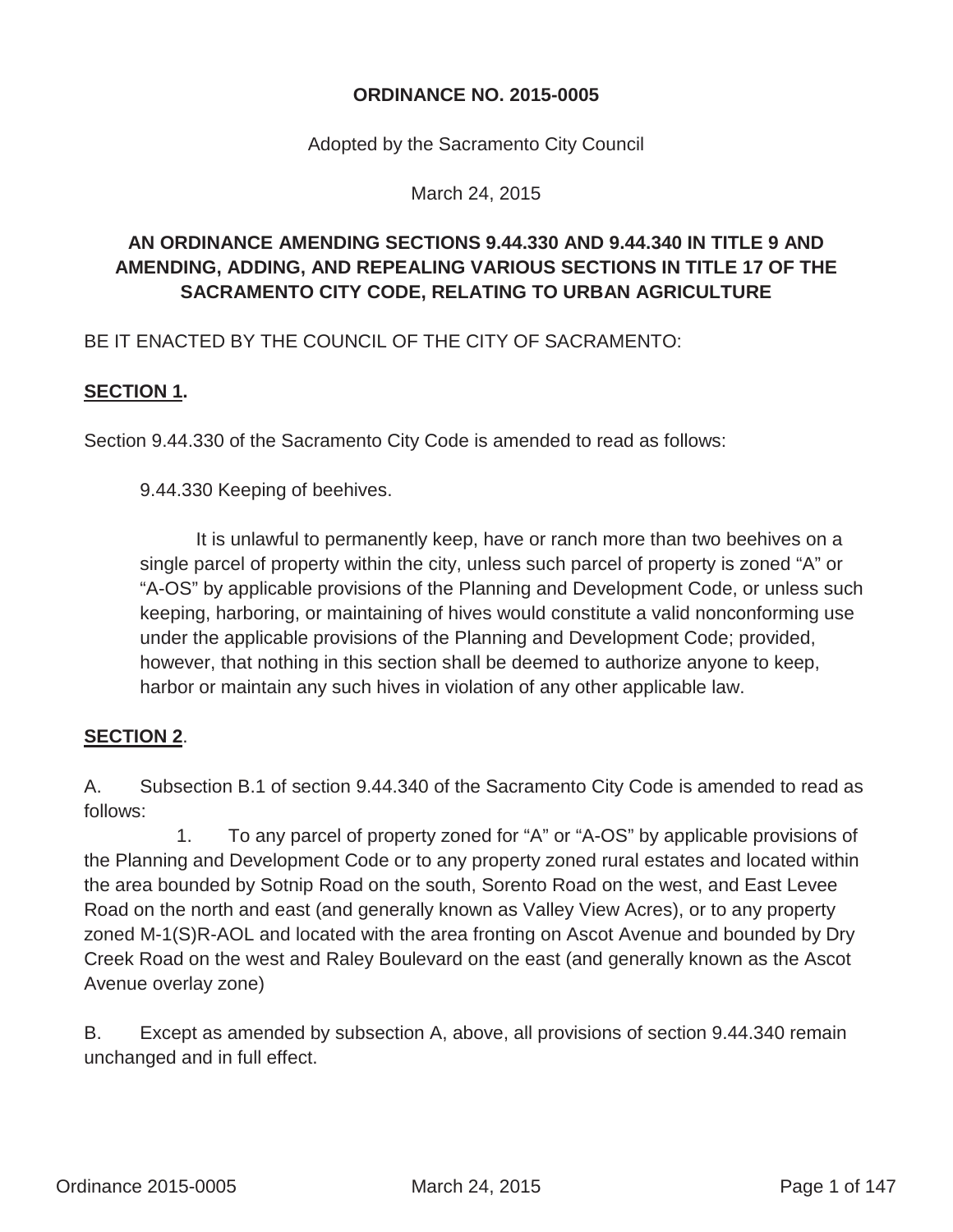### **SECTION 3**.

A. Section 17.108.020 of the Sacramento City Code is amended to add the definition of "aquaculture" to read as follows:

"Aquaculture" means the cultivation of marine or freshwater fish, shellfish, or plants under controlled conditions. Aquaculture includes aquaponics which integrates aquaculture with hydroponics by recycling the waste products from fish to fertilize hydroponically growing plants.

B. Except as amended by subsection A, above, all provisions of section 17.108.020 remain unchanged and in full effect.

### **SECTION 4.**

- A. Section 17.108.040 of the Sacramento City Code is amended as follows:
	- 1. The definition of "community garden" as amended to read as follows:

"Community garden, private" means an otherwise undeveloped lot divided into multiple plots for the growing and harvesting of fruits, vegetables, flowers, fiber, nuts, seeds, and culinary herbs primarily for the personal use of the growers, and that is established, operated, and maintained by a group of persons, other than the city. A community garden does not include a private garden or edible landscaping that is incidental to the primary use of the lot, including a private garden or edible landscaping: (1) on a lot developed with one or more residences and devoted to the personal use of the occupants of the residences; or (2) on a lot developed with a nonresidential use. Regulation of this use varies, depending on the size of the garden.

2. The definition of "community garden, public" is added to read as follows:

"Community garden, public" means public land divided into multiple plots that are available to the public for growing and harvesting of fruits, vegetables, flowers, fiber, nuts, seeds, or culinary herbs primarily for the personal use of the growers, and that is established, operated, and maintained by the city.

B. Except as amended by subsection A, above, all provisions of section 17.108.040 remain unchanged and in full effect.

#### **SECTION 5.**

A.Section 17.108.090 of the Sacramento City Code is amended to add the definition of "hydroponics" to read as follows: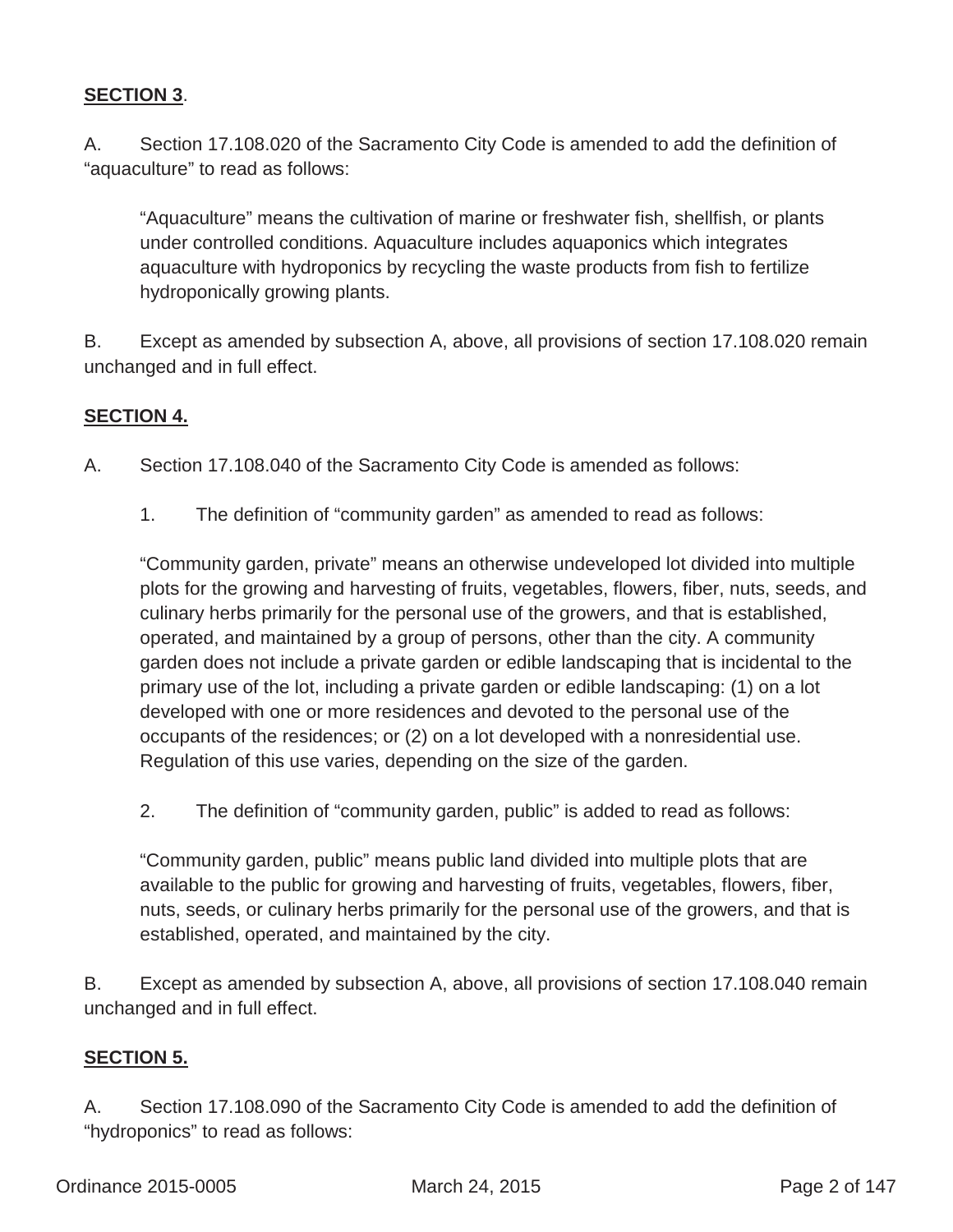"Hydroponics" means a method of growing plants in a soil-less medium or an aquaticbased environment in which plant nutrients are distributed via water.

B. Except as amended by subsection A, above, all provisions of section 17.108.090 remain unchanged and in full effect.

## **SECTION 6.**

A. Section 17.108.140 of the Sacramento City Code is amended to add the definition of "market garden" to read as follows:

"Market garden" means the primary use of a site for cultivation of fruits, vegetables, flowers, fiber, nuts, seeds, or culinary herbs for sale or donation of its produce to the public which is in a zone other than an A or A-OS.

B. Except as amended by subsection A, above, all provisions of section 17.108.140 remain unchanged and in full effect.

# **SECTION 7.**

A. Section 17.108.170 of the Sacramento City Code is amended as follows:

1. The definition of "private garden" is added to read as follows:

"Private garden" means a private food-producing garden that is accessory to the primary use of the site and which is located in the front yard, side yard, rear yard, rooftop, courtyard, balcony, fence, wall, window sill or basement.

2. The definition of "produce" is added to read as follows:

**"**Produce" means any food in its raw or natural state which is in such form as to indicate that is intended for consumer use with or without any or further processing.

B. Except as amended by subsection A, above, all provisions of section 17.108.170 remain unchanged and in full effect.

#### **SECTION 8.**

A. Section 17.108.190 of the Sacramento City Code is amended to add the definition of "rooftop farming" as follows:

"Rooftop farming" means cultivating food crops on the rooftop of a building.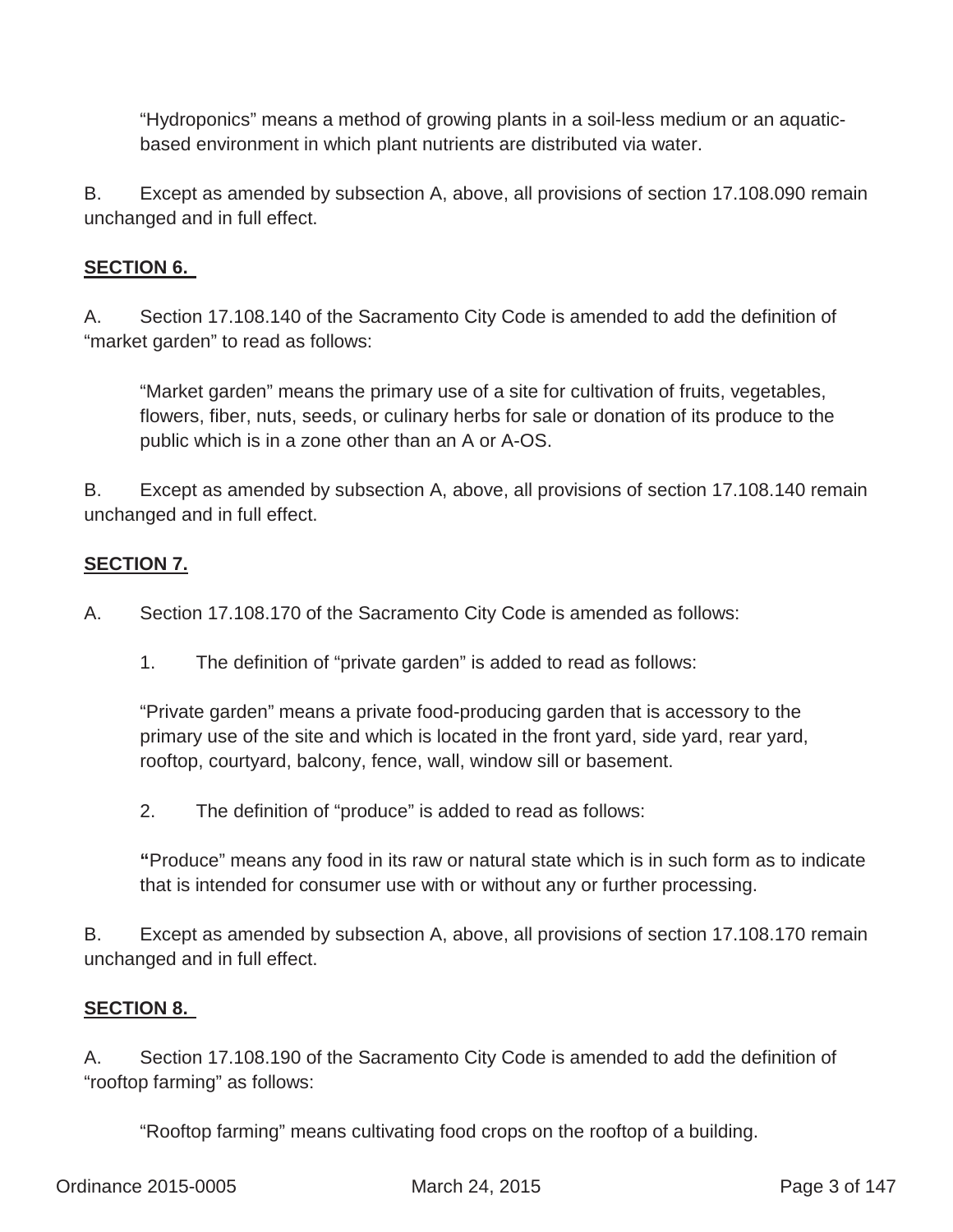B. Except as amended by subsection A, above, all provisions of section 17.108.190 remain unchanged and in full effect.

### **SECTION 9.**

A. Section 17.108.220 of the Sacramento City Code is amended to add the definitions of "urban agriculture" and "urban agriculture stand" and "urban beekeeping" as follows:

"Urban Agriculture" means the production of food in a form and scale that is appropriate for the urban context and includes market garden; community garden, public; community garden, private; private garden; aquaculture; and urban beekeeping.

"Urban agriculture stand" means a temporary produce stand that is accessory to an urban agriculture use.

"Urban beekeeping" means having or ranching no more than two beehives on a single parcel of property.

B. Except as amended by subsection A, above, all provisions of section 17.108.220 remain unchanged and in full effect.

#### **SECTION 10.**

A.Section 17.204.110 of the Sacramento City Code is amended to read as follows:

#### **17.204.110 RE zone—Permitted uses.**

A. Permitted uses. The following uses are permitted by right in the RE zone, subject to the limitations specified:

| <b>Use</b>                           | <b>Limitations</b>                                                                                                                                      |
|--------------------------------------|---------------------------------------------------------------------------------------------------------------------------------------------------------|
| 1. Residential Uses                  |                                                                                                                                                         |
| Dwelling, single-unit                |                                                                                                                                                         |
| Model home temporary sales office    | Subject to special use regulations in section<br>17.228.125                                                                                             |
| 2. Commercial and Institutional Uses |                                                                                                                                                         |
| Community market                     | Permitted if the primary use of the property is<br>not a single-unit or duplex dwelling;<br>Subject to special use regulations in section<br>17.228.124 |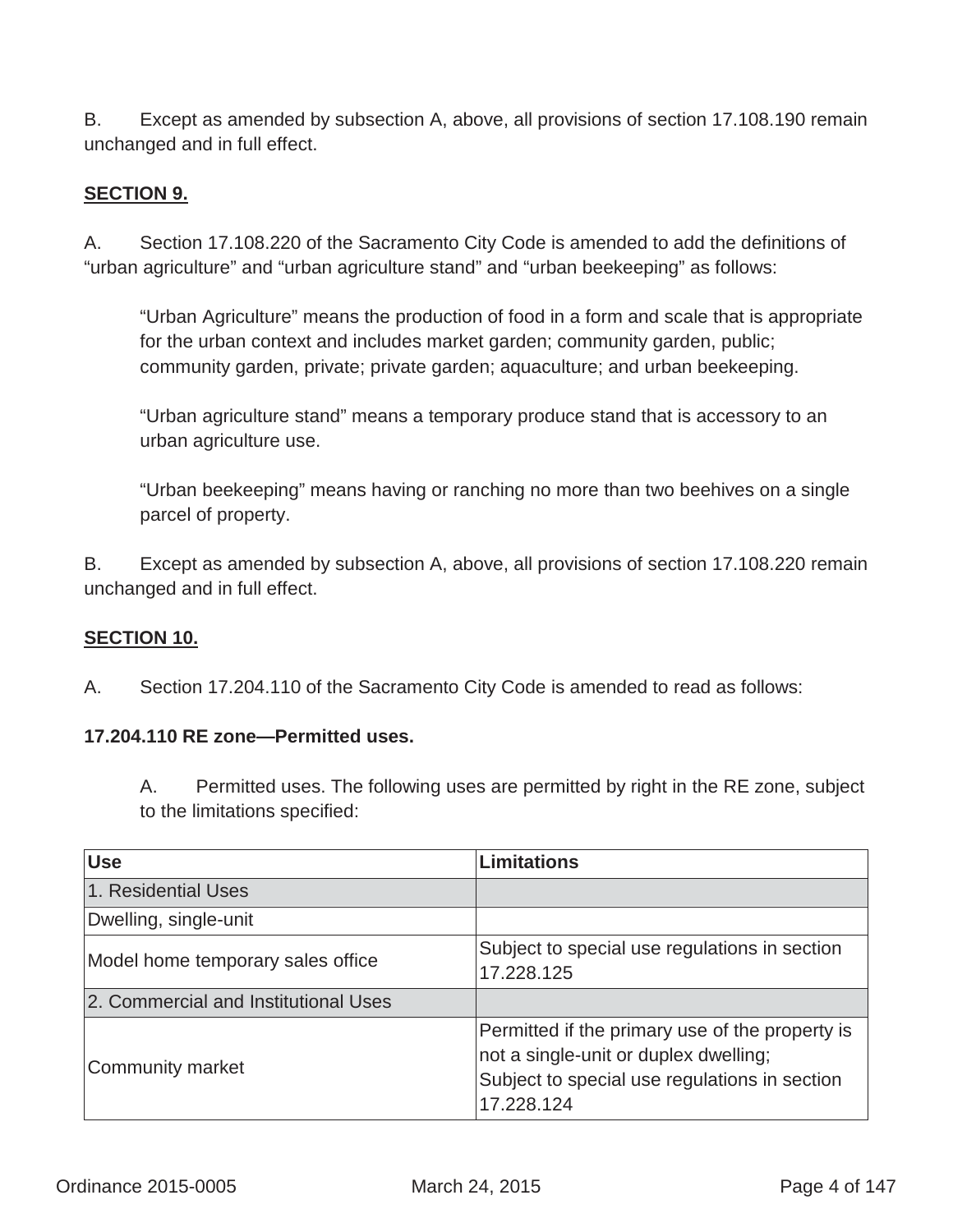| 3. Industrial and Agricultural Uses                                                        |                                               |
|--------------------------------------------------------------------------------------------|-----------------------------------------------|
| Community garden, private (not exceeding 1.0 Subject to special use regulations in section |                                               |
| acre)                                                                                      | 17.228.810 et seq.                            |
| Market garden (not exceeding 1.0 acre)                                                     | Subject to special use regulations in section |
|                                                                                            | 17.228.810 et seq.                            |
| Solar energy system, commercial (city                                                      | Allowed in this zone and exempt from the      |
| property)                                                                                  | provisions of this title                      |

B. Conditional uses. The following uses in the RE zone require approval of a conditional use permit, subject to the limitations specified:

| <b>Use</b>                                       | <b>Limitations</b>                                                  | <b>Approval Required</b><br>by: Planning and<br><b>Design Commission</b><br>(PDC); Zoning<br><b>Administrator (ZA);</b><br>or City Council (CC) |
|--------------------------------------------------|---------------------------------------------------------------------|-------------------------------------------------------------------------------------------------------------------------------------------------|
| 1. Residential Uses                              |                                                                     |                                                                                                                                                 |
| Mobilehome park                                  | Subject to special use regulations<br>in section 17,228,115         | <b>PDC</b>                                                                                                                                      |
| 2. Commercial and Institutional<br><b>Uses</b>   |                                                                     |                                                                                                                                                 |
| Amusement center, outdoor                        |                                                                     | <b>PDC</b>                                                                                                                                      |
| Assembly-cultural, religious,<br>social          |                                                                     | <b>PDC</b>                                                                                                                                      |
| Cemetery                                         |                                                                     | <b>PDC</b>                                                                                                                                      |
| Childcare center                                 | Subject to special use regulations<br>in section 17,228,113         | ZA                                                                                                                                              |
| Golf course; driving range                       |                                                                     | <b>PDC</b>                                                                                                                                      |
| Kennel                                           |                                                                     | <b>PDC</b>                                                                                                                                      |
| 3. Industrial and Agricultural Uses              |                                                                     |                                                                                                                                                 |
| Antenna; telecommunications<br>facility          | Subject to special use regulations<br>in section 17.228.300 et seq. | <b>PDC</b>                                                                                                                                      |
| Community garden, private<br>(exceeding1.0 acre) | Subject to special use regulations<br>in section 17.228.810 et seq. | ΖA                                                                                                                                              |
| Market garden (exceeding 1.0)<br>acre)           | Subject to special use regulations<br>in section 17.228.810 et seq. | ZΑ                                                                                                                                              |
| Heliport; helistop                               | Subject to special use regulations<br>in section 17,228,114         | <b>PDC</b>                                                                                                                                      |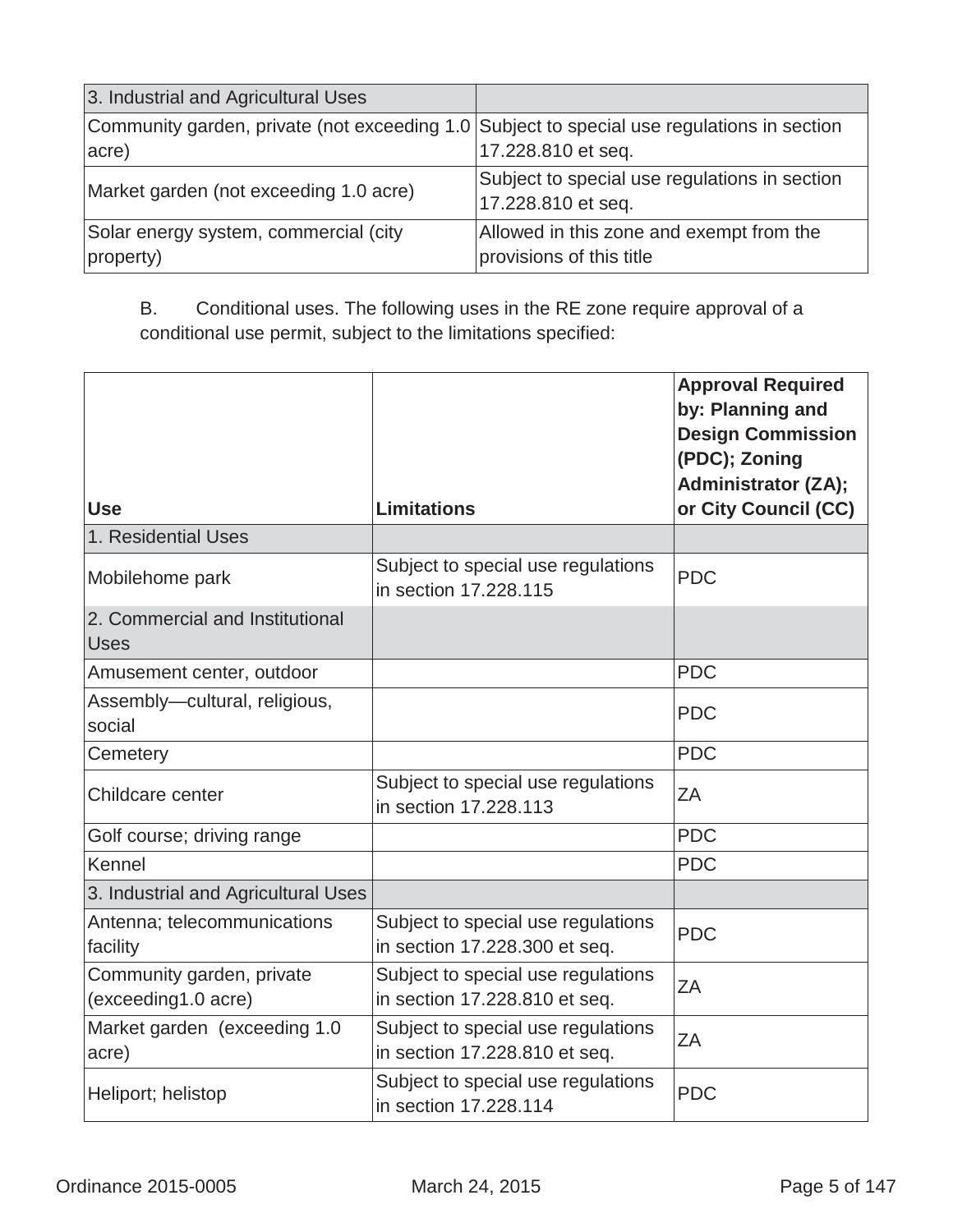| High voltage transmission facility | Subject to special use regulations<br>$\ln$ section 17.228.500 et seq. | <b>CC</b>   |
|------------------------------------|------------------------------------------------------------------------|-------------|
| Surface mining operation           |                                                                        | <b>PDC</b>  |
| Well-gas, oil                      |                                                                        | <b>IPDC</b> |

C. Accessory uses. The following uses are permitted in the RE zone when accessory to a permitted or conditional use, subject to the limitations specified:

| <b>Use</b>               | <b>Limitations</b>                                       |
|--------------------------|----------------------------------------------------------|
| Accessory antenna        |                                                          |
| Common area              |                                                          |
| Dwelling unit, secondary | Subject to special use regulations in section 17.228.105 |
| Home occupation          | Subject to special use regulations in section 17.228.200 |
|                          | et seq.                                                  |
| Private garden           | Subject to special use regulations in section 17.228.810 |
|                          | et seq.                                                  |
| Personal auto storage    | Subject to special use regulations in section 17.228.101 |
| Urban beekeeping         | Subject to special use regulations in section 17.228.810 |
|                          | et seq.                                                  |

D. Prohibited uses. All uses not listed as permitted, conditional, or accessory uses are prohibited in the RE zone.

### **SECTION 11.**

A.Section 17.204.210 off the Sacramento City Code is amended to read as follows:

#### **17.204.210 R-1 zone—Permitted uses.**

A. Permitted uses. The following uses are permitted by right in the R-1 zone, subject to the limitations specified:

| <b>Use</b>                           | <b>Limitations</b>                                          |
|--------------------------------------|-------------------------------------------------------------|
| 1. Residential Uses                  |                                                             |
| Dwelling, duplex                     | Limited to corner lots                                      |
| Dwelling, single-unit                |                                                             |
| Model home temporary sales office    | Subject to special use regulations in section<br>17.228.125 |
| 2. Commercial and Institutional Uses |                                                             |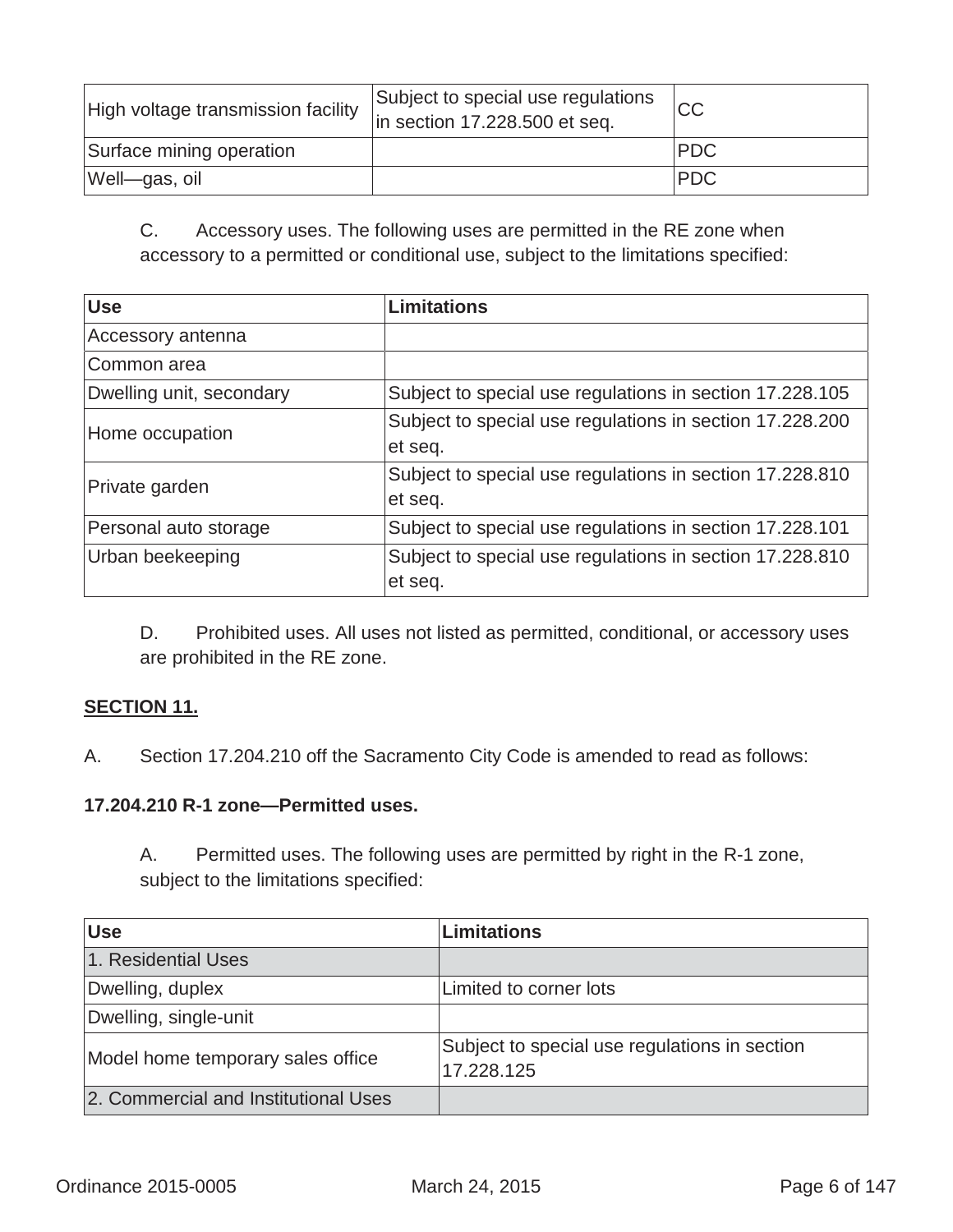| Community market                                      | Permitted if the primary use of the property is not a<br>single-unit or duplex dwelling;<br>Subject to special use regulations in section<br>17.228.124 |
|-------------------------------------------------------|---------------------------------------------------------------------------------------------------------------------------------------------------------|
| 3. Industrial and Agricultural Uses                   |                                                                                                                                                         |
| Community garden, private (not<br>exceeding 1.0 acre) | Subject to special use regulations in section<br>17.228.810 et seq.                                                                                     |
| Market garden (not exceeding 1.0 acre)                | Subject to special use regulations in section<br>17.228.810 et seq.                                                                                     |
| Solar energy system, commercial (city<br>property)    | Allowed in this zone and exempt from the<br>provisions of this title                                                                                    |

B. Conditional uses. The following uses in the R-1 zone require approval of a conditional use permit, subject to the limitations specified:

| <b>Use</b>                                     | <b>Limitations</b>                                          | <b>Approval Required</b><br>by: Planning and<br><b>Design Commission</b><br>(PDC); Zoning<br><b>Administrator (ZA);</b><br>or City Council (CC) |
|------------------------------------------------|-------------------------------------------------------------|-------------------------------------------------------------------------------------------------------------------------------------------------|
| 1. Residential Uses                            |                                                             |                                                                                                                                                 |
| Dormitory                                      | Subject to special use regulations<br>in section 17.228.111 | <b>PDC</b>                                                                                                                                      |
| Fraternity house; sorority house               | Subject to special use regulations<br>in section 17.228.111 | <b>PDC</b>                                                                                                                                      |
| Mobilehome park                                | Subject to special use regulations<br>in section 17.228.115 | <b>PDC</b>                                                                                                                                      |
| Residential care facility                      |                                                             | <b>PDC</b>                                                                                                                                      |
| Temporary residential shelter                  |                                                             | <b>PDC</b>                                                                                                                                      |
| 2. Commercial and Institutional<br><b>Uses</b> |                                                             |                                                                                                                                                 |
| Amusement center, outdoor                      |                                                             | <b>PDC</b>                                                                                                                                      |
| Assembly-cultural, religious, social           |                                                             | <b>PDC</b>                                                                                                                                      |
| Bed and breakfast inn                          | Subject to special use regulations<br>in section 17,228,104 | ΖA                                                                                                                                              |
| Cemetery                                       |                                                             | <b>PDC</b>                                                                                                                                      |
| Childcare center                               | Subject to special use regulations<br>in section 17,228,113 | ZΑ                                                                                                                                              |
| Golf course; driving range                     |                                                             | <b>PDC</b>                                                                                                                                      |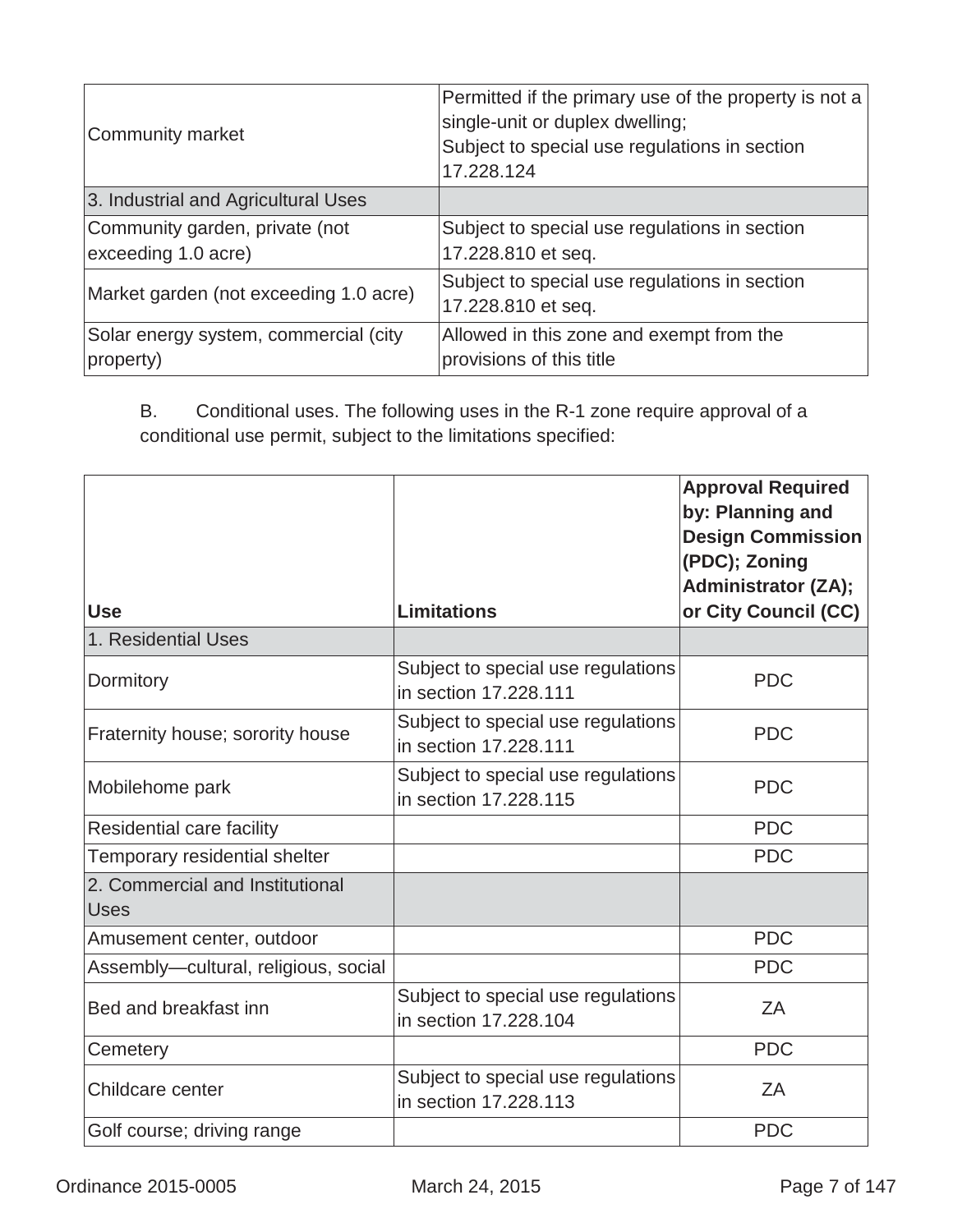| Kennel                                                                |                                                                                                                    | <b>PDC</b> |
|-----------------------------------------------------------------------|--------------------------------------------------------------------------------------------------------------------|------------|
| Library; archive                                                      |                                                                                                                    | <b>PDC</b> |
| Museum                                                                |                                                                                                                    | <b>PDC</b> |
| Non-profit organization, food<br>preparation for off-site consumption |                                                                                                                    | <b>PDC</b> |
| Non-profit organization, food storage<br>and distribution             |                                                                                                                    | <b>PDC</b> |
| Non-profit organization, meal<br>service facility                     |                                                                                                                    | <b>PDC</b> |
| Nonresidential care facility                                          |                                                                                                                    | <b>PDC</b> |
| School, K-12                                                          |                                                                                                                    | <b>PDC</b> |
| Stand-alone parking facility                                          | The zoning administrator may<br>waive the development standards<br>stated in sections 17.608.040<br>and 17.612.020 | ZA         |
| 3. Industrial and Agricultural Uses                                   |                                                                                                                    |            |
| Antenna; telecommunications facility                                  | Subject to special use regulations<br>in section 17.228.300 et seq.                                                | <b>PDC</b> |
| Community garden, private<br>(exceeding 1.0 acre)                     | Subject to special use regulations<br>in section 17.228.810 et seq.                                                | ZA         |
| Heliport; helistop                                                    | Subject to special use regulations<br>in section 17,228,114                                                        | <b>PDC</b> |
| High voltage transmission facility                                    | Subject to special use regulations<br>in section 17.228.500 et seq.                                                | <b>CC</b>  |
| Market garden (exceeding 1.0 acre)                                    | Subject to special use regulations<br>in section 17.228.810 et seq.                                                | ZA         |
| Passenger terminal                                                    |                                                                                                                    | <b>PDC</b> |
| Well-gas, oil                                                         |                                                                                                                    | <b>PDC</b> |

C. Accessory uses. The following uses are permitted in the R-1 zone when accessory to a permitted or conditional use, subject to the limitations specified:

| <b>Use</b>                                    | <b>Limitations</b>                                                  |
|-----------------------------------------------|---------------------------------------------------------------------|
| Accessory antenna                             |                                                                     |
| Aquaculture                                   | Subject to special use regulations in section 17.228.810<br>et seq. |
| Childcare, in-home (family day care)<br>home) |                                                                     |
| Common area                                   |                                                                     |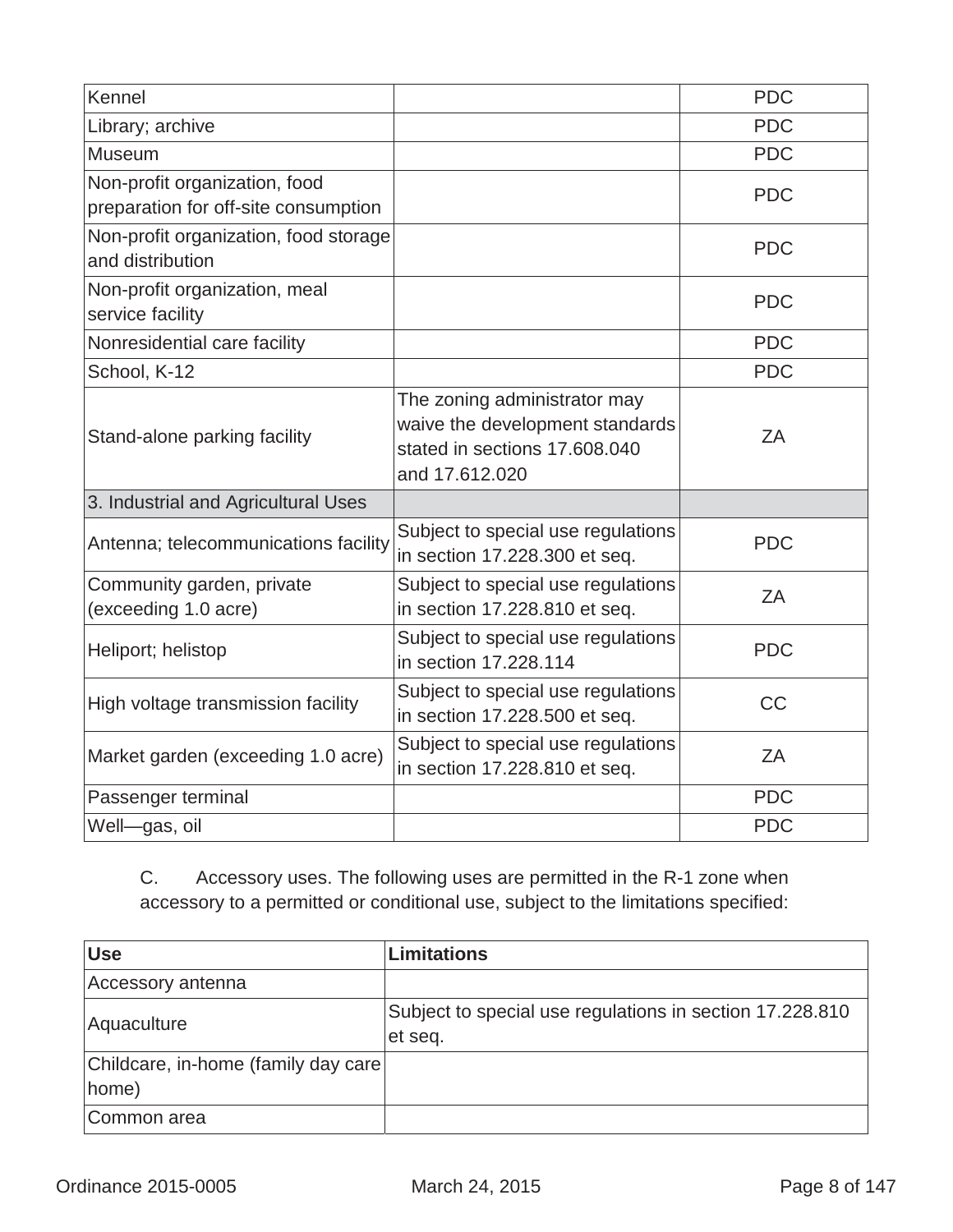| Dwelling unit, secondary        | Subject to special use regulations in section 17.228.105 |
|---------------------------------|----------------------------------------------------------|
| <b>Family care facility</b>     |                                                          |
| <b>Family day care facility</b> |                                                          |
| Home occupation                 | Subject to special use regulations in section 17.228.200 |
|                                 | et seq.                                                  |
| Personal auto storage           | Subject to special use regulations in section 17.228.101 |
| Private garden                  | Subject to special use regulations in section 17.228.810 |
|                                 | et seq.                                                  |
| Urban beekeeping                | Subject to special use regulations in section 17.228.810 |
|                                 | et seq.                                                  |

D. Prohibited uses. All uses not listed as permitted, conditional, or accessory uses are prohibited in the R-1 zone.

#### **SECTION 12.**

A.Section 17.204.310 of the Sacramento City Code is amended to read as follows:

#### **17.204.310 R-1A zone—Permitted uses.**

A. Permitted uses. The following uses are permitted by right in the R-1A zone, subject to the limitations specified:

| <b>Use</b>                                            | <b>Limitations</b>                                                                                                                                      |
|-------------------------------------------------------|---------------------------------------------------------------------------------------------------------------------------------------------------------|
| 1. Residential Uses                                   |                                                                                                                                                         |
| Dwelling, duplex                                      |                                                                                                                                                         |
| Dwelling, single-unit                                 |                                                                                                                                                         |
| Model home temporary sales office                     | Subject to special use regulations in section<br>17.228.125                                                                                             |
| 2. Commercial and Institutional Uses                  |                                                                                                                                                         |
| Community market                                      | Permitted if the primary use of the property is not a<br>single-unit or duplex dwelling;<br>Subject to special use regulations in section<br>17.228.124 |
| 3. Industrial and Agricultural Uses                   |                                                                                                                                                         |
| Community garden, private (not<br>exceeding 1.0 acre) | Subject to special use regulations in section<br>17.228.810 et seq.                                                                                     |
| Market garden (not exceeding 1.0 acre)                | Subject to special use regulations in section<br>17.228.810 et seq.                                                                                     |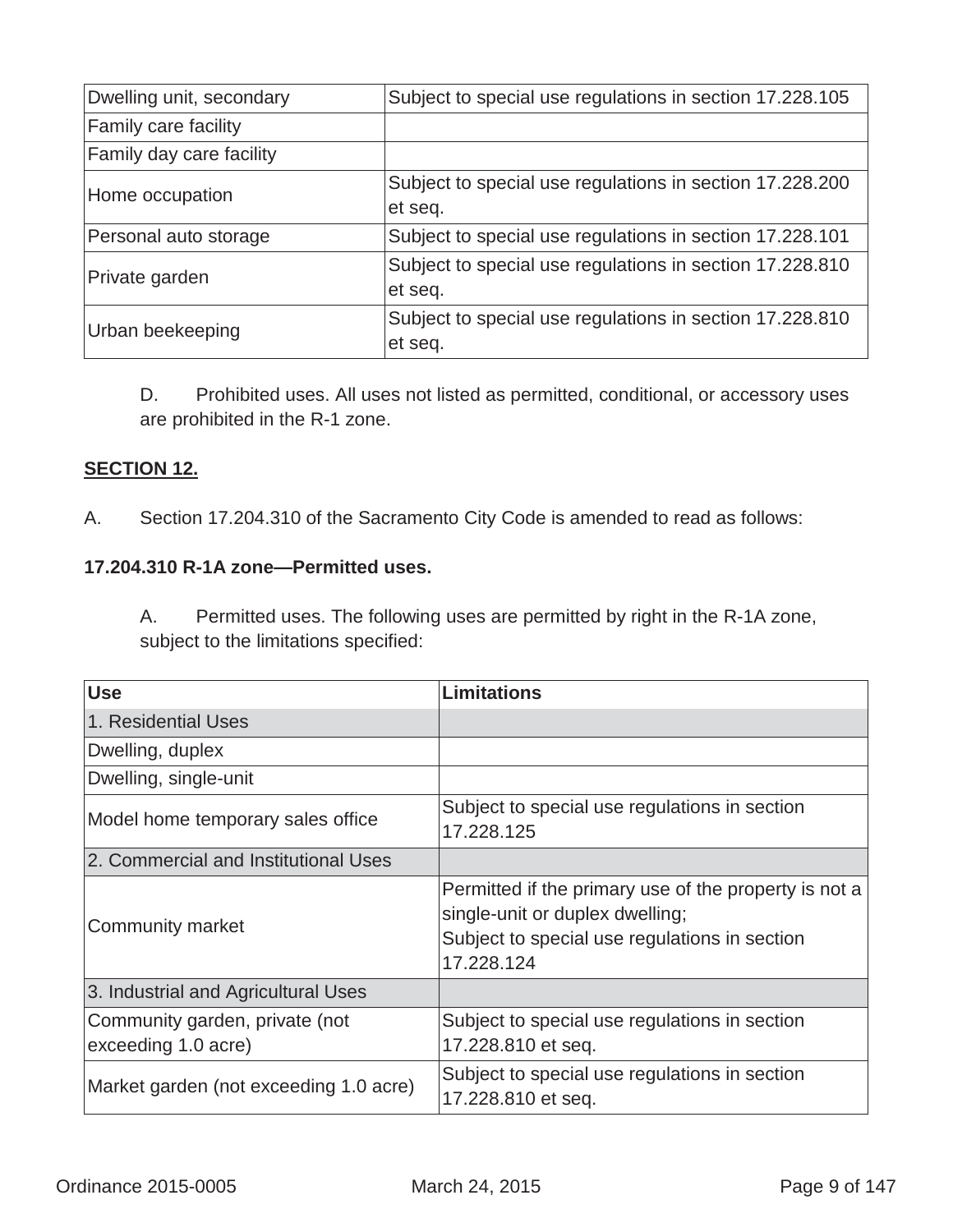| Solar energy system, commercial (city | Allowed in this zone and exempt from the |
|---------------------------------------|------------------------------------------|
| property)                             | provisions of this title                 |

# B. Conditional uses. The following uses in the R-1A zone require approval of a conditional use permit, subject to the limitations specified:

| <b>Use</b>                                                               | <b>Limitations</b>                                          | <b>Approval Required</b><br>by: Planning and<br><b>Design</b><br><b>Commission (PDC);</b><br><b>Zoning</b><br><b>Administrator (ZA);</b><br>or City Council (CC) |
|--------------------------------------------------------------------------|-------------------------------------------------------------|------------------------------------------------------------------------------------------------------------------------------------------------------------------|
| 1. Residential Uses                                                      |                                                             |                                                                                                                                                                  |
| Dormitory                                                                | Subject to special use regulations in<br>section 17,228,111 | <b>PDC</b>                                                                                                                                                       |
| Fraternity house; sorority house                                         | Subject to special use regulations in<br>section 17,228,111 | <b>PDC</b>                                                                                                                                                       |
| Mobilehome park                                                          | Subject to special use regulations in<br>section 17.228.115 | <b>PDC</b>                                                                                                                                                       |
| Residential care facility                                                |                                                             | <b>PDC</b>                                                                                                                                                       |
| Temporary residential shelter                                            |                                                             | <b>PDC</b>                                                                                                                                                       |
| 2. Commercial and Institutional<br><b>Uses</b>                           |                                                             |                                                                                                                                                                  |
| Amusement center, outdoor                                                |                                                             | <b>PDC</b>                                                                                                                                                       |
| Assembly-cultural, religious,<br>social                                  |                                                             | <b>PDC</b>                                                                                                                                                       |
| Cemetery                                                                 |                                                             | <b>PDC</b>                                                                                                                                                       |
| Childcare center                                                         | Subject to special use regulations in<br>section 17.228.113 | ZA                                                                                                                                                               |
| Golf course; driving range                                               |                                                             | <b>PDC</b>                                                                                                                                                       |
| Kennel                                                                   |                                                             | <b>PDC</b>                                                                                                                                                       |
| Library; archive                                                         |                                                             | <b>PDC</b>                                                                                                                                                       |
| Museum                                                                   |                                                             | <b>PDC</b>                                                                                                                                                       |
| Non-profit organization, food<br>preparation for off-site<br>consumption |                                                             | <b>PDC</b>                                                                                                                                                       |
| Non-profit organization, food<br>storage and distribution                |                                                             | <b>PDC</b>                                                                                                                                                       |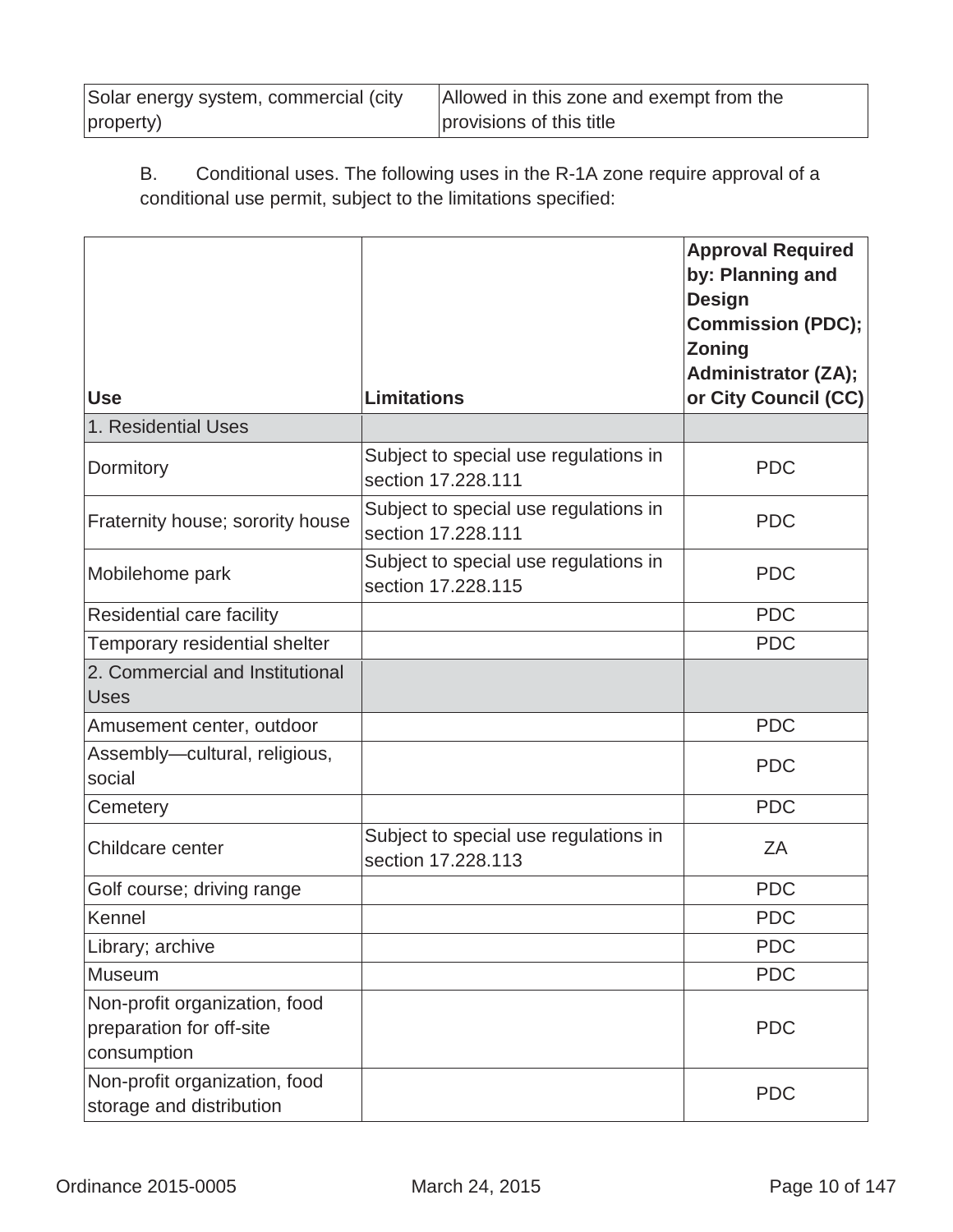| Non-profit organization, meal<br>service facility |                                                                                                                 | <b>PDC</b> |
|---------------------------------------------------|-----------------------------------------------------------------------------------------------------------------|------------|
| Nonresidential care facility                      |                                                                                                                 | <b>PDC</b> |
| School, K-12                                      |                                                                                                                 | <b>PDC</b> |
| Stand-alone parking facility                      | The zoning administrator may waive<br>the development standards stated in<br>sections 17.608.040 and 17.612.020 | ΖA         |
| 3. Industrial and Agricultural<br><b>Uses</b>     |                                                                                                                 |            |
| Antenna; telecommunications<br>facility           | Subject to special use regulations in<br>section 17.228.300 et seq.                                             | <b>PDC</b> |
| Community garden, private<br>(exceeding 1.0 acre) | Subject to special use regulations in<br>section 17.228.810 et seq.                                             | ZΑ         |
| Heliport; helistop                                | Subject to special use regulations in<br>section 17,228,114                                                     | <b>PDC</b> |
| High voltage transmission<br>facility             | Subject to special use regulations in<br>section 17.228.500 et seq.                                             | <b>CC</b>  |
| Market garden (exceeding 1.0<br>acre)             | Subject to special use regulations in<br>section 17.228.810 et seq.                                             |            |
| Passenger terminal                                |                                                                                                                 | <b>PDC</b> |
| Well-gas, oil                                     |                                                                                                                 | <b>PDC</b> |

C. Accessory uses. The following uses are permitted in the R1-A zone when accessory to a permitted or conditional use, subject to the limitations specified:

| <b>Use</b>                     | <b>Limitations</b>                                       |
|--------------------------------|----------------------------------------------------------|
| Accessory antenna              |                                                          |
| Aquaculture                    | Subject to special use regulations in section 17.228.810 |
|                                | et seq.                                                  |
| Childcare, in-home (family day |                                                          |
| care home)                     |                                                          |
| Common area                    |                                                          |
| Dwelling unit, secondary       | Subject to special use regulations in section 17.228.105 |
| Family care facility           |                                                          |
| Family day care facility       |                                                          |
| Home occupation                | Subject to special use regulations in section 17.228.200 |
|                                | et seq.                                                  |
| Personal auto storage          | Subject to special use regulations in section 17.228.101 |
| Private garden                 | Subject to special use regulations in section 17.228.810 |
|                                | et seq.                                                  |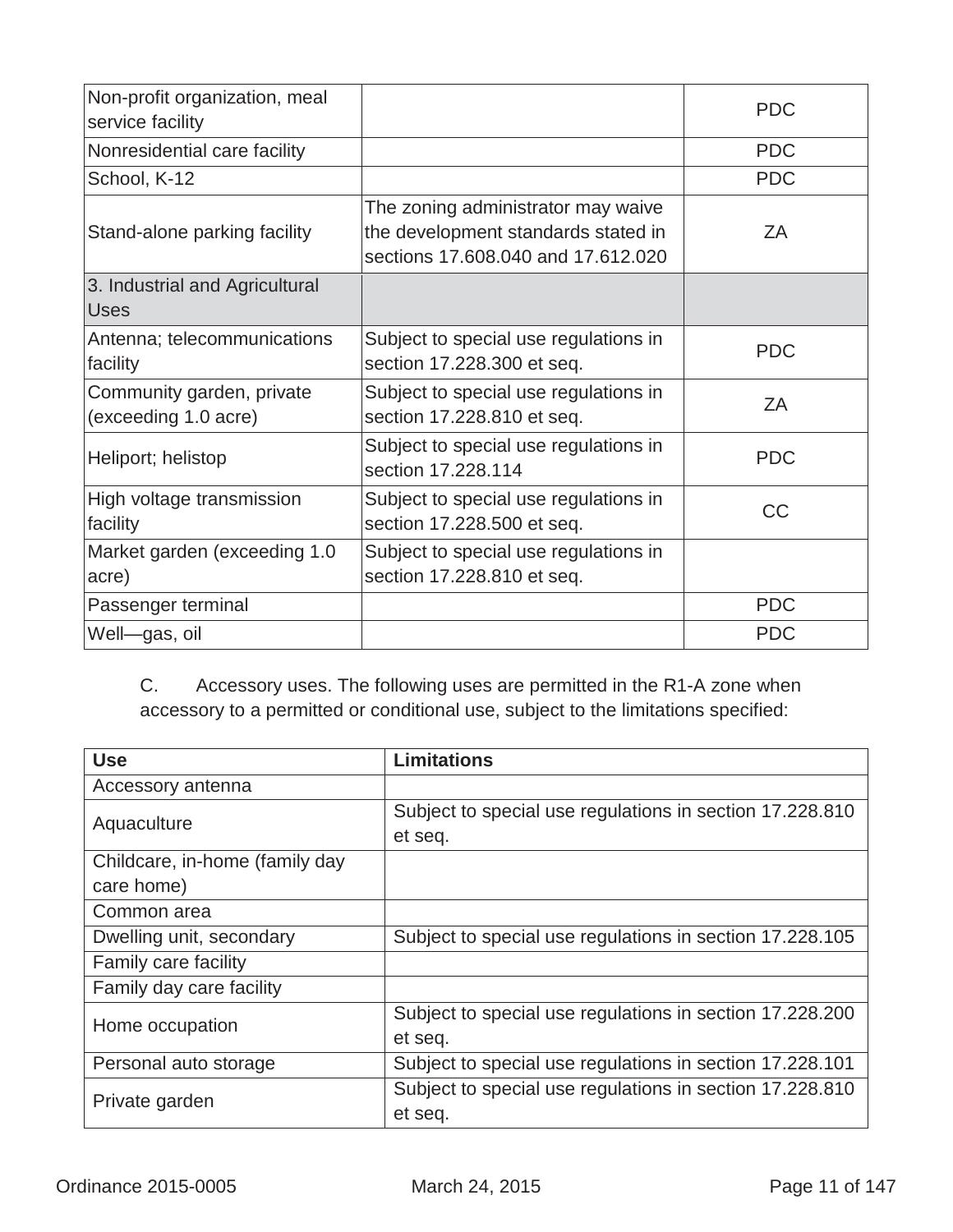| Urban beekeeping | <sup>1</sup> Subject to special use regulations in section 17.228.810 |
|------------------|-----------------------------------------------------------------------|
|                  | et seg.                                                               |

D. Prohibited uses. All uses not listed as permitted, conditional, or accessory uses are prohibited in the R-1A zone.

#### **SECTION 13.**

A.Section 17.204.410 of the Sacramento City Code is amended to read as follows:

#### **17.204.410 R-1B zone—Permitted uses.**

A. Permitted uses. The following uses are permitted by right in the R-1B zone, subject to the limitations specified:

| <b>Use</b>                                            | <b>Limitations</b>                                                                                                                                      |
|-------------------------------------------------------|---------------------------------------------------------------------------------------------------------------------------------------------------------|
| 1. Residential Uses                                   |                                                                                                                                                         |
| Dwelling, duplex                                      |                                                                                                                                                         |
| Dwelling, single-unit                                 |                                                                                                                                                         |
| Model home temporary sales office                     | Subject to special use regulations in section<br>17.228.125                                                                                             |
| 2. Commercial and Institutional Uses                  |                                                                                                                                                         |
| <b>Community market</b>                               | Permitted if the primary use of the property is not a<br>single-unit or duplex dwelling;<br>Subject to special use regulations in section<br>17.228.124 |
| 3. Industrial and Agricultural Uses                   |                                                                                                                                                         |
| Community garden, private (not<br>exceeding 1.0 acre) | Subject to special use regulations in section<br>17.228.810 et seq.                                                                                     |
| Market garden (not exceeding 1.0 acre)                | Subject to special use regulations in section<br>17.228.810 et seq.                                                                                     |
| Solar energy system, commercial (city<br>property)    | Allowed in this zone and exempt from the provisions<br>of this title                                                                                    |

B. Conditional uses. The following uses in the R-1B zone require approval of a conditional use permit, subject to the limitations specified: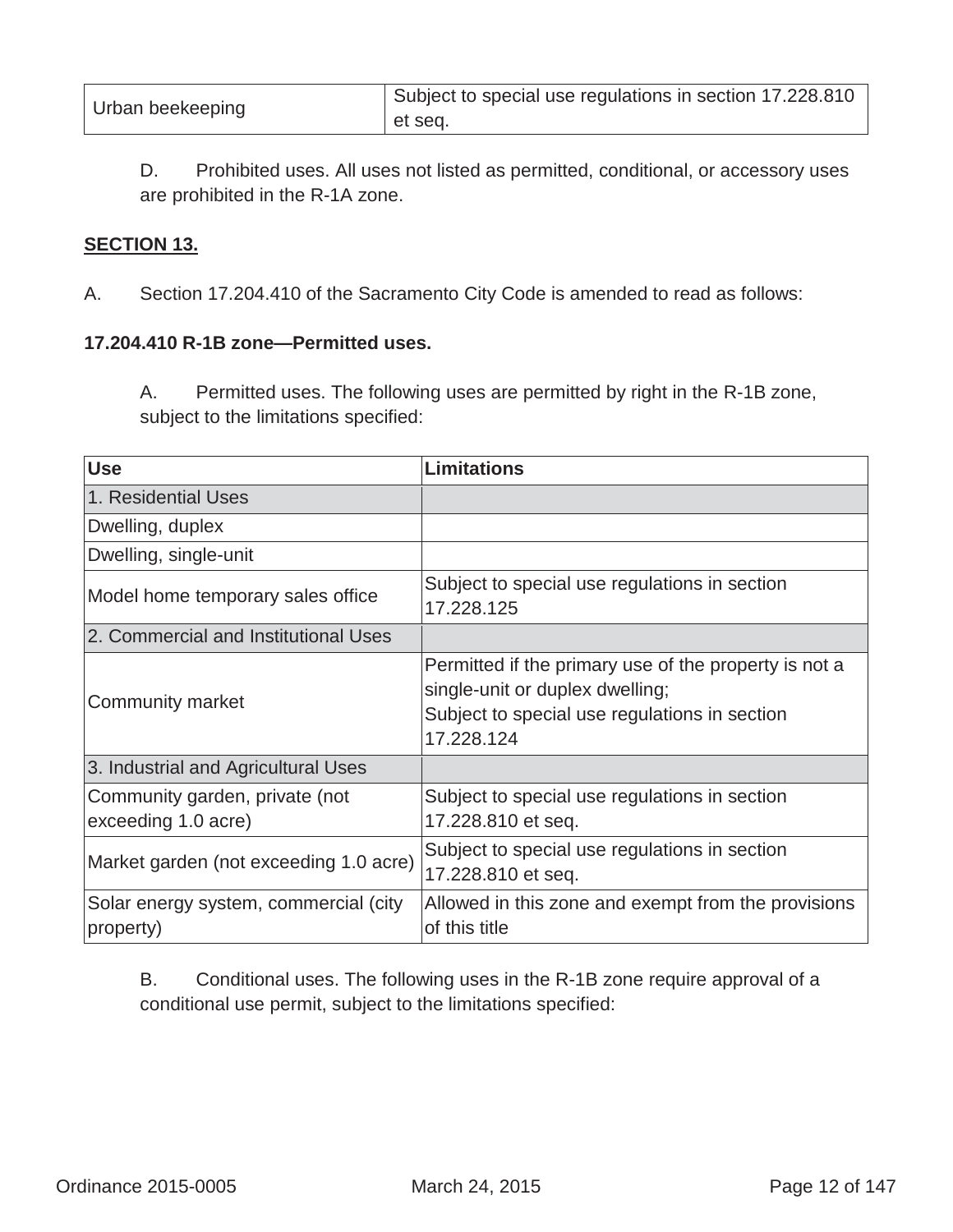|                                                                       |                                                                | <b>Approval Required by:</b><br><b>Planning and Design</b><br><b>Commission (PDC);</b><br><b>Zoning Administrator</b><br>(ZA); or City Council |
|-----------------------------------------------------------------------|----------------------------------------------------------------|------------------------------------------------------------------------------------------------------------------------------------------------|
| <b>Use</b>                                                            | <b>Limitations</b>                                             | (CC)                                                                                                                                           |
| 1. Residential Uses                                                   |                                                                |                                                                                                                                                |
| Dormitory                                                             | Subject to special use<br>regulations in section<br>17.228.111 | <b>PDC</b>                                                                                                                                     |
| Fraternity house; sorority house                                      | Subject to special use<br>regulations in section<br>17.228.111 | <b>PDC</b>                                                                                                                                     |
| Mobilehome park                                                       | Subject to special use<br>regulations in section<br>17.228.115 | <b>PDC</b>                                                                                                                                     |
| Residential care facility                                             |                                                                | <b>PDC</b>                                                                                                                                     |
| Temporary residential shelter                                         |                                                                | <b>PDC</b>                                                                                                                                     |
| 2. Commercial and Institutional Uses                                  |                                                                |                                                                                                                                                |
| Amusement center, outdoor                                             |                                                                | <b>PDC</b>                                                                                                                                     |
| Assembly-cultural, religious, social                                  |                                                                | <b>PDC</b>                                                                                                                                     |
| Bed and breakfast inn                                                 | Subject to special use<br>regulations in section<br>17.228.104 | ZA                                                                                                                                             |
| Cemetery                                                              |                                                                | <b>PDC</b>                                                                                                                                     |
| Childcare center                                                      | Subject to special use<br>regulations in section<br>17.228.113 | ZA                                                                                                                                             |
| Golf course; driving range                                            |                                                                | <b>PDC</b>                                                                                                                                     |
| Kennel                                                                |                                                                | <b>PDC</b>                                                                                                                                     |
| Library; archive                                                      |                                                                | <b>PDC</b>                                                                                                                                     |
| Museum                                                                |                                                                | <b>PDC</b>                                                                                                                                     |
| Non-profit organization, food<br>preparation for off-site consumption |                                                                | <b>PDC</b>                                                                                                                                     |
| Non-profit organization, food storage<br>and distribution             |                                                                | <b>PDC</b>                                                                                                                                     |
| Non-profit organization, meal service<br>facility                     |                                                                | <b>PDC</b>                                                                                                                                     |
| Nonresidential care facility                                          |                                                                | <b>PDC</b>                                                                                                                                     |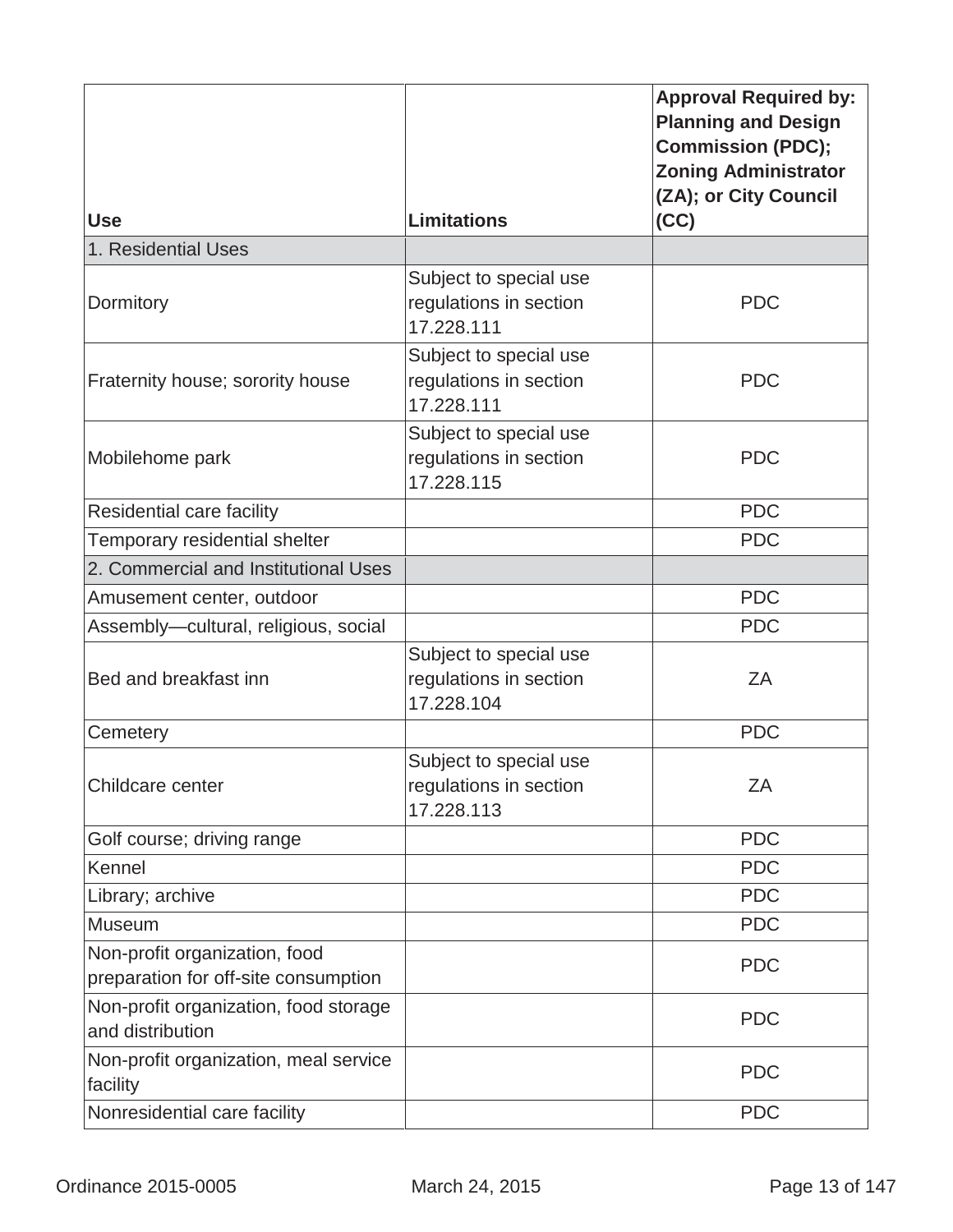| <b>Use</b>                                       | <b>Limitations</b>                                                                                                 | <b>Approval Required by:</b><br><b>Planning and Design</b><br><b>Commission (PDC);</b><br><b>Zoning Administrator</b><br>(ZA); or City Council<br>(CC) |
|--------------------------------------------------|--------------------------------------------------------------------------------------------------------------------|--------------------------------------------------------------------------------------------------------------------------------------------------------|
| School, K-12                                     |                                                                                                                    | <b>PDC</b>                                                                                                                                             |
| Stand-alone parking facility                     | The zoning administrator<br>may waive the development<br>standards stated in sections<br>17.608.040 and 17.612.020 | ZA                                                                                                                                                     |
| 3. Industrial and Agricultural Uses              |                                                                                                                    |                                                                                                                                                        |
| Antenna; telecommunications facility             | Subject to special use<br>regulations in section<br>17.228.300 et seq.                                             | <b>PDC</b>                                                                                                                                             |
| Community garden, private<br>(exceeding1.0 acre) | Subject to special use<br>regulations in section<br>17.228.810 et seq.                                             | ZA                                                                                                                                                     |
| Heliport; helistop                               | Subject to special use<br>regulations in section<br>17.228.114                                                     | <b>PDC</b>                                                                                                                                             |
| High voltage transmission facility               | Subject to special use<br>regulations in section<br>17.228.500 et seq.                                             | <b>CC</b>                                                                                                                                              |
| Market garden (exceeding 1.0 acre)               | Subject to special use<br>regulations in section<br>17.228.810 et seq.                                             | ZA                                                                                                                                                     |
| Passenger terminal                               |                                                                                                                    | <b>PDC</b>                                                                                                                                             |
| Well-gas, oil                                    |                                                                                                                    | <b>PDC</b>                                                                                                                                             |

C. Accessory uses. The following uses are permitted in the R-1B zone when accessory to a permitted or conditional use, subject to the limitations specified:

| <b>Use</b>                           | Limitations                                              |
|--------------------------------------|----------------------------------------------------------|
| Accessory antenna                    |                                                          |
| Childcare, in-home (family day care) |                                                          |
| home)                                |                                                          |
| Common area                          |                                                          |
| Dwelling unit, secondary             | Subject to special use regulations in section 17.228.105 |
| <b>Family care facility</b>          |                                                          |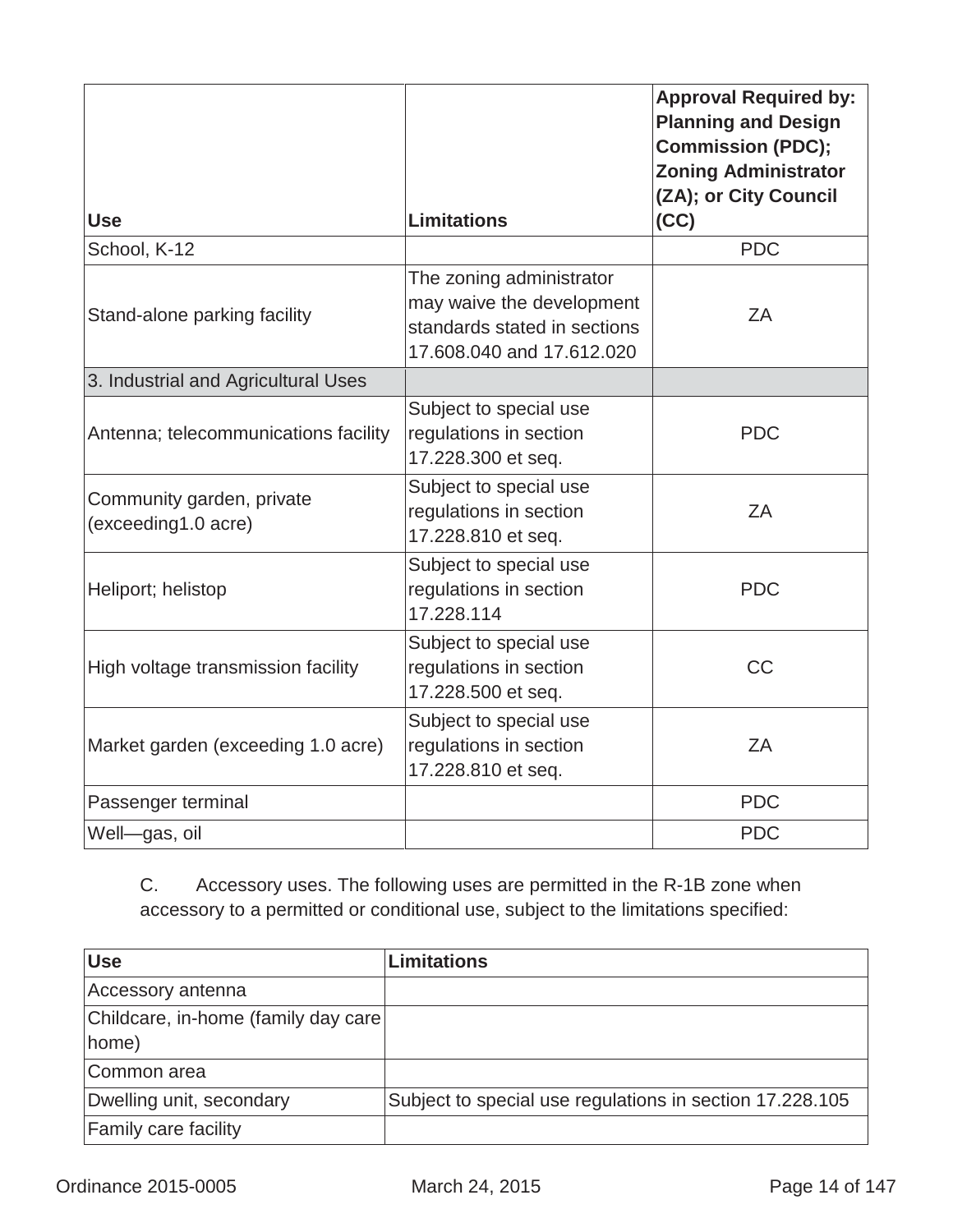| Family day care facility |                                                          |
|--------------------------|----------------------------------------------------------|
| Home occupation          | Subject to special use regulations in section 17.228.200 |
|                          | et seq.                                                  |
| Aquaculture              | Subject to special use regulations in section 17.228.810 |
|                          | et seq.                                                  |
| Personal auto storage    | Subject to special use regulations in section 17.228.101 |
| Private garden           | Subject to special use regulations in section 17.228.810 |
|                          | et seq.                                                  |
| Urban beekeeping         | Subject to special use regulations in section 17.228.810 |
|                          | et seq.                                                  |

D. Prohibited uses. All uses not listed as permitted, conditional, or accessory uses are prohibited in the R-1B zone.

# **SECTION 14.**

A. Section 17.204.510 of the Sacramento City Code is amended to read as follows:

### **17.204.510 R-2 zone—Permitted uses**.

A. Permitted uses. The following uses are permitted by right in the R-2 zone, subject to the limitations specified:

| <b>Use</b>                                            | Limitations                                                                                                                                             |
|-------------------------------------------------------|---------------------------------------------------------------------------------------------------------------------------------------------------------|
| 1. Residential Uses                                   |                                                                                                                                                         |
| Dwelling, duplex                                      |                                                                                                                                                         |
| Dwelling, single-unit                                 |                                                                                                                                                         |
| Model home temporary sales office                     | Subject to special use regulations in section<br>17.228.125                                                                                             |
| 2. Commercial and Institutional Uses                  |                                                                                                                                                         |
| Community market                                      | Permitted if the primary use of the property is not a<br>single-unit or duplex dwelling;<br>Subject to special use regulations in section<br>17.228.124 |
| 3. Industrial and Agricultural Uses                   |                                                                                                                                                         |
| Community garden, private (not<br>exceeding 1.0 acre) | Subject to special use regulations in section<br>17.228.810 et seq.                                                                                     |
| Market garden (not exceeding 1.0 acre)                | Subject to special use regulations in section<br>17.228.810 et seq.                                                                                     |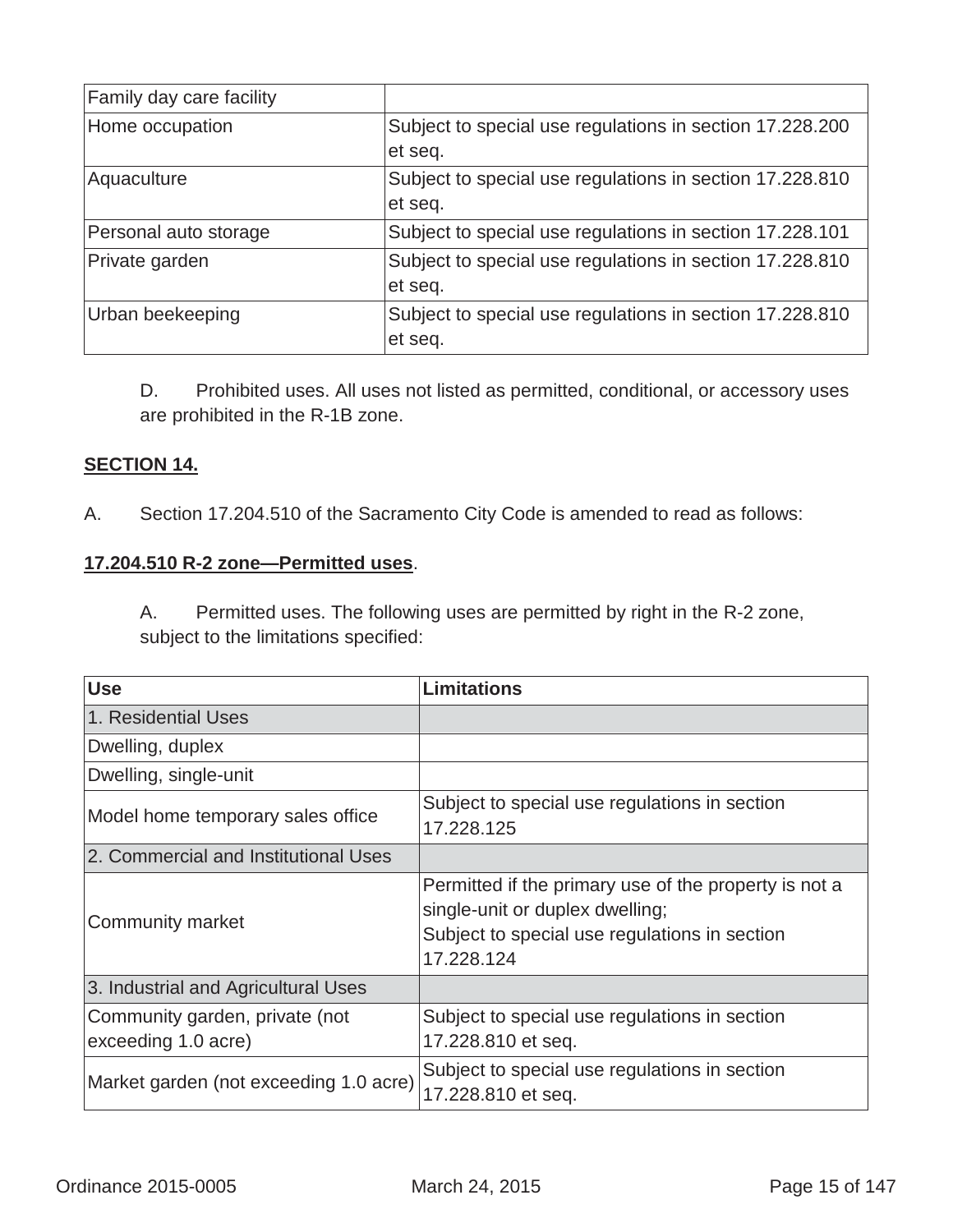|           | Solar energy system, commercial (city   Allowed in this zone and is exempt from the |
|-----------|-------------------------------------------------------------------------------------|
| property) | provisions of this title                                                            |

B. Conditional uses. The following uses in the R-2 zone require approval of a conditional use permit, subject to the limitations specified:

|                                                                       |                                                                | <b>Approval Required</b><br>by: Planning and<br><b>Design Commission</b><br>(PDC); Zoning<br><b>Administrator (ZA);</b> |
|-----------------------------------------------------------------------|----------------------------------------------------------------|-------------------------------------------------------------------------------------------------------------------------|
| <b>Use</b>                                                            | <b>Limitations</b>                                             | or City Council (CC)                                                                                                    |
| 1. Residential Uses                                                   |                                                                |                                                                                                                         |
| Dormitory                                                             | Subject to special use<br>regulations in section<br>17.228.111 | <b>PDC</b>                                                                                                              |
| Fraternity house; sorority house                                      | Subject to special use<br>regulations in section<br>17.228.111 | <b>PDC</b>                                                                                                              |
| Mobilehome park                                                       | Subject to special use<br>regulations in section<br>17.228.115 | <b>PDC</b>                                                                                                              |
| Residential care facility                                             |                                                                | <b>PDC</b>                                                                                                              |
| Temporary residential shelter                                         |                                                                | <b>PDC</b>                                                                                                              |
| 2. Commercial and Institutional Uses                                  |                                                                |                                                                                                                         |
| Amusement center, outdoor                                             |                                                                | <b>PDC</b>                                                                                                              |
| Assembly-cultural, religious, social                                  |                                                                | <b>PDC</b>                                                                                                              |
| Bed and breakfast inn                                                 | Subject to special use<br>regulations in section<br>17.228.104 | ZΑ                                                                                                                      |
| Cemetery                                                              |                                                                | <b>PDC</b>                                                                                                              |
| Childcare center                                                      | Subject to special use<br>regulations in section<br>17.228.113 | ZA                                                                                                                      |
| Golf course; driving range                                            |                                                                | <b>PDC</b>                                                                                                              |
| Kennel                                                                |                                                                | <b>PDC</b>                                                                                                              |
| Library; archive                                                      |                                                                | <b>PDC</b>                                                                                                              |
| Museum                                                                |                                                                | <b>PDC</b>                                                                                                              |
| Non-profit organization, food<br>preparation for off-site consumption |                                                                | <b>PDC</b>                                                                                                              |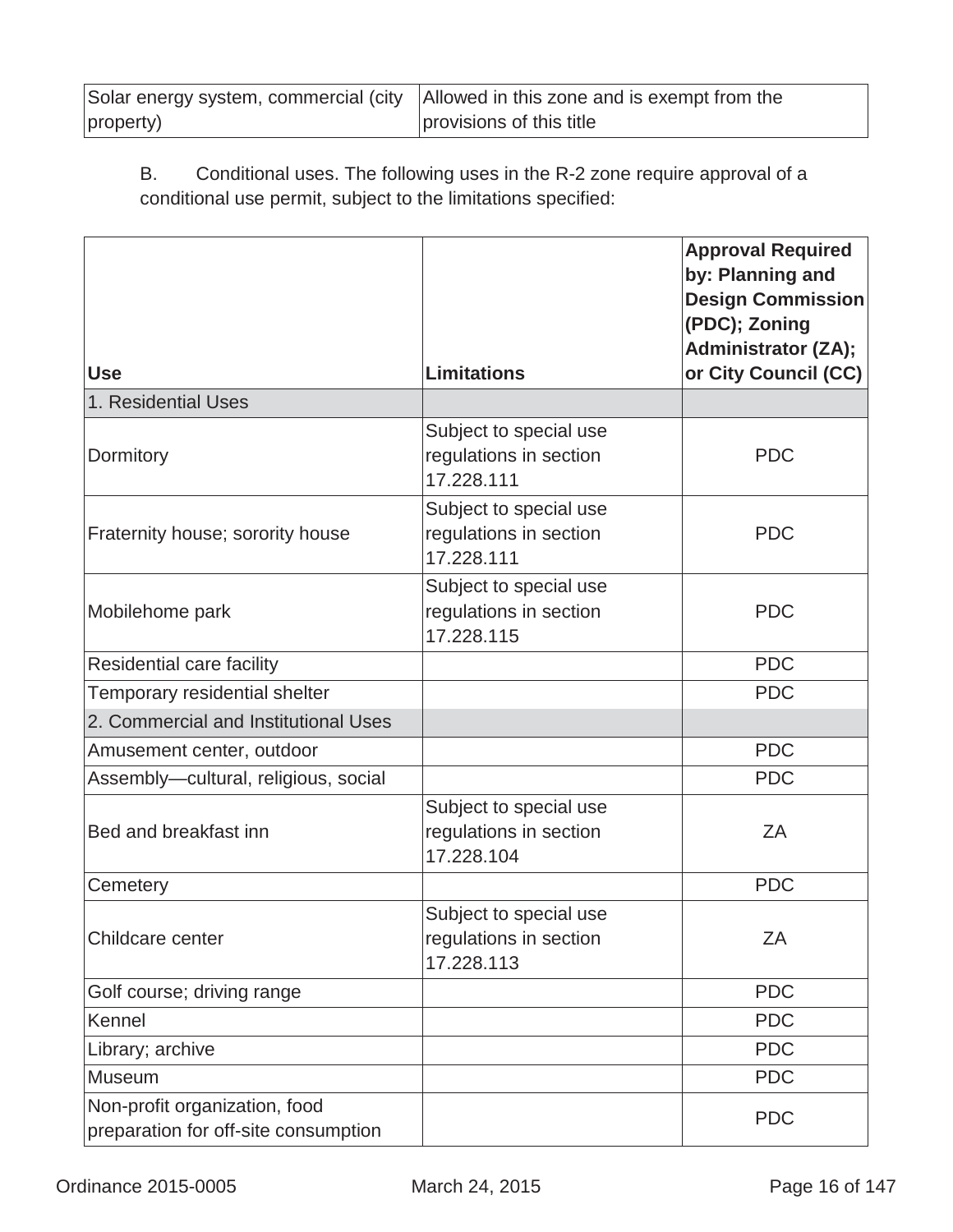|                                                           |                                                                                                                    | <b>Approval Required</b><br>by: Planning and<br><b>Design Commission</b><br>(PDC); Zoning<br><b>Administrator (ZA);</b> |
|-----------------------------------------------------------|--------------------------------------------------------------------------------------------------------------------|-------------------------------------------------------------------------------------------------------------------------|
| <b>Use</b>                                                | <b>Limitations</b>                                                                                                 | or City Council (CC)                                                                                                    |
| Non-profit organization, food storage<br>and distribution |                                                                                                                    | <b>PDC</b>                                                                                                              |
| Non-profit organization, meal service<br>facility         |                                                                                                                    | <b>PDC</b>                                                                                                              |
| Nonresidential care facility                              |                                                                                                                    | <b>PDC</b>                                                                                                              |
| School, K-12                                              |                                                                                                                    | <b>PDC</b>                                                                                                              |
| Stand-alone parking facility                              | The zoning administrator may<br>waive the development<br>standards stated in sections<br>17.608.040 and 17.612.020 | ZA                                                                                                                      |
| 3. Industrial and Agricultural Uses                       |                                                                                                                    |                                                                                                                         |
| Antenna; telecommunications facility                      | Subject to special use<br>regulations in section<br>17.228.300 et seq.                                             | <b>PDC</b>                                                                                                              |
| Community garden, private (exceeding<br>$1.0$ acre)       | Subject to special use<br>regulations in sections<br>17.228.810 et seq.                                            | ZA                                                                                                                      |
| Heliport; helistop                                        | Subject to special use<br>regulations in section<br>17.228.114                                                     | <b>PDC</b>                                                                                                              |
| High voltage transmission facility                        | Subject to special use<br>regulations in section<br>17.228.500 et seq.                                             | CC                                                                                                                      |
| Market garden (exceeding 1.0 acre)                        | Subject to special use<br>regulations in section<br>17.228.810 et seq.                                             | ZA                                                                                                                      |
| Passenger terminal                                        |                                                                                                                    | <b>PDC</b>                                                                                                              |
| Well-gas, oil                                             |                                                                                                                    | <b>PDC</b>                                                                                                              |
|                                                           |                                                                                                                    |                                                                                                                         |

C. Accessory uses. The following uses are permitted in the R-2 zone when accessory to a permitted or conditional use, subject to the limitations specified:

| <b>Use</b>        | Limitations |
|-------------------|-------------|
| Accessory antenna |             |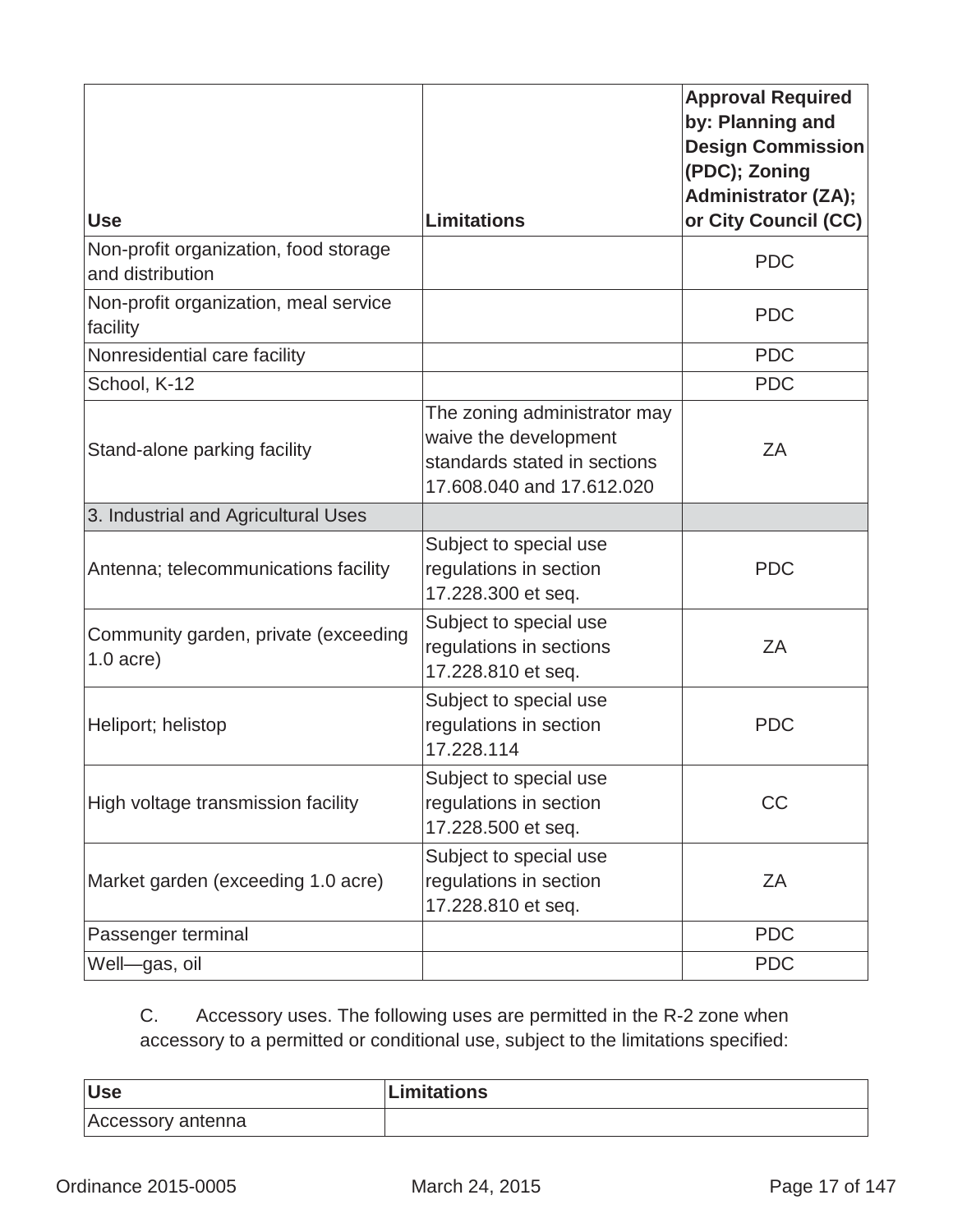| Aquaculture                          | Subject to special use regulations in section 17.228.810<br>et seq. |
|--------------------------------------|---------------------------------------------------------------------|
| Childcare, in-home (family day care) |                                                                     |
| home)                                |                                                                     |
| Common area                          |                                                                     |
| Dwelling unit, secondary             | Subject to special use regulations in section 17.228.105            |
| Family care facility                 |                                                                     |
| Family day care facility             |                                                                     |
| Home occupation                      | Subject to special use regulations in section 17.228.200            |
|                                      | et seq.                                                             |
| Personal auto storage                | Subject to special use regulations in section 17.228.101            |
| Private garden                       | Subject to special use regulations in section 17.228.810            |
|                                      | et seq.                                                             |
| Urban beekeeping                     | Subject to special use regulations in section 17.228.810            |
|                                      | et seq.                                                             |

D. Prohibited uses. All uses not listed as permitted, conditional, or accessory uses are prohibited in the R-2 zone.

#### **SECTION 15.**

A. Section 17.208.110 of the Sacramento City Code is amended to read as follows:

# **17.208.110 R-2A zone—Permitted uses.**

A. Permitted uses. The following uses are permitted by right in the R-2A zone, subject to the limitations specified:

| <b>Use</b>                           | <b>Limitations</b>                                          |
|--------------------------------------|-------------------------------------------------------------|
| 1. Residential Uses                  |                                                             |
| Dwelling, duplex                     |                                                             |
| Dwelling, multi-unit                 | Subject to special use regulations in section<br>17.228.117 |
| Dwelling, single-unit                |                                                             |
| Model home temporary sales office    | Subject to special use regulations in section<br>17.228.125 |
| 2. Commercial and Institutional Uses |                                                             |
| Community market                     | Subject to special use regulations in section<br>17.228.124 |
| 3. Industrial and Agricultural Uses  |                                                             |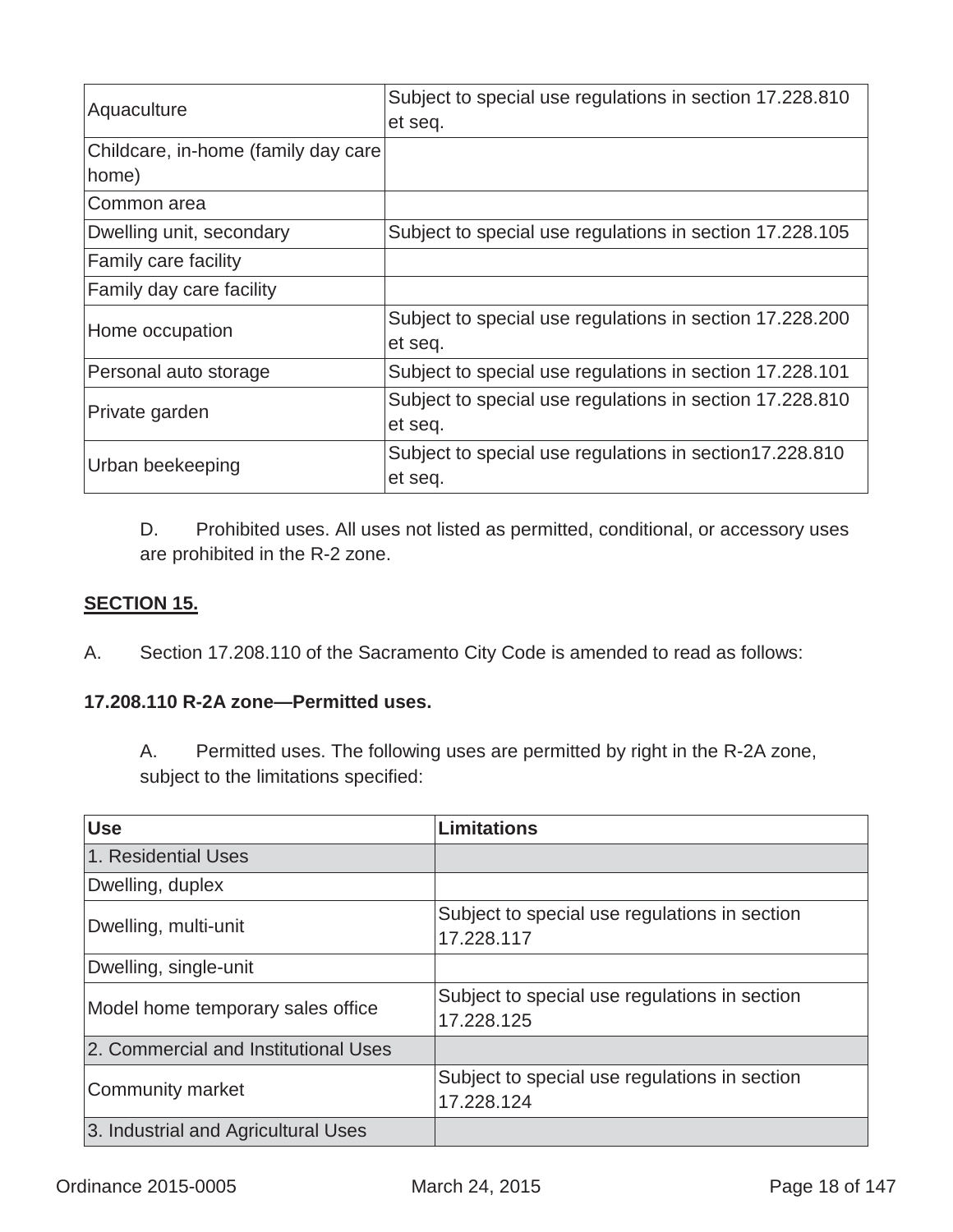| Community garden, private (not         | Subject to special use regulations in section                       |
|----------------------------------------|---------------------------------------------------------------------|
| exceeding 1.0 acre)                    | 17.228.810 et seq.                                                  |
| Market garden (not exceeding 1.0 acre) | Subject to special use regulations in section<br>17.228.810 et seq. |
| Solar energy system, commercial (city  | Allowed in this zone and exempt from the                            |
| property)                              | provisions of this title                                            |

B. Conditional uses. The following uses in the R-2A zone require approval of a conditional use permit, subject to the limitations specified:

| <b>Use</b>                           | <b>Limitations</b>                                             | <b>Approval Required</b><br>by: Planning and<br><b>Design</b><br><b>Commission (PDC);</b><br><b>Zoning</b><br><b>Administrator (ZA);</b><br>or City Council (CC) |
|--------------------------------------|----------------------------------------------------------------|------------------------------------------------------------------------------------------------------------------------------------------------------------------|
| 1. Residential Uses                  |                                                                |                                                                                                                                                                  |
| Dormitory                            | Subject to special use<br>regulations in section<br>17.228.111 | <b>PDC</b>                                                                                                                                                       |
| Fraternity house; sorority house     | Subject to special use<br>regulations in section<br>17.228.111 | <b>PDC</b>                                                                                                                                                       |
| Mobilehome park                      | Subject to special use<br>regulations in section<br>17.228.115 | <b>PDC</b>                                                                                                                                                       |
| Residential care facility            |                                                                | <b>PDC</b>                                                                                                                                                       |
| Temporary residential shelter        |                                                                | <b>PDC</b>                                                                                                                                                       |
| 2. Commercial and Institutional Uses |                                                                |                                                                                                                                                                  |
| Amusement center, outdoor            |                                                                | <b>PDC</b>                                                                                                                                                       |
| Assembly-cultural, religious, social |                                                                | <b>PDC</b>                                                                                                                                                       |
| Bed and breakfast inn                | Subject to special use<br>regulations in section<br>17.228.104 | ZA                                                                                                                                                               |
| Cemetery                             |                                                                | <b>PDC</b>                                                                                                                                                       |
| Childcare center                     | Subject to special use<br>regulations in section<br>17.228.113 | ZA                                                                                                                                                               |
| Golf course; driving range           |                                                                | <b>PDC</b>                                                                                                                                                       |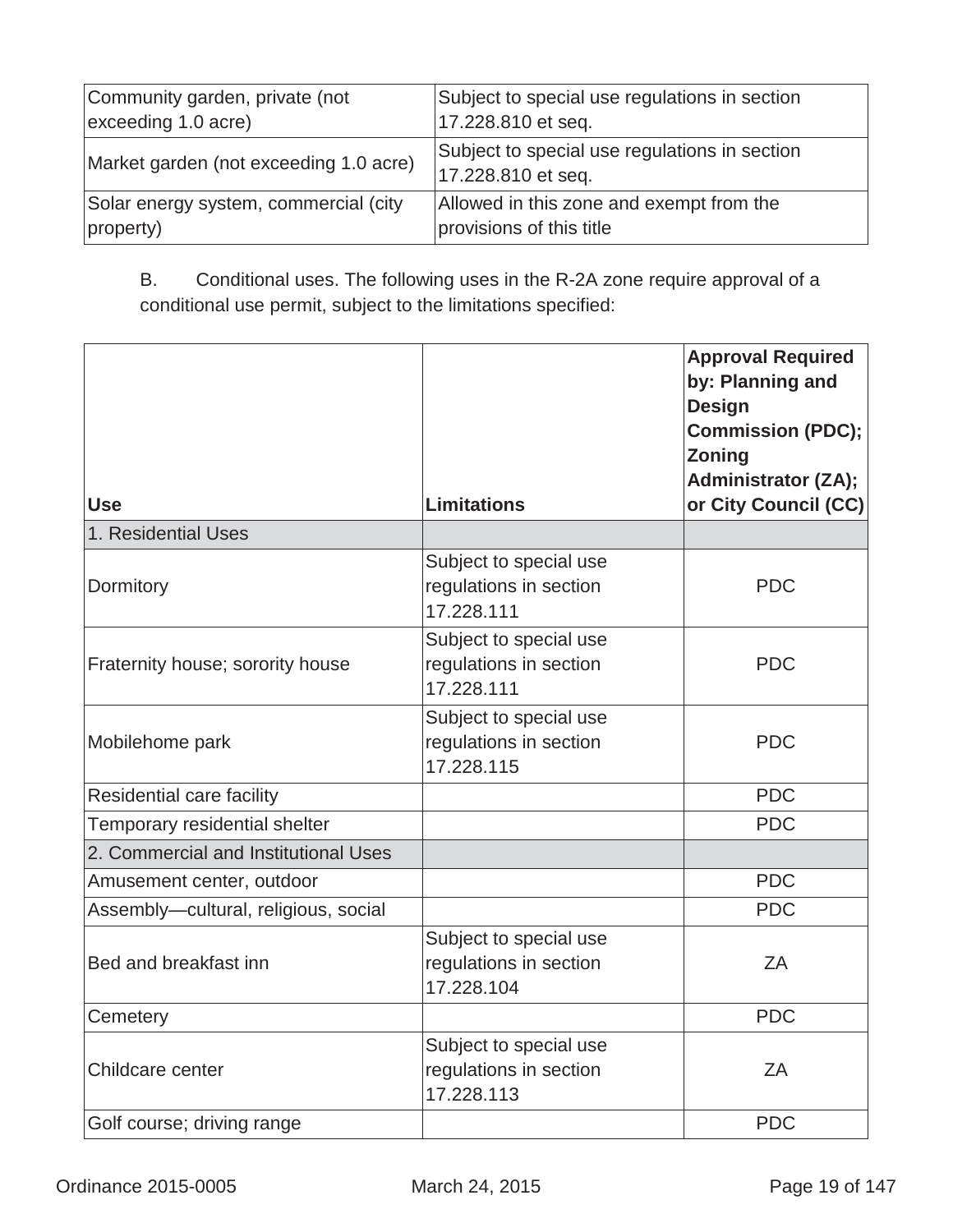| Kennel                                                                |                                                                                                                    | <b>PDC</b> |
|-----------------------------------------------------------------------|--------------------------------------------------------------------------------------------------------------------|------------|
| Library; archive                                                      |                                                                                                                    | <b>PDC</b> |
| <b>Museum</b>                                                         |                                                                                                                    | <b>PDC</b> |
| Non-profit organization, food<br>preparation for off-site consumption |                                                                                                                    | <b>PDC</b> |
| Non-profit organization, food storage<br>and distribution             |                                                                                                                    | <b>PDC</b> |
| Non-profit organization, meal service<br>facility                     |                                                                                                                    | <b>PDC</b> |
| Nonresidential care facility                                          |                                                                                                                    | <b>PDC</b> |
| School, K-12                                                          |                                                                                                                    | <b>PDC</b> |
| Stand-alone parking facility                                          | The zoning administrator may<br>waive the development<br>standards stated in sections<br>17.608.040 and 17.612.020 | ZA         |
| 3. Industrial and Agricultural Uses                                   |                                                                                                                    |            |
| Antenna; telecommunications facility                                  | Subject to special use<br>regulations in section<br>17.228.300 et seq.                                             | <b>PDC</b> |
| Community garden, private (exceeding<br>$1.0$ acre)                   | Subject to special use<br>regulations in section                                                                   | ZA         |
|                                                                       | 17.228.810 et seq.                                                                                                 |            |
| Heliport; helistop                                                    | Subject to special use<br>regulations in section<br>17.228.114                                                     | <b>PDC</b> |
| High voltage transmission facility                                    | Subject to special use<br>regulations in section<br>17.228.500 et seq.                                             | CC         |
| Market garden (exceeding 1.0 acre)                                    | Subject to special use<br>regulations in section<br>17.228.810 et seq.                                             |            |
| Passenger terminal                                                    |                                                                                                                    | <b>PDC</b> |

C. Accessory uses. The following uses are permitted in the R-2A zone when accessory to a permitted or conditional use, subject to the limitations specified:

| <b>Use</b>        | Limitations |
|-------------------|-------------|
| Accessory antenna |             |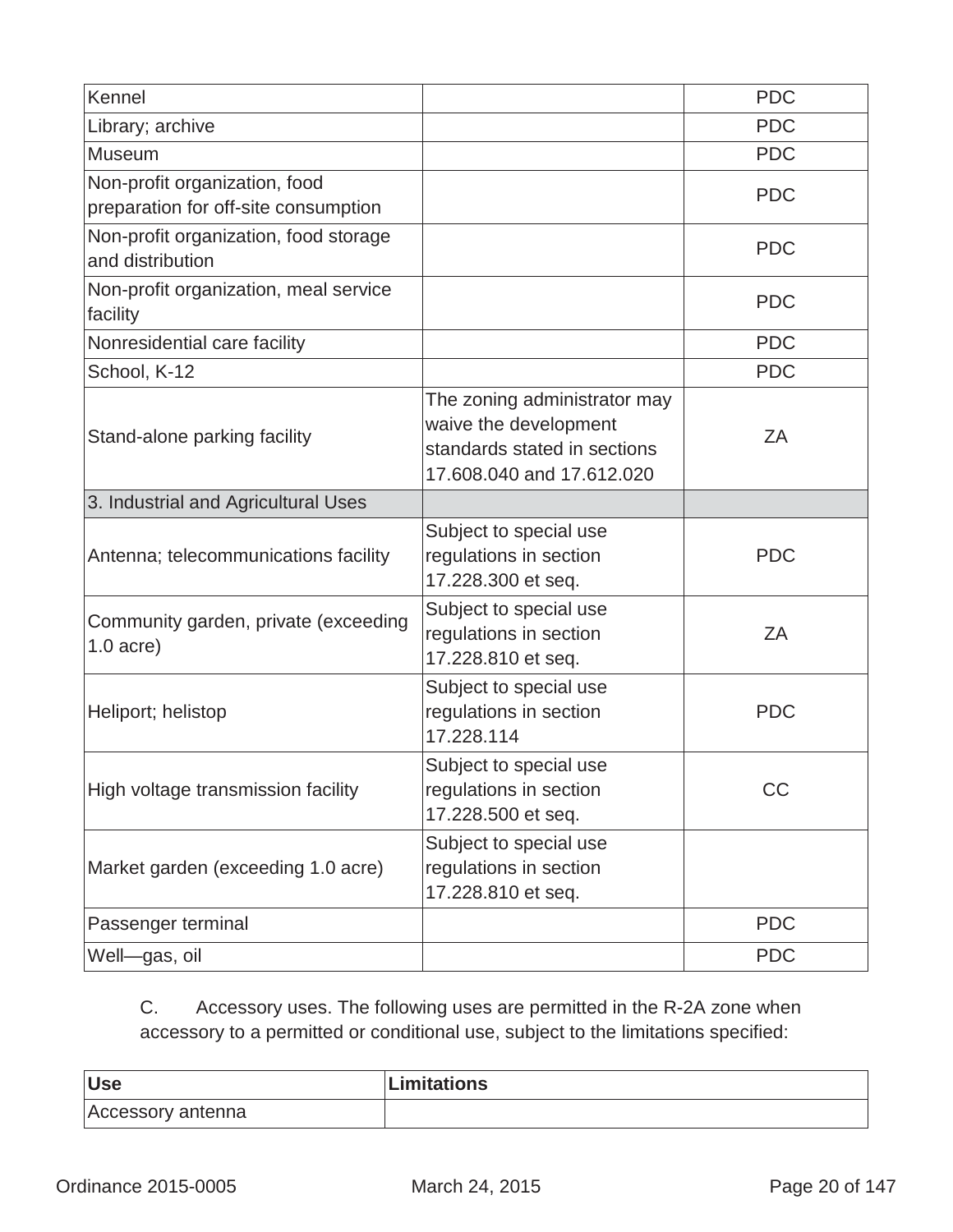| Aquaculture                          | Subject to special use regulations in section 17.228.810<br>et seq. |
|--------------------------------------|---------------------------------------------------------------------|
| Childcare, in-home (family day care) |                                                                     |
| home)                                |                                                                     |
| Common area                          |                                                                     |
| Dwelling unit, secondary             | Subject to special use regulations in section 17.228.105            |
| Family care facility                 |                                                                     |
| Family day care facility             |                                                                     |
| Home occupation                      | Subject to special use regulations in section 17.228.200            |
|                                      | et seq.                                                             |
| Personal auto storage                | Subject to special use regulations in section 17.228.101            |
| Private garden                       | Subject to special use regulations in section 17.228.810            |
|                                      | et seq.                                                             |
| Urban beekeeping                     | Subject to special use regulations in section 17.228.810            |
|                                      | et seq.                                                             |

D. Prohibited uses. All uses not listed as permitted, conditional, or accessory are prohibited in the R-2A zone.

#### **SECTION 16.**

A. Section 17.208.110 of the Sacramento City Code is amended to read as follows:

# **17.208.110 R-2A zone—Permitted uses**.

A. Permitted uses. The following uses are permitted by right in the R-2B zone, subject to the limitations specified:

| <b>Use</b>                           | <b>Limitations</b>                                          |
|--------------------------------------|-------------------------------------------------------------|
| 1. Residential Uses                  |                                                             |
| Dwelling, duplex                     |                                                             |
| Dwelling, multi-unit                 | Subject to special use regulations in section<br>17.228.117 |
| Dwelling, single-unit                |                                                             |
| Model home temporary sales office    | Subject to special use regulations in section<br>17.228.125 |
| 2. Commercial and Institutional Uses |                                                             |
| Community market                     | Subject to special use regulations in section<br>17.228.124 |
| 3. Industrial and Agricultural Uses  |                                                             |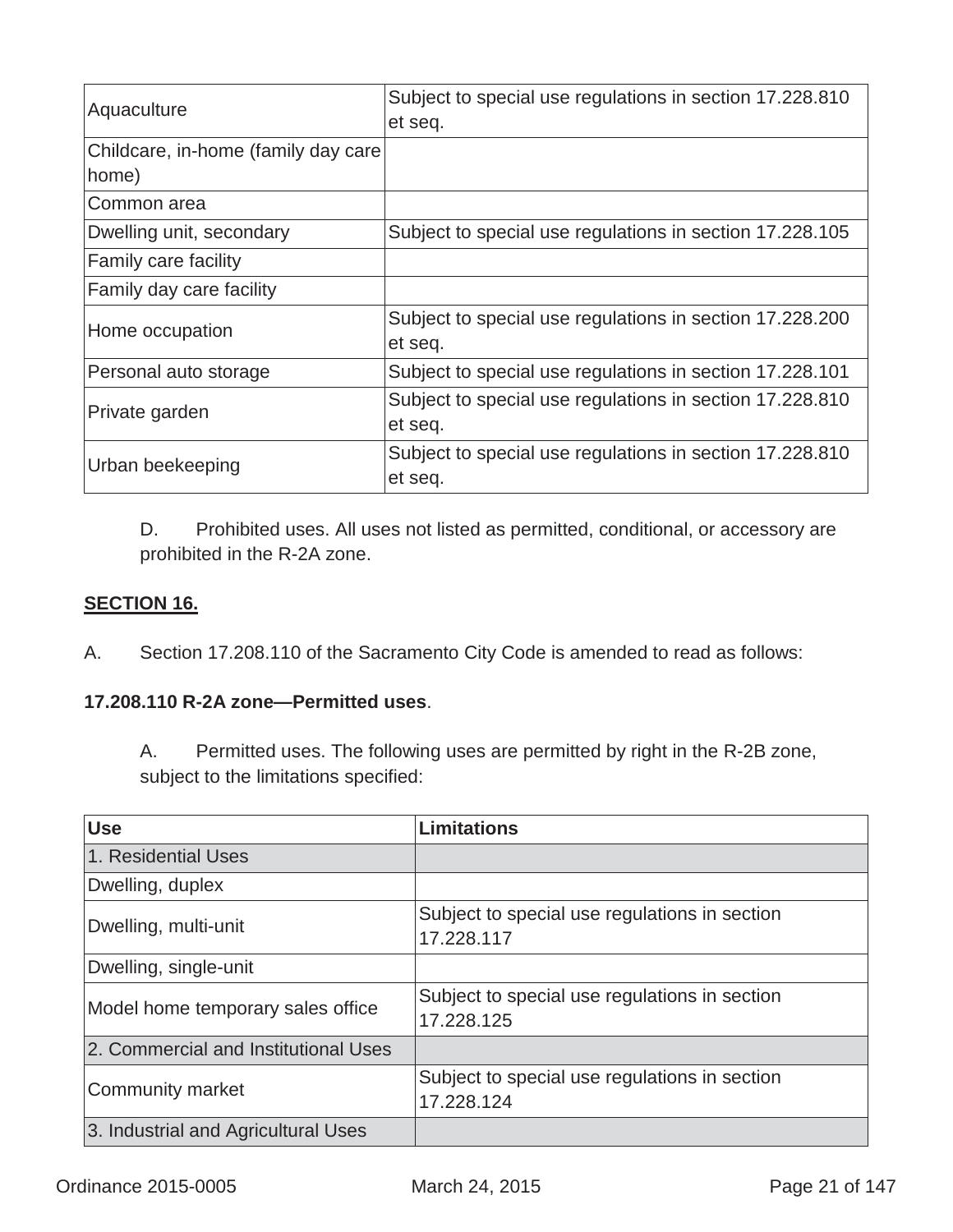| Community garden, private (not   | Subject to special use regulations in section                                                              |
|----------------------------------|------------------------------------------------------------------------------------------------------------|
| exceeding 1.0 acre)              | 17.228.810 et seq.                                                                                         |
| Market garden (not exceeding 1.0 | Subject to special use regulations in section                                                              |
| acre)                            | 17.228.810 et seq.                                                                                         |
| property)                        | Solar energy system, commercial (city Allowed in this zone and exempt from the provisions<br>of this title |

B. Conditional uses. The following uses in the R-2B zone require approval of a conditional use permit, subject to the limitations specified:

| <b>Use</b>                           | <b>Limitations</b>                                             | <b>Approval Required</b><br>by: Planning and<br><b>Design Commission</b><br>(PDC); Zoning<br><b>Administrator (ZA);</b><br>or City Council (CC) |
|--------------------------------------|----------------------------------------------------------------|-------------------------------------------------------------------------------------------------------------------------------------------------|
| 1. Residential Uses                  |                                                                |                                                                                                                                                 |
| Dormitory                            | Subject to special use<br>regulations in section<br>17.228.111 | <b>PDC</b>                                                                                                                                      |
| Fraternity house; sorority house     | Subject to special use<br>regulations in section<br>17.228.111 | <b>PDC</b>                                                                                                                                      |
| Mobilehome park                      | Subject to special use<br>regulations in section<br>17.228.115 | <b>PDC</b>                                                                                                                                      |
| Residential care facility            |                                                                | <b>PDC</b>                                                                                                                                      |
| Temporary residential shelter        |                                                                | <b>PDC</b>                                                                                                                                      |
| 2. Commercial and Institutional Uses |                                                                |                                                                                                                                                 |
| Amusement center, outdoor            |                                                                | <b>PDC</b>                                                                                                                                      |
| Assembly-cultural, religious, social |                                                                | <b>PDC</b>                                                                                                                                      |
| Bed and breakfast inn                | Subject to special use<br>regulations in section<br>17.228.104 | ZA                                                                                                                                              |
| Cemetery                             |                                                                | <b>PDC</b>                                                                                                                                      |
| Childcare center                     | Subject to special use<br>regulations in section<br>17.228.113 | ZA                                                                                                                                              |
| Golf course; driving range           |                                                                | <b>PDC</b>                                                                                                                                      |
| Kennel                               |                                                                | <b>PDC</b>                                                                                                                                      |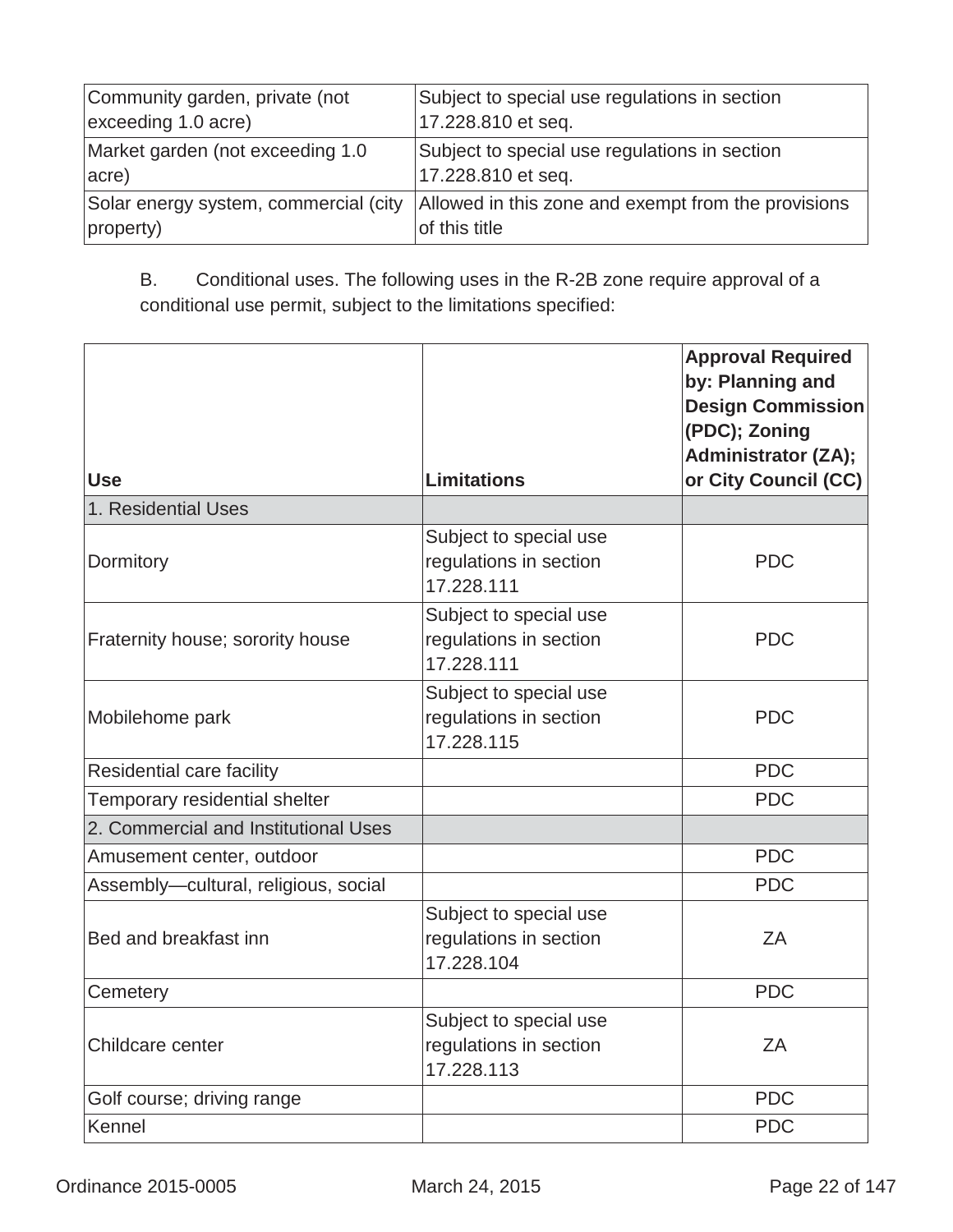|                                                                       |                                                                                                                    | <b>Approval Required</b><br>by: Planning and<br><b>Design Commission</b><br>(PDC); Zoning<br><b>Administrator (ZA);</b> |
|-----------------------------------------------------------------------|--------------------------------------------------------------------------------------------------------------------|-------------------------------------------------------------------------------------------------------------------------|
| <b>Use</b>                                                            | <b>Limitations</b>                                                                                                 | or City Council (CC)                                                                                                    |
| Library; archive                                                      |                                                                                                                    | <b>PDC</b>                                                                                                              |
| <b>Museum</b>                                                         |                                                                                                                    | <b>PDC</b>                                                                                                              |
| Non-profit organization, food<br>preparation for off-site consumption |                                                                                                                    | <b>PDC</b>                                                                                                              |
| Non-profit organization, food storage<br>and distribution             |                                                                                                                    | <b>PDC</b>                                                                                                              |
| Non-profit organization, meal service<br>facility                     |                                                                                                                    | <b>PDC</b>                                                                                                              |
| Nonresidential care facility                                          |                                                                                                                    | <b>PDC</b>                                                                                                              |
| School, K-12                                                          |                                                                                                                    | <b>PDC</b>                                                                                                              |
| Stand-alone parking facility                                          | The zoning administrator may<br>waive the development<br>standards stated in sections<br>17.608.040 and 17.612.020 | ZA                                                                                                                      |
| 3. Industrial and Agricultural Uses                                   |                                                                                                                    |                                                                                                                         |
| Antenna; telecommunications facility                                  | Subject to special use<br>regulations in section<br>17.228.300 et seq.                                             | <b>PDC</b>                                                                                                              |
| Community garden, private (exceeding<br>$1.0$ acre)                   | Subject to special use<br>regulations in section<br>17.228.810 et seq.                                             | ZA                                                                                                                      |
| Heliport; helistop                                                    | Subject to special use<br>regulations in section<br>17.228.114                                                     | <b>PDC</b>                                                                                                              |
| High voltage transmission facility                                    | Subject to special use<br>regulations in section<br>17.228.500 et seq.                                             | <b>CC</b>                                                                                                               |
| Market garden (exceeding 1.0 acre)                                    | Subject to special use<br>regulations in section<br>17.228.810 et seq.                                             | ZA                                                                                                                      |
| Passenger terminal                                                    |                                                                                                                    | <b>PDC</b>                                                                                                              |
| Well-gas, oil                                                         |                                                                                                                    | <b>PDC</b>                                                                                                              |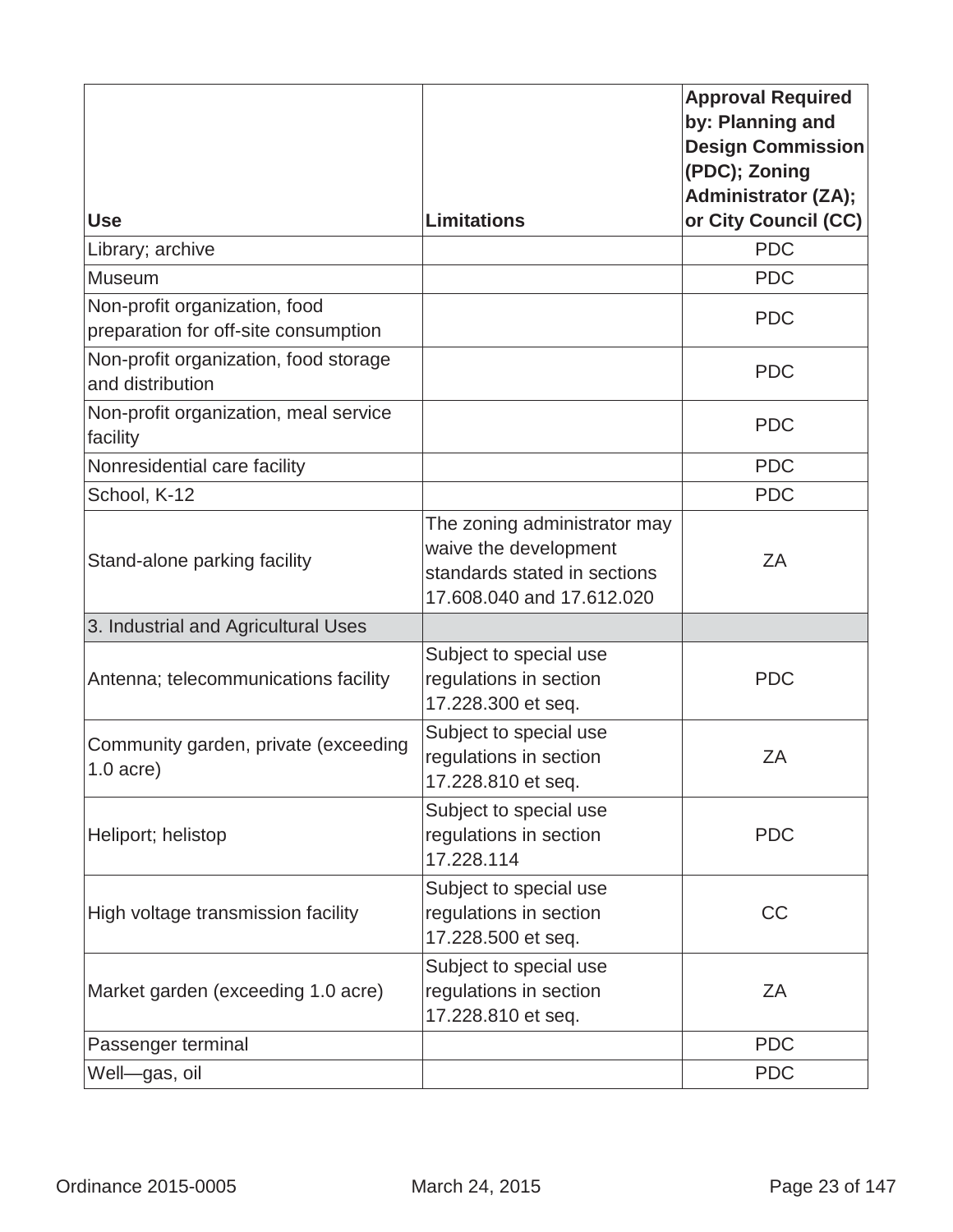C. Accessory uses. The following uses are permitted in R-2B zone when accessory to a permitted or conditional use, subject to the limitations specified:

| <b>Use</b>                          | <b>Limitations</b>                                                  |
|-------------------------------------|---------------------------------------------------------------------|
| Accessory antenna                   |                                                                     |
| Aquaculture                         | Subject to special use regulations in section 17.228.810<br>et seq. |
| Childcare, in-home (family day care |                                                                     |
| home)                               |                                                                     |
| Common area                         |                                                                     |
| Dwelling unit, secondary            | Subject to special use regulations in section 17.228.105            |
| Family care facility                |                                                                     |
| Family day care facility            |                                                                     |
| Home occupation                     | Subject to special use regulations in section 17.228.200<br>et seq. |
| Personal auto storage               | Subject to special use regulations in section 17.228.101            |
| Private garden                      | Subject to special use regulations in section 17.228.810<br>et seq. |
| Urban beekeeping                    | Subject to special use regulations in section 17.228.810<br>et seq. |

D. Prohibited uses. All uses not listed as permitted, conditional, or accessory uses are prohibited in the R-2B zone.

### **SECTION 17.**

A.Section 17.208.310 of the Sacramento City Code is amended to read as follows:

#### **17.208.310 R-3 zone—Permitted uses.**

A. Permitted uses. The following uses are permitted by right in the R-3 zone, subject to the limitations as specified:

| <b>Use</b>            | Limitations                                                 |
|-----------------------|-------------------------------------------------------------|
| 1. Residential Uses   |                                                             |
| Dwelling, duplex      |                                                             |
| Dwelling, multi-unit  | Subject to special use regulations in section<br>17.228.117 |
| Dwelling, single-unit |                                                             |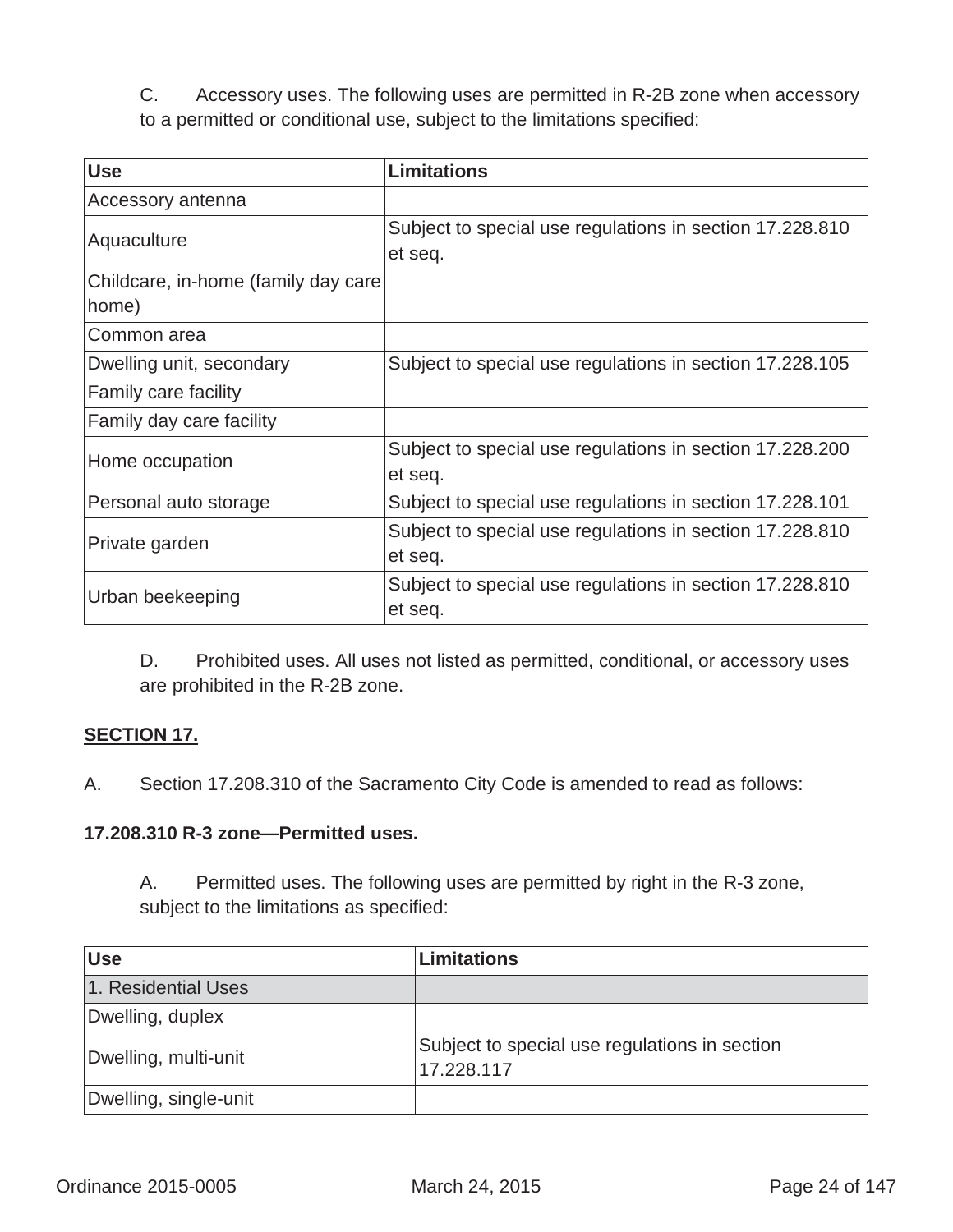| Model home temporary sales office                     | Subject to special use regulations in section<br>17.228.125          |
|-------------------------------------------------------|----------------------------------------------------------------------|
| 2. Commercial and Institutional Uses                  |                                                                      |
| Community market                                      | Subject to special use regulations in section<br>17.228.124          |
| 3. Industrial and Agricultural Uses                   |                                                                      |
| Community garden, private (not<br>exceeding 1.0 acre) | Subject to special use regulations in section<br>17.228.810 et seq.  |
| Market garden (not exceeding 1.0<br>acre)             | Subject to special use regulations in section<br>17.228.810 et seq.  |
| Solar energy system, commercial (city<br>property)    | Allowed in this zone and exempt from the provisions<br>of this title |

B. Conditional uses. The following uses in the R-3 zone require approval of a conditional use permit, subject to the limitations specified:

| <b>Use</b><br>1. Residential Uses    | <b>Limitations</b>                                             | <b>Approval Required</b><br>by: Planning and<br><b>Design Commission</b><br>(PDC); Zoning<br><b>Administrator (ZA);</b><br>or City Council (CC) |
|--------------------------------------|----------------------------------------------------------------|-------------------------------------------------------------------------------------------------------------------------------------------------|
|                                      |                                                                |                                                                                                                                                 |
| Dormitory                            | Subject to special use<br>regulations in section<br>17.228.111 | <b>PDC</b>                                                                                                                                      |
| Fraternity house; sorority house     | Subject to special use<br>regulations in section<br>17.228.111 | <b>PDC</b>                                                                                                                                      |
| Mobilehome park                      | Subject to special use<br>regulations in section<br>17.228.115 | <b>PDC</b>                                                                                                                                      |
| Residential care facility            |                                                                | <b>PDC</b>                                                                                                                                      |
| Temporary residential shelter        |                                                                | <b>PDC</b>                                                                                                                                      |
| 2. Commercial and Institutional Uses |                                                                |                                                                                                                                                 |
| Amusement center, outdoor            |                                                                | <b>PDC</b>                                                                                                                                      |
| Assembly-cultural, religious, social |                                                                | <b>PDC</b>                                                                                                                                      |
| Bed and breakfast inn                | Subject to special use<br>regulations in section<br>17.228.104 | ZA                                                                                                                                              |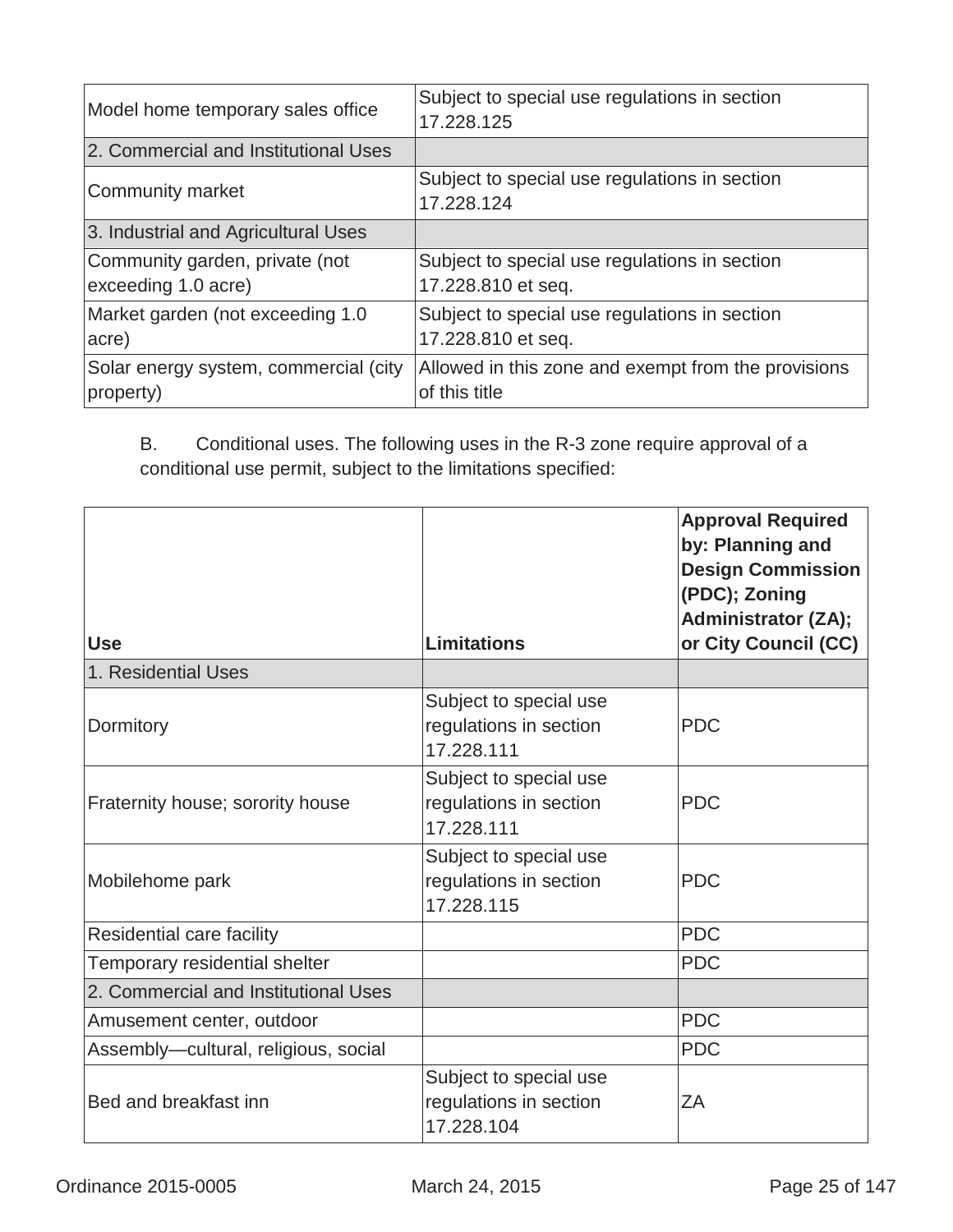| Cemetery                                                              |                                                                                                                    | <b>PDC</b> |
|-----------------------------------------------------------------------|--------------------------------------------------------------------------------------------------------------------|------------|
| Childcare center                                                      | Subject to special use<br>regulations in section<br>17.228.113                                                     | ΖA         |
| College campus                                                        |                                                                                                                    | <b>PDC</b> |
| College extension                                                     |                                                                                                                    | <b>PDC</b> |
| <b>Correctional facility</b>                                          |                                                                                                                    | <b>PDC</b> |
| Golf course; driving range                                            |                                                                                                                    | <b>PDC</b> |
| Kennel                                                                |                                                                                                                    | <b>PDC</b> |
| Library; archive                                                      |                                                                                                                    | <b>PDC</b> |
| <b>Museum</b>                                                         |                                                                                                                    | <b>PDC</b> |
| Non-profit organization, food<br>preparation for off-site consumption |                                                                                                                    | <b>PDC</b> |
| Non-profit organization, food storage<br>and distribution             |                                                                                                                    | <b>PDC</b> |
| Non-profit organization, meal service<br>facility                     | The zoning administrator may<br>waive the development<br>standards stated in sections<br>17.608.040 and 17.612.020 | <b>PDC</b> |
| Nonresidential care facility                                          |                                                                                                                    | <b>PDC</b> |
| School, K-12                                                          |                                                                                                                    | <b>PDC</b> |
| Stand-alone parking facility                                          | The zoning administrator may<br>waive the development<br>standards stated in sections<br>17,608,040 and 17,612,020 | ZA         |
| 3. Industrial and Agricultural Uses                                   |                                                                                                                    |            |
| Antenna; telecommunications facility                                  | Subject to special use<br>regulations in section<br>17.228.300 et seq.                                             | <b>PDC</b> |
| Community garden, private (exceeding<br>$1.0$ acre)                   | Subject to special use<br>regulations in section<br>17.228.810 et seq.                                             | ΖA         |
| Heliport; helistop                                                    | Subject to special use<br>regulations in section<br>17.228.114                                                     | <b>PDC</b> |
| High voltage transmission facility                                    | Subject to special use<br>regulations in section<br>17.228.500 et seq.                                             | <b>CC</b>  |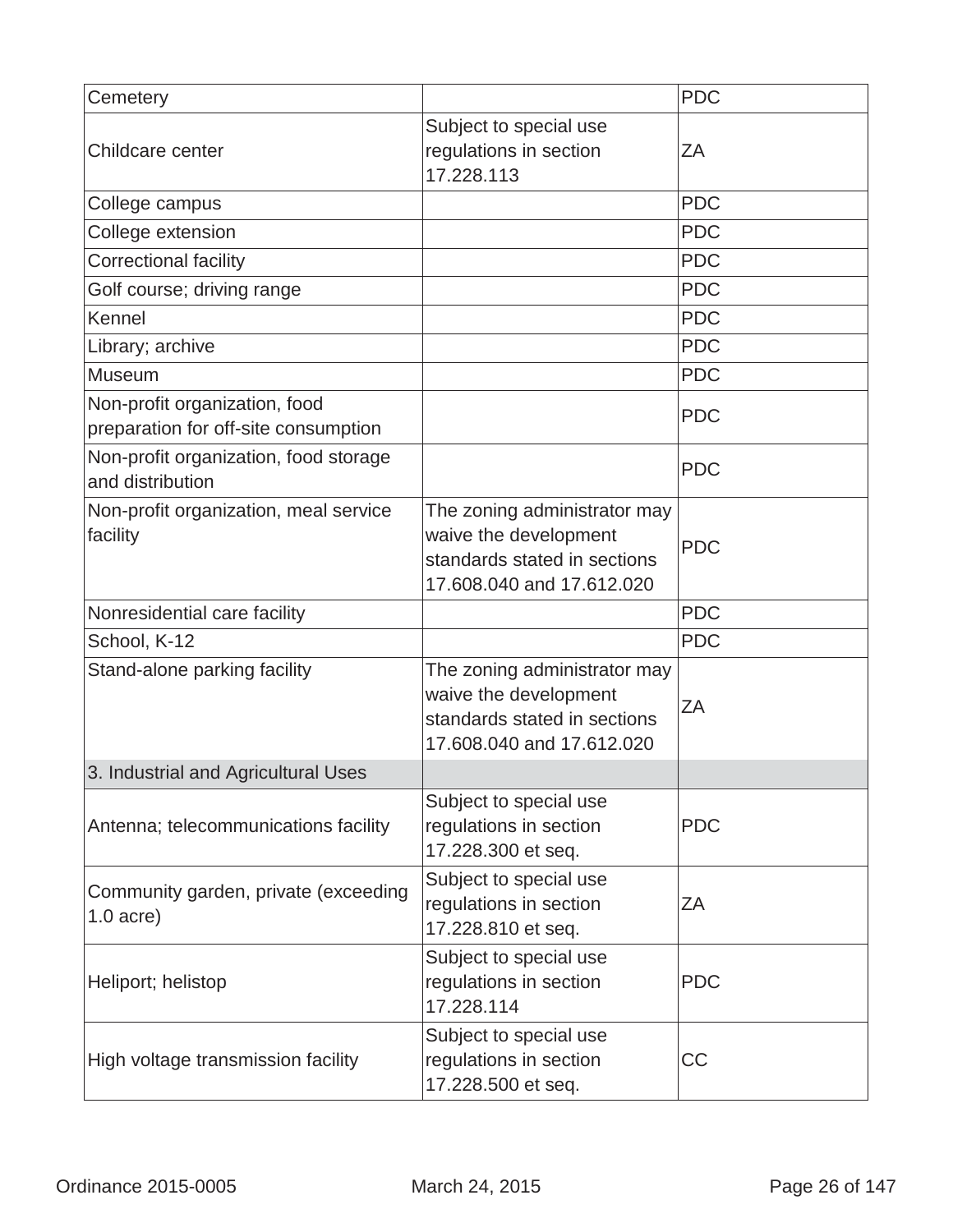| Market garden (exceeding 1.0 acre) | Subject to special use<br>regulations in section<br>17.228.810 et seq. |            |
|------------------------------------|------------------------------------------------------------------------|------------|
| Passenger terminal                 |                                                                        | <b>PDC</b> |
| Well-gas, oil                      |                                                                        | <b>PDC</b> |

C. Accessory uses. The following uses are permitted in R-3 zone when accessory to a permitted or conditional use, subject to the limitations specified:

| <b>Use</b>                          | <b>Limitations</b>                                                  |
|-------------------------------------|---------------------------------------------------------------------|
| Accessory antenna                   |                                                                     |
| Aquaculture                         | Subject to special use regulations in section 17.228.810<br>et seq. |
| Childcare, in-home (family day care |                                                                     |
| home)                               |                                                                     |
| Common area                         |                                                                     |
| Dwelling unit, secondary            | Subject to special use regulations in section 17.228.105            |
| Family care facility                |                                                                     |
| Family day care facility            |                                                                     |
| Home occupation                     | Subject to special use regulations in section 17.228.200<br>et seq. |
| Personal auto storage               | Subject to special use regulations in section 17.228.101            |
| Private garden                      | Subject to special use regulations in section 17.228.810<br>et seq. |
| Urban beekeeping                    | Subject to special use regulations in section 17.228.810<br>et seq. |

D. Prohibited uses. All uses not listed as permitted, conditional, or accessory uses are prohibited in the R-3 zone.

#### **SECTION 18.**

A. Section 17.208.410 of the Sacramento City Code is amended to read as follows:

#### **17.208.410 R-3A zone—Permitted uses.**

A. Permitted uses. The following uses are permitted by right in the R-3A zone, subject to the limitations specified:

| <b>Use</b> | .imitations |
|------------|-------------|
|------------|-------------|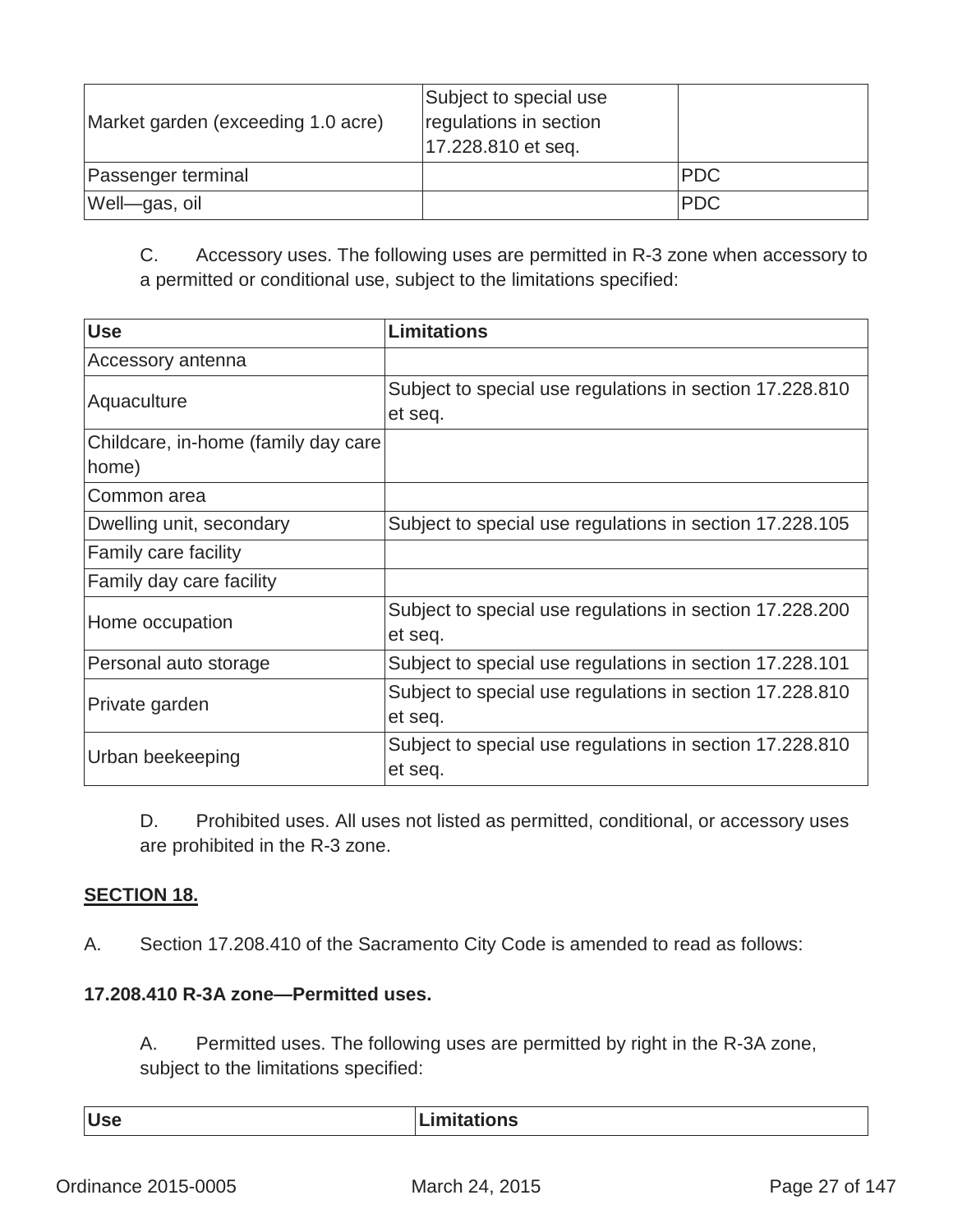| 1. Residential Uses                                   |                                                                      |
|-------------------------------------------------------|----------------------------------------------------------------------|
| Dwelling, duplex                                      |                                                                      |
| Dwelling, multi-unit                                  | Subject to special use regulations in section<br>17.228.117          |
| Dwelling, single-unit                                 |                                                                      |
| Model home temporary sales office                     | Subject to special use regulations in section<br>17.228.125          |
| 2. Commercial and Institutional Uses                  |                                                                      |
| Community market                                      | Subject to special use regulations in section<br>17.228.124          |
| 3. Industrial and Agricultural Uses                   |                                                                      |
| Community garden, private (not<br>exceeding 1.0 acre) | Subject to special use regulations in section<br>17.228.810 et seq.  |
| Market garden (not exceeding 1.0<br>acre)             | Subject to special use regulations in section<br>17.228.810 et seq.  |
| Solar energy system, commercial (city<br>property)    | Allowed in this zone and exempt from the provisions<br>of this title |

B. Conditional uses. The following uses in the R-3A zone require approval of a conditional use permit, subject to the limitations specified:

| <b>Use</b>                           | <b>Limitations</b>                                             | <b>Approval Required</b><br>by: Planning and<br><b>Design Commission</b><br>(PDC); Zoning<br><b>Administrator (ZA);</b><br>or City Council (CC) |
|--------------------------------------|----------------------------------------------------------------|-------------------------------------------------------------------------------------------------------------------------------------------------|
| 1. Residential Uses                  |                                                                |                                                                                                                                                 |
| Dormitory                            | Subject to special use<br>regulations in section<br>17.228.111 | <b>PDC</b>                                                                                                                                      |
| Fraternity house; sorority house     | Subject to special use<br>regulations in section<br>17.228.111 | <b>PDC</b>                                                                                                                                      |
| Mobilehome park                      | Subject to special use<br>regulations in section<br>17.228.115 | <b>PDC</b>                                                                                                                                      |
| Residential care facility            |                                                                | <b>PDC</b>                                                                                                                                      |
| Temporary residential shelter        |                                                                | <b>PDC</b>                                                                                                                                      |
| 2. Commercial and Institutional Uses |                                                                |                                                                                                                                                 |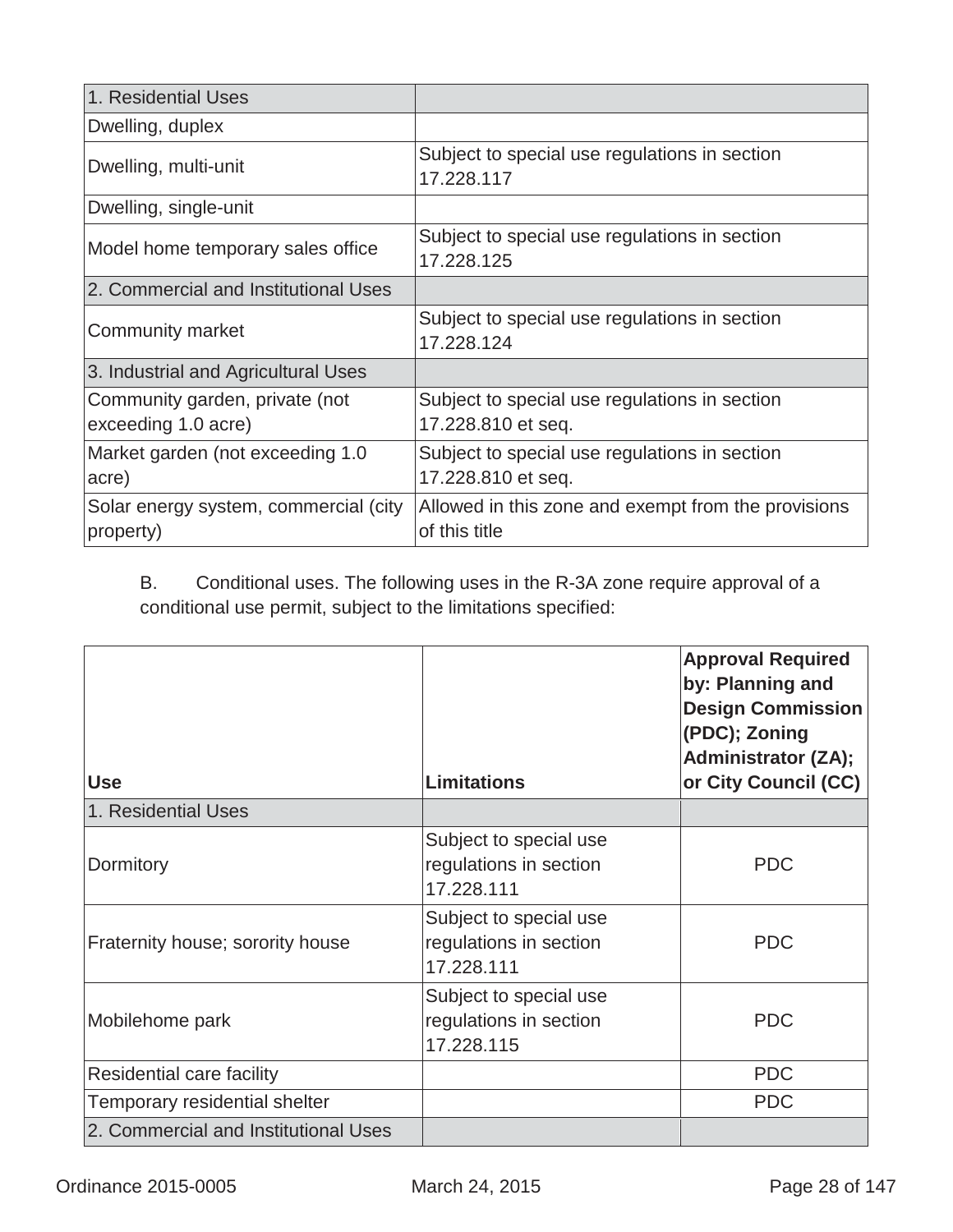|                                                                       |                                                                                                                    | <b>Approval Required</b><br>by: Planning and<br><b>Design Commission</b><br>(PDC); Zoning<br><b>Administrator (ZA);</b> |
|-----------------------------------------------------------------------|--------------------------------------------------------------------------------------------------------------------|-------------------------------------------------------------------------------------------------------------------------|
| <b>Use</b>                                                            | <b>Limitations</b>                                                                                                 | or City Council (CC)                                                                                                    |
| Amusement center, outdoor                                             |                                                                                                                    | <b>PDC</b>                                                                                                              |
| Assembly-cultural, religious, social                                  |                                                                                                                    | <b>PDC</b>                                                                                                              |
| Bed and breakfast inn                                                 | Subject to special use<br>regulations in section<br>17.228.104                                                     | ZA                                                                                                                      |
| Cemetery                                                              |                                                                                                                    | <b>PDC</b>                                                                                                              |
| Childcare center                                                      | Subject to special use<br>regulations in section<br>17.228.113                                                     | ZA                                                                                                                      |
| Golf course; driving range                                            |                                                                                                                    | <b>PDC</b>                                                                                                              |
| Kennel                                                                |                                                                                                                    | <b>PDC</b>                                                                                                              |
| Library; archive                                                      |                                                                                                                    | <b>PDC</b>                                                                                                              |
| <b>Museum</b>                                                         |                                                                                                                    | <b>PDC</b>                                                                                                              |
| Non-profit organization, food<br>preparation for off-site consumption |                                                                                                                    | <b>PDC</b>                                                                                                              |
| Non-profit organization, food storage<br>and distribution             |                                                                                                                    | <b>PDC</b>                                                                                                              |
| Non-profit organization, meal service<br>facility                     |                                                                                                                    | <b>PDC</b>                                                                                                              |
| Nonresidential care facility                                          |                                                                                                                    | <b>PDC</b>                                                                                                              |
| School, K-12                                                          |                                                                                                                    | <b>PDC</b>                                                                                                              |
| Stand-alone parking facility                                          | The zoning administrator may<br>waive the development<br>standards stated in sections<br>17.608.040 and 17.612.020 | ZΑ                                                                                                                      |
| 3. Industrial and Agricultural Uses                                   |                                                                                                                    |                                                                                                                         |
| Antenna; telecommunications facility                                  | Subject to special use<br>regulations in section<br>17.228.300 et seq.                                             | <b>PDC</b>                                                                                                              |
| Community garden, private (exceeding<br>$1.0$ acre)                   | Subject to special use<br>regulations in section<br>17.228.810 et seq.                                             | ZΑ                                                                                                                      |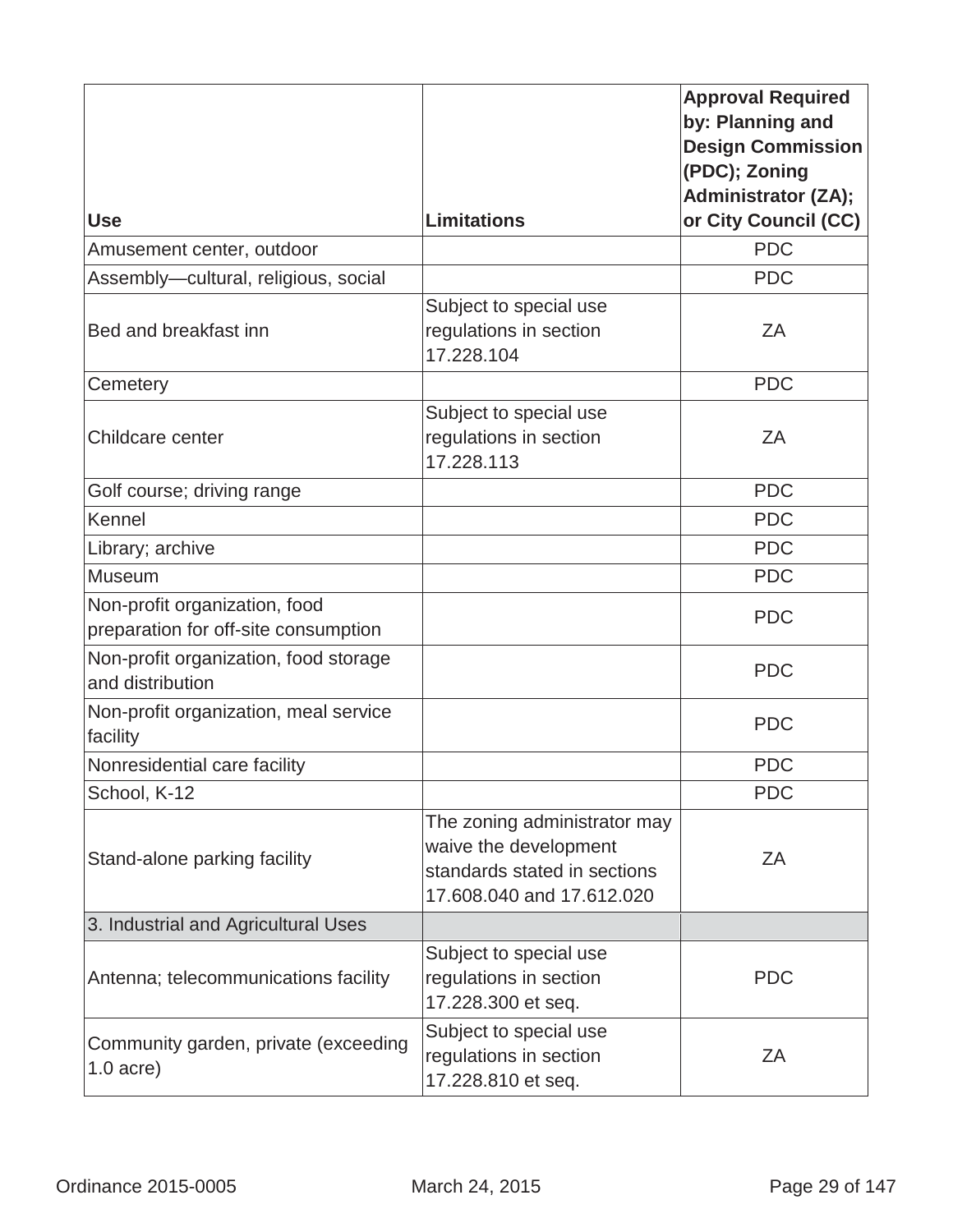| <b>Use</b>                         | <b>Limitations</b>                                                     | <b>Approval Required</b><br>by: Planning and<br><b>Design Commission</b><br>(PDC); Zoning<br><b>Administrator (ZA);</b><br>or City Council (CC) |
|------------------------------------|------------------------------------------------------------------------|-------------------------------------------------------------------------------------------------------------------------------------------------|
| Heliport; helistop                 | Subject to special use<br>regulations in section<br>17.228.114         | <b>PDC</b>                                                                                                                                      |
| High voltage transmission facility | Subject to special use<br>regulations in section<br>17.228.500 et seq. | <b>CC</b>                                                                                                                                       |
| Market garden (exceeding 1.0 acre) | Subject to special use<br>regulations in section<br>17.228.810 et seq. | ZΑ                                                                                                                                              |
| Passenger terminal                 |                                                                        | <b>PDC</b>                                                                                                                                      |
| Well-gas, oil                      |                                                                        | <b>PDC</b>                                                                                                                                      |

# C. Accessory uses. The following uses are permitted in the R-3A zone when accessory to a permitted or conditional use, subject to the limitations specified:

| <b>Use</b>                          | <b>Limitations</b>                                                  |
|-------------------------------------|---------------------------------------------------------------------|
| Accessory antenna                   |                                                                     |
| Aquaculture                         | Subject to special use regulations in section 17.228.810<br>et seq. |
| Childcare, in-home (family day care |                                                                     |
| home)                               |                                                                     |
| Common area                         |                                                                     |
| Dwelling unit, secondary            | Subject to special use regulations in section 17.228.105            |
| Family care facility                |                                                                     |
| Family day care facility            |                                                                     |
| Home occupation                     | Subject to special use regulations in section 17.228.200<br>et seq. |
| Personal auto storage               | Subject to special use regulations in section 17.228.101            |
| Private garden                      | Subject to special use regulations in section 17.228.810            |
|                                     | et seq.                                                             |
| Urban beekeeping                    | Subject to special use regulations in section 17.228.810            |
|                                     | et seq.                                                             |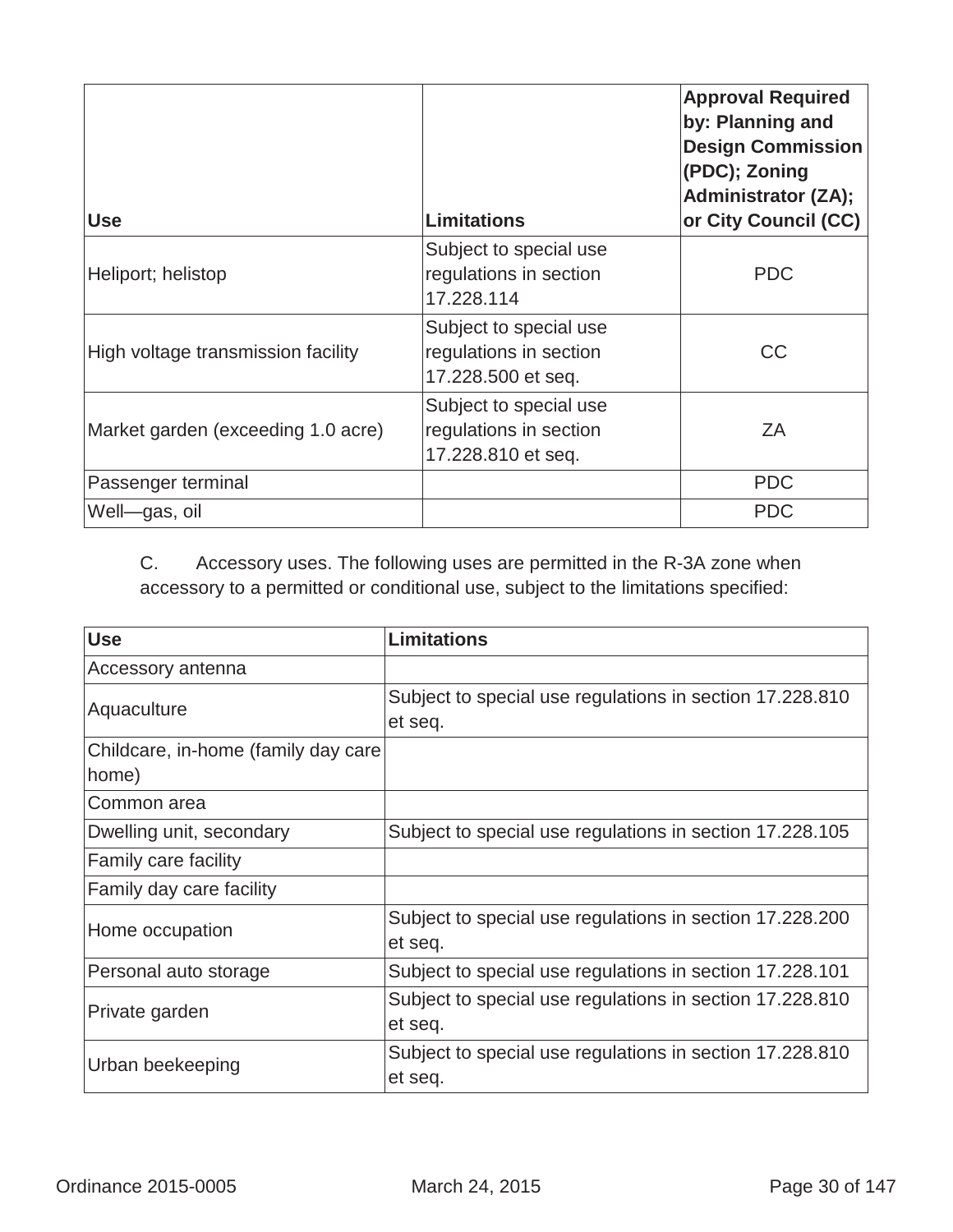D. Prohibited uses. All uses not listed as permitted, conditional, or accessory uses are prohibited in the R-3A zone.

#### **SECTION 19.**

A. Section 17.208.510 of the Sacramento City Code is amended to read as follows:

#### **17.208.510 R-4 zone—Permitted uses.**

A. Permitted uses. The following uses are permitted by right in the R-4 zone, subject to the limitations specified:

| <b>Use</b>                                     | <b>Limitations</b>                                                                                                                                                                                                       |
|------------------------------------------------|--------------------------------------------------------------------------------------------------------------------------------------------------------------------------------------------------------------------------|
| 1. Residential Uses                            |                                                                                                                                                                                                                          |
| Dormitory (inside central city)                | Subject to special use regulations in section 17.228.111                                                                                                                                                                 |
| Dwelling, duplex                               |                                                                                                                                                                                                                          |
| Dwelling, multi-unit                           | Subject to special use regulations in section 17.228.117                                                                                                                                                                 |
| Dwelling, single-unit                          |                                                                                                                                                                                                                          |
| Model home temporary sales office              | Subject to special use regulations in section 17.228.125                                                                                                                                                                 |
| 2. Commercial and Institutional<br><b>Uses</b> |                                                                                                                                                                                                                          |
| Amusement center, indoor                       | This and all other similarly restricted uses combined are<br>limited to 25% of gross floor area or 6,400 square feet of<br>a building, whichever is greater                                                              |
| Athletic club; fitness studio                  | This and all other similarly restricted uses combined are<br>limited to 25% of gross floor area or 6,400 square feet of<br>a building, whichever is greater                                                              |
| Bed and breakfast inn                          |                                                                                                                                                                                                                          |
| Childcare center                               | This and all other similarly restricted uses combined are<br>limited to 25% of gross floor area or 6,400 square feet of<br>a building, whichever is greater;<br>Subject to special use regulations in section 17.228.113 |
| <b>Commercial service</b>                      | This and all other similarly restricted uses combined are<br>limited to 25% of gross floor area or 6,400 square feet of<br>a building, whichever is greater                                                              |
| <b>Community market</b>                        | Subject to special use regulations in section 17.228.124                                                                                                                                                                 |
| Hotel; motel                                   |                                                                                                                                                                                                                          |
| Laundromat, self-service                       | This and all other similarly restricted uses combined are<br>limited to 25% of gross floor area or 6,400 square feet of<br>a building, whichever is greater                                                              |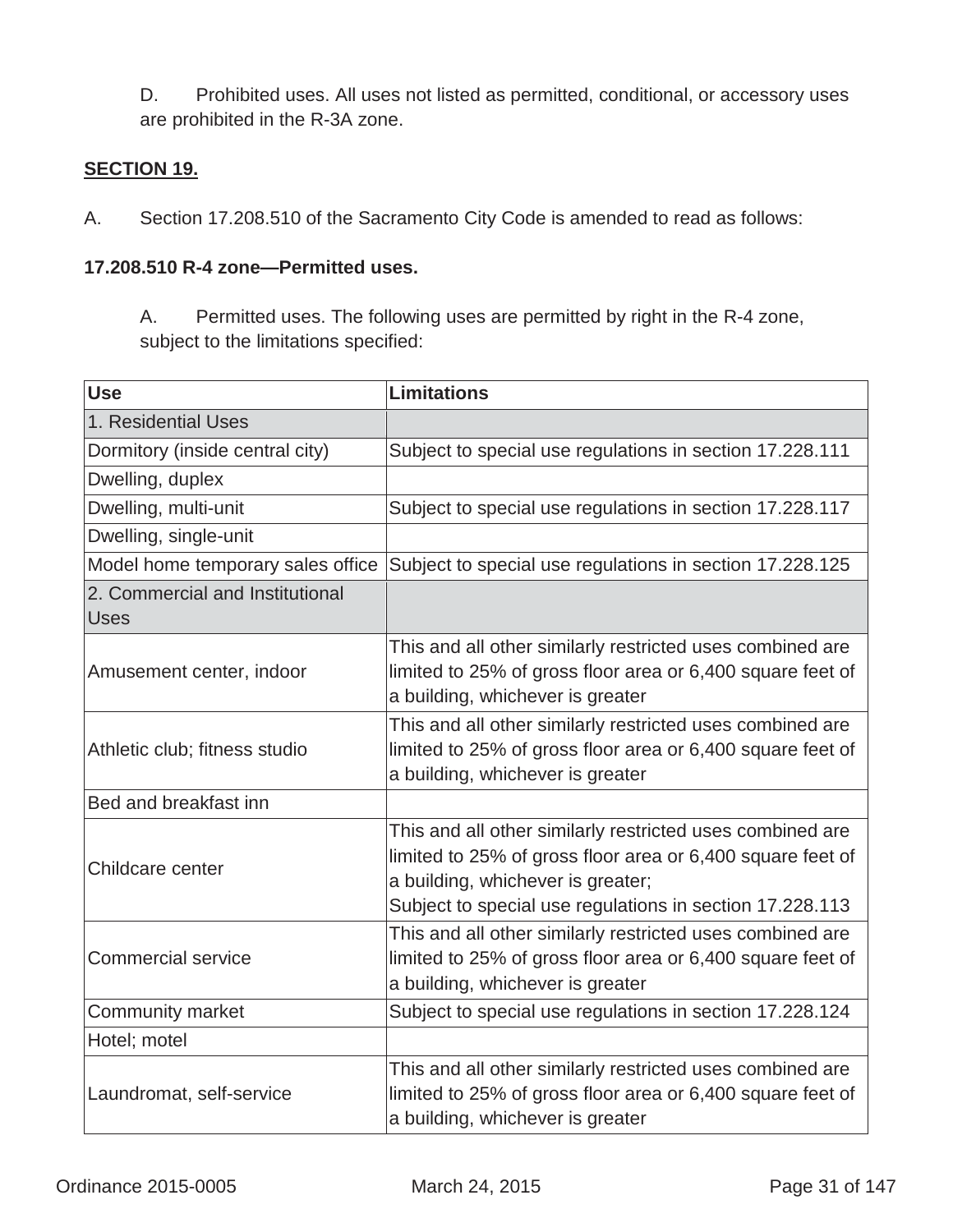| Library; archive                                      |                                                                                                                                                             |
|-------------------------------------------------------|-------------------------------------------------------------------------------------------------------------------------------------------------------------|
| Mortuary; crematory                                   | This and all other similarly restricted uses combined are<br>limited to 25% of gross floor area or 6,400 square feet of<br>a building, whichever is greater |
| Museum                                                |                                                                                                                                                             |
| Office                                                | This and all other similarly restricted uses combined are<br>limited to 25% of gross floor area or 6,400 square feet of<br>a building, whichever is greater |
| Restaurant                                            | This and all other similarly restricted uses combined are<br>limited to 25% of gross floor area or 6,400 square feet of<br>a building, whichever is greater |
| <b>Retail store</b>                                   | This and all other similarly restricted uses combined are<br>limited to 25% of gross floor area or 6,400 square feet of<br>a building, whichever is greater |
| School-dance, music, art, martial<br>arts             | This and all other similarly restricted uses combined are<br>limited to 25% of gross floor area or 6,400 square feet of<br>a building, whichever is greater |
| School, vocational                                    | This and all other similarly restricted uses combined are<br>limited to 25% of gross floor area or 6,400 square feet of<br>a building, whichever is greater |
| Theater                                               | This and all other similarly restricted uses combined are<br>limited to 25% of gross floor area or 6,400 square feet of<br>a building, whichever is greater |
| 3. Industrial and Agricultural Uses                   |                                                                                                                                                             |
| Community garden, private (not<br>exceeding 1.0 acre) | Subject to special use regulations in section 17.228.810<br>et seq.                                                                                         |
| Market garden (not exceeding 1.0<br>acre)             | Subject to special use regulations in section 17.228.10 et<br>seq.                                                                                          |
| Solar energy system, commercial<br>(city property)    | Allowed in this zone and exempt from the provisions of<br>this title                                                                                        |

B. Conditional uses. The following uses in the R-4 zone require approval of a conditional use permit, subject to the limitations specified: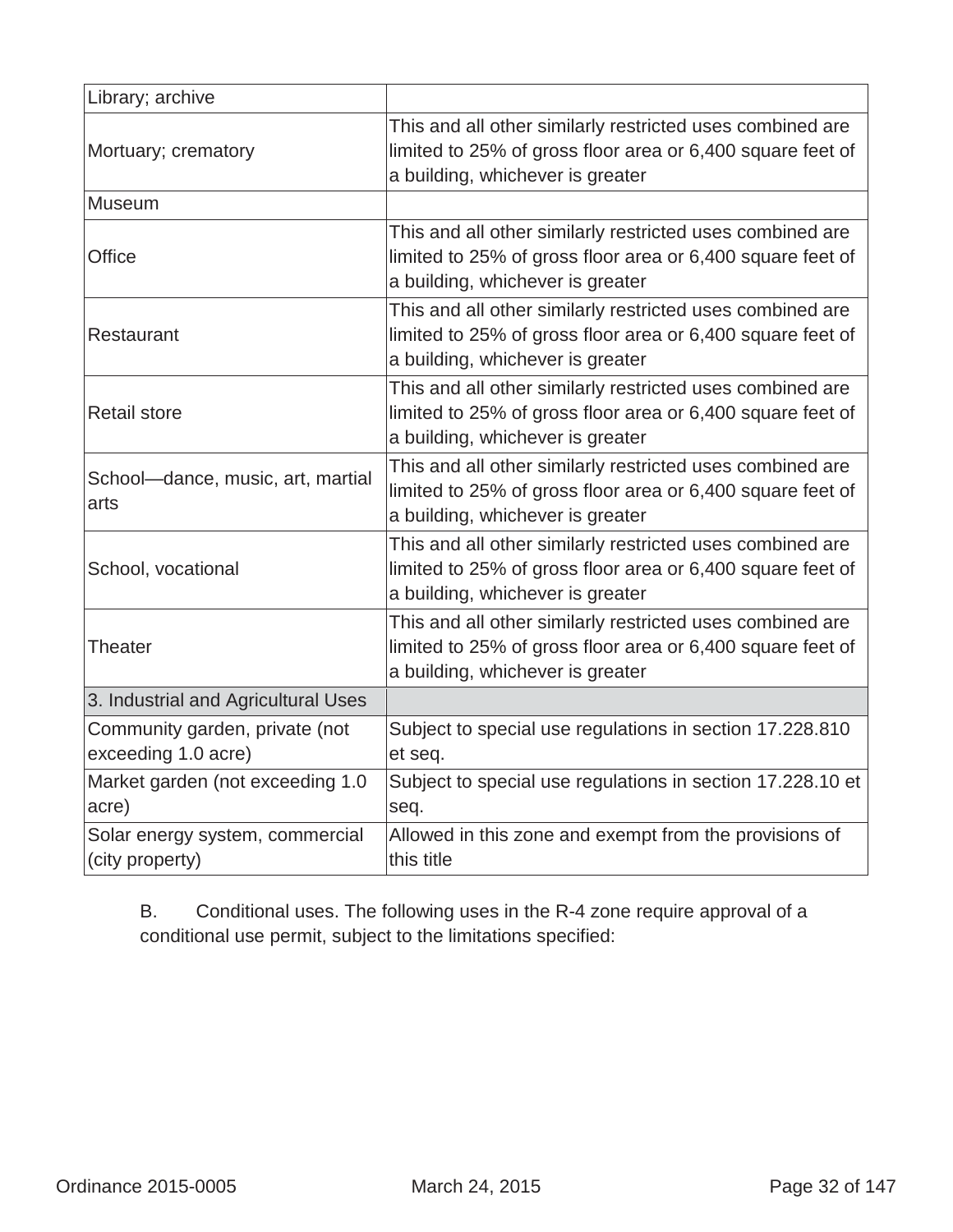| <b>Use</b>                                            | <b>Limitations</b>                                                                                                                                                                                                             | <b>Approval</b><br><b>Required by:</b><br><b>Planning and</b><br><b>Design</b><br><b>Commission</b><br>(PDC); Zoning<br><b>Administrator</b><br>(ZA); or City<br><b>Council (CC)</b> |
|-------------------------------------------------------|--------------------------------------------------------------------------------------------------------------------------------------------------------------------------------------------------------------------------------|--------------------------------------------------------------------------------------------------------------------------------------------------------------------------------------|
| 1. Residential Uses                                   |                                                                                                                                                                                                                                |                                                                                                                                                                                      |
| Dormitory (outside central<br>city)                   | Subject to special use regulations in section<br>17.228.111                                                                                                                                                                    | <b>PDC</b>                                                                                                                                                                           |
| Fraternity house; sorority<br>house                   | Subject to special use regulations in section<br>17.228.111                                                                                                                                                                    | <b>PDC</b>                                                                                                                                                                           |
| Mobilehome park                                       | Subject to special use regulations in section<br>17.228.115                                                                                                                                                                    | <b>PDC</b>                                                                                                                                                                           |
| Residential care facility                             |                                                                                                                                                                                                                                | <b>PDC</b>                                                                                                                                                                           |
| <b>Residential hotel</b>                              | Subject to special use regulations in section<br>17.228.112                                                                                                                                                                    | <b>PDC</b>                                                                                                                                                                           |
| Temporary residential shelter                         |                                                                                                                                                                                                                                | <b>PDC</b>                                                                                                                                                                           |
| 2. Commercial and<br><b>Institutional Uses</b>        |                                                                                                                                                                                                                                |                                                                                                                                                                                      |
| Alcoholic beverage sales,<br>off-premises consumption | This and all other similarly restricted uses<br>combined are limited to 25% of gross floor<br>area or 6,400 square feet of a building,<br>whichever is greater;<br>Subject to special use regulations in section<br>17.228.108 | <b>PDC</b>                                                                                                                                                                           |
| Amusement center, outdoor                             |                                                                                                                                                                                                                                | <b>PDC</b>                                                                                                                                                                           |
| Assembly-cultural,<br>religious, social               |                                                                                                                                                                                                                                | <b>PDC</b>                                                                                                                                                                           |
| Bar; nightclub                                        | This and all other similarly restricted uses<br>combined are limited to 25% of gross floor<br>area or 6,400 square feet of a building,<br>whichever is greater;<br>Subject to special use regulations in section<br>17.228.108 | <b>PDC</b>                                                                                                                                                                           |
| Cemetery                                              |                                                                                                                                                                                                                                | <b>PDC</b>                                                                                                                                                                           |
| Check-cashing center                                  | This and all other similarly restricted uses<br>combined are limited to 25% of gross floor                                                                                                                                     | <b>PDC</b>                                                                                                                                                                           |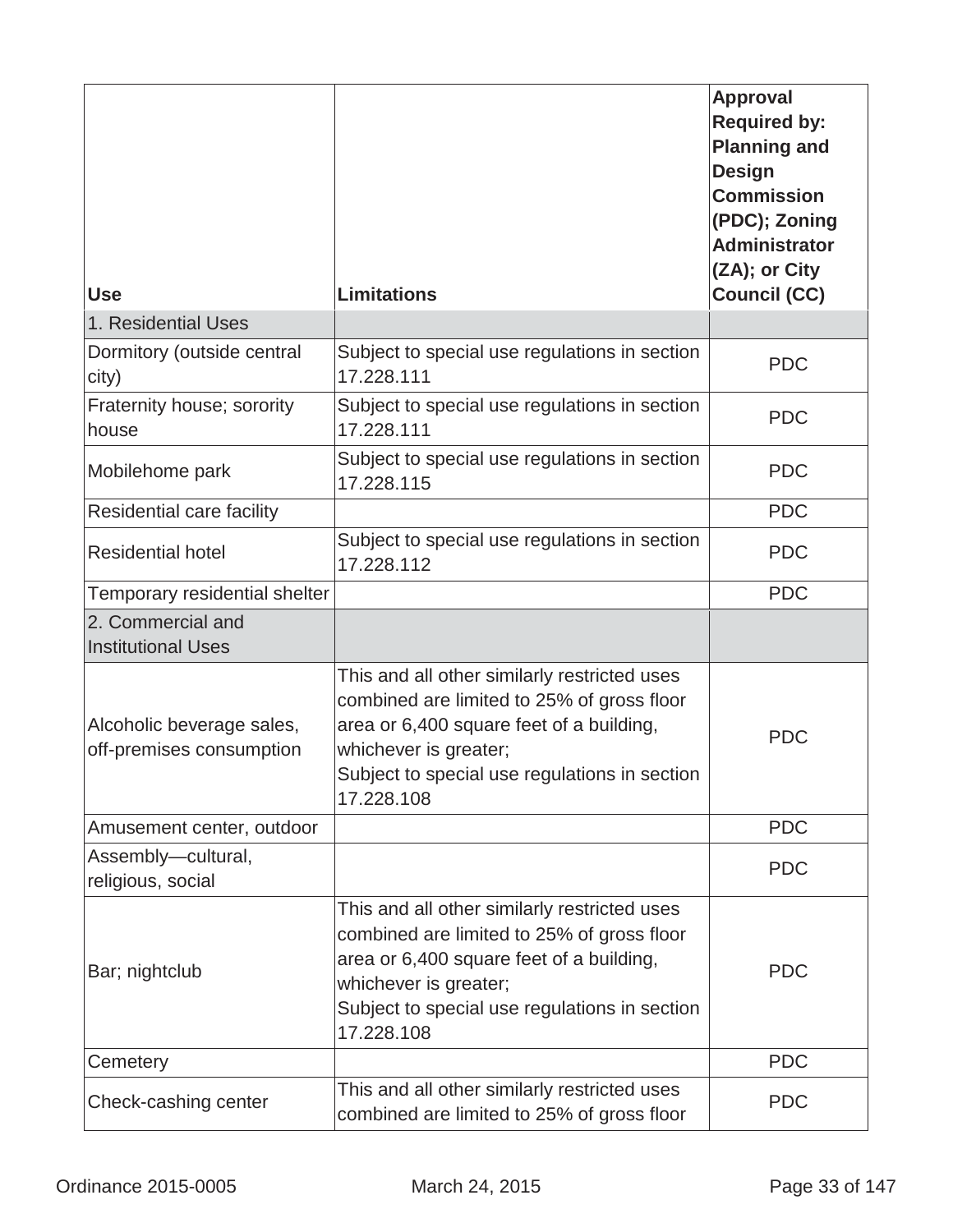|                                                                          | area or 6,400 square feet of a building,<br>whichever is greater;<br>Subject to special use regulations in section<br>17.228.121                                                                                                                                                  |            |
|--------------------------------------------------------------------------|-----------------------------------------------------------------------------------------------------------------------------------------------------------------------------------------------------------------------------------------------------------------------------------|------------|
| Cinema (inside arts and<br>entertainment district)                       | This and all other similarly restricted uses<br>combined are limited to 25% of gross floor<br>area or 6,400 square feet of a building,<br>whichever is greater                                                                                                                    | <b>PDC</b> |
| College campus                                                           |                                                                                                                                                                                                                                                                                   | <b>PDC</b> |
| College extension                                                        |                                                                                                                                                                                                                                                                                   | <b>PDC</b> |
| <b>Correctional facility</b>                                             |                                                                                                                                                                                                                                                                                   | <b>PDC</b> |
| Golf course; driving range                                               |                                                                                                                                                                                                                                                                                   | <b>PDC</b> |
| Kennel                                                                   | This and all other similarly restricted uses<br>combined are limited to 25% of gross floor<br>area or 6,400 square feet of a building,<br>whichever is greater                                                                                                                    | <b>PDC</b> |
| Non-profit organization, food<br>preparation for off-site<br>consumption | Entire business, including storage and<br>display, shall be conducted within a building                                                                                                                                                                                           | <b>PDC</b> |
| Non-profit organization, food<br>storage and distribution                | Entire business, including storage and<br>display, shall be conducted within a building                                                                                                                                                                                           | <b>PDC</b> |
| service facility                                                         | This and all other similarly restricted uses<br>Non-profit organization, meal combined are limited to 25% of gross floor<br>area or 6,400 square feet of a building,<br>whichever is greater                                                                                      | <b>PDC</b> |
| Nonresidential care facility                                             | This and all other similarly restricted uses<br>combined are limited to 25% of gross floor<br>area or 6,400 square feet of a building,<br>whichever is greater                                                                                                                    | <b>PDC</b> |
| School, K-12                                                             |                                                                                                                                                                                                                                                                                   | <b>PDC</b> |
| Stand-alone parking facility                                             | The zoning administrator may waive the<br>development standards stated in sections<br>17,608,040 and 17,612,020                                                                                                                                                                   | ΖA         |
| Tobacco retailer                                                         | A zoning administrator conditional use<br>permit is required for a tobacco retailer that<br>has 15,000 square feet or less of gross floor<br>area and is located within 1,000 feet,<br>measured for the nearest property lines of<br>the affected parcels, of a public or private | ΖA         |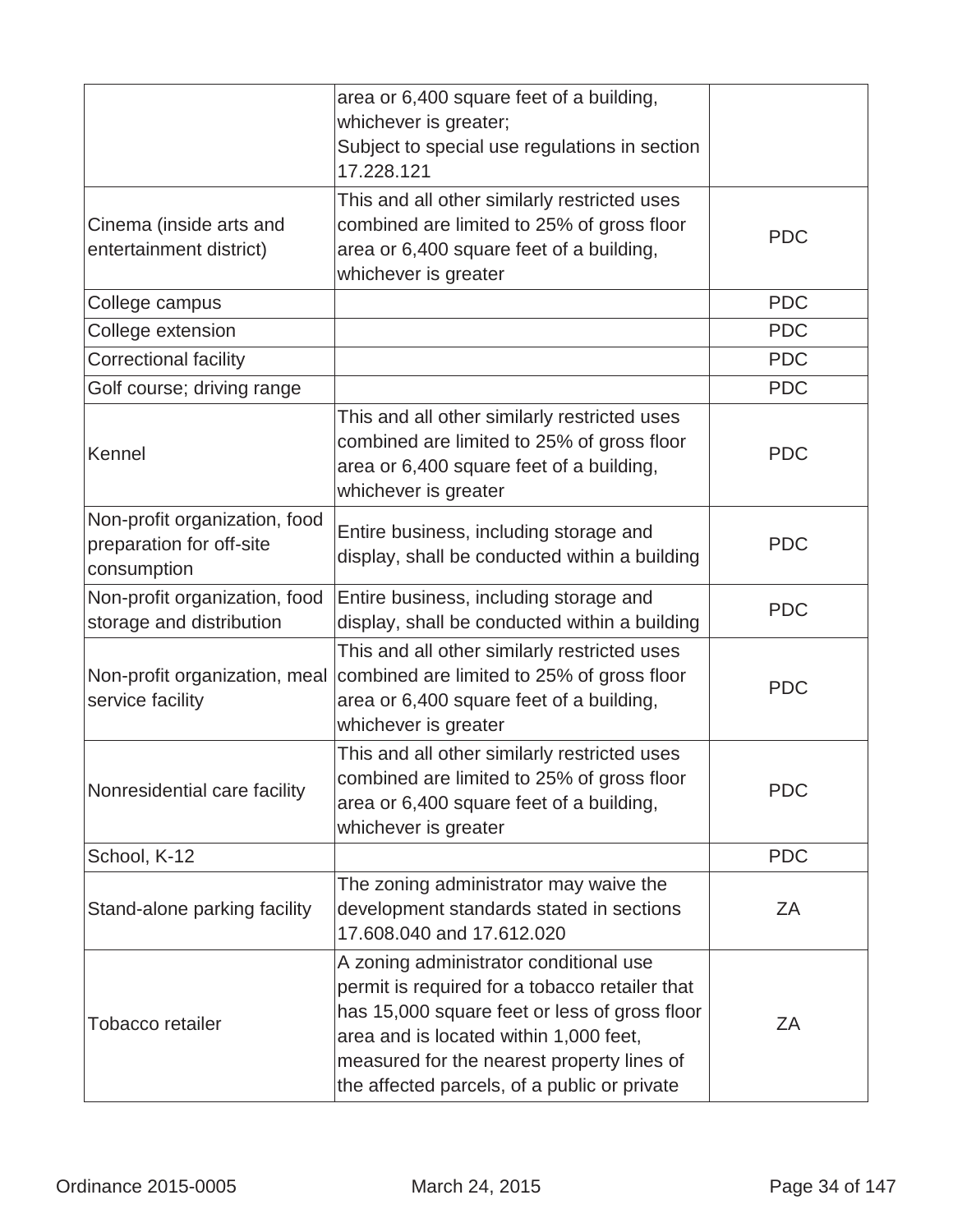|                                                   | school (K-12). Otherwise the use is to be<br>treated as "Retail" in all applicable zones                                                                       |            |
|---------------------------------------------------|----------------------------------------------------------------------------------------------------------------------------------------------------------------|------------|
| Veterinary clinic; veterinary<br>hospital         | This and all other similarly restricted uses<br>combined are limited to 25% of gross floor<br>area or 6,400 square feet of a building,<br>whichever is greater | <b>PDC</b> |
| 3. Industrial and Agricultural<br><b>Uses</b>     |                                                                                                                                                                |            |
| Antenna;<br>telecommunications facility           | Subject to special use regulations in section<br>17.228.300 et seq.                                                                                            | <b>PDC</b> |
| Community garden, private<br>(exceeding 1.0 acre) | Subject to special use regulations in<br>section17.228.810 et seq.                                                                                             | ZΑ         |
| Heliport; helistop                                | Subject to special use regulations in section<br>17.228.114                                                                                                    | <b>PDC</b> |
| High voltage transmission<br>facility             | Subject to special use regulations in section<br>17.228.500 et seq.                                                                                            | CC         |
| Market garden (exceeding<br>$1.0$ acre)           | Subject to special use regulations in section<br>17.228.810 et seq.                                                                                            | ZA         |
| Passenger terminal                                |                                                                                                                                                                | <b>PDC</b> |
| Well-gas, oil                                     |                                                                                                                                                                | <b>PDC</b> |

C. Accessory uses. The following uses are permitted in the R-4 zone when accessory to a permitted or conditional use, subject to the limitations specified:

| <b>Use</b>                           | <b>Limitations</b>                                                  |
|--------------------------------------|---------------------------------------------------------------------|
| Accessory antenna                    |                                                                     |
| Accessory drive-through facility     | Subject to special use regulations in section 17.228.110            |
| Aquaculture                          | Subject to special use regulations in section 17.228.810<br>et seq. |
| Childcare, in-home (family day care) |                                                                     |
| home)                                |                                                                     |
| Common area                          |                                                                     |
| Dwelling unit, secondary             | Subject to special use regulations in section 17.228.105            |
| Family care facility                 |                                                                     |
| Family day care facility             |                                                                     |
| Home occupation                      | Subject to special use regulations in section 17.228.200            |
|                                      | et seq.                                                             |
| Personal auto storage                | Subject to special use regulations in section 17.228.101            |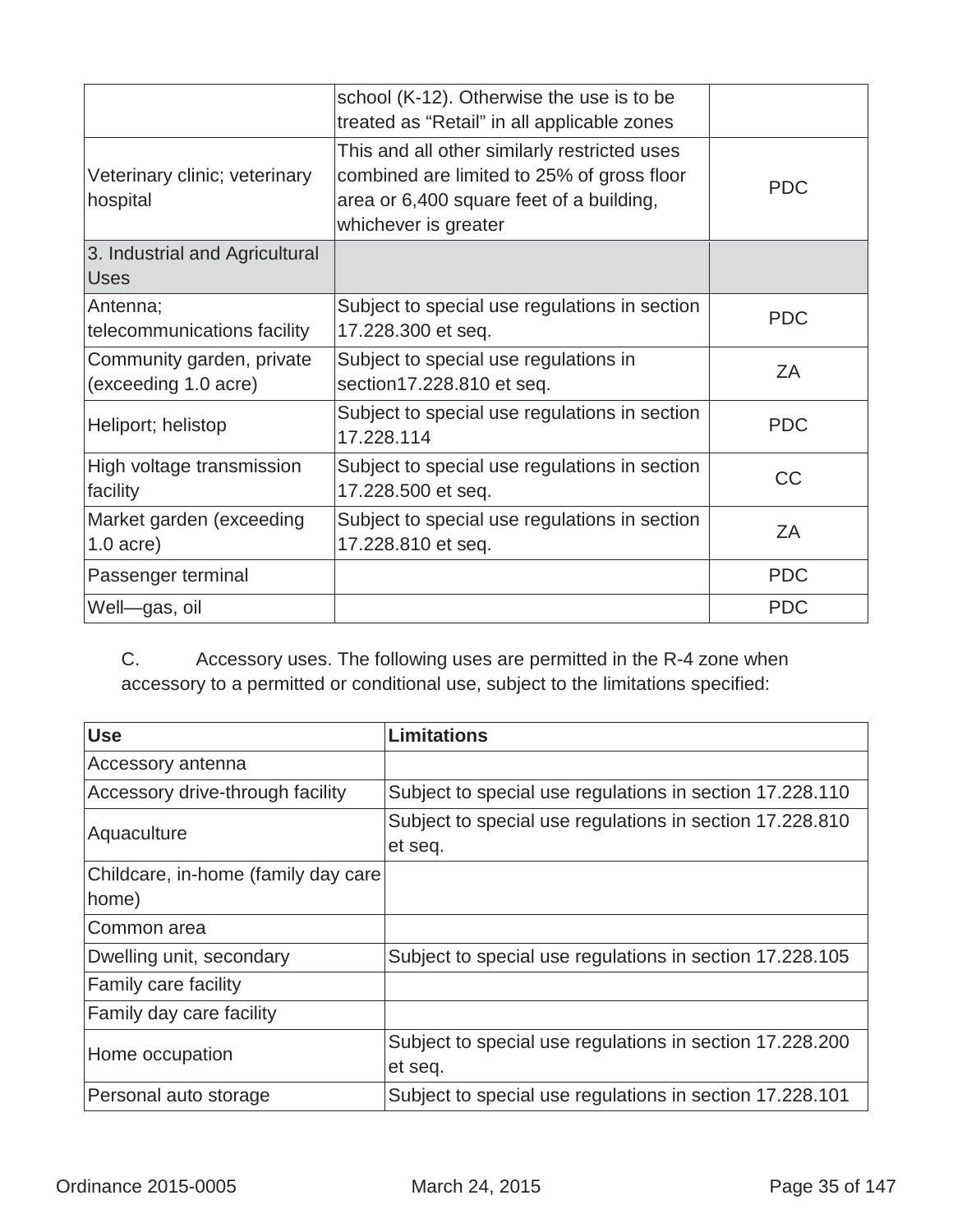| Private garden   | Subject to special use regulations in section 17.228.10 et<br>Isea. |
|------------------|---------------------------------------------------------------------|
| Urban beekeeping | Subject to special use regulations in section 17.228.10 et<br>Isea. |

D. Prohibited uses. All uses not listed as permitted, conditional, or accessory uses are prohibited in the R-4 zone.

# **SECTION 20.**

A. Section 17.208.610 of the Sacramento City Code is amended to read as follows:

#### **17.208.610 R-4A zone—Permitted uses.**

A. Permitted uses. The following uses are permitted by right in the R-4A zone, subject to the limitations specified:

| <b>Use</b>                                     | <b>Limitations</b>                                                                                                                                                                                                       |
|------------------------------------------------|--------------------------------------------------------------------------------------------------------------------------------------------------------------------------------------------------------------------------|
| 1. Residential Uses                            |                                                                                                                                                                                                                          |
| Dormitory (inside central city)                | Subject to special use regulations in section 17.228.111                                                                                                                                                                 |
| Dwelling, duplex                               |                                                                                                                                                                                                                          |
| Dwelling, multi-unit                           | Subject to special use regulations in section 17.228.117                                                                                                                                                                 |
| Dwelling, single-unit                          |                                                                                                                                                                                                                          |
| Model home temporary sales office              | Subject to special use regulations in section 17.228.125                                                                                                                                                                 |
| 2. Commercial and Institutional<br><b>Uses</b> |                                                                                                                                                                                                                          |
| Amusement center, indoor                       | This and all other similarly restricted uses combined are<br>limited to 25% of gross floor area or 6,400 square feet of<br>a building, whichever is greater                                                              |
| Athletic club; fitness studio                  | This and all other similarly restricted uses combined are<br>limited to 25% of gross floor area or 6,400 square feet of<br>a building, whichever is greater                                                              |
| Bed and breakfast inn                          |                                                                                                                                                                                                                          |
| Childcare center                               | This and all other similarly restricted uses combined are<br>limited to 25% of gross floor area or 6,400 square feet of<br>a building, whichever is greater;<br>Subject to special use regulations in section 17.228.113 |
| <b>Commercial service</b>                      | This and all other similarly restricted uses combined are<br>limited to 25% of gross floor area or 6,400 square feet of<br>a building, whichever is greater                                                              |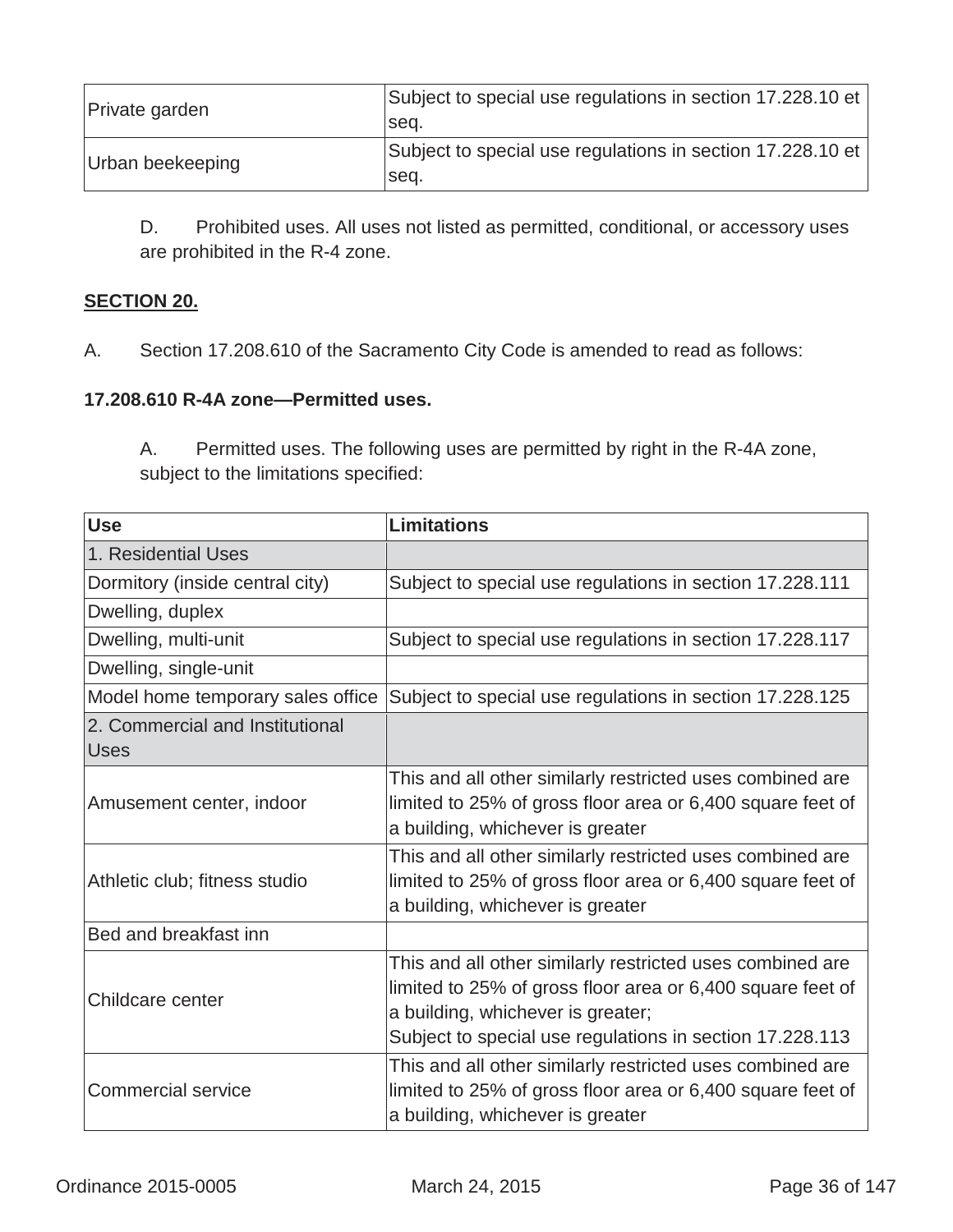| Community market                                      | Subject to special use regulations in section 17.228.124                                                                                                    |
|-------------------------------------------------------|-------------------------------------------------------------------------------------------------------------------------------------------------------------|
| Hotel; motel                                          |                                                                                                                                                             |
| Laundromat, self-service                              | This and all other similarly restricted uses combined are<br>limited to 25% of gross floor area or 6,400 square feet of<br>a building, whichever is greater |
| Library; archive                                      |                                                                                                                                                             |
| Mortuary; crematory                                   | This and all other similarly restricted uses combined are<br>limited to 25% of gross floor area or 6,400 square feet of<br>a building, whichever is greater |
| Museum                                                |                                                                                                                                                             |
| <b>Office</b>                                         | This and all other similarly restricted uses combined are<br>limited to 25% of gross floor area or 6,400 square feet of<br>a building, whichever is greater |
| Restaurant                                            | This and all other similarly restricted uses combined are<br>limited to 25% of gross floor area or 6,400 square feet of<br>a building, whichever is greater |
| <b>Retail store</b>                                   | This and all other similarly restricted uses combined are<br>limited to 25% of gross floor area or 6,400 square feet of<br>a building, whichever is greater |
| School-dance, music, art, martial<br>arts             | This and all other similarly restricted uses combined are<br>limited to 25% of gross floor area or 6,400 square feet of<br>a building, whichever is greater |
| School, vocational                                    | This and all other similarly restricted uses combined are<br>limited to 25% of gross floor area or 6,400 square feet of<br>a building, whichever is greater |
| Theater                                               | This and all other similarly restricted uses combined are<br>limited to 25% of gross floor area or 6,400 square feet of<br>a building, whichever is greater |
| 3. Industrial and Agricultural Uses                   |                                                                                                                                                             |
| Community garden, private (not<br>exceeding 1.0 acre) | Subject to special use regulations in section 17.228.810<br>et seq.                                                                                         |
| Market garden (not exceeding 1.0<br>acre)             | Subject to special use regulations in sections 17.228.810<br>et seq.                                                                                        |
| Solar energy system, commercial<br>(city property)    | Allowed in this zone and exempt from the provisions of<br>this title                                                                                        |

B. Conditional uses. The following uses in the R-4A zone require approval of a conditional use permit, subject to the limitations specified: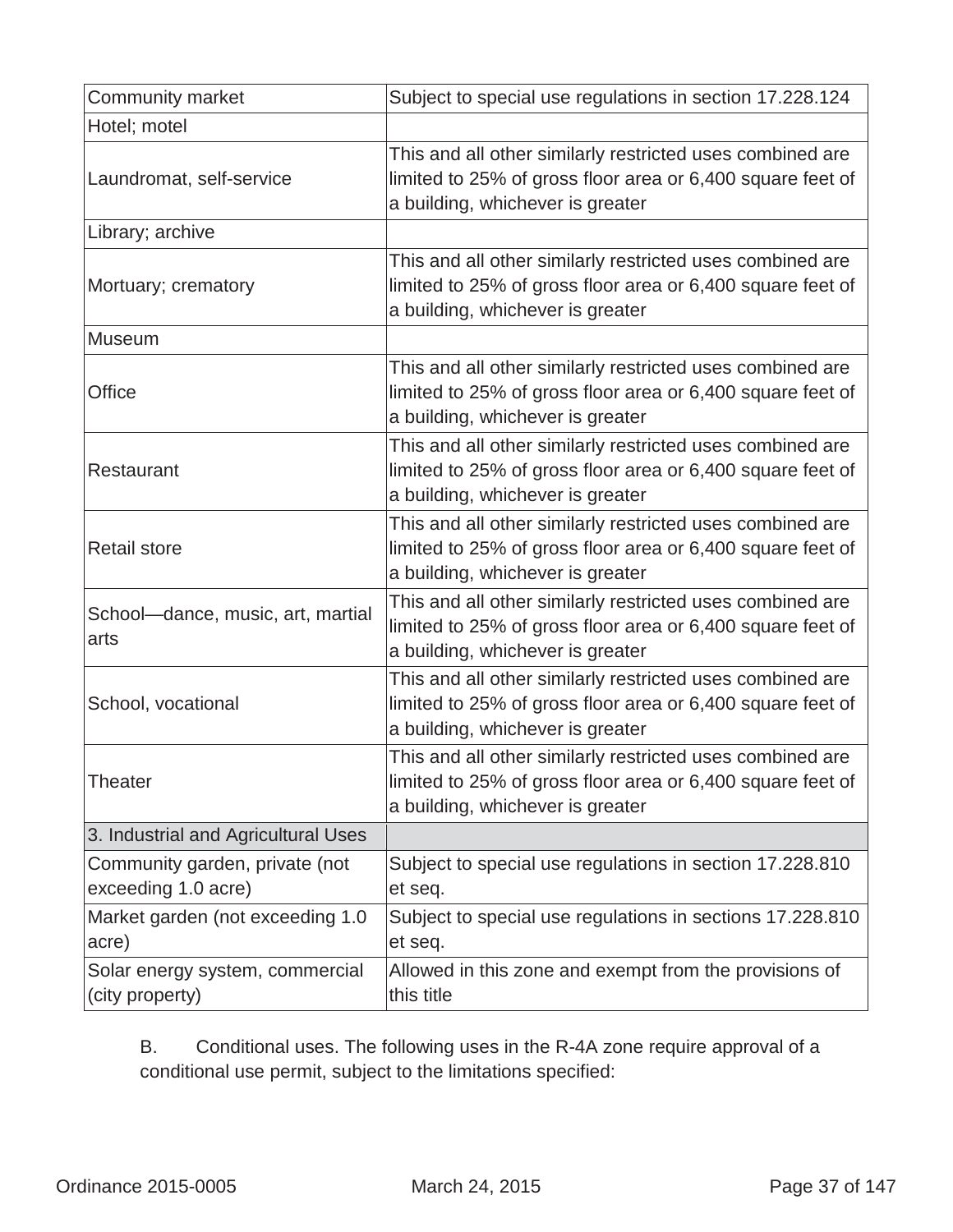|                                                        |                                                                                                                                                                                                                                | <b>Approval Required</b><br>by: Planning and<br><b>Design Commission</b><br>(PDC); Zoning<br><b>Administrator (ZA);</b> |
|--------------------------------------------------------|--------------------------------------------------------------------------------------------------------------------------------------------------------------------------------------------------------------------------------|-------------------------------------------------------------------------------------------------------------------------|
| <b>Use</b>                                             | <b>Limitations</b>                                                                                                                                                                                                             | or City Council (CC)                                                                                                    |
| 1. Residential Uses                                    |                                                                                                                                                                                                                                |                                                                                                                         |
| Dormitory (outside central<br>city)                    | Subject to special use regulations in<br>section 17.228.111                                                                                                                                                                    | <b>PDC</b>                                                                                                              |
| Fraternity house; sorority<br>house                    | Subject to special use regulations in<br>section 17.228.111                                                                                                                                                                    | <b>PDC</b>                                                                                                              |
| Mobilehome park                                        | Subject to special use regulations in<br>section 17.228.115                                                                                                                                                                    | <b>PDC</b>                                                                                                              |
| Residential care facility                              |                                                                                                                                                                                                                                | <b>PDC</b>                                                                                                              |
| <b>Residential hotel</b>                               | Subject to special use regulations in<br>section 17.228.112                                                                                                                                                                    | <b>PDC</b>                                                                                                              |
| Temporary residential shelter                          |                                                                                                                                                                                                                                | <b>PDC</b>                                                                                                              |
| 2. Commercial and<br><b>Institutional Uses</b>         |                                                                                                                                                                                                                                |                                                                                                                         |
| Alcoholic beverage sales, off-<br>premises consumption | This and all other similarly restricted<br>uses combined are limited to 25% of<br>gross floor area or 6,400 square feet of<br>a building, whichever is greater;<br>Subject to special use regulations in<br>section 17.228.108 | <b>PDC</b>                                                                                                              |
| Amusement center, outdoor                              |                                                                                                                                                                                                                                | <b>PDC</b>                                                                                                              |
| Assembly-cultural, religious,<br>social                |                                                                                                                                                                                                                                | <b>PDC</b>                                                                                                              |
| Bar; nightclub                                         | This and all other similarly restricted<br>uses combined are limited to 25% of<br>gross floor area or 6,400 square feet of<br>a building, whichever is greater;<br>Subject to special use regulations in<br>section 17.228.108 | <b>PDC</b>                                                                                                              |
| Cemetery                                               |                                                                                                                                                                                                                                | <b>PDC</b>                                                                                                              |
| Check-cashing center                                   | This and all other similarly restricted<br>uses combined are limited to 25% of<br>gross floor area or 6,400 square feet of<br>a building, whichever is greater;                                                                | <b>PDC</b>                                                                                                              |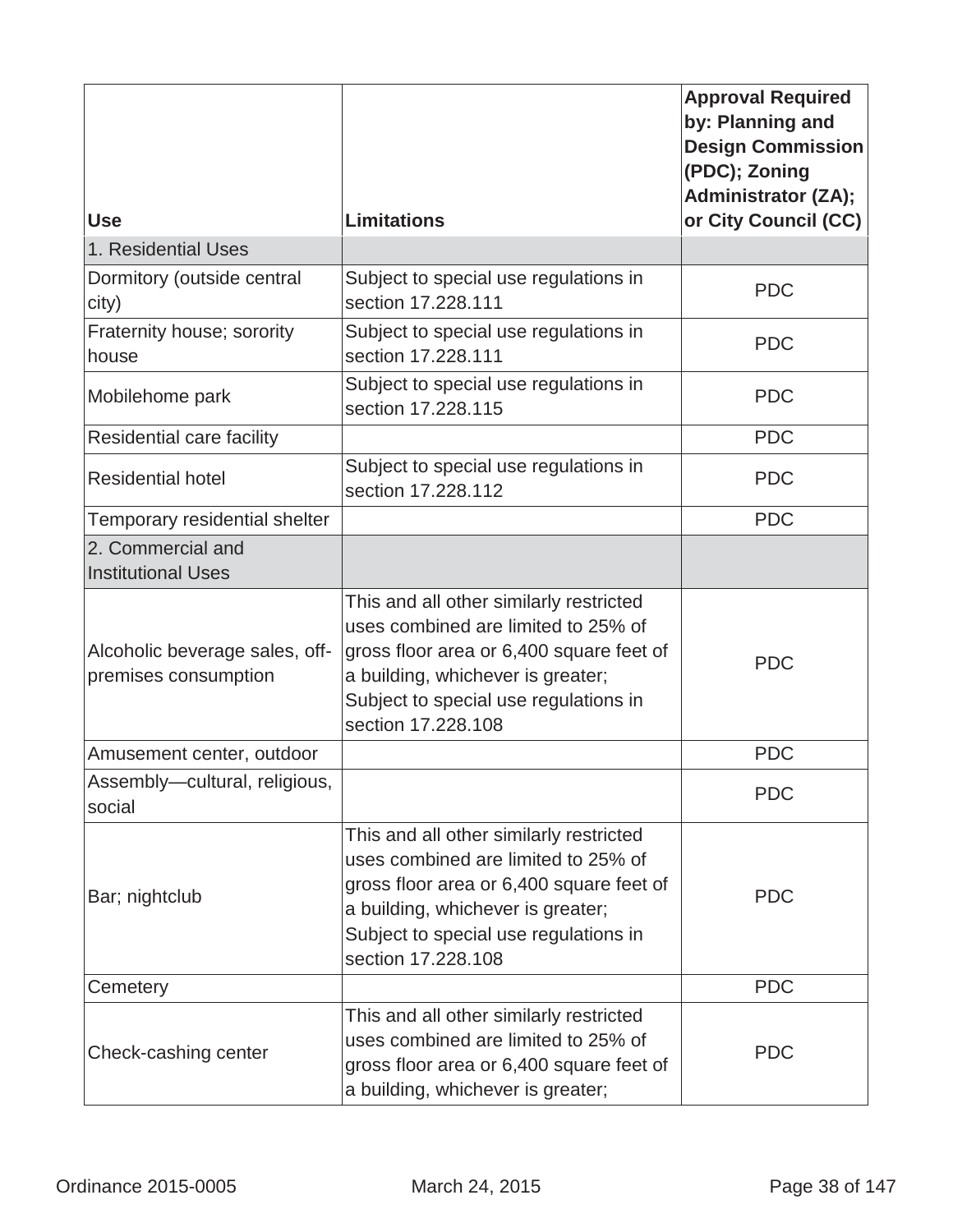|                                                                          | Subject to special use regulations in<br>section 17,228,121                                                                                                                                                                                                                                         |            |
|--------------------------------------------------------------------------|-----------------------------------------------------------------------------------------------------------------------------------------------------------------------------------------------------------------------------------------------------------------------------------------------------|------------|
| Cinema                                                                   | This and all other similarly restricted<br>uses combined are limited to 25% of<br>gross floor area or 6,400 square feet of<br>a building, whichever is greater                                                                                                                                      | <b>PDC</b> |
| College campus                                                           |                                                                                                                                                                                                                                                                                                     | <b>PDC</b> |
| College extension                                                        |                                                                                                                                                                                                                                                                                                     | <b>PDC</b> |
| <b>Correctional facility</b>                                             |                                                                                                                                                                                                                                                                                                     | <b>PDC</b> |
| Golf course; driving range                                               |                                                                                                                                                                                                                                                                                                     | <b>PDC</b> |
| Kennel                                                                   | This and all other similarly restricted<br>uses combined are limited to 25% of<br>gross floor area or 6,400 square feet of<br>a building, whichever is greater                                                                                                                                      | <b>PDC</b> |
| Non-profit organization, food<br>preparation for off-site<br>consumption | Entire business, including storage and<br>display, shall be conducted within a<br>building.                                                                                                                                                                                                         | <b>PDC</b> |
| Non-profit organization, food<br>storage and distribution                | Entire business, including storage and<br>display, shall be conducted within a<br>building.                                                                                                                                                                                                         | <b>PDC</b> |
| Non-profit organization, meal<br>service facility                        | This and all other similarly restricted<br>uses combined are limited to 25% of<br>gross floor area or 6,400 square feet of<br>a building, whichever is greater                                                                                                                                      | <b>PDC</b> |
| Nonresidential care facility                                             | This and all other similarly restricted<br>uses combined are limited to 25% of<br>gross floor area or 6,400 square feet of<br>a building, whichever is greater                                                                                                                                      | <b>PDC</b> |
| School, K-12                                                             |                                                                                                                                                                                                                                                                                                     | <b>PDC</b> |
| Stand-alone parking facility                                             | The zoning administrator may waive the<br>development standards stated in<br>sections 17,608,040 and 17,612,020                                                                                                                                                                                     | ZA         |
| Tobacco retailer                                                         | A zoning administrator conditional use<br>permit is required for a tobacco retailer<br>that has 15,000 square feet or less of<br>gross floor area and is located within<br>1,000 feet, measured for the nearest<br>property lines of the affected parcels, of<br>a public or private school (K-12). | ZA         |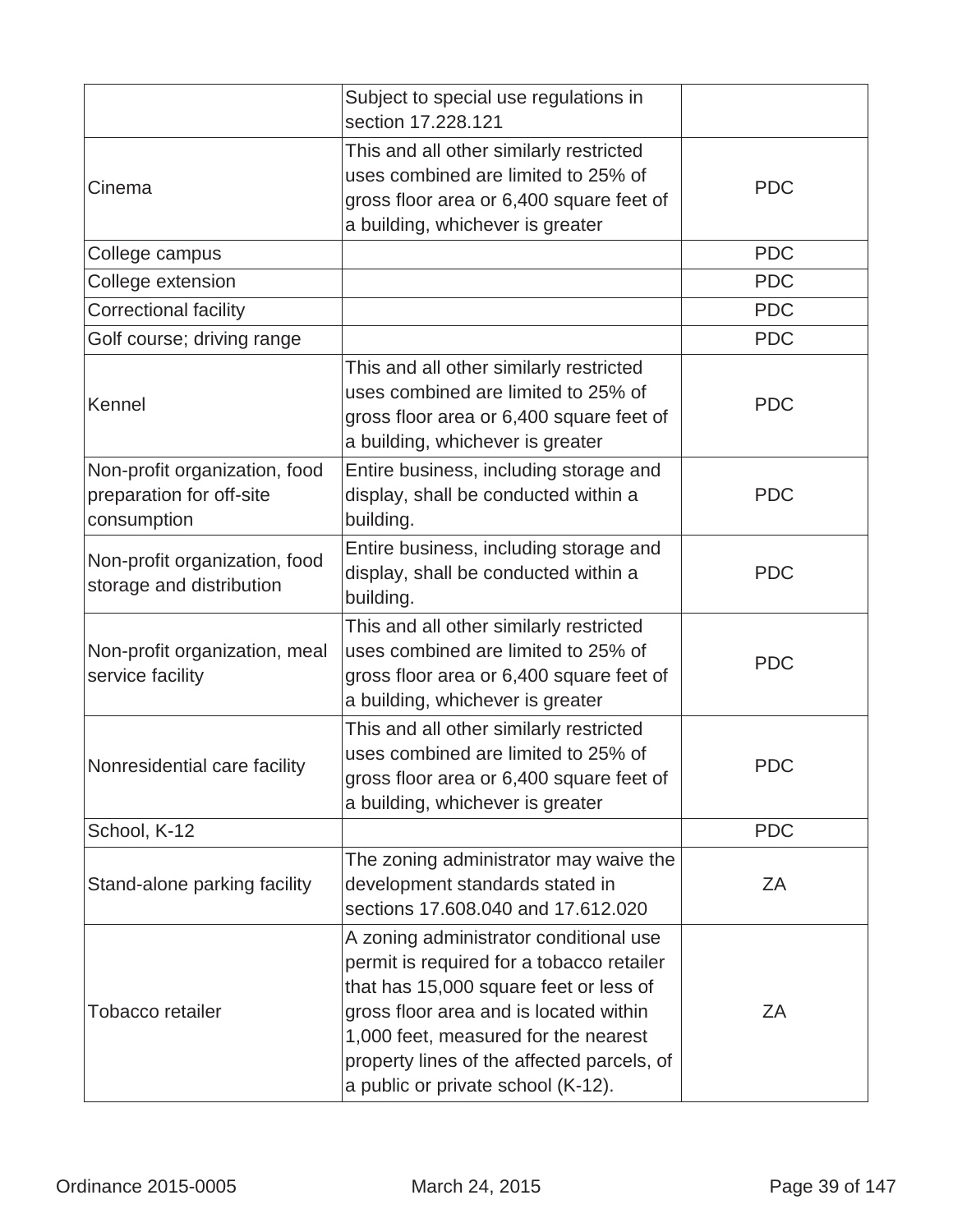|                                                   | Otherwise the use is to be treated as<br>"Retail" in all applicable zones                                                                                      |            |
|---------------------------------------------------|----------------------------------------------------------------------------------------------------------------------------------------------------------------|------------|
| Veterinary clinic; veterinary<br>hospital         | This and all other similarly restricted<br>uses combined are limited to 25% of<br>gross floor area or 6,400 square feet of<br>a building, whichever is greater | <b>PDC</b> |
| 3. Industrial and Agricultural<br><b>Uses</b>     |                                                                                                                                                                |            |
| Antenna; telecommunications<br>facility           | Subject to special use regulations in<br>section 17.228.300 et seq.                                                                                            | <b>PDC</b> |
| Community garden, private<br>(exceeding 1.0 acre) | Subject to special use regulations in<br>section 17.228.810 et seq.                                                                                            | ZΑ         |
| Heliport; helistop                                | Subject to special use regulations in<br>section 17.228.114                                                                                                    | <b>PDC</b> |
| High voltage transmission<br>facility             | Subject to special use regulations in<br>section 17.228.500 et seq.                                                                                            | <b>CC</b>  |
| Market garden (exceeding 1.0<br>acre)             | Subject to special use regulations in<br>section 17.228.810 et seq.                                                                                            | ZΑ         |
| Passenger terminal                                |                                                                                                                                                                | <b>PDC</b> |
| Well-gas, oil                                     |                                                                                                                                                                | <b>PDC</b> |

C. Accessory uses. The following uses are permitted in the R-4A zone when accessory to a permitted or conditional use, subject to the limitations specified:

| <b>Use</b>                           | <b>Limitations</b>                                       |
|--------------------------------------|----------------------------------------------------------|
| Accessory antenna                    |                                                          |
| Accessory drive-through facility     | Subject to special use regulations in section 17.228.110 |
| Aquaculture                          | Subject to special use regulations in section 17.228.810 |
|                                      | et seq.                                                  |
| Childcare, in-home (family day care) |                                                          |
| home)                                |                                                          |
| Common area                          |                                                          |
| Dwelling unit, secondary             | Subject to special use regulations in section 17.228.105 |
| <b>Family care facility</b>          |                                                          |
| Family day care facility             |                                                          |
| Home occupation                      | Subject to special use regulations in section 17.228.200 |
|                                      | et seq.                                                  |
| Personal auto storage                | Subject to special use regulations in section 17.228.101 |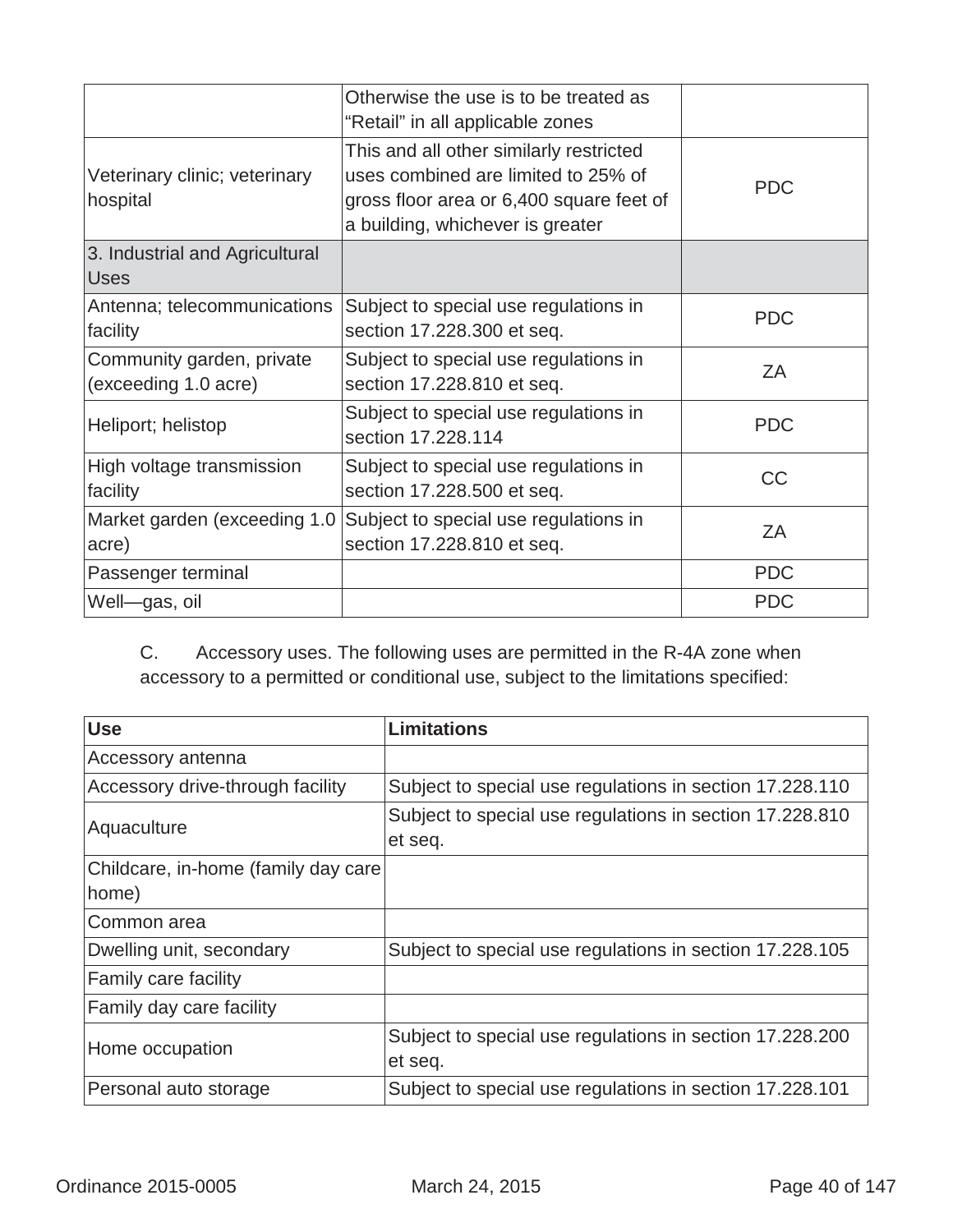| Private garden   | Subject to special use regulations in section 17.228.810<br>let seq. |
|------------------|----------------------------------------------------------------------|
| Urban beekeeping | Subject to special use regulations in section 17.228.810<br>et seq.  |

D. Prohibited uses. All uses not listed as permitted, conditional, or accessory uses are prohibited in the R-4A zone.

# **SECTION 21.**

A**.** Section 17.208.710 of the Sacramento City Code is amended to read as follows:

#### **17.208.710 R-5 zone—Permitted uses.**

A. Permitted uses. The following uses are permitted by right in the R-5 zone, subject to the limitations specified:

| <b>Use</b>                                     | <b>Limitations</b>                                                                                                                                                                                                       |
|------------------------------------------------|--------------------------------------------------------------------------------------------------------------------------------------------------------------------------------------------------------------------------|
| 1. Residential Uses                            |                                                                                                                                                                                                                          |
| Dormitory (inside central city)                | Subject to special use regulations in section 17.228.111                                                                                                                                                                 |
| Dwelling, duplex                               |                                                                                                                                                                                                                          |
| Dwelling, multi-unit                           | Subject to special use regulations in section 17.228.117                                                                                                                                                                 |
| Dwelling, single-unit                          |                                                                                                                                                                                                                          |
| Model home temporary sales office              | Subject to special use regulations in section 17.228.125                                                                                                                                                                 |
| 2. Commercial and Institutional<br><b>Uses</b> |                                                                                                                                                                                                                          |
| Amusement center, indoor                       | This and all other similarly restricted uses combined are<br>limited to 25% of gross floor area or 6,400 square feet of<br>a building, whichever is greater                                                              |
| Athletic club; fitness studio                  | This and all other similarly restricted uses combined are<br>limited to 25% of gross floor area or 6,400 square feet of<br>a building, whichever is greater                                                              |
| Bed and breakfast inn                          |                                                                                                                                                                                                                          |
| Childcare center                               | This and all other similarly restricted uses combined are<br>limited to 25% of gross floor area or 6,400 square feet of<br>a building, whichever is greater;<br>Subject to special use regulations in section 17.228.113 |
| <b>Commercial service</b>                      | This and all other similarly restricted uses combined are<br>limited to 25% of gross floor area or 6,400 square feet of<br>a building, whichever is greater                                                              |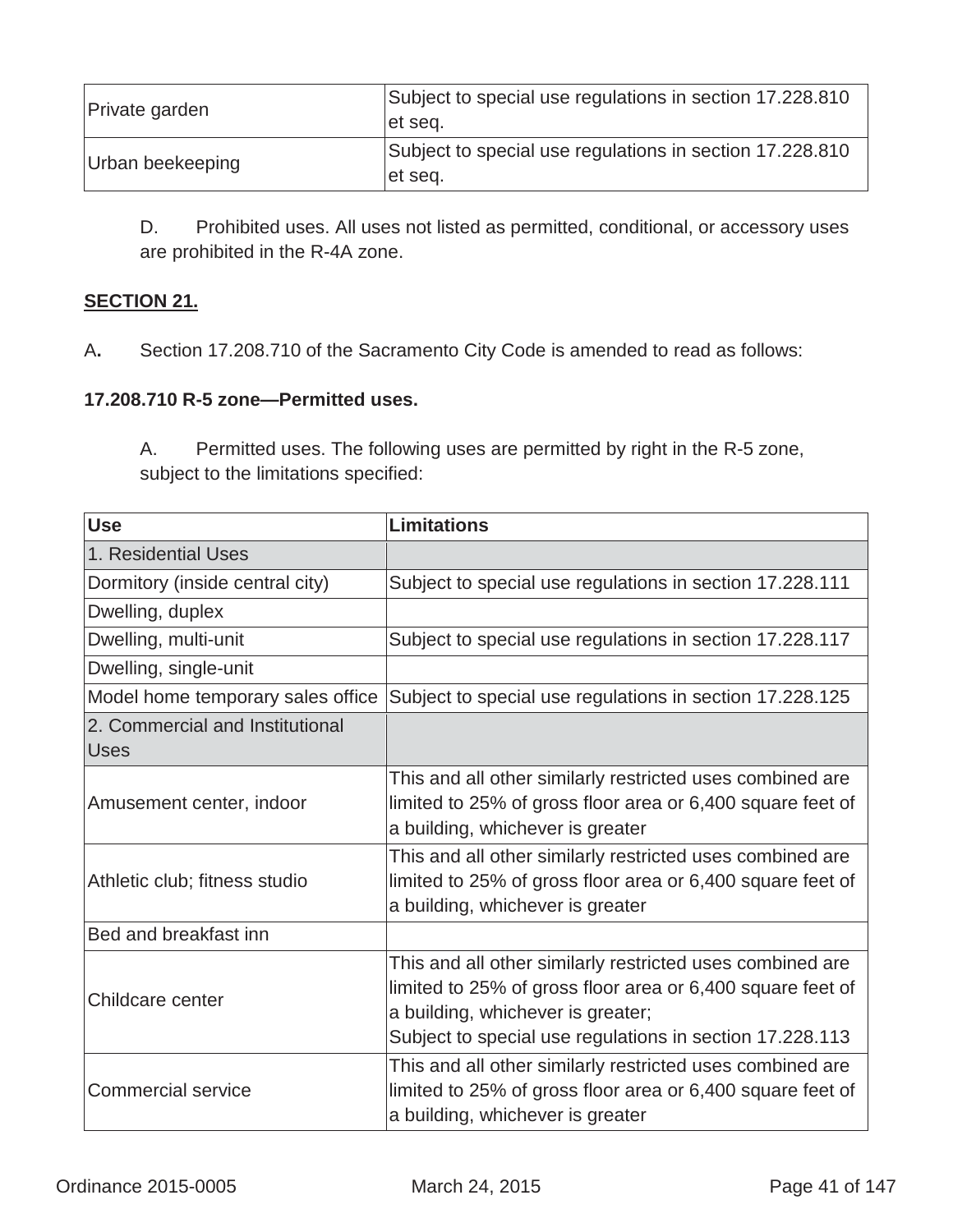| <b>Use</b>                                            | <b>Limitations</b>                                                                                                                                          |
|-------------------------------------------------------|-------------------------------------------------------------------------------------------------------------------------------------------------------------|
| Community market                                      | Subject to special use regulations in section 17.228.124                                                                                                    |
| Hotel; motel                                          |                                                                                                                                                             |
| Laundromat, self-service                              | This and all other similarly restricted uses combined are<br>limited to 25% of gross floor area or 6,400 square feet of<br>a building, whichever is greater |
| Library; archive                                      |                                                                                                                                                             |
| Mortuary; crematory                                   | This and all other similarly restricted uses combined are<br>limited to 25% of gross floor area or 6,400 square feet of<br>a building, whichever is greater |
| Museum                                                |                                                                                                                                                             |
| <b>Office</b>                                         | This and all other similarly restricted uses combined are<br>limited to 25% of gross floor area or 6,400 square feet of<br>a building, whichever is greater |
| Restaurant                                            | This and all other similarly restricted uses combined are<br>limited to 25% of gross floor area or 6,400 square feet of<br>a building, whichever is greater |
| <b>Retail store</b>                                   | This and all other similarly restricted uses combined are<br>limited to 25% of gross floor area or 6,400 square feet of<br>a building, whichever is greater |
| School-dance, music, art, martial<br>arts             | This and all other similarly restricted uses combined are<br>limited to 25% of gross floor area or 6,400 square feet of<br>a building, whichever is greater |
| School, vocational                                    | This and all other similarly restricted uses combined are<br>limited to 25% of gross floor area or 6,400 square feet of<br>a building, whichever is greater |
| Theater                                               | This and all other similarly restricted uses combined are<br>limited to 25% of gross floor area or 6,400 square feet of<br>a building, whichever is greater |
| 3. Industrial and Agricultural Uses                   |                                                                                                                                                             |
| Community garden, private (not<br>exceeding 1.0 acre) | Subject to special use regulations in section 17.228.810<br>et seq.                                                                                         |
| Market garden (not exceeding 1.0<br>acre)             | Subject to special use regulations in section 17.228.810<br>et seq.                                                                                         |
| Solar energy system, commercial<br>(city property)    | Allowed in this zone and exempt from the provisions of<br>this title                                                                                        |

B. Conditional uses. The following uses in the R-5 zone require approval of a conditional use permit, subject to the limitations specified: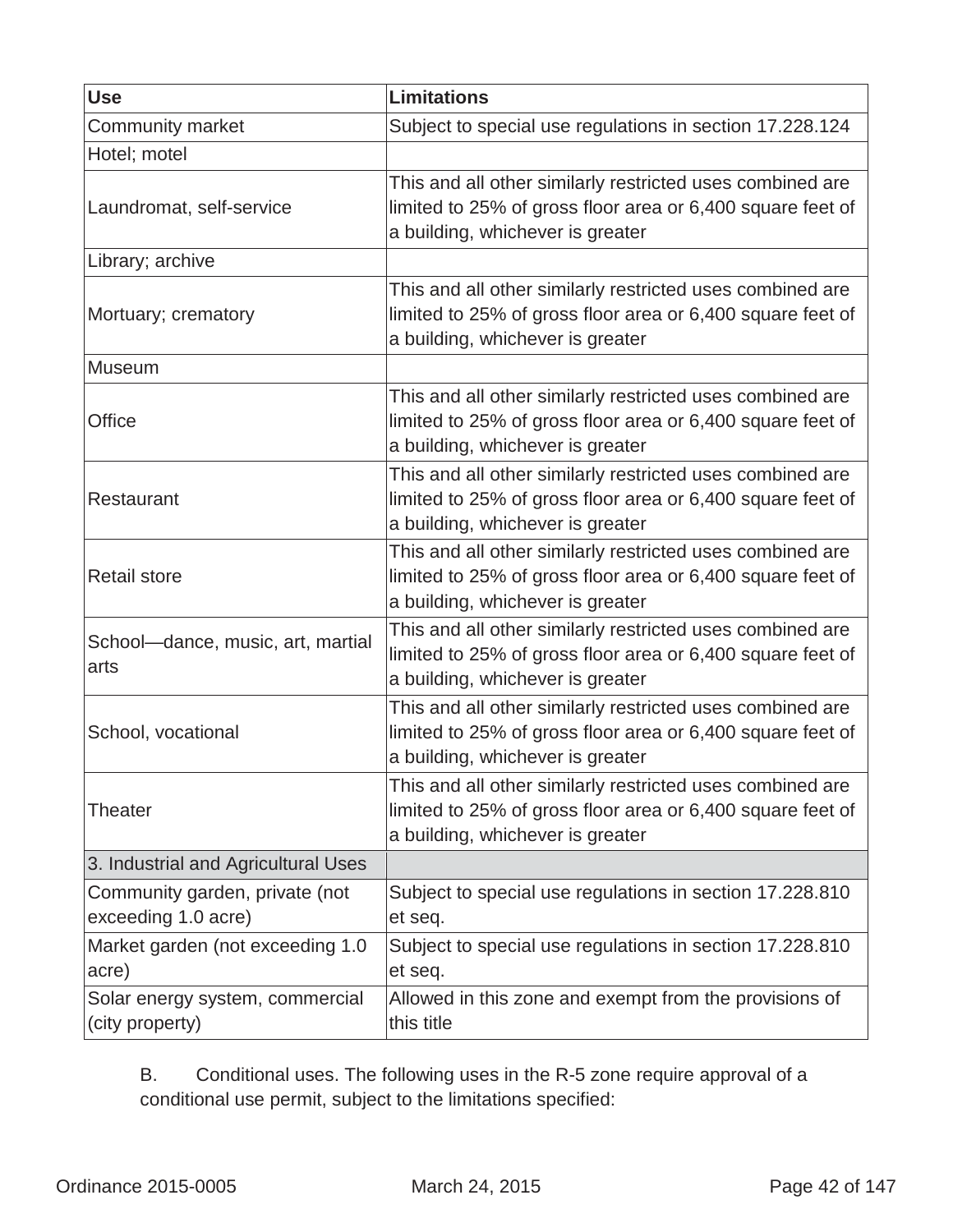| <b>Use</b>                                             | <b>Limitations</b>                                                                                                                                                                                                             | <b>Approval</b><br><b>Required by:</b><br><b>Planning and</b><br><b>Design</b><br><b>Commission</b><br>(PDC); Zoning<br><b>Administrator</b><br>(ZA); or City<br><b>Council (CC)</b> |
|--------------------------------------------------------|--------------------------------------------------------------------------------------------------------------------------------------------------------------------------------------------------------------------------------|--------------------------------------------------------------------------------------------------------------------------------------------------------------------------------------|
| 1. Residential Uses                                    |                                                                                                                                                                                                                                |                                                                                                                                                                                      |
| Dormitory (outside central city)                       | Subject to special use regulations in<br>section 17.228.111                                                                                                                                                                    | <b>PDC</b>                                                                                                                                                                           |
| Fraternity house; sorority house                       | Subject to special use regulations in<br>section 17.228.111                                                                                                                                                                    | <b>PDC</b>                                                                                                                                                                           |
| Mobilehome park                                        | Subject to special use regulations in<br>section 17,228,115                                                                                                                                                                    | <b>PDC</b>                                                                                                                                                                           |
| Residential care facility                              |                                                                                                                                                                                                                                | <b>PDC</b>                                                                                                                                                                           |
| <b>Residential hotel</b>                               | Subject to special use regulations in<br>section 17.228.112                                                                                                                                                                    | <b>PDC</b>                                                                                                                                                                           |
| Temporary residential shelter                          |                                                                                                                                                                                                                                | <b>PDC</b>                                                                                                                                                                           |
| 2. Commercial and Institutional<br><b>Uses</b>         |                                                                                                                                                                                                                                |                                                                                                                                                                                      |
| Alcoholic beverage sales, off-<br>premises consumption | This and all other similarly restricted<br>uses combined are limited to 25% of<br>gross floor area or 6,400 square feet of<br>a building, whichever is greater;<br>Subject to special use regulations in<br>section 17.228.108 | <b>PDC</b>                                                                                                                                                                           |
| Amusement center, outdoor                              |                                                                                                                                                                                                                                | <b>PDC</b>                                                                                                                                                                           |
| Assembly-cultural, religious,<br>social                |                                                                                                                                                                                                                                | <b>PDC</b>                                                                                                                                                                           |
| Bar; nightclub                                         | This and all other similarly restricted<br>uses combined are limited to 25% of<br>gross floor area or 6,400 square feet of<br>a building, whichever is greater;<br>Subject to special use regulations in<br>section 17.228.108 | <b>PDC</b>                                                                                                                                                                           |
| Cemetery                                               |                                                                                                                                                                                                                                | <b>PDC</b>                                                                                                                                                                           |
| Check-cashing center                                   | This and all other similarly restricted<br>uses combined are limited to 25% of                                                                                                                                                 | <b>PDC</b>                                                                                                                                                                           |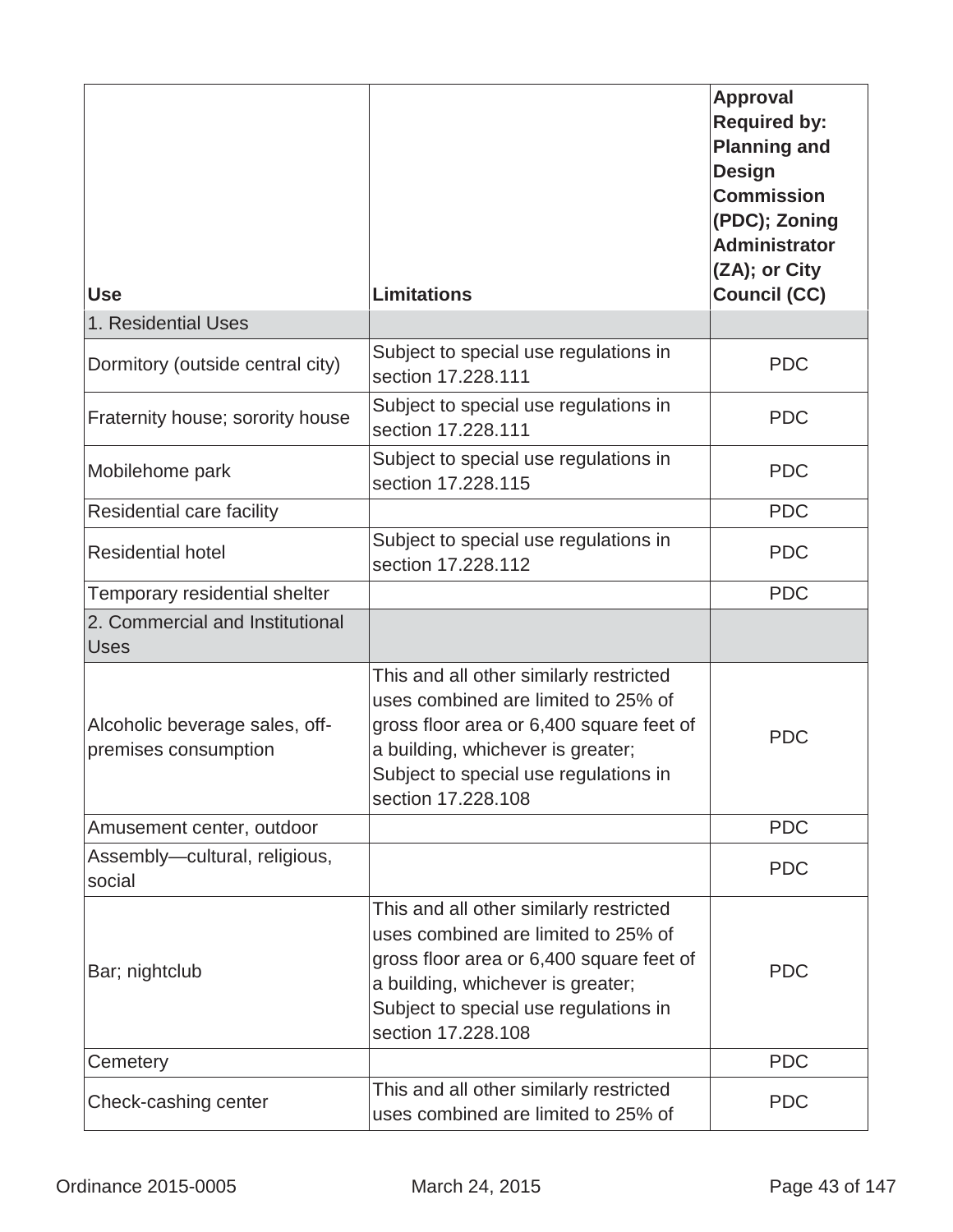|                                                                          | gross floor area or 6,400 square feet of<br>a building, whichever is greater;<br>Subject to special use regulations in<br>section 17,228,121                                                                                                                  |            |
|--------------------------------------------------------------------------|---------------------------------------------------------------------------------------------------------------------------------------------------------------------------------------------------------------------------------------------------------------|------------|
| Cinema                                                                   | This and all other similarly restricted<br>uses combined are limited to 25% of<br>gross floor area or 6,400 square feet of<br>a building, whichever is greater                                                                                                | <b>PDC</b> |
| College campus                                                           |                                                                                                                                                                                                                                                               | <b>PDC</b> |
| College extension                                                        |                                                                                                                                                                                                                                                               | <b>PDC</b> |
| <b>Correctional facility</b>                                             |                                                                                                                                                                                                                                                               | <b>PDC</b> |
| Golf course; driving range                                               |                                                                                                                                                                                                                                                               | <b>PDC</b> |
| Kennel                                                                   | This and all other similarly restricted<br>uses combined are limited to 25% of<br>gross floor area or 6,400 square feet of<br>a building, whichever is greater                                                                                                | <b>PDC</b> |
| Non-profit organization, food<br>preparation for off-site<br>consumption | Entire business, including storage and<br>display, shall be conducted within a<br>building                                                                                                                                                                    | <b>PDC</b> |
| Non-profit organization, food<br>storage and distribution                | Entire business, including storage and<br>display, shall be conducted within a<br>building                                                                                                                                                                    | <b>PDC</b> |
| Non-profit organization, meal<br>service facility                        | This and all other similarly restricted<br>uses combined are limited to 25% of<br>gross floor area or 6,400 square feet of<br>a building, whichever is greater                                                                                                | <b>PDC</b> |
| Nonresidential care facility                                             | This and all other similarly restricted<br>uses combined are limited to 25% of<br>gross floor area or 6,400 square feet of<br>a building, whichever is greater                                                                                                | <b>PDC</b> |
| School, K-12                                                             |                                                                                                                                                                                                                                                               | <b>PDC</b> |
| Stand-alone parking facility                                             | The zoning administrator may waive the<br>development standards stated in<br>sections 17.608.040 and 17.612.020                                                                                                                                               | ΖA         |
| Tobacco retailer                                                         | A zoning administrator conditional use<br>permit is required for a tobacco retailer<br>that has 15,000 square feet or less of<br>gross floor area and is located within<br>1,000 feet, measured for the nearest<br>property lines of the affected parcels, of | ΖA         |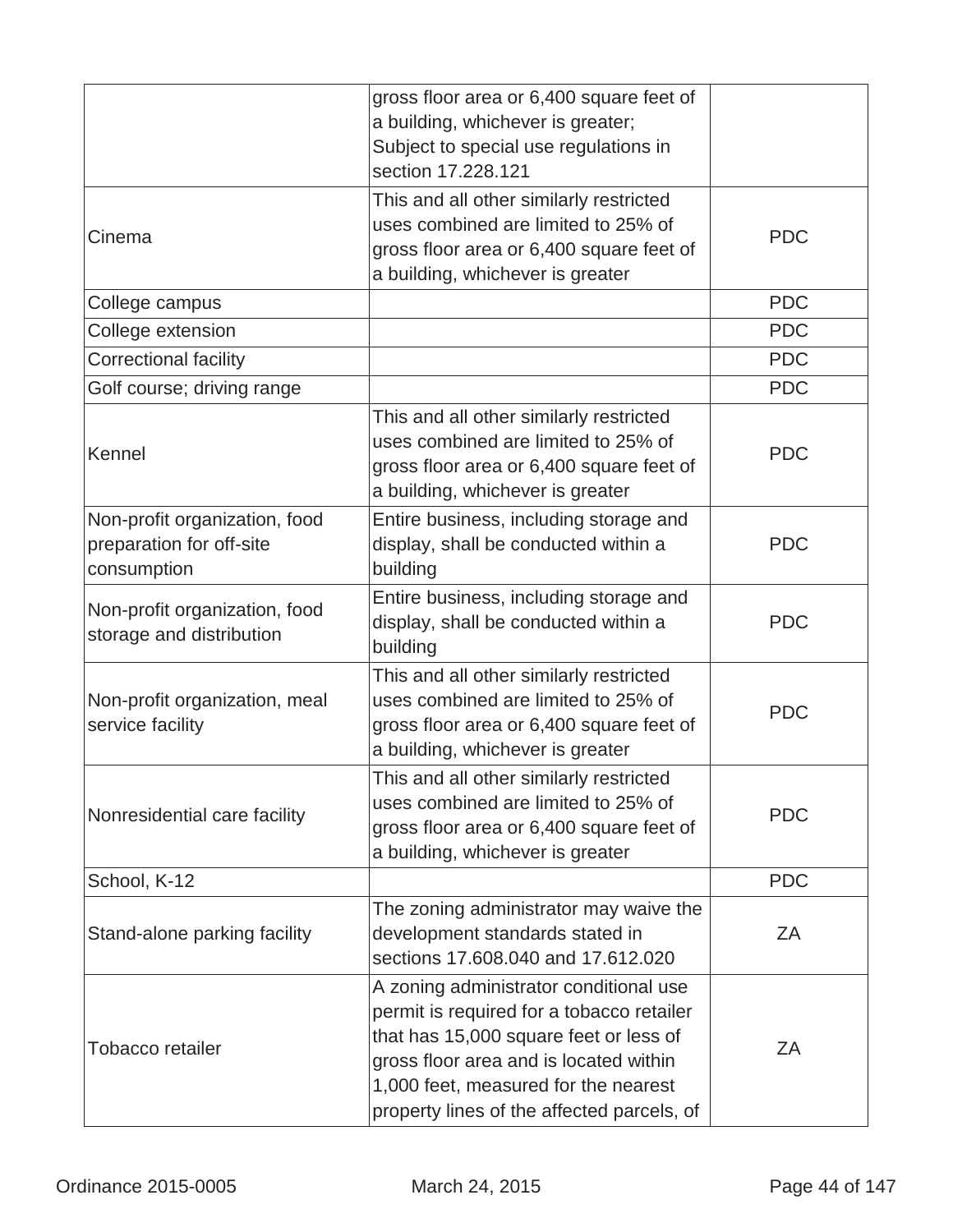|                                                   | a public or private school (K-12).<br>Otherwise the use is to be treated as<br>"Retail" in all applicable zones                                                |            |
|---------------------------------------------------|----------------------------------------------------------------------------------------------------------------------------------------------------------------|------------|
| Veterinary clinic; veterinary<br>hospital         | This and all other similarly restricted<br>uses combined are limited to 25% of<br>gross floor area or 6,400 square feet of<br>a building, whichever is greater | <b>PDC</b> |
| 3. Industrial and Agricultural<br><b>Uses</b>     |                                                                                                                                                                |            |
| Antenna; telecommunications<br>facility           | Subject to special use regulations in<br>section 17.228.300 et seq.                                                                                            | <b>PDC</b> |
| Community garden, private<br>(exceeding 1.0 acre) | Subject to special use regulations in<br>section 17.228.810 et seq.                                                                                            | ZA         |
| Heliport; helistop                                | Subject to special use regulations in<br>section 17.228.114                                                                                                    | <b>PDC</b> |
| High voltage transmission facility                | Subject to special use regulations in<br>section 17.228.500 et seq.                                                                                            | <b>CC</b>  |
| Market garden (exceeding 1.0)<br>acre)            | Subject to special use regulations in<br>section 17.228.810 et seq.                                                                                            | ZA         |
| Passenger terminal                                |                                                                                                                                                                | <b>PDC</b> |
| Well-gas, oil                                     |                                                                                                                                                                | <b>PDC</b> |

C. Accessory uses. The following uses are permitted in the R-5 zone when accessory to a permitted or conditional use, subject to the limitations specified:

| <b>Use</b>                           | <b>Limitations</b>                                       |
|--------------------------------------|----------------------------------------------------------|
| Accessory antenna                    |                                                          |
| Accessory drive-through facility     | Subject to special use regulations in section 17.228.110 |
| Aquaculture                          | Subject to special use regulations in section 17.228.810 |
|                                      | et seq.                                                  |
| Childcare, in-home (family day care) |                                                          |
| home)                                |                                                          |
| Common area                          |                                                          |
| Dwelling unit, secondary             | Subject to special use regulations in section 17.228.105 |
| Family care facility                 |                                                          |
| Family day care facility             |                                                          |
| Home occupation                      | Subject to special use regulations in section 17.228.200 |
|                                      | et seq.                                                  |
| Personal auto storage                | Subject to special use regulations in section 17.228.101 |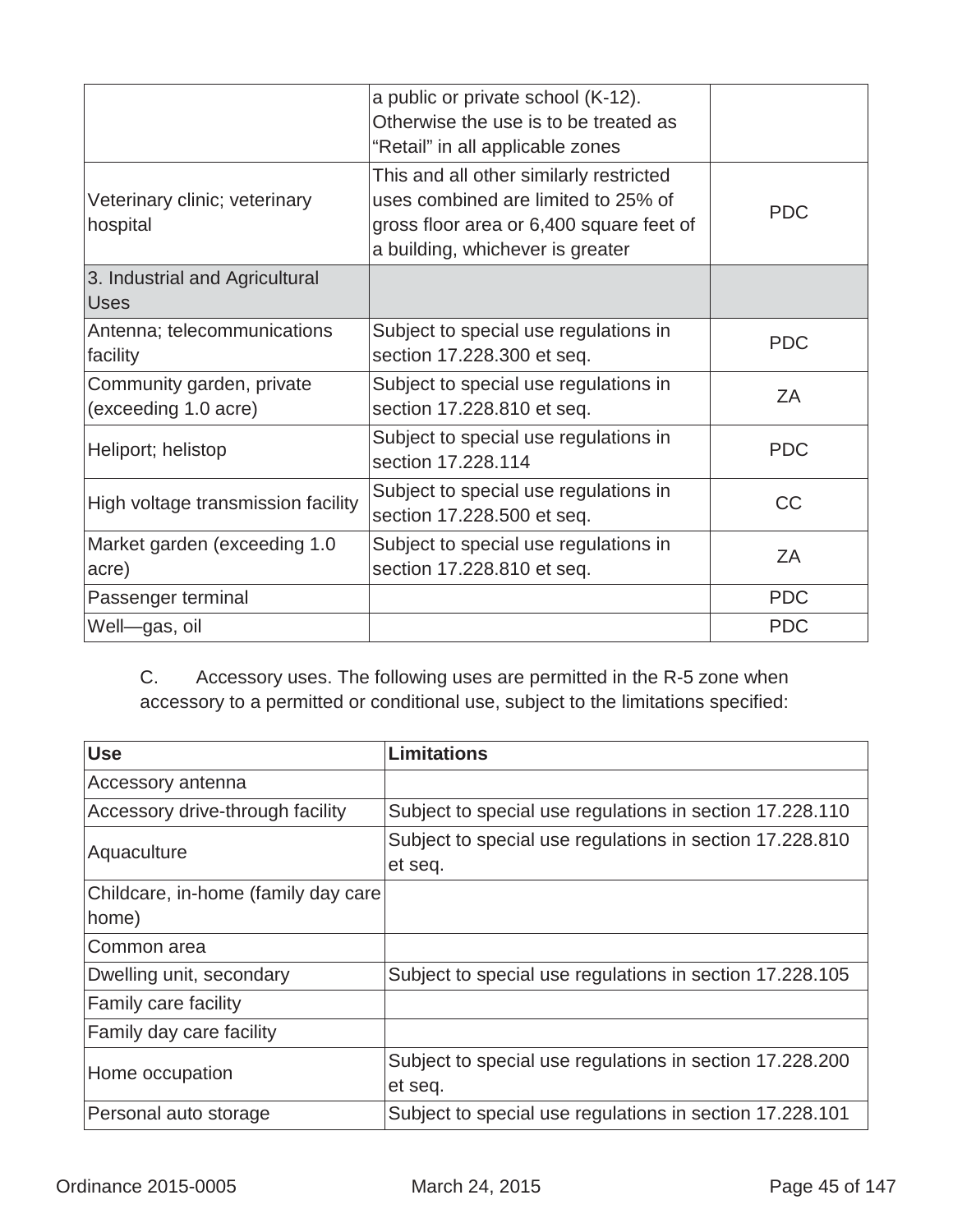| Private garden   | Subject to special use regulations in section 17.228.810<br>let sea. |
|------------------|----------------------------------------------------------------------|
| Urban beekeeping | Subject to special use regulations in section 17.228.810<br>et seq.  |

D. Prohibited uses. All uses not listed as permitted, conditional, or accessory uses are prohibited in the R-5 zone.

# **SECTION 22.**

A.Section 17.212.110 of the Sacramento City Code is amended to read as follows:

## **17.212.110 RMX zone—Permitted uses.**

A. Permitted uses. The following uses are permitted by right in the RMX zone, subject to the limitations specified:

| <b>Use</b>                           | <b>Limitations</b>                                                                                                         |
|--------------------------------------|----------------------------------------------------------------------------------------------------------------------------|
| 1. Residential Uses                  |                                                                                                                            |
| Dwelling, duplex                     |                                                                                                                            |
| Dwelling, multi-unit                 | Subject to special use regulations in section<br>17.228.117                                                                |
| Dwelling, single-unit                |                                                                                                                            |
| Model home temporary sales office    | Subject to special use regulations in section<br>17.228.125                                                                |
| 2. Commercial and Institutional Uses |                                                                                                                            |
| Athletic club; fitness studio        |                                                                                                                            |
| Bed and breakfast inn                |                                                                                                                            |
| <b>Commercial service</b>            |                                                                                                                            |
| <b>Community market</b>              | Subject to special use regulations in section<br>17.228.124                                                                |
| Laundromat, self-service             |                                                                                                                            |
| Library; archive                     |                                                                                                                            |
| Museum                               |                                                                                                                            |
| Office                               |                                                                                                                            |
| Restaurant                           | This use is limited to 6,400 gross square feet; if use<br>exceeds this limitation, a conditional use permit is<br>required |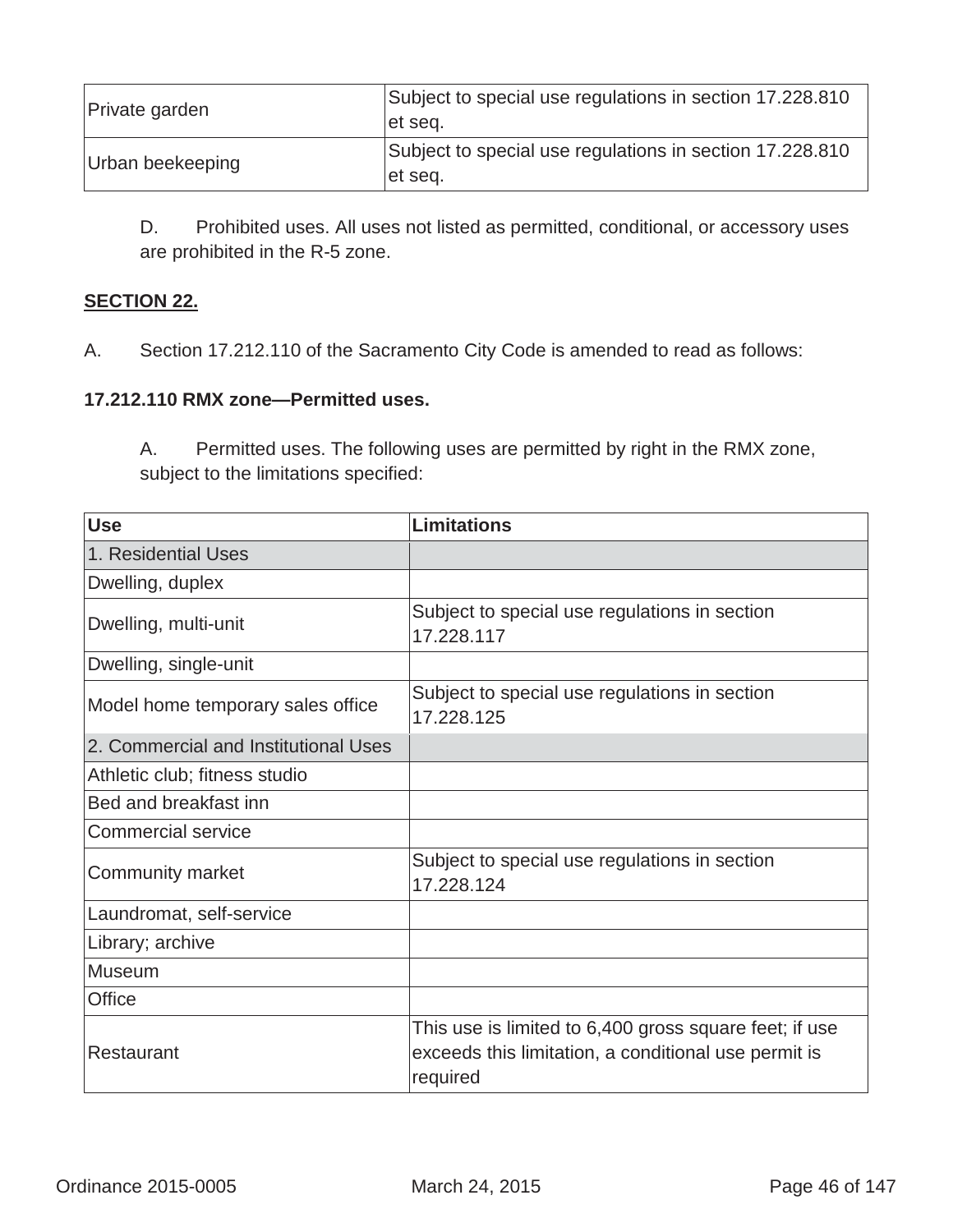| <b>Use</b>                                            | Limitations                                                                                                                 |
|-------------------------------------------------------|-----------------------------------------------------------------------------------------------------------------------------|
| <b>Retail store</b>                                   | This use is limited to 40,000 gross square feet; if use<br>exceeds this limitation, a conditional use permit is<br>required |
| School-dance, music, art, martial                     |                                                                                                                             |
| arts                                                  |                                                                                                                             |
| Temporary commercial building                         | Subject to special use regulations in section<br>17.228.126                                                                 |
| 3. Industrial and Agricultural Uses                   |                                                                                                                             |
| Community garden, private (not<br>exceeding 1.0 acre) | Subject to special use regulations in section<br>17.228.810 et seq.                                                         |
| Market garden (not exceeding 1.0<br>acre)             | Subject to special use regulations in section<br>17.228.810 et seq.                                                         |
| property)                                             | Solar energy system, commercial (city Allowed in this zone and exempt from the provisions of<br>this title                  |

B. Conditional uses. The following uses in the RMX zone require approval of a conditional use permit, subject to the limitations specified:

| <b>Use</b>                                             | <b>Limitations</b>                                          | <b>Approval Required</b><br>by: Planning and<br><b>Design</b><br><b>Commission (PDC);</b><br><b>Zoning</b><br><b>Administrator (ZA);</b><br>or City Council (CC) |
|--------------------------------------------------------|-------------------------------------------------------------|------------------------------------------------------------------------------------------------------------------------------------------------------------------|
| 1. Residential Uses                                    |                                                             |                                                                                                                                                                  |
| Dormitory (outside central city)                       | Subject to special use regulations<br>in section 17.228.111 | <b>PDC</b>                                                                                                                                                       |
| Fraternity house; sorority house                       | Subject to special use regulations<br>in section 17,228,111 | <b>PDC</b>                                                                                                                                                       |
| Residential care facility                              |                                                             | <b>PDC</b>                                                                                                                                                       |
| <b>Residential hotel</b>                               | Subject to special use regulations<br>in section 17.228.112 | <b>PDC</b>                                                                                                                                                       |
| Temporary residential shelter                          |                                                             | <b>PDC</b>                                                                                                                                                       |
| 2. Commercial and Institutional Uses                   |                                                             |                                                                                                                                                                  |
| Alcoholic beverage sales, off-<br>premises consumption | Subject to special use regulations<br>in section 17.228.108 | <b>PDC</b>                                                                                                                                                       |
| Amusement center, indoor                               |                                                             | <b>PDC</b>                                                                                                                                                       |
| Amusement center, outdoor                              |                                                             | <b>PDC</b>                                                                                                                                                       |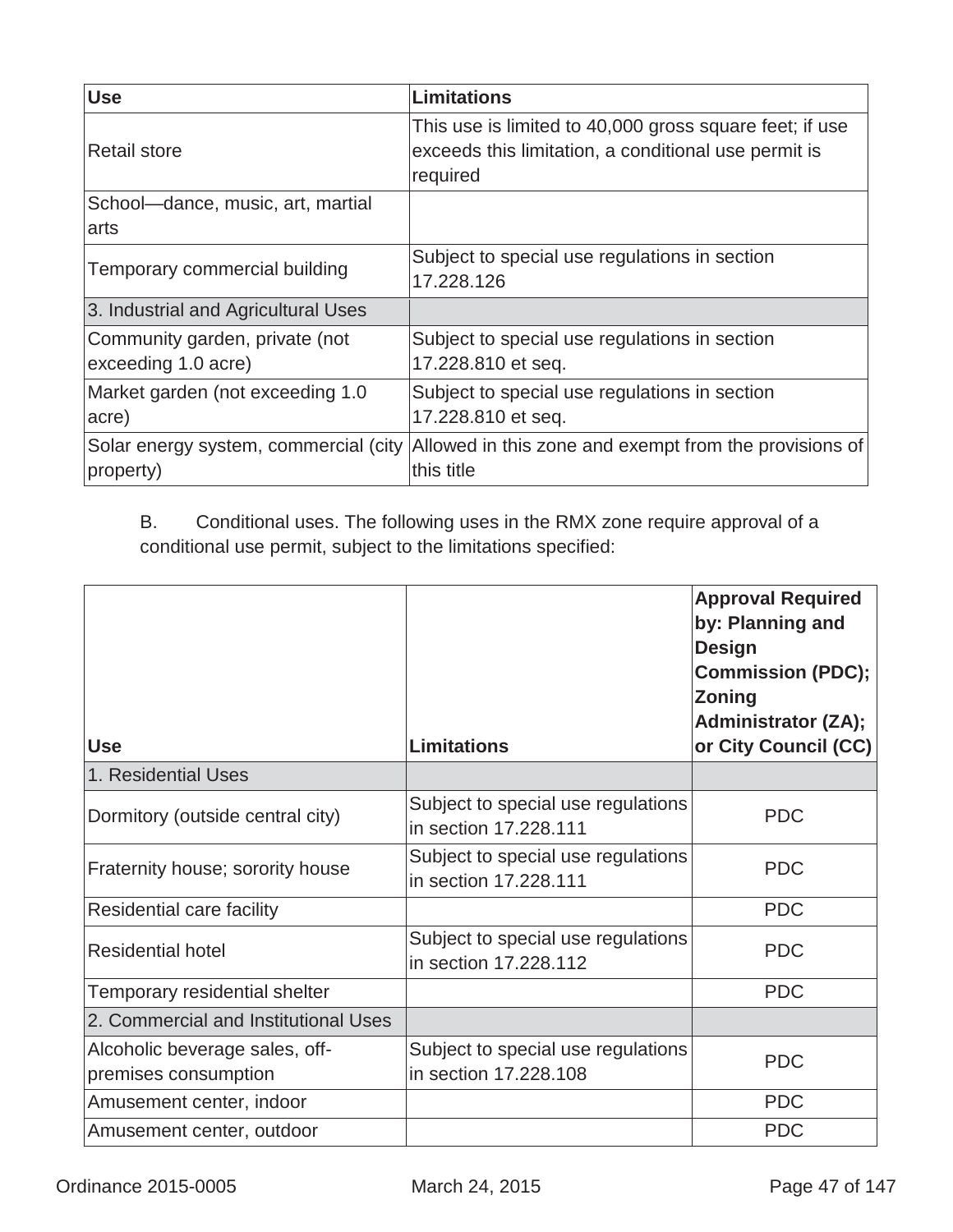| Assembly-cultural, religious, social                                  |                                                                                                                                                                                                                               | <b>PDC</b> |
|-----------------------------------------------------------------------|-------------------------------------------------------------------------------------------------------------------------------------------------------------------------------------------------------------------------------|------------|
| Bar; nightclub                                                        | Subject to special use regulations<br>in section 17.228.108                                                                                                                                                                   | <b>PDC</b> |
| Cemetery                                                              |                                                                                                                                                                                                                               | <b>PDC</b> |
| Check-cashing center                                                  | Subject to special use regulations<br>in section 17.228.121                                                                                                                                                                   | <b>PDC</b> |
| Childcare center                                                      | Subject to special use regulations<br>in section 17.228.113                                                                                                                                                                   | ZA         |
| Golf course; driving range                                            |                                                                                                                                                                                                                               | <b>PDC</b> |
| Kennel                                                                |                                                                                                                                                                                                                               | <b>PDC</b> |
| Non-profit organization, food<br>preparation for off-site consumption |                                                                                                                                                                                                                               | <b>PDC</b> |
| Non-profit organization, food storage<br>and distribution             |                                                                                                                                                                                                                               | <b>PDC</b> |
| Non-profit organization, meal service<br>facility                     |                                                                                                                                                                                                                               | <b>PDC</b> |
| Nonresidential care facility                                          |                                                                                                                                                                                                                               | <b>PDC</b> |
| Outdoor market                                                        | In granting a conditional use<br>permit the zoning administrator<br>may consider the traffic, parking,<br>noise, hours of operation, and<br>any applicable development<br>standards related to the proposed<br>outdoor market | ZA         |
| Restaurant                                                            | Permitted with a conditional use<br>permit if use exceeds 6,400 gross<br>square feet; permitted by right if<br>use does not exceed 6,400 gross<br>square feet                                                                 | <b>PDC</b> |
| <b>Retail store</b>                                                   | Permitted with a conditional use<br>permit if use exceeds 40,000<br>gross square feet; permitted by<br>right if use does not exceed<br>40,000 gross square feet                                                               | <b>PDC</b> |
| School, K-12                                                          |                                                                                                                                                                                                                               | <b>PDC</b> |
| Stand-alone parking facility                                          | The zoning administrator may<br>waive the development standards<br>stated in sections 17.608.040 and<br>17.612.020                                                                                                            | ZA         |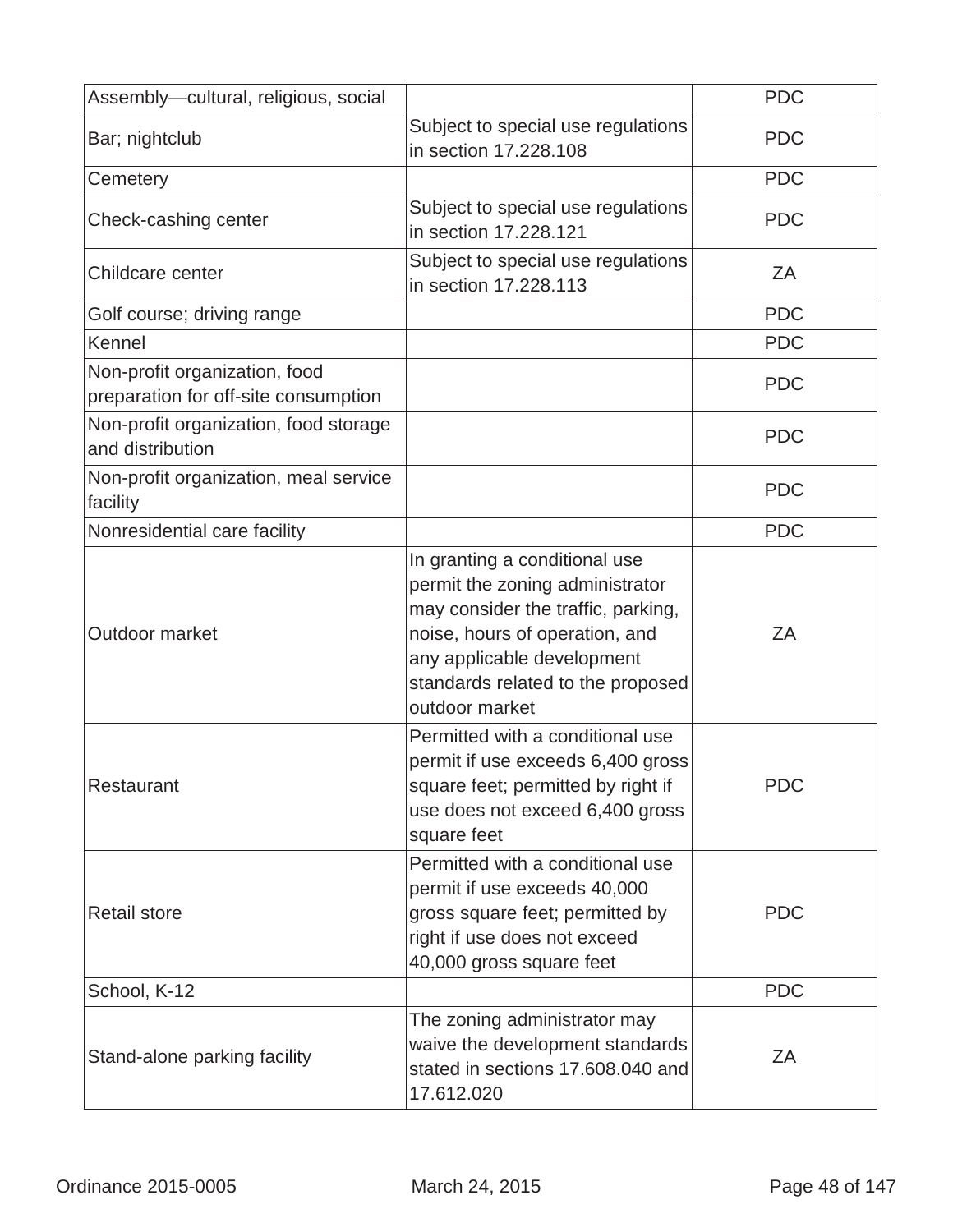| <b>Tobacco retailer</b>                           | A zoning administrator<br>conditional use permit is required<br>for a tobacco retailer that has<br>15,000 square feet or less of<br>gross floor area and is located<br>within 1,000 feet, measured for<br>the nearest property lines of the<br>affected parcels, of a public or<br>private school (K-12). Otherwise<br>the use is to be treated as<br>"Retail" in all applicable zones | ZA         |
|---------------------------------------------------|----------------------------------------------------------------------------------------------------------------------------------------------------------------------------------------------------------------------------------------------------------------------------------------------------------------------------------------------------------------------------------------|------------|
| Transit vehicle-service, repair,<br>storage       |                                                                                                                                                                                                                                                                                                                                                                                        | <b>PDC</b> |
| 3. Industrial and Agricultural Uses               |                                                                                                                                                                                                                                                                                                                                                                                        |            |
| Antenna; telecommunications facility              | Subject to special use regulations<br>in section 17.228.300 et seq.                                                                                                                                                                                                                                                                                                                    | <b>PDC</b> |
| Boat dock; marina                                 |                                                                                                                                                                                                                                                                                                                                                                                        | <b>PDC</b> |
| Community garden, private<br>(exceeding 1.0 acre) | Subject to special use regulations<br>in section 17.228.810 et seq.                                                                                                                                                                                                                                                                                                                    | ZΑ         |
| Heliport; helistop                                | Subject to special use regulations<br>in section 17,228,114                                                                                                                                                                                                                                                                                                                            | <b>PDC</b> |
| High voltage transmission facility                | Subject to special use regulations<br>in section 17.228.500<br>et seq.                                                                                                                                                                                                                                                                                                                 | <b>CC</b>  |
| Market garden (exceeding 1.0 acre)                | Subject to special use regulations<br>in section 17.228.810 et seq.                                                                                                                                                                                                                                                                                                                    | ZA         |
| Passenger terminal                                |                                                                                                                                                                                                                                                                                                                                                                                        | <b>PDC</b> |
| Well-gas, oil                                     |                                                                                                                                                                                                                                                                                                                                                                                        | <b>PDC</b> |

C. Accessory uses. The following uses are permitted in the RMX zone when accessory to a permitted or conditional use, subject to the limitations specified:

| <b>Use</b>                          | <b>Limitations</b>                                                  |
|-------------------------------------|---------------------------------------------------------------------|
| Accessory antenna                   |                                                                     |
| Aquaculture                         | Subject to special use regulations in section<br>17.228.810 et seq. |
| Childcare, in-home (family day care |                                                                     |
| home                                |                                                                     |
| Common area                         |                                                                     |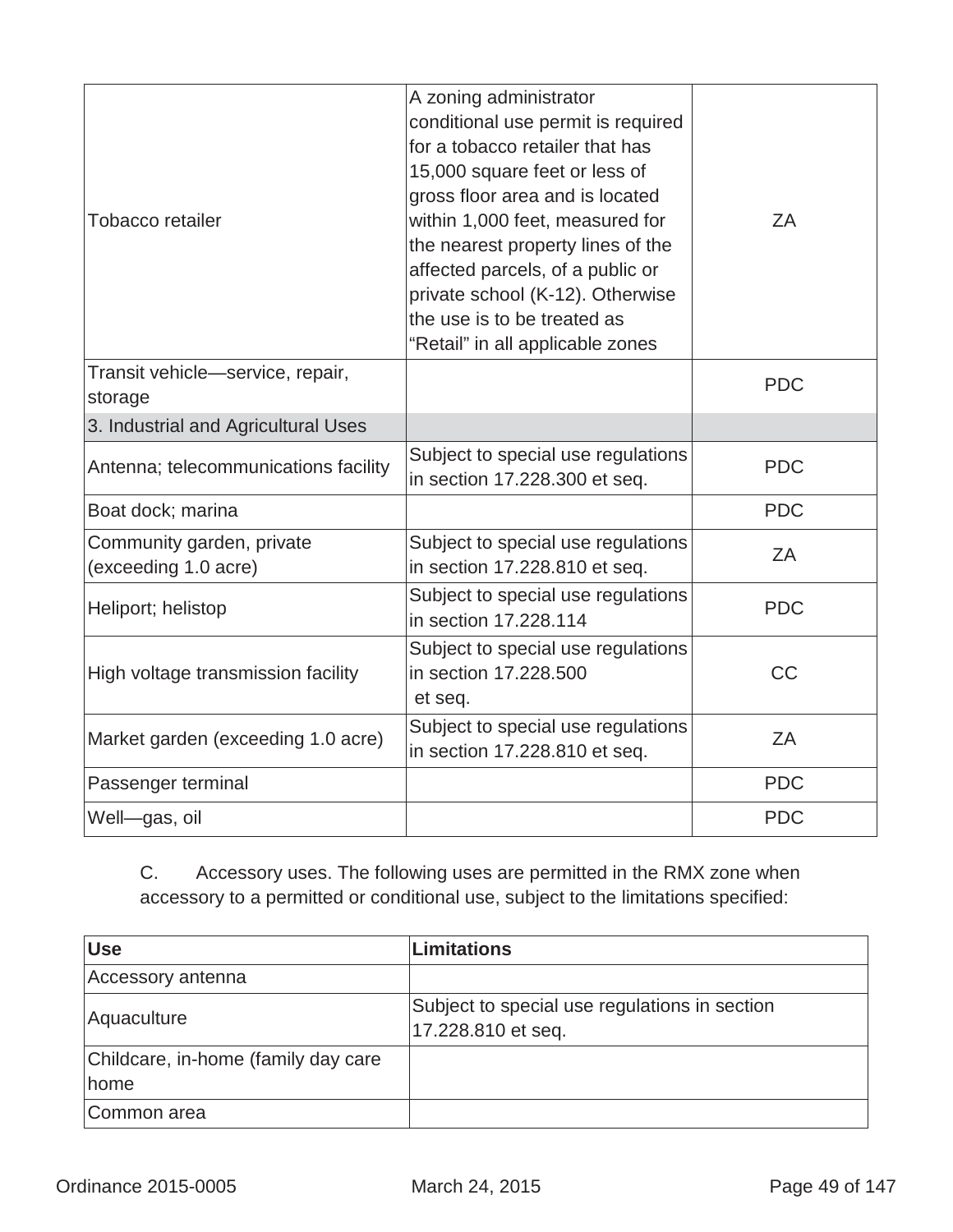| Dwelling unit, secondary    | Subject to special use regulations in section<br>17.228.105         |
|-----------------------------|---------------------------------------------------------------------|
| <b>Family care facility</b> |                                                                     |
| Family day care facility    |                                                                     |
| Home occupation             | Subject to special use regulations in section<br>17.228.200 et seq. |
| Private garden              | Subject to special use regulations in section<br>17.228.810 et seq. |
| Urban beekeeping            | Subject to special use regulations in section<br>17.228.810 et seq. |

D. Prohibited uses. All uses not listed as permitted, conditional, or accessory uses are prohibited in the RMX zone.

# **SECTION 23.**

A. Section 17.212.210 of the Sacramento City Code is amended to read as follows:

# **17.212.210 RO zone—Permitted uses.**

A. Permitted uses. The following uses are permitted by right in the RO zone, subject to the limitations specified:

| <b>Use</b>                                            | <b>Limitations</b>                                                  |
|-------------------------------------------------------|---------------------------------------------------------------------|
| 1. Residential Uses                                   |                                                                     |
| Dwelling, duplex                                      |                                                                     |
| Dwelling, multi-unit                                  | Subject to special use regulations in section<br>17.228.117         |
| Dwelling, single-unit                                 |                                                                     |
| 2. Commercial and Institutional Uses                  |                                                                     |
| Bed and breakfast inn                                 |                                                                     |
| <b>Community market</b>                               | Subject to special use regulations in section<br>17.228.124         |
| Office                                                |                                                                     |
| Temporary commercial building                         | Subject to special use regulations in section<br>17.228.126         |
| 3. Industrial and Agricultural Uses                   |                                                                     |
| Community garden, private (not<br>exceeding 1.0 acre) | Subject to special use regulations in section<br>17.228.810 et seq. |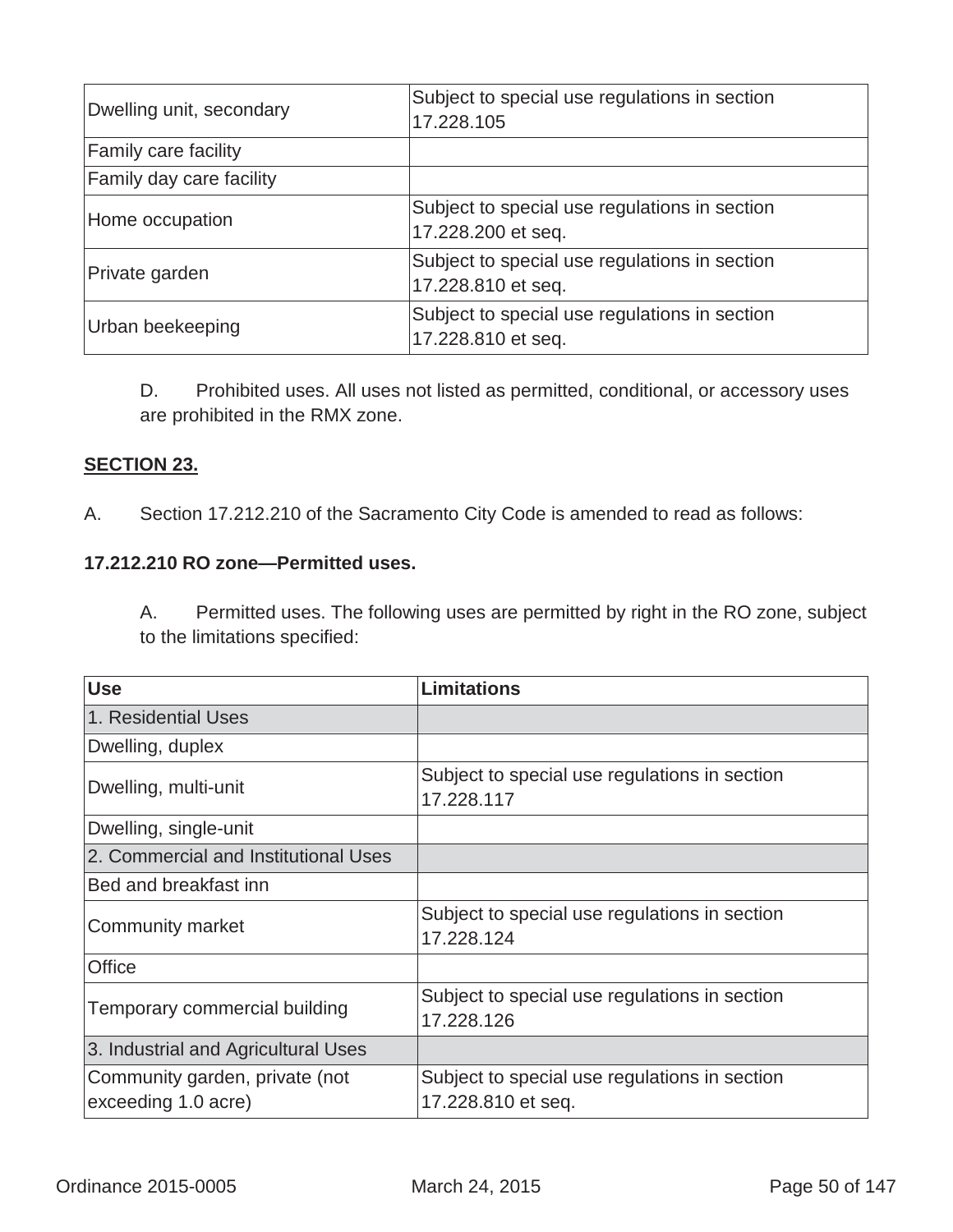| Market garden (not exceeding 1.0 acre) 17.228.810 et seq. | Subject to special use regulations in section                                                                |
|-----------------------------------------------------------|--------------------------------------------------------------------------------------------------------------|
| property)                                                 | Solar energy system, commercial (city   Allowed in this zone and exempt from the provisions<br>of this title |

B. Conditional uses. The following uses in the RO zone require approval of a conditional use permit, subject to the limitations specified:

| <b>Use</b>                                                               | <b>Limitations</b>                                          | <b>Approval Required</b><br>by: Planning and<br><b>Design Commission</b><br>(PDC); Zoning<br><b>Administrator (ZA);</b><br>or City Council (CC) |
|--------------------------------------------------------------------------|-------------------------------------------------------------|-------------------------------------------------------------------------------------------------------------------------------------------------|
| 1. Residential Uses                                                      |                                                             |                                                                                                                                                 |
| Dormitory                                                                | Subject to special use regulations in<br>section 17,228,111 | <b>PDC</b>                                                                                                                                      |
| Fraternity house; sorority house                                         | Subject to special use regulations in<br>section 17,228,111 | <b>PDC</b>                                                                                                                                      |
| Mobilehome park                                                          | Subject to special use regulations in<br>section 17,228,115 | <b>PDC</b>                                                                                                                                      |
| Residential care facility                                                |                                                             | <b>PDC</b>                                                                                                                                      |
| <b>Residential hotel</b>                                                 | Subject to special use regulations in<br>section 17.228.112 | <b>PDC</b>                                                                                                                                      |
| Temporary residential shelter                                            |                                                             | <b>PDC</b>                                                                                                                                      |
| 2. Commercial and Institutional<br><b>Uses</b>                           |                                                             |                                                                                                                                                 |
| Amusement center, outdoor                                                |                                                             | <b>PDC</b>                                                                                                                                      |
| Assembly-cultural, religious,<br>social                                  |                                                             | <b>PDC</b>                                                                                                                                      |
| Cemetery                                                                 |                                                             | <b>PDC</b>                                                                                                                                      |
| Childcare center                                                         | Subject to special use regulations in<br>section 17,228,113 | ZA                                                                                                                                              |
| Golf course; driving range                                               |                                                             | <b>PDC</b>                                                                                                                                      |
| Kennel                                                                   |                                                             | <b>PDC</b>                                                                                                                                      |
| Non-profit organization, food<br>preparation for off-site<br>consumption |                                                             | <b>PDC</b>                                                                                                                                      |
| Non-profit organization, food<br>storage and distribution                |                                                             | <b>PDC</b>                                                                                                                                      |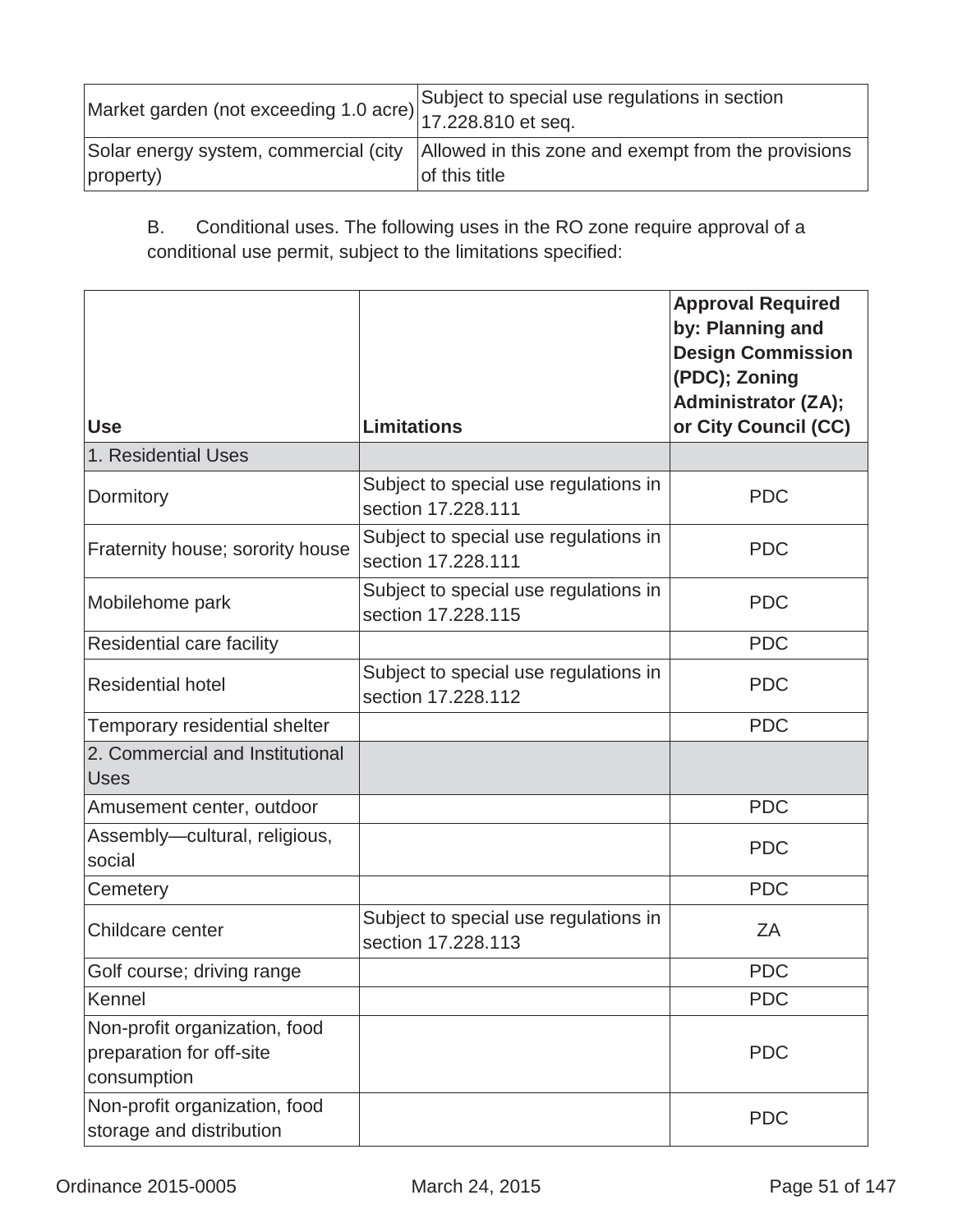| <b>Use</b>                                        | <b>Limitations</b>                                                                                                                                                                                                            | <b>Approval Required</b><br>by: Planning and<br><b>Design Commission</b><br>(PDC); Zoning<br><b>Administrator (ZA);</b><br>or City Council (CC) |
|---------------------------------------------------|-------------------------------------------------------------------------------------------------------------------------------------------------------------------------------------------------------------------------------|-------------------------------------------------------------------------------------------------------------------------------------------------|
| Non-profit organization, meal<br>service facility |                                                                                                                                                                                                                               | <b>PDC</b>                                                                                                                                      |
| Nonresidential care facility                      |                                                                                                                                                                                                                               | <b>PDC</b>                                                                                                                                      |
| Outdoor market                                    | In granting a conditional use permit<br>the zoning administrator may<br>consider the traffic, parking, noise,<br>hours of operation, and any<br>applicable development standards<br>related to the proposed outdoor<br>market | ZA                                                                                                                                              |
| School, K-12                                      |                                                                                                                                                                                                                               | <b>PDC</b>                                                                                                                                      |
| Stand-alone parking facility                      | The zoning administrator may waive<br>the development standards stated in<br>sections 17.608.040 and 17.612.020                                                                                                               | ZA                                                                                                                                              |
| Transit vehicle-service, repair,<br>storage       |                                                                                                                                                                                                                               | <b>PDC</b>                                                                                                                                      |
| 3. Industrial and Agricultural<br><b>Uses</b>     |                                                                                                                                                                                                                               |                                                                                                                                                 |
| Antenna; telecommunications<br>facility           | Subject to special use regulations in<br>section 17.228.300 et seq.                                                                                                                                                           | <b>PDC</b>                                                                                                                                      |
| Boat dock; marina                                 |                                                                                                                                                                                                                               | <b>PDC</b>                                                                                                                                      |
| Community garden, private<br>(exceeding 1.0 acre) | Subject to special use regulations in<br>section 17.228.810 et seq.                                                                                                                                                           | ZA                                                                                                                                              |
| Heliport; helistop                                | Subject to special use regulations in<br>section 17.228.114                                                                                                                                                                   | <b>PDC</b>                                                                                                                                      |
| High voltage transmission<br>facility             | Subject to special use regulations in<br>section 17.228.500 et seq.                                                                                                                                                           | CC                                                                                                                                              |
| Market garden (exceeding 1.0)<br>acre)            | Subject to special use regulations in<br>section 17.228.810 et seq.                                                                                                                                                           | ZA                                                                                                                                              |
| Passenger terminal                                |                                                                                                                                                                                                                               | <b>PDC</b>                                                                                                                                      |
| Well-gas, oil                                     |                                                                                                                                                                                                                               | <b>PDC</b>                                                                                                                                      |

C. Accessory uses. The following uses are permitted in the RO zone when accessory to a permitted or conditional use, subject to the limitations specified: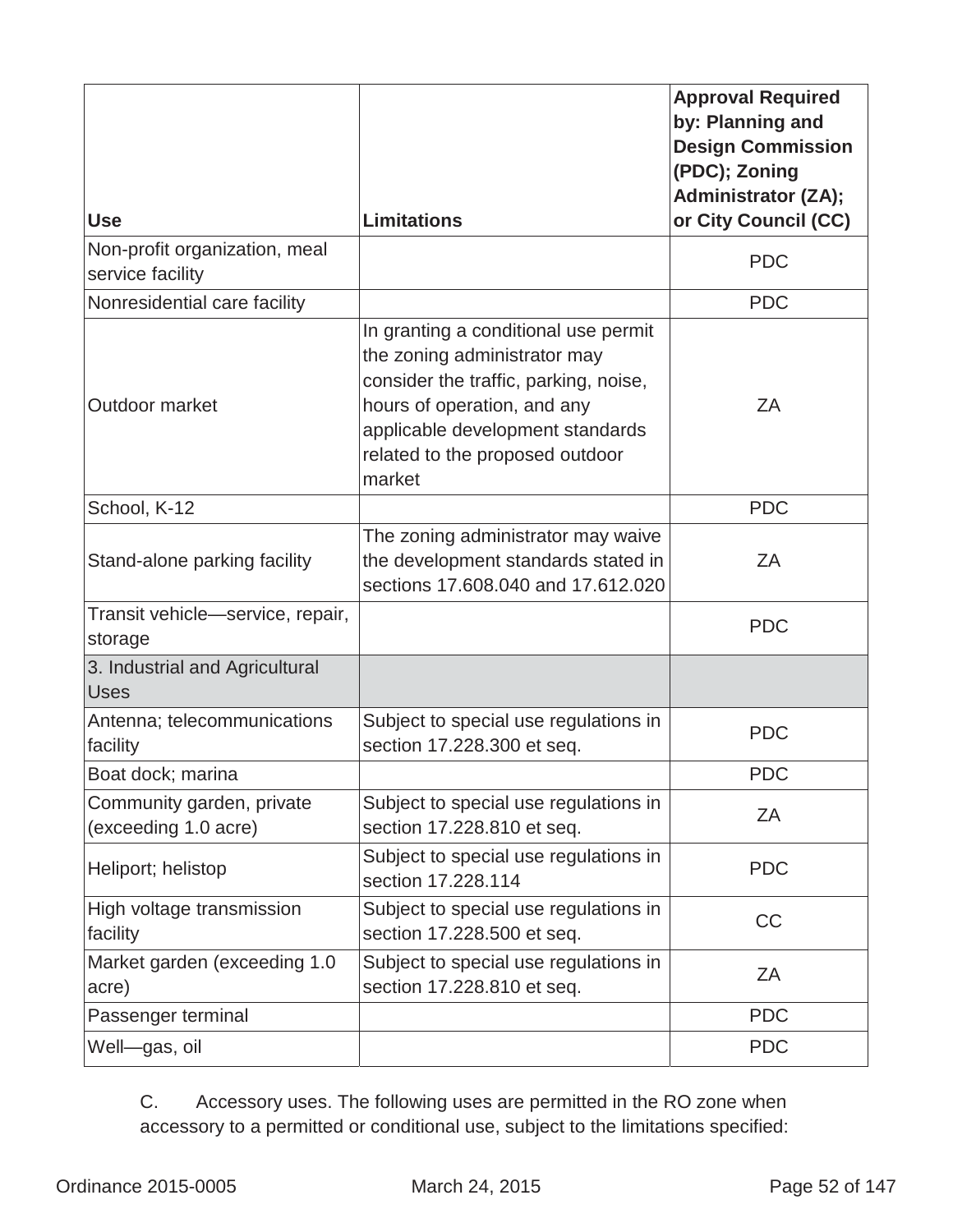| <b>Use</b>                          | <b>Limitations</b>                                                  |
|-------------------------------------|---------------------------------------------------------------------|
| Accessory antenna                   |                                                                     |
| Aquaculture                         | Subject to special use regulations in section<br>17.228.810 et seq. |
| Childcare, in-home (family day care |                                                                     |
| home)                               |                                                                     |
| Common area                         |                                                                     |
| Dwelling unit, secondary            | Subject to special use regulations in section<br>17.228.105         |
| Family care facility                |                                                                     |
| Family day care facility            |                                                                     |
| Home occupation                     | Subject to special use regulations in section<br>17.228.200 et seq. |
| Private garden                      | Subject to special use regulations in section<br>17.228.810 et seq. |
| Urban beekeeping                    | Subject to special use regulations in section<br>17.228.810 et seq. |

D. Prohibited uses. All uses not listed as permitted, conditional, or accessory uses are prohibited in the RO zone.

## **SECTION 24.**

A.Section 17.216.110 of the Sacramento City Code is amended to read as follows:

#### **17.216.110 OB zone—Permitted uses.**

A. Permitted uses. The following uses are permitted by right in the OB zone, subject to the limitations specified:

| <b>Use</b>                           | <b>Limitations</b>                                                                                            |
|--------------------------------------|---------------------------------------------------------------------------------------------------------------|
| 1. Residential Uses                  |                                                                                                               |
| Dwelling, multi-unit                 | Subject to special use regulations in section 17.228.117                                                      |
| 2. Commercial and Institutional Uses |                                                                                                               |
| Amusement center, indoor             | Permitted in a building in which at least 50% of the<br>gross floor area is devoted to office or dwelling use |
| Athletic club; fitness studio        | Permitted in a building in which at least 50% of the<br>gross floor area is devoted to office or dwelling use |
| Bed and breakfast inn                |                                                                                                               |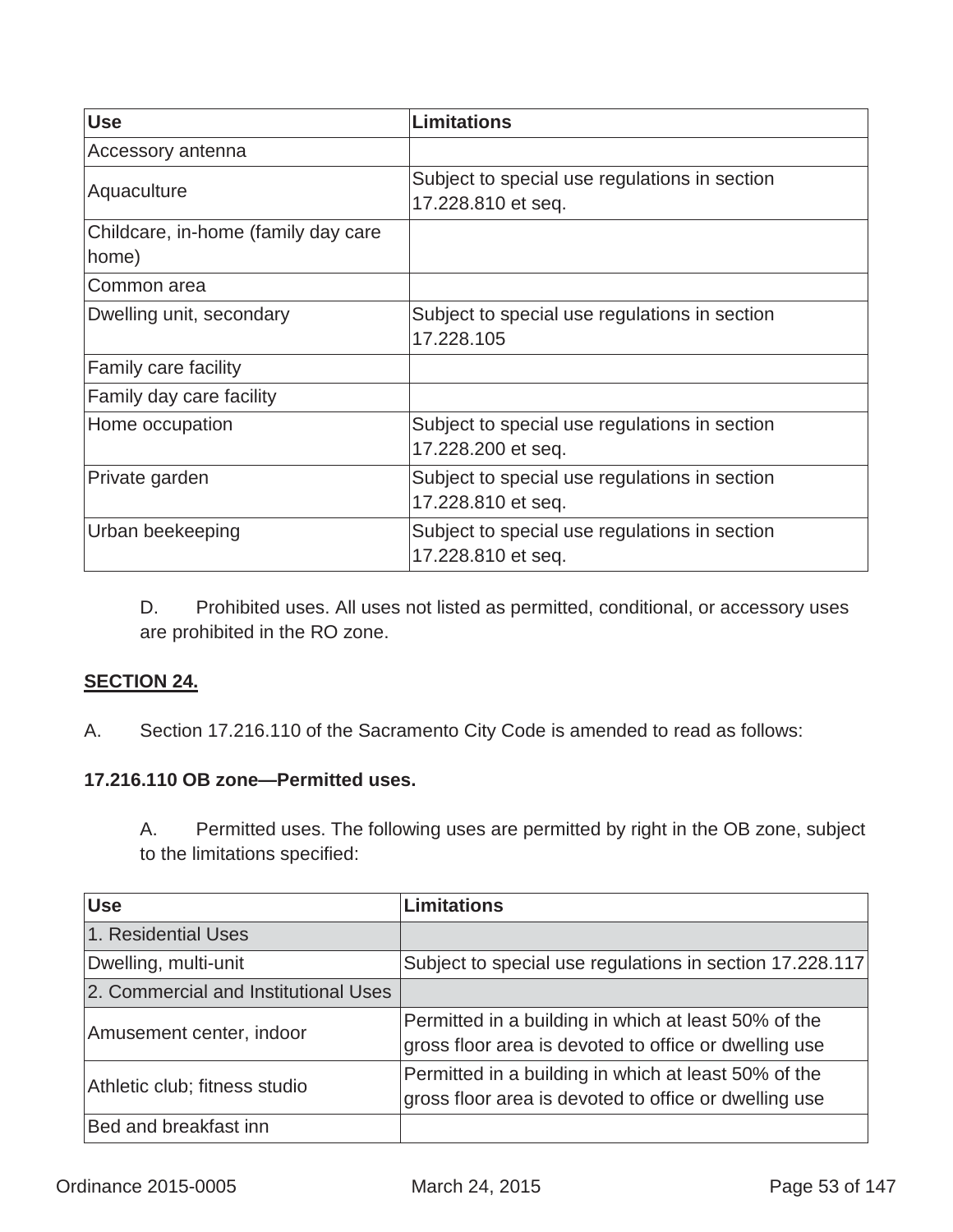|                                                                       | Permitted in a building in which at least 50% of the                                                                                                                                                                                          |
|-----------------------------------------------------------------------|-----------------------------------------------------------------------------------------------------------------------------------------------------------------------------------------------------------------------------------------------|
| Childcare center                                                      | gross floor area is devoted to office or dwelling use;                                                                                                                                                                                        |
|                                                                       | Subject to special use regulations in section 17.228.113                                                                                                                                                                                      |
| College extension                                                     | Permitted in a building in which at least 50% of the                                                                                                                                                                                          |
|                                                                       | gross floor area is devoted to office or dwelling use                                                                                                                                                                                         |
| <b>Commercial service</b>                                             | Permitted in a building in which at least 50% of the                                                                                                                                                                                          |
|                                                                       | gross floor area is devoted to office or dwelling use                                                                                                                                                                                         |
| <b>Community market</b>                                               | Subject to special use regulations in section 17.228.124                                                                                                                                                                                      |
| Hotel; motel                                                          |                                                                                                                                                                                                                                               |
| Laundromat, self-service                                              | Permitted in a building in which at least 50% of the<br>gross floor area is devoted to office or dwelling use                                                                                                                                 |
| Library; archive                                                      |                                                                                                                                                                                                                                               |
| Mortuary; crematory                                                   | Permitted in a building in which at least 50% of the<br>gross floor area is devoted to office or dwelling use                                                                                                                                 |
| Museum                                                                |                                                                                                                                                                                                                                               |
| Non-profit organization, food<br>preparation for off-site consumption | Permitted in a building in which at least 50% of the<br>gross floor area is devoted to office or dwelling use<br>Entire business, including storage and display, shall be<br>conducted within a building                                      |
| Non-profit organization, food storage<br>and distribution             | Permitted in a building in which at least 50% of the<br>gross floor area is devoted to office or dwelling use;<br>Entire business, including storage and display, shall be<br>conducted within a building                                     |
| <b>Office</b>                                                         |                                                                                                                                                                                                                                               |
| Restaurant                                                            | Permitted in a building in which at least 50% of the<br>gross floor area is devoted to office or dwelling use                                                                                                                                 |
| <b>Retail store</b>                                                   | Permitted in a building in which at least 50% of the<br>gross floor area is devoted to office or dwelling use;<br>This use is limited to 40,000 gross square feet; if use<br>exceeds this limitation, a conditional use permit is<br>required |
| School-dance, music, art, martial                                     | Permitted in a building in which at least 50% of the                                                                                                                                                                                          |
| arts                                                                  | gross floor area is devoted to office or dwelling use                                                                                                                                                                                         |
| School, vocational                                                    | Permitted in a building in which at least 50% of the<br>gross floor area is devoted to office or dwelling use                                                                                                                                 |
| Temporary commercial building                                         | Subject to special use regulations in section 17.228.126                                                                                                                                                                                      |
| Theater                                                               | Permitted in a building in which at least 50% of gross<br>floor area is devoted to office or dwelling use                                                                                                                                     |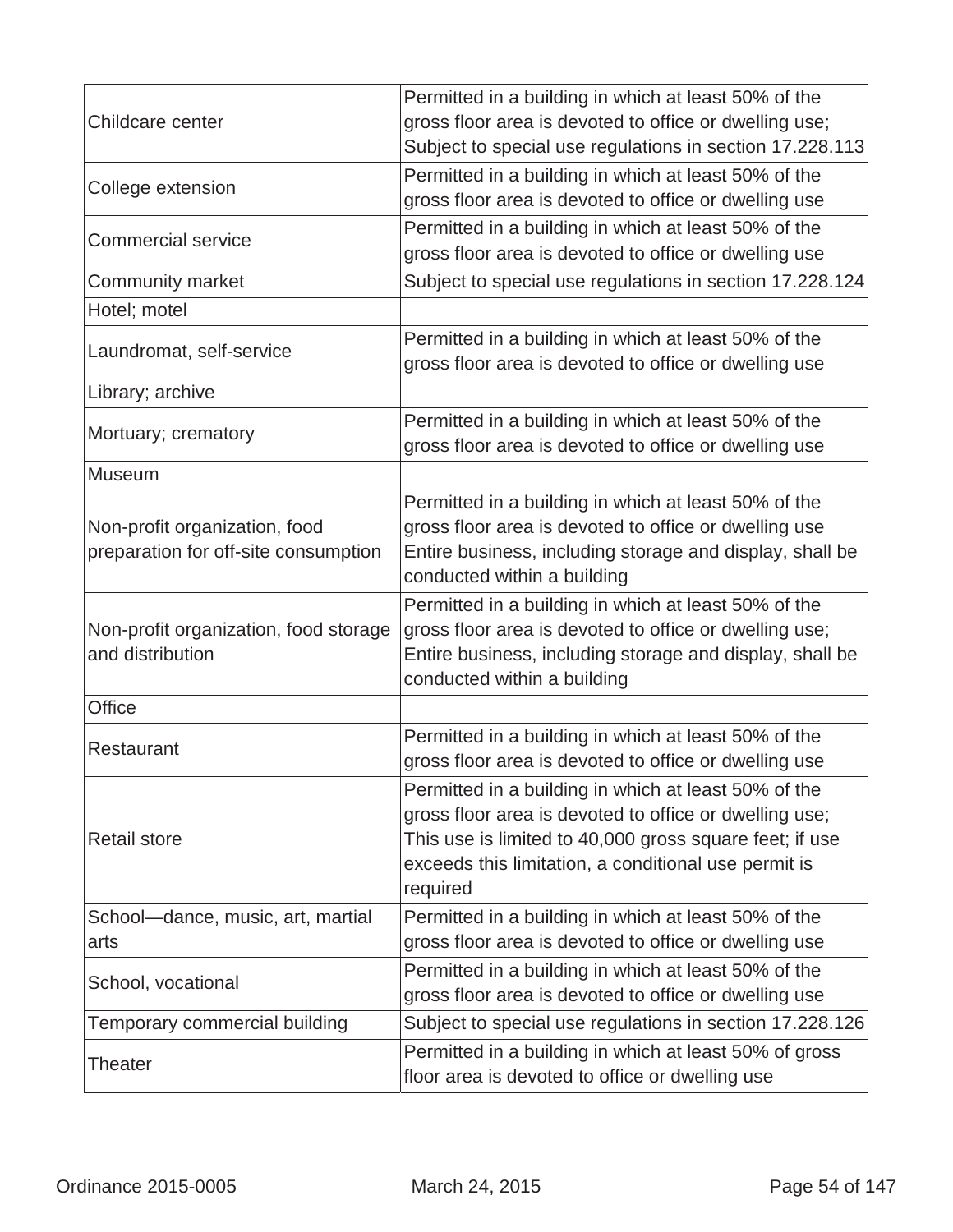| Wholesale store                                       | Permitted in a building in which at least 50% of the<br>gross floor area is devoted to office or dwelling use; this<br>use is limited to 6,400 gross square feet                                                                                                                             |
|-------------------------------------------------------|----------------------------------------------------------------------------------------------------------------------------------------------------------------------------------------------------------------------------------------------------------------------------------------------|
| 3. Industrial and Agricultural Uses                   |                                                                                                                                                                                                                                                                                              |
| Aquaculture                                           | Subject to special use regulations in section 17.228.810<br>et seq.                                                                                                                                                                                                                          |
| Community garden, private (not<br>exceeding 3.0 acre) | Subject to special use regulations in section 17.228.810<br>et seq.                                                                                                                                                                                                                          |
| Laboratory, research                                  |                                                                                                                                                                                                                                                                                              |
| Manufacturing, service, and repair                    | Permitted in a building in which at least 50% of the<br>gross floor area is devoted to office or dwelling use;<br>This use is limited to 6,400 gross square feet. Use may<br>include incidental, non-nuisance producing processing,<br>packaging, and fabricating entirely within a building |
| Market garden (not exceeding 3.0<br>acre)             | Subject to special use regulations in section 17.228.810<br>et seq.                                                                                                                                                                                                                          |
| Solar energy system, commercial<br>(city property)    | Allowed in this zone and exempt from the provisions of<br>this title                                                                                                                                                                                                                         |

B. Conditional uses. The following uses in the OB zone require approval of a conditional use permit, subject to the limitations specified:

| <b>Use</b>                                             | <b>Limitations</b>                                                                                                | <b>Approval Required by:</b><br><b>Planning and Design</b><br><b>Commission (PDC);</b><br><b>Zoning Administrator</b><br>(ZA); or City Council<br>(CC) |
|--------------------------------------------------------|-------------------------------------------------------------------------------------------------------------------|--------------------------------------------------------------------------------------------------------------------------------------------------------|
| 1. Residential Uses                                    |                                                                                                                   |                                                                                                                                                        |
| Residential care facility                              |                                                                                                                   | <b>PDC</b>                                                                                                                                             |
| <b>Residential hotel</b>                               | Subject to special use regulations<br>in section 17,228,112                                                       | <b>PDC</b>                                                                                                                                             |
| Temporary residential shelter                          |                                                                                                                   | <b>PDC</b>                                                                                                                                             |
| 2. Commercial and Institutional<br><b>Uses</b>         |                                                                                                                   |                                                                                                                                                        |
|                                                        |                                                                                                                   |                                                                                                                                                        |
| Alcoholic beverage sales, off-<br>premises consumption | Permitted in a building in which at<br>least 50% of the gross floor area is<br>devoted to office or dwelling use; | <b>PDC</b>                                                                                                                                             |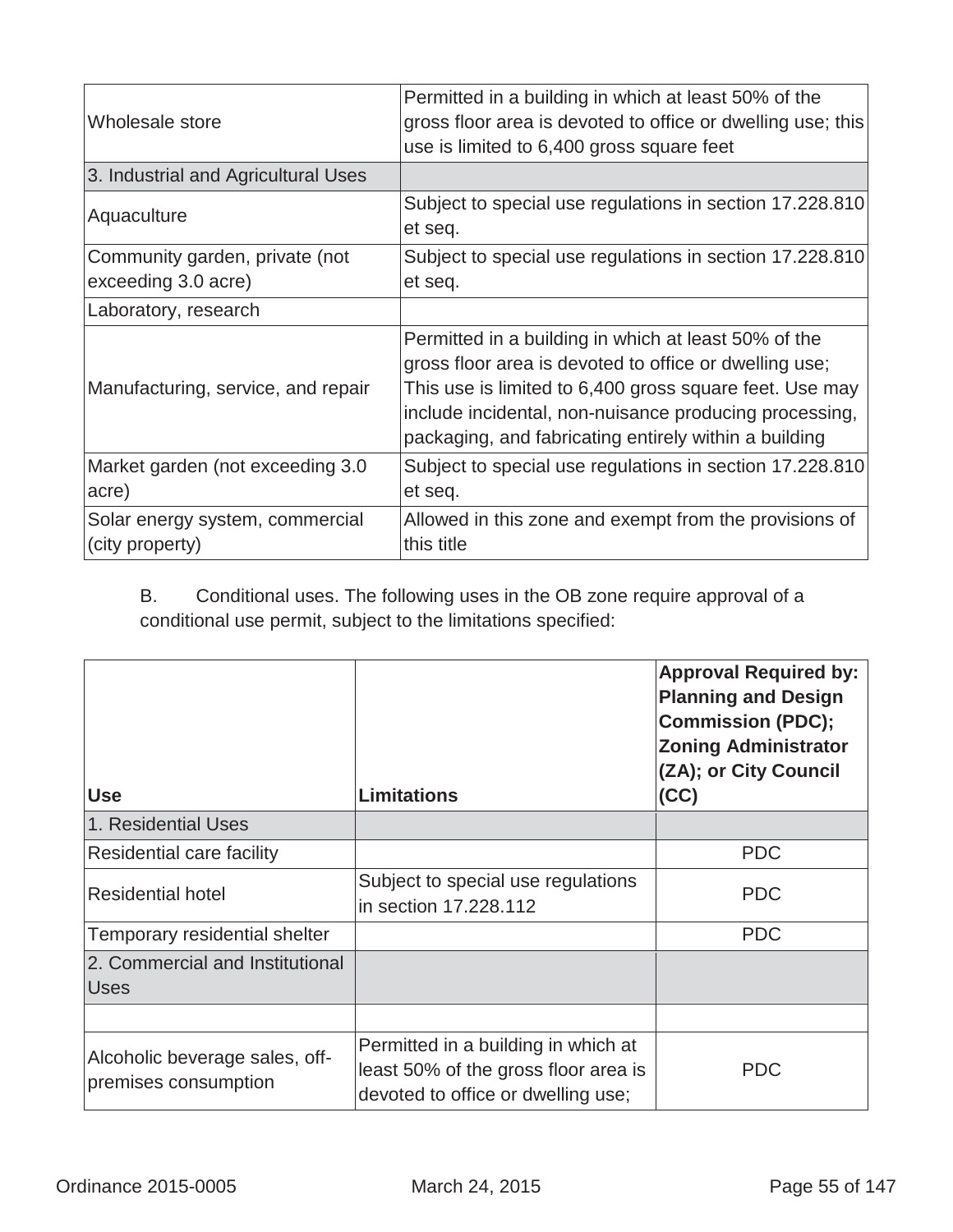|                                                    | Subject to special use regulations<br>in section 17.228.108                                                                                                                                                                                                                          |            |
|----------------------------------------------------|--------------------------------------------------------------------------------------------------------------------------------------------------------------------------------------------------------------------------------------------------------------------------------------|------------|
| Amusement center, outdoor                          |                                                                                                                                                                                                                                                                                      | <b>PDC</b> |
| Assembly-cultural, religious,<br>social            |                                                                                                                                                                                                                                                                                      | <b>PDC</b> |
| Bar; nightclub                                     | Permitted in a building in which at<br>least 50% of the gross floor area is<br>devoted to office or dwelling use;<br>Subject to special use regulations<br>in section 17.228.108                                                                                                     | <b>PDC</b> |
| Cinema (inside arts and<br>entertainment district) | Permitted in a building in which at<br>least 50% of the gross floor area is<br>devoted to office or dwelling use                                                                                                                                                                     | <b>PDC</b> |
| College campus                                     |                                                                                                                                                                                                                                                                                      | <b>PDC</b> |
| Kennel                                             | Permitted in a building in which at<br>least 50% of the gross floor area is<br>devoted to office or dwelling use                                                                                                                                                                     | <b>PDC</b> |
| Major medical facility                             |                                                                                                                                                                                                                                                                                      | <b>PDC</b> |
| Non-profit organization, meal<br>service facility  | Permitted in a building in which at<br>least 50% of the gross floor area is<br>devoted to office or dwelling use                                                                                                                                                                     | <b>PDC</b> |
| Nonresidential care facility                       | Permitted in a building in which at<br>least 50% of the gross floor area is<br>devoted to office or dwelling use                                                                                                                                                                     | <b>PDC</b> |
| Outdoor market                                     | In granting a conditional use permit<br>the zoning administrator may<br>consider the traffic, parking, noise,<br>hours of operation, and any<br>applicable development standards<br>related to the proposed outdoor<br>market                                                        | ZΑ         |
| <b>Retail store</b>                                | Permitted in a building in which at<br>least 50% of the gross floor area is<br>devoted to office or dwelling use;<br>Permitted with a conditional use<br>permit if use exceeds 40,000 gross<br>square feet; permitted by right if<br>use does not exceed 40,000 gross<br>square feet | <b>PDC</b> |
| School, K-12                                       |                                                                                                                                                                                                                                                                                      | <b>PDC</b> |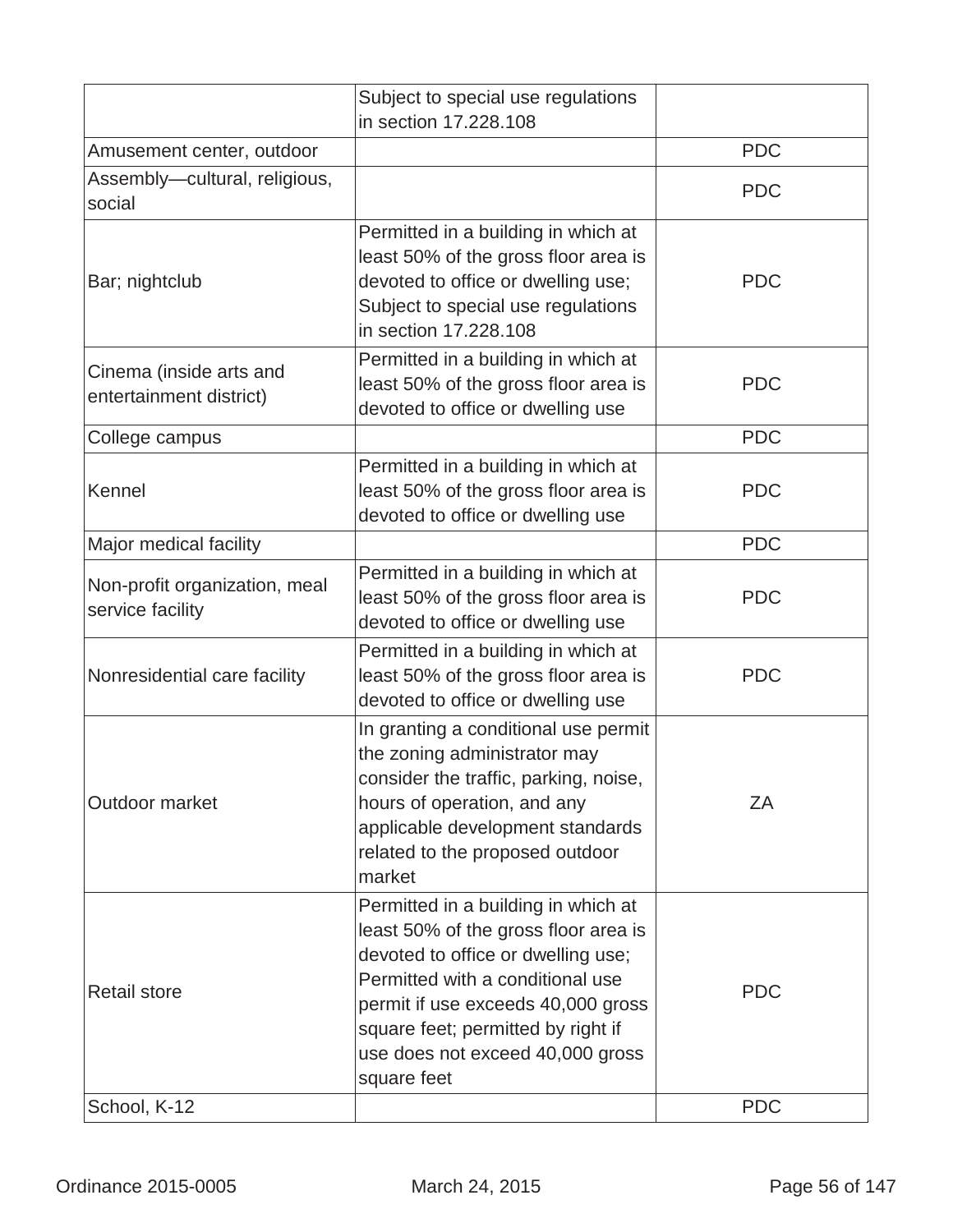| Stand-alone parking facility                       | The zoning administrator may<br>waive the development standards<br>stated in sections 17.608.040 and<br>17.612.020                                                                                                                                                                                                                                                                  | ZΑ         |
|----------------------------------------------------|-------------------------------------------------------------------------------------------------------------------------------------------------------------------------------------------------------------------------------------------------------------------------------------------------------------------------------------------------------------------------------------|------------|
| <b>Tobacco retailer</b>                            | A zoning administrator conditional<br>use permit is required for a tobacco<br>retailer that has 15,000 square feet<br>or less of gross floor area and is<br>located within 1,000 feet,<br>measured for the nearest property<br>lines of the affected parcels, of a<br>public or private school (K-12).<br>Otherwise the use is to be treated<br>as "Retail" in all applicable zones | ZA         |
| Transit vehicle-service, repair,<br>storage        |                                                                                                                                                                                                                                                                                                                                                                                     | <b>PDC</b> |
| Veterinary clinic; veterinary<br>hospital          | Permitted in a building in which at<br>least 50% of the gross floor area is<br>devoted to office or dwelling use                                                                                                                                                                                                                                                                    | <b>PDC</b> |
| 3. Industrial and Agricultural<br><b>Uses</b>      |                                                                                                                                                                                                                                                                                                                                                                                     |            |
| Antenna; telecommunications<br>facility            | Subject to special use regulations<br>in section 17.228.300 et seq.                                                                                                                                                                                                                                                                                                                 | <b>PDC</b> |
| Community garden, private<br>(exceeding 3.0 acres) | Subject to special use regulations<br>in section 17.228.810 et seq.                                                                                                                                                                                                                                                                                                                 | ZA         |
| Heliport; helistop                                 | Subject to special use regulations<br>in section 17.228.114                                                                                                                                                                                                                                                                                                                         | <b>PDC</b> |
| High voltage transmission<br>facility              | Subject to special use regulations<br>in section 17.228.500 et seq.                                                                                                                                                                                                                                                                                                                 | CC         |
| Market garden (exceeding 3.0<br>acres)             | Subject to special use regulations<br>in section 17.228.810 et seq.                                                                                                                                                                                                                                                                                                                 | ZΑ         |
| Passenger terminal                                 |                                                                                                                                                                                                                                                                                                                                                                                     | <b>PDC</b> |
| Surface mining operation                           | Subject to chapter 17.720                                                                                                                                                                                                                                                                                                                                                           | <b>PDC</b> |
| Well-gas, oil                                      |                                                                                                                                                                                                                                                                                                                                                                                     | <b>PDC</b> |

C. Accessory uses. The following uses are permitted in the OB zone when accessory to a permitted or conditional use, subject to the limitations specified:

| <b>Use</b>        | <b>Limitations</b> |
|-------------------|--------------------|
| Accessory antenna |                    |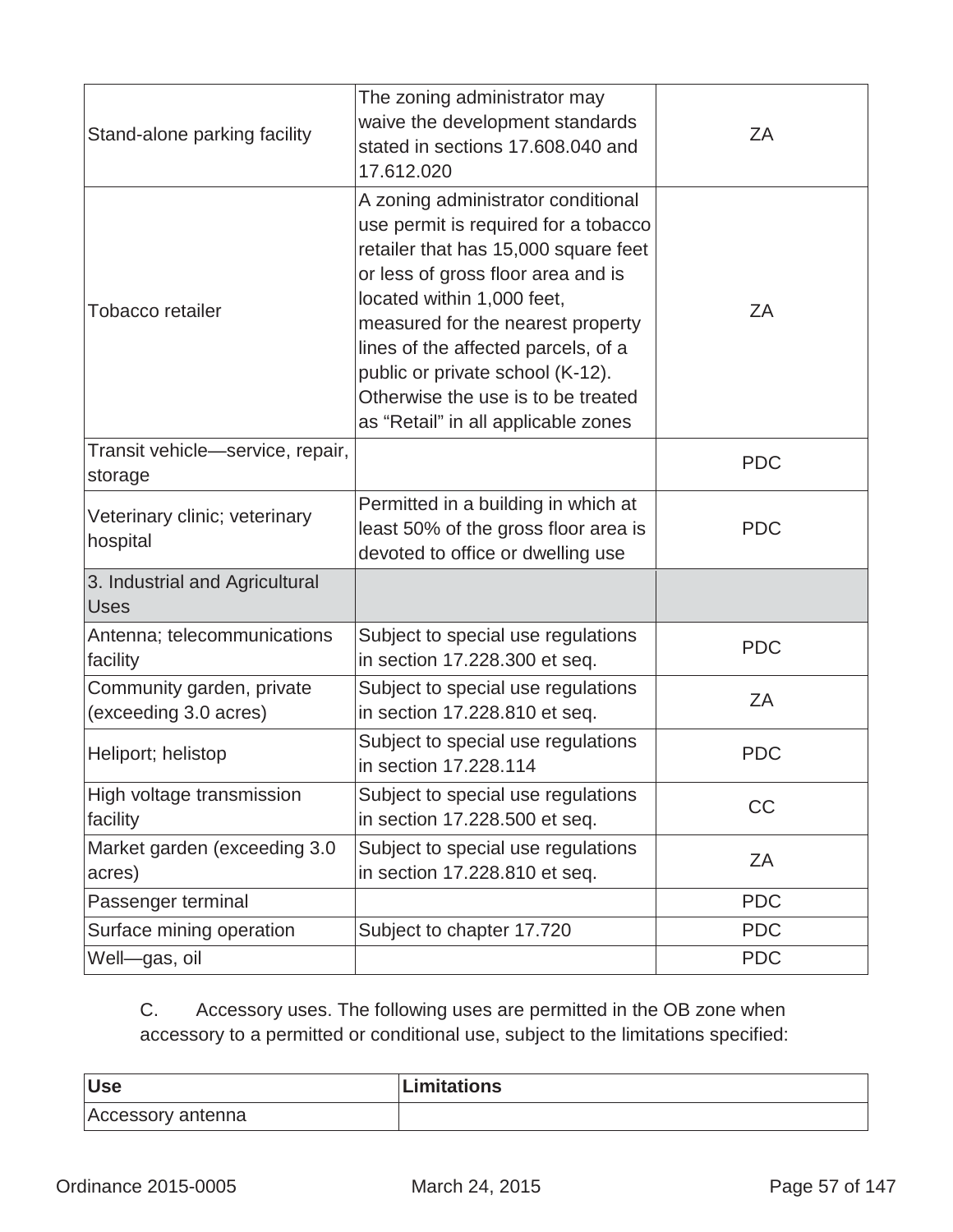| Accessory drive-through facility     | Subject to special use regulations in section 17.228.110 |
|--------------------------------------|----------------------------------------------------------|
| Child care, in-home (family day care |                                                          |
| home)                                |                                                          |
| Common area                          |                                                          |
| <b>Family care facility</b>          |                                                          |
| Family day care facility             |                                                          |
| Home occupation                      | Subject to special use regulations in section 17.228.200 |
|                                      | et seq.                                                  |
| Private garden                       | Subject to special use regulations in section 17.228.810 |
|                                      | et seq.                                                  |
| Urban beekeeping                     | Subject to special use regulations in section 17.228.810 |
|                                      | et seq.                                                  |

D. Prohibited uses. All uses not listed as permitted, conditional, or accessory uses are prohibited in the OB zone.

#### **SECTION 25.**

A.Section 17.216.210 of the Sacramento City Code is amended to read as follows:

#### **17.216.210 OB-2 zone—Permitted uses.**

A. Permitted uses. The following uses are permitted by right in the OB-2 zone, subject to the limitations specified:

| <b>Use</b>                           | <b>Limitations</b>                                                                                                                                                         |
|--------------------------------------|----------------------------------------------------------------------------------------------------------------------------------------------------------------------------|
| 1. Residential Uses                  |                                                                                                                                                                            |
| Dwelling, multi-unit                 | Subject to special use regulations in section 17.228.117                                                                                                                   |
| 2. Commercial and Institutional Uses |                                                                                                                                                                            |
| Amusement center, indoor             | Permitted in a building in which at least 50% of the<br>gross floor area is devoted to office or dwelling use                                                              |
| Athletic club; fitness studio        | Permitted in a building in which at least 50% of the<br>gross floor area is devoted to office or dwelling use                                                              |
| Bed and breakfast inn                |                                                                                                                                                                            |
| Childcare center                     | Permitted in a building in which at least 50% of the<br>gross floor area is devoted to office or dwelling use;<br>Subject to special use regulations in section 17.228.113 |
| College extension                    | Permitted in a building in which at least 50% of the<br>gross floor area is devoted to office or dwelling use                                                              |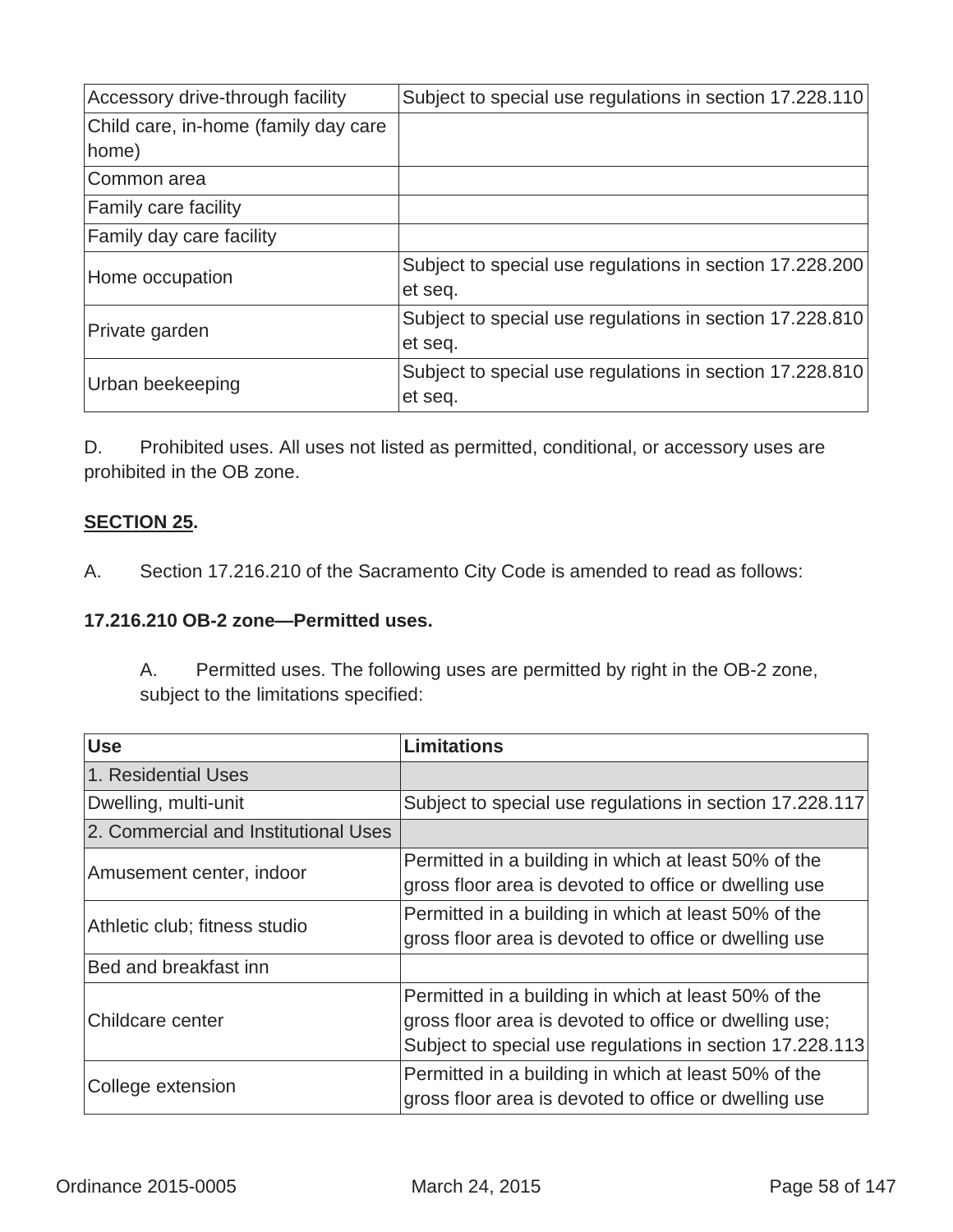| <b>Commercial service</b>                                             | Permitted in a building in which at least 50% of the<br>gross floor area is devoted to office or dwelling use                                                                                                                                 |
|-----------------------------------------------------------------------|-----------------------------------------------------------------------------------------------------------------------------------------------------------------------------------------------------------------------------------------------|
| <b>Community market</b>                                               | Subject to special use regulations in section 17.228.124                                                                                                                                                                                      |
| Hotel; motel                                                          |                                                                                                                                                                                                                                               |
| Laundromat, self-service                                              | Permitted in a building in which at least 50% of the<br>gross floor area is devoted to office or dwelling use                                                                                                                                 |
| Library; archive                                                      |                                                                                                                                                                                                                                               |
| Mortuary; crematory                                                   | Permitted in a building in which at least 50% of the<br>gross floor area is devoted to office or dwelling use                                                                                                                                 |
| Museum                                                                |                                                                                                                                                                                                                                               |
| Non-profit organization, food<br>preparation for off-site consumption | Permitted in a building in which at least 50% of the<br>gross floor area is devoted to office or dwelling use<br>Entire business, including storage and display, shall be<br>conducted within a building                                      |
| Non-profit organization, food storage<br>and distribution             | Permitted in a building in which at least 50% of the<br>gross floor area is devoted to office or dwelling use;<br>Entire business, including storage and display, shall be<br>conducted within a building                                     |
| <b>Office</b>                                                         |                                                                                                                                                                                                                                               |
| Restaurant                                                            | Permitted in a building in which at least 50% of the<br>gross floor area is devoted to office or dwelling use                                                                                                                                 |
| <b>Retail store</b>                                                   | Permitted in a building in which at least 50% of the<br>gross floor area is devoted to office or dwelling use;<br>This use is limited to 40,000 gross square feet; if use<br>exceeds this limitation, a conditional use permit is<br>required |
| School-dance, music, art, martial<br>arts                             | Permitted in a building in which at least 50% of the<br>gross floor area is devoted to office or dwelling use                                                                                                                                 |
| School, vocational                                                    | Permitted in a building in which at least 50% of the<br>gross floor area is devoted to office or dwelling use                                                                                                                                 |
| Temporary commercial building                                         | Subject to special use regulations in section 17.228.126                                                                                                                                                                                      |
| Theater                                                               | Permitted in a building in which at least 50% of the<br>gross floor area is devoted to office or dwelling use                                                                                                                                 |
| Wholesale store                                                       | Permitted in a building in which at least 50% of the<br>gross floor area is devoted to office or dwelling use; this<br>use is limited to 6,400 gross square feet                                                                              |
| 3. Industrial and Agricultural Uses                                   |                                                                                                                                                                                                                                               |
| Aquaculture                                                           | Subject to special use regulations in section 17.228.810<br>et seq.                                                                                                                                                                           |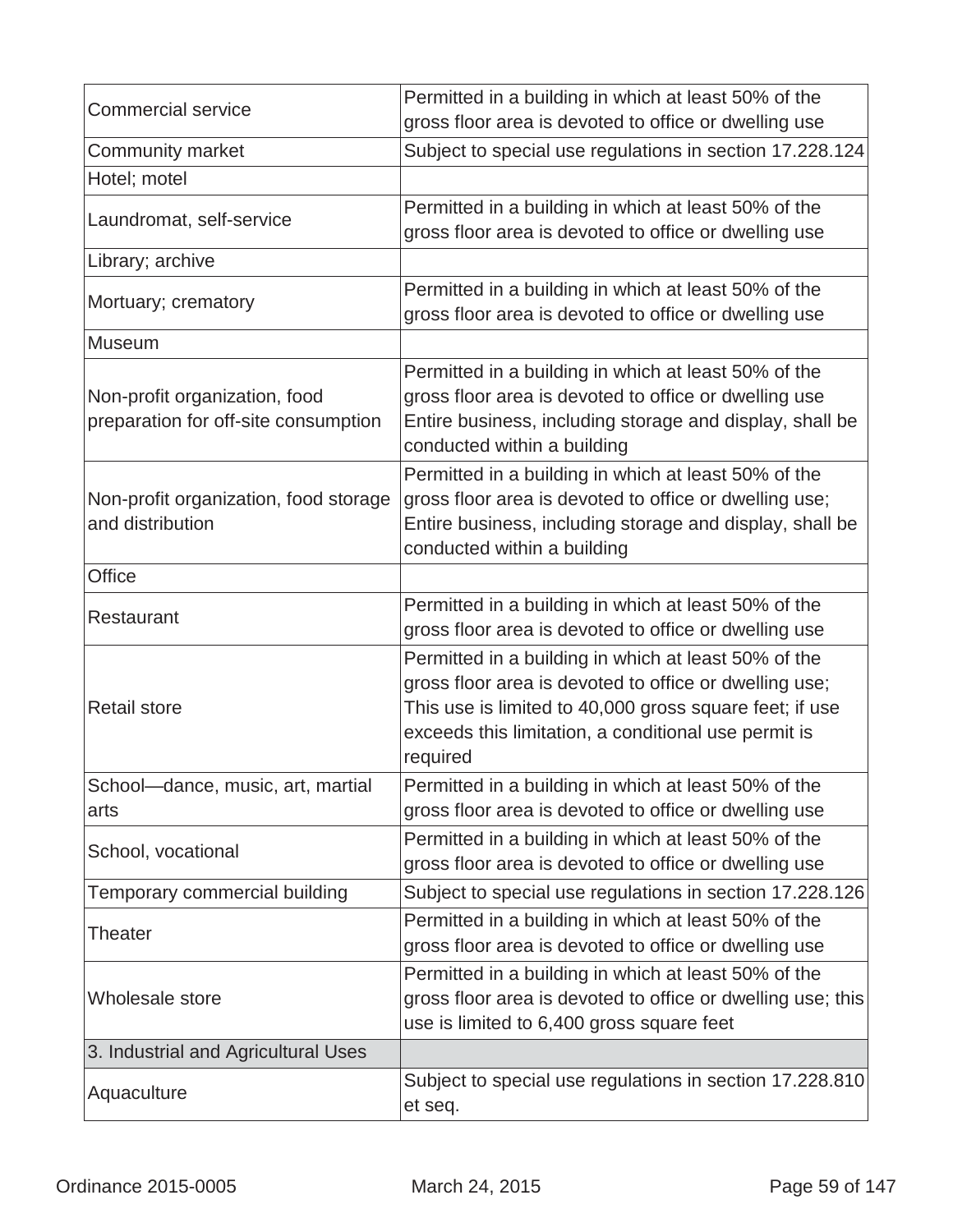| Community garden, private (not     | Subject to special use regulations in section 17.228.810                                                                                                                                                                                                                                     |
|------------------------------------|----------------------------------------------------------------------------------------------------------------------------------------------------------------------------------------------------------------------------------------------------------------------------------------------|
| exceeding 3.0 acres)               | et seq.                                                                                                                                                                                                                                                                                      |
| Laboratory, research               |                                                                                                                                                                                                                                                                                              |
| Manufacturing, service, and repair | Permitted in a building in which at least 50% of the<br>gross floor area is devoted to office or dwelling use;<br>This use is limited to 6,400 gross square feet. Use may<br>include incidental, non-nuisance producing processing,<br>packaging, and fabricating entirely within a building |
| Market garden (not exceeding 3.0   | Subject to special use regulations in section 17.228.810                                                                                                                                                                                                                                     |
| acres)                             | et seq.                                                                                                                                                                                                                                                                                      |
| Solar energy system, commercial    | Allowed in this zone and exempt from the provisions of                                                                                                                                                                                                                                       |
| (city property)                    | this title                                                                                                                                                                                                                                                                                   |

B. Conditional uses. The following uses in the OB-2 zone require approval of a conditional use permit, subject to the limitations specified:

| <b>Use</b>                                             | <b>Limitations</b>                                                                                                                                                               | <b>Approval Required</b><br>by: Planning and<br><b>Design Commission</b><br>(PDC); Zoning<br><b>Administrator (ZA);</b><br>or City Council (CC) |
|--------------------------------------------------------|----------------------------------------------------------------------------------------------------------------------------------------------------------------------------------|-------------------------------------------------------------------------------------------------------------------------------------------------|
| 1. Residential Uses                                    |                                                                                                                                                                                  |                                                                                                                                                 |
| Residential care facility                              |                                                                                                                                                                                  | <b>PDC</b>                                                                                                                                      |
| <b>Residential hotel</b>                               | Subject to special use regulations in<br>section 17,228,112                                                                                                                      | <b>PDC</b>                                                                                                                                      |
| Temporary residential shelter                          |                                                                                                                                                                                  | <b>PDC</b>                                                                                                                                      |
| 2. Commercial and Institutional<br><b>Uses</b>         |                                                                                                                                                                                  |                                                                                                                                                 |
| Alcoholic beverage sales, off-<br>premises consumption | Permitted in a building in which at<br>least 50% of the gross floor area is<br>devoted to office or dwelling use;<br>Subject to special use regulations in<br>section 17.228.108 | <b>PDC</b>                                                                                                                                      |
| Amusement center, outdoor                              |                                                                                                                                                                                  | <b>PDC</b>                                                                                                                                      |
| Assembly-cultural, religious,<br>social                |                                                                                                                                                                                  | <b>PDC</b>                                                                                                                                      |
| Bar; nightclub                                         | Permitted in a building in which at<br>least 50% of the gross floor area is<br>devoted to office or dwelling use;                                                                | <b>PDC</b>                                                                                                                                      |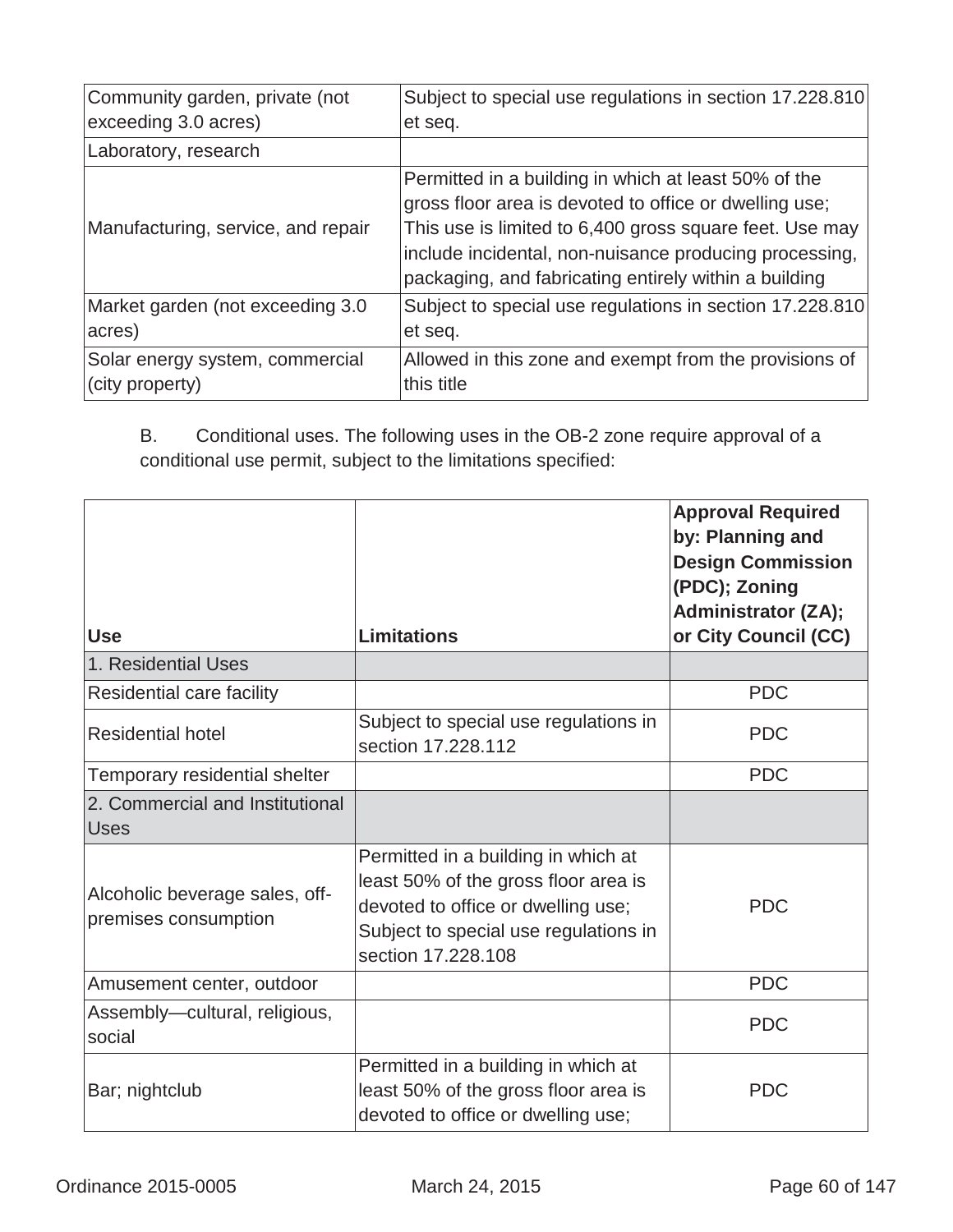|                                                    | Subject to special use regulations in<br>section 17,228,108                                                                                                                                                                                                                          |            |
|----------------------------------------------------|--------------------------------------------------------------------------------------------------------------------------------------------------------------------------------------------------------------------------------------------------------------------------------------|------------|
| Cinema (inside arts and<br>entertainment district) | Permitted in a building in which at<br>least 50% of the gross floor area is<br>devoted to office or dwelling use                                                                                                                                                                     | <b>PDC</b> |
| College campus                                     |                                                                                                                                                                                                                                                                                      | <b>PDC</b> |
| Kennel                                             | Permitted in a building in which at<br>least 50% of the gross floor area is<br>devoted to office or dwelling use                                                                                                                                                                     | <b>PDC</b> |
| Major medical facility                             |                                                                                                                                                                                                                                                                                      | <b>PDC</b> |
| Non-profit organization, meal<br>service facility  | Permitted in a building in which at<br>least 50% of the gross floor area is<br>devoted to office or dwelling use                                                                                                                                                                     | <b>PDC</b> |
| Nonresidential care facility                       | Permitted in a building in which at<br>least 50% of the gross floor area is<br>devoted to office or dwelling use                                                                                                                                                                     | <b>PDC</b> |
| Outdoor market                                     | In granting a conditional use permit<br>the zoning administrator may<br>consider the traffic, parking, noise,<br>hours of operation, and any<br>applicable development standards<br>related to the proposed outdoor<br>market                                                        | ZA         |
| <b>Retail store</b>                                | Permitted in a building in which at<br>least 50% of the gross floor area is<br>devoted to office or dwelling use;<br>Permitted with a conditional use<br>permit if use exceeds 40,000 gross<br>square feet; permitted by right if use<br>does not exceed 40,000 gross<br>square feet | <b>PDC</b> |
| School, K-12                                       |                                                                                                                                                                                                                                                                                      | <b>PDC</b> |
| Stand-alone parking facility                       | The zoning administrator may waive<br>the development standards stated in<br>sections 17.608.040 and 17.612.020                                                                                                                                                                      | ZΑ         |
| <b>Tobacco retailer</b>                            | A zoning administrator conditional<br>use permit is required for a tobacco<br>retailer that has 15,000 square feet<br>or less of gross floor area and is<br>located within 1,000 feet, measured<br>for the nearest property lines of the                                             | ZA         |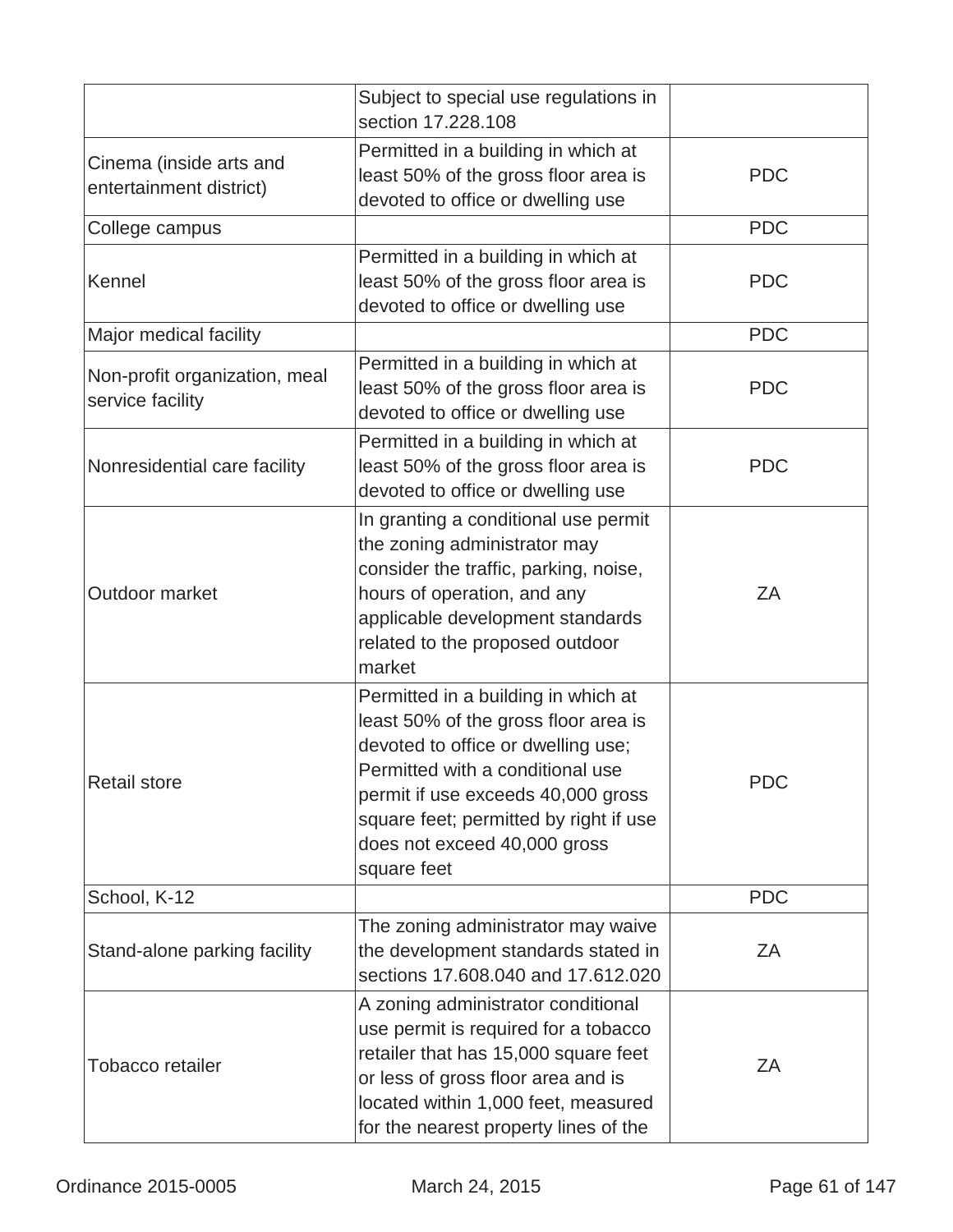|                                  | affected parcels, of a public or        |            |
|----------------------------------|-----------------------------------------|------------|
|                                  | private school (K-12). Otherwise the    |            |
|                                  | use is to be treated as "Retail" in all |            |
|                                  | applicable zones                        |            |
| Transit vehicle—service, repair, |                                         | <b>PDC</b> |
| storage                          |                                         |            |
| Veterinary clinic; veterinary    | Permitted in a building in which at     |            |
| hospital                         | least 50% of the gross floor area is    | <b>PDC</b> |
|                                  | devoted to office or dwelling use       |            |
| 3. Industrial and Agricultural   |                                         |            |
| <b>Uses</b>                      |                                         |            |
| Antenna; telecommunications      | Subject to special use regulations in   | <b>PDC</b> |
| facility                         | section 17.228.300 et seq.              |            |
| Community garden, private        | Subject to special use regulations in   | ZA         |
| (exceeding 3.0 acres)            | section 17.228.810 et seq.              |            |
| High voltage transmission        | Subject to special use regulations in   | CC         |
| facility                         | section 17.228.500 et seq.              |            |
| Market garden (exceeding 3.0     | Subject to special use regulations in   | ZA         |
| acres)                           | section 17.228.810 et seq.              |            |
| Passenger terminal               |                                         | <b>PDC</b> |
| Surface mining operation         | Subject to chapter 17.720               | <b>PDC</b> |
| Well-gas, oil                    |                                         | <b>PDC</b> |

C. Accessory uses. The following uses are permitted in the OB-2 zone when accessory to a permitted or conditional use, subject to the limitations specified:

| <b>Use</b>                          | <b>Limitations</b>                                       |
|-------------------------------------|----------------------------------------------------------|
| Accessory antenna                   |                                                          |
| Accessory drive-through facility    | Subject to special use regulations in section 17.228.110 |
| Childcare, in-home (family day care |                                                          |
| home)                               |                                                          |
| Common area                         |                                                          |
| Family care facility                |                                                          |
| Family day care facility            |                                                          |
| Home occupation                     | Subject to special use regulations in section 17.228.200 |
|                                     | et seq.                                                  |
| Private garden                      | Subject to special use regulations in section 17.228.810 |
|                                     | et seq.                                                  |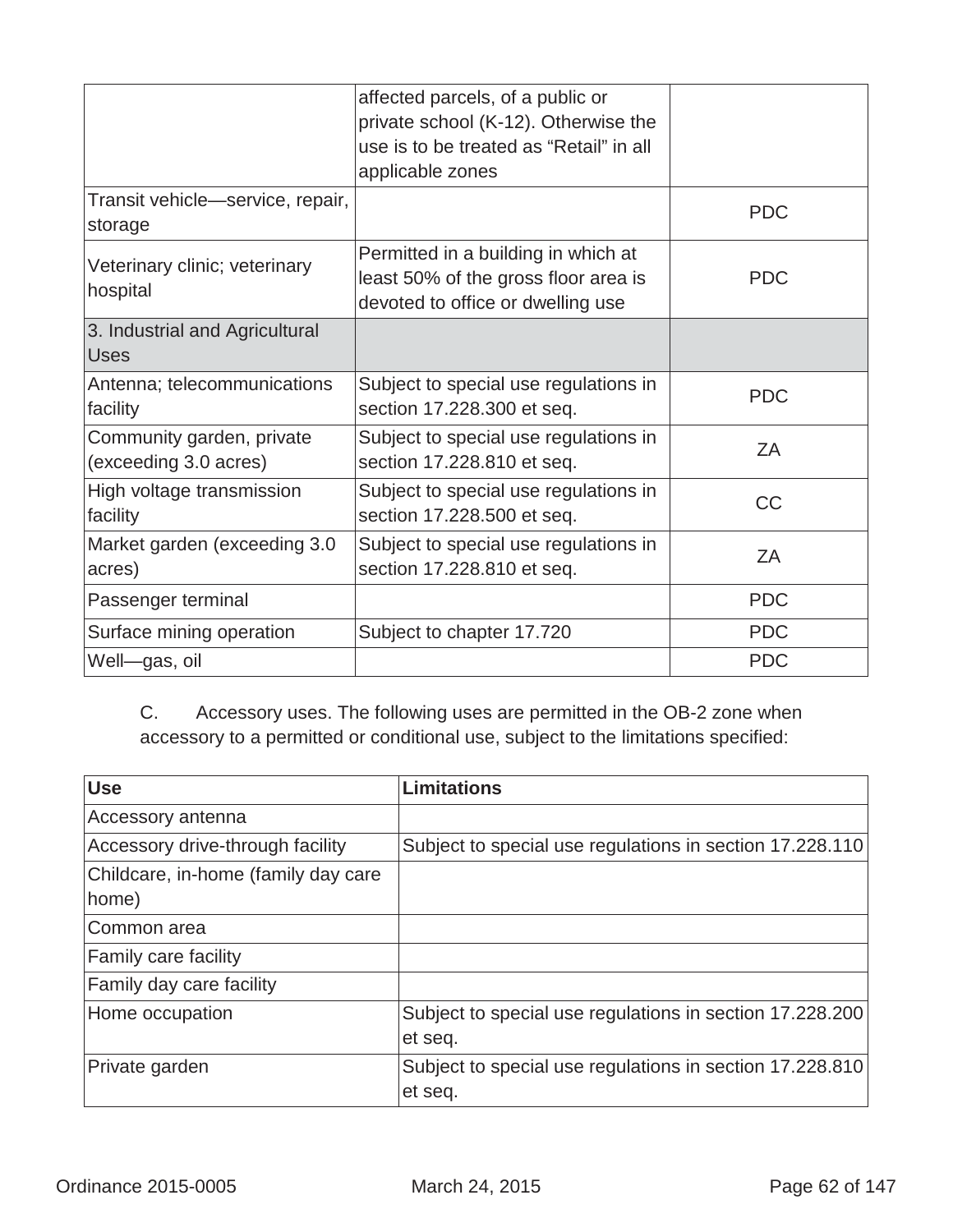| Urban beekeeping | Subject to special use regulations in section 17.228.810 |
|------------------|----------------------------------------------------------|
|                  | let seq.                                                 |

D. Prohibited uses. All uses not listed as permitted, conditional, or accessory uses are prohibited in the OB-2 zone.

#### **SECTION 26.**

A. Section 17.216.310 of the Sacramento City Code is amended to read as follows:

### **17.216.310 OB-3 zone—Permitted uses.**

A. Permitted uses. The following uses are permitted by right in the OB-3 zone, subject to the limitations specified:

| <b>Use</b>                           | <b>Limitations</b>                                       |
|--------------------------------------|----------------------------------------------------------|
| 1. Residential Uses                  |                                                          |
| Dwelling, multi-unit                 | Subject to special use regulations in section 17.228.117 |
| 2. Commercial and Institutional Uses |                                                          |
| Amusement center, indoor             | Permitted in a building in which at least 50% of the     |
|                                      | gross floor area is devoted to office or dwelling use    |
| Athletic club; fitness studio        | Permitted in a building in which at least 50% of the     |
|                                      | gross floor area is devoted to office or dwelling use    |
| Bed and breakfast inn                |                                                          |
|                                      | Permitted in a building in which at least 50% of the     |
| Childcare center                     | gross floor area is devoted to office or dwelling use;   |
|                                      | Subject to special use regulations in section 17.228.113 |
| College extension                    | Permitted in a building in which at least 50% of the     |
|                                      | gross floor area is devoted to office or dwelling use    |
| <b>Commercial service</b>            | Permitted in a building in which at least 50% of the     |
|                                      | gross floor area is devoted to office or dwelling use    |
| <b>Community market</b>              | Subject to special use regulations in section 17.228.124 |
| Hotel; motel                         |                                                          |
| Laundromat, self-service             | Permitted in a building in which at least 50% of the     |
|                                      | gross floor area is devoted to office or dwelling use    |
| Library; archive                     |                                                          |
|                                      | Permitted in a building in which at least 50% of the     |
| Mortuary; crematory                  | gross floor area is devoted to office or dwelling use    |
| <b>Museum</b>                        |                                                          |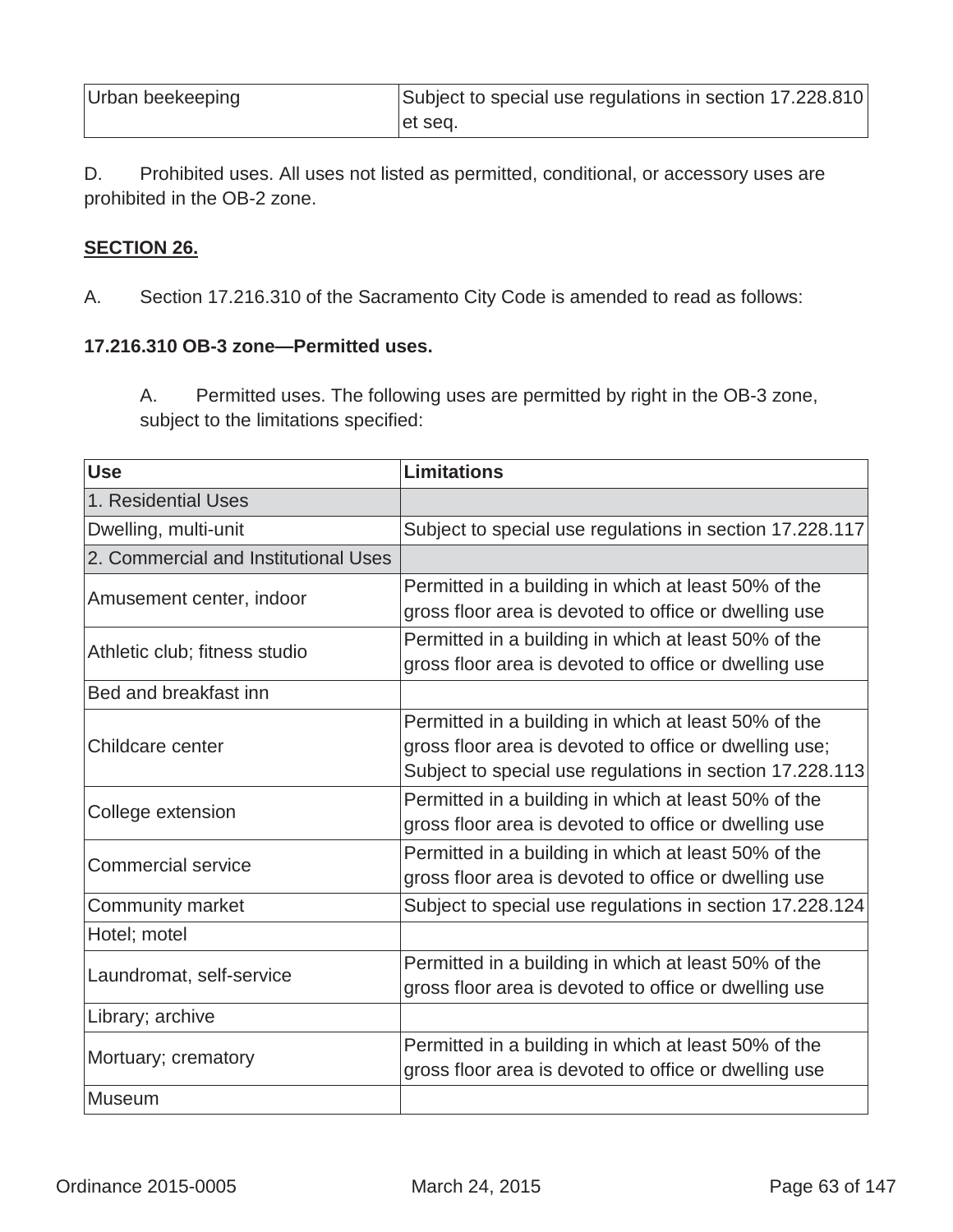| <b>Use</b>                                                                                     | <b>Limitations</b>                                                                                                                                                                                                                                                                           |
|------------------------------------------------------------------------------------------------|----------------------------------------------------------------------------------------------------------------------------------------------------------------------------------------------------------------------------------------------------------------------------------------------|
| Non-profit organization, food<br>preparation for off-site consumption                          | Permitted in a building in which at least 50% of the<br>gross floor area is devoted to office or dwelling use<br>Entire business, including storage and display, shall be<br>conducted within a building                                                                                     |
| Non-profit organization, food storage<br>and distribution                                      | Permitted in a building in which at least 50% of the<br>gross floor area is devoted to office or dwelling use;<br>Entire business, including storage and display, shall be<br>conducted within a building                                                                                    |
| <b>Office</b>                                                                                  |                                                                                                                                                                                                                                                                                              |
| Restaurant                                                                                     | Permitted in a building in which at least 50% of the<br>gross floor area is devoted to office or dwelling use                                                                                                                                                                                |
| <b>Retail store</b>                                                                            | Permitted in a building in which at least 50% of the<br>gross floor area is devoted to office or dwelling use;<br>This use is limited to 40,000 gross square feet; if use<br>exceeds this limitation, a conditional use permit is<br>required                                                |
| School-dance, music, art, martial                                                              | Permitted in a building in which at least 50% of the                                                                                                                                                                                                                                         |
| arts                                                                                           | gross floor area is devoted to office or dwelling use                                                                                                                                                                                                                                        |
| School, vocational                                                                             | Permitted in a building in which at least 50% of the<br>gross floor area is devoted to office or dwelling use                                                                                                                                                                                |
| Temporary commercial building                                                                  | Subject to special use regulations in section 17.228.126                                                                                                                                                                                                                                     |
| Theater                                                                                        | Permitted in a building in which at least 50% of the<br>gross floor area is devoted to office or dwelling use                                                                                                                                                                                |
| <b>Wholesale store</b>                                                                         | Permitted in a building in which at least 50% of the<br>gross floor area is devoted to office or dwelling use;<br>This use is limited to 6,400 gross square feet                                                                                                                             |
| 3. Industrial and Agricultural Uses                                                            |                                                                                                                                                                                                                                                                                              |
| Aquaculture                                                                                    | Subject to special use regulations in section 17.228.810<br>et seq.                                                                                                                                                                                                                          |
| Community garden, private (not<br>exceeding 3.0 acres)                                         | Subject to special use regulations in section 17.228.810<br>et seq.                                                                                                                                                                                                                          |
| Laboratory, research                                                                           |                                                                                                                                                                                                                                                                                              |
| Manufacturing, service, and repair<br>(not exceeding 6,400 gross square<br>feet of floor area) | Permitted in a building in which at least 50% of the<br>gross floor area is devoted to office or dwelling use;<br>This use is limited to 6,400 gross square feet. Use may<br>include incidental, non-nuisance producing processing,<br>packaging, and fabricating entirely within a building |
| Market garden (not exceeding 3.0<br>acre)                                                      | Subject to special use regulations in section 17.228.810<br>et seq.                                                                                                                                                                                                                          |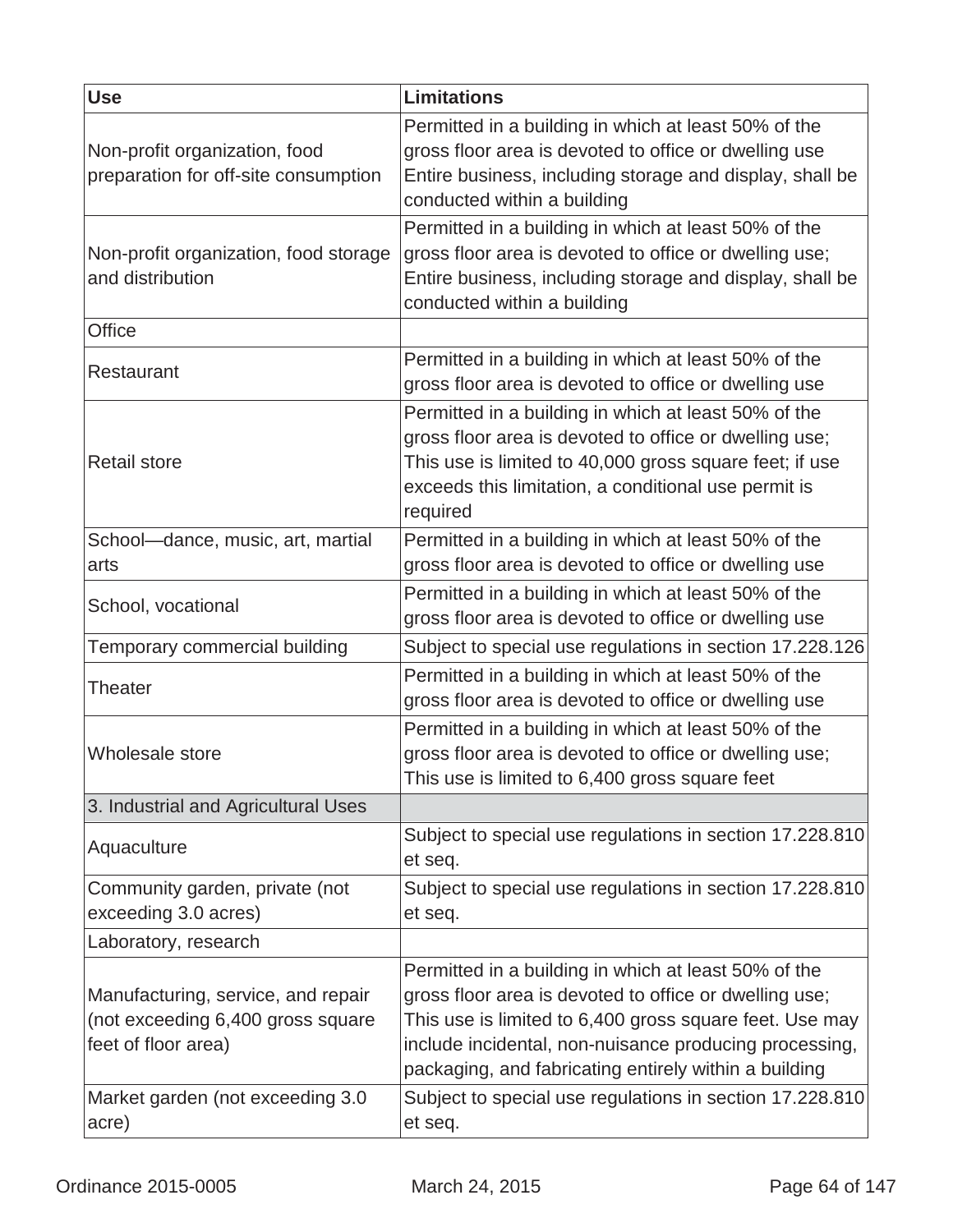| <b>Use</b>                      | Limitations                                            |
|---------------------------------|--------------------------------------------------------|
| Solar energy system, commercial | Allowed in this zone and exempt from the provisions of |
| $ $ (city property)             | this title                                             |

B. Conditional uses. The following uses in the OB-3 zone require approval of a conditional use permit, subject to the limitations specified:

| <b>Use</b>                                             | <b>Limitations</b>                                                                                                                                                               | <b>Approval Required</b><br>by: Planning and<br><b>Design Commission</b><br>(PDC); Zoning<br><b>Administrator (ZA);</b><br>or City Council (CC) |
|--------------------------------------------------------|----------------------------------------------------------------------------------------------------------------------------------------------------------------------------------|-------------------------------------------------------------------------------------------------------------------------------------------------|
| 1. Residential Uses                                    |                                                                                                                                                                                  |                                                                                                                                                 |
| Residential care facility                              |                                                                                                                                                                                  | <b>PDC</b>                                                                                                                                      |
| <b>Residential hotel</b>                               | Subject to special use regulations in<br>section 17.228.112                                                                                                                      | <b>PDC</b>                                                                                                                                      |
| Temporary residential shelter                          |                                                                                                                                                                                  | <b>PDC</b>                                                                                                                                      |
| 2. Commercial and<br><b>Institutional Uses</b>         |                                                                                                                                                                                  |                                                                                                                                                 |
| Alcoholic beverage sales, off-<br>premises consumption | Permitted in a building in which at least<br>50% of the gross floor area is devoted to<br>office or dwelling use;<br>Subject to special use regulations in<br>section 17.228.108 | <b>PDC</b>                                                                                                                                      |
| Amusement center, outdoor                              |                                                                                                                                                                                  | <b>PDC</b>                                                                                                                                      |
| Assembly-cultural, religious,<br>social                |                                                                                                                                                                                  | <b>PDC</b>                                                                                                                                      |
| Bar; nightclub                                         | Permitted in a building in which at least<br>50% of the gross floor area is devoted to<br>office or dwelling use;<br>Subject to special use regulations in<br>section 17.228.108 | <b>PDC</b>                                                                                                                                      |
| Cinema (inside arts and<br>entertainment district)     | Permitted in a building in which at least<br>50% of the gross floor area is devoted to<br>office or dwelling use                                                                 | <b>PDC</b>                                                                                                                                      |
| College campus                                         |                                                                                                                                                                                  | <b>PDC</b>                                                                                                                                      |
| Kennel                                                 | Permitted in a building in which at least<br>50% of the gross floor area is devoted to<br>office or dwelling use                                                                 | <b>PDC</b>                                                                                                                                      |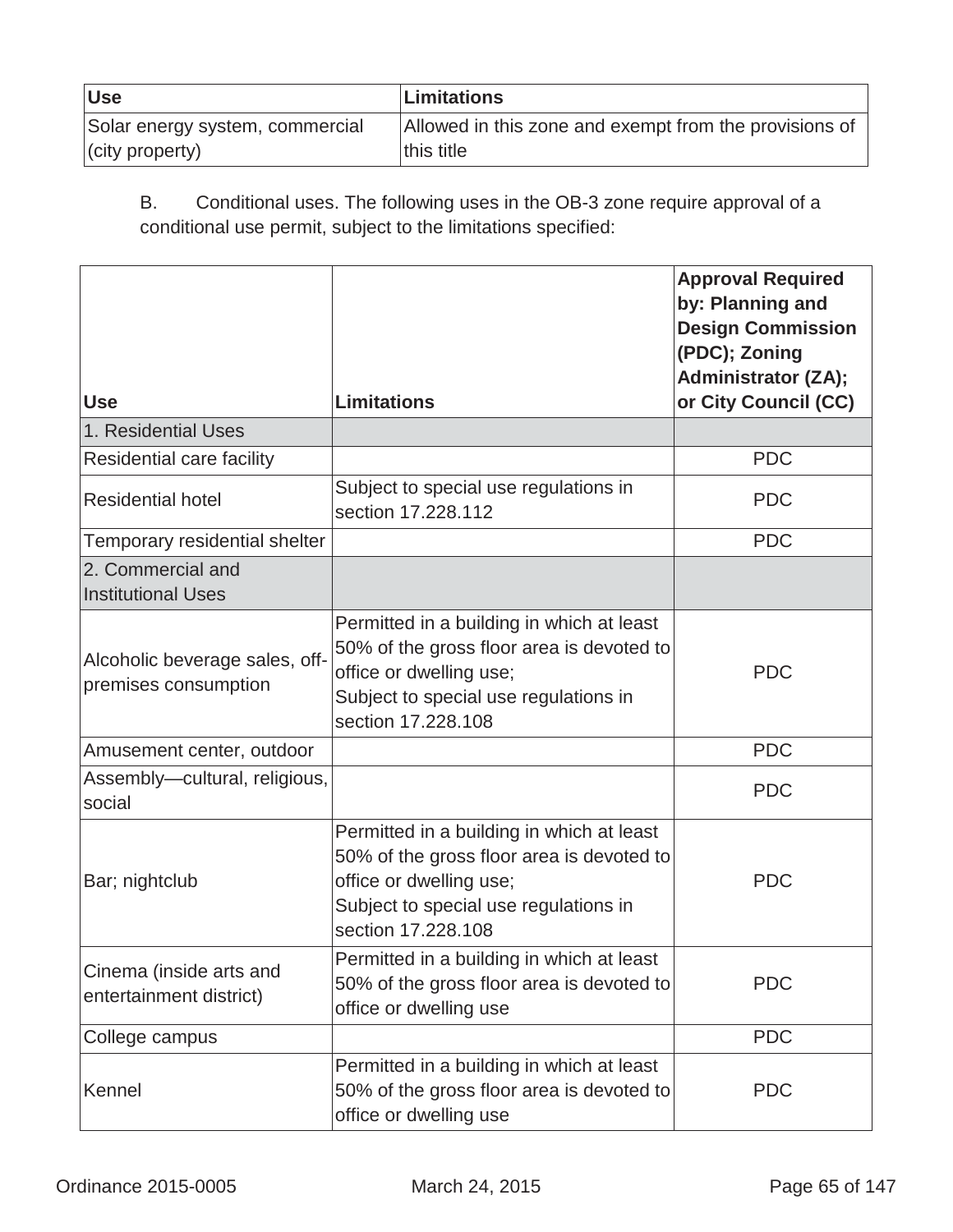| <b>Use</b>                                        | <b>Limitations</b>                                                                                                                                                                                                                                                                                                                                                               | <b>Approval Required</b><br>by: Planning and<br><b>Design Commission</b><br>(PDC); Zoning<br><b>Administrator (ZA);</b><br>or City Council (CC) |
|---------------------------------------------------|----------------------------------------------------------------------------------------------------------------------------------------------------------------------------------------------------------------------------------------------------------------------------------------------------------------------------------------------------------------------------------|-------------------------------------------------------------------------------------------------------------------------------------------------|
| Major medical facility                            |                                                                                                                                                                                                                                                                                                                                                                                  | <b>PDC</b>                                                                                                                                      |
| Non-profit organization, meal<br>service facility | Permitted in a building in which at least<br>50% of the gross floor area is devoted to<br>office or dwelling use                                                                                                                                                                                                                                                                 | <b>PDC</b>                                                                                                                                      |
| Nonresidential care facility                      | Permitted in a building in which at least<br>50% of the gross floor area is devoted to<br>office or dwelling use                                                                                                                                                                                                                                                                 | <b>PDC</b>                                                                                                                                      |
| Outdoor market                                    | In granting a conditional use permit the<br>zoning administrator may consider the<br>traffic, parking, noise, hours of<br>operation, and any applicable<br>development standards related to the<br>proposed outdoor market                                                                                                                                                       | ZA                                                                                                                                              |
| <b>Retail store</b>                               | Permitted in a building in which at least<br>50% of the gross floor area is devoted to<br>office or dwelling use;<br>Permitted with a conditional use permit if<br>use exceeds 40,000 gross square feet;<br>permitted by right if use does not<br>exceed 40,000 gross square feet                                                                                                | <b>PDC</b>                                                                                                                                      |
| School, K-12                                      |                                                                                                                                                                                                                                                                                                                                                                                  | <b>PDC</b>                                                                                                                                      |
| Stand-alone parking facility                      | The zoning administrator may waive the<br>development standards stated in<br>sections 17.608.040 and 17.612.020                                                                                                                                                                                                                                                                  | ΖA                                                                                                                                              |
| <b>Tobacco retailer</b>                           | A zoning administrator conditional use<br>permit is required for a tobacco retailer<br>that has 15,000 square feet or less of<br>gross floor area and is located within<br>1,000 feet, measured for the nearest<br>property lines of the affected parcels, of<br>a public or private school (K-12).<br>Otherwise the use is to be treated as<br>"Retail" in all applicable zones | ZA                                                                                                                                              |
| Transit vehicle-service,<br>repair, storage       |                                                                                                                                                                                                                                                                                                                                                                                  | <b>PDC</b>                                                                                                                                      |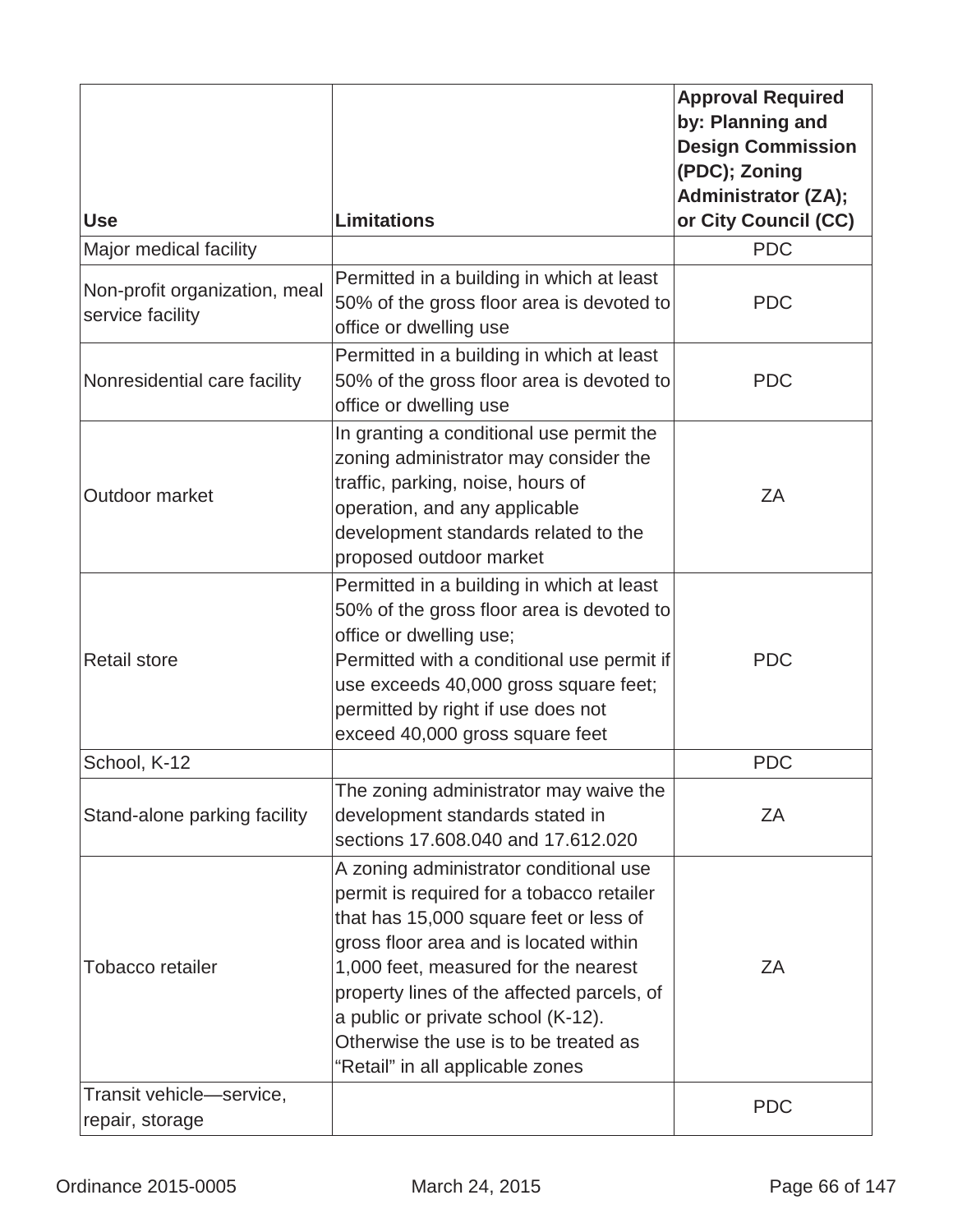| <b>Use</b>                                         | <b>Limitations</b>                                                                                               | <b>Approval Required</b><br>by: Planning and<br><b>Design Commission</b><br>(PDC); Zoning<br><b>Administrator (ZA);</b><br>or City Council (CC) |
|----------------------------------------------------|------------------------------------------------------------------------------------------------------------------|-------------------------------------------------------------------------------------------------------------------------------------------------|
| Veterinary clinic; veterinary<br>hospital          | Permitted in a building in which at least<br>50% of the gross floor area is devoted to<br>office or dwelling use | <b>PDC</b>                                                                                                                                      |
| 3. Industrial and Agricultural<br><b>Uses</b>      |                                                                                                                  |                                                                                                                                                 |
| facility                                           | Antenna; telecommunications Subject to special use regulations in<br>section 17.228.300 et seq.                  | <b>PDC</b>                                                                                                                                      |
| Community garden, private<br>(exceeding 3.0 acres) | Subject to special use regulations in<br>section 17.228.810 et seq.                                              | ZA                                                                                                                                              |
| Heliport; helistop                                 | Subject to special use regulations in<br>section 17.228.114                                                      | <b>PDC</b>                                                                                                                                      |
| High voltage transmission<br>facility              | Subject to special use regulations in<br>section 17.228.500 et seq.                                              | <b>CC</b>                                                                                                                                       |
| Market garden (exceeding<br>3.0 acres)             | Subject to special use regulations in<br>section 17.228.810 et seq.                                              | ZA                                                                                                                                              |
| Passenger terminal                                 |                                                                                                                  | <b>PDC</b>                                                                                                                                      |
| Surface mining operation                           | Subject to chapter 17.720                                                                                        | <b>PDC</b>                                                                                                                                      |
| Well-gas, oil                                      |                                                                                                                  | <b>PDC</b>                                                                                                                                      |

C. Accessory uses. The following uses are permitted in the OB-3 zone when accessory to a permitted or conditional use, subject to the limitations specified:

| <b>Use</b>                          | <b>Limitations</b>                                       |
|-------------------------------------|----------------------------------------------------------|
| Accessory antenna                   |                                                          |
| Accessory drive-through facility    | Subject to special use regulations in section 17.228.110 |
| Childcare, in-home (family day care |                                                          |
| home)                               |                                                          |
| ICommon area                        |                                                          |
| <b>Family care facility</b>         |                                                          |
| <b>Family day care facility</b>     |                                                          |
| Home occupation                     | Subject to special use regulations in section 17.228.200 |
|                                     | et seq.                                                  |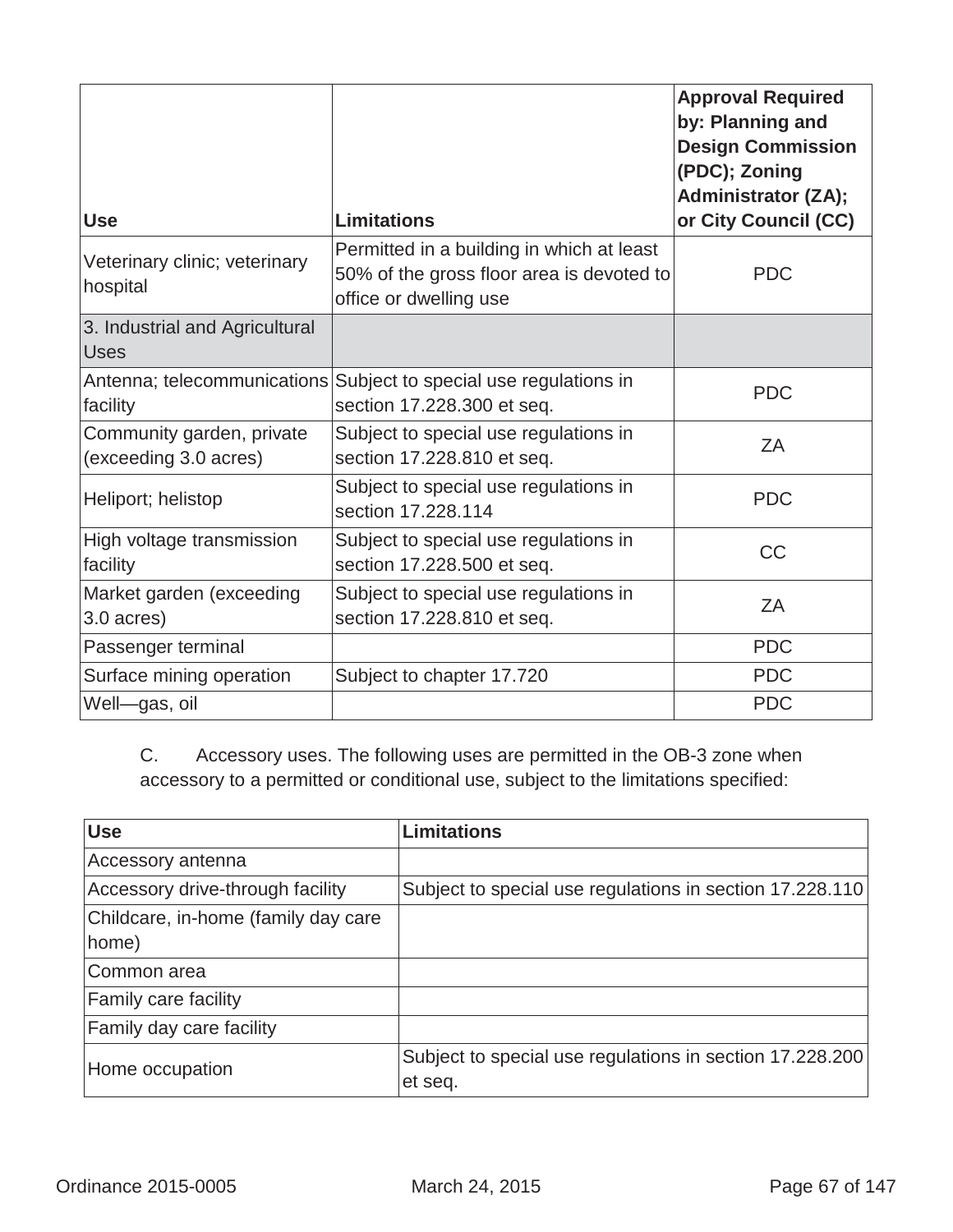| Private garden   | Subject to special use regulations in section 17.228.810<br>let seq. |
|------------------|----------------------------------------------------------------------|
| Urban beekeeping | Subject to special use regulations in section 17.228.810<br>let seq. |

D. Prohibited uses. All uses not listed as permitted, accessory, or conditional uses are prohibited in the OB-3 zone.

# **SECTION 27.**

A. Section 17.216.510 is amended to read as follows:

#### **17.216.510 SC zone—Permitted uses.**

A. Permitted uses. The following uses are permitted by right in the SC zone, subject to the limitations specified:

| <b>Use</b>                             | <b>Limitations</b>                                                                                                          |
|----------------------------------------|-----------------------------------------------------------------------------------------------------------------------------|
| 1. Commercial and Institutional Uses   |                                                                                                                             |
| Amusement center, indoor               |                                                                                                                             |
| Athletic club; fitness studio          |                                                                                                                             |
| Childcare center                       | Subject to special use regulations in section<br>17.228.113                                                                 |
| College extension                      |                                                                                                                             |
| <b>Commercial service</b>              |                                                                                                                             |
| Community market                       | Subject to special use regulations in section<br>17.228.124                                                                 |
| Laundromat, self-service               |                                                                                                                             |
| Library; archive                       |                                                                                                                             |
| Museum                                 |                                                                                                                             |
| <b>Office</b>                          |                                                                                                                             |
| <b>Plant nursery</b>                   |                                                                                                                             |
| Restaurant                             |                                                                                                                             |
| <b>Retail store</b>                    | This use is limited to 60,000 gross square feet; if<br>use exceeds this limitation, a conditional use permit<br>is required |
| School-dance, music, art, martial arts |                                                                                                                             |
| School, vocational                     |                                                                                                                             |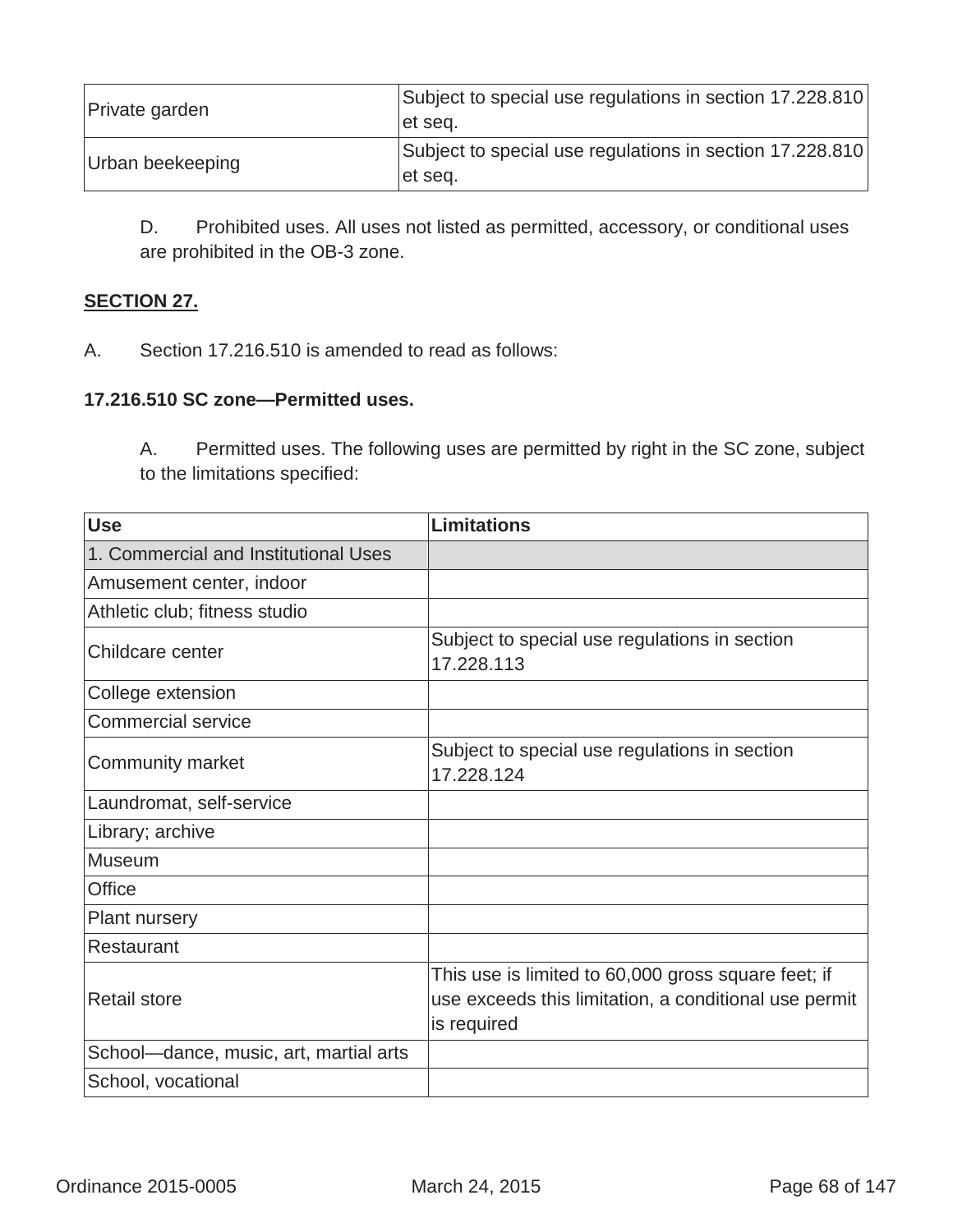| Temporary commercial building                          | Subject to special use regulations in section<br>17.228.126             |
|--------------------------------------------------------|-------------------------------------------------------------------------|
| Theater                                                |                                                                         |
| 2. Industrial and Agricultural Uses                    |                                                                         |
| Aquaculture                                            | Subject to special use regulations in section<br>17.228.810 et seq.     |
| Community garden, private (not<br>exceeding 3.0 acres) | Subject to special use regulations in section<br>17.228.810 et seq.     |
| Market garden (not exceeding 3.0 acres)                | Subject to special use regulations in section<br>17.228.810 et seq.     |
| Solar energy system, commercial (city<br>property)     | Allowed in this zone and is exempt from the<br>provisions of this title |

B. Conditional uses. The following uses in the SC zone require approval of a conditional use permit, subject to the limitations specified:

| <b>Use</b>                                             | <b>Limitations</b>                                          | <b>Approval Required</b><br>by: Planning and<br><b>Design Commission</b><br>(PDC); Zoning<br><b>Administrator (ZA);</b><br>or City Council (CC) |
|--------------------------------------------------------|-------------------------------------------------------------|-------------------------------------------------------------------------------------------------------------------------------------------------|
| 1. Residential Uses                                    |                                                             |                                                                                                                                                 |
| Dormitory                                              | Subject to special use regulations<br>in section 17,228,111 | <b>PDC</b>                                                                                                                                      |
| Dwelling, duplex                                       |                                                             | <b>PDC</b>                                                                                                                                      |
| Dwelling, multi-unit                                   | Subject to special use regulations<br>in section 17.228.117 | <b>PDC</b>                                                                                                                                      |
| Dwelling, single-unit                                  |                                                             | <b>PDC</b>                                                                                                                                      |
| Fraternity house; sorority house                       | Subject to special use regulations<br>in section 17,228,111 | <b>PDC</b>                                                                                                                                      |
| Mobilehome park                                        |                                                             | <b>PDC</b>                                                                                                                                      |
| Residential care facility                              |                                                             | <b>PDC</b>                                                                                                                                      |
| Temporary residential shelter                          |                                                             | <b>PDC</b>                                                                                                                                      |
| 2. Commercial and Institutional<br><b>Uses</b>         |                                                             |                                                                                                                                                 |
| Alcoholic beverage sales, off-<br>premises consumption | Subject to special use regulations<br>in section 17,228,108 | <b>PDC</b>                                                                                                                                      |
| Amusement center, outdoor                              |                                                             | <b>PDC</b>                                                                                                                                      |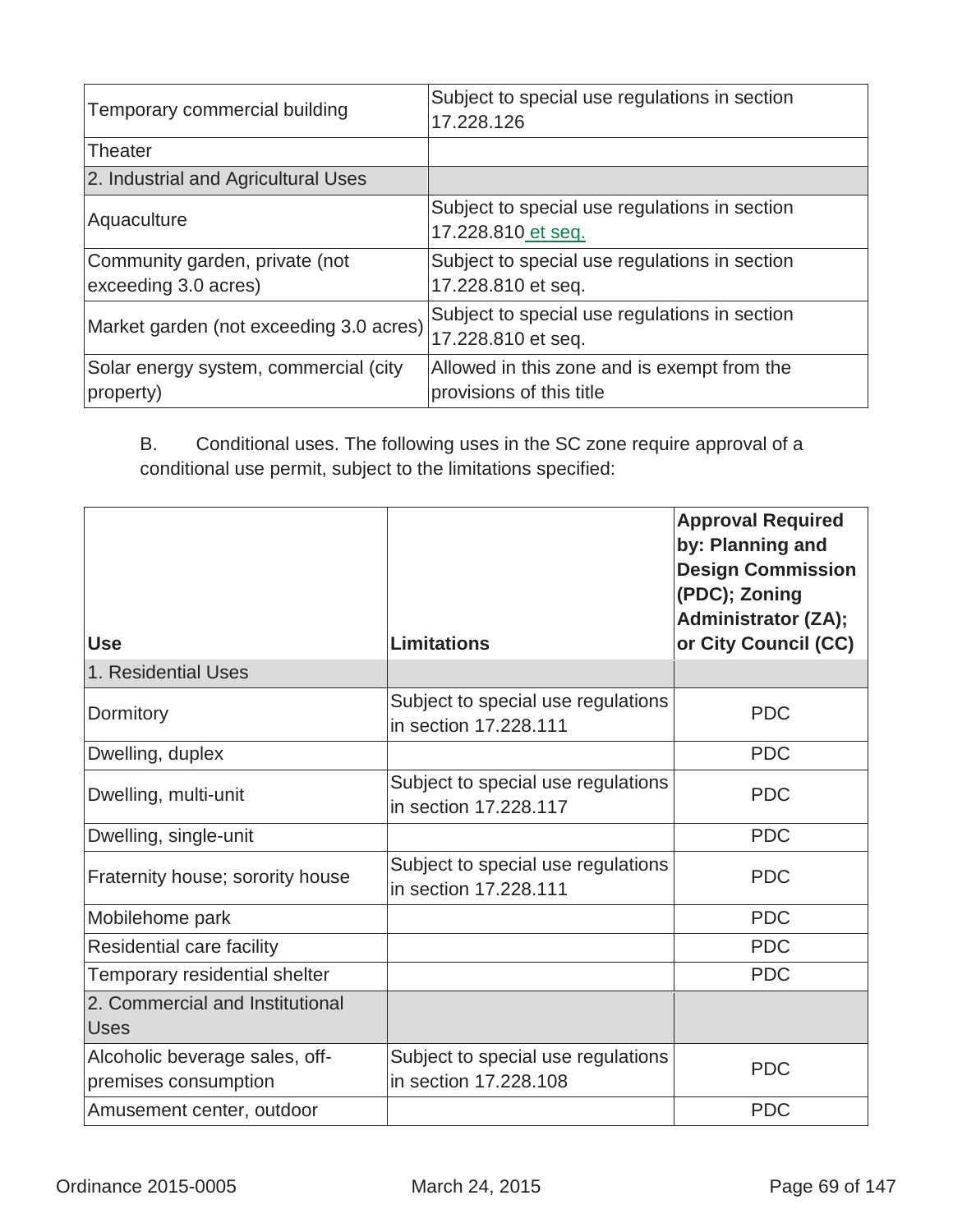| Assembly-cultural, religious,<br>social                               |                                                                                                                                                                                                                               | <b>PDC</b> |
|-----------------------------------------------------------------------|-------------------------------------------------------------------------------------------------------------------------------------------------------------------------------------------------------------------------------|------------|
| Bar; nightclub                                                        | Subject to special use regulations<br>in section 17.228.108                                                                                                                                                                   | <b>PDC</b> |
| Check-cashing center                                                  | Subject to special use regulations<br>in section 17.228.121                                                                                                                                                                   | <b>PDC</b> |
| Cinema                                                                |                                                                                                                                                                                                                               | <b>PDC</b> |
| College campus                                                        |                                                                                                                                                                                                                               | <b>PDC</b> |
| <b>Correctional facility</b>                                          |                                                                                                                                                                                                                               | <b>PDC</b> |
| Drive-in theater                                                      |                                                                                                                                                                                                                               | <b>PDC</b> |
| Drive-through restaurant                                              | Subject to special use regulations<br>in section 17.228.109                                                                                                                                                                   | <b>PDC</b> |
| <b>Firearms business</b>                                              |                                                                                                                                                                                                                               | <b>PDC</b> |
| <b>Gas station</b>                                                    |                                                                                                                                                                                                                               | <b>PDC</b> |
| Golf course; driving range                                            |                                                                                                                                                                                                                               | <b>PDC</b> |
| Hotel; motel                                                          |                                                                                                                                                                                                                               | <b>PDC</b> |
| Kennel                                                                |                                                                                                                                                                                                                               | <b>PDC</b> |
| Non-profit organization, food<br>preparation for off-site consumption |                                                                                                                                                                                                                               | <b>PDC</b> |
| Non-profit organization, food<br>storage and distribution             | This use is limited to 6,400 gross<br>square feet                                                                                                                                                                             | <b>PDC</b> |
| Non-profit organization, meal<br>service facility                     |                                                                                                                                                                                                                               | <b>PDC</b> |
| Nonresidential care facility                                          |                                                                                                                                                                                                                               | <b>PDC</b> |
| Outdoor market                                                        | In granting a conditional use<br>permit the zoning administrator<br>may consider the traffic, parking,<br>noise, hours of operation, and<br>any applicable development<br>standards related to the proposed<br>outdoor market | ZA         |
| <b>Retail store</b>                                                   | Permitted with a conditional use<br>permit if use exceeds 60,000<br>gross square feet; permitted by<br>right if use does not exceed<br>60,000 gross square feet                                                               | <b>PDC</b> |
| School, K-12                                                          |                                                                                                                                                                                                                               | <b>PDC</b> |
| Stand-alone parking facility                                          | The zoning administrator may<br>waive the development standards                                                                                                                                                               | ZΑ         |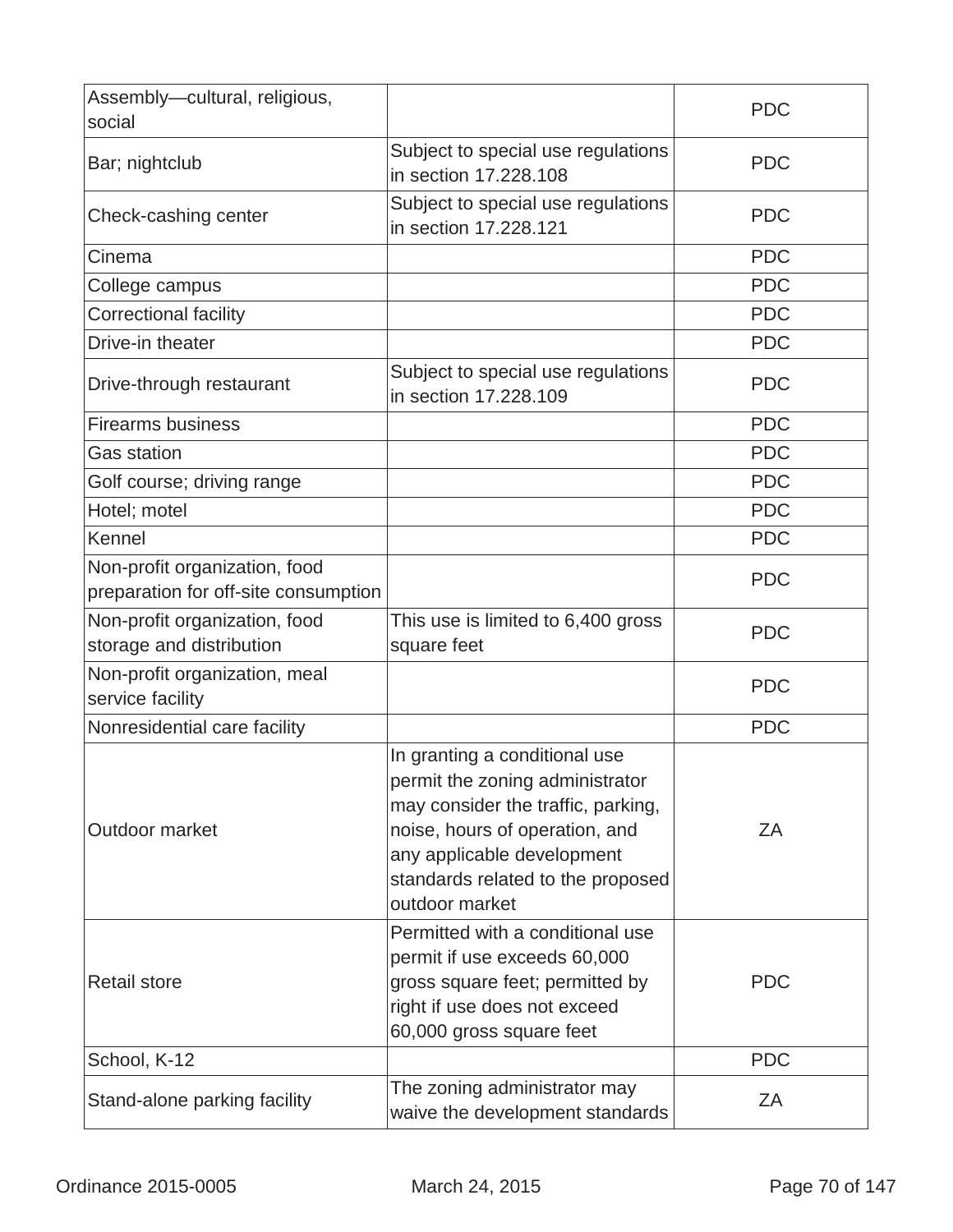|                                                    | stated in sections 17.608.040 and<br>17.612.020                                                                                                                                                                                                                                                                                                                                        |            |
|----------------------------------------------------|----------------------------------------------------------------------------------------------------------------------------------------------------------------------------------------------------------------------------------------------------------------------------------------------------------------------------------------------------------------------------------------|------------|
| Superstore                                         | Subject to special use regulations<br>in section 17,228,119                                                                                                                                                                                                                                                                                                                            | <b>PDC</b> |
| Tobacco retailer                                   | A zoning administrator conditional<br>use permit is required for a<br>tobacco retailer that has 15,000<br>square feet or less of gross floor<br>area and is located within 1,000<br>feet, measured for the nearest<br>property lines of the affected<br>parcels, of a public or private<br>school (K-12). Otherwise the use<br>is to be treated as "Retail" in all<br>applicable zones | ZA         |
| Transit vehicle-service, repair<br>storage         |                                                                                                                                                                                                                                                                                                                                                                                        | <b>PDC</b> |
| Veterinary clinic; veterinary hospital             |                                                                                                                                                                                                                                                                                                                                                                                        | <b>PDC</b> |
| 3. Industrial and Agricultural Uses                |                                                                                                                                                                                                                                                                                                                                                                                        |            |
| Antenna; telecommunications<br>facility            | Subject to special use regulations<br>in section 17.228.300 et seq.                                                                                                                                                                                                                                                                                                                    | <b>PDC</b> |
| Boat dock; marina                                  |                                                                                                                                                                                                                                                                                                                                                                                        | <b>PDC</b> |
| Community garden, private<br>(exceeding 3.0 acres) | Subject to special use regulations<br>in section 17.228.810 et seq.                                                                                                                                                                                                                                                                                                                    | ZA         |
| Heliport; helistop                                 | Subject to special use regulations<br>in section 17.228.114                                                                                                                                                                                                                                                                                                                            | <b>PDC</b> |
| High voltage transmission facility                 | Subject to special use regulations<br>in section 17.228.500 et seq.                                                                                                                                                                                                                                                                                                                    | CC         |
| Market garden (exceeding 3.0<br>acres)             | Subject to special use regulations<br>in section 17.228.810 et seq.                                                                                                                                                                                                                                                                                                                    | ZA         |
| Passenger terminal                                 |                                                                                                                                                                                                                                                                                                                                                                                        | <b>PDC</b> |
| Surface mining operation                           | Subject to provisions of chapter<br>17.720                                                                                                                                                                                                                                                                                                                                             | <b>PDC</b> |
| Well-gas, oil                                      |                                                                                                                                                                                                                                                                                                                                                                                        | <b>PDC</b> |

C. Accessory uses. The following uses are permitted in the SC zone when accessory to a permitted or conditional use, subject to the limitations specified:

| <b>Use</b>        | Limitations |
|-------------------|-------------|
| Accessory antenna |             |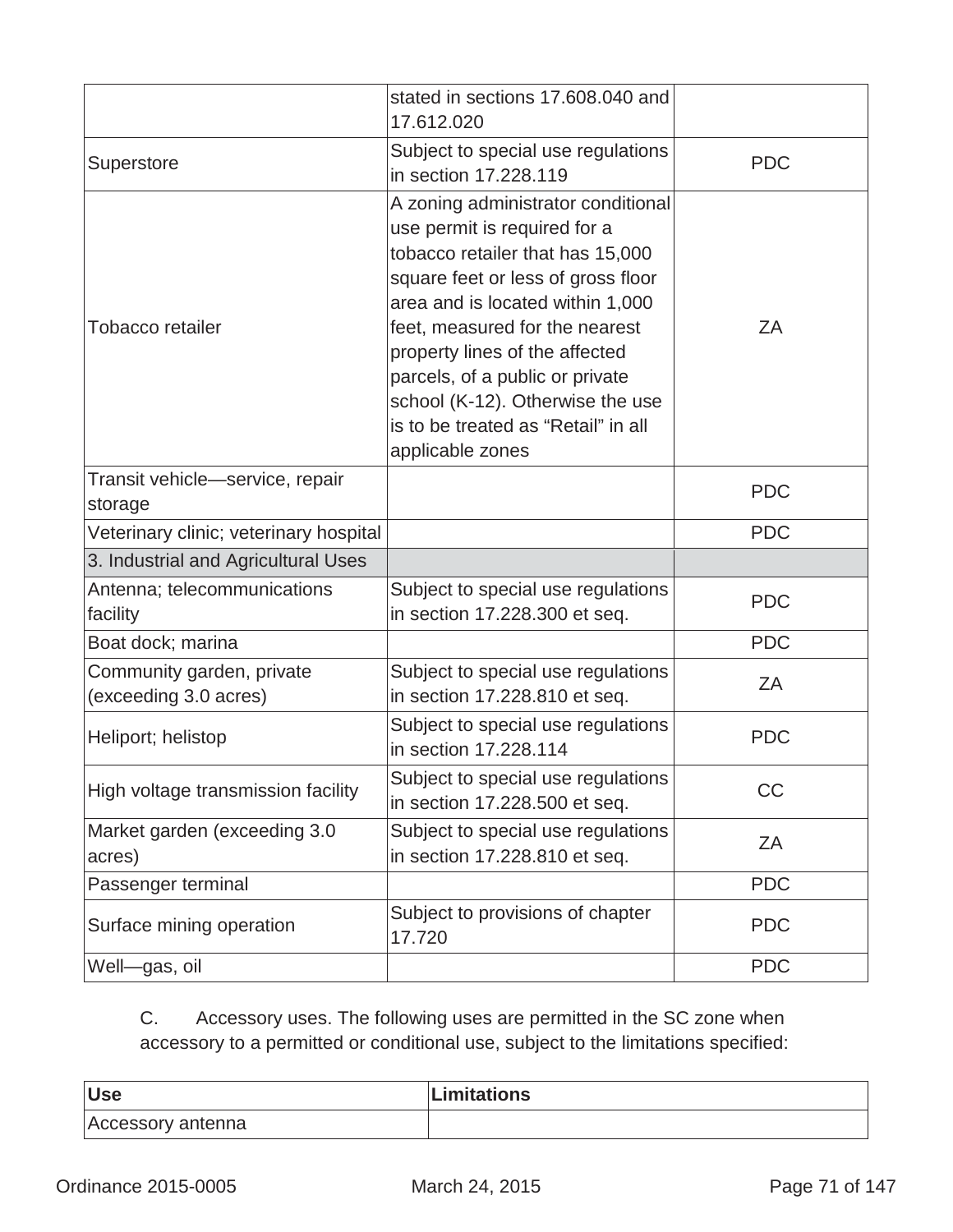| Accessory drive-through facility    | Subject to special use regulations in section<br>17.228.110 |
|-------------------------------------|-------------------------------------------------------------|
| Childcare, in-home (family day care |                                                             |
| home)                               |                                                             |
| Common area                         |                                                             |
|                                     | Subject to special use regulations in section               |
| Dwelling unit, secondary            | 17.228.105                                                  |
| Family care facility                |                                                             |
| Family day care facility            |                                                             |
| Home occupation                     | Subject to special use regulations in section               |
|                                     | 17.228.200 et seq.                                          |
| Private garden                      | Subject to special use regulations in section               |
|                                     | 17.228.810 et seq.                                          |
| Recycling facility, convenience     | Subject to special use regulations in section               |
|                                     | 17.228.400 et seq.                                          |
| Urban beekeeping                    | Subject to special use regulations in section               |
|                                     | 17.228.810 et seq.                                          |
| Watchperson's quarters              | The structure shall be limited to 1,000 square feet         |

D. Prohibited uses. All uses not listed as permitted, conditional, or accessory uses are prohibited in the SC zone.

## **SECTION 28.**

A.Section 17.216.610 of the Sacramento City Code is amended to read as follows:

# **17.216.610 C-1 zone—Permitted uses.**

A. Permitted uses. The following uses are permitted by right in the C-1 zone, subject to the limitations specified:

| <b>Use</b>                           | Limitations                                                 |
|--------------------------------------|-------------------------------------------------------------|
| 1. Residential Uses                  |                                                             |
| Dormitory (inside central city)      | Subject to special use regulations in section<br>17.228.111 |
| Dwelling, duplex                     |                                                             |
| Dwelling, multi-unit                 | Subject to special use regulations in section<br>17.228.117 |
| Dwelling, single-unit                |                                                             |
| 2. Commercial and Institutional Uses |                                                             |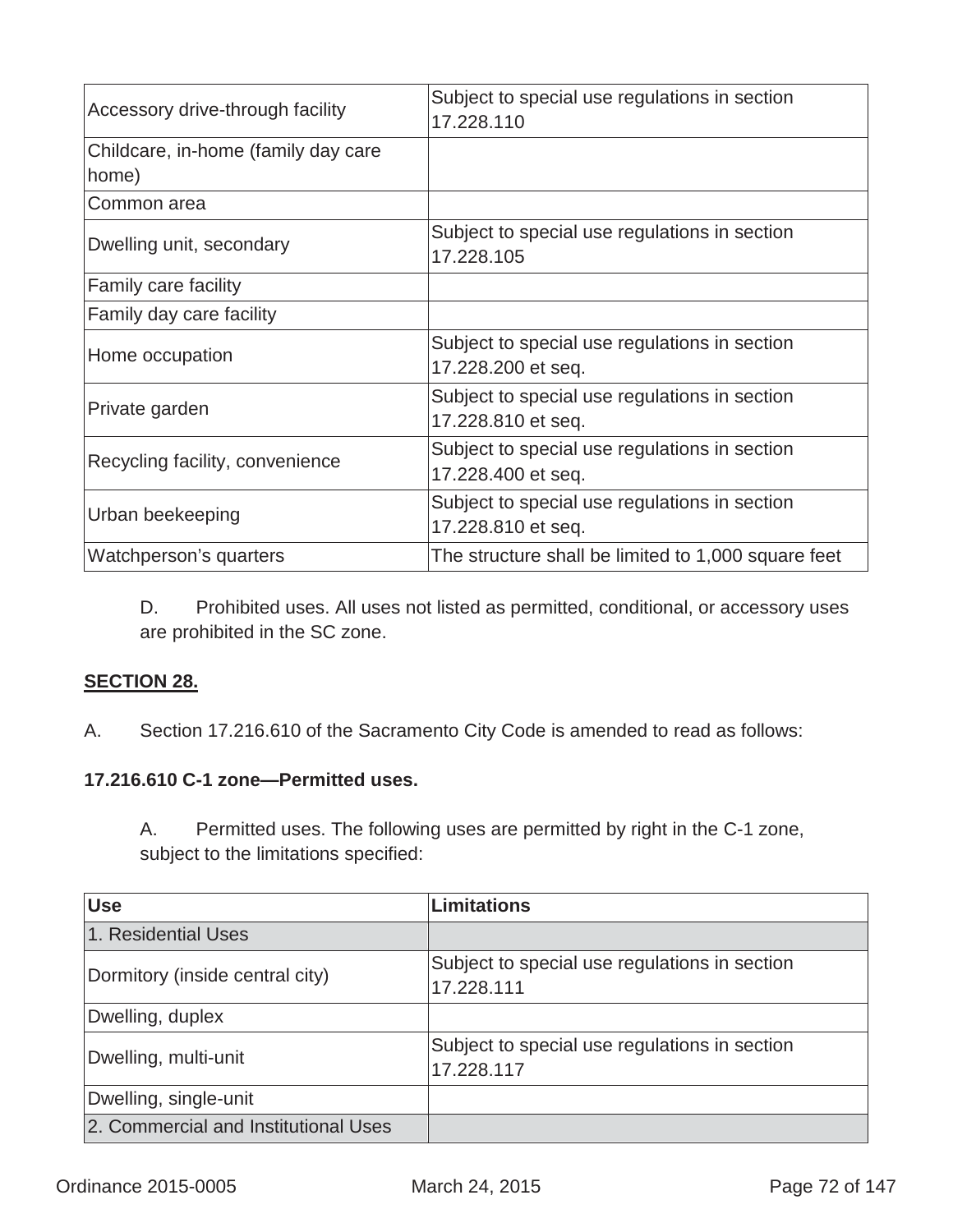| Athletic club; fitness studio                          |                                                                                                                             |
|--------------------------------------------------------|-----------------------------------------------------------------------------------------------------------------------------|
| Bed and breakfast inn                                  |                                                                                                                             |
| Childcare center                                       | Subject to special use regulations in section<br>17.228.113                                                                 |
| Cinema (inside arts and entertainment<br>district)     |                                                                                                                             |
| <b>Commercial service</b>                              |                                                                                                                             |
| <b>Community market</b>                                | Subject to special use regulations in section<br>17.228.124                                                                 |
| Laundromat, self-service                               |                                                                                                                             |
| Library; archive                                       |                                                                                                                             |
| Museum                                                 |                                                                                                                             |
| <b>Office</b>                                          |                                                                                                                             |
| Restaurant                                             |                                                                                                                             |
| <b>Retail store</b>                                    | This use is limited to 40,000 gross square feet; if<br>use exceeds this limitation, a conditional use permit<br>is required |
| School-dance, music, art, martial arts                 |                                                                                                                             |
| Temporary commercial building                          | Subject to special use regulations in section<br>17.228.126                                                                 |
| Theater                                                |                                                                                                                             |
| 3. Industrial and Agricultural Uses                    |                                                                                                                             |
| Aquaculture                                            | Subject to special use regulations in section<br>17.228.810 et seq.                                                         |
| Community garden, private (not<br>exceeding 3.0 acres) | Subject to special use regulations in section<br>17.228.810 et seq.                                                         |
| Market garden (not exceeding 3.0 acres)                | Subject to special use regulations in section<br>17.228.810 et seq.                                                         |
| Solar energy system, commercial (city<br>property)     | Allowed in this zone and exempt from the provisions<br>of this title                                                        |

B. Conditional uses. The following uses in the C-1 zone require approval of a conditional use permit, subject to the limitations specified: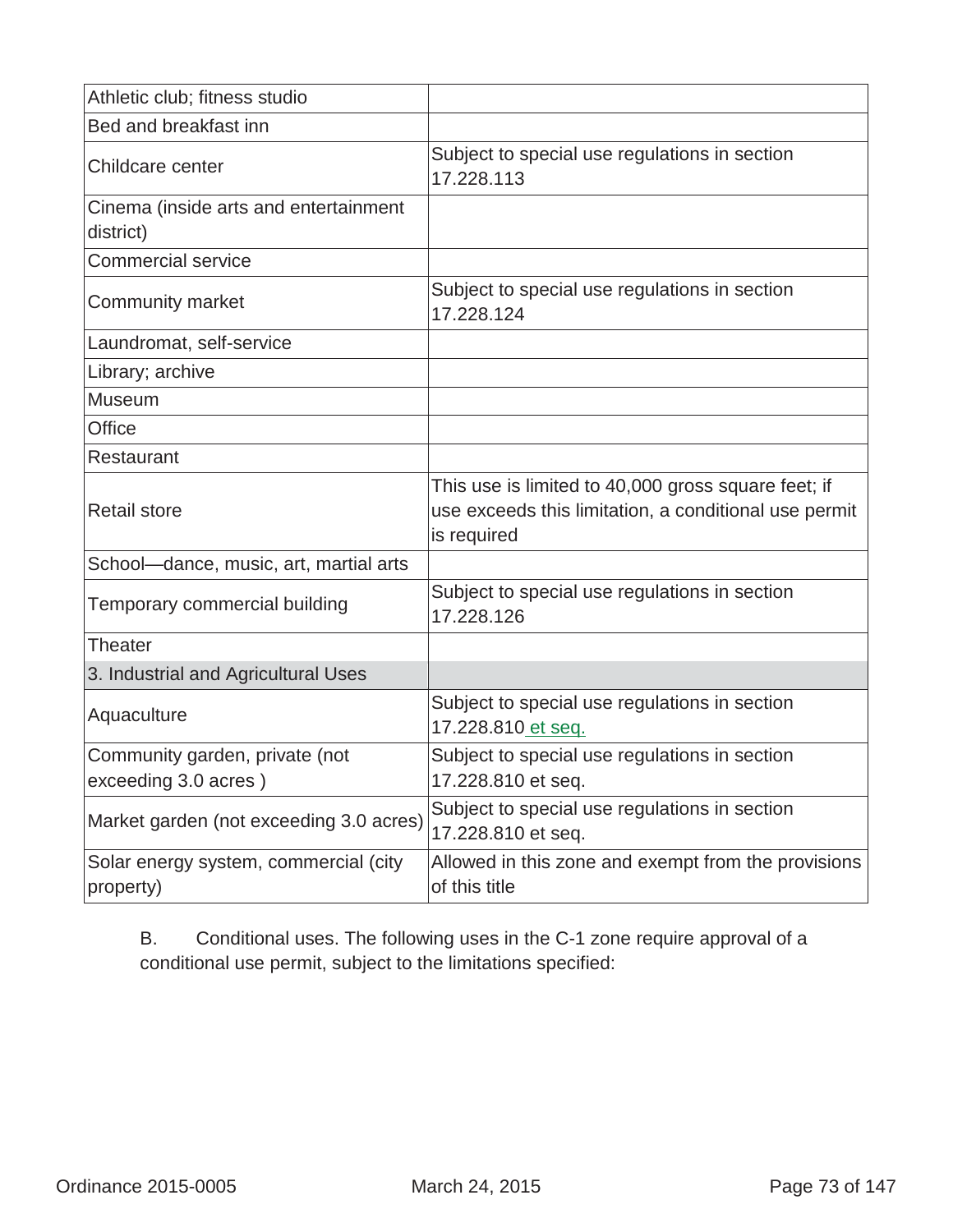|                                                                          |                                                             | <b>Approval Required</b><br>by: Planning and<br><b>Design Commission</b><br>(PDC); Zoning<br><b>Administrator (ZA);</b> |
|--------------------------------------------------------------------------|-------------------------------------------------------------|-------------------------------------------------------------------------------------------------------------------------|
| <b>Use</b>                                                               | <b>Limitations</b>                                          | or City Council (CC)                                                                                                    |
| 1. Residential Uses                                                      |                                                             |                                                                                                                         |
| Dormitory (outside central city)                                         | Subject to special use regulations in<br>section 17,228,111 | <b>PDC</b>                                                                                                              |
| Fraternity house; sorority<br>house                                      | Subject to special use regulations in<br>section 17.228.111 | <b>PDC</b>                                                                                                              |
| Mobilehome park                                                          |                                                             | <b>PDC</b>                                                                                                              |
| Residential care facility                                                |                                                             | <b>PDC</b>                                                                                                              |
| <b>Residential hotel</b>                                                 | Subject to special use regulations in<br>section 17.228.112 | <b>PDC</b>                                                                                                              |
| Temporary residential shelter                                            |                                                             | <b>PDC</b>                                                                                                              |
| 2. Commercial and<br><b>Institutional Uses</b>                           |                                                             |                                                                                                                         |
| Alcoholic beverage sales, off-<br>premises consumption                   | Subject to special use regulations in<br>section 17,228,108 | <b>PDC</b>                                                                                                              |
| Amusement center, indoor                                                 |                                                             | <b>PDC</b>                                                                                                              |
| Amusement center, outdoor                                                |                                                             | <b>PDC</b>                                                                                                              |
| Assembly-cultural, religious,<br>social                                  |                                                             | <b>PDC</b>                                                                                                              |
| Bar; nightclub                                                           | Subject to special use regulations in<br>section 17.228.108 | <b>PDC</b>                                                                                                              |
| Cemetery                                                                 |                                                             | <b>PDC</b>                                                                                                              |
| Check-cashing center                                                     | Subject to special use regulations in<br>section 17,228,121 | <b>PDC</b>                                                                                                              |
| Cinema (outside arts and<br>entertainment district)                      |                                                             | <b>PDC</b>                                                                                                              |
| College campus                                                           |                                                             | <b>PDC</b>                                                                                                              |
| <b>Correctional facility</b>                                             |                                                             | <b>PDC</b>                                                                                                              |
| Drive-in theater                                                         |                                                             | <b>PDC</b>                                                                                                              |
| Golf course; driving range                                               |                                                             | <b>PDC</b>                                                                                                              |
| Kennel                                                                   |                                                             | <b>PDC</b>                                                                                                              |
| Non-profit organization, food<br>preparation for off-site<br>consumption |                                                             | <b>PDC</b>                                                                                                              |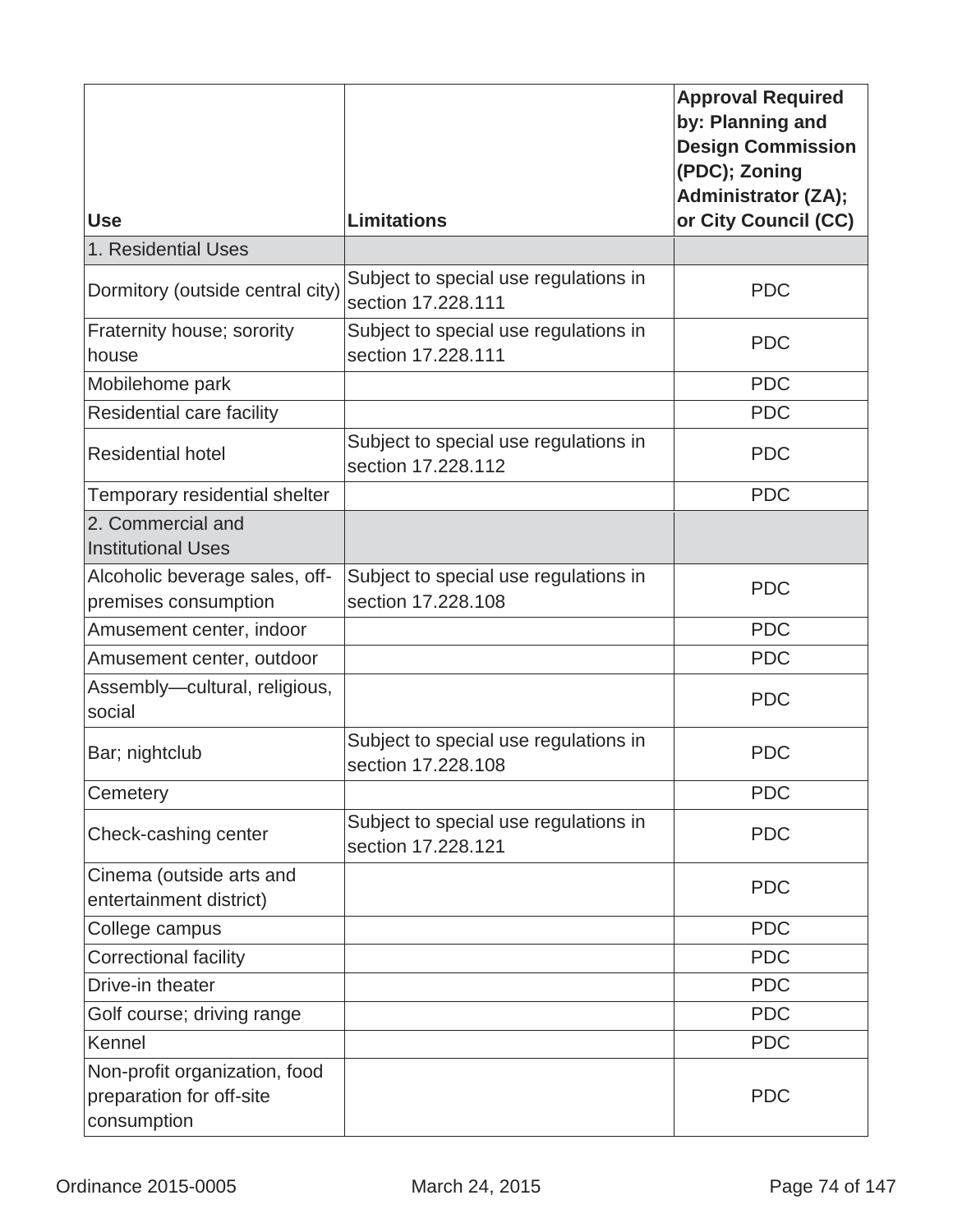|                                                           |                                                                                                                                                                                                                                                                                                                                                                                  | <b>Approval Required</b><br>by: Planning and<br><b>Design Commission</b><br>(PDC); Zoning<br><b>Administrator (ZA);</b> |
|-----------------------------------------------------------|----------------------------------------------------------------------------------------------------------------------------------------------------------------------------------------------------------------------------------------------------------------------------------------------------------------------------------------------------------------------------------|-------------------------------------------------------------------------------------------------------------------------|
| <b>Use</b>                                                | <b>Limitations</b>                                                                                                                                                                                                                                                                                                                                                               | or City Council (CC)                                                                                                    |
| Non-profit organization, food<br>storage and distribution | This use is limited to 6,400 gross<br>square feet                                                                                                                                                                                                                                                                                                                                | <b>PDC</b>                                                                                                              |
| Non-profit organization, meal<br>service facility         |                                                                                                                                                                                                                                                                                                                                                                                  | <b>PDC</b>                                                                                                              |
| Nonresidential care facility                              |                                                                                                                                                                                                                                                                                                                                                                                  | <b>PDC</b>                                                                                                              |
| Outdoor market                                            | In granting a conditional use permit the<br>zoning administrator may consider the<br>traffic, parking, noise, hours of<br>operation, and any applicable<br>development standards related to the<br>proposed outdoor market                                                                                                                                                       | ZΑ                                                                                                                      |
| <b>Retail store</b>                                       | Permitted with a conditional use permit<br>if use exceeds 40,000 gross square<br>feet; permitted by right if use does not<br>exceed 40,000 gross square feet                                                                                                                                                                                                                     | <b>PDC</b>                                                                                                              |
| School, K-12                                              |                                                                                                                                                                                                                                                                                                                                                                                  | <b>PDC</b>                                                                                                              |
| Stand-alone parking facility                              | The zoning administrator may waive<br>the development standards stated in<br>sections 17.608.040 and 17.612.020                                                                                                                                                                                                                                                                  | ΖA                                                                                                                      |
| Superstore                                                | Subject to special use regulations in<br>section 17.228.119                                                                                                                                                                                                                                                                                                                      | <b>PDC</b>                                                                                                              |
| Tobacco retailer                                          | A zoning administrator conditional use<br>permit is required for a tobacco retailer<br>that has 15,000 square feet or less of<br>gross floor area and is located within<br>1,000 feet, measured for the nearest<br>property lines of the affected parcels,<br>of a public or private school (K-12).<br>Otherwise the use is to be treated as<br>"Retail" in all applicable zones | ΖA                                                                                                                      |
| Transit vehicle-service,<br>repair, storage               |                                                                                                                                                                                                                                                                                                                                                                                  | <b>PDC</b>                                                                                                              |
| Veterinary clinic; veterinary<br>hospital                 |                                                                                                                                                                                                                                                                                                                                                                                  | <b>PDC</b>                                                                                                              |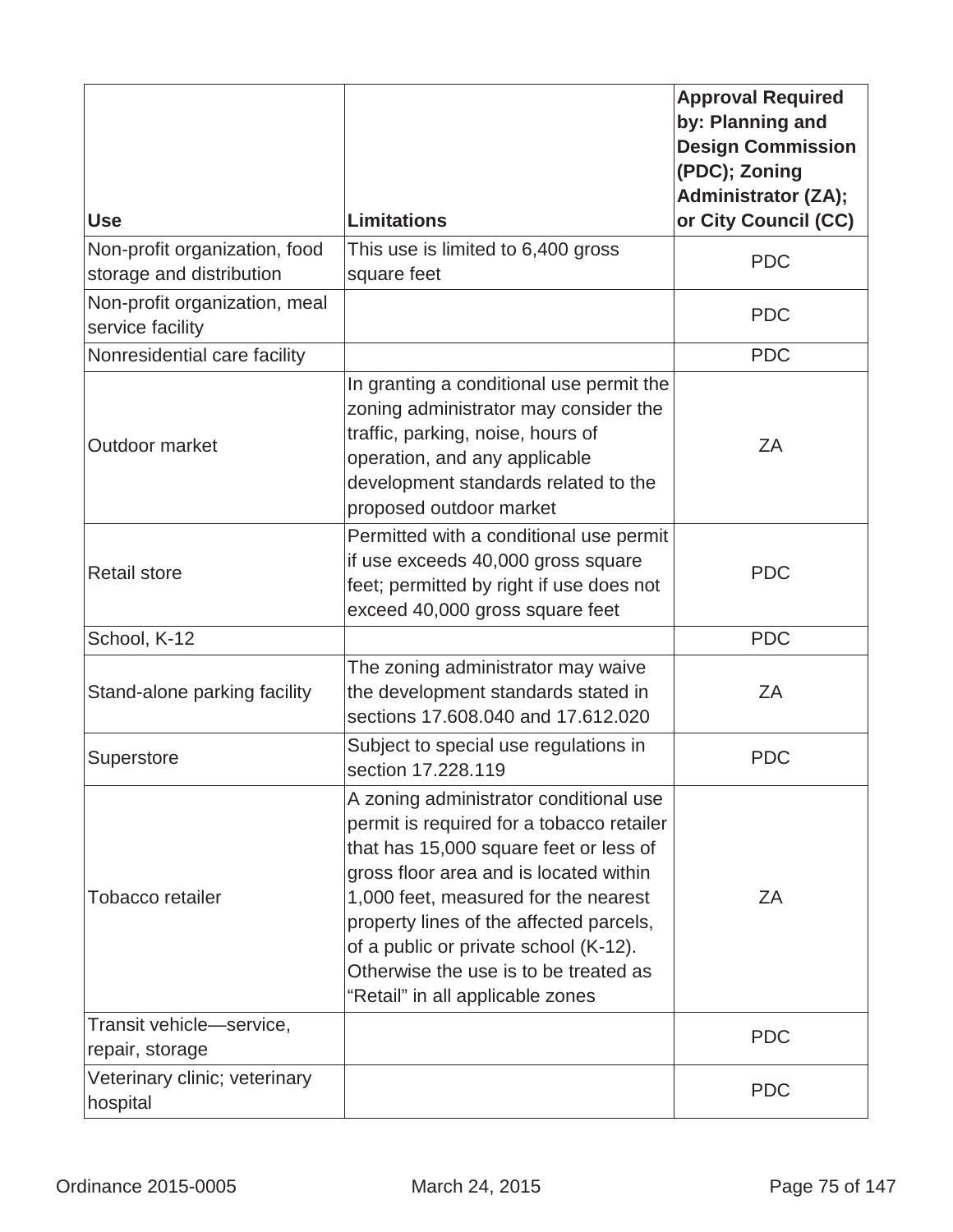| <b>Use</b>                                         | <b>Limitations</b>                                                  | <b>Approval Required</b><br>by: Planning and<br><b>Design Commission</b><br>(PDC); Zoning<br><b>Administrator (ZA);</b><br>or City Council (CC) |
|----------------------------------------------------|---------------------------------------------------------------------|-------------------------------------------------------------------------------------------------------------------------------------------------|
| 3. Industrial and Agricultural<br>Uses             |                                                                     |                                                                                                                                                 |
| Antenna; telecommunications<br>facility            | Subject to special use regulations in<br>section 17.228.300 et seq. | <b>PDC</b>                                                                                                                                      |
| Boat dock; marina                                  |                                                                     | <b>PDC</b>                                                                                                                                      |
| Community garden, private<br>(exceeding 3.0 acres) | Subject to special use regulations in<br>section 17.228.810 et seq. | ZA                                                                                                                                              |
| Heliport; helistop                                 | Subject to special use regulations in<br>section 17.228.114         | <b>PDC</b>                                                                                                                                      |
| High voltage transmission<br>facility              | Subject to special use regulations in<br>section 17.228.500 et seq. | <b>CC</b>                                                                                                                                       |
| Market garden (exceeding 3.0<br>acres)             | Subject to special use regulations in<br>section 17.228.810 et seq. | ZA                                                                                                                                              |
| Passenger terminal                                 |                                                                     | <b>PDC</b>                                                                                                                                      |
| Surface mining operation                           | Subject to provisions of chapter 17.720                             | <b>PDC</b>                                                                                                                                      |
| Well-gas, oil                                      |                                                                     | <b>PDC</b>                                                                                                                                      |

C. Accessory uses. The following uses are permitted in the C-1 zone when accessory to a permitted or conditional use, subject to the limitations specified:

| <b>Use</b>                                   | <b>Limitations</b>                                                  |
|----------------------------------------------|---------------------------------------------------------------------|
| Accessory antenna                            |                                                                     |
| Childcare, in-home (family day care<br>home) |                                                                     |
| Common area                                  |                                                                     |
| Dwelling unit, secondary                     | Subject to special use regulations in section<br>17.228.105         |
| <b>Family care facility</b>                  |                                                                     |
| <b>Family day care facility</b>              |                                                                     |
| Home occupation                              | Subject to special use regulations in section<br>17.228.200 et seq. |
| Private garden                               | Subject to special use regulations in section<br>17.228.810 et seq. |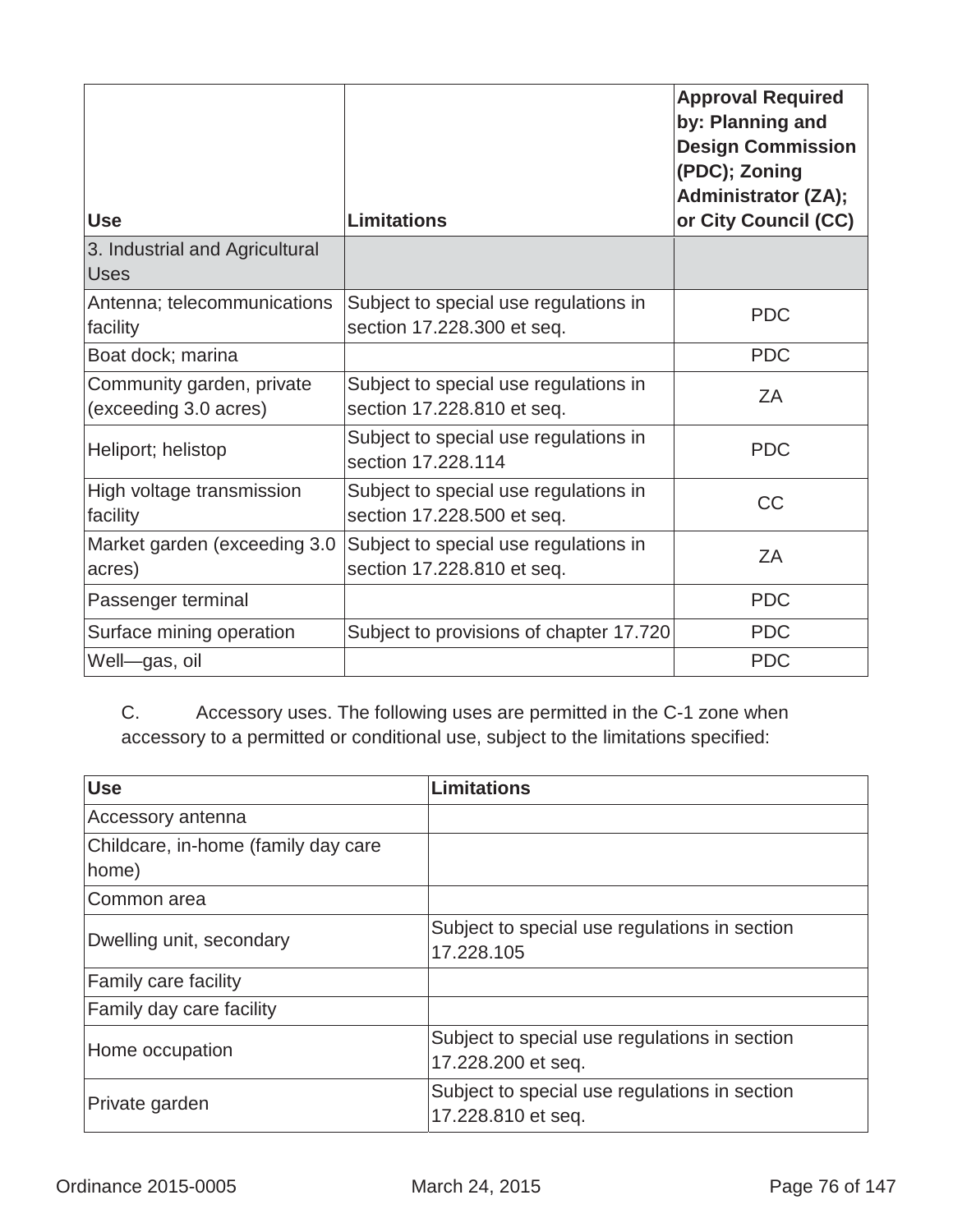| Recycling facility, convenience | Subject to special use regulations in section<br>17.228.400 et seq. |
|---------------------------------|---------------------------------------------------------------------|
| Urban beekeeping                | Subject to special use regulations in section<br>17.228.810 et seq. |
| Watchperson's quarters          | The structure shall be limited to 1,000 square feet                 |

D. Prohibited uses. All uses not listed as permitted, conditional, or accessory uses are prohibited in the C-1 zone.

## **SECTION 29.**

A.Section 17.216.710 of the Sacramento City Code is amended to read as follows:

### **17.216.710 C-2 zone—Permitted uses.**

A. Permitted uses. The following uses are permitted by right in the C-2 zone, subject to the limitations specified:

| <b>Use</b>                                         | <b>Limitations</b>                                          |
|----------------------------------------------------|-------------------------------------------------------------|
| 1. Residential Uses                                |                                                             |
| Dormitory (inside central city)                    | Subject to special use regulations in section<br>17.228.111 |
| Dwelling, duplex                                   |                                                             |
| Dwelling, multi-unit                               | Subject to special use regulations in section<br>17.228.117 |
| Dwelling, single-unit                              |                                                             |
| 2. Commercial and Institutional Uses               |                                                             |
| Adult entertainment business                       | Subject to special use regulations in section<br>17.228.102 |
| Amusement center, indoor                           |                                                             |
| Athletic club; fitness studio                      |                                                             |
| Bed and breakfast inn                              |                                                             |
| Childcare center                                   | Subject to special use regulations in section<br>17.228.113 |
| Cinema (inside arts and entertainment<br>district) |                                                             |
| College extension                                  |                                                             |
| <b>Commercial service</b>                          |                                                             |
| Community market                                   | Subject to special use regulations in section<br>17.228.124 |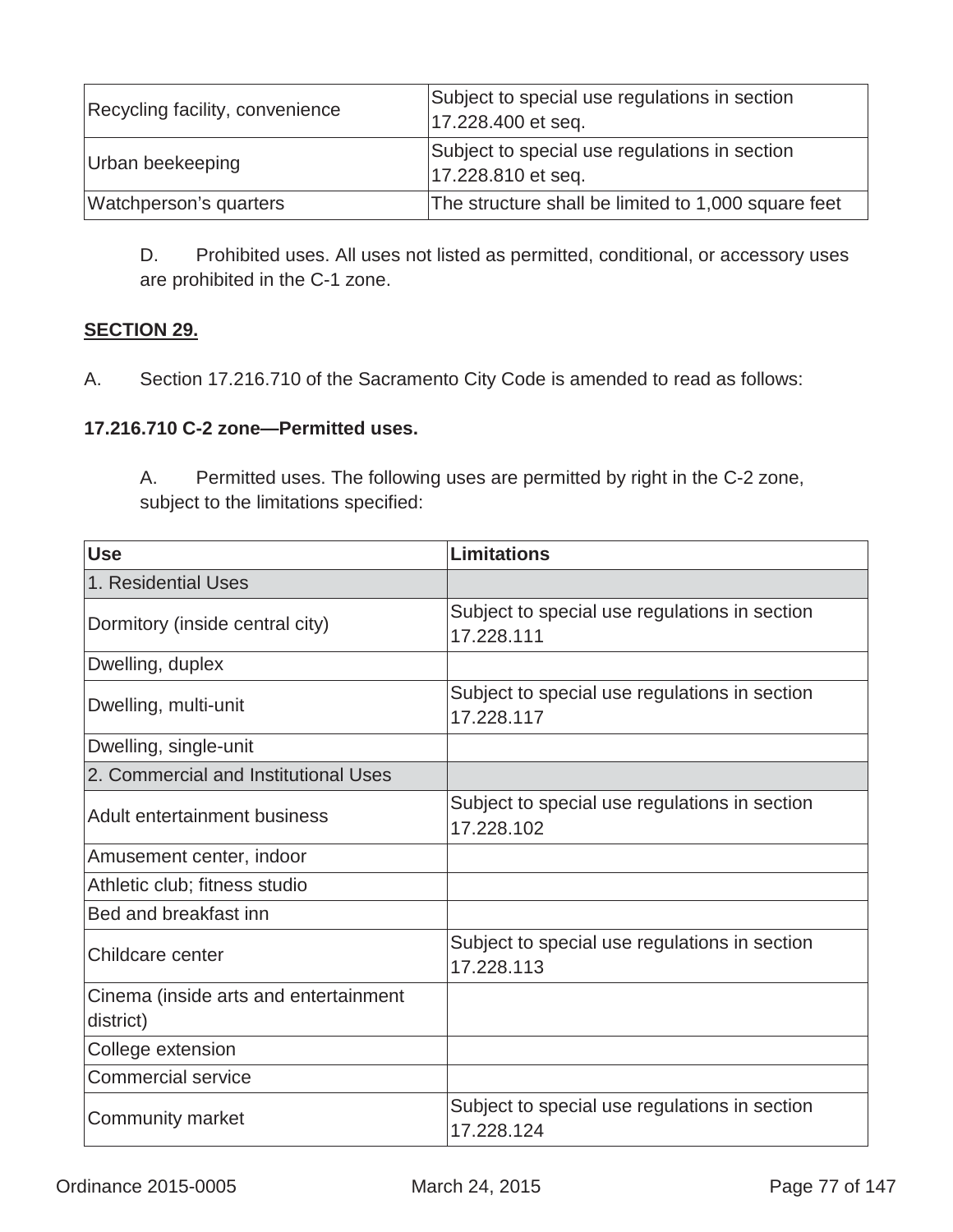| <b>Use</b>                                                            | <b>Limitations</b>                                                                                                                                                                                                                                 |
|-----------------------------------------------------------------------|----------------------------------------------------------------------------------------------------------------------------------------------------------------------------------------------------------------------------------------------------|
| Hotel; motel                                                          |                                                                                                                                                                                                                                                    |
| Laundromat, self-service                                              |                                                                                                                                                                                                                                                    |
| Library; archive                                                      |                                                                                                                                                                                                                                                    |
| Mortuary; crematory                                                   |                                                                                                                                                                                                                                                    |
| Museum                                                                |                                                                                                                                                                                                                                                    |
| Non-profit organization, food preparation<br>for off-site consumption | Entire business, including storage and display,<br>shall be conducted within a building                                                                                                                                                            |
| Non-profit organization, food storage and<br>distribution             | This use is limited to 6,400 gross square feet. Use<br>may include incidental, non-nuisance producing<br>processing, packaging, and fabricating entirely<br>within a building.                                                                     |
| <b>Office</b>                                                         |                                                                                                                                                                                                                                                    |
| <b>Plant nursery</b>                                                  | Permitted if use is located $\frac{1}{4}$ mile or greater from<br>the center of a light rail station platform; a<br>conditional use permit is required if use is located<br>less than 1/4 mile from the center of a light rail<br>station platform |
| Restaurant                                                            |                                                                                                                                                                                                                                                    |
| <b>Retail store</b>                                                   | This use is limited to 40,000 gross square feet; if<br>use exceeds this limitation, a conditional use<br>permit is required                                                                                                                        |
| School-dance, music, art, martial arts                                |                                                                                                                                                                                                                                                    |
| School, vocational                                                    |                                                                                                                                                                                                                                                    |
| Temporary commercial building                                         | Subject to special use regulations in section<br>17.228.126                                                                                                                                                                                        |
| Theater                                                               |                                                                                                                                                                                                                                                    |
| Veterinary clinic; veterinary hospital                                | Entire business to be conducted within a building,<br>and no outdoor boarding of animals is allowed; a<br>conditional use permit is required if animals are<br>boarded outside, or entire business is not<br>conducted within a building           |
| Wholesale store                                                       | This use is limited to 6,400 gross square feet. Use<br>may include incidental, non-nuisance producing<br>processing, packaging, and fabricating entirely<br>within a building                                                                      |
| 3. Industrial and Agricultural Uses                                   |                                                                                                                                                                                                                                                    |
| Aquaculture                                                           | Subject to special use regulations in section<br>17.228.810 et seq.                                                                                                                                                                                |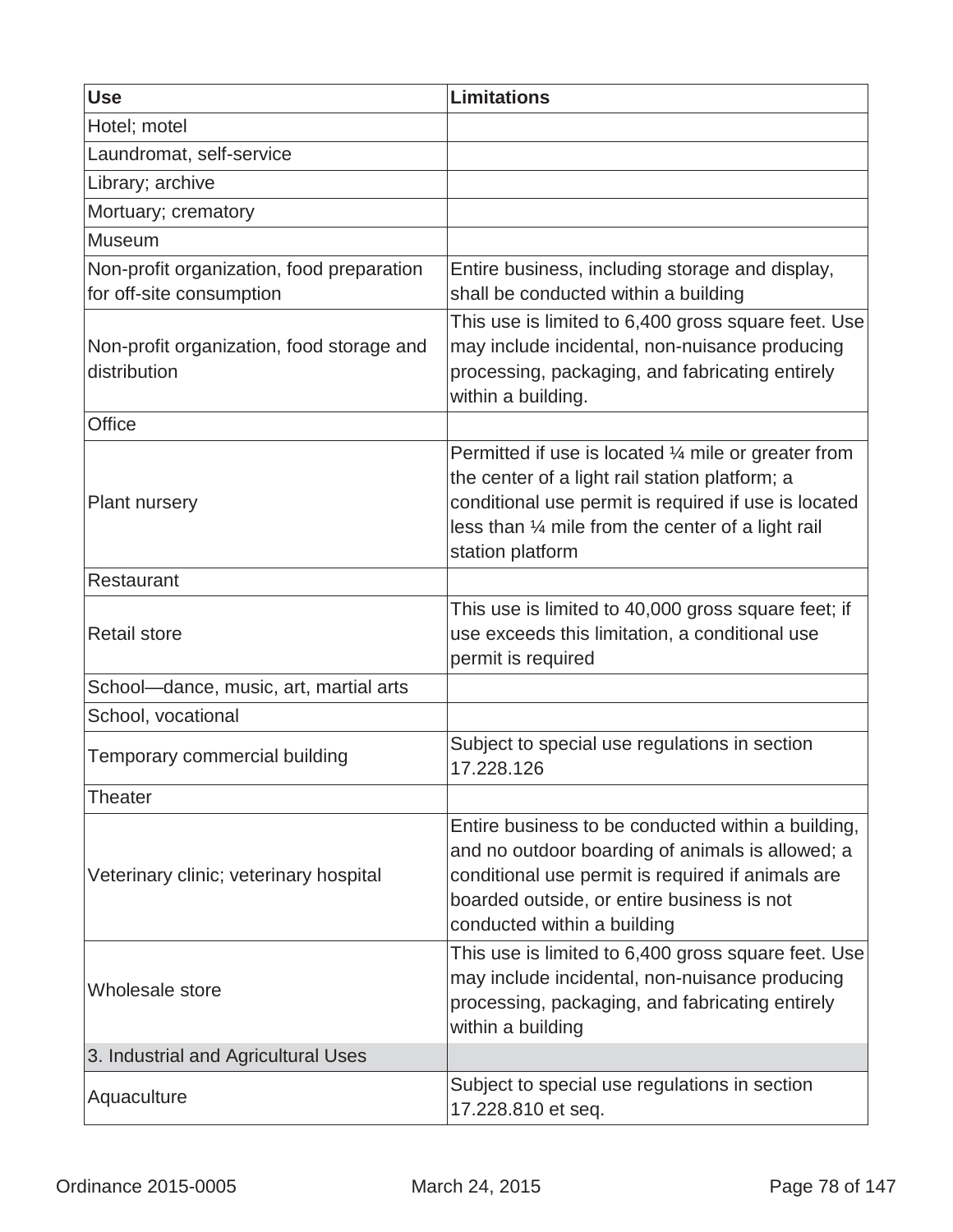| <b>Use</b>                                         | <b>Limitations</b>                                                                                                                                                            |  |
|----------------------------------------------------|-------------------------------------------------------------------------------------------------------------------------------------------------------------------------------|--|
| Community garden, private (not exceeding           | Subject to special use regulations in section                                                                                                                                 |  |
| 3.0 acres)                                         | 17.228.810 et seq                                                                                                                                                             |  |
| Manufacturing, service, and repair                 | This use is limited to 6,400 gross square feet. Use<br>may include incidental, non-nuisance producing<br>processing, packaging, and fabricating entirely<br>within a building |  |
| Market garden (not exceeding 3.0 acres)            | Subject to special use regulations in section<br>17.228.810 et seq.                                                                                                           |  |
| Passenger terminal                                 |                                                                                                                                                                               |  |
| <b>Railroad ROW</b>                                | Subject to special use regulations in section<br>17.228.116                                                                                                                   |  |
| Solar energy system, commercial (city<br>property) | Allowed in this zone and exempt from the<br>provisions of this title                                                                                                          |  |

B. Conditional uses. The following uses in the C-2 zone require approval of a conditional use permit, subject to the limitations specified:

| <b>Use</b>                                     | <b>Limitations</b>                                             | <b>Approval Required</b><br>by: Planning and<br><b>Design Commission</b><br>(PDC); Zoning<br><b>Administrator (ZA);</b><br>or City Council (CC) |
|------------------------------------------------|----------------------------------------------------------------|-------------------------------------------------------------------------------------------------------------------------------------------------|
| 1. Residential Uses                            |                                                                |                                                                                                                                                 |
| Dormitory (outside central city)               | Subject to special use<br>regulations in section<br>17.228.111 | <b>PDC</b>                                                                                                                                      |
| Fraternity house; sorority house               | Subject to special use<br>regulations in section<br>17.228.111 | <b>PDC</b>                                                                                                                                      |
| Mobilehome park                                |                                                                | <b>PDC</b>                                                                                                                                      |
| Residential care facility                      |                                                                | <b>PDC</b>                                                                                                                                      |
| <b>Residential hotel</b>                       | Subject to special use<br>regulations in section<br>17.228.112 | <b>PDC</b>                                                                                                                                      |
| Temporary residential shelter                  |                                                                | <b>PDC</b>                                                                                                                                      |
| 2. Commercial and Institutional<br><b>Uses</b> |                                                                |                                                                                                                                                 |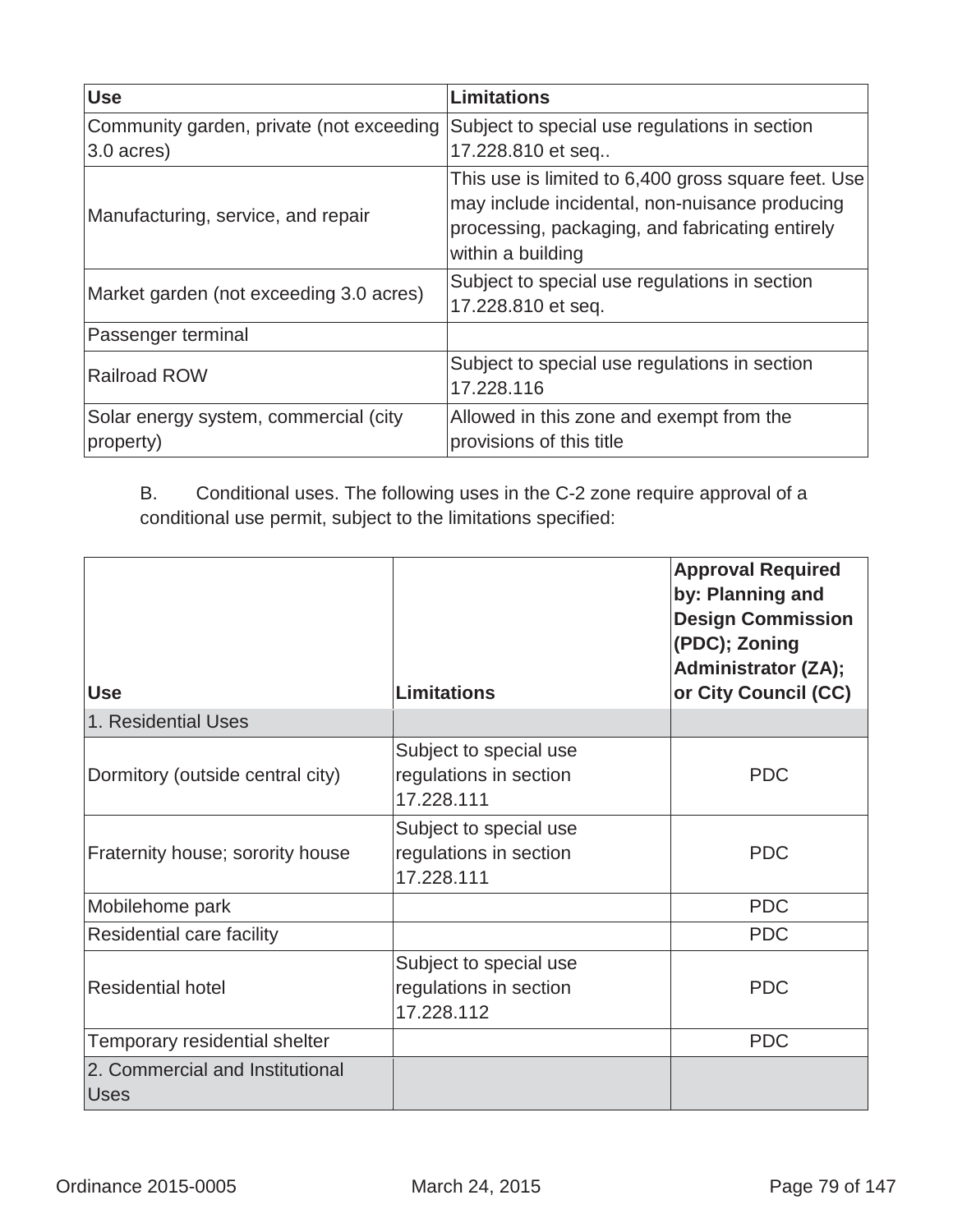| Adult-related establishment                            | Subject to special use<br>regulations in section<br>17.228.103                                                                                                                                              | <b>PDC</b> |
|--------------------------------------------------------|-------------------------------------------------------------------------------------------------------------------------------------------------------------------------------------------------------------|------------|
| Alcoholic beverage sales, off-<br>premises consumption | Subject to special use<br>regulations in section<br>17.228.108                                                                                                                                              | <b>PDC</b> |
| Amusement center, outdoor                              |                                                                                                                                                                                                             | <b>PDC</b> |
| Assembly facility-cultural,<br>religious, social       |                                                                                                                                                                                                             | <b>PDC</b> |
| Auto-sales, storage, rental                            | Repair work is permitted if<br>confined to a building;<br>Subject to special use<br>regulations in section<br>17.228.118                                                                                    | <b>PDC</b> |
| Auto-service, repair                                   | Entire business shall be<br>conducted within a building. No<br>outdoor storage or display of<br>merchandise is permitted in this<br>zone;<br>Subject to special use<br>regulations in section<br>17.228.118 | <b>PDC</b> |
| Bar; nightclub                                         | Subject to special use<br>regulations in section<br>17.228.108                                                                                                                                              | <b>PDC</b> |
| Cemetery                                               |                                                                                                                                                                                                             | <b>PDC</b> |
| Check-cashing center                                   | Subject to special use<br>regulations in section<br>17.228.121                                                                                                                                              | <b>PDC</b> |
| Cinema (outside arts and<br>entertainment district)    |                                                                                                                                                                                                             | <b>PDC</b> |
| College campus                                         |                                                                                                                                                                                                             | <b>PDC</b> |
| <b>Correctional facility</b>                           |                                                                                                                                                                                                             | <b>PDC</b> |
| Drive-in theater                                       |                                                                                                                                                                                                             | <b>PDC</b> |
| Drive-through restaurant                               | Prohibited in the Central City<br>unless the drive-through facility<br>is within 500 feet of freeway<br>right-of-way                                                                                        | <b>PDC</b> |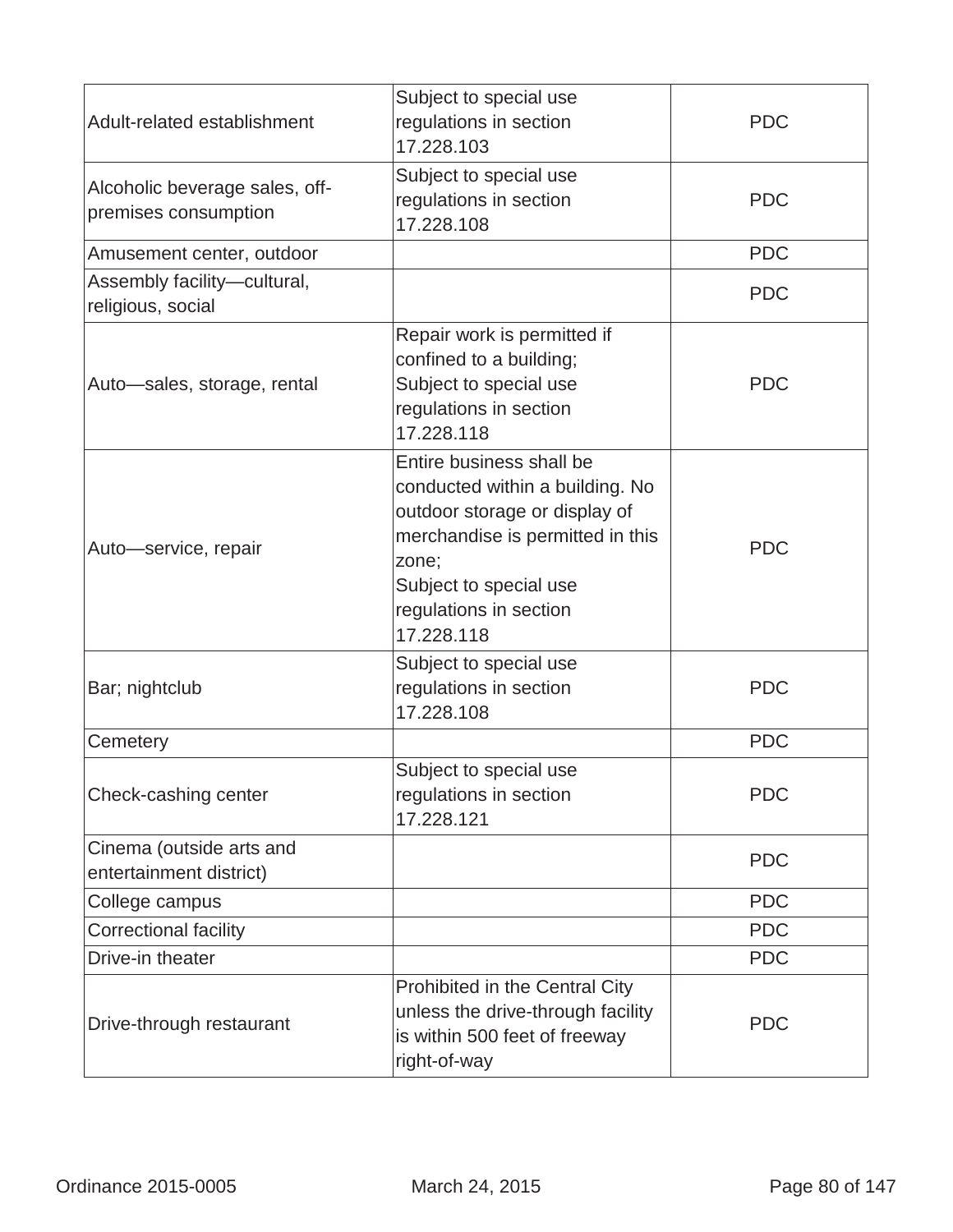|                                                   | Subject to special use<br>regulations in section<br>17.228.109                                                                                                                                                               |            |
|---------------------------------------------------|------------------------------------------------------------------------------------------------------------------------------------------------------------------------------------------------------------------------------|------------|
| Equipment-rental, sales yard                      | Repair work is permitted if<br>confined to a building;<br>Subject to special use<br>regulations in section<br>17.228.118                                                                                                     | <b>PDC</b> |
| <b>Firearms business</b>                          |                                                                                                                                                                                                                              | <b>PDC</b> |
| <b>Gas station</b>                                | Repair work is permitted if<br>confined to a building;<br>Subject to special use<br>regulations in section<br>17.228.118                                                                                                     | <b>PDC</b> |
| Golf course; driving range                        |                                                                                                                                                                                                                              | <b>PDC</b> |
| Kennel                                            |                                                                                                                                                                                                                              | <b>PDC</b> |
| Major medical facility                            |                                                                                                                                                                                                                              | <b>PDC</b> |
| Medical marijuana dispensary                      | Subject to special use<br>regulations in section<br>17.228.700 et seq.                                                                                                                                                       | ZA/PDC     |
| Mini storage; locker building                     | Subject to special use<br>regulations in section<br>17.228.106                                                                                                                                                               | <b>PDC</b> |
| Mobilehome-sales, storage                         | Repair work is permitted if<br>confined to a building;<br>Subject to special use<br>regulations in section<br>17.228.118                                                                                                     | <b>PDC</b> |
| Non-profit organization, meal<br>service facility |                                                                                                                                                                                                                              | <b>PDC</b> |
| Nonresidential care facility                      |                                                                                                                                                                                                                              | <b>PDC</b> |
| Outdoor market                                    | In granting a conditional use<br>permit the zoning administrator<br>may consider the traffic, parking,<br>noise, hours of operation and<br>any applicable development<br>standards related to the<br>proposed outdoor market | ZA         |
| Plant nursery                                     | Permitted with a conditional use<br>permit if use is located less than                                                                                                                                                       | <b>PDC</b> |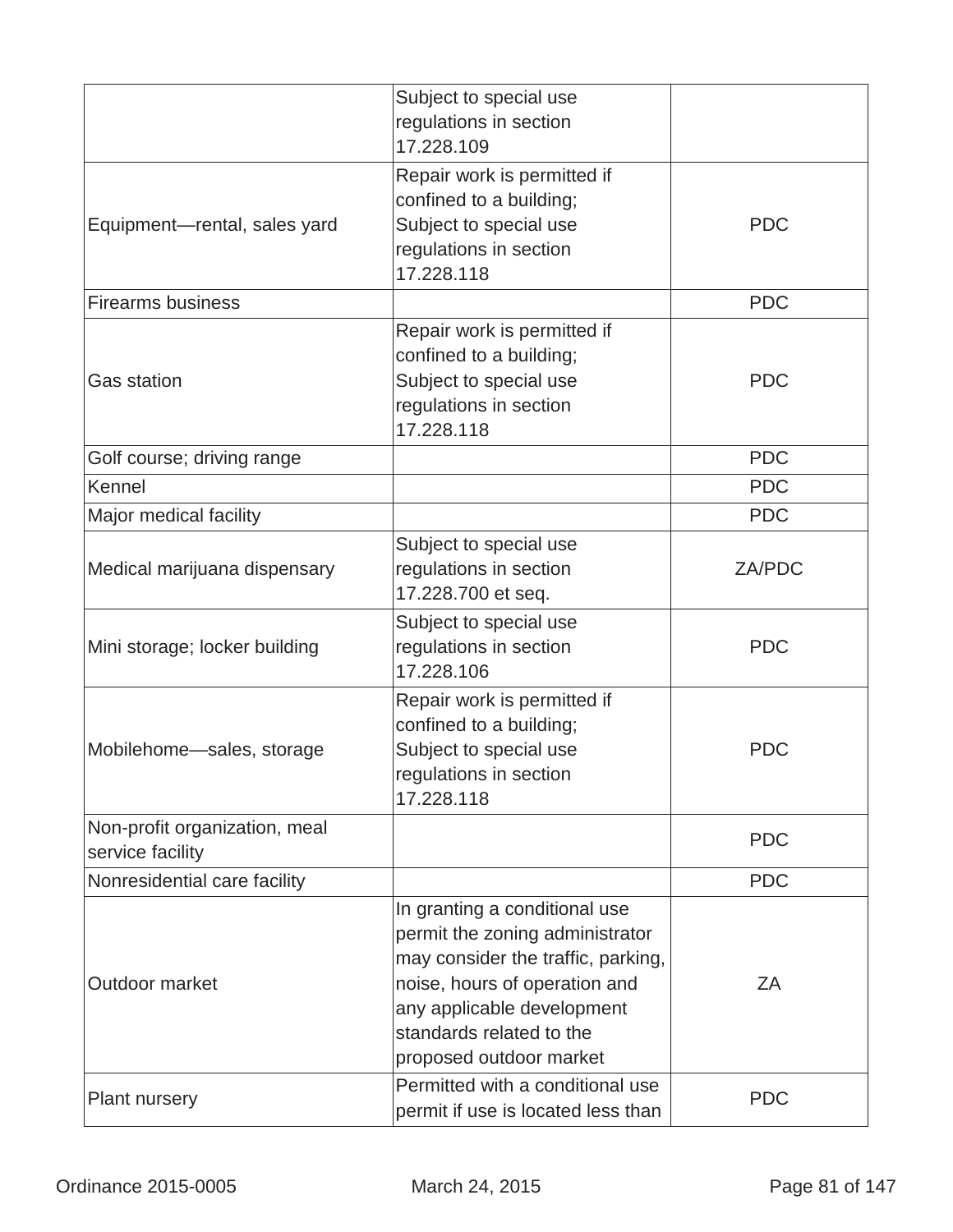|                                             | $\frac{1}{4}$ mile from the center of a light<br>rail station platform; permitted by<br>right if use is located 1/4 mile or<br>greater from the center of a light<br>rail station platform                                                                                                                                                                                                |            |
|---------------------------------------------|-------------------------------------------------------------------------------------------------------------------------------------------------------------------------------------------------------------------------------------------------------------------------------------------------------------------------------------------------------------------------------------------|------------|
| <b>Retail store</b>                         | Permitted with a conditional use<br>permit if use exceeds 40,000<br>gross square feet; permitted by<br>right if use does not exceed<br>40,000 gross square feet                                                                                                                                                                                                                           | <b>PDC</b> |
| School, K-12                                |                                                                                                                                                                                                                                                                                                                                                                                           | <b>PDC</b> |
| Stand-alone parking facility                | The zoning administrator may<br>waive the development<br>standards stated in sections<br>17.608.040 and 17.612.020                                                                                                                                                                                                                                                                        | ZΑ         |
| Superstore                                  | Subject to special use<br>regulations in section<br>17.228.119                                                                                                                                                                                                                                                                                                                            | <b>PDC</b> |
| <b>Tobacco retailer</b>                     | A zoning administrator<br>conditional use permit is<br>required for a tobacco retailer<br>that has 15,000 square feet or<br>less of gross floor area and is<br>located within 1,000 feet,<br>measured for the nearest<br>property lines of the affected<br>parcels, of a public or private<br>school (K-12). Otherwise the use<br>is to be treated as "Retail" in all<br>applicable zones | ZA         |
| Towing service; vehicle storage<br>yard     | Subject to special use<br>regulations in section<br>17.228.107                                                                                                                                                                                                                                                                                                                            | <b>PDC</b> |
| Transit vehicle-service, repair,<br>storage |                                                                                                                                                                                                                                                                                                                                                                                           | <b>PDC</b> |
| Veterinary clinic; veterinary hospital      | Permitted with a conditional use<br>permit if animals are boarded<br>outside, or entire business is not<br>conducted within a building                                                                                                                                                                                                                                                    | <b>PDC</b> |
| 3. Industrial and Agricultural Uses         |                                                                                                                                                                                                                                                                                                                                                                                           |            |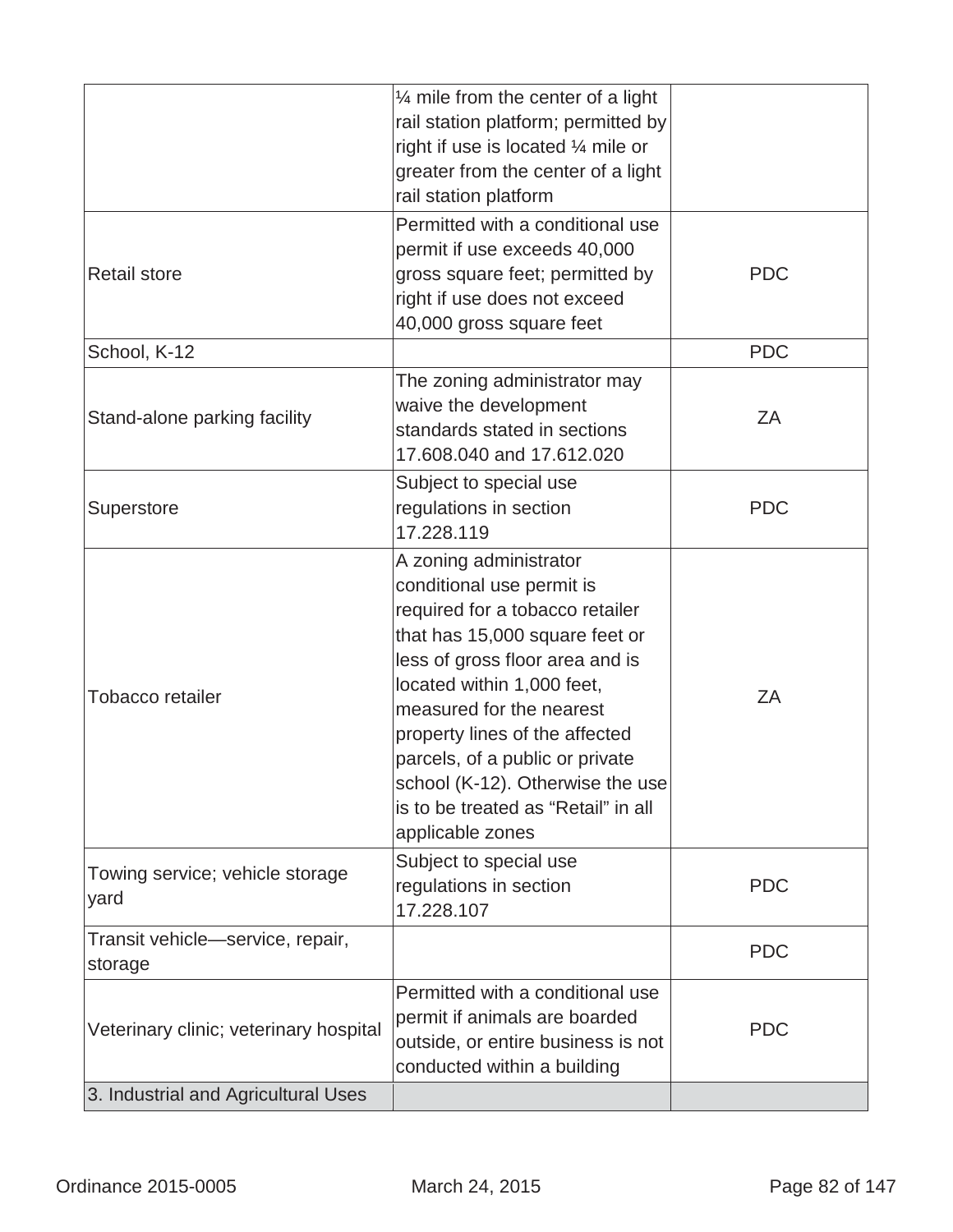| Antenna; telecommunications<br>facility            | Subject to special use<br>regulations in section<br>17.228.300 et seq. | <b>PDC</b> |
|----------------------------------------------------|------------------------------------------------------------------------|------------|
| Boat dock; marina                                  |                                                                        | <b>PDC</b> |
| Community garden, private<br>(exceeding 3.0 acres) | Subject to special use<br>regulations in section<br>17.228.810 et seq. | ΖA         |
| Heliport; helistop                                 | Subject to special use<br>regulations in section<br>17.228.114         | <b>PDC</b> |
| High voltage transmission facility                 | Subject to special use<br>regulations in section<br>17.228.500 et seq. | СC         |
| Market garden (exceeding 3.0<br>acres)             | Subject to special use<br>regulations in section<br>17.228.810 et seq. | ΖA         |
| Surface mining operation                           | Subject to provisions of chapter<br>17.720                             | <b>PDC</b> |
| Well-gas, oil                                      |                                                                        | <b>PDC</b> |

C. Accessory uses. The following uses are permitted in the C-2 zone when accessory to a permitted or conditional use, subject to the limitations specified:

| <b>Use</b>                                   | <b>Limitations</b>                                                  |
|----------------------------------------------|---------------------------------------------------------------------|
| Accessory antenna                            |                                                                     |
| Accessory drive-through facility             | Subject to special use regulations in section<br>17.228.110         |
| Childcare, in-home (family day care<br>home) |                                                                     |
| Common area                                  |                                                                     |
| Dwelling unit, secondary                     | Subject to special use regulations in section<br>17.228.105         |
| Family care facility                         |                                                                     |
| Family day care facility                     |                                                                     |
| Home occupation                              | Subject to special use regulations in section<br>17.228.200 et seq. |
| Private garden                               | Subject to special use regulations in section<br>17.228.810 et seq. |
| Recycling facility, convenience              | Subject to special use regulations in section<br>17.228.400 et seq. |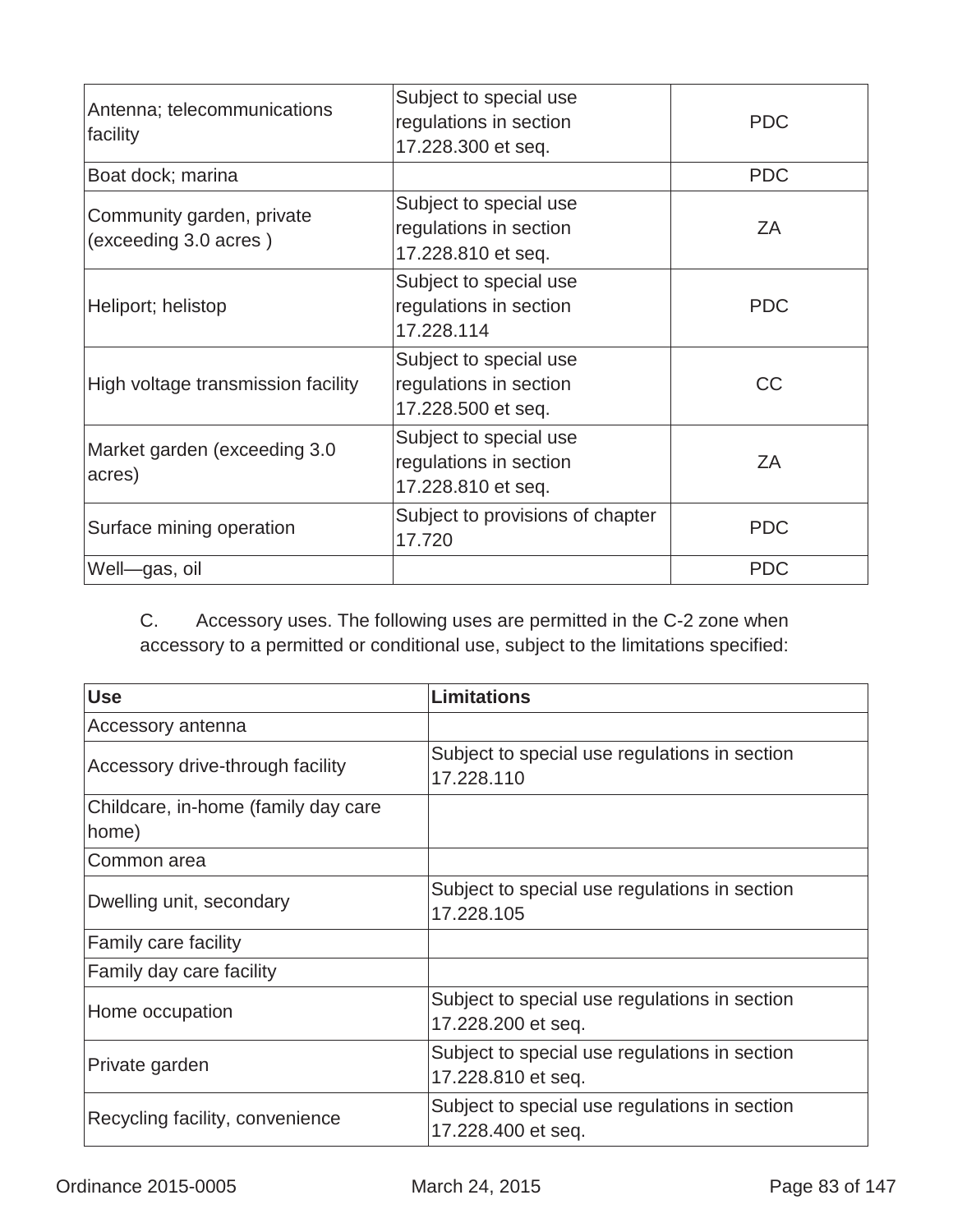| Urban beekeeping       | Subject to special use regulations in section<br>17.228.810 et seq. |
|------------------------|---------------------------------------------------------------------|
| Watchperson's quarters | The structure shall be limited to 1,000 square feet                 |

D. Prohibited uses. All uses not listed as permitted, conditional, or accessory uses are prohibited in the C-2 zone.

### **SECTION 30.**

A.Section 17.216.810 of the Sacramento City Code is amended to read as follows:

### **17.216.810 C-3 zone—Permitted uses.**

A. Permitted uses. The following uses are permitted by right in the C-3 zone, subject to the limitations specified:

| <b>Use</b>                           | Limitations                                                 |
|--------------------------------------|-------------------------------------------------------------|
| 1. Residential Uses                  |                                                             |
| Dwelling, duplex                     |                                                             |
| Dwelling, multi-unit                 | Subject to special use regulations in section<br>17.228.117 |
| 2. Commercial and Institutional Uses |                                                             |
| <b>Adult entertainment business</b>  | Subject to special use regulations in section<br>17.228.102 |
| Amusement center, indoor             |                                                             |
| Athletic club; fitness studio        |                                                             |
| Bed and breakfast inn                |                                                             |
| Childcare center                     | Subject to special use regulations in section<br>17.228.113 |
| Cinema                               |                                                             |
| College extension                    |                                                             |
| Commercial service                   |                                                             |
| Community market                     | Subject to special use regulations in section<br>17.228.124 |
| Hotel; motel                         |                                                             |
| Laundromat, self-service             |                                                             |
| Library; archive                     |                                                             |
| Mortuary; crematory                  |                                                             |
| <b>Museum</b>                        |                                                             |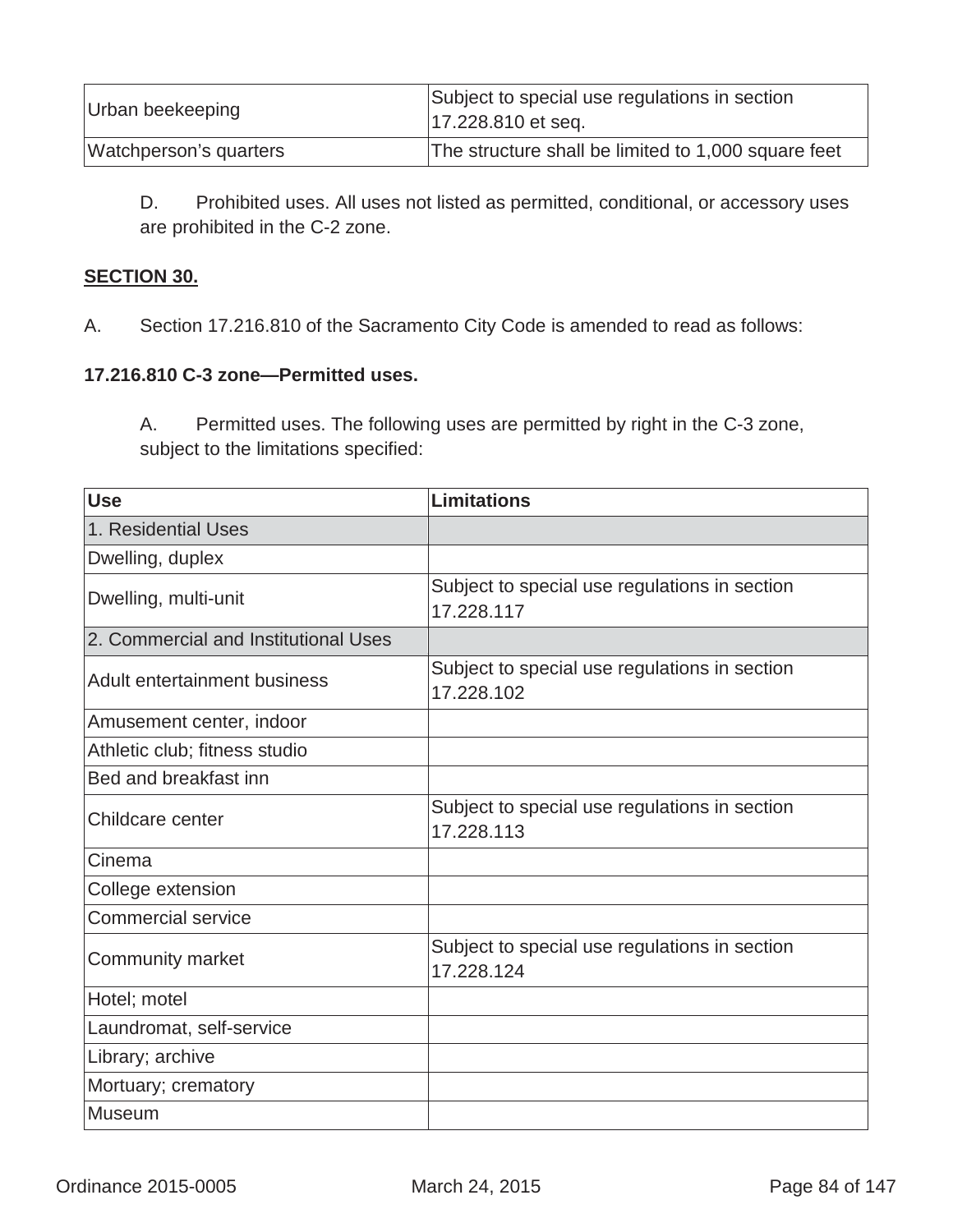| <b>Use</b>                                                | <b>Limitations</b>                                                                                                                                                                                                                       |
|-----------------------------------------------------------|------------------------------------------------------------------------------------------------------------------------------------------------------------------------------------------------------------------------------------------|
| for off-site consumption                                  | Non-profit organization, food preparation Entire business, including storage and display, shall<br>be conducted within a building                                                                                                        |
| Non-profit organization, food storage<br>and distribution | This use is limited to 6,400 gross square feet. Use<br>may include incidental, non-nuisance producing<br>processing, packaging, and fabricating entirely<br>within a building.                                                           |
| <b>Office</b>                                             |                                                                                                                                                                                                                                          |
| Restaurant                                                |                                                                                                                                                                                                                                          |
| <b>Retail store</b>                                       | This use is limited to 125,000 gross square feet; if<br>use exceeds this limitation, a conditional use permit<br>is required                                                                                                             |
| School-dance, music, art, martial arts                    |                                                                                                                                                                                                                                          |
| School, vocational                                        |                                                                                                                                                                                                                                          |
| Temporary commercial building                             | Subject to special use regulations in section<br>17.228.126                                                                                                                                                                              |
| Theater                                                   |                                                                                                                                                                                                                                          |
| Veterinary clinic; veterinary hospital                    | Entire business to be conducted within a building,<br>and no outdoor boarding of animals is allowed; a<br>conditional use permit is required if animals are<br>boarded outside, or entire business is not conducted<br>within a building |
| Wholesale store                                           | This use is limited to 6,400 gross square feet. Use<br>may include incidental, non-nuisance producing<br>processing, packaging, and fabricating entirely<br>within a building                                                            |
| 3. Industrial and Agricultural Uses                       |                                                                                                                                                                                                                                          |
| Aquaculture                                               | Subject to special use regulations in section<br>17.228.810 et seq.                                                                                                                                                                      |
| Community garden, private (not<br>exceeding 3.0 acres)    | Subject to special use regulations in<br>section17.228.810 et seq.                                                                                                                                                                       |
| Manufacturing, service, and repair                        | This use is limited to 6,400 gross square feet. Use<br>may include incidental, non-nuisance producing<br>processing, packaging, and fabricating entirely<br>within a building                                                            |
| Market garden (not exceeding 3.0 acres)                   | Subject to special use regulations in section<br>17.228.810 et seq.                                                                                                                                                                      |
| Passenger terminal                                        |                                                                                                                                                                                                                                          |
| Solar energy system, commercial (city<br>property)        | Allowed in this zone and exempt from the provisions<br>of this title                                                                                                                                                                     |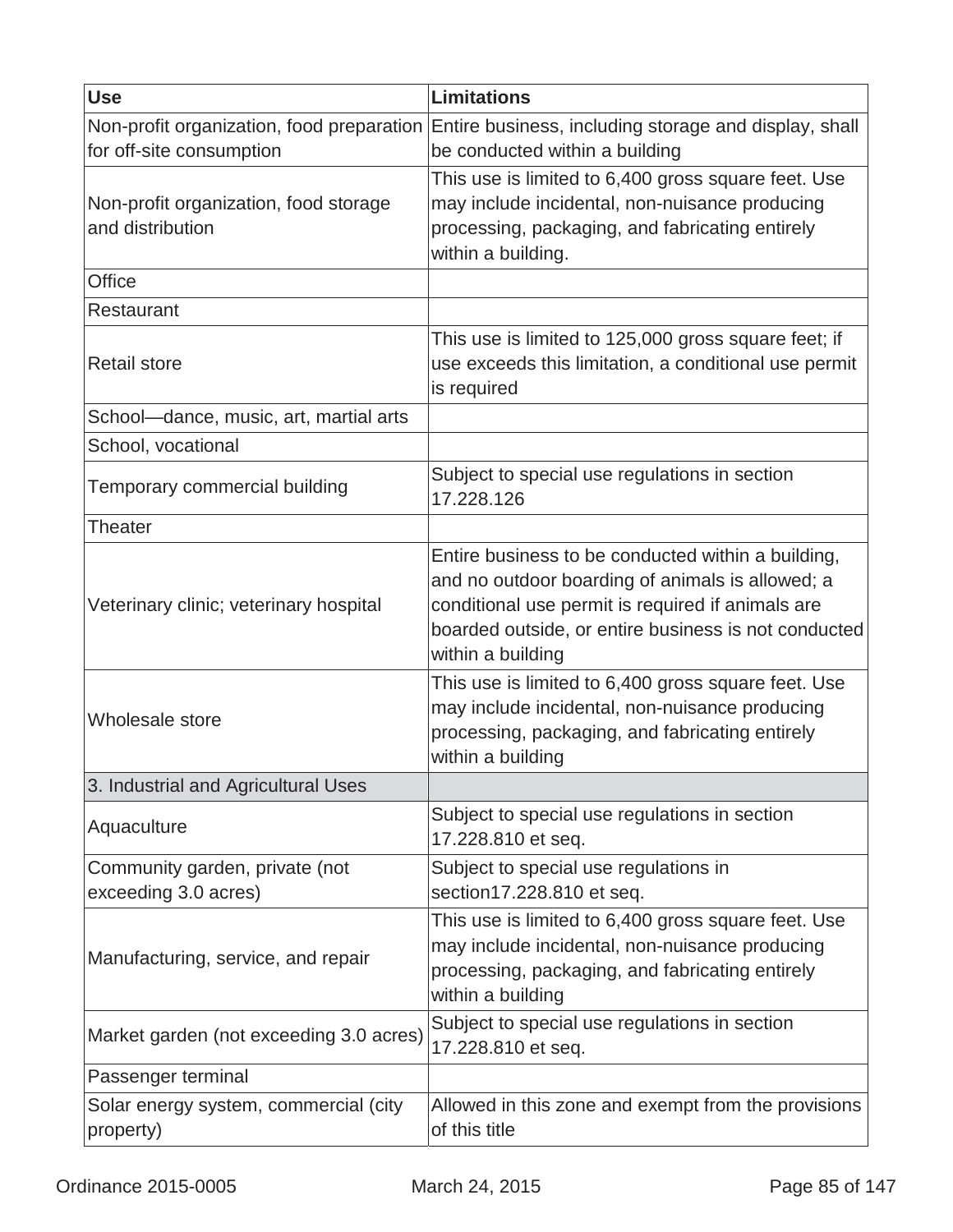B. Conditional uses. The following uses in the C-3 zone require approval of a conditional use permit, subject to the limitations specified:

|                                                        |                                                                                                                                                                                                                    | <b>Approval Required</b><br>by: Planning and<br><b>Design Commission</b><br>(PDC); Zoning<br><b>Administrator (ZA);</b> |
|--------------------------------------------------------|--------------------------------------------------------------------------------------------------------------------------------------------------------------------------------------------------------------------|-------------------------------------------------------------------------------------------------------------------------|
| <b>Use</b>                                             | <b>Limitations</b>                                                                                                                                                                                                 | or City Council (CC)                                                                                                    |
| 1. Residential Uses                                    |                                                                                                                                                                                                                    |                                                                                                                         |
| Dormitory                                              | Subject to special use regulations<br>in section 17.228.111                                                                                                                                                        | <b>PDC</b>                                                                                                              |
| Dwelling, single-unit                                  |                                                                                                                                                                                                                    | <b>PDC</b>                                                                                                              |
| Fraternity house; sorority house                       | Subject to special use regulations<br>in section 17.228.111                                                                                                                                                        | <b>PDC</b>                                                                                                              |
| Residential care facility                              |                                                                                                                                                                                                                    | <b>PDC</b>                                                                                                              |
| <b>Residential hotel</b>                               | Subject to special use regulations<br>in section 17.228.112                                                                                                                                                        | <b>PDC</b>                                                                                                              |
| Temporary residential shelter                          |                                                                                                                                                                                                                    | <b>PDC</b>                                                                                                              |
| 2. Commercial and Institutional<br><b>Uses</b>         |                                                                                                                                                                                                                    |                                                                                                                         |
| Adult-related establishment                            | Subject to special use regulations<br>in section 17,228,103                                                                                                                                                        | <b>PDC</b>                                                                                                              |
| Alcoholic beverage sales, off-<br>premises consumption | Subject to special use regulations<br>in section 17.228.108                                                                                                                                                        | <b>PDC</b>                                                                                                              |
| Amusement center, outdoor                              |                                                                                                                                                                                                                    | <b>PDC</b>                                                                                                              |
| Assembly-cultural, religious,<br>social                |                                                                                                                                                                                                                    | <b>PDC</b>                                                                                                              |
| Auto-sales, storage, rental                            | Repair work is permitted if confined<br>to a building                                                                                                                                                              | <b>PDC</b>                                                                                                              |
| Auto-service, repair                                   | Entire business shall be conducted<br>within a building. No outdoor<br>storage or display of new and/or<br>used merchandise is permitted in<br>this zone;<br>Repair work is permitted if confined<br>to a building | <b>PDC</b>                                                                                                              |
| Bar; nightclub                                         | Subject to special use regulations<br>in section 17.228.108                                                                                                                                                        | <b>PDC</b>                                                                                                              |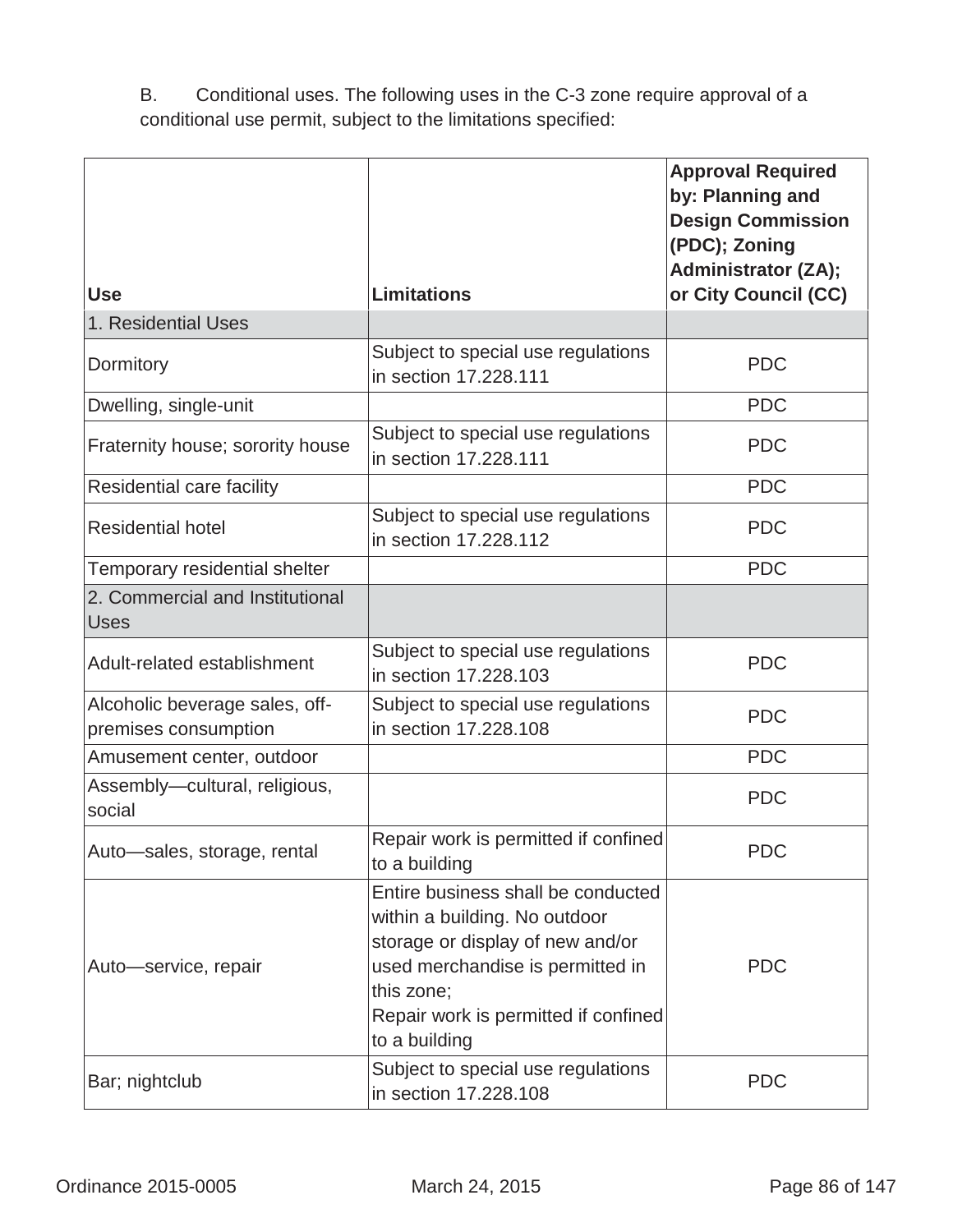| Check-cashing center                              | Subject to special use regulations<br>in section 17,228,121                                                                                                                                                                                                                             | <b>PDC</b> |
|---------------------------------------------------|-----------------------------------------------------------------------------------------------------------------------------------------------------------------------------------------------------------------------------------------------------------------------------------------|------------|
| College campus                                    |                                                                                                                                                                                                                                                                                         | <b>PDC</b> |
| <b>Correctional facility</b>                      |                                                                                                                                                                                                                                                                                         | <b>PDC</b> |
| <b>Firearms business</b>                          |                                                                                                                                                                                                                                                                                         | <b>PDC</b> |
| <b>Gas station</b>                                | Repair work is permitted if confined<br>to a building                                                                                                                                                                                                                                   | <b>PDC</b> |
| Kennel                                            |                                                                                                                                                                                                                                                                                         | <b>PDC</b> |
| Major medical facility                            |                                                                                                                                                                                                                                                                                         | <b>PDC</b> |
| Non-profit organization, meal<br>service facility |                                                                                                                                                                                                                                                                                         | <b>PDC</b> |
| Nonresidential care facility                      |                                                                                                                                                                                                                                                                                         | <b>PDC</b> |
| Outdoor market                                    | In granting a conditional use permit<br>the zoning administrator may<br>consider the traffic, parking, noise,<br>hours of operation, and any<br>applicable development standards<br>related to the proposed outdoor<br>market                                                           | ZA         |
| <b>Retail store</b>                               | Permitted with a conditional use<br>permit if use exceeds 125,000<br>gross square feet; permitted by<br>right if use does not exceed<br>125,000 gross square feet                                                                                                                       | <b>PDC</b> |
| School, K-12                                      |                                                                                                                                                                                                                                                                                         | <b>PDC</b> |
| Sports complex                                    |                                                                                                                                                                                                                                                                                         | <b>PDC</b> |
| Stand-alone parking facility                      | The zoning administrator may<br>waive the development standards<br>stated in sections 17.608.040 and<br>17.612.020                                                                                                                                                                      | ZA         |
| Superstore                                        | Subject to special use regulations<br>in section 17,228,119                                                                                                                                                                                                                             | <b>PDC</b> |
| <b>Tobacco retailer</b>                           | A zoning administrator conditional<br>use permit is required for a<br>tobacco retailer that has 15,000<br>square feet or less of gross floor<br>area and is located within 1,000<br>feet, measured for the nearest<br>property lines of the affected<br>parcels, of a public or private | ΖA         |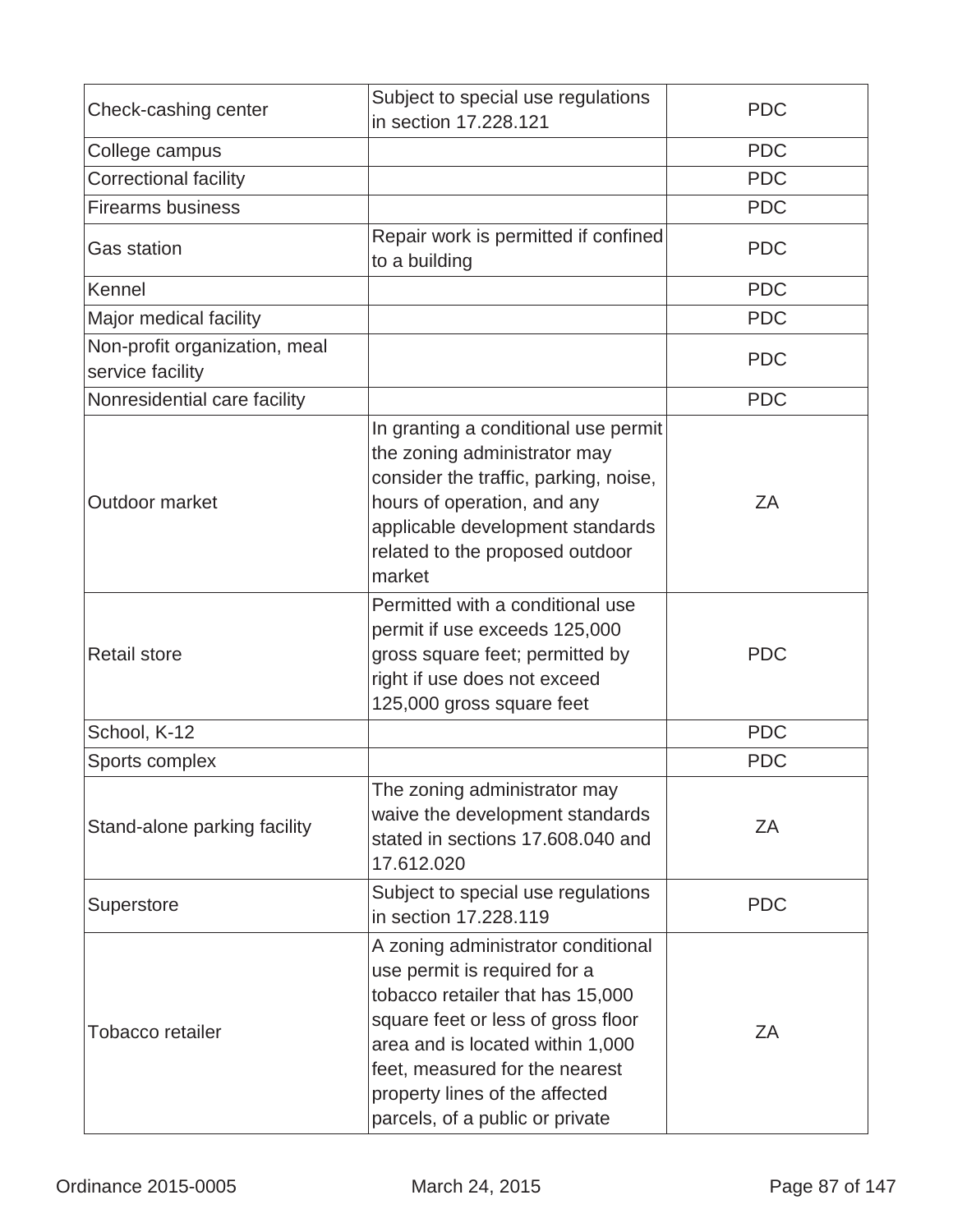|                                                    | school (K-12). Otherwise the use is<br>to be treated as "Retail" in all<br>applicable zones                                            |            |
|----------------------------------------------------|----------------------------------------------------------------------------------------------------------------------------------------|------------|
| Transit vehicle-service, repair,<br>storage        |                                                                                                                                        | <b>PDC</b> |
| Veterinary clinic; veterinary<br>hospital          | Permitted with a conditional use<br>permit if animals are boarded<br>outside, or entire business is not<br>conducted within a building | <b>PDC</b> |
| 3. Industrial and Agricultural<br><b>Uses</b>      |                                                                                                                                        |            |
| Antenna; telecommunications<br>facility            | Subject to special use regulations<br>in section 17.228.300 et seq.                                                                    | <b>PDC</b> |
| Boat dock; marina                                  |                                                                                                                                        | <b>PDC</b> |
| Community garden, private<br>(exceeding 3.0 acres) | Subject to special use regulations<br>in section 17.228.810 et seq.                                                                    | ZΑ         |
| Heliport; helistop                                 | Subject to special use regulations<br>in section 17,228,114                                                                            | <b>PDC</b> |
| High voltage transmission facility                 | Subject to special use regulations<br>in section 17.228.500 et seq.                                                                    | CC         |
| Market garden (exceeding 3.0<br>acres)             | Subject to special use regulations<br>in section 17.228.810 et seq.                                                                    | ZA         |
| Produce stand                                      |                                                                                                                                        | <b>PDC</b> |
| Well-gas, oil                                      |                                                                                                                                        | <b>PDC</b> |

C. Accessory uses. The following uses are permitted in the C-3 zone when accessory to a permitted or conditional use, subject to the limitations specified:

| <b>Use</b>                                   | <b>Limitations</b>                                                  |
|----------------------------------------------|---------------------------------------------------------------------|
| Accessory antenna                            |                                                                     |
| Childcare, in-home (family day care<br>home) |                                                                     |
| Common area                                  |                                                                     |
| Dwelling unit, secondary                     | Subject to special use regulations in section<br>17.228.105         |
| <b>Family care facility</b>                  |                                                                     |
| Family day care facility                     |                                                                     |
| Home occupation                              | Subject to special use regulations in section<br>17.228.200 et seq. |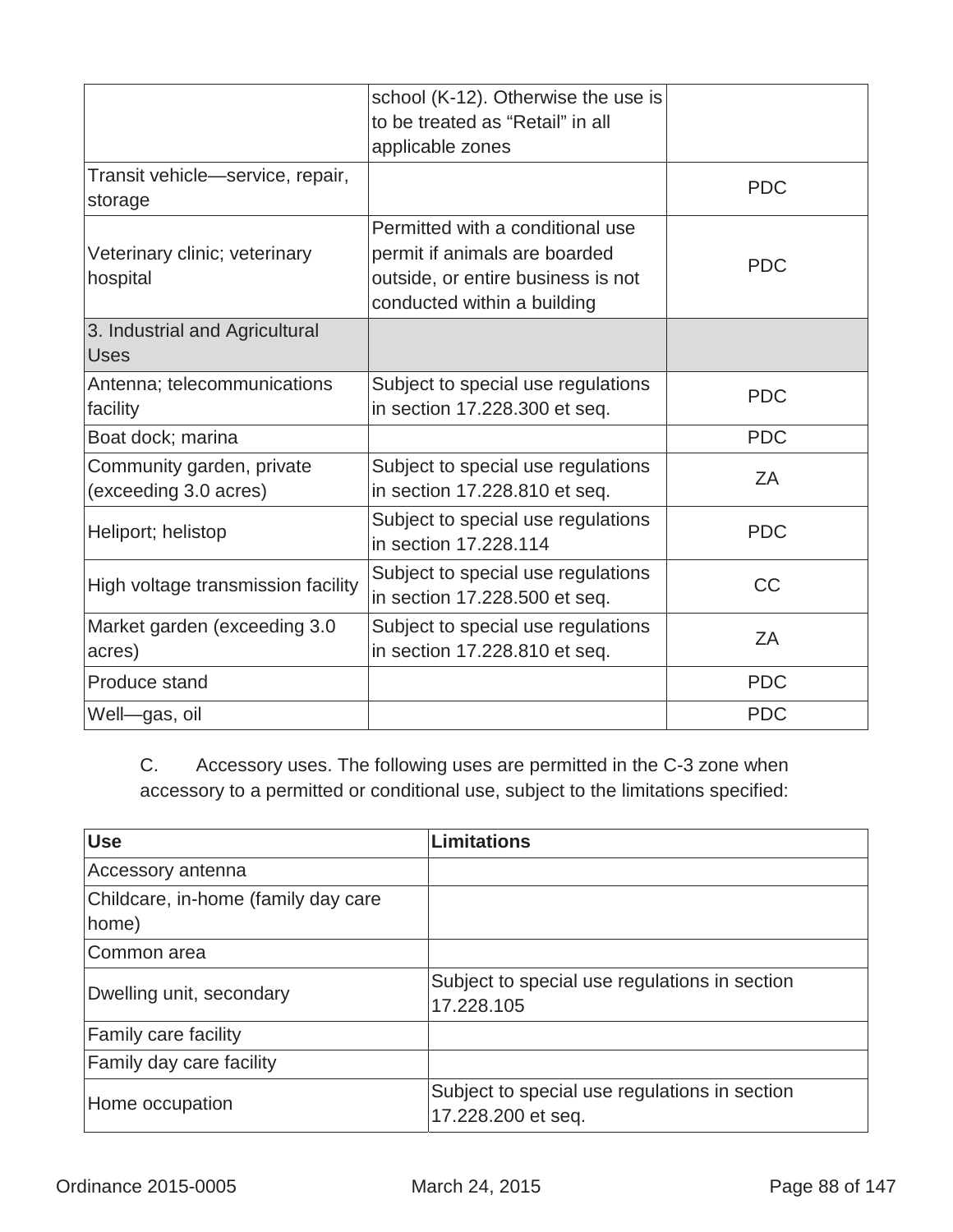| Private garden                  | Subject to special use regulations in section<br>17.228.810 et seq. |
|---------------------------------|---------------------------------------------------------------------|
| Recycling facility, convenience | Subject to special use regulations in section<br>17.228.400 et seq. |
| Urban beekeeping                | Subject to special use regulations in section<br>17.228.810 et seq. |
| Watchperson's quarters          | The structure shall be limited to 1,000 square feet                 |

D. Prohibited uses. All uses not listed as permitted, accessory, or conditional uses are prohibited in the C-3 zone.

## **SECTION 31.**

A. Section 17.216.910 of the Sacramento City Code is amended to read as follows:

# **17.216.910 C-4 zone—Permitted uses.**

A. Permitted uses. The following uses are permitted by right in the C-4 zone, subject to the limitations specified:

| <b>Use</b>                                 | <b>Limitations</b>                                                                                                                                                                                                                                           |
|--------------------------------------------|--------------------------------------------------------------------------------------------------------------------------------------------------------------------------------------------------------------------------------------------------------------|
| 1. Residential Uses                        |                                                                                                                                                                                                                                                              |
| Temporary residential shelter (24 or fewer | Subject to special use regulations in section                                                                                                                                                                                                                |
| beds)                                      | 17.228.600 et seq.                                                                                                                                                                                                                                           |
| 2. Commercial and Institutional Uses       |                                                                                                                                                                                                                                                              |
| <b>Adult entertainment business</b>        | Subject to special use regulations in section<br>17.228.102                                                                                                                                                                                                  |
| Amusement center, indoor                   |                                                                                                                                                                                                                                                              |
| Athletic club; fitness studio              |                                                                                                                                                                                                                                                              |
| Auto-sales, storage, rental                | Permitted if use is located $\frac{1}{4}$ mile or greater from<br>the center of a light rail station platform; a<br>conditional use permit is required if use is located<br>less than $\frac{1}{4}$ mile from the center of a light rail<br>station platform |
| Auto—service, repair                       | Permitted if use is located $\frac{1}{4}$ mile or greater from<br>the center of a light rail station platform; a<br>conditional use permit is required if use is located<br>less than $\frac{1}{4}$ mile from the center of a light rail<br>station platform |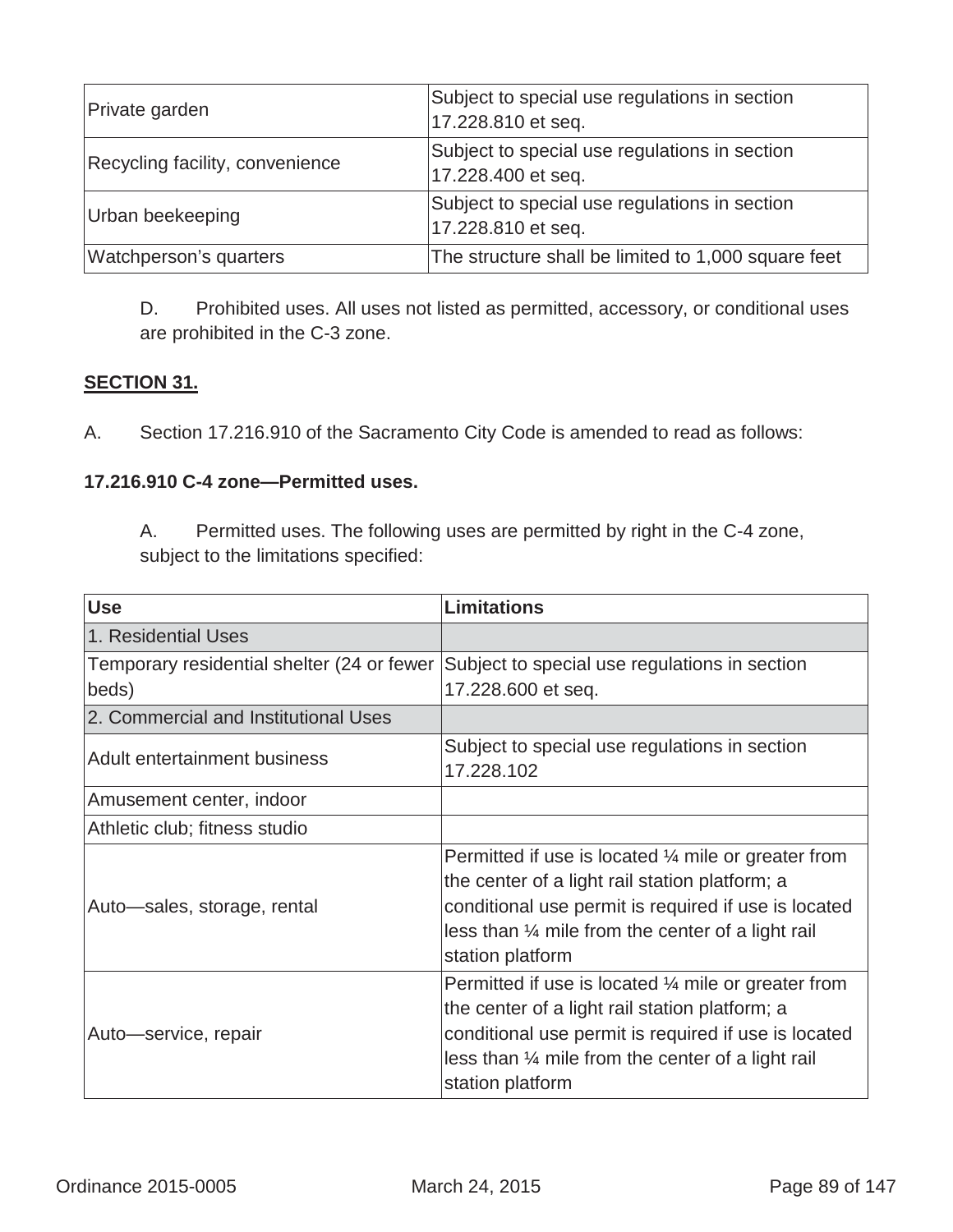| Cinema (inside the arts and entertainment<br>district)                |                                                                                                                                                                                                                                                                                                                    |
|-----------------------------------------------------------------------|--------------------------------------------------------------------------------------------------------------------------------------------------------------------------------------------------------------------------------------------------------------------------------------------------------------------|
| College extension                                                     |                                                                                                                                                                                                                                                                                                                    |
| <b>Commercial service</b>                                             | This use is limited to 40,000 gross square feet; if<br>use exceeds this limitation, a conditional use<br>permit is required;<br>Area calculation does not include areas that are<br>not publicly accessible                                                                                                        |
| <b>Community market</b>                                               | Subject to special use regulations in section<br>17.228.124                                                                                                                                                                                                                                                        |
| Equipment—rental, sales yard                                          | Repair work is permitted if confined to a building;<br>Permitted if use is located $\frac{1}{4}$ mile or greater from<br>the center of a light rail station platform; a<br>conditional use permit is required if use is located<br>less than 1/4 mile from the center of a light rail<br>station platform          |
| <b>Gas station</b>                                                    |                                                                                                                                                                                                                                                                                                                    |
| Hotel; motel                                                          |                                                                                                                                                                                                                                                                                                                    |
| Laundromat, self-service                                              |                                                                                                                                                                                                                                                                                                                    |
| Library; archive                                                      |                                                                                                                                                                                                                                                                                                                    |
| Mini storage; locker building                                         | Subject to special use regulations in section<br>17.228.106;<br>Permitted if use is located $\frac{1}{4}$ mile or greater from<br>the center of a light rail station platform; a<br>conditional use permit is required if use is located<br>less than 1/4 mile from the center of a light rail<br>station platform |
| Mobilehome-sales, storage                                             | Repair work is permitted if confined to a building                                                                                                                                                                                                                                                                 |
| Mortuary; crematory                                                   |                                                                                                                                                                                                                                                                                                                    |
| <b>Museum</b>                                                         |                                                                                                                                                                                                                                                                                                                    |
| Non-profit organization, food preparation<br>for off-site consumption | Entire business, including storage and display,<br>shall be conducted within a building                                                                                                                                                                                                                            |
| Non-profit organization, food storage and<br>distribution             | This use is limited to 6,400 gross square feet. Use<br>may include incidental, non-nuisance producing<br>processing, packaging, and fabricating entirely<br>within a building                                                                                                                                      |
| Office                                                                | Permitted if use is limited to 10,000 gross square<br>feet per parcel, or up to 25% of gross floor area of<br>a building(s) per parcel, whichever is greater;                                                                                                                                                      |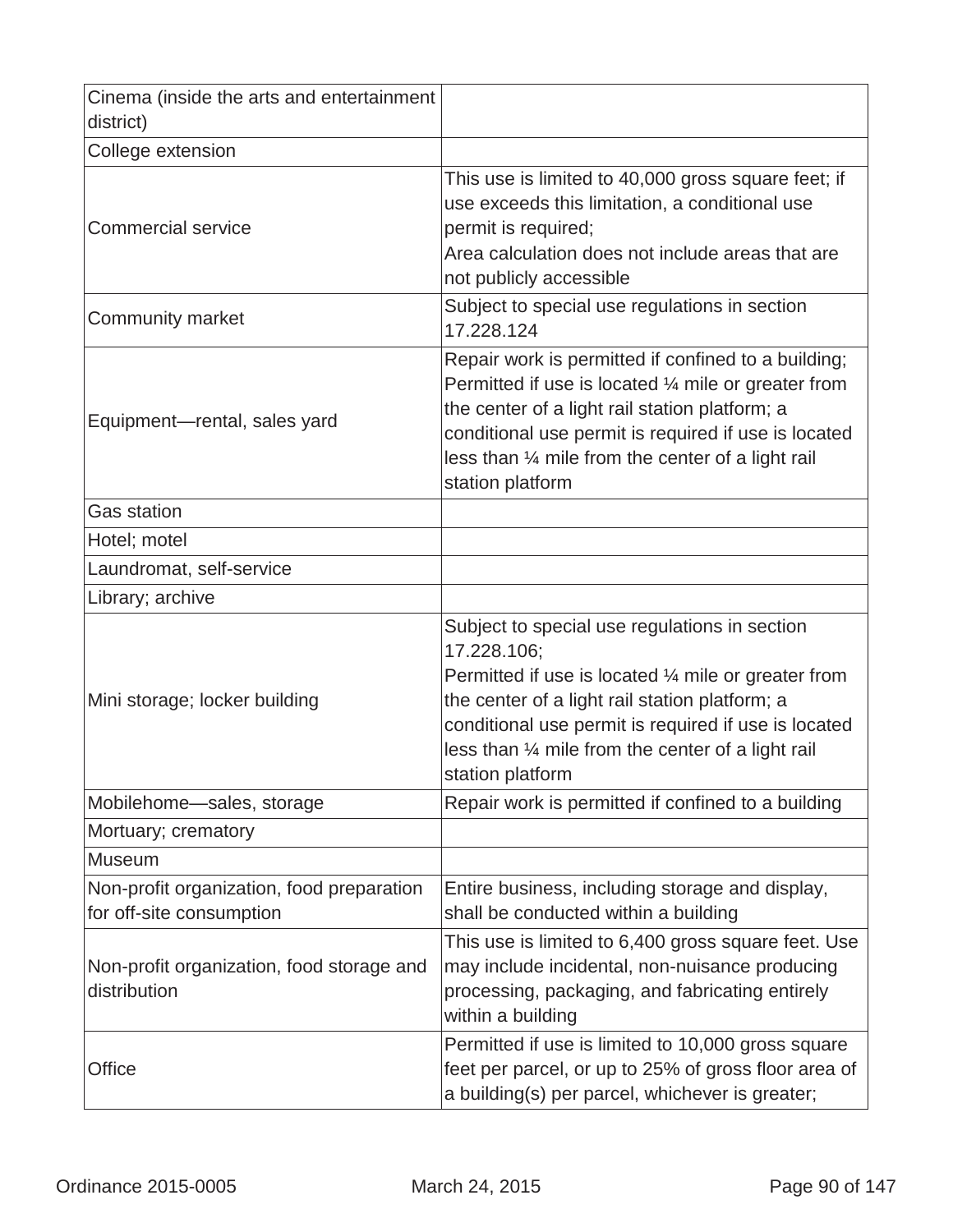|                                                        | Permitted with a conditional use permit if use<br>exceeds 10,000 gross square feet per parcel, or<br>over 25% of gross floor area of a building(s) per<br>parcel, whichever is greater                                                             |
|--------------------------------------------------------|----------------------------------------------------------------------------------------------------------------------------------------------------------------------------------------------------------------------------------------------------|
| <b>Plant nursery</b>                                   | Permitted if use is located $\frac{1}{4}$ mile or greater from<br>the center of a light rail station platform; a<br>conditional use permit is required if use is located<br>less than 1/4 mile from the center of a light rail<br>station platform |
| Restaurant                                             |                                                                                                                                                                                                                                                    |
| <b>Retail store</b>                                    | This use is limited to 40,000 gross square feet; if<br>use exceeds this limitation, a conditional use<br>permit is required;<br>Area calculation does not include areas that are<br>not publicly accessible                                        |
| School-dance, music, art, martial arts                 |                                                                                                                                                                                                                                                    |
| School, vocational                                     |                                                                                                                                                                                                                                                    |
| Temporary commercial building                          | Subject to special use regulations in section<br>17.228.126                                                                                                                                                                                        |
| Theater                                                |                                                                                                                                                                                                                                                    |
| Towing service; vehicle storage yard                   | Subject to special use regulations in section<br>17.228.107                                                                                                                                                                                        |
| Veterinary clinic; veterinary hospital                 | Entire business to be conducted within a building,<br>and no outdoor boarding of animals is allowed; a<br>conditional use permit is required if animals are<br>boarded outside, or entire business is not<br>conducted within a building           |
| Wholesale store                                        | This use is limited to 6,400 gross square feet. Use<br>may include incidental, non-nuisance producing<br>processing, packaging, and fabricating entirely<br>within a building                                                                      |
| 3. Industrial and Agricultural Uses                    |                                                                                                                                                                                                                                                    |
| Aquaculture                                            | Subject to special use regulations in section<br>17.228.810 et seq.                                                                                                                                                                                |
| Community garden, private (not<br>exceeding 3.0 acres) | Subject to special use regulations in section<br>17.228.810 et seq.                                                                                                                                                                                |
| Manufacturing, service, and repair                     | Permitted if use is limited to 6,400 gross square<br>feet;<br>Permitted with a conditional use permit if use<br>exceeds 6,400 gross square feet;                                                                                                   |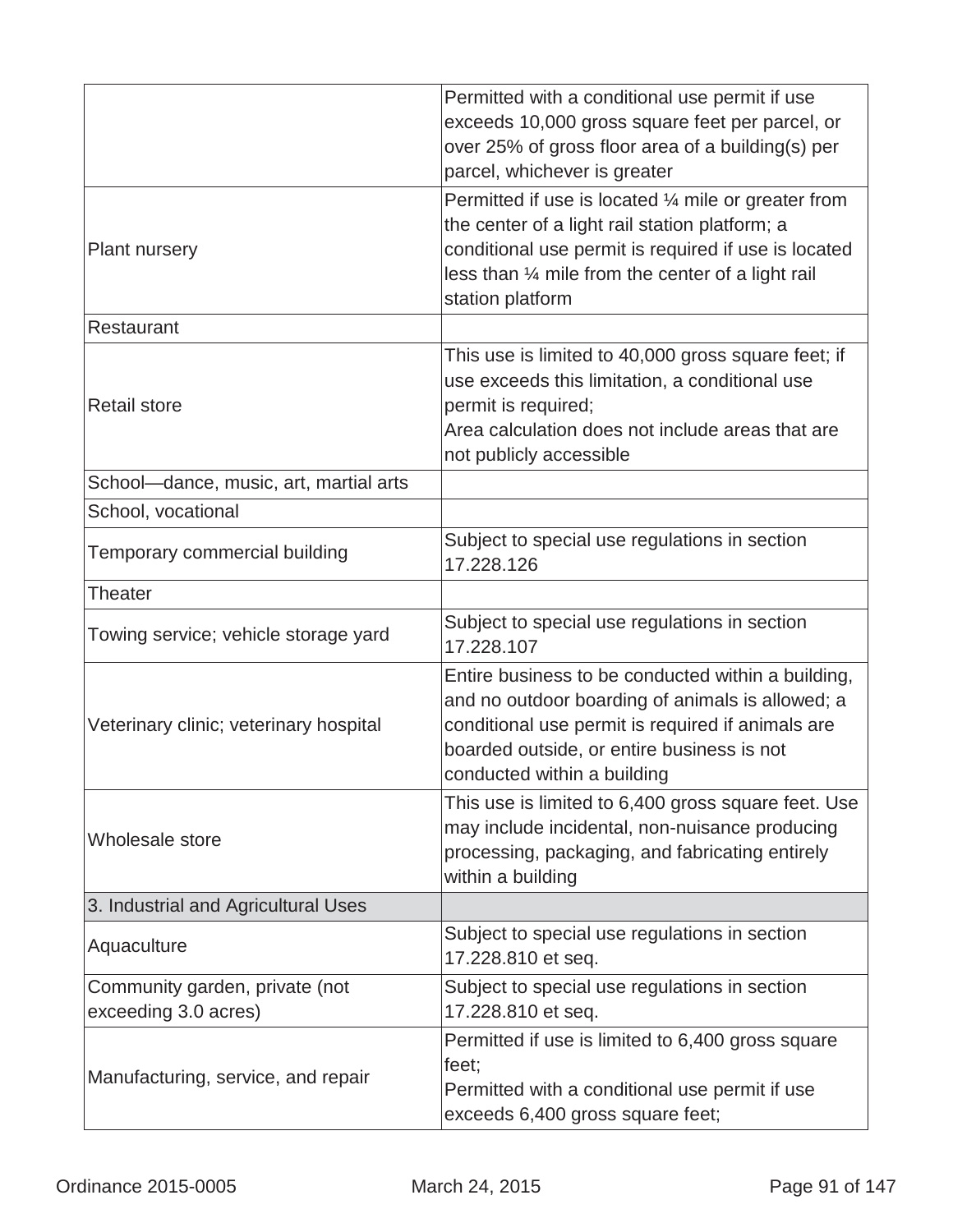|                                                    | Use may include incidental, non-nuisance<br>producing processing, packaging, fabricating<br>entirely within a building |
|----------------------------------------------------|------------------------------------------------------------------------------------------------------------------------|
| Market garden (not exceeding 3.0 acres)            | Subject to special use regulations in section<br>17.228.810 et seq.                                                    |
| Passenger terminal                                 |                                                                                                                        |
| Solar energy system, commercial (city<br>property) | Allowed in this zone and exempt from the<br>provisions of this title                                                   |

B. Conditional uses. The following uses in the C-4 zone require approval of a conditional use permit, subject to the limitations specified:

| <b>Use</b>                                             | <b>Limitations</b>                                                                                                                                                                                                          | <b>Approval Required</b><br>by: Planning and<br><b>Design Commission</b><br>(PDC); Zoning<br>Administrator (ZA); or<br><b>City Council (CC)</b> |
|--------------------------------------------------------|-----------------------------------------------------------------------------------------------------------------------------------------------------------------------------------------------------------------------------|-------------------------------------------------------------------------------------------------------------------------------------------------|
| 1. Residential Uses                                    |                                                                                                                                                                                                                             |                                                                                                                                                 |
| Dwelling, duplex                                       | Permitted where less than 1/4 mile<br>from the center of a light rail station<br>platform                                                                                                                                   | ZA                                                                                                                                              |
| Dwelling, multi-unit                                   | Permitted in central city, or outside<br>central city if use is located less than<br>$\frac{1}{4}$ mile from the center of a light rail<br>station platform;<br>Subject to special use regulations in<br>section 17.228.117 | ZA                                                                                                                                              |
| Mobilehome park                                        |                                                                                                                                                                                                                             | <b>PDC</b>                                                                                                                                      |
| Residential care facility                              |                                                                                                                                                                                                                             | <b>PDC</b>                                                                                                                                      |
| <b>Residential hotel</b>                               | Subject to special use regulations in<br>section 17.228.112                                                                                                                                                                 | <b>PDC</b>                                                                                                                                      |
| Temporary residential shelter<br>(more than 24 beds)   | Subject to special use regulations in<br>section 17.228.600 et seq.                                                                                                                                                         | <b>PDC</b>                                                                                                                                      |
| 2. Commercial and<br><b>Institutional Uses</b>         |                                                                                                                                                                                                                             |                                                                                                                                                 |
| Adult-related establishment                            | Subject to special use regulations in<br>section 17,228,103                                                                                                                                                                 | <b>PDC</b>                                                                                                                                      |
| Alcoholic beverage sales, off-<br>premises consumption | Subject to special use regulations in<br>section 17.228.108                                                                                                                                                                 | <b>PDC</b>                                                                                                                                      |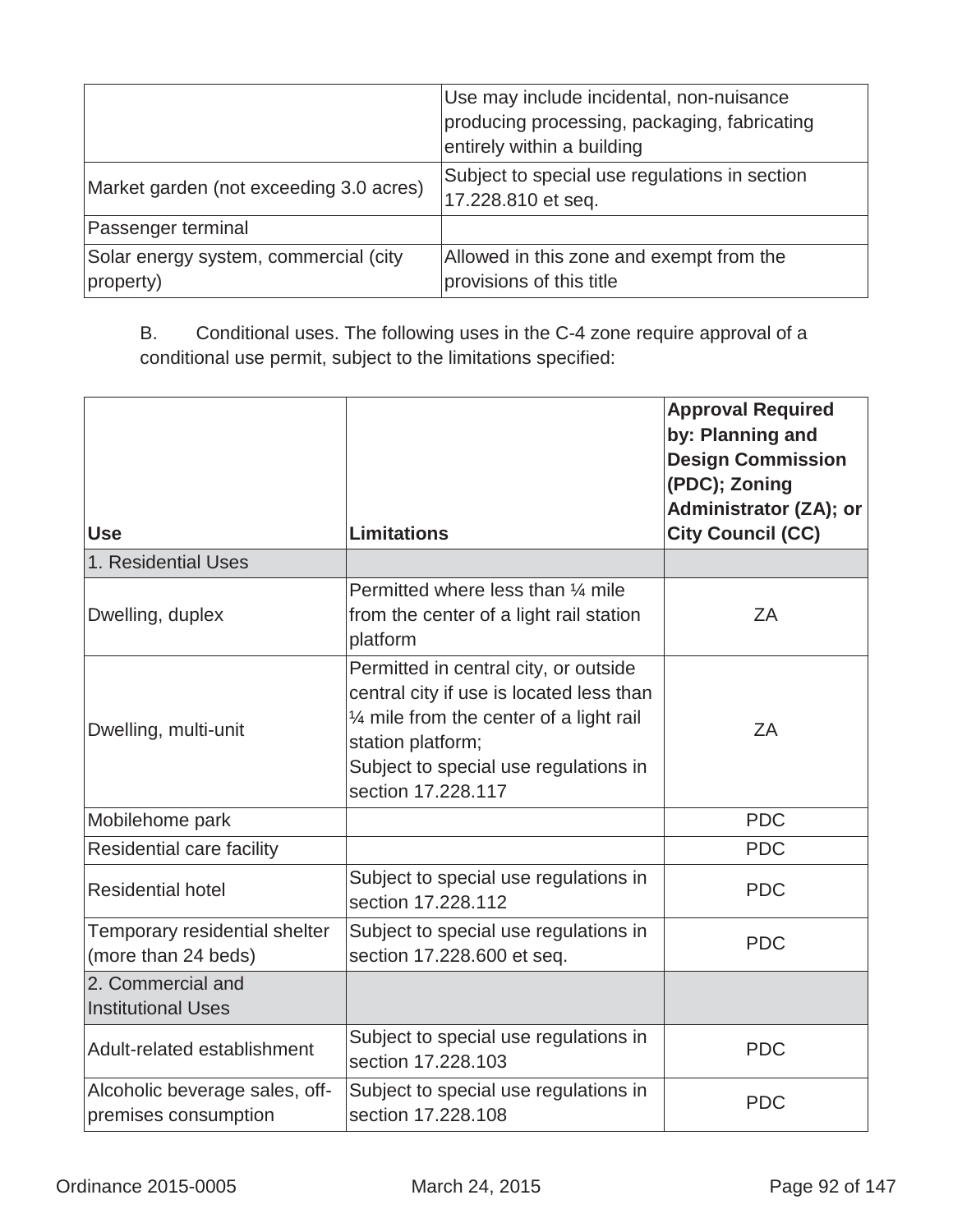| Amusement center, outdoor                           |                                                                                                                                                                                                                                                                      | <b>PDC</b> |
|-----------------------------------------------------|----------------------------------------------------------------------------------------------------------------------------------------------------------------------------------------------------------------------------------------------------------------------|------------|
| Assembly-cultural, religious,<br>social             |                                                                                                                                                                                                                                                                      | <b>PDC</b> |
| Auto-sales, storage, rental                         | Permitted with a conditional use<br>permit if use is located less than 1/4<br>mile from the center of a light rail<br>station platform; permitted by right if<br>use is located $\frac{1}{4}$ mile or greater from<br>the center of a light rail station<br>platform | <b>PDC</b> |
| Auto-service, repair                                | Permitted with a conditional use<br>permit if use is located less than 1/4<br>mile from the center of a light rail<br>station platform; permitted by right if<br>use is located $\frac{1}{4}$ mile or greater from<br>the center of a light rail station<br>platform | <b>PDC</b> |
| Bar; nightclub                                      | Subject to special use regulations in<br>section 17.228.108                                                                                                                                                                                                          | <b>PDC</b> |
| Cemetery                                            |                                                                                                                                                                                                                                                                      | <b>PDC</b> |
| Check-cashing center                                | Subject to special use regulations in<br>section 17.228.121                                                                                                                                                                                                          | <b>PDC</b> |
| Childcare center                                    | Subject to special use regulations in<br>section 17,228,113                                                                                                                                                                                                          | ZA         |
| Cinema (outside arts and<br>entertainment district) |                                                                                                                                                                                                                                                                      | <b>PDC</b> |
| College campus                                      |                                                                                                                                                                                                                                                                      | <b>PDC</b> |
| <b>Commercial service</b>                           | Permitted with a conditional use<br>permit if use exceeds 40,000 gross<br>square feet; permitted by right if use<br>does not exceed 40,000 gross<br>square feet;<br>Area calculation does not include<br>areas that are not publicly accessible                      | ZA         |
| Correctional facility                               |                                                                                                                                                                                                                                                                      | <b>PDC</b> |
| Drive-in theater                                    |                                                                                                                                                                                                                                                                      | <b>PDC</b> |
| Drive-through restaurant                            | Prohibited in the Central City unless<br>the drive-through facility is within 500<br>feet of freeway right-of-way                                                                                                                                                    | <b>PDC</b> |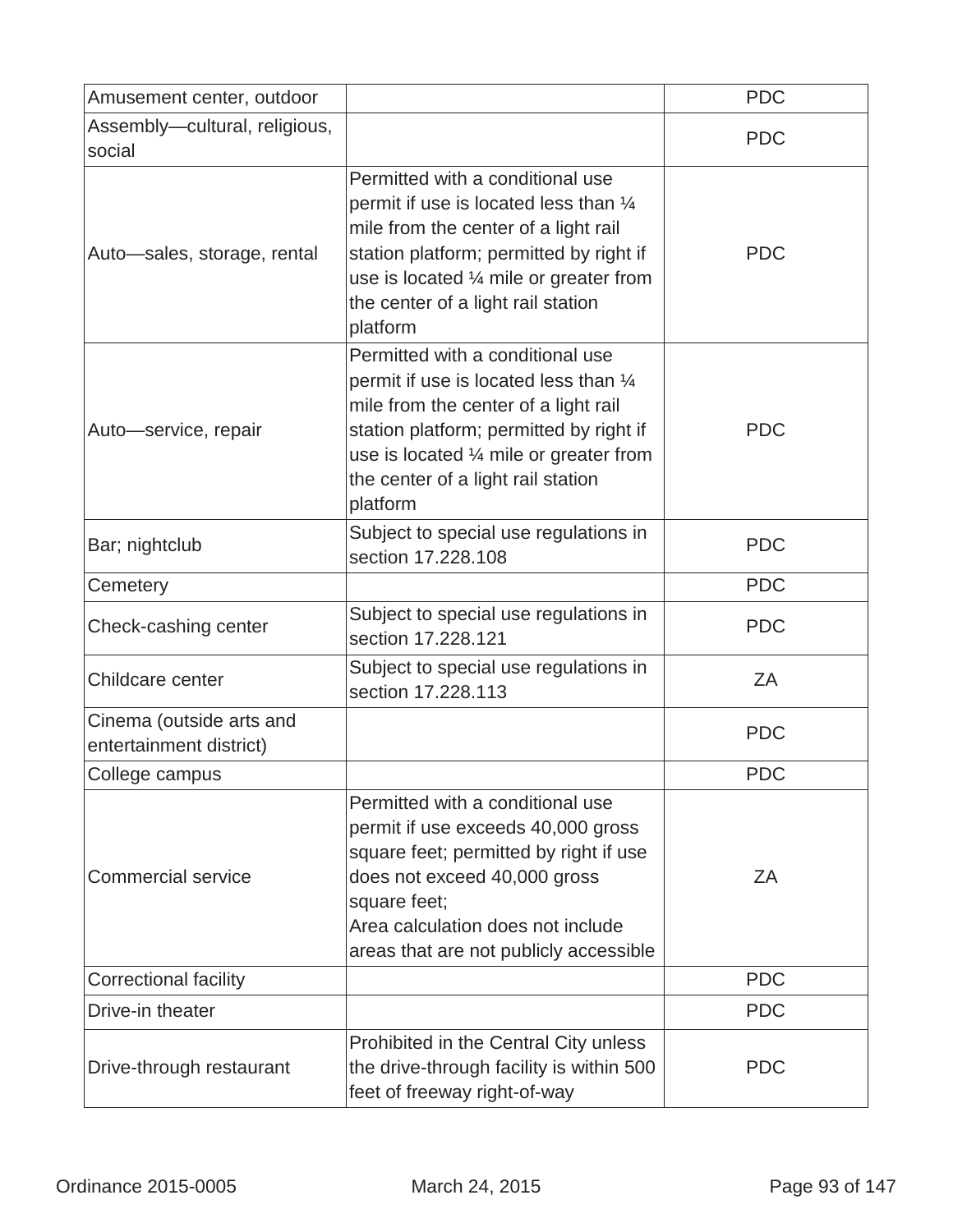|                                                   | Subject to special use regulations in<br>section 17,228,109                                                                                                                                                                                                                                                                    |            |
|---------------------------------------------------|--------------------------------------------------------------------------------------------------------------------------------------------------------------------------------------------------------------------------------------------------------------------------------------------------------------------------------|------------|
| Equipment-rental, sales yard                      | Repair work is permitted if confined<br>to a building;<br>Permitted with a conditional use<br>permit if use is located less than $\frac{1}{4}$<br>mile from the center of a light rail<br>station platform; permitted by right if<br>use is located 1/4 mile or greater from<br>the center of a light rail station<br>platform | <b>PDC</b> |
| <b>Firearms business</b>                          |                                                                                                                                                                                                                                                                                                                                | <b>PDC</b> |
| <b>Gas station</b>                                | Repair work is permitted if confined<br>to a building                                                                                                                                                                                                                                                                          | <b>PDC</b> |
| Golf course; driving range                        |                                                                                                                                                                                                                                                                                                                                | <b>PDC</b> |
| Gun range; rifle range                            | Shall, at a minimum, meet the<br>requirements established by the<br>National Rifle Association for ranges                                                                                                                                                                                                                      | <b>PDC</b> |
| Kennel                                            |                                                                                                                                                                                                                                                                                                                                | <b>PDC</b> |
| Medical marijuana dispensary                      | Subject to special use regulations in<br>section 17.228.700 et seq.                                                                                                                                                                                                                                                            | ZA/PDC     |
| Mini storage; locker building                     | Permitted with a conditional use<br>permit if use is located less than 1/4<br>mile from the center of a light rail<br>station platform; permitted by right if<br>use is located 1/4 mile or greater from<br>the center of a light rail station<br>platform;<br>Subject to special use regulations in<br>section 17.228.106     | <b>PDC</b> |
| Non-profit organization, meal<br>service facility |                                                                                                                                                                                                                                                                                                                                | <b>PDC</b> |
| Nonresidential care facility                      |                                                                                                                                                                                                                                                                                                                                | <b>PDC</b> |
| Office                                            | Permitted with a conditional use<br>permit if use exceeds 10,000 gross<br>square feet per parcel, or over 25%<br>of gross floor area of a building(s) per<br>parcel, whichever is greater;<br>Permitted by right if use is limited to<br>10,000 gross square feet per parcel,<br>or up to 25% of gross floor area of a         | <b>PDC</b> |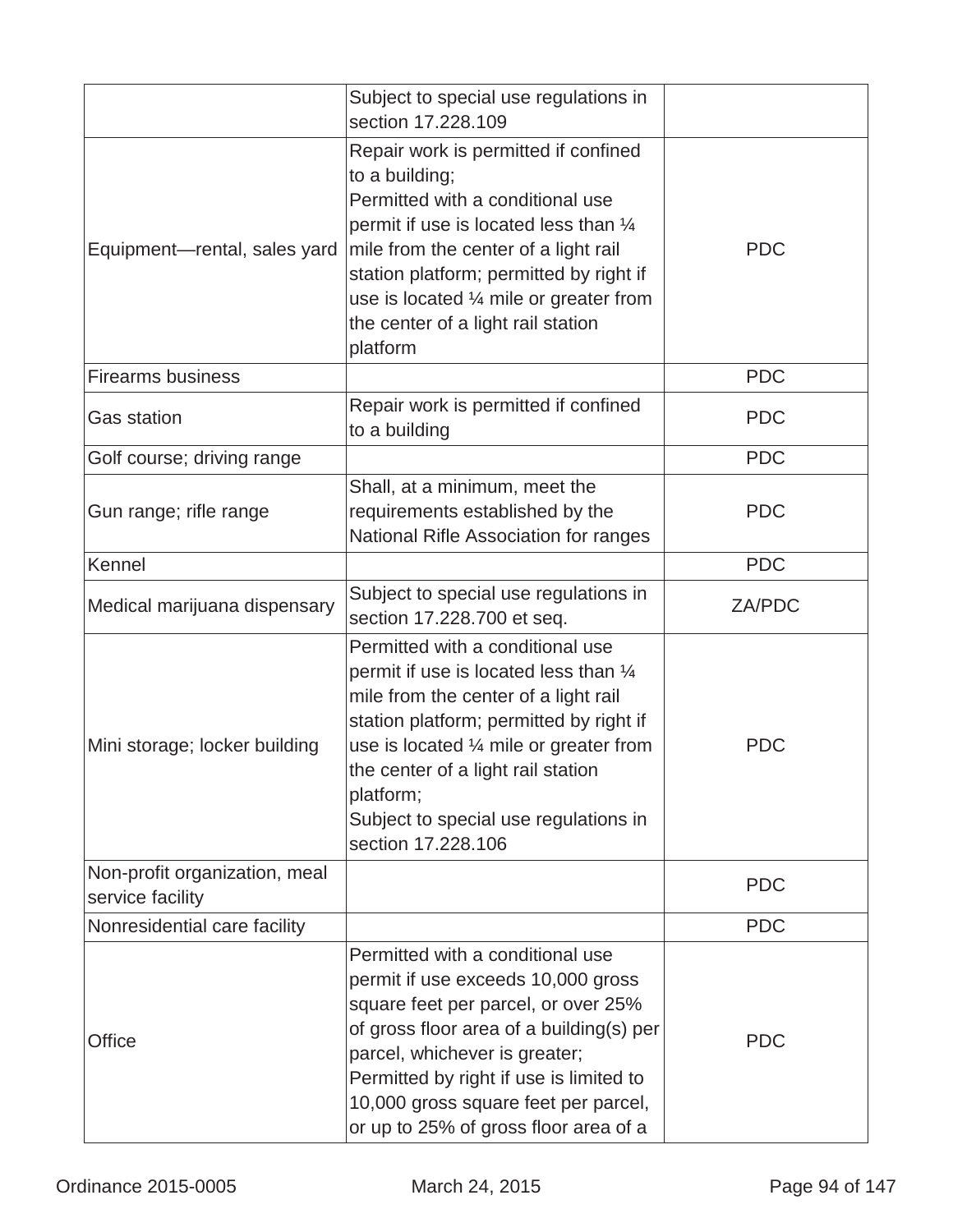|                                             | building(s) per parcel, whichever is<br>greater                                                                                                                                                                                                                                                                                                                                     |            |
|---------------------------------------------|-------------------------------------------------------------------------------------------------------------------------------------------------------------------------------------------------------------------------------------------------------------------------------------------------------------------------------------------------------------------------------------|------------|
| Outdoor market                              | In granting a conditional use permit<br>the zoning administrator may<br>consider the traffic, parking, noise,<br>hours of operation, and any<br>applicable development standards<br>related to the proposed outdoor<br>market                                                                                                                                                       | ZA         |
| <b>Plant nursery</b>                        | Permitted with a conditional use<br>permit if use is located less than 1/4<br>mile from the center of a light rail<br>station platform; permitted by right if<br>use is located $\frac{1}{4}$ mile or greater from<br>the center of a light rail station<br>platform                                                                                                                | <b>PDC</b> |
| <b>Retail store</b>                         | Permitted with a conditional use<br>permit if use exceeds 40,000 gross<br>square feet; permitted by right if use<br>does not exceed 40,000 gross<br>square feet;<br>Area calculation does not include<br>areas that are not publicly accessible                                                                                                                                     | ZA         |
| School, K-12                                |                                                                                                                                                                                                                                                                                                                                                                                     | <b>PDC</b> |
| Stand-alone parking facility                | The zoning administrator may waive<br>the development standards stated in<br>sections 17.608.040 and 17.612.020                                                                                                                                                                                                                                                                     | ZA         |
| Superstore                                  | Subject to special use regulations in<br>section 17.228.119                                                                                                                                                                                                                                                                                                                         | <b>PDC</b> |
| Tobacco retailer                            | A zoning administrator conditional<br>use permit is required for a tobacco<br>retailer that has 15,000 square feet or<br>less of gross floor area and is located<br>within 1,000 feet, measured for the<br>nearest property lines of the affected<br>parcels, of a public or private school<br>(K-12). Otherwise the use is to be<br>treated as "Retail" in all applicable<br>zones | ZA         |
| Transit vehicle-service,<br>repair, storage |                                                                                                                                                                                                                                                                                                                                                                                     | <b>PDC</b> |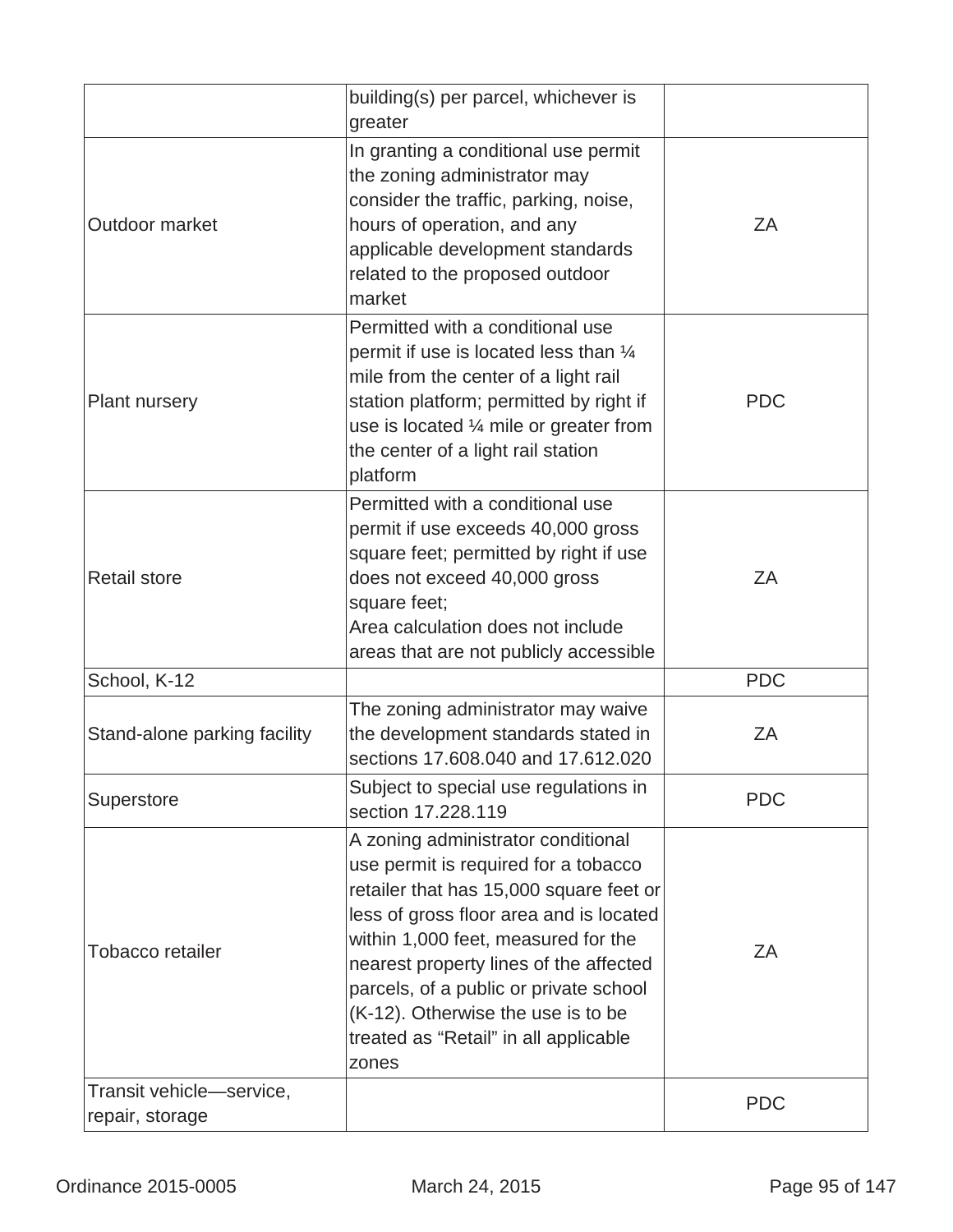| Veterinary clinic; veterinary<br>hospital              | Permitted with a conditional use<br>permit if animals are boarded<br>outside, or entire business is not<br>conducted within a building                                                                                                                                            | <b>PDC</b> |
|--------------------------------------------------------|-----------------------------------------------------------------------------------------------------------------------------------------------------------------------------------------------------------------------------------------------------------------------------------|------------|
| 3. Industrial and Agricultural<br><b>Uses</b>          |                                                                                                                                                                                                                                                                                   |            |
| Antenna; telecommunications<br>facility                | Subject to special use regulations in<br>section 17.228.300 et seq.                                                                                                                                                                                                               | <b>PDC</b> |
| Boat dock; marina                                      |                                                                                                                                                                                                                                                                                   | <b>PDC</b> |
| Community garden, private<br>(exceeding 3.0 acres)     | Subject to special use regulations in<br>section 17.228.810 et seq.                                                                                                                                                                                                               | ZΑ         |
| Heliport; helistop                                     | Subject to special use regulations in<br>section 17.228.114                                                                                                                                                                                                                       | <b>PDC</b> |
| High voltage transmission<br>facility                  | Subject to special use regulations in<br>section 17.228.500 et seq.                                                                                                                                                                                                               | <b>CC</b>  |
| Manufacturing, service, and<br>repair                  | Permitted with a conditional use<br>permit if use exceeds 6,400 gross<br>square feet;<br>Permitted if use is limited to 6,400<br>gross square feet;<br>Use may include incidental, non-<br>nuisance producing processing,<br>packaging, fabricating entirely within<br>a building | <b>PDC</b> |
| Market garden (exceeding 3.0<br>acres)                 | Subject to special use regulations in<br>section 17.228.810 et seq.                                                                                                                                                                                                               | ZA         |
| Recycling facility                                     | Subject to special use regulation in<br>section 17.228.400 et seq.                                                                                                                                                                                                                | ZA/PDC     |
| Solar energy system,<br>commercial (non-city property) | Subject to special use regulation in<br>section 17.228.123                                                                                                                                                                                                                        | ZΑ         |
| Surface mining operation                               | Subject to provisions of chapter<br>17.720                                                                                                                                                                                                                                        | <b>PDC</b> |
| Well-gas, oil                                          |                                                                                                                                                                                                                                                                                   | <b>PDC</b> |

# C. Accessory uses. The following uses are permitted in the C-4 zone when accessory to a permitted or conditional use, subject to the limitations specified:

| <b>Use</b>                       | <b>Limitations</b>                                          |
|----------------------------------|-------------------------------------------------------------|
| Accessory antenna                |                                                             |
| Accessory drive-through facility | Subject to special use regulations in section<br>17.228.110 |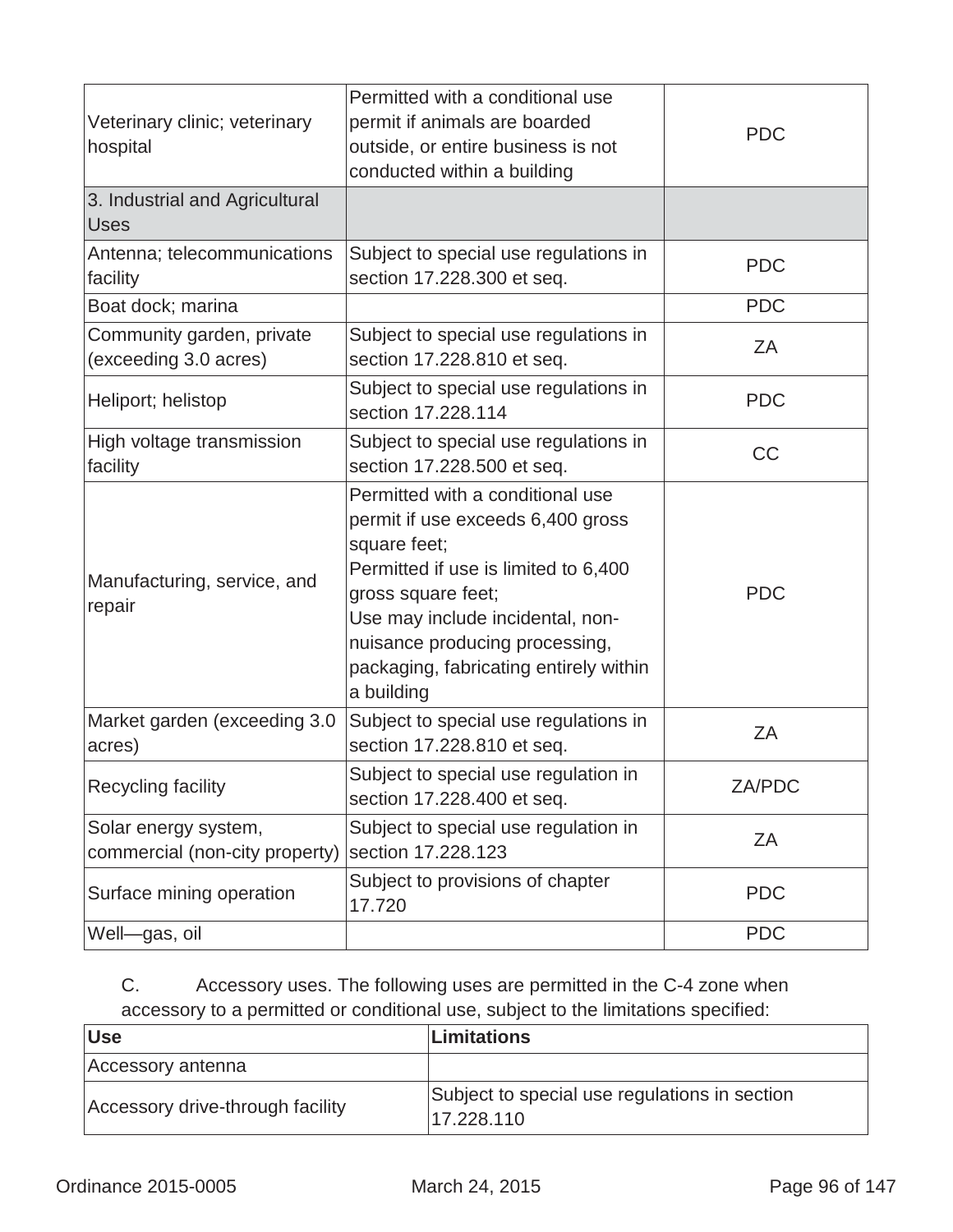| Child care, in-home (family day care |                                                                                                         |
|--------------------------------------|---------------------------------------------------------------------------------------------------------|
| home)                                |                                                                                                         |
| Common area                          |                                                                                                         |
| <b>Family care facility</b>          |                                                                                                         |
| Family day care facility             |                                                                                                         |
| Home occupation                      | Subject to special use regulations in section<br>17.228.200 et seq.                                     |
| Private garden                       | Subject to special use regulations in section<br>17.228.810 et seq.                                     |
| Recycling facility, convenience      | Subject to special use regulations in section<br>17.228.400 et seq.                                     |
| Tasting room, on-site                | Limited to on-site consumption and off-site sales of<br>malt beverages or wine produced on the premises |
| Urban beekeeping                     | Subject to special use regulations in section<br>17.228.810 et seq.                                     |
| Watchperson's quarters               | The structure shall be limited to 1,000 square feet                                                     |

D. Prohibited uses. All uses not listed as permitted, conditional, or accessory uses are prohibited in the C-4 zone.

# **SECTION 32.**

A.Section 17.220.110 of the Sacramento City Code is amended to read as follows:

### **17.220.110 M-1 zone—Permitted uses.**

A. The following uses are permitted by right in the M-1 zone, subject to the limitations specified:

| <b>Use</b>                                          | <b>Limitations</b>                                                                                                               |
|-----------------------------------------------------|----------------------------------------------------------------------------------------------------------------------------------|
| 1. Residential Uses                                 |                                                                                                                                  |
| Temporary residential shelter (24 or<br>fewer beds) | Subject to special use regulations in section<br>17.228.600 et seq.                                                              |
| 2. Commercial and Institutional Uses                |                                                                                                                                  |
| Adult entertainment business                        | Subject to special use regulations in section<br>17.228.102                                                                      |
| Amusement center, indoor                            |                                                                                                                                  |
| Athletic club; fitness studio                       |                                                                                                                                  |
| Auto-sales, storage, rental                         | Permitted if use is located $\frac{1}{4}$ mile or greater from the<br>center of a light rail station platform; a conditional use |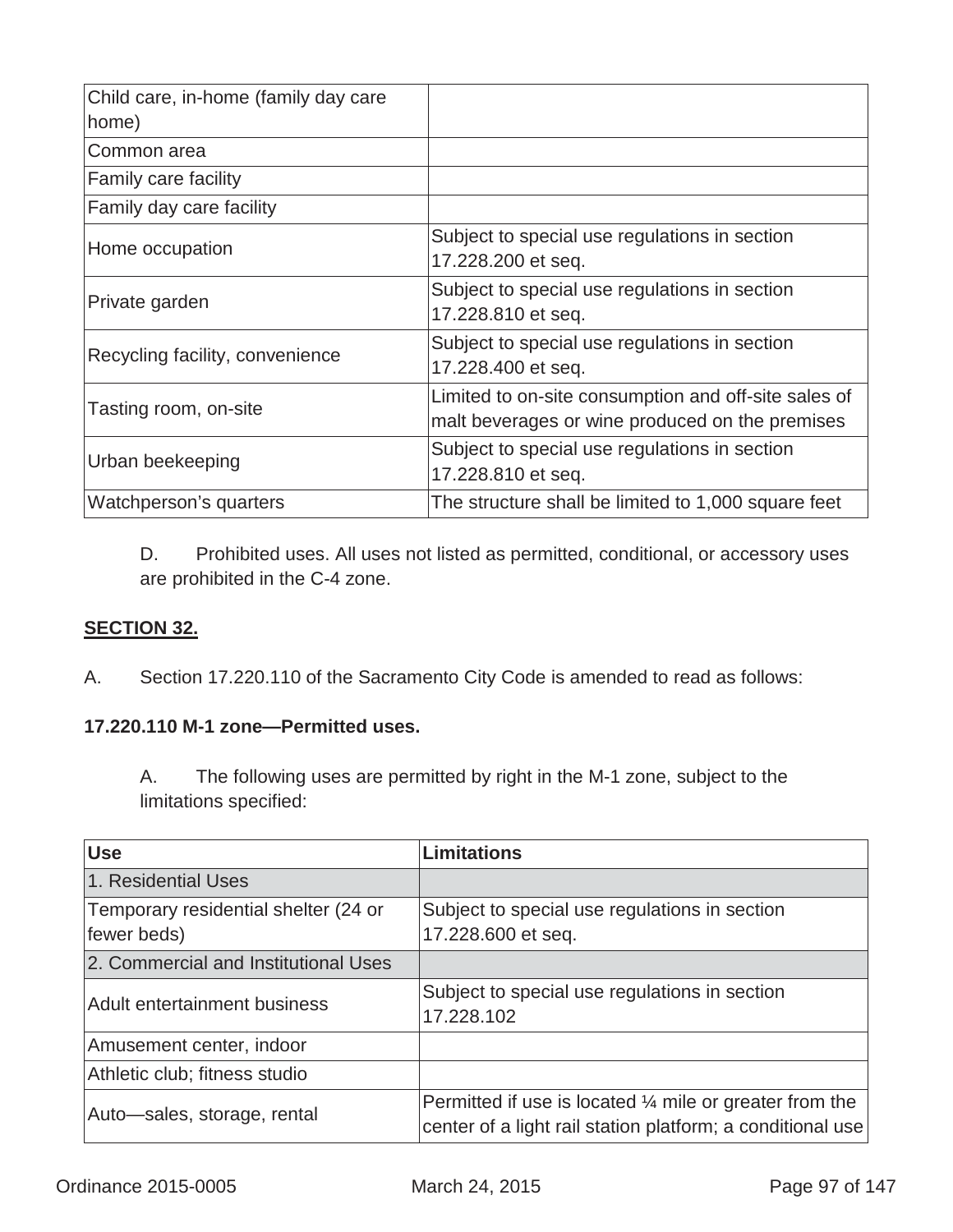| <b>Use</b>                                                            | <b>Limitations</b>                                                                                                                                                                                                                                                                                              |
|-----------------------------------------------------------------------|-----------------------------------------------------------------------------------------------------------------------------------------------------------------------------------------------------------------------------------------------------------------------------------------------------------------|
|                                                                       | permit is required if use is located less than 1/4 mile<br>from the center of a light rail station platform                                                                                                                                                                                                     |
| Auto-service, repair                                                  | Permitted if use is located $\frac{1}{4}$ mile or greater from the<br>center of a light rail station platform; a conditional use<br>permit is required if use is located less than 1/4 mile<br>from the center of a light rail station platform                                                                 |
| College extension                                                     |                                                                                                                                                                                                                                                                                                                 |
| <b>Commercial service</b>                                             | This use is limited to 40,000 gross square feet; if use<br>exceeds this limitation, a conditional use permit is<br>required;<br>Area calculation does not include areas that are not<br>publicly accessible                                                                                                     |
| Community market                                                      | Subject to special use regulations in section<br>17.228.124                                                                                                                                                                                                                                                     |
| Equipment-rental, sales yard                                          | Permitted if use is located $\frac{1}{4}$ mile or greater from the<br>center of a light rail station platform; a conditional use<br>permit is required if use is located less than 1/4 mile<br>from the center of a light rail station platform;<br>Repair work permitted if confined to building               |
| <b>Gas station</b>                                                    | Repair work permitted if confined to building                                                                                                                                                                                                                                                                   |
| Hotel; motel                                                          |                                                                                                                                                                                                                                                                                                                 |
| Laundromat, self-service                                              |                                                                                                                                                                                                                                                                                                                 |
| Library; archive                                                      |                                                                                                                                                                                                                                                                                                                 |
| Mini storage; locker building                                         | Permitted if use is located $\frac{1}{4}$ mile or greater from the<br>center of a light rail station platform; a conditional use<br>permit is required if use is located less than 1/4 mile<br>from the center of a light rail station platform;<br>Subject to special use regulations in section<br>17.228.106 |
| Mobilehome sales, storage                                             | Repair work is permitted if confined to a building                                                                                                                                                                                                                                                              |
| Mortuary; crematory                                                   |                                                                                                                                                                                                                                                                                                                 |
| <b>Museum</b>                                                         |                                                                                                                                                                                                                                                                                                                 |
| Non-profit organization, food<br>preparation for off-site consumption | Entire business, including storage and display, shall<br>be conducted within a building                                                                                                                                                                                                                         |
| Non-profit organization, food storage<br>and distribution             | Entire business, including storage and display, shall<br>be conducted within a building                                                                                                                                                                                                                         |
| <b>Office</b>                                                         | Permitted if use is limited to 10,000 gross square feet<br>per parcel, or up to 25% of gross floor area of a<br>building(s) per parcel, whichever is greater;                                                                                                                                                   |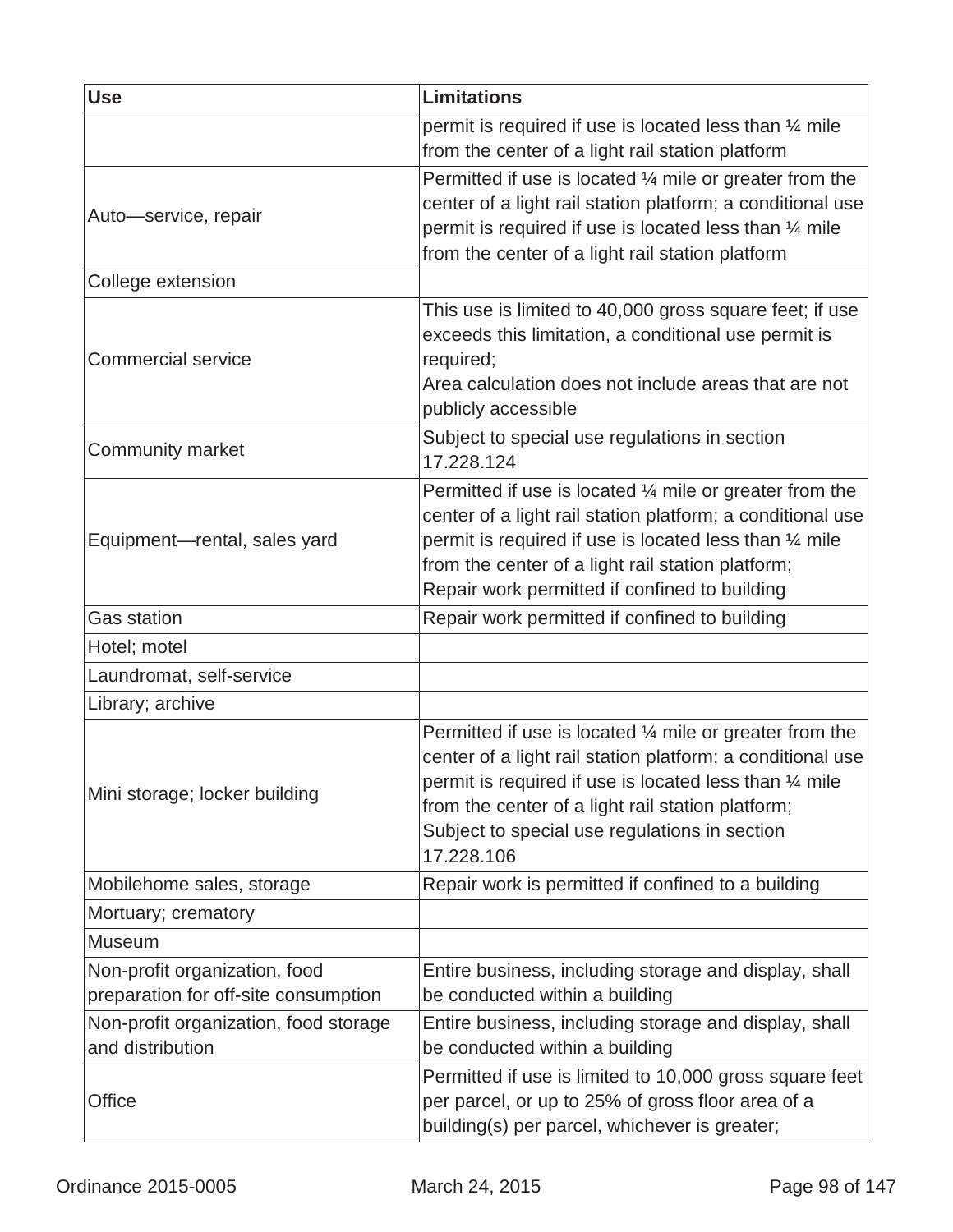| <b>Use</b>                                  | <b>Limitations</b>                                                                                                                                                                                                                              |
|---------------------------------------------|-------------------------------------------------------------------------------------------------------------------------------------------------------------------------------------------------------------------------------------------------|
|                                             | Permitted with a conditional use permit if use<br>exceeds 10,000 gross square feet per parcel, or over<br>25% of gross floor area of a building(s) per parcel,                                                                                  |
|                                             | whichever is greater                                                                                                                                                                                                                            |
| <b>Plant nursery</b>                        | Permitted if use is located $\frac{1}{4}$ mile or greater from the<br>center of a light rail station platform; a conditional use<br>permit is required if use is located less than 1/4 mile<br>from the center of a light rail station platform |
| Restaurant                                  |                                                                                                                                                                                                                                                 |
| <b>Retail store</b>                         | This use is limited to 40,000 gross square feet; if use<br>exceeds this limitation, a conditional use permit is<br>required;<br>Area calculation does not include areas that are not<br>publicly accessible                                     |
| School-dance, music, art, martial arts      |                                                                                                                                                                                                                                                 |
| School, vocational                          |                                                                                                                                                                                                                                                 |
| Theater                                     |                                                                                                                                                                                                                                                 |
| Temporary commercial building               | Subject to special use regulations in section<br>17.228.126                                                                                                                                                                                     |
| Towing service; vehicle storage yard        | Subject to special use regulations in section<br>17.228.107                                                                                                                                                                                     |
| Transit vehicle-service, repair,<br>storage |                                                                                                                                                                                                                                                 |
| Veterinary clinic; veterinary hospital      | Entire business to be conducted within a building,<br>and no outdoor boarding of animals is allowed; a<br>conditional use permit is required if animals are<br>boarded outside, or entire business is not conducted<br>within a building        |
| Wholesale store                             | Permitted if use is located $\frac{1}{4}$ mile or greater from the<br>center of a light rail station platform; a conditional use<br>permit is required if use is located less than 1/4 mile<br>from the center of a light rail station platform |
| 3. Industrial and Agricultural Uses         |                                                                                                                                                                                                                                                 |
| Aquaculture                                 | Subject to special use regulations in section<br>17.228.810 et seq.                                                                                                                                                                             |
| Community garden, private                   | Subject to special use regulations in section<br>17.228.810 et seq.                                                                                                                                                                             |
| Contractor storage yard                     |                                                                                                                                                                                                                                                 |
| Laboratory, research                        |                                                                                                                                                                                                                                                 |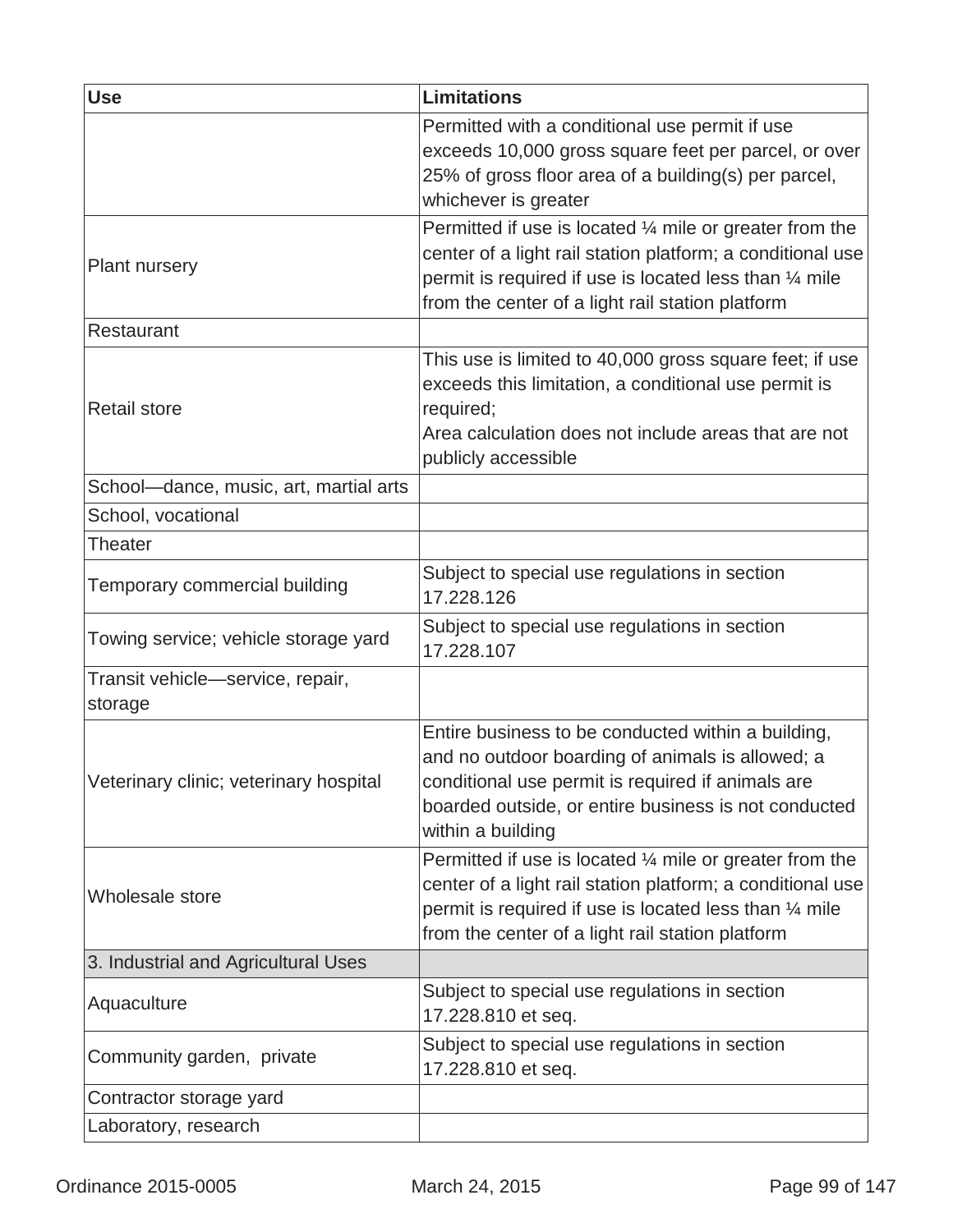| <b>Use</b>                             | Limitations                                                                                                                                                                                                                                                                                                                          |
|----------------------------------------|--------------------------------------------------------------------------------------------------------------------------------------------------------------------------------------------------------------------------------------------------------------------------------------------------------------------------------------|
| Lumber yard, retail                    |                                                                                                                                                                                                                                                                                                                                      |
| Manufacturing, service, and repair     |                                                                                                                                                                                                                                                                                                                                      |
| Market garden                          | Subject to special use regulations in section<br>17.228.810 et seq.                                                                                                                                                                                                                                                                  |
| Passenger terminal                     |                                                                                                                                                                                                                                                                                                                                      |
| <b>Railroad ROW</b>                    | May be used for railroad tracks or spur tracks;<br>Loading and unloading platforms or structures may<br>be located on a railroad right-of-way only if: (i) the<br>abutting property is located within a C-4 or M zone,<br>and (ii) no residential zoning is within 300 feet of said<br>facility on the same side of the right-of-way |
| Solar energy system, commercial (city  | Allowed in this zone and exempt from the provisions                                                                                                                                                                                                                                                                                  |
| property)                              | of this title                                                                                                                                                                                                                                                                                                                        |
| Terminal yard, trucking                |                                                                                                                                                                                                                                                                                                                                      |
| Tractor or heavy truck sales, storage, |                                                                                                                                                                                                                                                                                                                                      |
| rental                                 |                                                                                                                                                                                                                                                                                                                                      |
| Tractor or heavy truck service, repair |                                                                                                                                                                                                                                                                                                                                      |
| Warehouse; distribution center         |                                                                                                                                                                                                                                                                                                                                      |

B. Conditional uses. The following uses in the M-1 zone require approval of a conditional use permit, subject to the conditions specified:

| <b>Use</b>                | <b>Limitations</b>                                                                                                                                                                                                                 | <b>Approval Required</b><br>by: Planning and<br><b>Design Commission</b><br>(PDC); Zoning<br>Administrator (ZA); or<br><b>City Council (CC)</b> |
|---------------------------|------------------------------------------------------------------------------------------------------------------------------------------------------------------------------------------------------------------------------------|-------------------------------------------------------------------------------------------------------------------------------------------------|
| 1. Residential Uses       |                                                                                                                                                                                                                                    |                                                                                                                                                 |
| Dwelling, multi-unit      | Permitted in central city; permitted<br>outside central city if use is located<br>less than $\frac{1}{4}$ mile from the center of a<br>light rail station platform;<br>Subject to special use regulations in<br>section 17,228,117 | ΖA                                                                                                                                              |
| Mobilehome park           |                                                                                                                                                                                                                                    | <b>PDC</b>                                                                                                                                      |
| Residential care facility |                                                                                                                                                                                                                                    | <b>PDC</b>                                                                                                                                      |
| <b>Residential hotel</b>  | Subject to special use regulations in<br>section 17.228.112                                                                                                                                                                        | <b>PDC</b>                                                                                                                                      |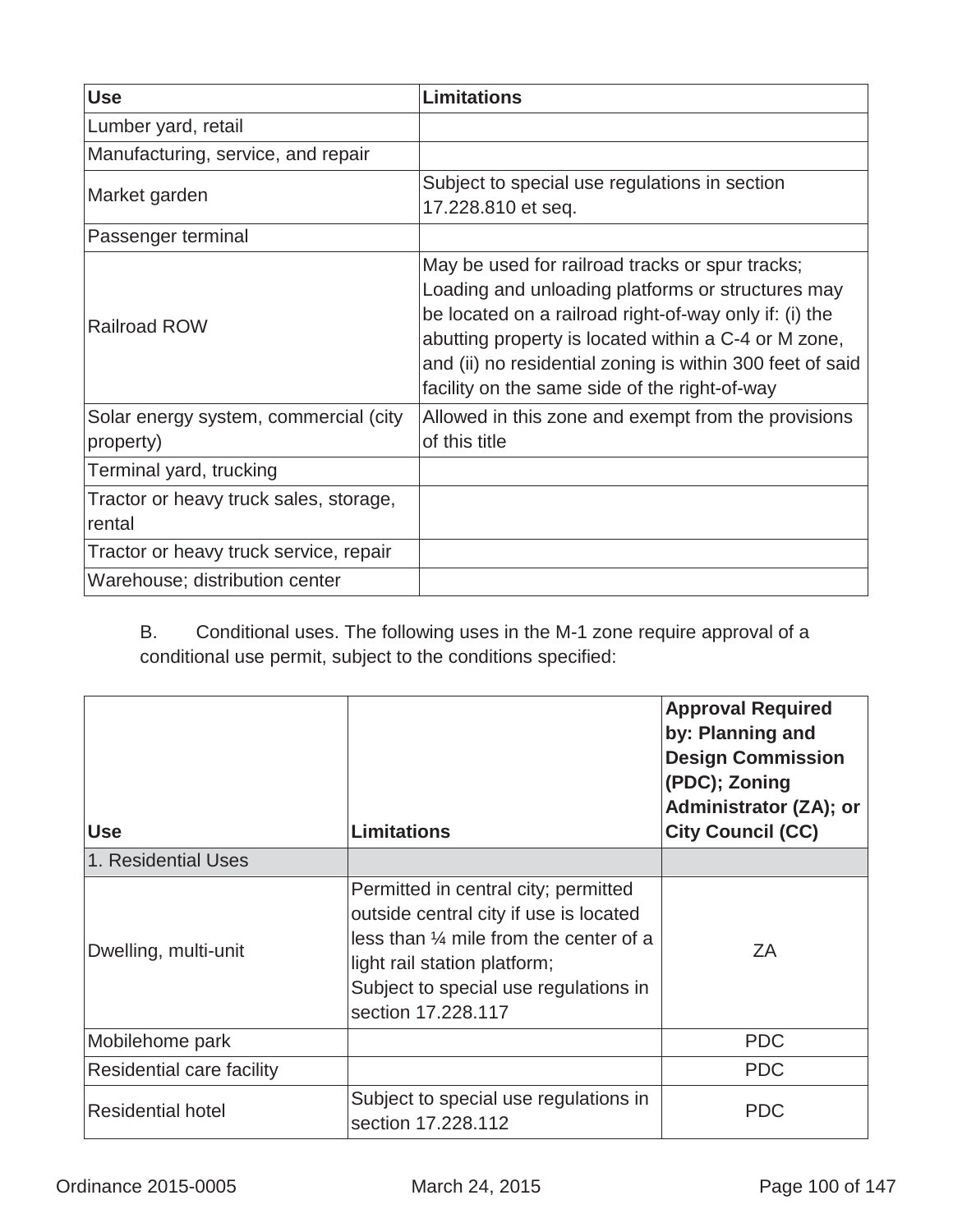| Temporary residential shelter<br>(more than 24 beds)   | Subject to special use regulations in<br>section 17.228.600 et seq.                                                                                                                                                                                                            | <b>PDC</b> |
|--------------------------------------------------------|--------------------------------------------------------------------------------------------------------------------------------------------------------------------------------------------------------------------------------------------------------------------------------|------------|
| 2. Commercial and Institutional<br><b>Uses</b>         |                                                                                                                                                                                                                                                                                |            |
| Adult-related establishment                            | Subject to special use regulations in<br>section 17,228,103                                                                                                                                                                                                                    | <b>PDC</b> |
| Alcoholic beverage sales, off-<br>premises consumption | Subject to special use regulations in<br>section 17,228,108                                                                                                                                                                                                                    | <b>PDC</b> |
| Amusement center, outdoor                              |                                                                                                                                                                                                                                                                                | <b>PDC</b> |
| Assembly-cultural, religious,<br>social                |                                                                                                                                                                                                                                                                                | <b>PDC</b> |
| Auto-sales, storage, rental                            | Permitted with a conditional use<br>permit if use is located less than $\frac{1}{4}$<br>mile from the center of a light rail<br>station platform; permitted by right if<br>use is located $\frac{1}{4}$ mile or greater from<br>the center of a light rail station<br>platform | <b>PDC</b> |
| Auto-service, repair                                   | Permitted with a conditional use<br>permit if use is located less than $\frac{1}{4}$<br>mile from the center of a light rail<br>station platform; permitted by right if<br>use is located $\frac{1}{4}$ mile or greater from<br>the center of a light rail station<br>platform | <b>PDC</b> |
| Bar; nightclub                                         | Subject to special use regulations in<br>section 17.228.108                                                                                                                                                                                                                    | <b>PDC</b> |
| Cemetery                                               |                                                                                                                                                                                                                                                                                | <b>PDC</b> |
| Check-cashing center                                   | Subject to special use regulations in<br>section 17.228.121                                                                                                                                                                                                                    | <b>PDC</b> |
| Childcare center                                       | Subject to special use regulations in<br>section 17.228.113                                                                                                                                                                                                                    | ZA         |
| College campus                                         |                                                                                                                                                                                                                                                                                | <b>PDC</b> |
| <b>Commercial service</b>                              | Permitted with a conditional use<br>permit if use exceeds 40,000 gross<br>square feet; permitted by right if use<br>does not exceed 40,000 gross<br>square feet;<br>Area calculation does not include<br>areas that are not publicly accessible                                | ZA         |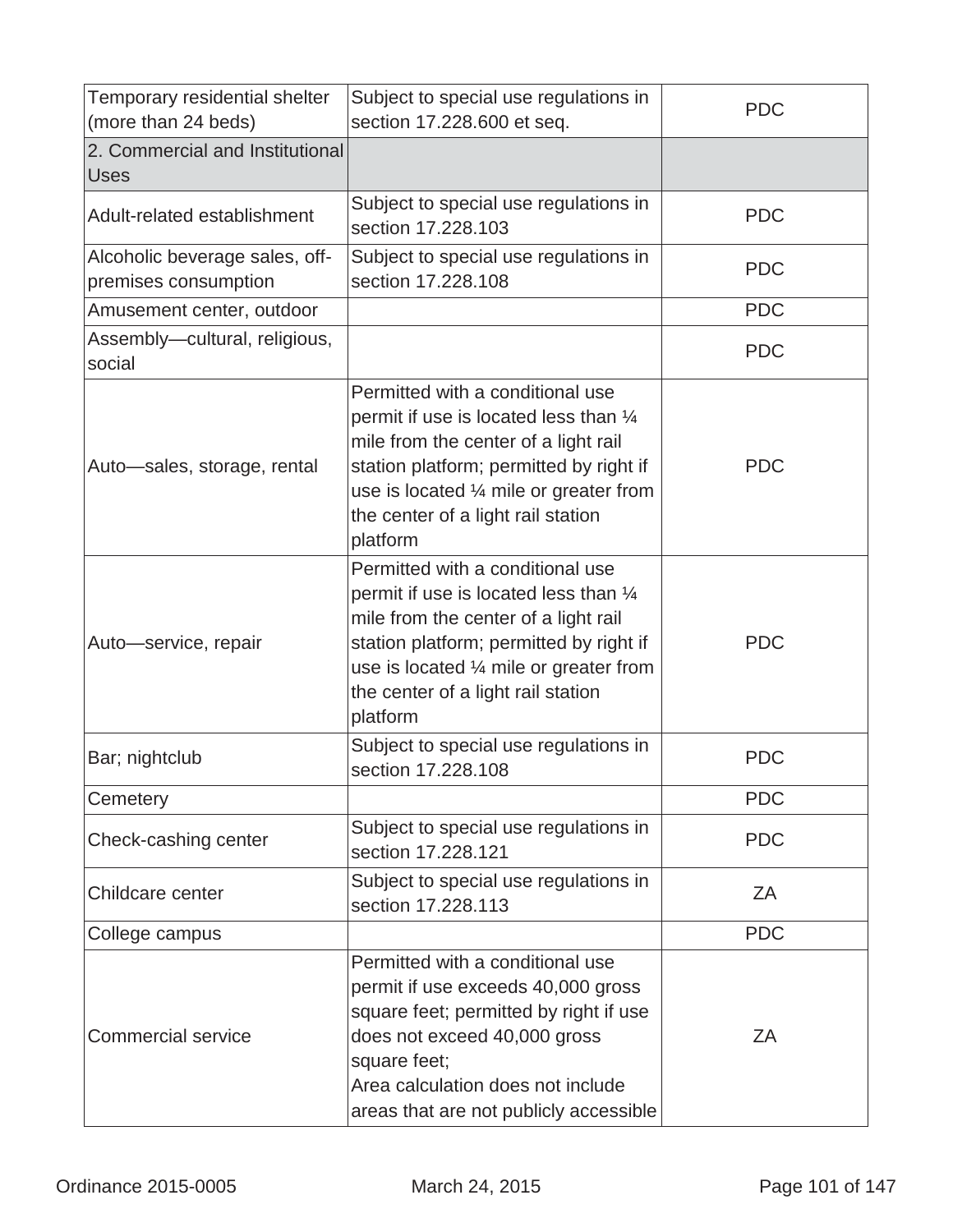| Correctional facility                             |                                                                                                                                                                                                                                                                                                                                      | <b>PDC</b> |
|---------------------------------------------------|--------------------------------------------------------------------------------------------------------------------------------------------------------------------------------------------------------------------------------------------------------------------------------------------------------------------------------------|------------|
| Drive-in theater                                  |                                                                                                                                                                                                                                                                                                                                      | <b>PDC</b> |
| Drive-through restaurant                          | Prohibited in the Central City unless<br>the drive-through facility is within 500<br>feet of freeway right-of-way<br>Subject to special use regulations in<br>section 17,228,109                                                                                                                                                     | <b>PDC</b> |
| Equipment-rental, sales yard                      | Permitted with a conditional use<br>permit if use is located less than 1/4<br>mile from the center of a light rail<br>station platform; permitted by right if<br>use is located 1/4 mile or greater from<br>the center of a light rail station<br>platform;<br>Repair work permitted if confined to<br>building                      | <b>PDC</b> |
| <b>Firearms business</b>                          |                                                                                                                                                                                                                                                                                                                                      | <b>PDC</b> |
| <b>Gas station</b>                                | Repair work permitted if confined to<br>building                                                                                                                                                                                                                                                                                     | <b>PDC</b> |
| Golf course; driving range                        |                                                                                                                                                                                                                                                                                                                                      | <b>PDC</b> |
| Gun range; rifle range                            | Shall, at a minimum, meet the<br>requirements established by the<br>National Rifle Association for ranges                                                                                                                                                                                                                            | <b>PDC</b> |
| Kennel                                            |                                                                                                                                                                                                                                                                                                                                      | <b>PDC</b> |
| Medical marijuana dispensary                      | Subject to special use regulations in<br>section 17.228.700 et seq.                                                                                                                                                                                                                                                                  | ZA/PDC     |
| Mini storage; locker building                     | Permitted with a conditional use<br>permit if use is located less than 1/4<br>mile from the center of a light rail<br>station platform; permitted by right if<br>use is located $\frac{1}{4}$ mile or greater from<br>the center of a light rail station<br>platform;<br>Subject to special use regulations in<br>section 17.228.106 | <b>PDC</b> |
| Non-profit organization, meal<br>service facility |                                                                                                                                                                                                                                                                                                                                      | <b>PDC</b> |
| Nonresidential care facility                      |                                                                                                                                                                                                                                                                                                                                      | <b>PDC</b> |
| <b>Office</b>                                     | Permitted with a conditional use<br>permit if use exceeds 10,000 gross                                                                                                                                                                                                                                                               | <b>PDC</b> |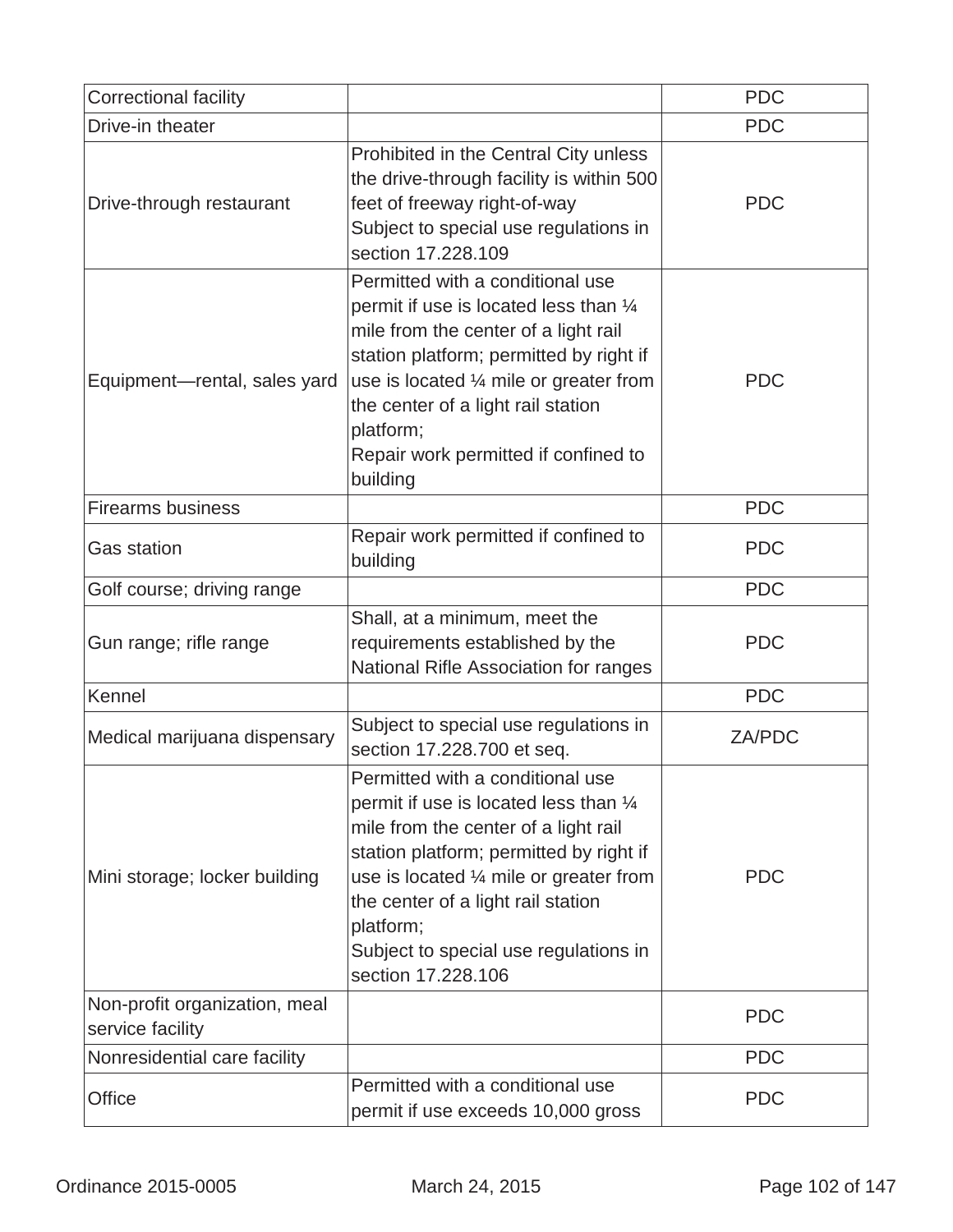|                                                                                                                                                                                                                                                                                       | square feet per parcel, or over 25%<br>of gross floor area of a building(s)<br>per parcel, whichever is greater;<br>Permitted by right if use is limited to<br>10,000 gross square feet per parcel,<br>or up to 25% of gross floor area of a<br>building(s) per parcel, whichever is<br>greater |            |
|---------------------------------------------------------------------------------------------------------------------------------------------------------------------------------------------------------------------------------------------------------------------------------------|-------------------------------------------------------------------------------------------------------------------------------------------------------------------------------------------------------------------------------------------------------------------------------------------------|------------|
| In granting a conditional use permit<br>the Zoning Administrator may<br>consider the traffic, parking, noise,<br>Outdoor market<br>hours of operation, and any<br>applicable development standards<br>related to the proposed outdoor<br>market                                       |                                                                                                                                                                                                                                                                                                 | ZA         |
| Permitted with a conditional use<br>permit if use is located less than 1/4<br>mile from the center of a light rail<br>station platform; permitted by right if<br>Plant nursery<br>use is located $\frac{1}{4}$ mile or greater from<br>the center of a light rail station<br>platform |                                                                                                                                                                                                                                                                                                 | <b>PDC</b> |
| <b>Retail store</b>                                                                                                                                                                                                                                                                   | Permitted with a conditional use<br>permit if use exceeds 40,000 gross<br>square feet; permitted by right if use<br>does not exceed 40,000 gross<br>square feet;<br>Area calculation does not include<br>areas that are not publicly accessible                                                 | ZΑ         |
| School, K-12                                                                                                                                                                                                                                                                          |                                                                                                                                                                                                                                                                                                 | <b>PDC</b> |
| Stand-alone parking facility                                                                                                                                                                                                                                                          | The zoning administrator may waive<br>the development standards stated in<br>ZA<br>sections 17.608.040 and 17.612.020                                                                                                                                                                           |            |
| Superstore                                                                                                                                                                                                                                                                            | Subject to special use regulations in<br>section 17.228.119                                                                                                                                                                                                                                     |            |
| Tobacco retailer                                                                                                                                                                                                                                                                      | A zoning administrator conditional<br>use permit is required for a tobacco<br>retailer that has 15,000 square feet<br>or less of gross floor area and is<br>located within 1,000 feet, measured<br>for the nearest property lines of the                                                        | ZA         |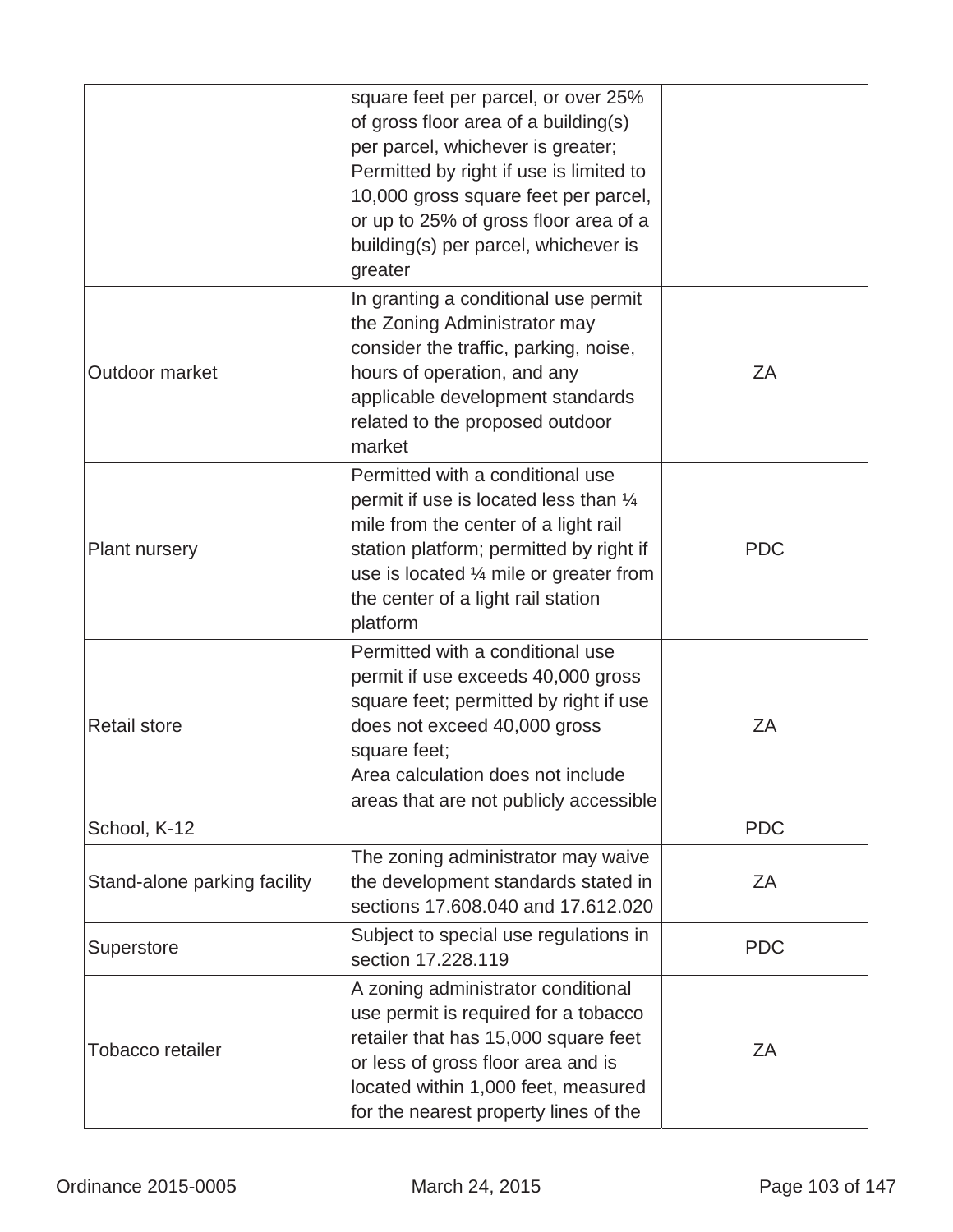|                                               | affected parcels, of a public or<br>private school (K-12). Otherwise the<br>use is to be treated as "Retail" in all<br>applicable zones                                                                                                                    |            |
|-----------------------------------------------|------------------------------------------------------------------------------------------------------------------------------------------------------------------------------------------------------------------------------------------------------------|------------|
| Veterinary clinic; veterinary<br>hospital     | Permitted with a conditional use<br>permit if animals are boarded<br>outside, or entire business is not<br>conducted within a building                                                                                                                     | <b>PDC</b> |
| Wholesale store                               | Permitted with a conditional use<br>permit if use is located less than 1/4<br>mile from the center of a light rail<br>station platform; permitted by right if<br>use is located 1/4 mile or greater from<br>the center of a light rail station<br>platform | <b>PDC</b> |
| 3. Industrial and Agricultural<br><b>Uses</b> |                                                                                                                                                                                                                                                            |            |
| Airport                                       |                                                                                                                                                                                                                                                            | <b>PDC</b> |
| Animal slaughter                              |                                                                                                                                                                                                                                                            | <b>PDC</b> |
| Antenna; telecommunications<br>facility       | Subject to special use regulations in<br>section 17.228.300 et seq.                                                                                                                                                                                        | <b>PDC</b> |
| Auto dismantler                               |                                                                                                                                                                                                                                                            | <b>PDC</b> |
| Boat dock; marina                             |                                                                                                                                                                                                                                                            | <b>PDC</b> |
|                                               |                                                                                                                                                                                                                                                            |            |
| Fuel storage yard                             | Subject to special use regulations in<br>section 17.228.120                                                                                                                                                                                                | <b>PDC</b> |
| Hazardous waste facility                      | Must be consistent with the<br>provisions of the Sacramento County<br>hazardous waste management plan                                                                                                                                                      | <b>PDC</b> |
| Heliport; helistop                            | Subject to special use regulations in<br>section 17,228,114                                                                                                                                                                                                | <b>PDC</b> |
| High voltage transmission<br>facility         | Subject to special use regulations in<br>section 17.228.500 et seq.                                                                                                                                                                                        | <b>CC</b>  |
| Junk yard                                     |                                                                                                                                                                                                                                                            | <b>PDC</b> |
| Livestock yard                                |                                                                                                                                                                                                                                                            | <b>PDC</b> |
| Public utility yard                           |                                                                                                                                                                                                                                                            | <b>PDC</b> |
| Recycling facility                            | Subject to special use regulations in<br>section 17.228.400 et seq.                                                                                                                                                                                        | ZA/PDC     |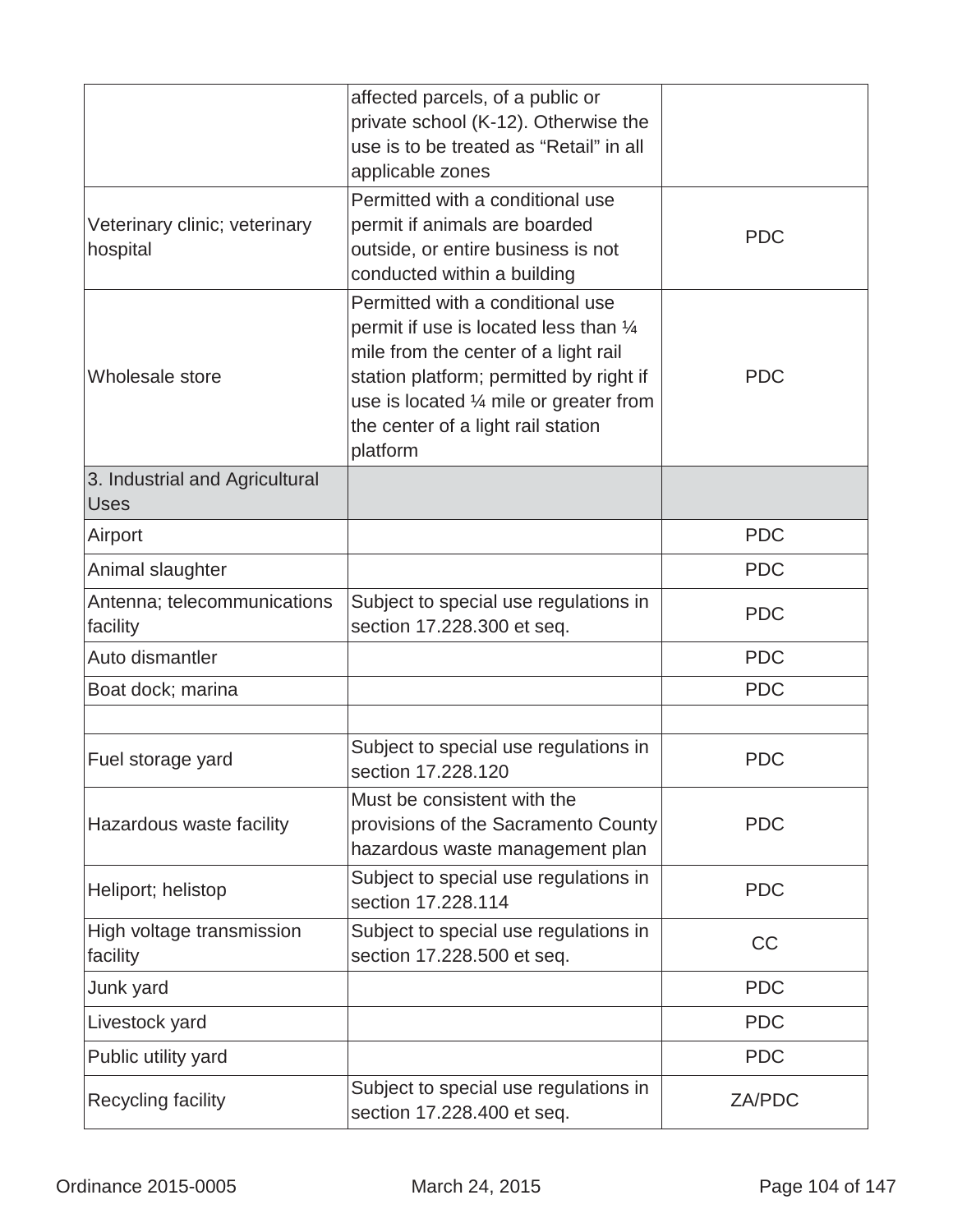| Solar energy system,<br>commercial (non-city property) | Subject to special use regulations in<br>section 17.228.123 | ΖA         |
|--------------------------------------------------------|-------------------------------------------------------------|------------|
| Solid waste landfill                                   |                                                             | <b>PDC</b> |
| Solid waste transfer station                           |                                                             | <b>PDC</b> |
| Surface mining operation                               | Subject to provisions of chapter<br>17.720                  | <b>PDC</b> |
| Well-gas, oil                                          |                                                             | <b>PDC</b> |

C. Accessory uses. The following uses are permitted in the M-1 zone when accessory to a permitted or conditional use, subject to the limitations specified:

| <b>Use</b>                          | <b>Limitation</b>                                         |
|-------------------------------------|-----------------------------------------------------------|
| Accessory antenna                   |                                                           |
| Accessory drive-through facility    | Subject to special use regulations in section 17.228.110  |
| Childcare, in-home (family day care |                                                           |
| home)                               |                                                           |
| Common area                         |                                                           |
| <b>Family care facility</b>         |                                                           |
| Family day care facility            |                                                           |
| Home occupation                     | Subject to special use regulations in section 17.228.200  |
|                                     | et seq.                                                   |
| Private garden                      | Subject to special use regulations in section 17.228.810  |
|                                     | et seq.                                                   |
| Recycling facility, convenience     | Subject to special use regulations in section 17.228.400  |
|                                     | et seq.                                                   |
| Tasting room, on-site               | Limited to on-site consumption and off-site sales of malt |
|                                     | beverages or wine produced on the premises                |
| Urban beekeeping                    | Subject to special use regulations in section 17.228.810  |
|                                     | et seq.                                                   |
| Watchperson's quarters              | The structure shall be limited to 1,000 square feet       |

D. Prohibited uses. All uses not listed as permitted, accessory, or conditional uses are prohibited in the M-1 zone.

### **SECTION 33.**

**A.** Section 17.220.210 of the Sacramento City Code is amended to read as follows:

# **17.220.210 M-1(S) zone—Permitted uses.**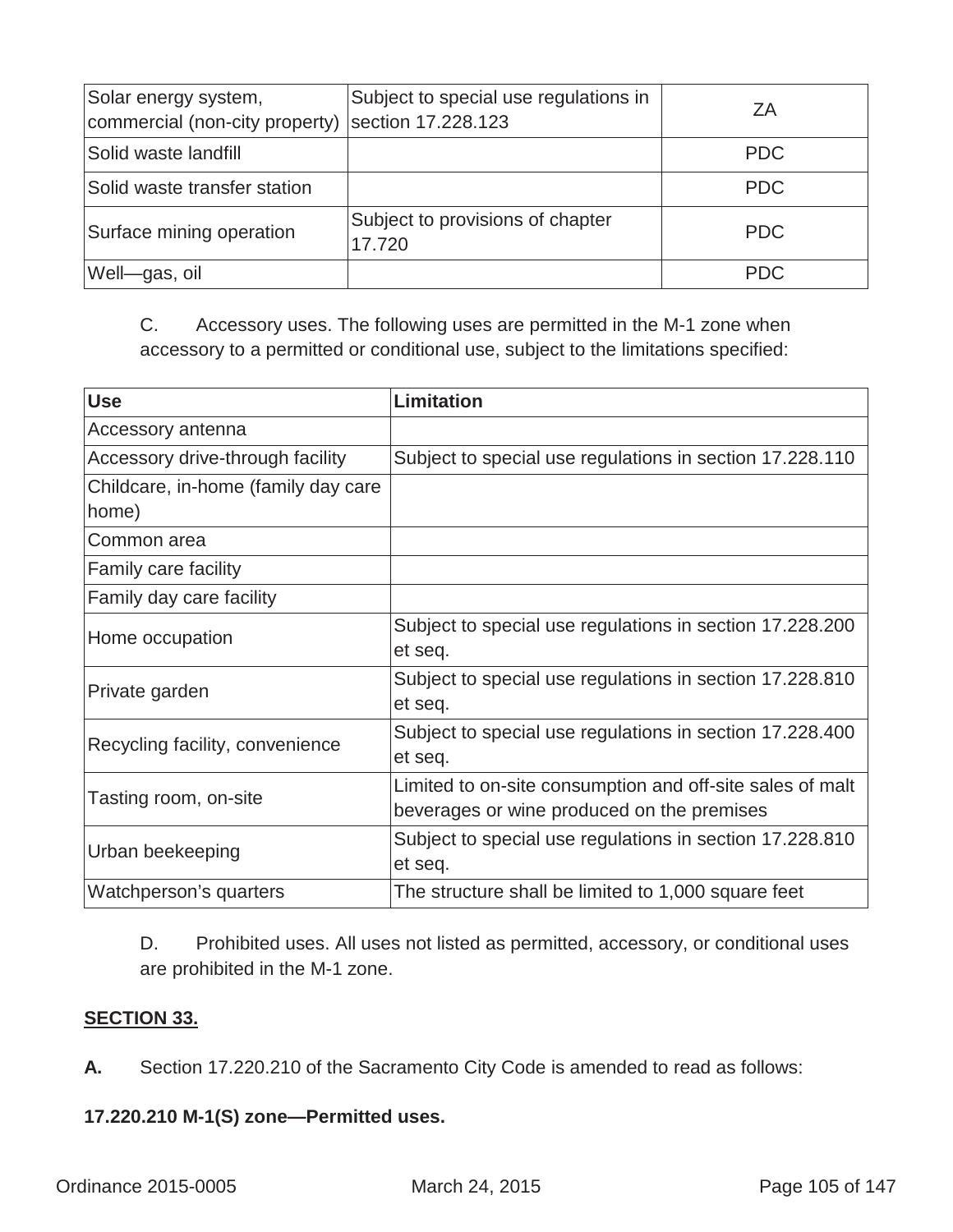A. The following uses are permitted by right in the M-1(S) zone, subject to the limitations specified:

| <b>Use</b>                           | <b>Limitations</b>                                                                                                                                                                                                                                                                                   |
|--------------------------------------|------------------------------------------------------------------------------------------------------------------------------------------------------------------------------------------------------------------------------------------------------------------------------------------------------|
| 1. Residential Uses                  |                                                                                                                                                                                                                                                                                                      |
| beds)                                | Temporary residential shelter (24 or fewer Subject to special use regulations in section<br>17.228.600 et seq.                                                                                                                                                                                       |
| 2. Commercial and Institutional Uses |                                                                                                                                                                                                                                                                                                      |
| Adult entertainment business         | Subject to special use regulations in section<br>17.228.102                                                                                                                                                                                                                                          |
| Amusement center, indoor             |                                                                                                                                                                                                                                                                                                      |
| Athletic club; fitness studio        |                                                                                                                                                                                                                                                                                                      |
| Auto-sales, storage, rental          | Permitted if use is located $\frac{1}{4}$ mile or greater from<br>the center of a light rail station platform; a<br>conditional use permit is required if use is located<br>less than 1/4 mile from the center of a light rail<br>station platform                                                   |
| Auto-service, repair                 | Permitted if use is located $\frac{1}{4}$ mile or greater from<br>the center of a light rail station platform; a<br>conditional use permit is required if use is located<br>less than 1/4 mile from the center of a light rail<br>station platform                                                   |
| College extension                    |                                                                                                                                                                                                                                                                                                      |
| <b>Commercial service</b>            | This use is limited to 40,000 gross square feet; if<br>use exceeds this limitation, a conditional use<br>permit is required;<br>Area calculation does not include areas that are<br>not publicly accessible                                                                                          |
| <b>Community market</b>              | Subject to special use regulations in section<br>17.228.124                                                                                                                                                                                                                                          |
| Equipment-rental, sales yard         | Permitted if use is located $\frac{1}{4}$ mile or greater from<br>the center of a light rail station platform; a<br>conditional use permit is required if use is located<br>less than 1/4 mile from the center of a light rail<br>station platform;<br>Repair work permitted if confined to building |
| <b>Gas station</b>                   | Repair work permitted if confined to building                                                                                                                                                                                                                                                        |
| Hotel; motel                         |                                                                                                                                                                                                                                                                                                      |
| Laundromat, self-service             |                                                                                                                                                                                                                                                                                                      |
| Library; archive                     |                                                                                                                                                                                                                                                                                                      |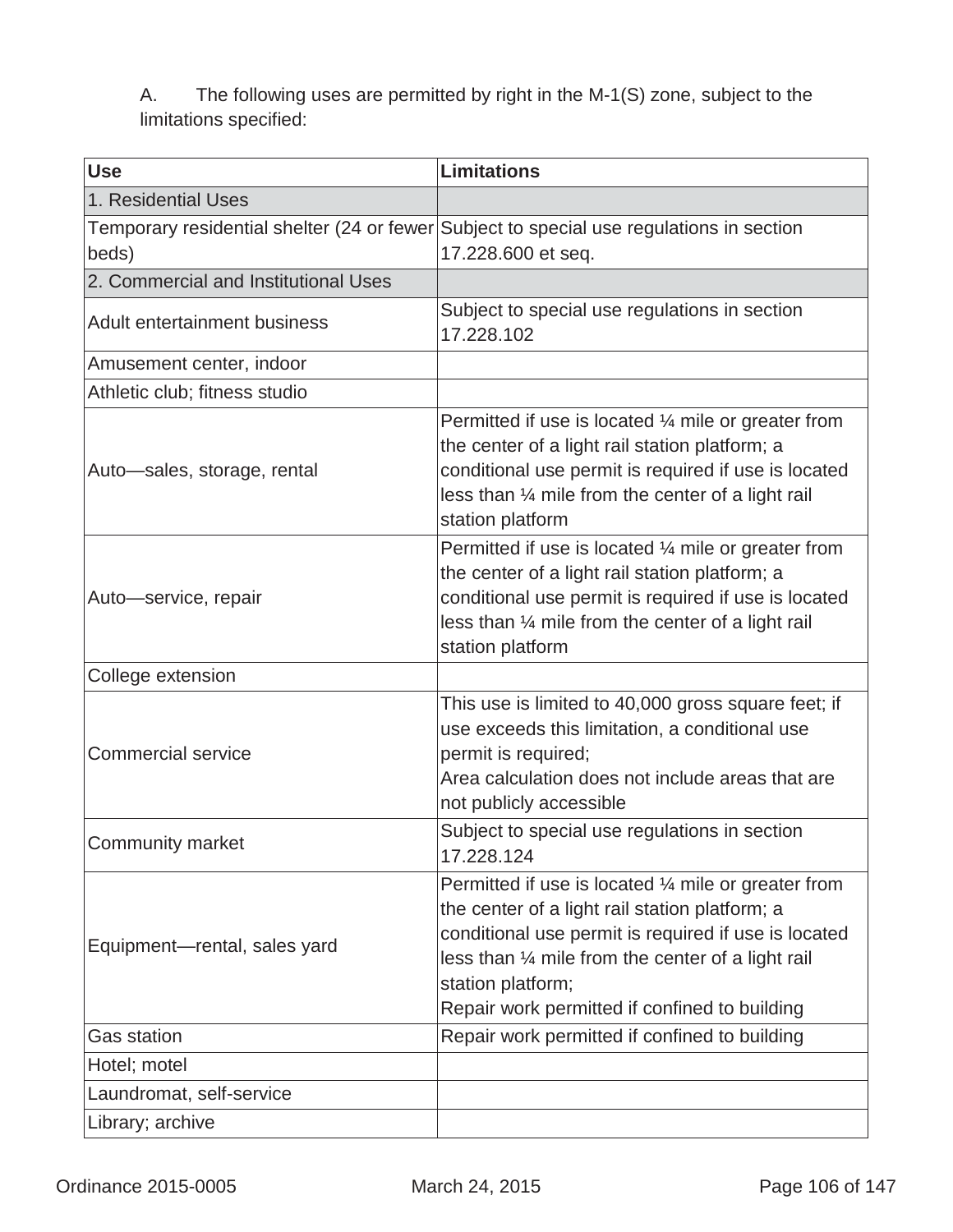| <b>Use</b>                                                            | <b>Limitations</b>                                                                                                                                                                                                                                                                                                                                      |
|-----------------------------------------------------------------------|---------------------------------------------------------------------------------------------------------------------------------------------------------------------------------------------------------------------------------------------------------------------------------------------------------------------------------------------------------|
| Mini storage; locker building                                         | Permitted if use is located $\frac{1}{4}$ mile or greater from<br>the center of a light rail station platform; a<br>conditional use permit is required if use is located<br>less than 1/4 mile from the center of a light rail<br>station platform;<br>Subject to special use regulations in section<br>17.228.106                                      |
| Mobilehome-sales, storage                                             | Repair work is permitted if confined to a building                                                                                                                                                                                                                                                                                                      |
| Mortuary; crematory                                                   |                                                                                                                                                                                                                                                                                                                                                         |
| <b>Museum</b>                                                         |                                                                                                                                                                                                                                                                                                                                                         |
| Non-profit organization, food preparation<br>for off-site consumption | Entire business, including storage and display,<br>shall be conducted within a building                                                                                                                                                                                                                                                                 |
| Non-profit organization, food storage and<br>distribution             | Entire business, including storage and display,<br>shall be conducted within a building                                                                                                                                                                                                                                                                 |
| Office                                                                | Permitted if use is limited to 10,000 gross square<br>feet per parcel, or up to 25% of gross floor area of<br>a building(s) per parcel, whichever is greater;<br>Permitted with a conditional use permit if use<br>exceeds 10,000 gross square feet per parcel, or<br>over 25% of gross floor area of a building(s) per<br>parcel, whichever is greater |
| <b>Plant nursery</b>                                                  | Permitted if use is located $\frac{1}{4}$ mile or greater from<br>the center of a light rail station platform; a<br>conditional use permit is required if use is located<br>less than 1/4 mile from the center of a light rail<br>station platform                                                                                                      |
| Restaurant                                                            |                                                                                                                                                                                                                                                                                                                                                         |
| <b>Retail store</b>                                                   | This use is limited to 40,000 gross square feet; if<br>use exceeds this limitation, a conditional use<br>permit is required;<br>Area calculation does not include areas that are<br>not publicly accessible                                                                                                                                             |
| School-dance, music, art, martial arts                                |                                                                                                                                                                                                                                                                                                                                                         |
| School, vocational                                                    |                                                                                                                                                                                                                                                                                                                                                         |
| Temporary commercial building                                         | Subject to special use regulations in section<br>17.228.126                                                                                                                                                                                                                                                                                             |
| Theater                                                               |                                                                                                                                                                                                                                                                                                                                                         |
| Towing service; vehicle storage yard                                  | Subject to special use regulations in section<br>17.228.107                                                                                                                                                                                                                                                                                             |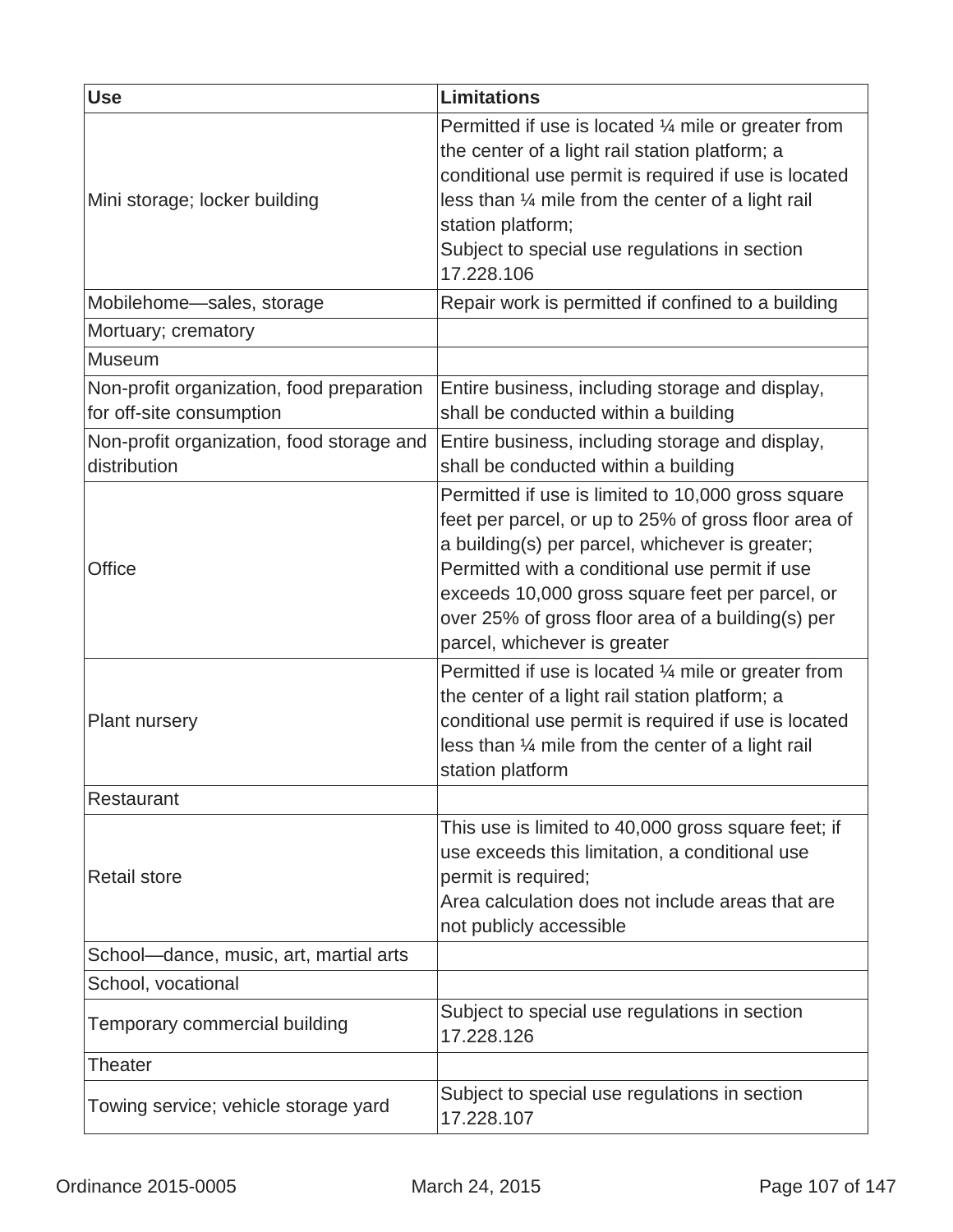| <b>Use</b>                                       | <b>Limitations</b>                                                                                                                                                                                                                                                                                                                   |
|--------------------------------------------------|--------------------------------------------------------------------------------------------------------------------------------------------------------------------------------------------------------------------------------------------------------------------------------------------------------------------------------------|
| Transit vehicle—service, repair, storage         |                                                                                                                                                                                                                                                                                                                                      |
| Veterinary clinic; veterinary hospital           | Entire business to be conducted within a building,<br>and no outdoor boarding of animals is allowed; a<br>conditional use permit is required if animals are<br>boarded outside, or entire business is not<br>conducted within a building                                                                                             |
| <b>Wholesale store</b>                           | Permitted if use is located $\frac{1}{4}$ mile or greater from<br>the center of a light rail station platform; a<br>conditional use permit is required if use is located<br>less than 1/4 mile from the center of a light rail<br>station platform                                                                                   |
| 3. Industrial and Agricultural Uses              |                                                                                                                                                                                                                                                                                                                                      |
| Aquaculture                                      | Subject to special use regulations in section<br>17.228.810 et seq.                                                                                                                                                                                                                                                                  |
| Community garden, private                        | Subject to special use regulations in section<br>17.228.810 et seq.                                                                                                                                                                                                                                                                  |
| Contractor storage yard                          |                                                                                                                                                                                                                                                                                                                                      |
| Laboratory, research                             |                                                                                                                                                                                                                                                                                                                                      |
| Lumber yard, retail                              |                                                                                                                                                                                                                                                                                                                                      |
| Manufacturing, service, repair                   |                                                                                                                                                                                                                                                                                                                                      |
| Market garden                                    | Subject to special use regulations in section<br>17.228.810 et seq.                                                                                                                                                                                                                                                                  |
| Passenger terminal                               |                                                                                                                                                                                                                                                                                                                                      |
| <b>Railroad ROW</b>                              | May be used for railroad tracks or spur tracks;<br>Loading and unloading platforms or structures may<br>be located on a railroad right-of-way only if: (i) the<br>abutting property is located within a C-4 or M zone,<br>and (ii) no residential zoning is within 300 feet of<br>said facility on the same side of the right-of-way |
| Solar energy system, commercial (city            | Allowed in this zone and exempt from the                                                                                                                                                                                                                                                                                             |
| property)                                        | provisions of this title                                                                                                                                                                                                                                                                                                             |
| Terminal yard, trucking                          |                                                                                                                                                                                                                                                                                                                                      |
| Tractor or heavy truck sales, storage,<br>rental |                                                                                                                                                                                                                                                                                                                                      |
| Tractor or heavy truck service, repair           |                                                                                                                                                                                                                                                                                                                                      |
| Warehouse; distribution center                   |                                                                                                                                                                                                                                                                                                                                      |

B. Conditional uses. The following uses in the M-1(S) zone require approval of a conditional use permit, subject to the limitations specified: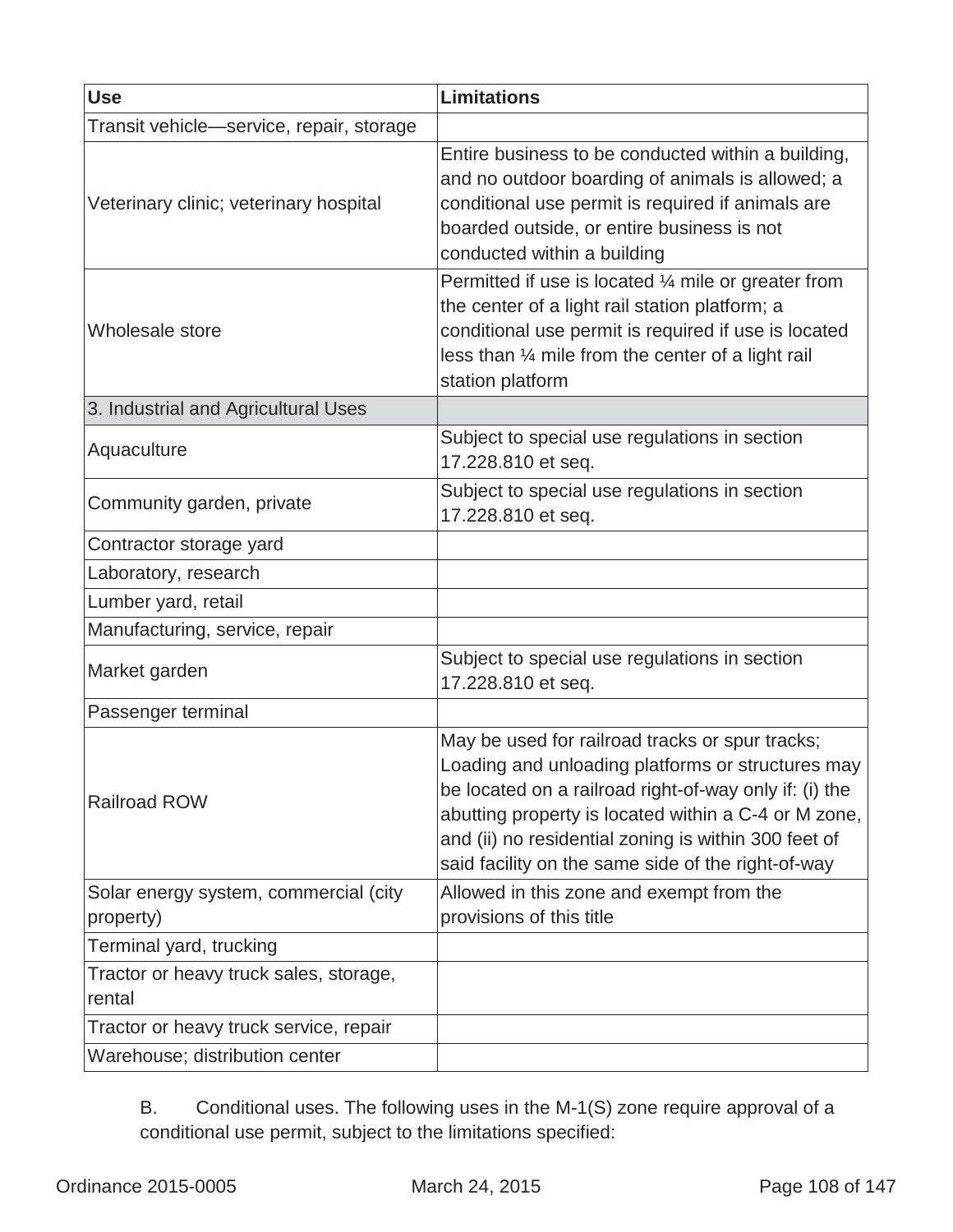|                                                       |                                                                                                                                                                                                                                                                      | <b>Level of Review:</b><br><b>Planning and Design</b><br><b>Commission (PDC);</b><br><b>Zoning Administrator</b><br>(ZA); or City Council |
|-------------------------------------------------------|----------------------------------------------------------------------------------------------------------------------------------------------------------------------------------------------------------------------------------------------------------------------|-------------------------------------------------------------------------------------------------------------------------------------------|
| <b>Use</b>                                            | <b>Limitations</b>                                                                                                                                                                                                                                                   | (CC)                                                                                                                                      |
| 1. Residential Uses                                   |                                                                                                                                                                                                                                                                      |                                                                                                                                           |
| Dwelling, multi-unit                                  | Permitted in central city, or outside<br>central city if use is located less than<br>1/4 mile from the center of a light rail<br>station platform;<br>Subject to special use regulations in<br>section 17.228.117                                                    | ZΑ                                                                                                                                        |
| Mobilehome park                                       |                                                                                                                                                                                                                                                                      | <b>PDC</b>                                                                                                                                |
| Residential care facility                             |                                                                                                                                                                                                                                                                      | <b>PDC</b>                                                                                                                                |
| <b>Residential hotel</b>                              | Subject to special use regulations in<br>section 17.228.112                                                                                                                                                                                                          | <b>PDC</b>                                                                                                                                |
| Temporary residential<br>shelter (more than 24 beds)  | Subject to special use regulations in<br>section 17.228.600 et seq.                                                                                                                                                                                                  | <b>PDC</b>                                                                                                                                |
| 2. Commercial and<br><b>Institutional Uses</b>        |                                                                                                                                                                                                                                                                      |                                                                                                                                           |
| Adult-related establishment                           | Subject to special use regulations in<br>section 17.228.103                                                                                                                                                                                                          | <b>PDC</b>                                                                                                                                |
| Alcoholic beverage sales,<br>off-premises consumption | Subject to special use regulations in<br>section 17.228.108                                                                                                                                                                                                          | <b>PDC</b>                                                                                                                                |
| Amusement center, outdoor                             |                                                                                                                                                                                                                                                                      | <b>PDC</b>                                                                                                                                |
| Assembly-cultural,<br>religious, social               |                                                                                                                                                                                                                                                                      | <b>PDC</b>                                                                                                                                |
| Auto-sales, storage, rental                           | Permitted with a conditional use<br>permit if use is located less than $\frac{1}{4}$<br>mile from the center of a light rail<br>station platform; permitted by right if<br>use is located 1/4 mile or greater from<br>the center of a light rail station<br>platform | <b>PDC</b>                                                                                                                                |
| Auto-service, repair                                  | Permitted with a conditional use<br>permit if use is located less than $\frac{1}{4}$<br>mile from the center of a light rail<br>station platform; permitted by right if<br>use is located $\frac{1}{4}$ mile or greater from                                         | <b>PDC</b>                                                                                                                                |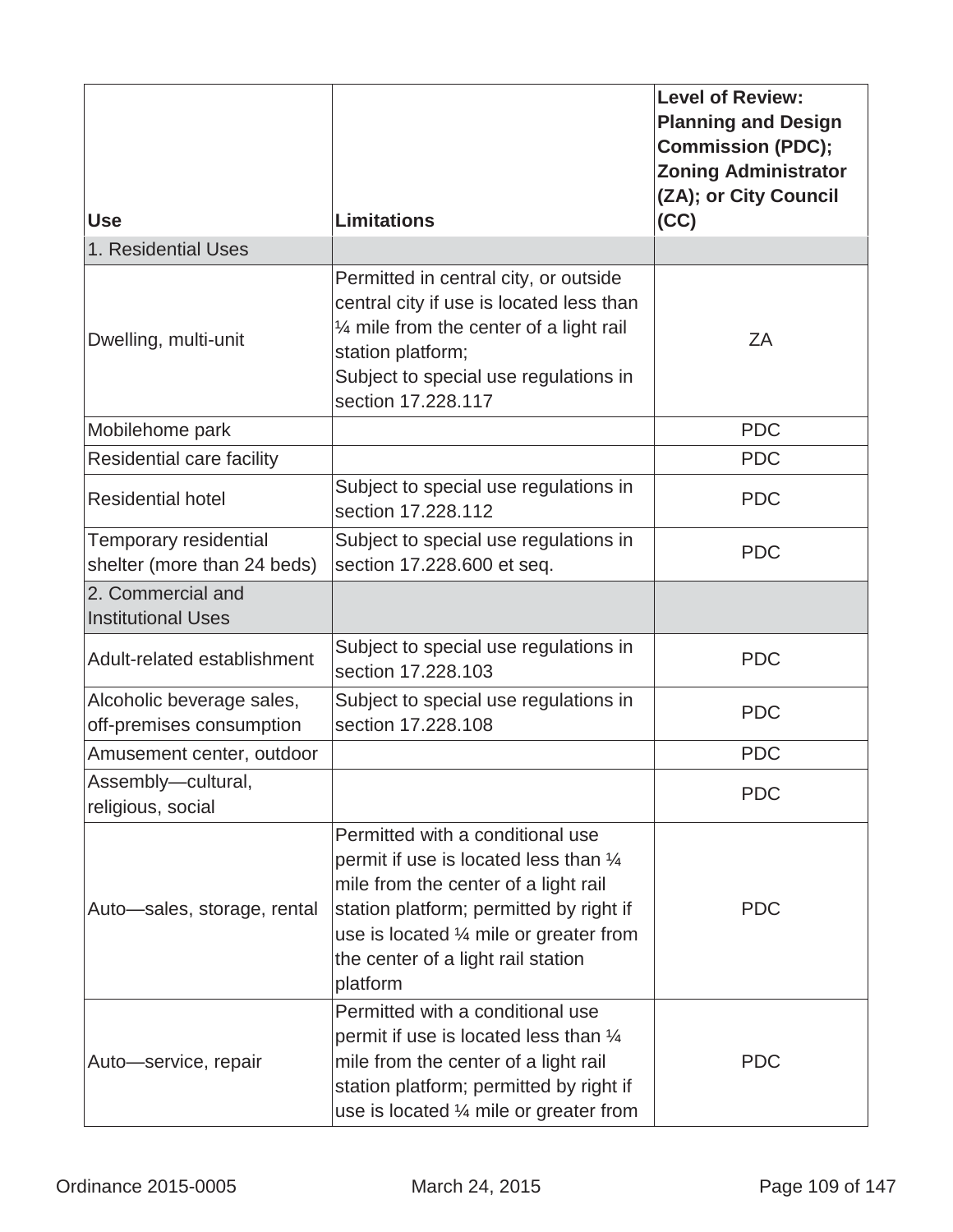|                                 | the center of a light rail station<br>platform                                                                                                                                                                                                                                                                                      |            |
|---------------------------------|-------------------------------------------------------------------------------------------------------------------------------------------------------------------------------------------------------------------------------------------------------------------------------------------------------------------------------------|------------|
| Bar; nightclub                  | Subject to special use regulations in<br>section 17.228.108                                                                                                                                                                                                                                                                         | <b>PDC</b> |
| Cemetery                        |                                                                                                                                                                                                                                                                                                                                     | <b>PDC</b> |
| Check-cashing center            | Subject to special use regulations in<br>section 17,228,121                                                                                                                                                                                                                                                                         | <b>PDC</b> |
| Childcare center                | Subject to special use regulations in<br>section 17.228.113                                                                                                                                                                                                                                                                         | ZA         |
| College campus                  |                                                                                                                                                                                                                                                                                                                                     | <b>PDC</b> |
| <b>Commercial service</b>       | Permitted with a conditional use<br>permit if use exceeds 40,000 gross<br>square feet; permitted by right if use<br>does not exceed 40,000 gross square<br>feet;<br>Area calculation does not include<br>areas that are not publicly accessible                                                                                     | ZΑ         |
| <b>Correctional facility</b>    |                                                                                                                                                                                                                                                                                                                                     | <b>PDC</b> |
| Drive-in theater                |                                                                                                                                                                                                                                                                                                                                     | <b>PDC</b> |
| Drive-through restaurant        | Subject to special use regulations in<br>section 17.228.109                                                                                                                                                                                                                                                                         | <b>PDC</b> |
| Equipment-rental, sales<br>yard | Permitted with a conditional use<br>permit if use is located less than $\frac{1}{4}$<br>mile from the center of a light rail<br>station platform; permitted by right if<br>use is located $\frac{1}{4}$ mile or greater from<br>the center of a light rail station<br>platform;<br>Repair work permitted if confined to<br>building | <b>PDC</b> |
| <b>Firearms business</b>        |                                                                                                                                                                                                                                                                                                                                     | <b>PDC</b> |
| <b>Gas station</b>              | Repair work permitted if confined to<br>building                                                                                                                                                                                                                                                                                    | <b>PDC</b> |
| Golf course; driving range      |                                                                                                                                                                                                                                                                                                                                     | <b>PDC</b> |
| Gun range; rifle range          | Shall, at a minimum, meet the<br>requirements established by the<br>National Rifle Association for ranges                                                                                                                                                                                                                           |            |
| Kennel                          |                                                                                                                                                                                                                                                                                                                                     | <b>PDC</b> |
| Medical marijuana<br>dispensary | Subject to special use regulations in<br>section 17.228.700                                                                                                                                                                                                                                                                         | ZA/PDC     |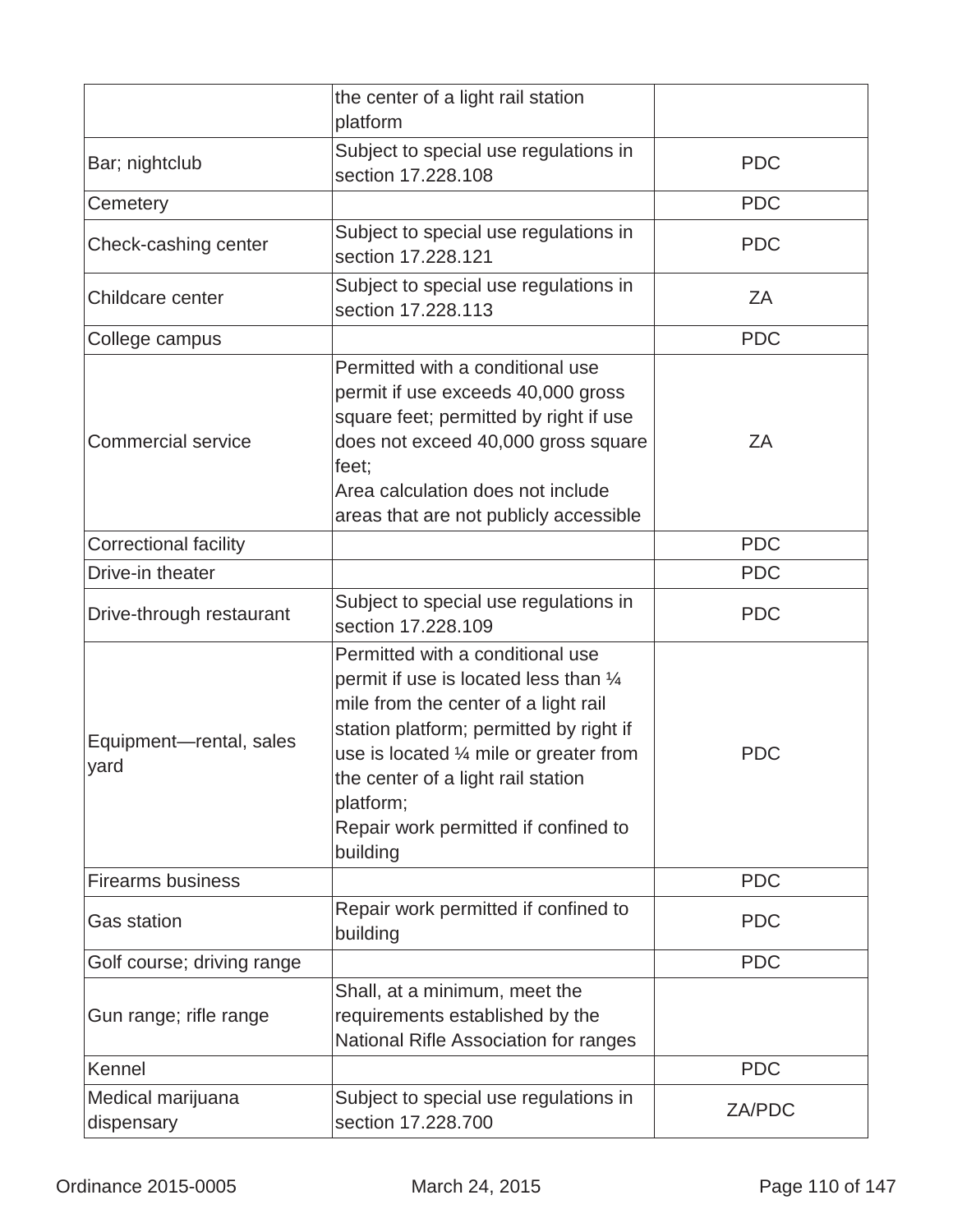| Mini storage; locker building                     | Permitted with a conditional use<br>permit if use is located less than $\frac{1}{4}$<br>mile from the center of a light rail<br>station platform; permitted by right if<br>use is located $\frac{1}{4}$ mile or greater from<br>the center of a light rail station<br>platform;<br>Subject to special use regulations in<br>section 17.228.106                            | <b>PDC</b> |
|---------------------------------------------------|---------------------------------------------------------------------------------------------------------------------------------------------------------------------------------------------------------------------------------------------------------------------------------------------------------------------------------------------------------------------------|------------|
| Non-profit organization, meal<br>service facility |                                                                                                                                                                                                                                                                                                                                                                           | <b>PDC</b> |
| Non-profit residential care<br>facility           |                                                                                                                                                                                                                                                                                                                                                                           | <b>PDC</b> |
| Office                                            | Permitted with a conditional use<br>permit if use exceeds 10,000 gross<br>square feet per parcel, or over 25% of<br>gross floor area of a building(s) per<br>parcel, whichever is greater;<br>Permitted by right if use is limited to<br>10,000 gross square feet per parcel,<br>or up to 25% of gross floor area of a<br>building(s) per parcel, whichever is<br>greater | <b>PDC</b> |
| Outdoor market                                    | In granting a conditional use permit<br>the zoning administrator may consider<br>the traffic, parking, noise, hours of<br>operation, and any applicable<br>development standards related to the<br>proposed outdoor market                                                                                                                                                | ZA         |
| <b>Plant nursery</b>                              | Permitted by right if farther than $\frac{1}{4}$<br>mile from the center of a light rail<br>station platform; conditional if within 1/4<br>mile from the center of a light rail<br>station platform                                                                                                                                                                       | <b>PDC</b> |
| <b>Retail store</b>                               | Permitted with a conditional use<br>permit if use exceeds 40,000 gross<br>square feet; permitted by right if use<br>does not exceed 40,000 gross square<br>feet;<br>Area calculation does not include<br>areas that are not publicly accessible                                                                                                                           | ZA         |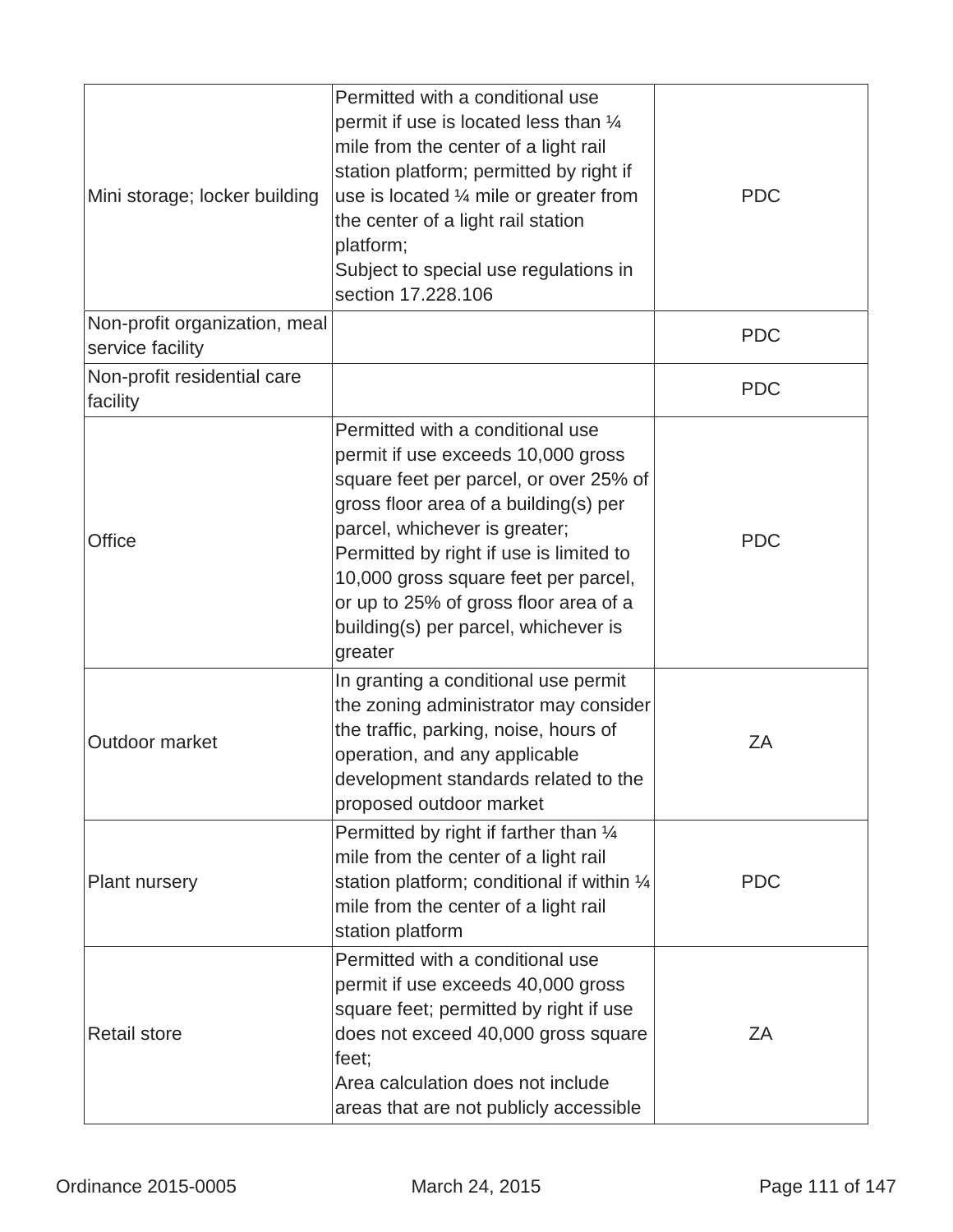| School, K-12                                  |                                                                                                                                                                                                                                                                                                                                                                                     | <b>PDC</b> |
|-----------------------------------------------|-------------------------------------------------------------------------------------------------------------------------------------------------------------------------------------------------------------------------------------------------------------------------------------------------------------------------------------------------------------------------------------|------------|
| Stand-alone parking facility                  | The zoning administrator may waive<br>the development standards stated in<br>sections 17,608,040 and 17,612,020                                                                                                                                                                                                                                                                     | ΖA         |
| Superstore                                    | Subject to special use regulations in<br>section 17.228.119                                                                                                                                                                                                                                                                                                                         | <b>PDC</b> |
| Tobacco retailer                              | A zoning administrator conditional use<br>permit is required for a tobacco<br>retailer that has 15,000 square feet or<br>less of gross floor area and is located<br>within 1,000 feet, measured for the<br>nearest property lines of the affected<br>parcels, of a public or private school<br>(K-12). Otherwise the use is to be<br>treated as "Retail" in all applicable<br>zones | ZA         |
| Veterinary clinic; veterinary<br>hospital     | Permitted with a conditional use<br>permit if animals are boarded outside,<br>or entire business is not conducted<br>within a building                                                                                                                                                                                                                                              | <b>PDC</b> |
| Wholesale store                               | Permitted with a conditional use<br>permit if use is located less than 1/4<br>mile from the center of a light rail<br>station platform; permitted by right if<br>use is located $\frac{1}{4}$ mile or greater from<br>the center of a light rail station<br>platform                                                                                                                | <b>PDC</b> |
| 3. Industrial and Agricultural<br><b>Uses</b> |                                                                                                                                                                                                                                                                                                                                                                                     |            |
| Airport                                       |                                                                                                                                                                                                                                                                                                                                                                                     | <b>PDC</b> |
| Animal slaughter                              |                                                                                                                                                                                                                                                                                                                                                                                     | <b>PDC</b> |
| Antenna;<br>telecommunications facility       | Subject to special use regulations in<br>section 17.228.300 et seq.                                                                                                                                                                                                                                                                                                                 | <b>PDC</b> |
| Auto dismantler                               |                                                                                                                                                                                                                                                                                                                                                                                     | <b>PDC</b> |
| Boat dock; marina                             |                                                                                                                                                                                                                                                                                                                                                                                     | <b>PDC</b> |
|                                               |                                                                                                                                                                                                                                                                                                                                                                                     |            |
| Fuel storage yard                             | Subject to special use regulations<br>section 17.228.120                                                                                                                                                                                                                                                                                                                            | <b>PDC</b> |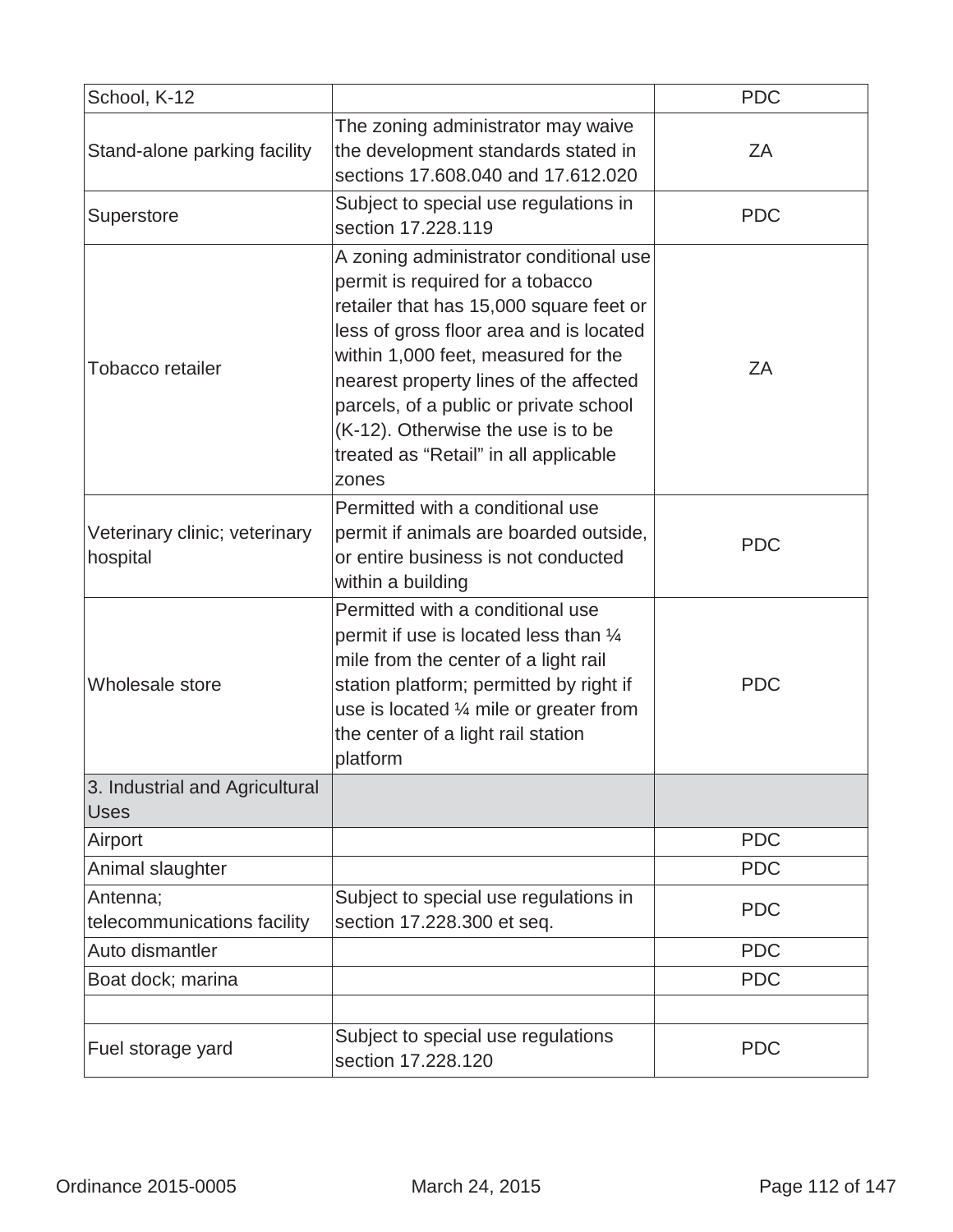| Hazardous waste facility                                  | Must be consistent with the provisions<br>of the Sacramento County hazardous<br>waste management plan | <b>PDC</b>    |
|-----------------------------------------------------------|-------------------------------------------------------------------------------------------------------|---------------|
| Heliport; helistop                                        | Subject to special use regulations in<br>section 17.228.114                                           | <b>PDC</b>    |
| High voltage transmission<br>facility                     | Subject to special use regulations<br>section 17.228.500 et seq.                                      | <b>CC</b>     |
| Junk yard                                                 |                                                                                                       | <b>PDC</b>    |
| Livestock yard                                            |                                                                                                       | <b>PDC</b>    |
| Public utility yard                                       |                                                                                                       | <b>PDC</b>    |
| Recycling facility                                        | Subject to special use regulations in<br>section 17.228.400 et seq.                                   | <b>ZA/PDC</b> |
| Solar energy system,<br>commercial (non-city<br>property) | Subject to special use regulations in<br>section 17,228,123                                           | ZΑ            |
| Solid waste landfill                                      |                                                                                                       | <b>PDC</b>    |
| Solid waste transfer station                              |                                                                                                       | <b>PDC</b>    |
| Surface mining operation                                  | Subject to provisions of chapter<br>17.720                                                            | <b>PDC</b>    |
| Well-gas, oil                                             |                                                                                                       | <b>PDC</b>    |
|                                                           |                                                                                                       |               |

C. Accessory uses. The following uses in the M-1(S) zone are permitted when accessory to a permitted or conditional use, subject to the limitations specified:

| <b>Use</b>                          | <b>Limitation</b>                                        |
|-------------------------------------|----------------------------------------------------------|
| Accessory antenna                   |                                                          |
| Accessory drive-through facility    | Subject to special use regulations in section 17.228.110 |
| Childcare, in-home (family day care |                                                          |
| home)                               |                                                          |
| Common area                         |                                                          |
| <b>Family care facility</b>         |                                                          |
| Family day care facility            |                                                          |
| Home occupation                     | Subject to special use regulations in section 17.228.200 |
|                                     | et seq.                                                  |
| Private garden                      | Subject to special use regulations in section 17.228.810 |
|                                     | et seq.                                                  |
| Recycling facility, convenience     | Subject to special use regulations in section 17.228.400 |
|                                     | et seq.                                                  |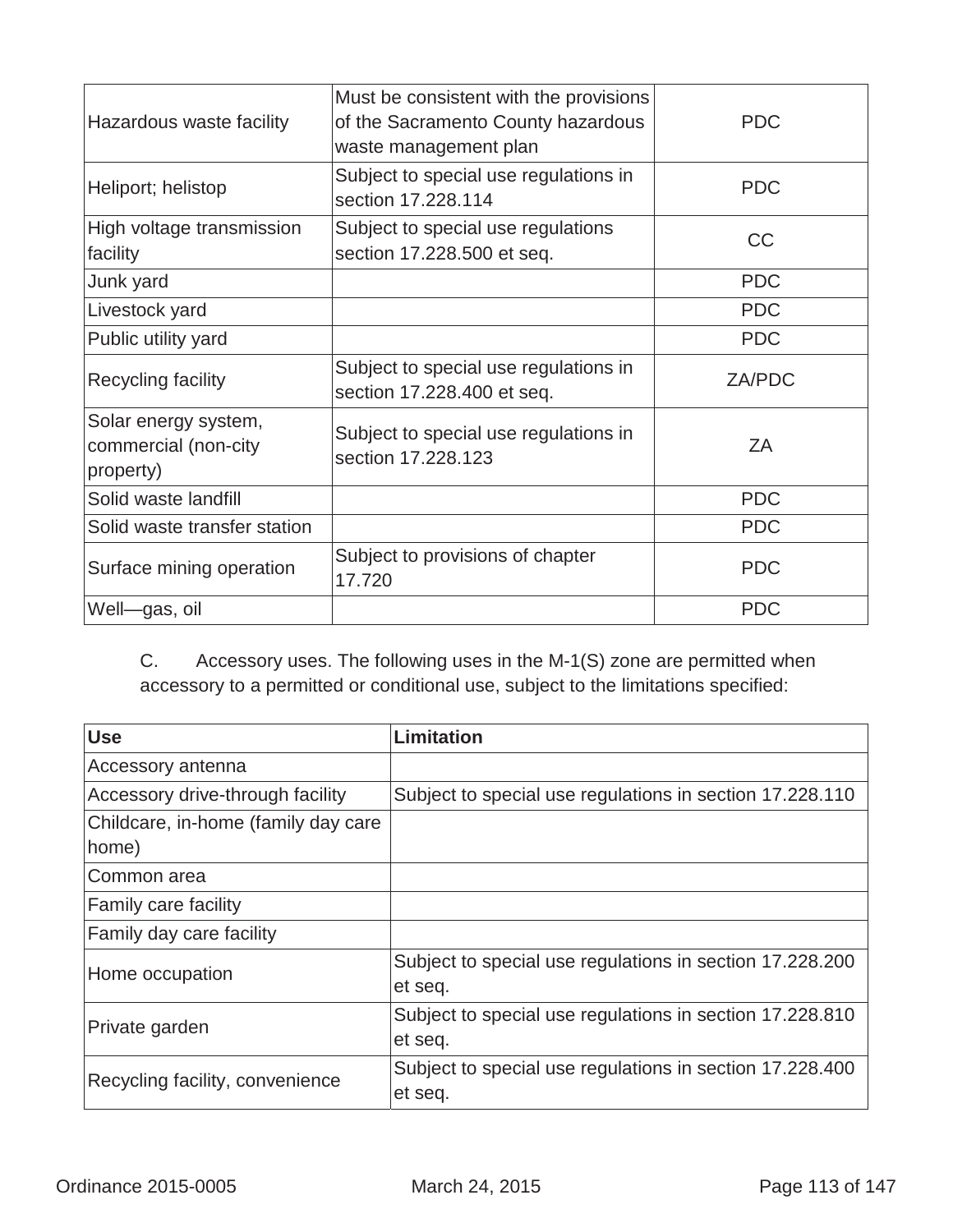| Tasting room, on-site  | Limited to on-site consumption and off-site sales of malt<br>beverages or wine produced on the premises |
|------------------------|---------------------------------------------------------------------------------------------------------|
| Urban beekeeping       | Subject to special use regulations in section 17.228.810<br>et seq.                                     |
| Watchperson's quarters | The structure shall be limited to 1,000 square feet                                                     |

D. Prohibited uses. All uses not listed as permitted, accessory, or conditional uses are prohibited in the M-1(S) zone.

# **SECTION 34.**

A.Section 17.220.310 of the Sacramento City Code is amended to read as follows:

### **17.220.310 M-2 zone—Permitted uses.**

A. The following uses are permitted by right in the M-2 zone, subject to the limitations specified:

| <b>Use</b>                                          | <b>Limitations</b>                                                                                                                                                                                                                                        |
|-----------------------------------------------------|-----------------------------------------------------------------------------------------------------------------------------------------------------------------------------------------------------------------------------------------------------------|
| 1. Residential Uses                                 |                                                                                                                                                                                                                                                           |
| Temporary residential shelter (24 or<br>fewer beds) | Subject to special use regulations in section<br>17.228.600 et seq.                                                                                                                                                                                       |
| 2. Commercial and Institutional Uses                |                                                                                                                                                                                                                                                           |
| Adult entertainment business                        | Subject to special use regulations in section<br>17.228.102                                                                                                                                                                                               |
| Amusement center, indoor                            |                                                                                                                                                                                                                                                           |
| Athletic club; fitness studio                       |                                                                                                                                                                                                                                                           |
| Auto-sales, storage, rental                         | Permitted if use is located $\frac{1}{4}$ mile or greater from the<br>center of a light rail station platform; a conditional use<br>permit is required if use is located less than 1/4 mile<br>from the center of a light rail station platform           |
| Auto-service, repair                                | Permitted if use is located $\frac{1}{4}$ mile or greater from the<br>center of a light rail station platform; a conditional use<br>permit is required if use is located less than $\frac{1}{4}$ mile<br>from the center of a light rail station platform |
| College extension                                   |                                                                                                                                                                                                                                                           |
| <b>Commercial service</b>                           | This use is limited to 40,000 gross square feet; if use<br>exceeds this limitation, a conditional use permit is<br>required;                                                                                                                              |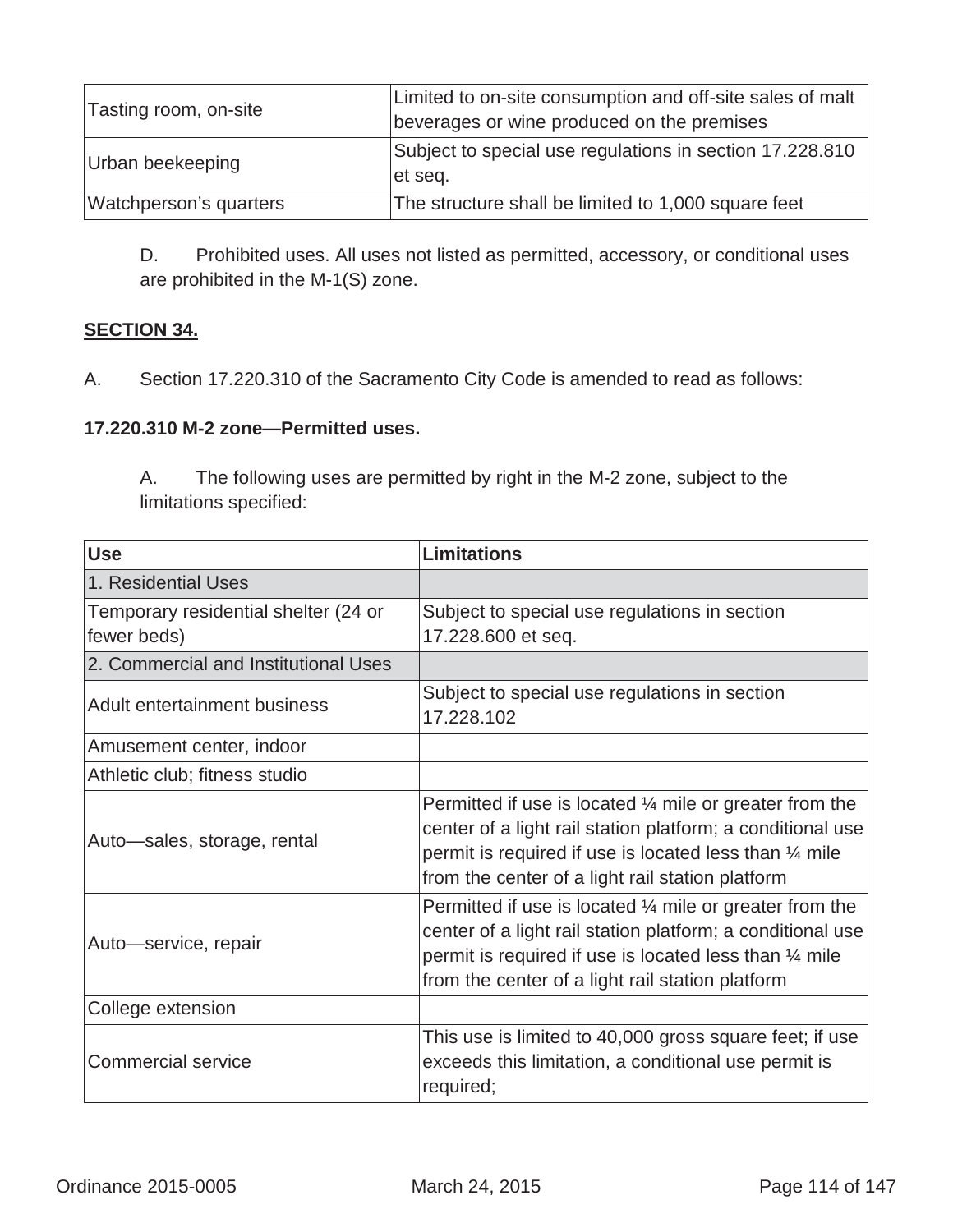|                                                                       | Area calculation does not include areas that are not<br>publicly accessible                                                                                                                                                                                                                                                                             |
|-----------------------------------------------------------------------|---------------------------------------------------------------------------------------------------------------------------------------------------------------------------------------------------------------------------------------------------------------------------------------------------------------------------------------------------------|
| <b>Community market</b>                                               | Subject to special use regulations in section<br>17.228.124                                                                                                                                                                                                                                                                                             |
| Equipment rental, sales yard                                          | Permitted if use is located $\frac{1}{4}$ mile or greater from the<br>center of a light rail station platform; a conditional use<br>permit is required if use is located less than 1/4 mile<br>from the center of a light rail station platform;<br>Repair work permitted if confined to building                                                       |
| <b>Gas station</b>                                                    | Repair work permitted if confined to building                                                                                                                                                                                                                                                                                                           |
| Hotel; motel                                                          |                                                                                                                                                                                                                                                                                                                                                         |
| Laundromat, self-service                                              |                                                                                                                                                                                                                                                                                                                                                         |
| Library; archive                                                      |                                                                                                                                                                                                                                                                                                                                                         |
| Mini storage; locker building                                         | Permitted if use is located $\frac{1}{4}$ mile or greater from the<br>center of a light rail station platform; a conditional use<br>permit is required if use is located less than 1/4 mile<br>from the center of a light rail station platform;<br>Subject to special use regulations in section<br>17.228.106                                         |
| Mobilehome-sales, storage                                             | Repair work is permitted if confined to a building                                                                                                                                                                                                                                                                                                      |
| Mortuary; crematory                                                   |                                                                                                                                                                                                                                                                                                                                                         |
| <b>Museum</b>                                                         |                                                                                                                                                                                                                                                                                                                                                         |
| Non-profit organization, food<br>preparation for off-site consumption | Entire business, including storage and display, shall<br>be conducted within a building                                                                                                                                                                                                                                                                 |
| Non-profit organization, food storage<br>and distribution             | Entire business, including storage and display, shall<br>be conducted within a building                                                                                                                                                                                                                                                                 |
| Office                                                                | Permitted if use is limited to 10,000 gross square feet<br>per parcel, or up to 25% of gross floor area of a<br>building(s) per parcel, whichever is greater;<br>Permitted with a conditional use permit if use<br>exceeds 10,000 gross square feet per parcel, or over<br>25% of gross floor area of a building(s) per parcel,<br>whichever is greater |
| <b>Plant nursery</b>                                                  | Permitted if use is located $\frac{1}{4}$ mile or greater from the<br>center of a light rail station platform; a conditional use<br>permit is required if use is located less than $\frac{1}{4}$ mile<br>from the center of a light rail station platform                                                                                               |
| Restaurant                                                            |                                                                                                                                                                                                                                                                                                                                                         |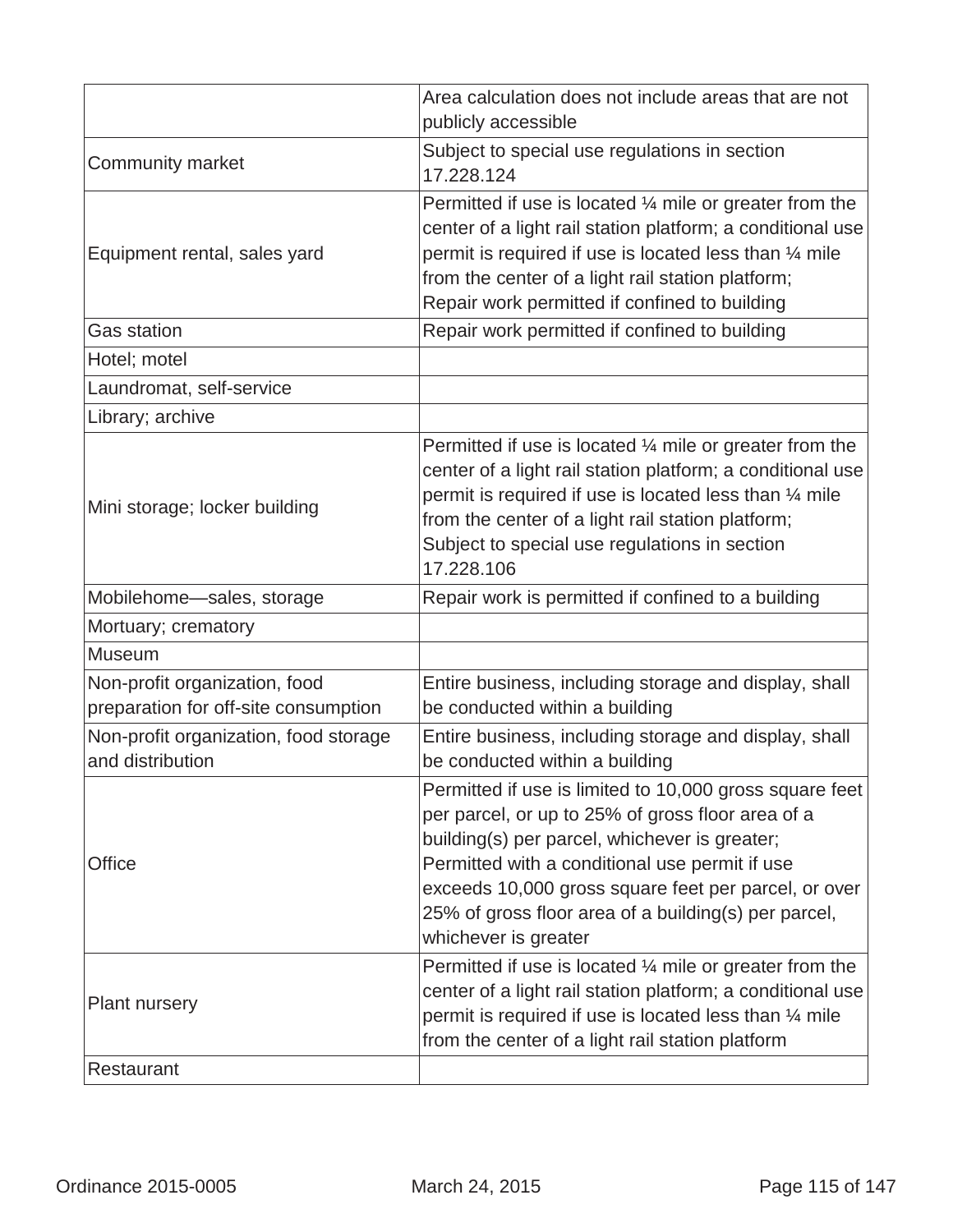| <b>Retail store</b>                         | This use is limited to 40,000 gross square feet; if use<br>exceeds this limitation, a conditional use permit is<br>required;<br>Area calculation does not include areas that are not<br>publicly accessible                                               |
|---------------------------------------------|-----------------------------------------------------------------------------------------------------------------------------------------------------------------------------------------------------------------------------------------------------------|
| School-dance, music, art, martial arts      |                                                                                                                                                                                                                                                           |
| School, vocational                          |                                                                                                                                                                                                                                                           |
| Temporary commercial building               | Subject to special use regulations in section<br>17.228.126                                                                                                                                                                                               |
| <b>Theater</b>                              |                                                                                                                                                                                                                                                           |
| Towing service; vehicle storage yard        | Subject to special use regulations in section<br>17.228.107                                                                                                                                                                                               |
| Transit vehicle-service, repair,<br>storage |                                                                                                                                                                                                                                                           |
| Veterinary clinic; veterinary hospital      | Entire business to be conducted within a building,<br>and no outdoor boarding of animals is allowed; a<br>conditional use permit is required if animals are<br>boarded outside, or entire business is not conducted<br>within a building                  |
| Wholesale store                             | Permitted if use is located $\frac{1}{4}$ mile or greater from the<br>center of a light rail station platform; a conditional use<br>permit is required if use is located less than $\frac{1}{4}$ mile<br>from the center of a light rail station platform |
| 3. Industrial and Agricultural Uses         |                                                                                                                                                                                                                                                           |
| Aquaculture                                 | Subject to special use regulations in section<br>17.228.810 et seq.                                                                                                                                                                                       |
| Community garden, private                   | Subject to special use regulations in section<br>17.228.810 et seq.                                                                                                                                                                                       |
| Contractor storage yard                     |                                                                                                                                                                                                                                                           |
| Laboratory, research                        |                                                                                                                                                                                                                                                           |
| Lumber yard, retail                         |                                                                                                                                                                                                                                                           |
| Manufacturing, service, and repair          |                                                                                                                                                                                                                                                           |
| Market garden                               | Subject to special use regulations in section<br>17.228.810 et seq.                                                                                                                                                                                       |
| Passenger terminal                          |                                                                                                                                                                                                                                                           |
| <b>Railroad ROW</b>                         | May be used for railroad tracks or spur tracks;<br>Loading and unloading platforms or structures may<br>be located on a railroad right-of-way only if: (i) the<br>abutting property is located within a C-4 or M zone,                                    |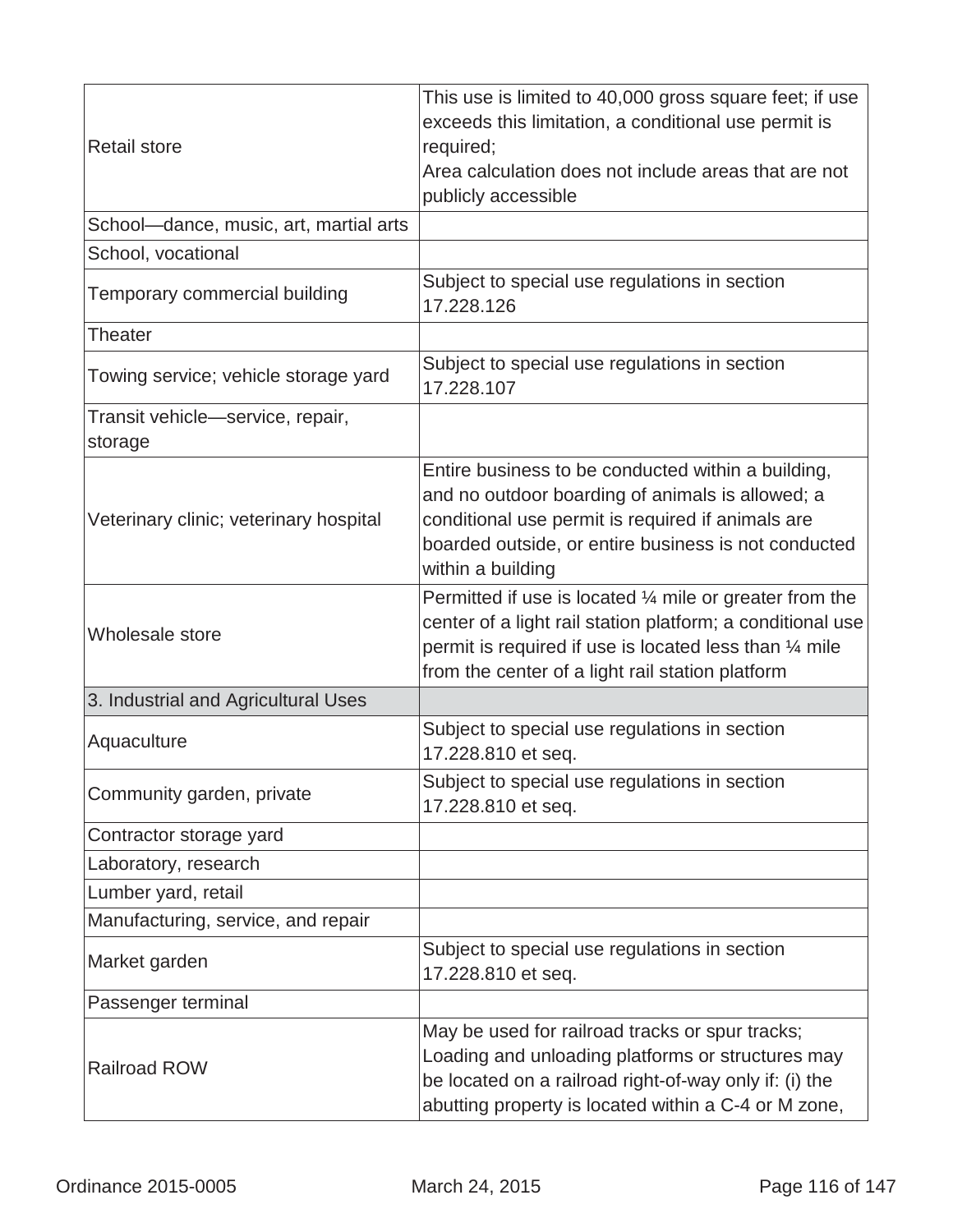|                                                    | and (ii) no residential zoning is within 300 feet of said<br>facility on the same side of the right-of-way |
|----------------------------------------------------|------------------------------------------------------------------------------------------------------------|
| Railroad-yard, shop                                |                                                                                                            |
| Solar energy system, commercial (city<br>property) | Allowed in this zone and exempt from the provisions<br>of this title                                       |
| Terminal yard, trucking                            |                                                                                                            |
| Tractor or heavy truck sales, storage,<br>rental   |                                                                                                            |
| Tractor or heavy truck service, repair             |                                                                                                            |
| Warehouse; distribution center                     |                                                                                                            |

B. Conditional uses. The following uses in the M-2 zone require approval of a conditional use permit, subject to the limitations specified:

| <b>Use</b>                                             | <b>Limitations</b>                                                                                                                                                                                                          | <b>Approval Required by:</b><br><b>Planning and Design</b><br><b>Commission (PDC);</b><br><b>Zoning Administrator</b><br>(ZA); or City Council<br>(CC) |
|--------------------------------------------------------|-----------------------------------------------------------------------------------------------------------------------------------------------------------------------------------------------------------------------------|--------------------------------------------------------------------------------------------------------------------------------------------------------|
| 1. Residential Uses                                    |                                                                                                                                                                                                                             |                                                                                                                                                        |
| Dwelling, multi-unit                                   | Permitted in central city, or outside<br>central city if use is located less<br>than $\frac{1}{4}$ mile from the center of a<br>light rail station platform;<br>Subject to special use regulations<br>in section 17,228,117 | ZA                                                                                                                                                     |
| Mobile home park                                       |                                                                                                                                                                                                                             | <b>PDC</b>                                                                                                                                             |
| Residential care facility                              |                                                                                                                                                                                                                             | <b>PDC</b>                                                                                                                                             |
| <b>Residential hotel</b>                               | Subject to special use regulations<br>in section 17.228.112                                                                                                                                                                 | <b>PDC</b>                                                                                                                                             |
| Temporary residential shelter<br>(more than 24 beds)   | Subject to special use regulations<br>in section 17.228.600 et seq.                                                                                                                                                         | <b>PDC</b>                                                                                                                                             |
| 2. Commercial and<br><b>Institutional Uses</b>         |                                                                                                                                                                                                                             |                                                                                                                                                        |
| Adult-related establishment                            | Subject to special use regulations<br>in section 17,228,103                                                                                                                                                                 | <b>PDC</b>                                                                                                                                             |
| Alcoholic beverage sales, off-<br>premises consumption | Subject to special use regulations<br>in section 17,228,108                                                                                                                                                                 | <b>PDC</b>                                                                                                                                             |
| Amusement center, outdoor                              |                                                                                                                                                                                                                             | <b>PDC</b>                                                                                                                                             |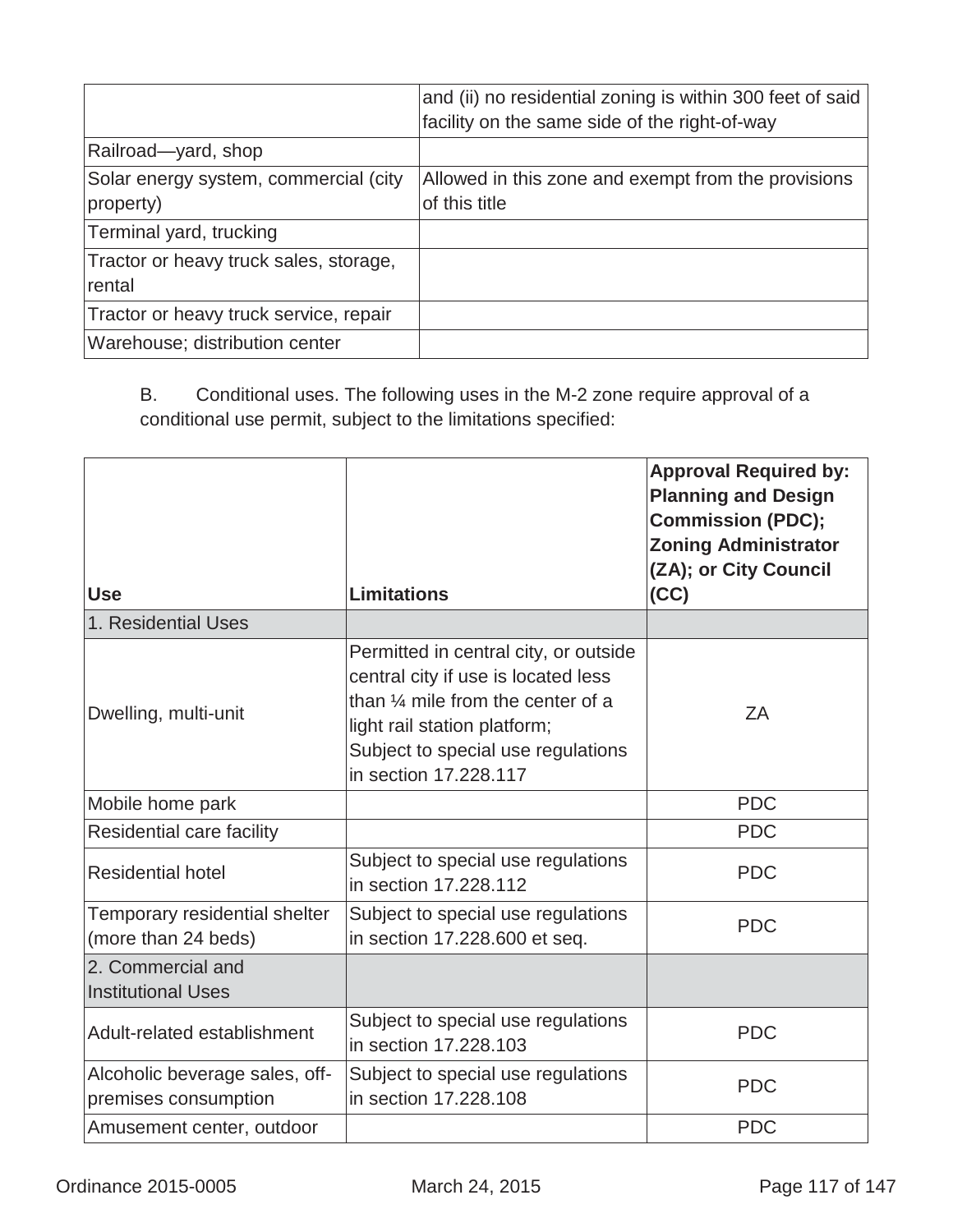| Assembly-cultural, religious,<br>social |                                                                                                                                                                                                                                                                      | <b>PDC</b> |
|-----------------------------------------|----------------------------------------------------------------------------------------------------------------------------------------------------------------------------------------------------------------------------------------------------------------------|------------|
| Auto-sales, storage, rental             | Permitted with a conditional use<br>permit if use is located less than 1/4<br>mile from the center of a light rail<br>station platform; permitted by right<br>if use is located $\frac{1}{4}$ mile or greater<br>from the center of a light rail station<br>platform | <b>PDC</b> |
| Auto-service, repair                    | Permitted with a conditional use<br>permit if use is located less than 1/4<br>mile from the center of a light rail<br>station platform; permitted by right<br>if use is located $\frac{1}{4}$ mile or greater<br>from the center of a light rail station<br>platform | <b>PDC</b> |
| Bar; nightclub                          | Subject to special use regulations<br>in section 17.228.108                                                                                                                                                                                                          | <b>PDC</b> |
| Cemetery                                |                                                                                                                                                                                                                                                                      | <b>PDC</b> |
| Check-cashing center                    | Subject to special use regulations<br>in section 17.228.121                                                                                                                                                                                                          | <b>PDC</b> |
| Childcare center                        | Subject to special use regulations<br>in section 17.228.113                                                                                                                                                                                                          | ΖA         |
| College campus                          |                                                                                                                                                                                                                                                                      | <b>PDC</b> |
| <b>Commercial service</b>               | Permitted with a conditional use<br>permit if use exceeds 40,000 gross<br>square feet; permitted by right if<br>use does not exceed 40,000 gross<br>square feet;<br>Area calculation does not include<br>areas that are not publicly<br>accessible                   | ZA         |
| <b>Correctional facility</b>            |                                                                                                                                                                                                                                                                      | <b>PDC</b> |
| Drive-in theater                        |                                                                                                                                                                                                                                                                      | <b>PDC</b> |
| Drive-through restaurant                | Prohibited in the Central City<br>unless the drive-through facility is<br>within 500 feet of freeway right-of-<br>way<br>Subject to special use regulations<br>in section 17.228.109                                                                                 | <b>PDC</b> |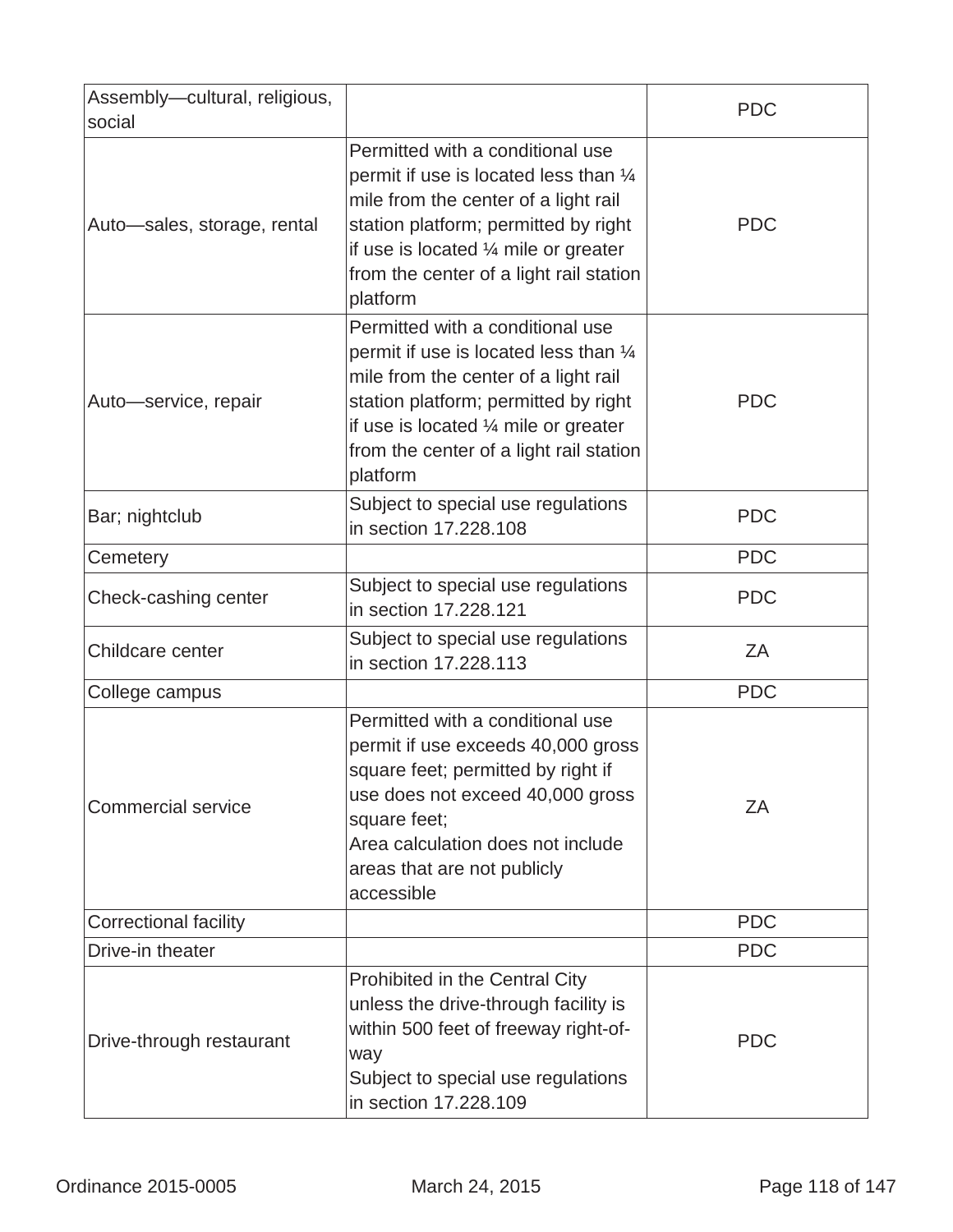| Equipment-rental, sales yard                      | Permitted with a conditional use<br>permit if use is located less than 1/4<br>mile from the center of a light rail<br>station platform; permitted by right<br>if use is located $\frac{1}{4}$ mile or greater<br>from the center of a light rail station<br>platform;<br>Repair work permitted if confined to<br>building            | <b>PDC</b>    |
|---------------------------------------------------|--------------------------------------------------------------------------------------------------------------------------------------------------------------------------------------------------------------------------------------------------------------------------------------------------------------------------------------|---------------|
| <b>Firearms business</b>                          |                                                                                                                                                                                                                                                                                                                                      | <b>PDC</b>    |
| <b>Gas station</b>                                | Repair work permitted if confined to<br>building                                                                                                                                                                                                                                                                                     | <b>PDC</b>    |
| Golf course; driving range                        |                                                                                                                                                                                                                                                                                                                                      | <b>PDC</b>    |
| Gun range; rifle range                            | Shall, at a minimum, meet the<br>requirements established by the<br>National Rifle Association for<br>ranges                                                                                                                                                                                                                         |               |
| Kennel                                            |                                                                                                                                                                                                                                                                                                                                      | <b>PDC</b>    |
| Medical marijuana dispensary                      | Subject to special use regulations<br>in section 17.228.700 et seq.                                                                                                                                                                                                                                                                  | <b>ZA/PDC</b> |
| Mini storage; locker building                     | Permitted with a conditional use<br>permit if use is located less than 1/4<br>mile from the center of a light rail<br>station platform; permitted by right<br>if use is located $\frac{1}{4}$ mile or greater<br>from the center of a light rail station<br>platform;<br>Subject to special use regulations<br>in section 17.228.106 | <b>PDC</b>    |
| Non-profit organization, meal<br>service facility |                                                                                                                                                                                                                                                                                                                                      | <b>PDC</b>    |
| Non-profit residential care<br>facility           |                                                                                                                                                                                                                                                                                                                                      | <b>PDC</b>    |
| Office                                            | Permitted with a conditional use<br>permit if use exceeds 10,000 gross<br>square feet per parcel, or over 25%<br>of gross floor area of a building(s)<br>per parcel, whichever is greater;<br>Permitted by right if use is limited<br>to 10,000 gross square feet per<br>parcel, or up to 25% of gross floor                         | <b>PDC</b>    |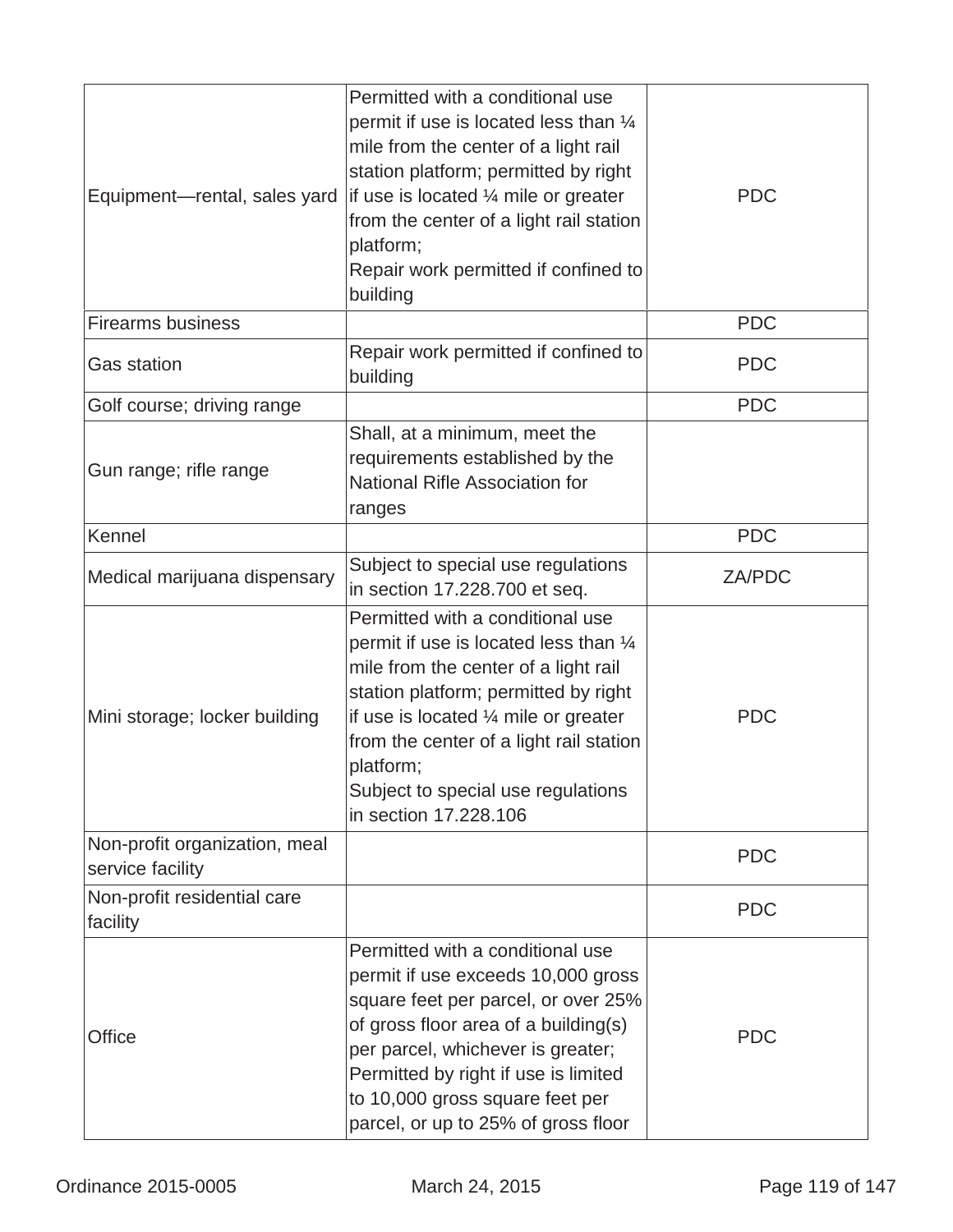|                              | area of a building(s) per parcel,<br>whichever is greater                                                                                                                                                                                                                                                                                                                           |            |
|------------------------------|-------------------------------------------------------------------------------------------------------------------------------------------------------------------------------------------------------------------------------------------------------------------------------------------------------------------------------------------------------------------------------------|------------|
| Outdoor market               | In granting a conditional use permit<br>the zoning administrator may<br>consider the traffic, parking, noise,<br>hours of operation, and any<br>applicable development standards<br>related to the proposed outdoor<br>market                                                                                                                                                       | ZΑ         |
| Plant nursery                | Permitted with a conditional use<br>permit if use is located less than 1/4<br>mile from the center of a light rail<br>station platform; permitted by right<br>if use is located $\frac{1}{4}$ mile or greater<br>from the center of a light rail station<br>platform                                                                                                                | <b>PDC</b> |
| <b>Retail store</b>          | Permitted with a conditional use<br>permit if use exceeds 40,000 gross<br>square feet; permitted by right if<br>use does not exceed 40,000 gross<br>square feet;<br>Area calculation does not include<br>areas that are not publicly<br>accessible                                                                                                                                  | <b>PDC</b> |
| School, K-12                 |                                                                                                                                                                                                                                                                                                                                                                                     | <b>PDC</b> |
| Stand-alone parking facility | The zoning administrator may<br>waive the development standards<br>stated in sections 17.608.040 and<br>17.612.020                                                                                                                                                                                                                                                                  | ZA         |
| Superstore                   | Subject to special use regulations<br>in section 17.228.119                                                                                                                                                                                                                                                                                                                         | <b>PDC</b> |
| <b>Tobacco retailer</b>      | A zoning administrator conditional<br>use permit is required for a tobacco<br>retailer that has 15,000 square feet<br>or less of gross floor area and is<br>located within 1,000 feet,<br>measured for the nearest property<br>lines of the affected parcels, of a<br>public or private school (K-12).<br>Otherwise the use is to be treated<br>as "Retail" in all applicable zones | ZΑ         |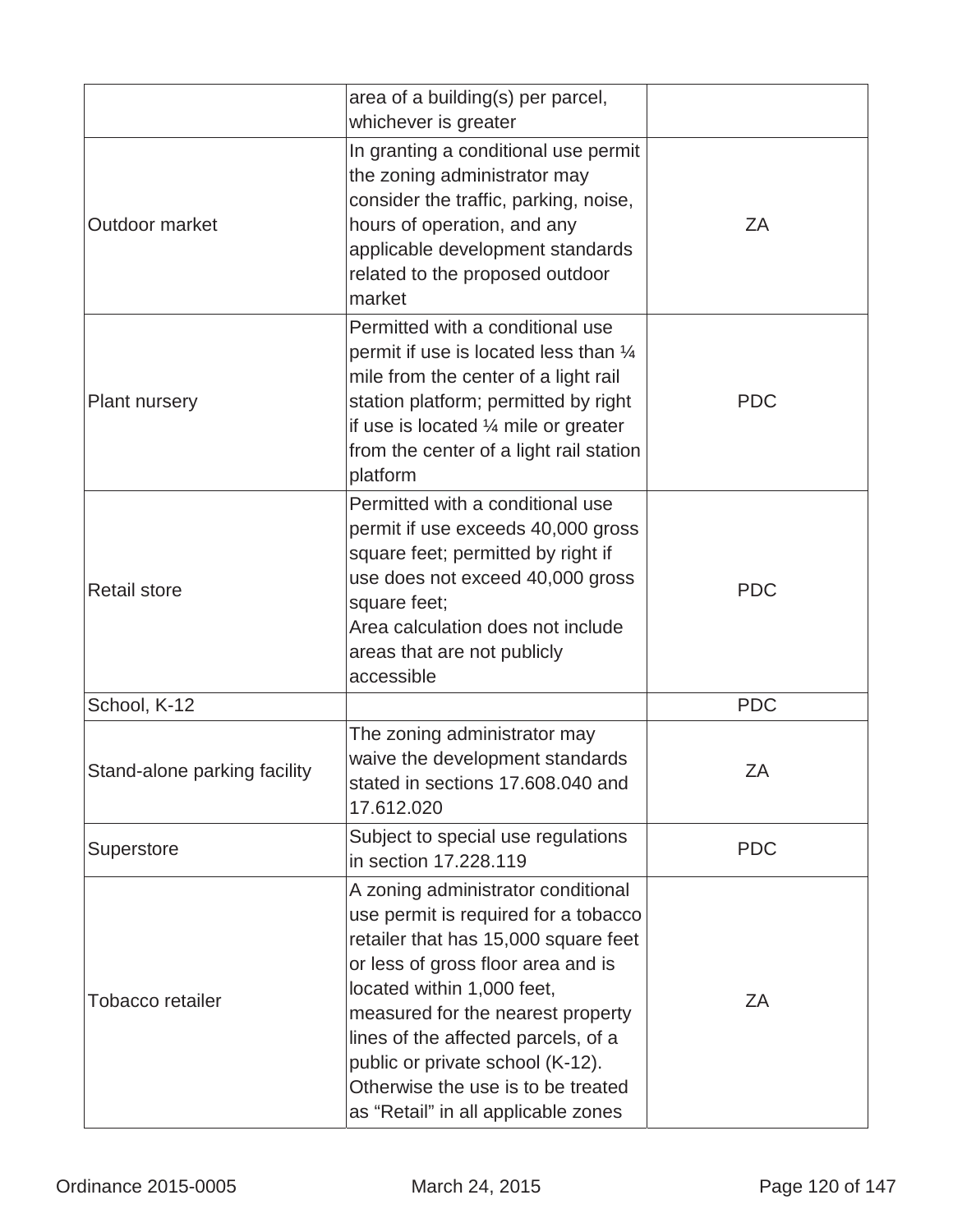| Veterinary clinic; veterinary<br>hospital              | Permitted with a conditional use<br>permit if animals are boarded<br>outside, or entire business is not<br>conducted within a building                                                                                                                               | <b>PDC</b> |
|--------------------------------------------------------|----------------------------------------------------------------------------------------------------------------------------------------------------------------------------------------------------------------------------------------------------------------------|------------|
| Wholesale store                                        | Permitted with a conditional use<br>permit if use is located less than 1/4<br>mile from the center of a light rail<br>station platform; permitted by right<br>if use is located $\frac{1}{4}$ mile or greater<br>from the center of a light rail station<br>platform | <b>PDC</b> |
| 3. Industrial and Agricultural<br><b>Uses</b>          |                                                                                                                                                                                                                                                                      |            |
| Airport                                                |                                                                                                                                                                                                                                                                      | <b>PDC</b> |
| Animal slaughter                                       |                                                                                                                                                                                                                                                                      | <b>PDC</b> |
| Antenna; telecommunications<br>facility                | Subject to special use regulations<br>in section 17.228.300 et seq.                                                                                                                                                                                                  | <b>PDC</b> |
| Auto dismantler                                        |                                                                                                                                                                                                                                                                      | <b>PDC</b> |
| Boat dock; marina                                      |                                                                                                                                                                                                                                                                      | <b>PDC</b> |
|                                                        |                                                                                                                                                                                                                                                                      |            |
| Fuel storage yard                                      | Subject to special use regulations<br>section 17,228,120                                                                                                                                                                                                             | <b>PDC</b> |
| Hazardous waste facility                               | Must be consistent with the<br>provisions of the Sacramento<br>County hazardous waste<br>management plan                                                                                                                                                             | <b>PDC</b> |
| Heliport; helistop                                     | Subject to special use regulations<br>in section 17.228.114                                                                                                                                                                                                          | <b>PDC</b> |
| High voltage transmission<br>facility                  | Subject to special use regulations<br>section 17.228.500 et seq.                                                                                                                                                                                                     | <b>CC</b>  |
| Junk yard                                              |                                                                                                                                                                                                                                                                      | <b>PDC</b> |
| Livestock yard                                         |                                                                                                                                                                                                                                                                      | <b>PDC</b> |
| Recycling facility                                     | Subject to special use regulations<br>section 17.228.400 et seq.                                                                                                                                                                                                     | ZA/PDC     |
| Solar energy system,<br>commercial (non-city property) | Subject to special use regulations<br>chapter 17.228.123                                                                                                                                                                                                             | ZA         |
| Solid waste landfill                                   |                                                                                                                                                                                                                                                                      | <b>PDC</b> |
| Solid waste transfer station                           |                                                                                                                                                                                                                                                                      | <b>PDC</b> |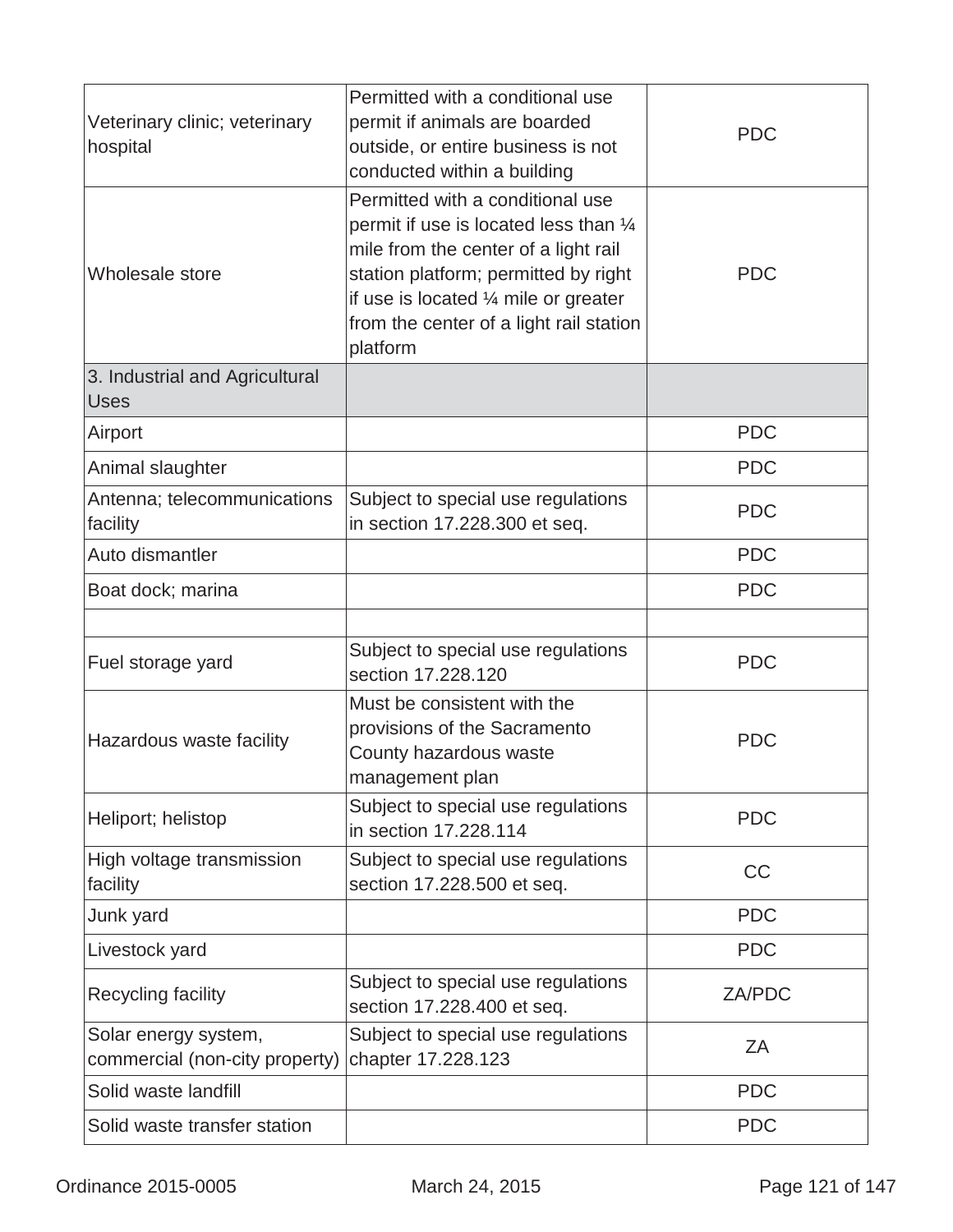| Surface mining operation | Subject to provisions of chapter<br>17.720 | <b>PDC</b> |
|--------------------------|--------------------------------------------|------------|
| Well-gas, oil            |                                            | <b>PDC</b> |

C. Accessory uses. The following uses are permitted in the M-2 zone when accessory to a permitted or conditional use, subject to the limitations specified:

| <b>Use</b>                                    | <b>Limitations</b>                                                                                      |
|-----------------------------------------------|---------------------------------------------------------------------------------------------------------|
| Accessory antenna                             |                                                                                                         |
| Accessory drive-through facility              | Subject to special use regulations in section 17.228.110<br>et seq.                                     |
| Child care, in-home (family day care<br>home) |                                                                                                         |
| Common area                                   |                                                                                                         |
| Family care facility                          |                                                                                                         |
| Family day care facility                      |                                                                                                         |
| Home occupation                               | Subject to special use regulations in section 17.228.200<br>et seq.                                     |
| Private garden                                | Subject to special use regulations in section 17.228.810<br>et seq.                                     |
| Recycling facility, convenience               | Subject to special use regulations in section 17.228.400<br>et seq.                                     |
| Tasting room, on-site                         | Limited to on-site consumption and off-site sales of malt<br>beverages or wine produced on the premises |
| Urban beekeeping                              | Subject to special use regulations in section 17.228.810<br>et seq.                                     |
| Watchperson's quarters                        | The structure shall be limited to 1,000 square feet                                                     |

D. Prohibited uses. All uses not listed as permitted, conditional, or accessory uses shall be prohibited in the M-2 zone.

# **SECTION 35.**

A.Section 17.220.410 of the Sacramento City Code is amended to read as follows:

### **17.220.410 M-2(S) zone—Permitted uses.**

A. The following uses are permitted by right in the M-2(S) zone, subject to the limitations specified: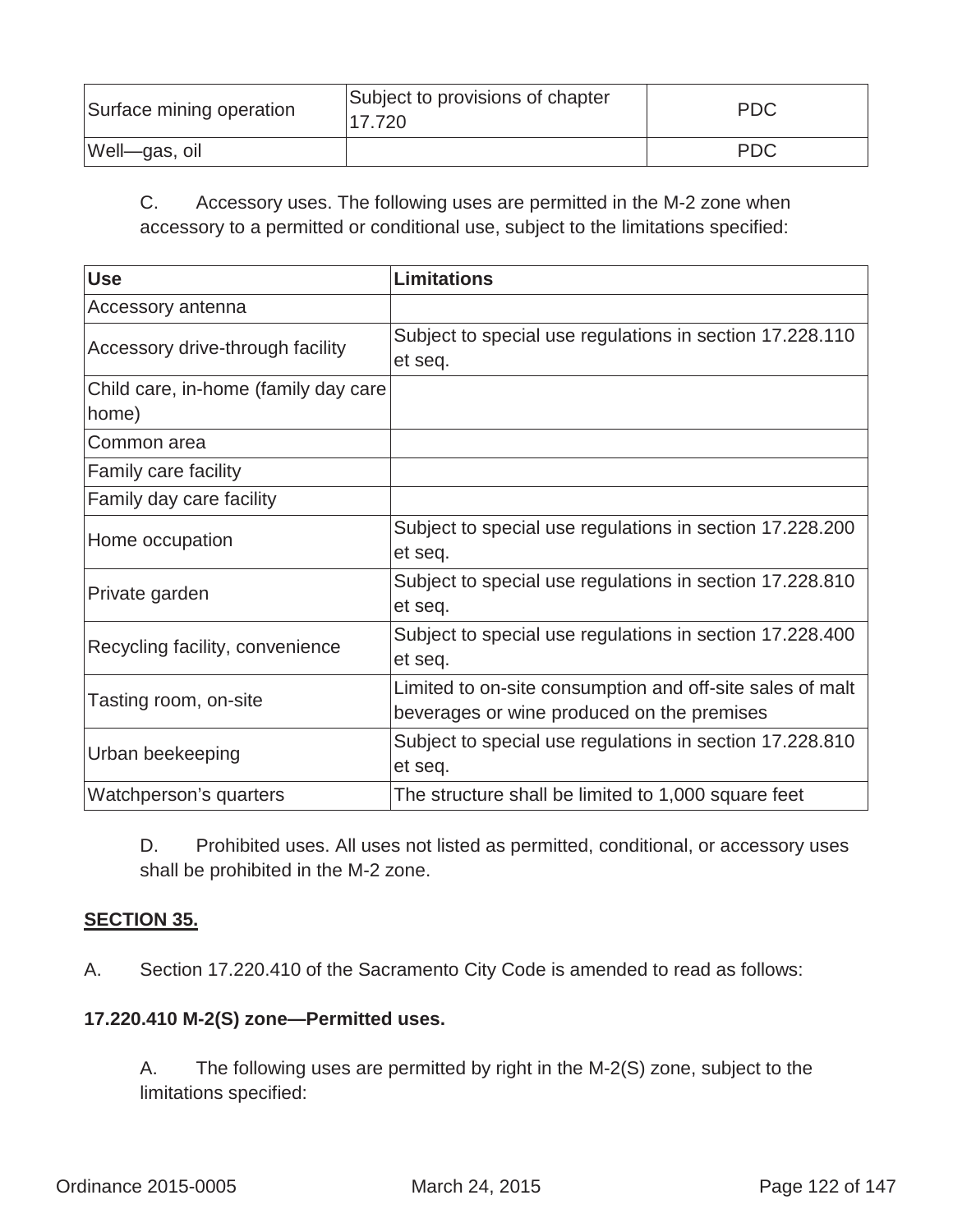| <b>Use</b>                                          | <b>Limitations</b>                                                                                                                                                                                                                                                                                                        |
|-----------------------------------------------------|---------------------------------------------------------------------------------------------------------------------------------------------------------------------------------------------------------------------------------------------------------------------------------------------------------------------------|
| 1. Residential Uses                                 |                                                                                                                                                                                                                                                                                                                           |
| Temporary residential shelter (24 or<br>fewer beds) | Subject to special use regulations in section<br>17.228.600 et seq.                                                                                                                                                                                                                                                       |
| 2. Commercial and Institutional Uses                |                                                                                                                                                                                                                                                                                                                           |
| <b>Adult entertainment business</b>                 | Subject to special use regulations in section<br>17.228.102                                                                                                                                                                                                                                                               |
| Amusement center, indoor                            |                                                                                                                                                                                                                                                                                                                           |
| Athletic club; fitness studio                       |                                                                                                                                                                                                                                                                                                                           |
| Auto-sales, storage, rental                         | Permitted if use is located $\frac{1}{4}$ mile or greater from the<br>center of a light rail station platform; a conditional<br>use permit is required if use is located less than $\frac{1}{4}$<br>mile from the center of a light rail station platform                                                                 |
| Auto service, repair                                | Permitted if use is located $\frac{1}{4}$ mile or greater from the<br>center of a light rail station platform; a conditional<br>use permit is required if use is located less than $\frac{1}{4}$<br>mile from the center of a light rail station platform                                                                 |
| College extension                                   |                                                                                                                                                                                                                                                                                                                           |
| <b>Commercial service</b>                           | This use is limited to 40,000 gross square feet; if<br>use exceeds this limitation, a conditional use permit<br>is required;<br>Area calculation does not include areas that are not<br>publicly accessible                                                                                                               |
| <b>Community market</b>                             | Subject to special use regulations in section<br>17.228.124                                                                                                                                                                                                                                                               |
| Equipment-rental, sales yard                        | Permitted if use is located $\frac{1}{4}$ mile or greater from the<br>center of a light rail station platform; a conditional<br>use permit is required if use is located less than $\frac{1}{4}$<br>mile from the center of a light rail station platform;<br>Repair work permitted if confined to building               |
| <b>Gas station</b>                                  | Repair work permitted if confined to building                                                                                                                                                                                                                                                                             |
| Hotel; motel                                        |                                                                                                                                                                                                                                                                                                                           |
| Laundromat, self-service                            |                                                                                                                                                                                                                                                                                                                           |
| Library; archive                                    |                                                                                                                                                                                                                                                                                                                           |
| Mini storage; locker building                       | Permitted if use is located $\frac{1}{4}$ mile or greater from the<br>center of a light rail station platform; a conditional<br>use permit is required if use is located less than $\frac{1}{4}$<br>mile from the center of a light rail station platform;<br>Subject to special use regulations in section<br>17.228.106 |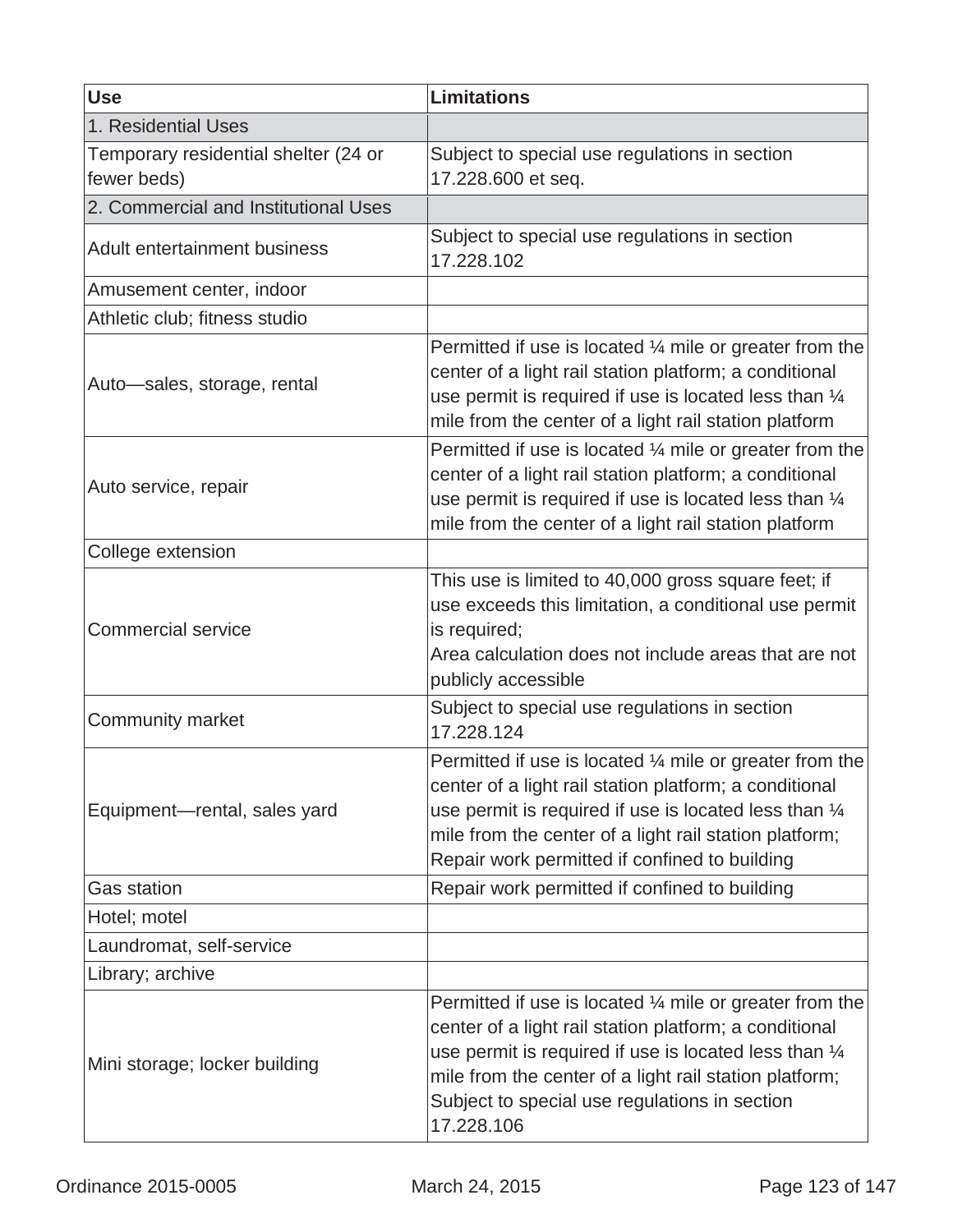| Mobilehome-sales, storage                                             | Repair work is permitted if confined to a building                                                                                                                                                                                                                                                                                                      |
|-----------------------------------------------------------------------|---------------------------------------------------------------------------------------------------------------------------------------------------------------------------------------------------------------------------------------------------------------------------------------------------------------------------------------------------------|
| Mortuary; crematory                                                   |                                                                                                                                                                                                                                                                                                                                                         |
| Museum                                                                |                                                                                                                                                                                                                                                                                                                                                         |
| Non-profit organization, food preparation<br>for off-site consumption | Entire business, including storage and display, shall<br>be conducted within a building                                                                                                                                                                                                                                                                 |
| Non-profit organization, food storage<br>and distribution             | Entire business, including storage and display, shall<br>be conducted within a building                                                                                                                                                                                                                                                                 |
| Office                                                                | Permitted if use is limited to 10,000 gross square<br>feet per parcel, or up to 25% of gross floor area of a<br>building(s) per parcel, whichever is greater;<br>Permitted with a conditional use permit if use<br>exceeds 10,000 gross square feet per parcel, or<br>over 25% of gross floor area of a building(s) per<br>parcel, whichever is greater |
| <b>Plant nursery</b>                                                  | Permitted if use is located $\frac{1}{4}$ mile or greater from the<br>center of a light rail station platform; a conditional<br>use permit is required if use is located less than $\frac{1}{4}$<br>mile from the center of a light rail station platform                                                                                               |
| Restaurant                                                            |                                                                                                                                                                                                                                                                                                                                                         |
| <b>Retail store</b>                                                   | This use is limited to 40,000 gross square feet; if<br>use exceeds this limitation, a conditional use permit<br>is required;<br>Area calculation does not include areas that are not<br>publicly accessible                                                                                                                                             |
| School-dance, music, art, martial arts                                |                                                                                                                                                                                                                                                                                                                                                         |
| School, vocational                                                    |                                                                                                                                                                                                                                                                                                                                                         |
| Temporary commercial building                                         | Subject to special use regulations in section<br>17.228.126                                                                                                                                                                                                                                                                                             |
| <b>Theater</b>                                                        |                                                                                                                                                                                                                                                                                                                                                         |
| Towing service; vehicle storage yard                                  | Subject to special use regulations in section<br>17.228.107                                                                                                                                                                                                                                                                                             |
| Transit vehicle-service, repair, storage                              |                                                                                                                                                                                                                                                                                                                                                         |
| Veterinary clinic; veterinary hospital                                | Entire business to be conducted within a building,<br>and no outdoor boarding of animals is allowed; a<br>conditional use permit is required if animals are<br>boarded outside, or entire business is not conducted<br>within a building                                                                                                                |
| Wholesale store                                                       | Permitted if use is located $\frac{1}{4}$ mile or greater from the<br>center of a light rail station platform; a conditional                                                                                                                                                                                                                            |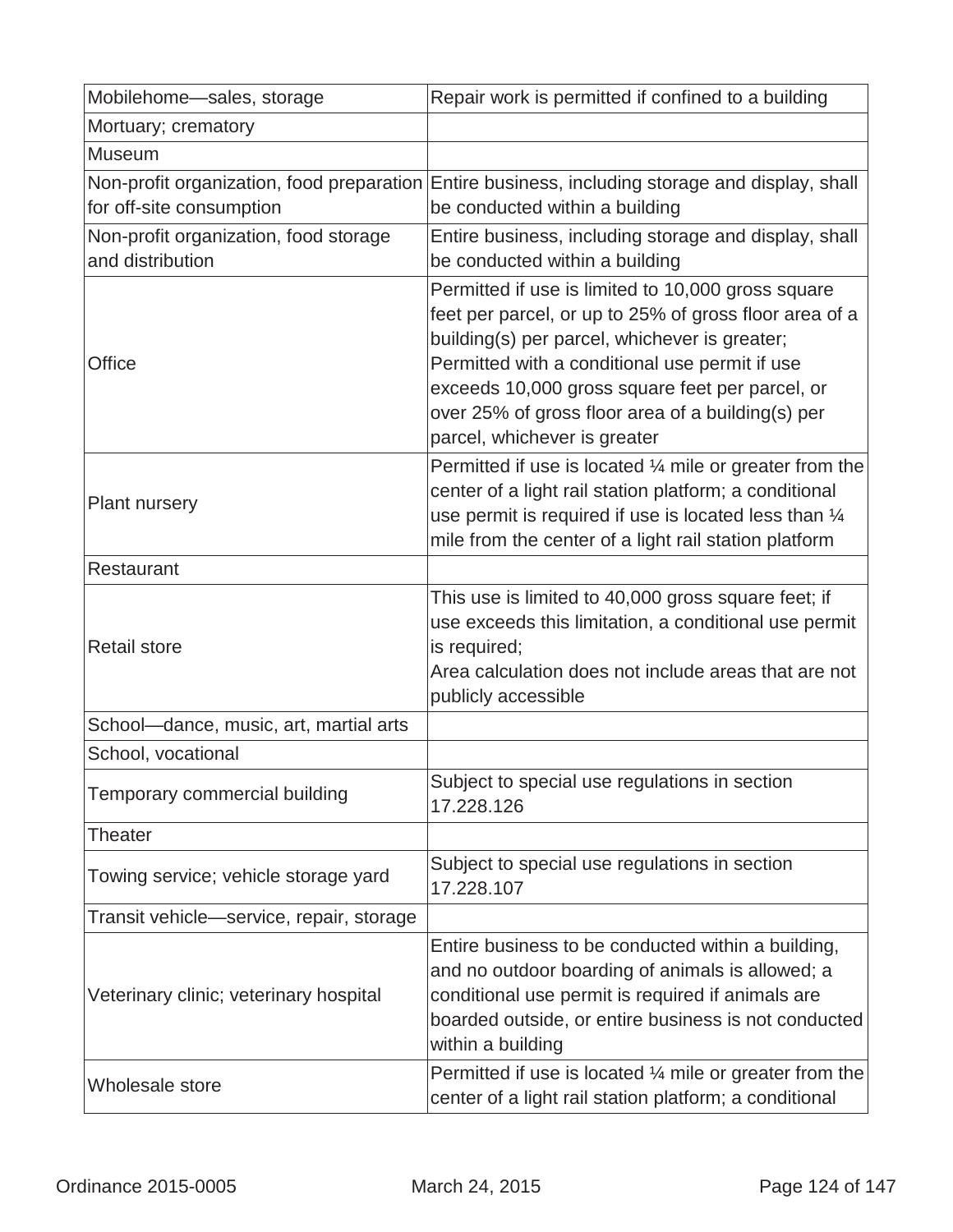|                                                    | use permit is required if use is located less than 1/4<br>mile from the center of a light rail station platform                                                                                                                                                                                                                      |
|----------------------------------------------------|--------------------------------------------------------------------------------------------------------------------------------------------------------------------------------------------------------------------------------------------------------------------------------------------------------------------------------------|
| 3. Industrial and Agricultural Uses                |                                                                                                                                                                                                                                                                                                                                      |
| Aquaculture                                        | Subject to special use regulations in section<br>17.228.810 et seq.                                                                                                                                                                                                                                                                  |
| Community garden, private                          | Subject to special use regulations in section<br>17.228.810 et seq.                                                                                                                                                                                                                                                                  |
| Contractor storage yard                            |                                                                                                                                                                                                                                                                                                                                      |
| Laboratory, research                               |                                                                                                                                                                                                                                                                                                                                      |
| Lumber yard, retail                                |                                                                                                                                                                                                                                                                                                                                      |
| Manufacturing, service, and repair                 |                                                                                                                                                                                                                                                                                                                                      |
| Market garden                                      | Subject to special use regulations in section<br>17.228.810 et seq.                                                                                                                                                                                                                                                                  |
| Passenger terminal                                 |                                                                                                                                                                                                                                                                                                                                      |
| <b>Railroad ROW</b>                                | May be used for railroad tracks or spur tracks;<br>Loading and unloading platforms or structures may<br>be located on a railroad right-of-way only if: (i) the<br>abutting property is located within a C-4 or M zone,<br>and (ii) no residential zoning is within 300 feet of<br>said facility on the same side of the right-of-way |
| Railroad yard, shop                                |                                                                                                                                                                                                                                                                                                                                      |
| Solar energy system, commercial (city<br>property) | Allowed in this zone and exempt from the provisions<br>of this title                                                                                                                                                                                                                                                                 |
| Terminal yard, trucking                            |                                                                                                                                                                                                                                                                                                                                      |
| Tractor or heavy truck sales, storage,<br>rental   |                                                                                                                                                                                                                                                                                                                                      |
| Tractor or heavy truck service, repair             |                                                                                                                                                                                                                                                                                                                                      |
| Warehouse; distribution center                     |                                                                                                                                                                                                                                                                                                                                      |

B. Conditional uses. The following uses in the M-2(S) zone require approval of a conditional use permit, subject to the limitations specified:

| <b>Use</b>          | <b>Limitations</b> | <b>Level of Review:</b><br><b>Planning and Design</b><br><b>Commission (PDC);</b><br><b>Zoning Administrator</b><br>(ZA); or City Council<br>(CC) |
|---------------------|--------------------|---------------------------------------------------------------------------------------------------------------------------------------------------|
|                     |                    |                                                                                                                                                   |
| 1. Residential Uses |                    |                                                                                                                                                   |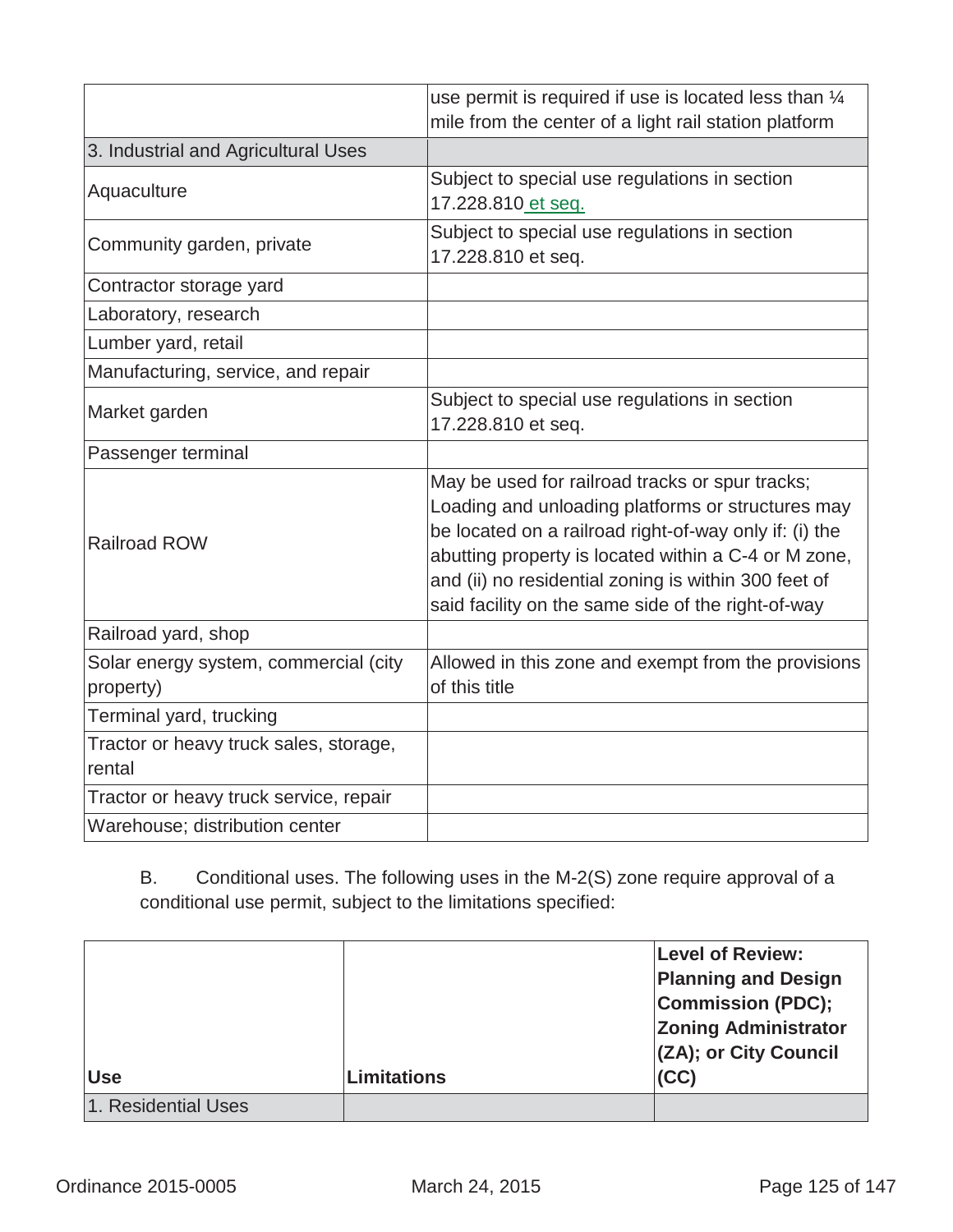| Dwelling, multi-unit                                   | Permitted in central city, or outside<br>central city if use is located less than<br>$\frac{1}{4}$ mile from the center of a light rail<br>station platform;<br>Subject to special use regulations in<br>section 17.228.117                                | ZA         |
|--------------------------------------------------------|------------------------------------------------------------------------------------------------------------------------------------------------------------------------------------------------------------------------------------------------------------|------------|
| Mobilehome park                                        |                                                                                                                                                                                                                                                            | <b>PDC</b> |
| Residential care facility                              |                                                                                                                                                                                                                                                            | <b>PDC</b> |
| <b>Residential hotel</b>                               | Subject to special use regulations in<br>section 17.228.112                                                                                                                                                                                                | <b>PDC</b> |
| Temporary residential shelter<br>(more than 24 beds)   | Subject to special use regulations in<br>section 17.228.600 et seq.                                                                                                                                                                                        | <b>PDC</b> |
| 2. Commercial and<br><b>Institutional Uses</b>         |                                                                                                                                                                                                                                                            |            |
| Adult-related establishment                            | Subject to special use regulations in<br>section 17.228.103                                                                                                                                                                                                | <b>PDC</b> |
| Alcoholic beverage sales, off-<br>premises consumption | Subject to special use regulations in<br>section 17.228.108                                                                                                                                                                                                | <b>PDC</b> |
| Amusement center, outdoor                              |                                                                                                                                                                                                                                                            | <b>PDC</b> |
| Assembly-cultural, religious,<br>social                |                                                                                                                                                                                                                                                            | <b>PDC</b> |
| Auto-sales, storage, rental                            | Permitted with a conditional use<br>permit if use is located less than 1/4<br>mile from the center of a light rail<br>station platform; permitted by right if<br>use is located 1/4 mile or greater from<br>the center of a light rail station<br>platform | <b>PDC</b> |
| Auto-service, repair                                   | Permitted with a conditional use<br>permit if use is located less than 1/4<br>mile from the center of a light rail<br>station platform; permitted by right if<br>use is located 1/4 mile or greater from<br>the center of a light rail station<br>platform | <b>PDC</b> |
| Bar; nightclub                                         | Subject to special use regulations in<br>section 17.228.108                                                                                                                                                                                                | <b>PDC</b> |
| Cemetery                                               |                                                                                                                                                                                                                                                            | <b>PDC</b> |
| Check-cashing center                                   | Subject to special use regulations in<br>section 17.228.121                                                                                                                                                                                                | <b>PDC</b> |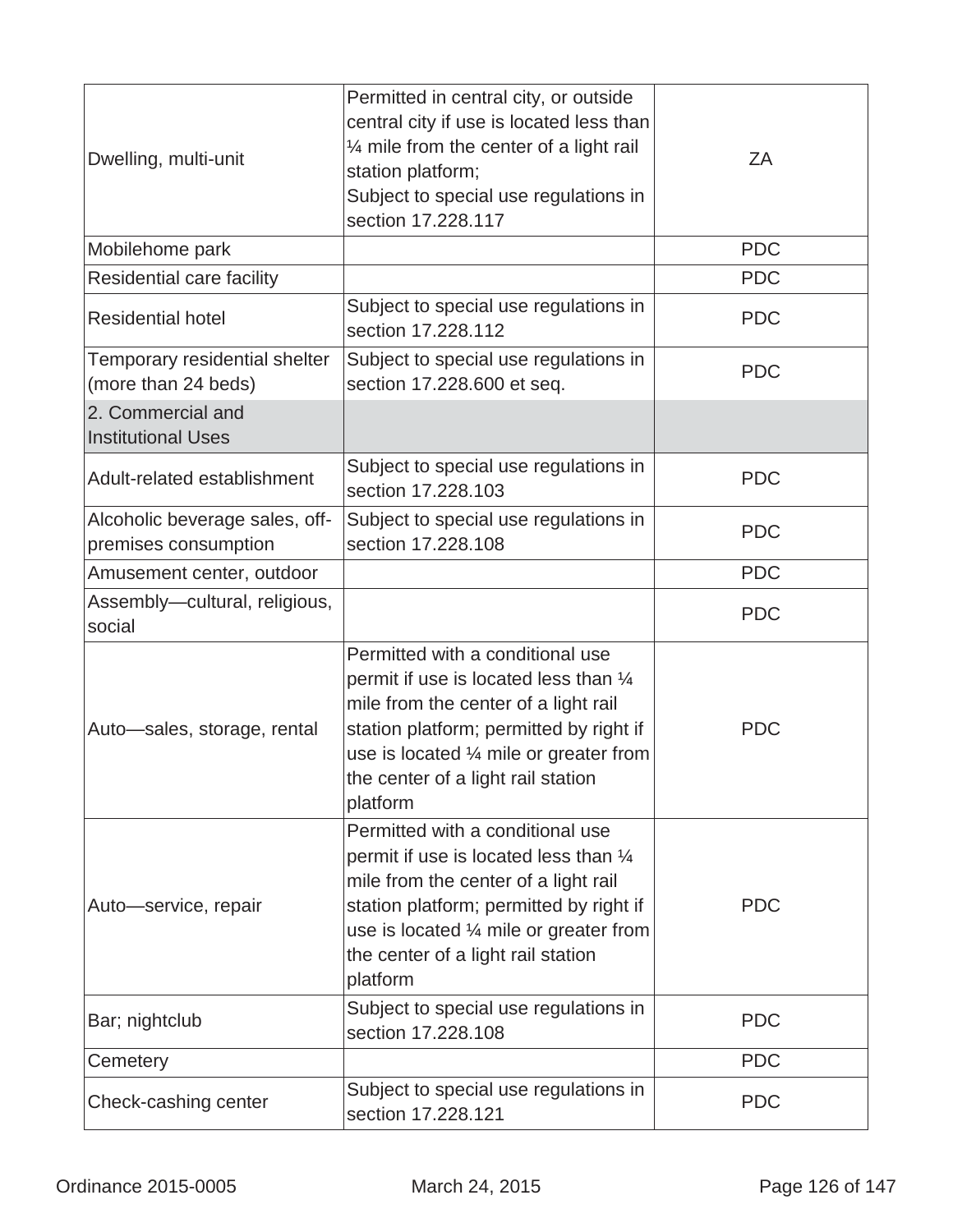| Childcare center              | Subject to special use regulations in<br>section 17.228.113                                                                                                                                                                                                                                                                         | ZA            |
|-------------------------------|-------------------------------------------------------------------------------------------------------------------------------------------------------------------------------------------------------------------------------------------------------------------------------------------------------------------------------------|---------------|
| College campus                |                                                                                                                                                                                                                                                                                                                                     | <b>PDC</b>    |
| <b>Commercial service</b>     | Permitted with a conditional use<br>permit if use exceeds 40,000 gross<br>square feet; permitted by right if use<br>does not exceed 40,000 gross<br>square feet;<br>Area calculation does not include<br>areas that are not publicly<br>accessible                                                                                  | ZA            |
| <b>Correctional facility</b>  |                                                                                                                                                                                                                                                                                                                                     | <b>PDC</b>    |
| Drive-in theater              |                                                                                                                                                                                                                                                                                                                                     | <b>PDC</b>    |
| Drive-through restaurant      | Subject to special use regulations in<br>section 17.228.109                                                                                                                                                                                                                                                                         | <b>PDC</b>    |
| Equipment-rental, sales yard  | Permitted with a conditional use<br>permit if use is located less than $\frac{1}{4}$<br>mile from the center of a light rail<br>station platform; permitted by right if<br>use is located $\frac{1}{4}$ mile or greater from<br>the center of a light rail station<br>platform;<br>Repair work permitted if confined to<br>building | <b>PDC</b>    |
| <b>Firearms business</b>      |                                                                                                                                                                                                                                                                                                                                     | <b>PDC</b>    |
| <b>Gas station</b>            | Repair work permitted if confined to<br>building                                                                                                                                                                                                                                                                                    | <b>PDC</b>    |
| Golf course; driving range    |                                                                                                                                                                                                                                                                                                                                     | <b>PDC</b>    |
| Gun range; rifle range        | Shall, at a minimum, meet the<br>requirements established by the<br>National Rifle Association for ranges                                                                                                                                                                                                                           | <b>PDC</b>    |
| Kennel                        |                                                                                                                                                                                                                                                                                                                                     | <b>PDC</b>    |
| Medical marijuana dispensary  | Subject to special use regulations in<br>section 17.228.700 et seq.                                                                                                                                                                                                                                                                 | <b>ZA/PDC</b> |
| Mini storage; locker building | Permitted with a conditional use<br>permit if use is located less than $\frac{1}{4}$<br>mile from the center of a light rail<br>station platform; permitted by right if<br>use is located $\frac{1}{4}$ mile or greater from                                                                                                        | <b>PDC</b>    |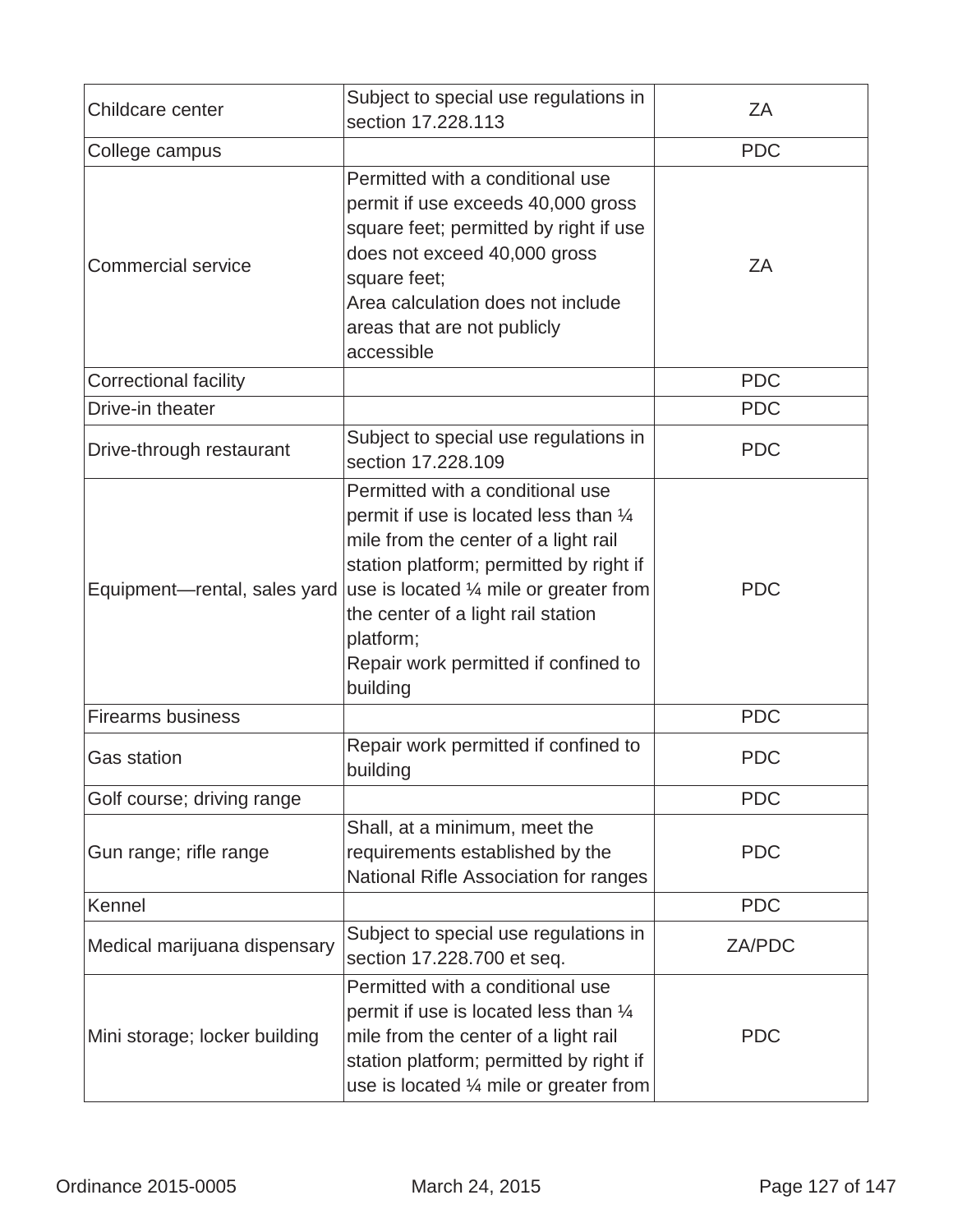|                                                   | the center of a light rail station<br>platform;<br>Subject to special use regulations in<br>section 17.228.106                                                                                                                                                                                                                                                            |            |
|---------------------------------------------------|---------------------------------------------------------------------------------------------------------------------------------------------------------------------------------------------------------------------------------------------------------------------------------------------------------------------------------------------------------------------------|------------|
| Non-profit organization, meal<br>service facility |                                                                                                                                                                                                                                                                                                                                                                           | <b>PDC</b> |
| Non-profit residential care<br>facility           |                                                                                                                                                                                                                                                                                                                                                                           | <b>PDC</b> |
| Office                                            | Permitted with a conditional use<br>permit if use exceeds 10,000 gross<br>square feet per parcel, or over 25%<br>of gross floor area of a building(s)<br>per parcel, whichever is greater;<br>Permitted by right if use is limited to<br>10,000 gross square feet per parcel,<br>or up to 25% of gross floor area of a<br>building(s) per parcel, whichever is<br>greater | <b>PDC</b> |
| Outdoor market                                    | In granting a conditional use permit<br>the zoning administrator may<br>consider the traffic, parking, noise,<br>hours of operation, and any<br>applicable development standards<br>related to the proposed outdoor<br>market                                                                                                                                             | ZA         |
| <b>Plant nursery</b>                              | Permitted with a conditional use<br>permit if use is located less than 1/4<br>mile from the center of a light rail<br>station platform; permitted by right if<br>use is located $\frac{1}{4}$ mile or greater from<br>the center of a light rail station<br>platform                                                                                                      | <b>PDC</b> |
| <b>Retail store</b>                               | Permitted with a conditional use<br>permit if use exceeds 40,000 gross<br>square feet; permitted by right if use<br>does not exceed 40,000 gross<br>square feet;<br>Area calculation does not include<br>areas that are not publicly<br>accessible                                                                                                                        | ZΑ         |
| School, K-12                                      |                                                                                                                                                                                                                                                                                                                                                                           | <b>PDC</b> |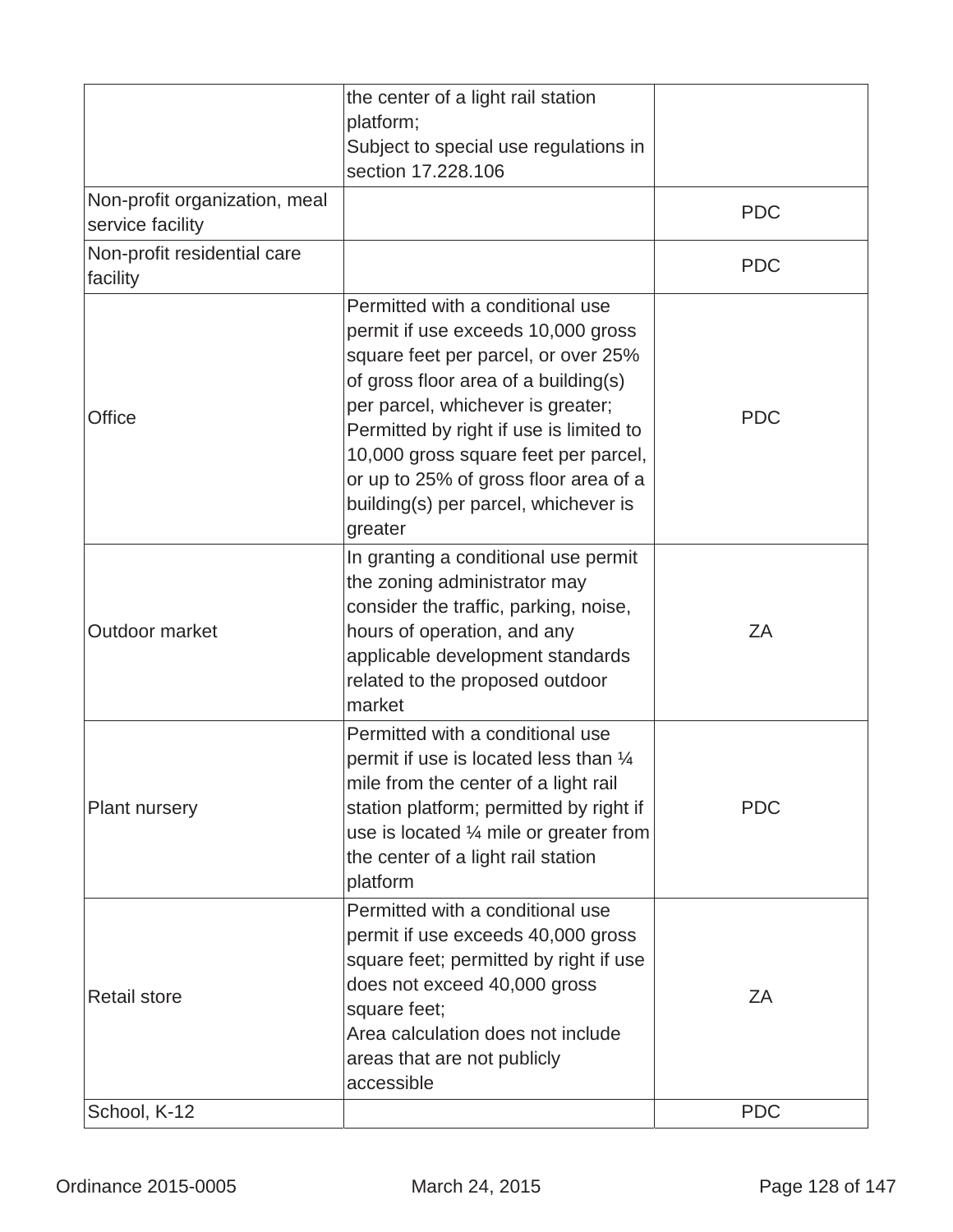| Stand-alone parking facility                  | The zoning administrator may waive<br>the development standards stated in<br>sections 17.608.040 and 17.612.020                                                                                                                                                                                                                                                                     | ZΑ<br><b>PDC</b> |
|-----------------------------------------------|-------------------------------------------------------------------------------------------------------------------------------------------------------------------------------------------------------------------------------------------------------------------------------------------------------------------------------------------------------------------------------------|------------------|
| Superstore                                    | Subject to special use regulations in<br>section 17.228.119                                                                                                                                                                                                                                                                                                                         |                  |
| <b>Tobacco retailer</b>                       | A zoning administrator conditional<br>use permit is required for a tobacco<br>retailer that has 15,000 square feet<br>or less of gross floor area and is<br>located within 1,000 feet, measured<br>for the nearest property lines of the<br>affected parcels, of a public or<br>private school (K-12). Otherwise the<br>use is to be treated as "Retail" in all<br>applicable zones | ZΑ               |
| Veterinary clinic; veterinary<br>hospital     | Permitted with a conditional use<br>permit if animals are boarded<br>outside, or entire business is not<br>conducted within a building                                                                                                                                                                                                                                              | <b>PDC</b>       |
| Wholesale store                               | Permitted with a conditional use<br>permit if use is located less than $\frac{1}{4}$<br>mile from the center of a light rail<br>station platform; permitted by right if<br>use is located $\frac{1}{4}$ mile or greater from<br>the center of a light rail station<br>platform                                                                                                      | <b>PDC</b>       |
| 3. Industrial and Agricultural<br><b>Uses</b> |                                                                                                                                                                                                                                                                                                                                                                                     |                  |
| Airport                                       |                                                                                                                                                                                                                                                                                                                                                                                     | <b>PDC</b>       |
| Animal slaughter                              |                                                                                                                                                                                                                                                                                                                                                                                     | <b>PDC</b>       |
| Antenna; telecommunications<br>facility       | Subject to special use regulations in<br>section 17.228.300 et seq.                                                                                                                                                                                                                                                                                                                 | <b>PDC</b>       |
| Auto dismantler                               |                                                                                                                                                                                                                                                                                                                                                                                     | <b>PDC</b>       |
| Boat dock; marina                             |                                                                                                                                                                                                                                                                                                                                                                                     | <b>PDC</b>       |
| Fuel storage yard                             | Subject to special use regulations<br>section 17.228.120                                                                                                                                                                                                                                                                                                                            | <b>PDC</b>       |
| Hazardous waste facility                      | Must be consistent with the<br><b>PDC</b><br>provisions of the Sacramento                                                                                                                                                                                                                                                                                                           |                  |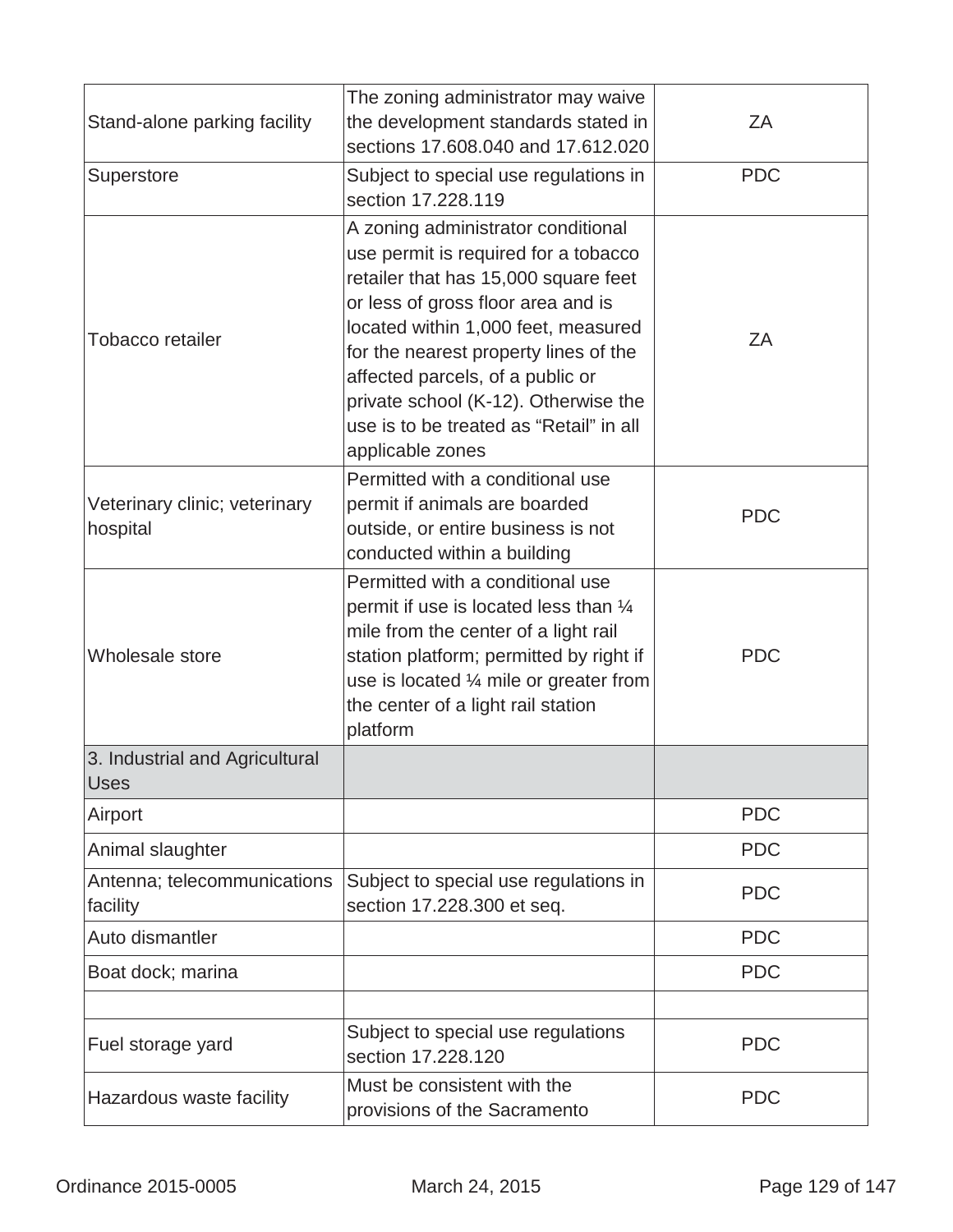|                                                                           | County hazardous waste<br>management plan                        |               |
|---------------------------------------------------------------------------|------------------------------------------------------------------|---------------|
| Heliport; helistop                                                        | Subject to special use regulations in<br>section 17,228,114      | <b>PDC</b>    |
| High voltage transmission<br>facility                                     | Subject to special use regulations<br>section 17.228.500 et seq. | <b>CC</b>     |
| Junk yard                                                                 |                                                                  | <b>PDC</b>    |
| Livestock yard                                                            |                                                                  | <b>PDC</b>    |
| Recycling facility                                                        | Subject to special use regulations<br>section 17.228.400 et seq. | <b>ZA/PDC</b> |
| Solar energy system,<br>commercial (non-city property) section 17.228.123 | Subject to special use regulations                               | ZA            |
| Solid waste landfill                                                      |                                                                  | <b>PDC</b>    |
| Solid waste transfer station                                              |                                                                  | <b>PDC</b>    |
| Surface mining operation                                                  | Subject to provisions of chapter<br>17.720                       | <b>PDC</b>    |
| Well—gas, oil                                                             |                                                                  | <b>PDC</b>    |

C. Accessory uses. The following uses are permitted in the M-2(S) zone when accessory to a permitted or conditional use, subject to the limitations specified:

| <b>Use</b>                          | <b>Limitations</b>                                        |
|-------------------------------------|-----------------------------------------------------------|
| Accessory antenna                   |                                                           |
| Accessory drive-through facility    | Subject to special use regulations in section 17.228.110  |
| Childcare, in-home (family day care |                                                           |
| home)                               |                                                           |
| Common area                         |                                                           |
| Family care facility                |                                                           |
| Family day care facility            |                                                           |
|                                     | Subject to special use regulations in section 17.228.200  |
| Home occupation                     | et seq.                                                   |
| Private garden                      | Subject to special use regulations in section 17.228.810  |
|                                     | et seq.                                                   |
| Recycling facility, convenience     | Subject to special use regulations in section 17.228.400  |
|                                     | et seq.                                                   |
| Tasting room, on-site               | Limited to on-site consumption and off-site sales of malt |
|                                     | beverages or wine produced on the premises                |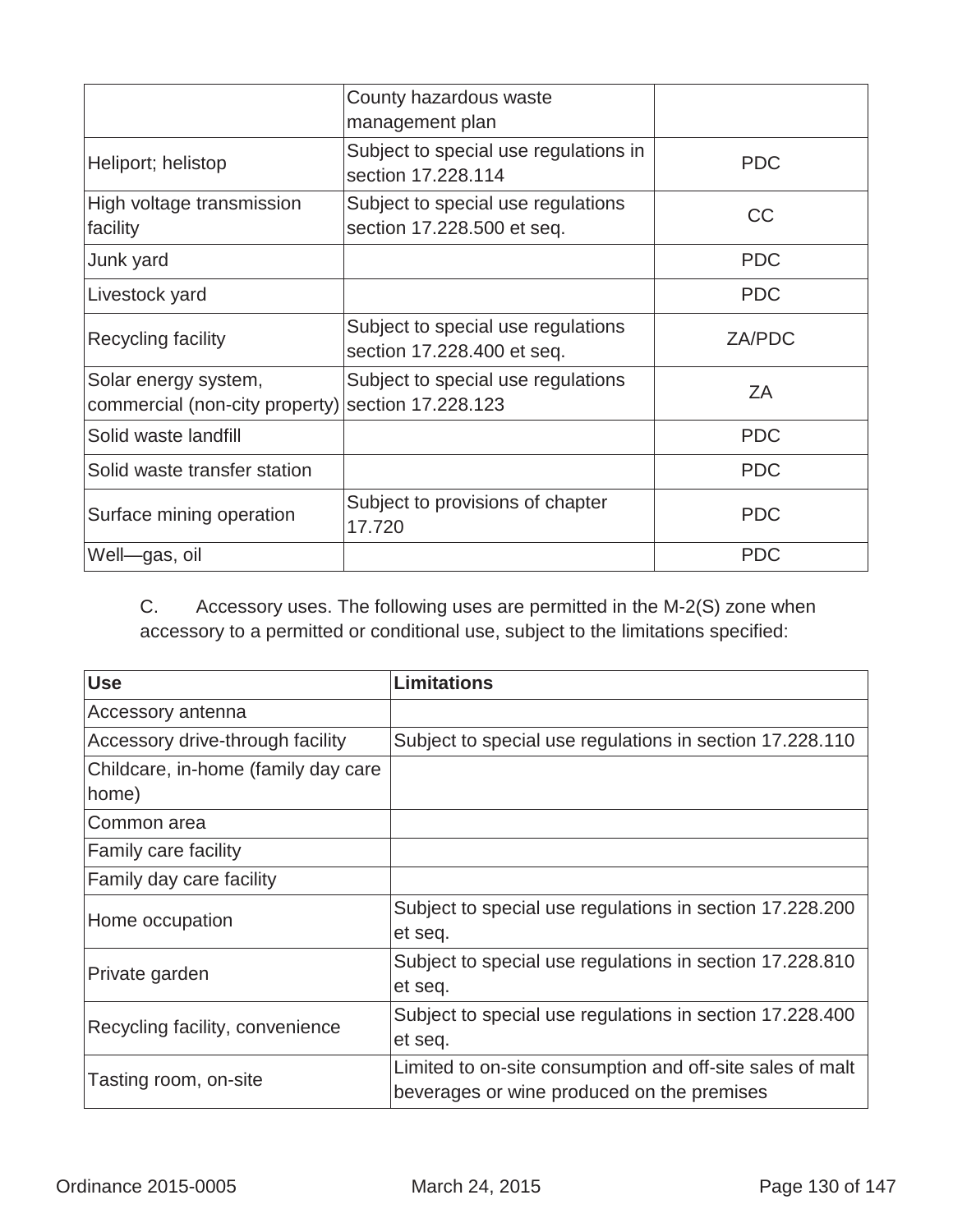| Urban beekeeping       | Subject to special use regulations in section 17.228.810<br>let seq. |
|------------------------|----------------------------------------------------------------------|
| Watchperson's quarters | The structure shall be limited to 1,000 square feet                  |

D. Prohibited uses. All uses not listed as permitted, conditional, or accessory uses shall be prohibited in the M-2(S) zone.

## **SECTION 36.**

A.Section 17.220.510 of the Sacramento City Code is amended to read as follows:

### **17.220.510 MIP zone—Permitted uses.**

A. The following uses are permitted by right in the MIP zone, subject to the limitations specified:

| <b>Use</b>                                             | <b>Limitations</b>                                                                                                                          |
|--------------------------------------------------------|---------------------------------------------------------------------------------------------------------------------------------------------|
| 1. Commercial and Institutional                        |                                                                                                                                             |
| <b>Uses</b>                                            |                                                                                                                                             |
| Childcare center                                       | Subject to special use regulations in section 17.228.113                                                                                    |
| Community market                                       | Subject to special use regulations in section 17.228.124                                                                                    |
| Office                                                 | Allowed when incidental to a manufacturing or laboratory<br>use;<br>Not to exceed 25% percent of the total floor area of the<br>primary use |
| Restaurant                                             |                                                                                                                                             |
| Temporary commercial building                          | Subject to special use regulations in section 17.228.126                                                                                    |
| 2. Industrial and Agricultural Uses                    |                                                                                                                                             |
| Community garden, private (not<br>exceeding 3.0 acres) | Subject to special use regulations in section 17.228.810<br>et seq.                                                                         |
| Laboratory, research                                   |                                                                                                                                             |
| Manufacturing, service, and repair                     |                                                                                                                                             |
| Market garden (not exceeding 3.0<br>acres)             | Subject to special use regulations in section 17.228.810<br>et seq.                                                                         |
| Solar energy system, commercial<br>(city property)     | Allowed in this zone and exempt from the provisions of<br>this title                                                                        |

B. Conditional uses. The following uses in the MIP zone require approval of a conditional use permit, subject to the limitations specified: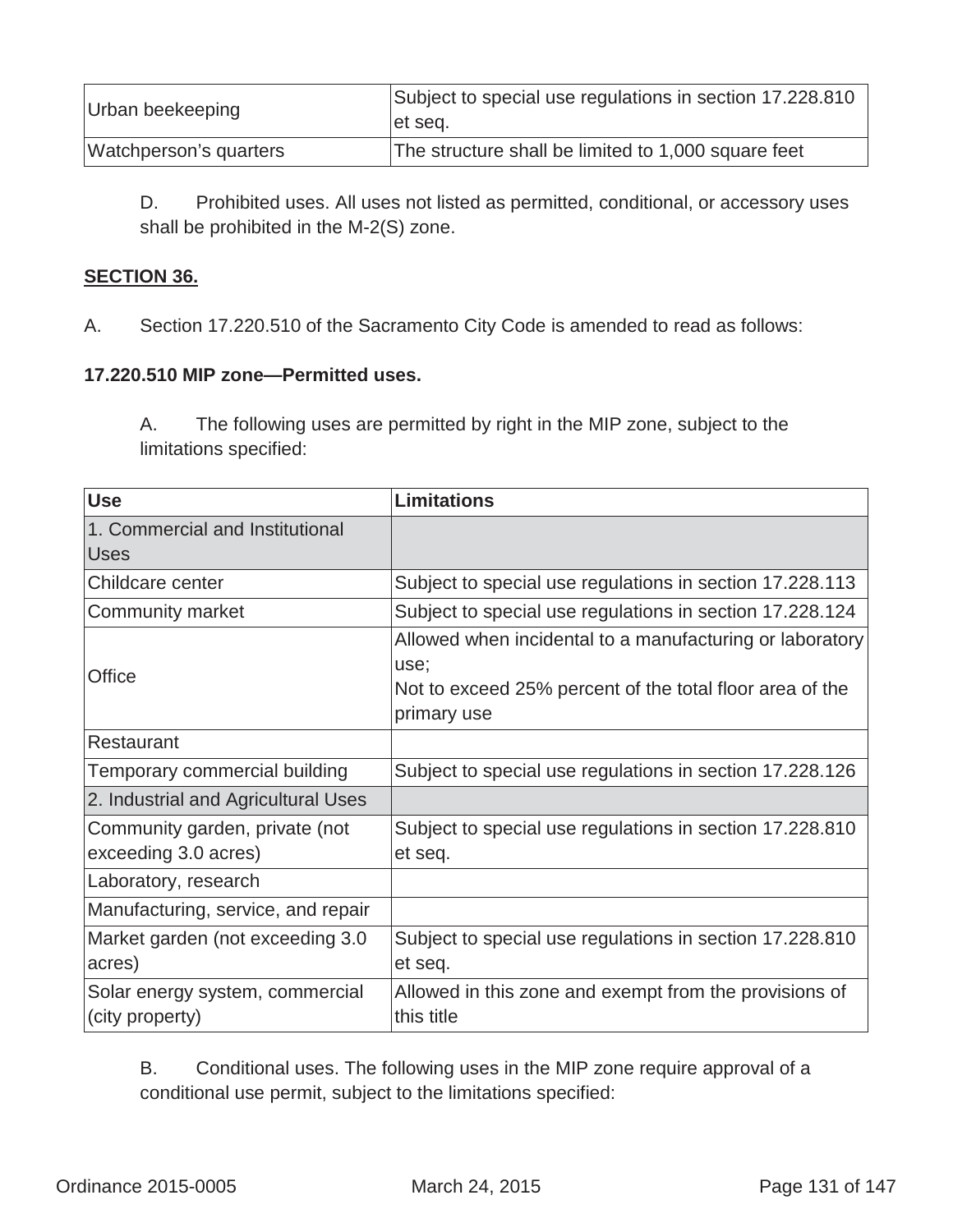| <b>Use</b>                         | <b>Limitations</b>                 | <b>Approval Required by:</b><br><b>Planning and Design</b><br><b>Commission (PDC);</b><br><b>Zoning Administrator</b><br>(ZA); or City Council<br>(CC) |
|------------------------------------|------------------------------------|--------------------------------------------------------------------------------------------------------------------------------------------------------|
| 1. Industrial and Agricultural     |                                    |                                                                                                                                                        |
| <b>Uses</b>                        |                                    |                                                                                                                                                        |
| Community garden, private          | Subject to special use regulations | ZA                                                                                                                                                     |
| (exceeding 3.0 acres)              | in section 17.228.810 et seq.      |                                                                                                                                                        |
| High voltage transmission facility | Subject to special use regulations | <b>CC</b>                                                                                                                                              |
|                                    | section 17.228.500 et seq.         |                                                                                                                                                        |
| Market garden (exceeding 3.0)      | Subject to special use regulations | ZA                                                                                                                                                     |
| acres)                             | in section 17.228.810 et seq.      |                                                                                                                                                        |
| Solar energy system, commercial    | Subject to special use regulations | ΖA                                                                                                                                                     |
| (non-city property)                | section 17,228,123                 |                                                                                                                                                        |

C. Prohibited uses. All uses not listed as permitted or conditional uses are prohibited in the MIP zone.

# **SECTION 37.**

A. Section 17.220.610 of the Sacramento City Code is amended to read as follows:

## **17.220.610 MRD zone—Permitted uses.**

A. The following uses are permitted by right in the MRD zone, subject to the limitations specified:

| <b>Use</b>                      | <b>Limitations</b>                                       |
|---------------------------------|----------------------------------------------------------|
| 1. Commercial and Institutional |                                                          |
| <b>Uses</b>                     |                                                          |
| Athletic club; fitness studio   |                                                          |
| <b>Childcare center</b>         | Subject to special use regulations in section 17.228.113 |
| College campus                  |                                                          |
| College extension               |                                                          |
| Commercial service              |                                                          |
| Community market                | Subject to special use regulations in section 17.228.124 |
| Hotel; motel                    |                                                          |
| Library; archive                |                                                          |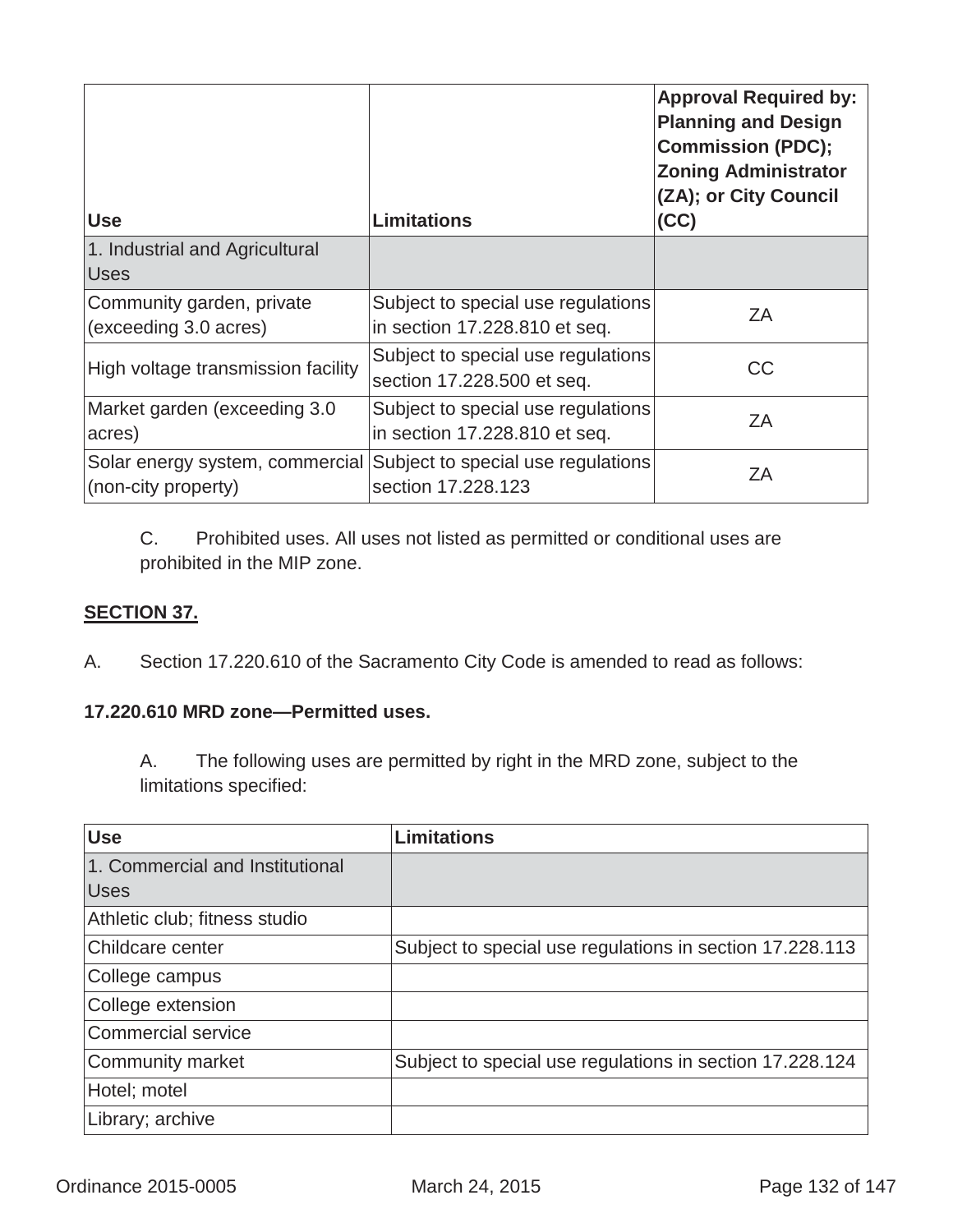| <b>Museum</b>                       |                                                                                                                                                                                                                                                 |
|-------------------------------------|-------------------------------------------------------------------------------------------------------------------------------------------------------------------------------------------------------------------------------------------------|
| Office                              |                                                                                                                                                                                                                                                 |
| Restaurant                          |                                                                                                                                                                                                                                                 |
| <b>Retail store</b>                 | This use is limited to 40,000 gross square feet; if use<br>exceeds this limitation, a conditional use permit is<br>required                                                                                                                     |
| Temporary commercial building       | Subject to special use regulations in section 17.228.126                                                                                                                                                                                        |
| Wholesale store                     | Permitted if use is located $\frac{1}{4}$ mile or greater from the<br>center of a light rail station platform; a conditional use<br>permit is required if use is located less than 1/4 mile from<br>the center of a light rail station platform |
| 2. Industrial and Agricultural Uses |                                                                                                                                                                                                                                                 |
| Aquaculture                         | Subject to special use regulations in section 17.228.810<br>et seq.                                                                                                                                                                             |
| Community garden, private           | Subject to special use regulations in section17.228.810<br>et seq.                                                                                                                                                                              |
| Laboratory, research                |                                                                                                                                                                                                                                                 |
| Manufacturing, service and repair   |                                                                                                                                                                                                                                                 |
| Market garden                       | Subject to special use regulations in section 17.228.810<br>et seq.                                                                                                                                                                             |
| Solar energy system, commercial     | Allowed in this zone and exempt from the provisions of                                                                                                                                                                                          |
| (city property)                     | this title                                                                                                                                                                                                                                      |
| Warehouse; distribution center      |                                                                                                                                                                                                                                                 |

B. Conditional uses. The following uses in the MRD zone require approval of a conditional use permit, subject to the limitations specified:

| <b>Use</b>                                             | <b>Limitations</b>                                          | <b>Approval Required by:</b><br><b>Planning and Design</b><br><b>Commission (PDC);</b><br><b>Zoning Administrator</b><br>(ZA); or City Council<br>(CC) |
|--------------------------------------------------------|-------------------------------------------------------------|--------------------------------------------------------------------------------------------------------------------------------------------------------|
| 1. Residential Uses                                    |                                                             |                                                                                                                                                        |
| Dwelling, multi-unit                                   | Subject to special use regulations in<br>section 17,228,117 | <b>PDC</b>                                                                                                                                             |
| 2. Commercial and Institutional<br><b>Uses</b>         |                                                             |                                                                                                                                                        |
| Alcoholic beverage sales, off-<br>premises consumption | Subject to special use regulations in<br>section 17,228,108 | <b>PDC</b>                                                                                                                                             |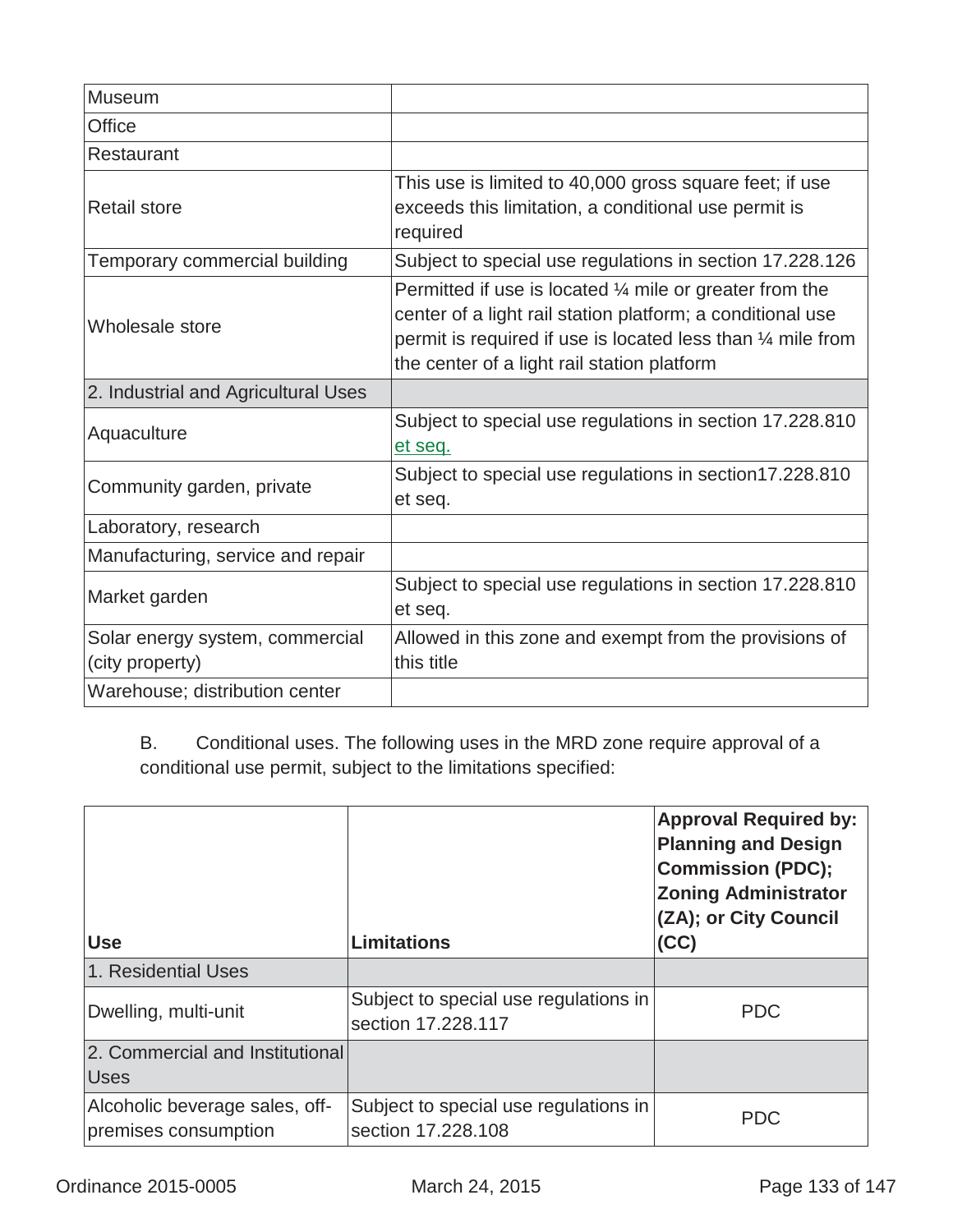| Assembly-cultural, religious,<br>social                |                                                                                                                                                                                                                                                                      | <b>PDC</b>    |
|--------------------------------------------------------|----------------------------------------------------------------------------------------------------------------------------------------------------------------------------------------------------------------------------------------------------------------------|---------------|
| Bar; nightclub                                         |                                                                                                                                                                                                                                                                      | <b>PDC</b>    |
| Drive-through restaurant                               | Subject to special use regulations in<br>section 17,228,109                                                                                                                                                                                                          | <b>PDC</b>    |
| Equipment-rental, sales yard                           |                                                                                                                                                                                                                                                                      | <b>PDC</b>    |
| <b>Gas station</b>                                     |                                                                                                                                                                                                                                                                      | <b>PDC</b>    |
| <b>Retail store</b>                                    | Permitted with a conditional use<br>permit if use exceeds 40,000 gross<br>square feet; permitted by right if use<br>does not exceed 40,000 gross<br>square feet                                                                                                      | <b>PDC</b>    |
| School, vocational                                     |                                                                                                                                                                                                                                                                      | ZA            |
| Stand-alone parking facility                           | The zoning administrator may waive<br>the development standards stated<br>in sections 17,608,040 and<br>17.612.020                                                                                                                                                   | ZA            |
| Wholesale store                                        | Permitted with a conditional use<br>permit if use is located less than $\frac{1}{4}$<br>mile from the center of a light rail<br>station platform; permitted by right if<br>use is located 1/4 mile or greater<br>from the center of a light rail station<br>platform | <b>PDC</b>    |
| 3. Industrial and Agricultural<br><b>Uses</b>          |                                                                                                                                                                                                                                                                      |               |
| Antenna; telecommunications<br>facility                | Subject to special use regulations in<br>section 17.228.300 et seq.                                                                                                                                                                                                  | <b>PDC</b>    |
| High voltage transmission<br>facility                  | Subject to special use regulations in<br>section 17.228.500 et seq.                                                                                                                                                                                                  | CC            |
| Recycling facility                                     | This use shall be located wholly<br>within a completely enclosed<br>building;<br>Subject to special use regulations in<br>section 17.228.400 et seq.                                                                                                                 | <b>ZA/PDC</b> |
| Solar energy system,<br>commercial (non-city property) | Subject to special use regulations in<br>section 17.228.123                                                                                                                                                                                                          | ZA            |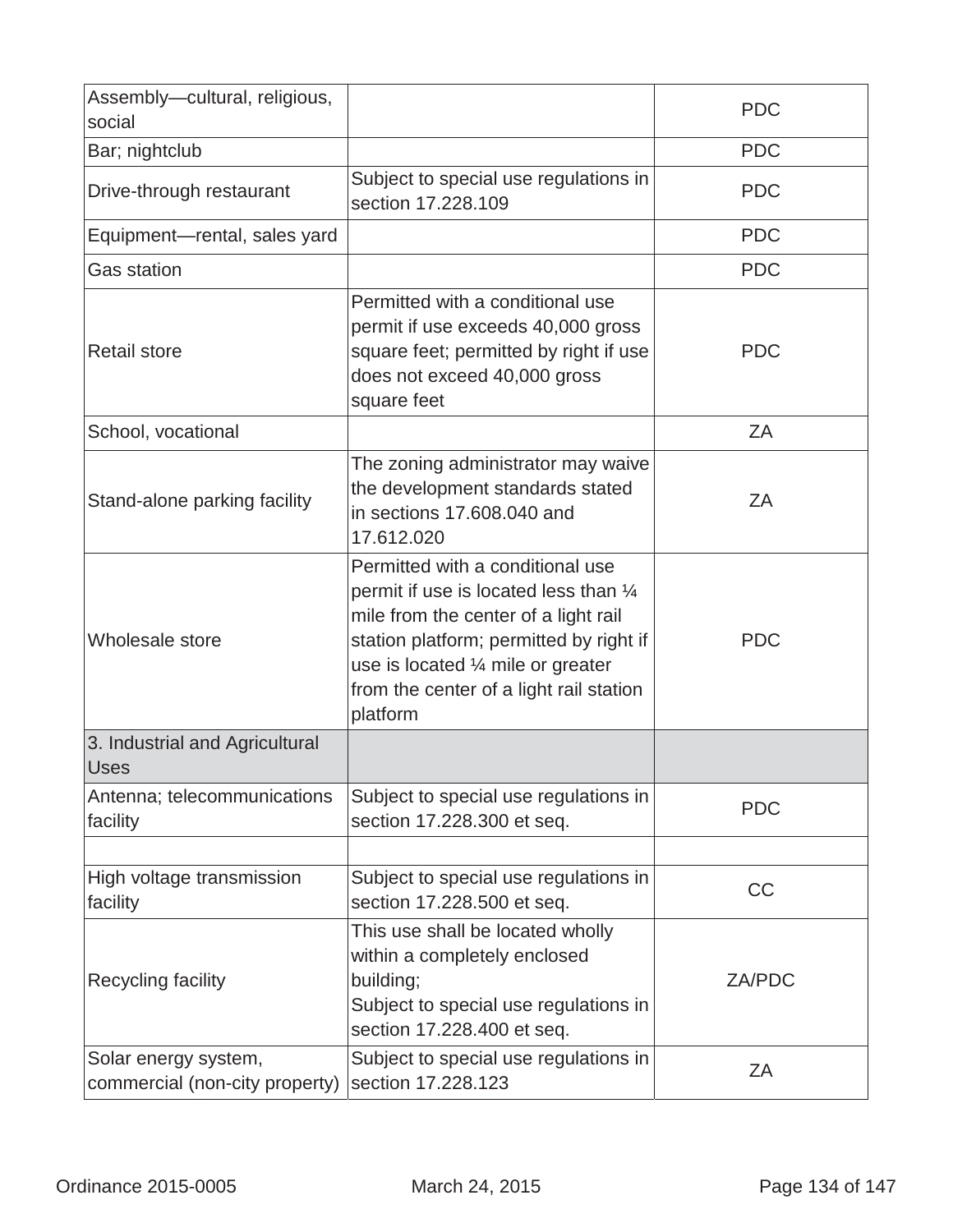C. Accessory uses. The following uses are permitted in the MRD zone when accessory to a permitted or conditional use, subject to the limitations specified:

| <b>Use</b>                                    | <b>Limitations</b>                                                  |
|-----------------------------------------------|---------------------------------------------------------------------|
| Accessory antenna                             |                                                                     |
| Child care, in-home (family day care<br>home) |                                                                     |
| Common area                                   |                                                                     |
| <b>Family care facility</b>                   |                                                                     |
| Family day care facility                      |                                                                     |
| Home occupation                               | Subject to special use regulations in section<br>17.228.200 et seq. |
| Private garden                                | Subject to special use regulations in section<br>17.228.810 et seq. |
| Urban beekeeping                              | Subject to special use regulations in section<br>17.228.810 et seq. |
| Watchperson's quarters                        | The structure shall be limited to 1,000 square feet                 |

D. Prohibited uses. All uses not listed as permitted, accessory, or conditional uses are prohibited in the MRD zone.

### **SECTION 38.**

A. Section 17.224.110 of the Sacramento City Code is amended to read as follows:

### **17.224.110 H zone—Permitted uses.**

A. Permitted uses. The following uses are permitted by right in the H zone, subject to the limitations specified:

| <b>Use</b>                                                            | <b>Limitations</b>                                                                      |
|-----------------------------------------------------------------------|-----------------------------------------------------------------------------------------|
| 1. Commercial and Institutional Uses                                  |                                                                                         |
| Childcare center                                                      | Subject to special use regulations in section<br>17.228.113                             |
| Community market                                                      | Subject to special use regulations in section<br>17.228.124                             |
| Non-profit organization, food preparation<br>for off-site consumption | Entire business, including storage and display,<br>shall be conducted within a building |
| <b>Office</b>                                                         |                                                                                         |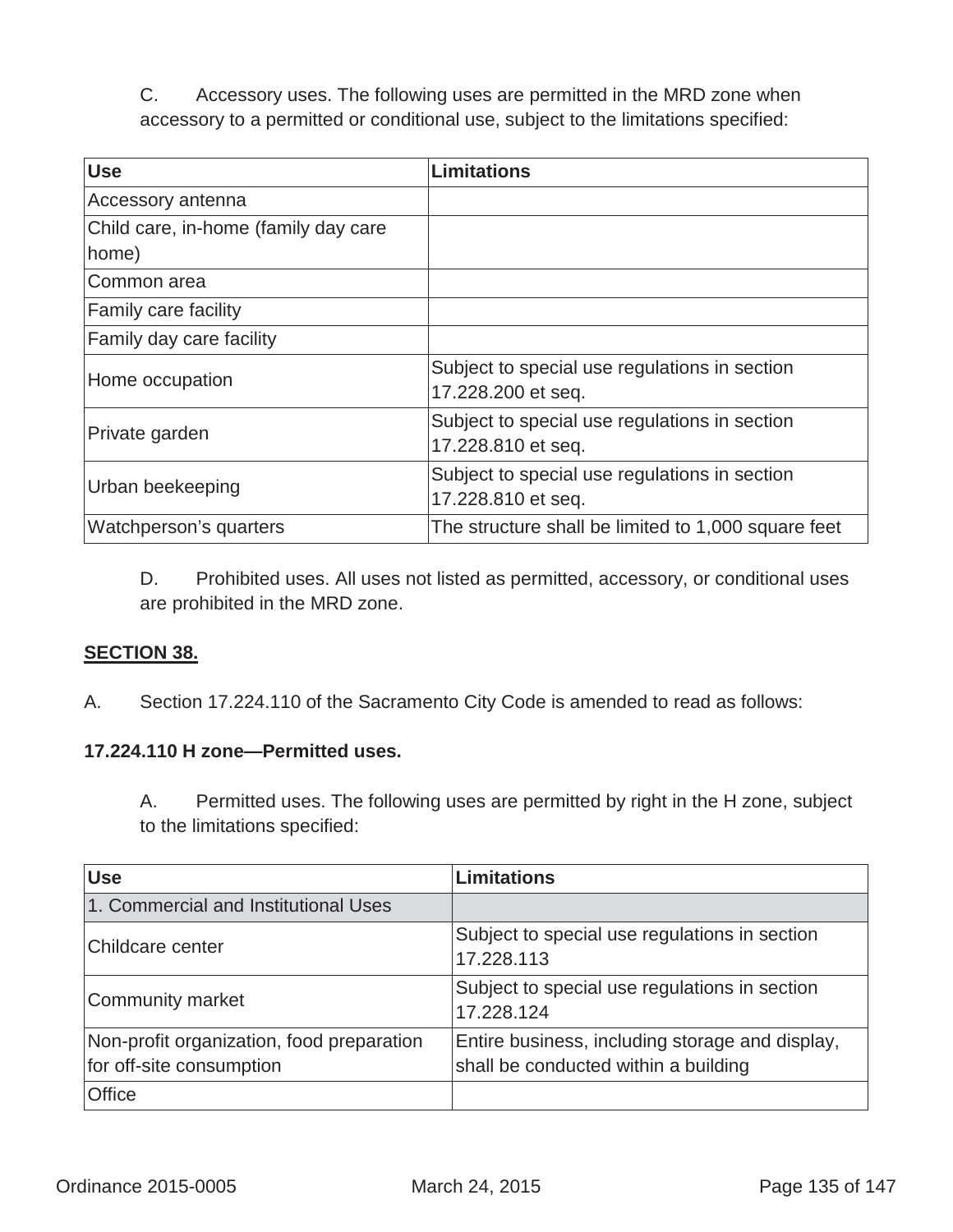| Temporary commercial building                            | Subject to special use regulations in section<br>17.228.126          |
|----------------------------------------------------------|----------------------------------------------------------------------|
| 2. Industrial and Agricultural Uses                      |                                                                      |
| Community garden, private (not exceeding<br>$3.0$ acres) | Subject to special use regulations in section<br>17.228.810 et seq.  |
| Laboratory, research                                     |                                                                      |
| Market garden                                            | Subject to special use regulations in section<br>17.228.810 et seq.  |
| Solar energy system, commercial (city<br>property)       | Allowed in this zone and exempt from the<br>provisions of this title |

B. Conditional uses. The following uses in the H zone require approval of a conditional use permit, subject to the limitations specified:

|                                                           |                    | <b>Approval Required</b><br>by: Planning and<br><b>Design Commission</b><br>(PDC); Zoning<br><b>Administrator (ZA);</b> |
|-----------------------------------------------------------|--------------------|-------------------------------------------------------------------------------------------------------------------------|
| <b>Use</b>                                                | <b>Limitations</b> | or City Council (CC)                                                                                                    |
| 1. Residential Uses                                       |                    |                                                                                                                         |
| Residential care facility                                 |                    | <b>PDC</b>                                                                                                              |
| Temporary residential shelter                             |                    | <b>PDC</b>                                                                                                              |
| 2. Commercial and Institutional<br><b>Uses</b>            |                    |                                                                                                                         |
| Amusement center, outdoor                                 |                    | <b>PDC</b>                                                                                                              |
| Assembly-cultural, religious,<br>social                   |                    | <b>PDC</b>                                                                                                              |
| Athletic club; fitness studio                             |                    | <b>PDC</b>                                                                                                              |
| Cemetery                                                  |                    | <b>PDC</b>                                                                                                              |
| College extension                                         |                    | <b>PDC</b>                                                                                                              |
| <b>Correctional facility</b>                              |                    | <b>PDC</b>                                                                                                              |
| Major medical facility                                    |                    | <b>PDC</b>                                                                                                              |
| Non-profit organization, food<br>storage and distribution |                    | <b>PDC</b>                                                                                                              |
| Non-profit organization, meal<br>service facility         |                    | <b>PDC</b>                                                                                                              |
| Nonresidential care facility                              |                    | <b>PDC</b>                                                                                                              |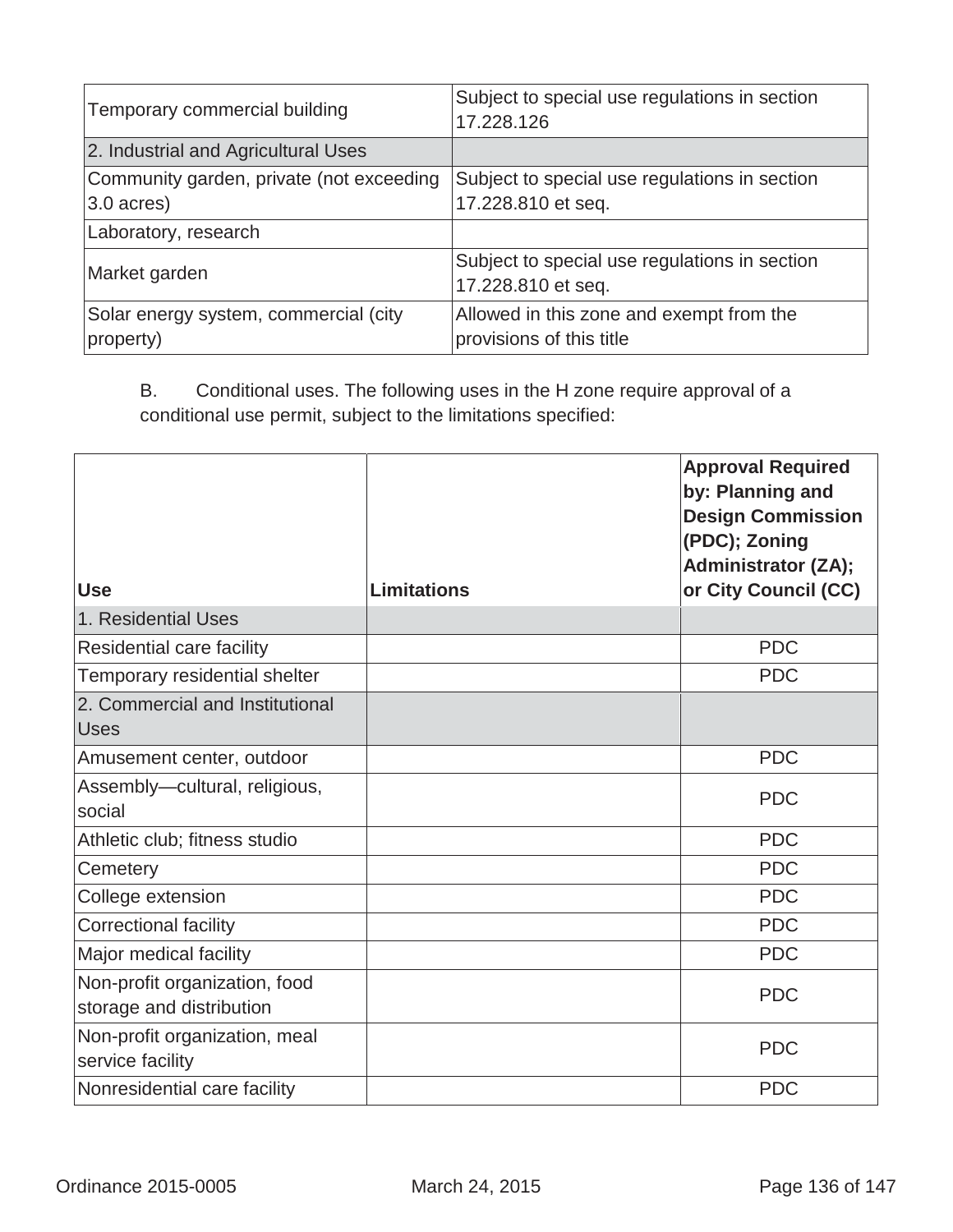|                                                    |                                                                                                                                                                                                                               | <b>Approval Required</b><br>by: Planning and<br><b>Design Commission</b><br>(PDC); Zoning<br><b>Administrator (ZA);</b> |
|----------------------------------------------------|-------------------------------------------------------------------------------------------------------------------------------------------------------------------------------------------------------------------------------|-------------------------------------------------------------------------------------------------------------------------|
| <b>Use</b>                                         | <b>Limitations</b>                                                                                                                                                                                                            | or City Council (CC)                                                                                                    |
| Outdoor market                                     | In granting a conditional use permit<br>the Zoning Administrator may<br>consider the traffic, parking, noise,<br>hours of operation, and any<br>applicable development standards<br>related to the proposed outdoor<br>market | ZA                                                                                                                      |
| School, K-12                                       |                                                                                                                                                                                                                               | <b>PDC</b>                                                                                                              |
| Stand-alone parking facility                       | The zoning administrator may waive<br>the development standards stated in<br>sections 17,608,040 and 17,612,020                                                                                                               | ZA                                                                                                                      |
| 3. Industrial and Agricultural Uses                |                                                                                                                                                                                                                               |                                                                                                                         |
| Antenna; telecommunications<br>facility            | Subject to special use regulations in<br>section 17.228.300 et seq.                                                                                                                                                           | <b>PDC</b>                                                                                                              |
| Community garden, private<br>(exceeding 3.0 acres) | Subject to special use regulations in<br>section 17.228.810 et seq.                                                                                                                                                           | ZA                                                                                                                      |
| Heliport; helistop                                 | Subject to special use regulations in<br>section17.228.114                                                                                                                                                                    | <b>PDC</b>                                                                                                              |
| High voltage transmission facility                 | Subject to special use regulations in<br>section 17.228.500 et seq.                                                                                                                                                           | CC                                                                                                                      |
| Market garden (exceeding 3.0<br>acres)             | Subject to special use regulations in<br>section 17.228.810 et seq.                                                                                                                                                           | ZA                                                                                                                      |
| Produce stand                                      |                                                                                                                                                                                                                               | <b>PDC</b>                                                                                                              |
| Surface mining operation                           | Subject to provisions of chapter<br>17.720                                                                                                                                                                                    | <b>PDC</b>                                                                                                              |
| Well-gas, oil                                      |                                                                                                                                                                                                                               | <b>PDC</b>                                                                                                              |

C. Accessory uses. The following uses are permitted in the H zone when accessory to a permitted or conditional use, subject to the limitations specified:

| <b>Use</b>        | Limitations |
|-------------------|-------------|
| Accessory antenna |             |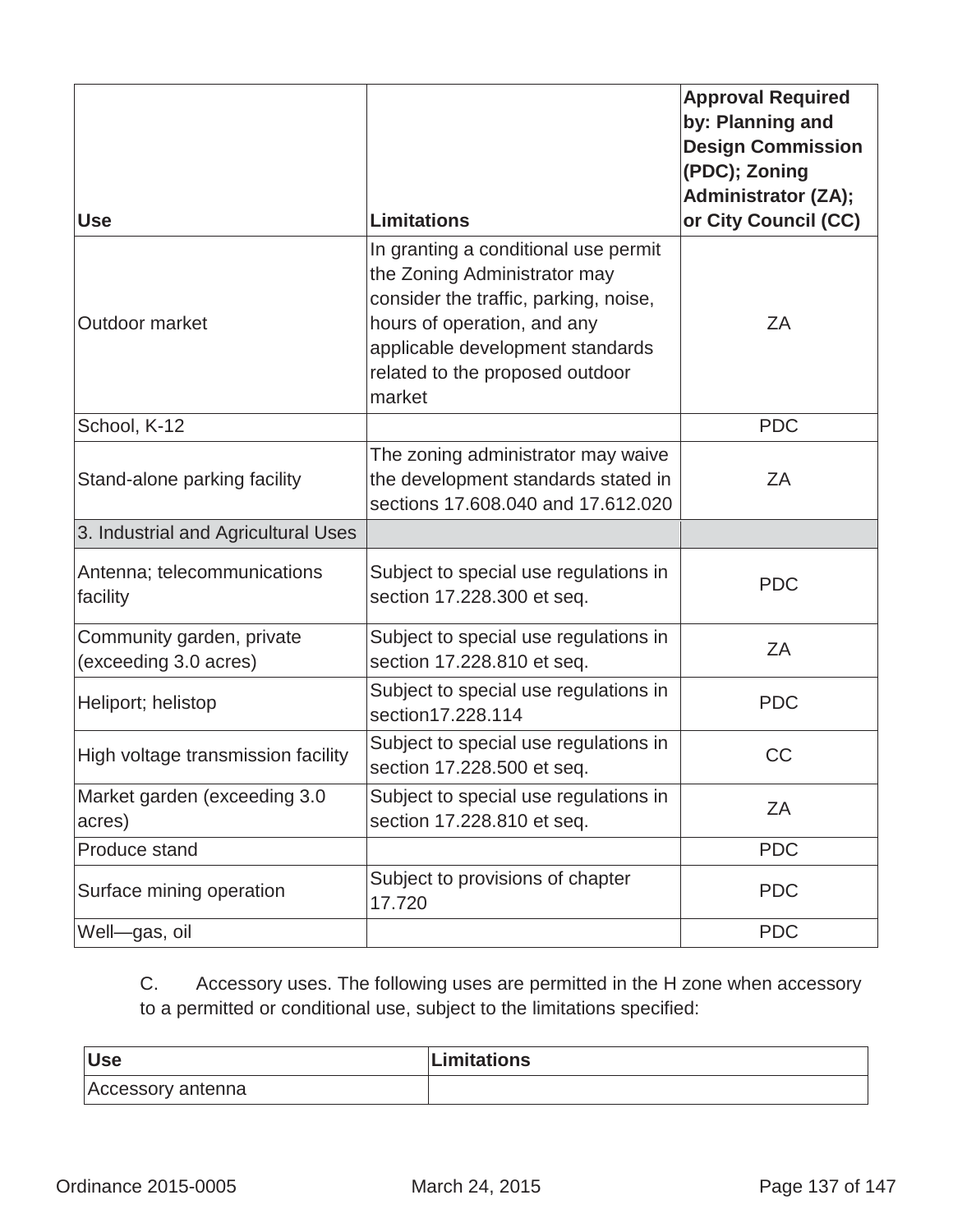| Accessory drive-through facility | Subject to special use regulations in section<br>17.228.110         |
|----------------------------------|---------------------------------------------------------------------|
| Common area                      |                                                                     |
| <b>Family care facility</b>      |                                                                     |
| Family day care facility         |                                                                     |
| Home occupation                  | Subject to special use regulations in section<br>17.228.200 et seq. |
| Private garden                   | Subject to special use regulations in section<br>17.228.810 et seq. |
| Recycling facility, convenience  | Subject to special use regulations in section<br>17.228.400 et seq. |
| Urban beekeeping                 | Subject to special use regulations in section<br>17.228.810 et seq. |
| Watchperson's quarters           | The structure shall be limited to 1,000 square feet                 |

D. Prohibited uses. All uses not listed as permitted, conditional, or accessory uses are prohibited in the H zone.

# **SECTION 39.**

A.Section 17.224.210 of the Sacramento City Code is amended to read as follows:

## **17.224.210 SPX zone—Permitted uses.**

A. Conditional uses. The following uses in the SPX zone require approval of a conditional use permit, subject to the conditions specified:

| <b>Use</b>                                     | <b>Limitations</b> | <b>Approval Required</b><br>by: Planning and<br><b>Design Commission</b><br>(PDC); Zoning<br><b>Administrator (ZA);</b><br>or City Council (CC) |
|------------------------------------------------|--------------------|-------------------------------------------------------------------------------------------------------------------------------------------------|
| 1. Residential Uses                            |                    |                                                                                                                                                 |
| Temporary residential shelter                  |                    | <b>PDC</b>                                                                                                                                      |
| 2. Commercial and Institutional<br><b>Uses</b> |                    |                                                                                                                                                 |
| Amusement center, indoor                       |                    | <b>PDC</b>                                                                                                                                      |
| Amusement center, outdoor                      |                    | <b>PDC</b>                                                                                                                                      |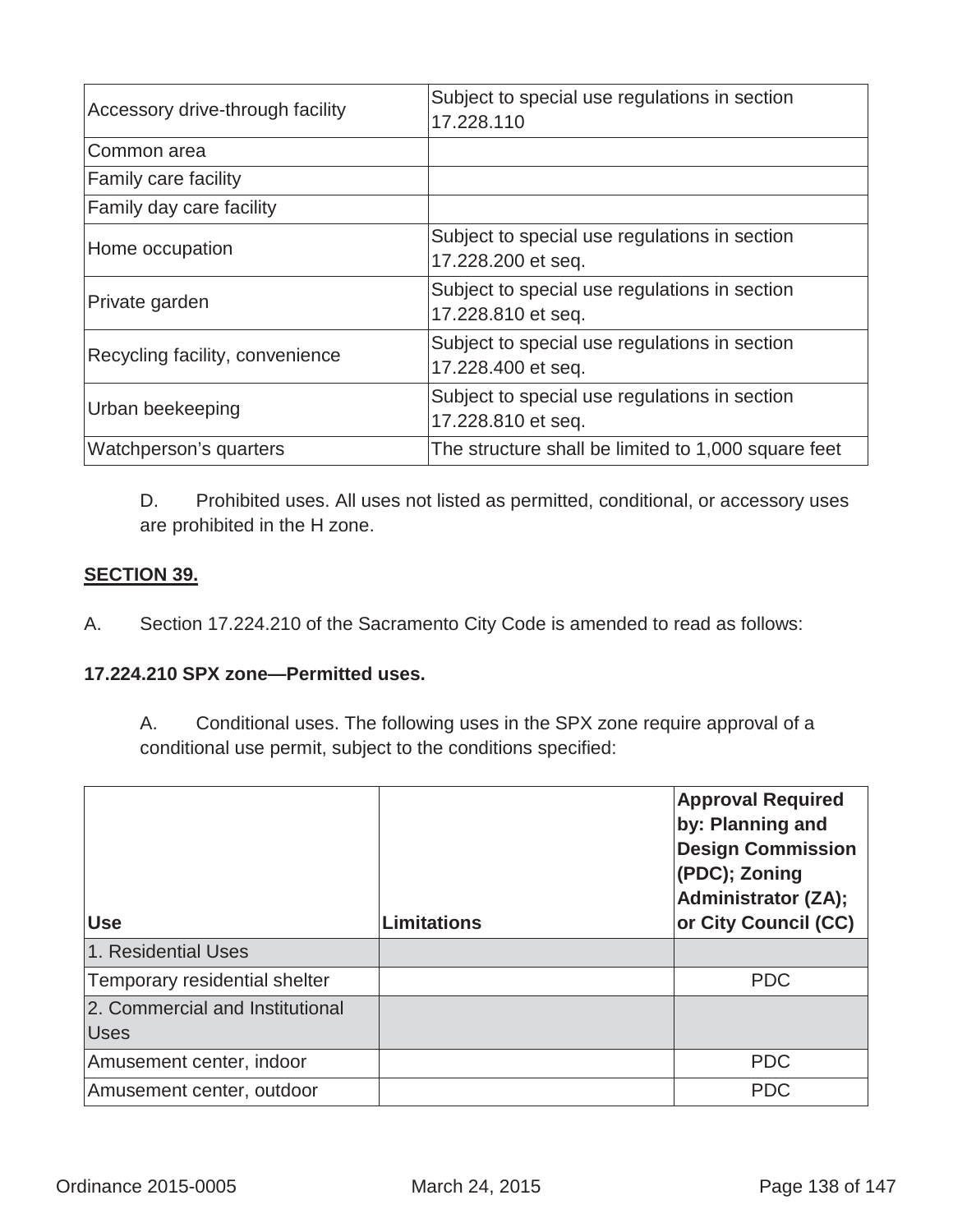| Assembly-cultural, religious,<br>social |                                                                                                                                                                                                                                                                                                                                                                                         | <b>PDC</b> |
|-----------------------------------------|-----------------------------------------------------------------------------------------------------------------------------------------------------------------------------------------------------------------------------------------------------------------------------------------------------------------------------------------------------------------------------------------|------------|
| Athletic club; fitness studio           |                                                                                                                                                                                                                                                                                                                                                                                         | <b>PDC</b> |
| Childcare center                        | Subject to special use regulations<br>in section 17.228.113                                                                                                                                                                                                                                                                                                                             | <b>PDC</b> |
| Community market                        | Subject to special use regulations<br>in section 17.228.124                                                                                                                                                                                                                                                                                                                             | ZΑ         |
| <b>Commercial services</b>              |                                                                                                                                                                                                                                                                                                                                                                                         | <b>PDC</b> |
| Golf course; driving range              |                                                                                                                                                                                                                                                                                                                                                                                         | <b>PDC</b> |
| <b>Office</b>                           |                                                                                                                                                                                                                                                                                                                                                                                         | <b>PDC</b> |
| Outdoor market                          | In granting a conditional use<br>permit the Zoning Administrator<br>may consider the traffic, parking,<br>noise, hours of operation and any<br>applicable development standards<br>related to the proposed outdoor<br>market                                                                                                                                                            | ZΑ         |
| Restaurant                              |                                                                                                                                                                                                                                                                                                                                                                                         | <b>PDC</b> |
| <b>Retail store</b>                     |                                                                                                                                                                                                                                                                                                                                                                                         | <b>PDC</b> |
| Sports complex                          |                                                                                                                                                                                                                                                                                                                                                                                         | <b>PDC</b> |
| Tobacco retailer                        | A zoning administrator conditional<br>use permit is required for a<br>tobacco retailer that has 15,000<br>square feet or less of gross floor<br>area and is located within 1,000<br>feet, measured for the nearest<br>property lines of the affected<br>parcels, of a public or private<br>school (K-12). Otherwise the use<br>is to be treated as "Retail" in all<br>applicable zones. | <b>PDC</b> |
| 3. Industrial and Agricultural Uses     |                                                                                                                                                                                                                                                                                                                                                                                         |            |
| Community garden, private               | Subject to special use regulations<br>in section17.228.810 et seq.                                                                                                                                                                                                                                                                                                                      | ZA         |
| Heliport; helistop                      | Subject to special use regulations<br>in section 17.228.114                                                                                                                                                                                                                                                                                                                             | <b>PDC</b> |
| High voltage transmission facility      | Subject to special use regulations<br>in section 17.228.500 et seq.                                                                                                                                                                                                                                                                                                                     | <b>CC</b>  |
| Market garden                           | Subject to special use regulations<br>in section 17.228.810 et seq.                                                                                                                                                                                                                                                                                                                     | ZA         |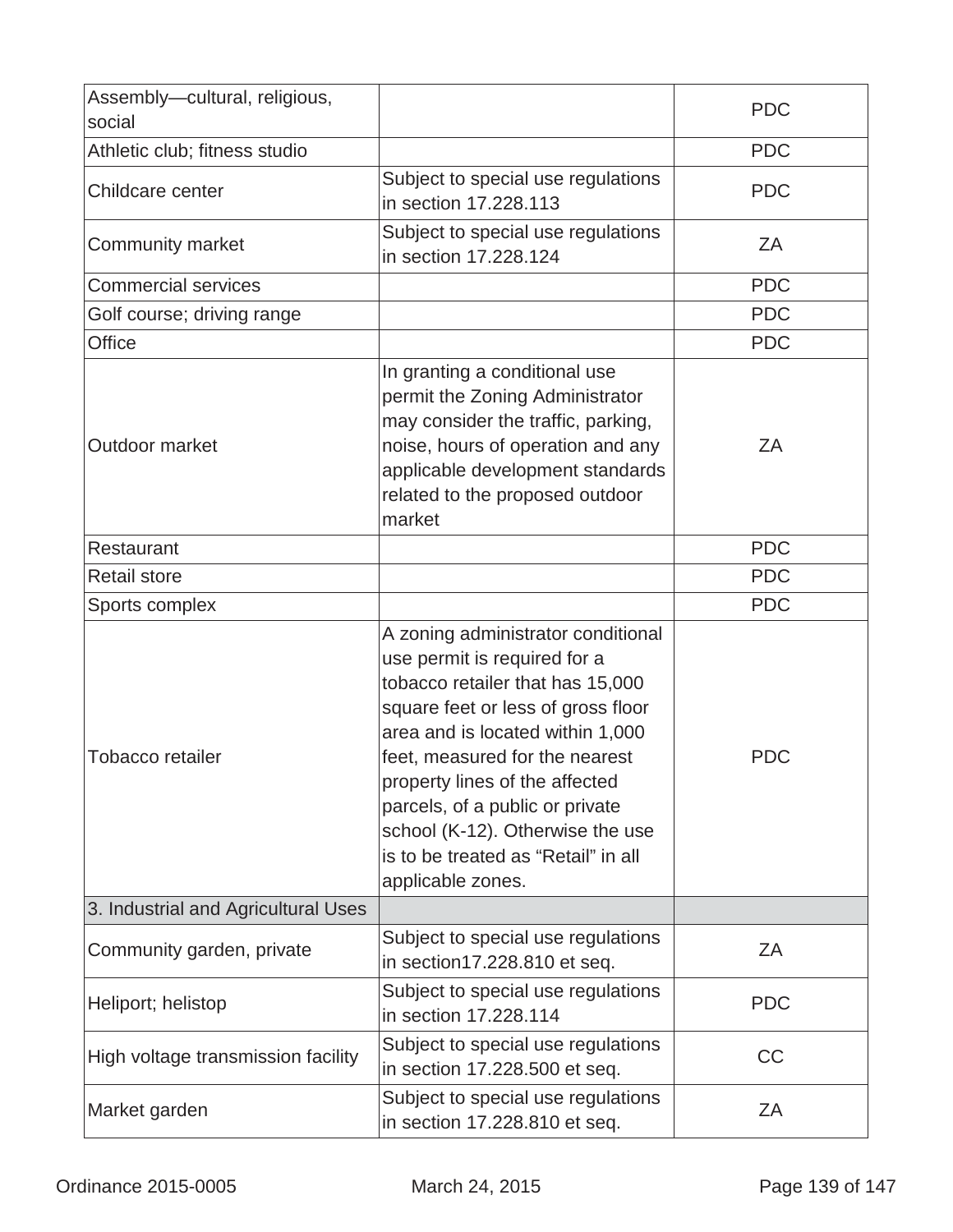| Produce stand                    | nne<br>⊃ש |
|----------------------------------|-----------|
| $Well$ <sub>y</sub><br>-gas, oil |           |

# B. Accessory uses. The following uses are permitted in the SPX zone when accessory to a conditional use, subject to the limitations specified:

| <b>Use</b>                       | Limitations                                                         |
|----------------------------------|---------------------------------------------------------------------|
| Accessory antenna                |                                                                     |
| Accessory drive-through facility | Subject to special use regulations in section<br>17.228.110         |
| Common area                      |                                                                     |
| Home occupation                  | Subject to special use regulations in section<br>17.228.200 et seq. |
| Private garden                   | Subject to special use regulations in section<br>17.228.810 et seq. |
| Recycling facility, convenience  | Subject to special use regulations in section<br>17.228.400 et seq. |
| Urban beekeeping                 | Subject to special use regulations in section<br>17.228.810 et seq. |
| Watchperson's quarters           | The structure shall be limited to 1,000 square feet                 |

C. Additional uses. Other uses compatible with on-site and adjacent existing or designated land uses, may be conditionally permitted if they are specified by the PUD.

D. Prohibited uses. All uses not listed as conditional or accessory uses are prohibited in the SPX zone.

### **SECTION 40.**

A. Section 17.224.410 of the Sacramento City Code is amended to read as follows:

### **17.224.410 HC zone—Permitted uses.**

A. Permitted uses. The following uses are permitted by right in the HC zone, subject to the limitations specified:

| <b>Use</b>                           | <b>Limitations</b> |
|--------------------------------------|--------------------|
| 1. Commercial and Institutional Uses |                    |
| Amusement center, indoor             |                    |
| Auto-service, repair                 |                    |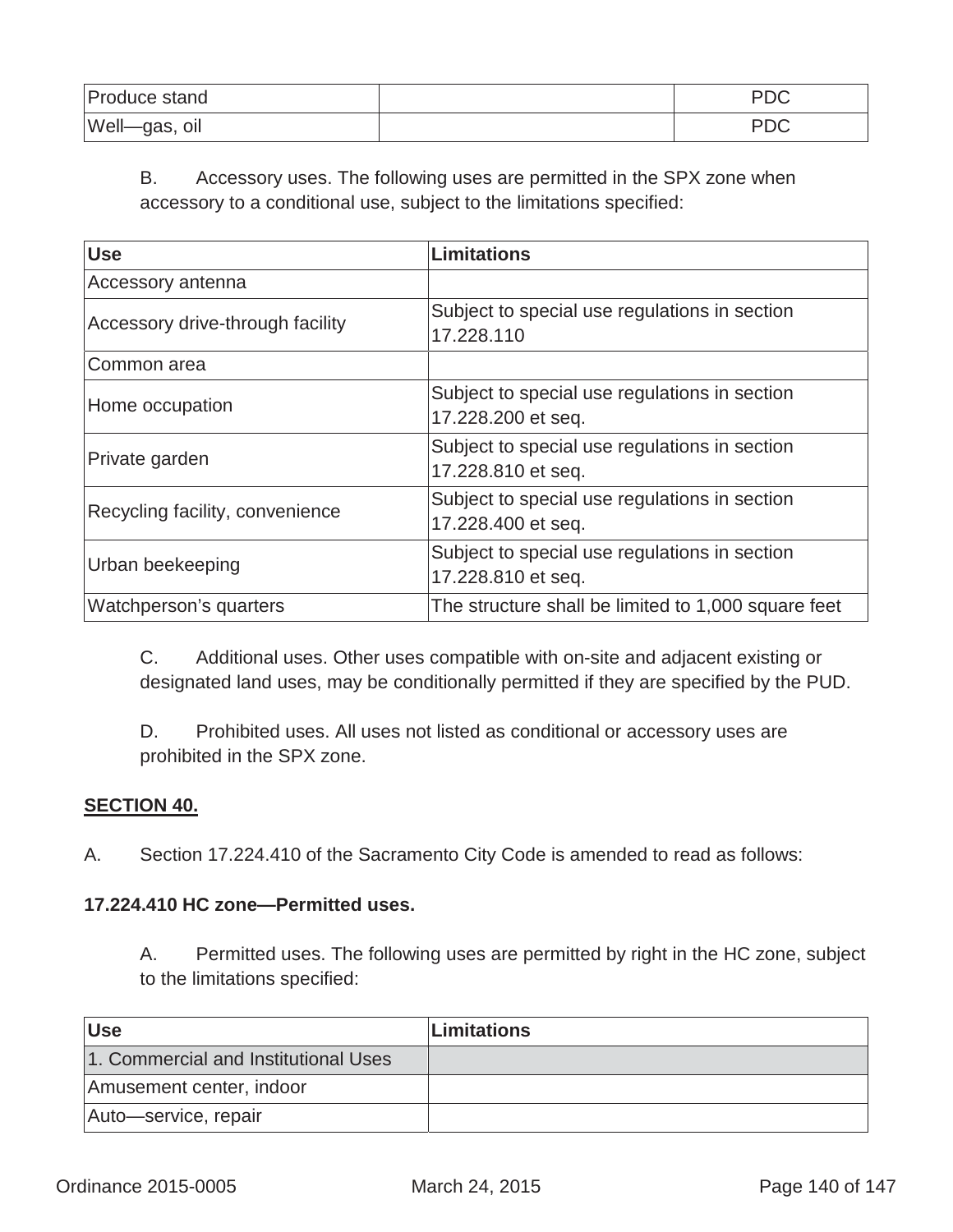| Community market                                       | Subject to special use regulations in section<br>17.228.124                                                                                         |
|--------------------------------------------------------|-----------------------------------------------------------------------------------------------------------------------------------------------------|
| Drive-through restaurant                               | Subject to special use regulations in section<br>17.228.109                                                                                         |
| <b>Gas station</b>                                     |                                                                                                                                                     |
| Hotel; motel                                           |                                                                                                                                                     |
| <b>Retail store</b>                                    | Limited to 5,000 square feet                                                                                                                        |
| Restaurant                                             |                                                                                                                                                     |
| Temporary commercial building                          | Subject to special use regulations in section<br>17.228.126                                                                                         |
| Theater                                                |                                                                                                                                                     |
| Tobacco retailer                                       | Tobacco retailers are permitted by right if the space<br>allocated to tobacco products does not exceed 10%<br>of gross square footage of floor area |
| 2. Industrial and Agricultural Uses                    |                                                                                                                                                     |
| Aquaculture                                            | Subject to special use regulations in section<br>17.228.810 et seq.                                                                                 |
| Community garden, private (not<br>exceeding 3.0 acres) | Subject to special use regulations in section<br>17.228.810 et seq.                                                                                 |
| Market garden (not exceeding 3.0 acres)                | Subject to special use regulations in section<br>17.228.810 et seq.                                                                                 |
| Solar energy system, commercial (city<br>property)     | Allowed in this zone and exempt from the provisions<br>of this title                                                                                |

B. Conditional uses. The following uses in the HC zone require approval of a conditional use permit, subject to the limitations specified:

| <b>Use</b>                       | Limitations | <b>Approval Required</b><br>by: Planning and<br><b>Design Commission</b><br>(PDC); Zoning<br><b>Administrator (ZA);</b><br>or City Council (CC) |
|----------------------------------|-------------|-------------------------------------------------------------------------------------------------------------------------------------------------|
|                                  |             |                                                                                                                                                 |
| 1. Residential Uses              |             |                                                                                                                                                 |
| Mobilehome park                  |             | <b>PDC</b>                                                                                                                                      |
| <b>Residential care facility</b> |             | <b>PDC</b>                                                                                                                                      |
| Temporary residential shelter    |             | <b>PDC</b>                                                                                                                                      |
| 2. Commercial and Institutional  |             |                                                                                                                                                 |
| <b>Uses</b>                      |             |                                                                                                                                                 |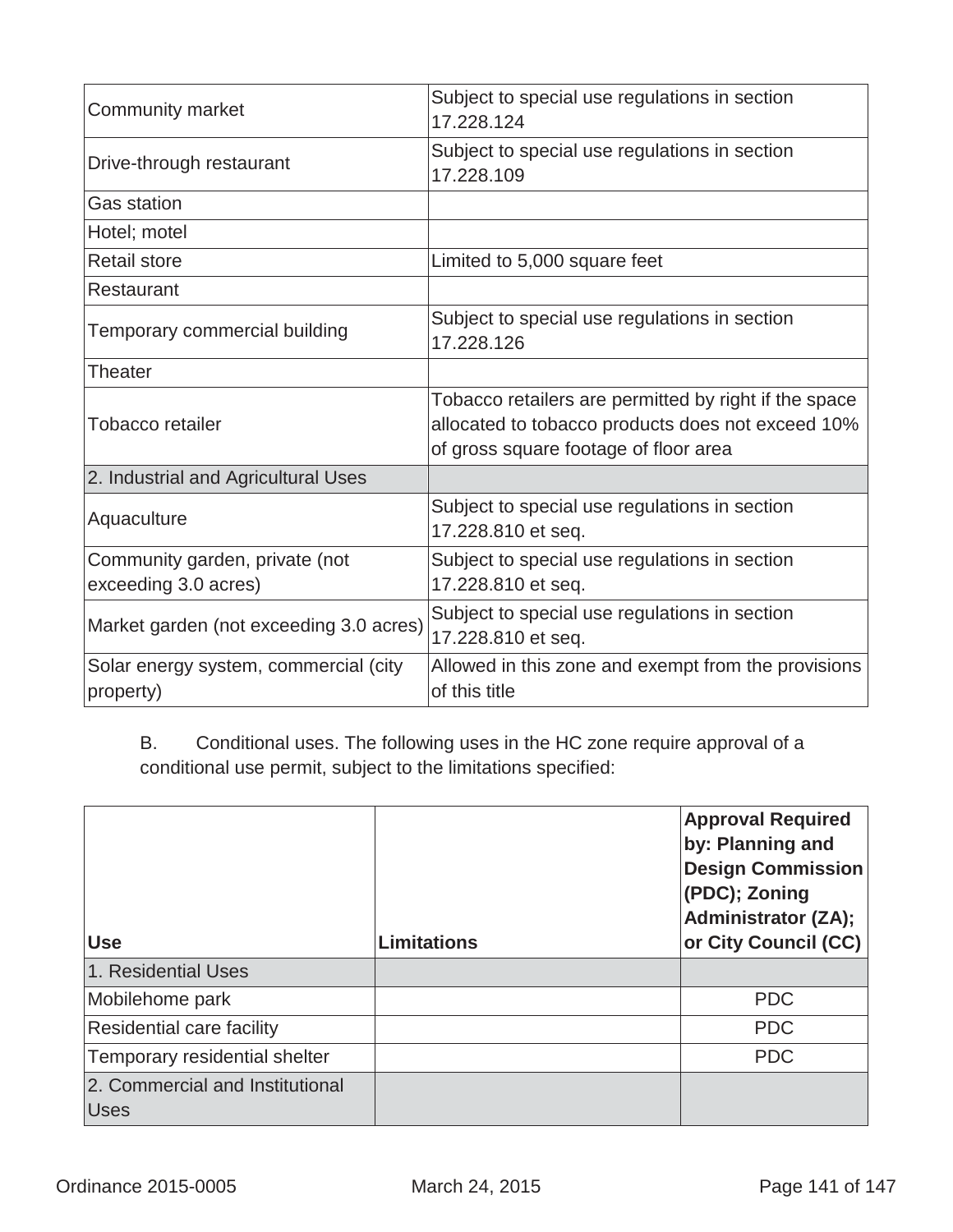|                                                                             |                                                                                                                                                                                                                               | <b>Approval Required</b><br>by: Planning and<br><b>Design Commission</b> |
|-----------------------------------------------------------------------------|-------------------------------------------------------------------------------------------------------------------------------------------------------------------------------------------------------------------------------|--------------------------------------------------------------------------|
|                                                                             |                                                                                                                                                                                                                               | (PDC); Zoning                                                            |
| <b>Use</b>                                                                  | <b>Limitations</b>                                                                                                                                                                                                            | <b>Administrator (ZA);</b><br>or City Council (CC)                       |
| Amusement center, outdoor                                                   |                                                                                                                                                                                                                               | <b>PDC</b>                                                               |
| Assembly-cultural, religious,                                               |                                                                                                                                                                                                                               |                                                                          |
| social                                                                      |                                                                                                                                                                                                                               | <b>PDC</b>                                                               |
| Bar; nightclub                                                              | Subject to special use regulations in<br>section 17.228.108                                                                                                                                                                   | <b>PDC</b>                                                               |
| Cemetery                                                                    |                                                                                                                                                                                                                               | <b>PDC</b>                                                               |
| Childcare center                                                            | Subject to special use regulations in<br>section 17.228.113                                                                                                                                                                   | ZA                                                                       |
| Cinema                                                                      |                                                                                                                                                                                                                               | <b>PDC</b>                                                               |
| College campus                                                              |                                                                                                                                                                                                                               | <b>PDC</b>                                                               |
| <b>Correctional facility</b>                                                |                                                                                                                                                                                                                               | <b>PDC</b>                                                               |
| Drive-in theater                                                            |                                                                                                                                                                                                                               | <b>PDC</b>                                                               |
| Golf course; driving range                                                  |                                                                                                                                                                                                                               | <b>PDC</b>                                                               |
| Kennel                                                                      |                                                                                                                                                                                                                               | <b>PDC</b>                                                               |
| Non-profit organization, food<br>preparation for office-site<br>consumption |                                                                                                                                                                                                                               | <b>PDC</b>                                                               |
| Non-profit organization, food<br>storage and distribution                   |                                                                                                                                                                                                                               | <b>PDC</b>                                                               |
| Non-profit organization, meal<br>service facility                           |                                                                                                                                                                                                                               | <b>PDC</b>                                                               |
| Nonresidential care facility                                                |                                                                                                                                                                                                                               | <b>PDC</b>                                                               |
| Outdoor market                                                              | In granting a conditional use permit<br>the zoning administrator may<br>consider the traffic, parking, noise,<br>hours of operation, and any<br>applicable development standards<br>related to the proposed outdoor<br>market | ZΑ                                                                       |
| School, K-12                                                                |                                                                                                                                                                                                                               | <b>PDC</b>                                                               |
| Stand-alone parking facility                                                | The zoning administrator may waive<br>the development standards stated<br>in sections 17.608.040 and<br>17.612.020                                                                                                            | ZΑ                                                                       |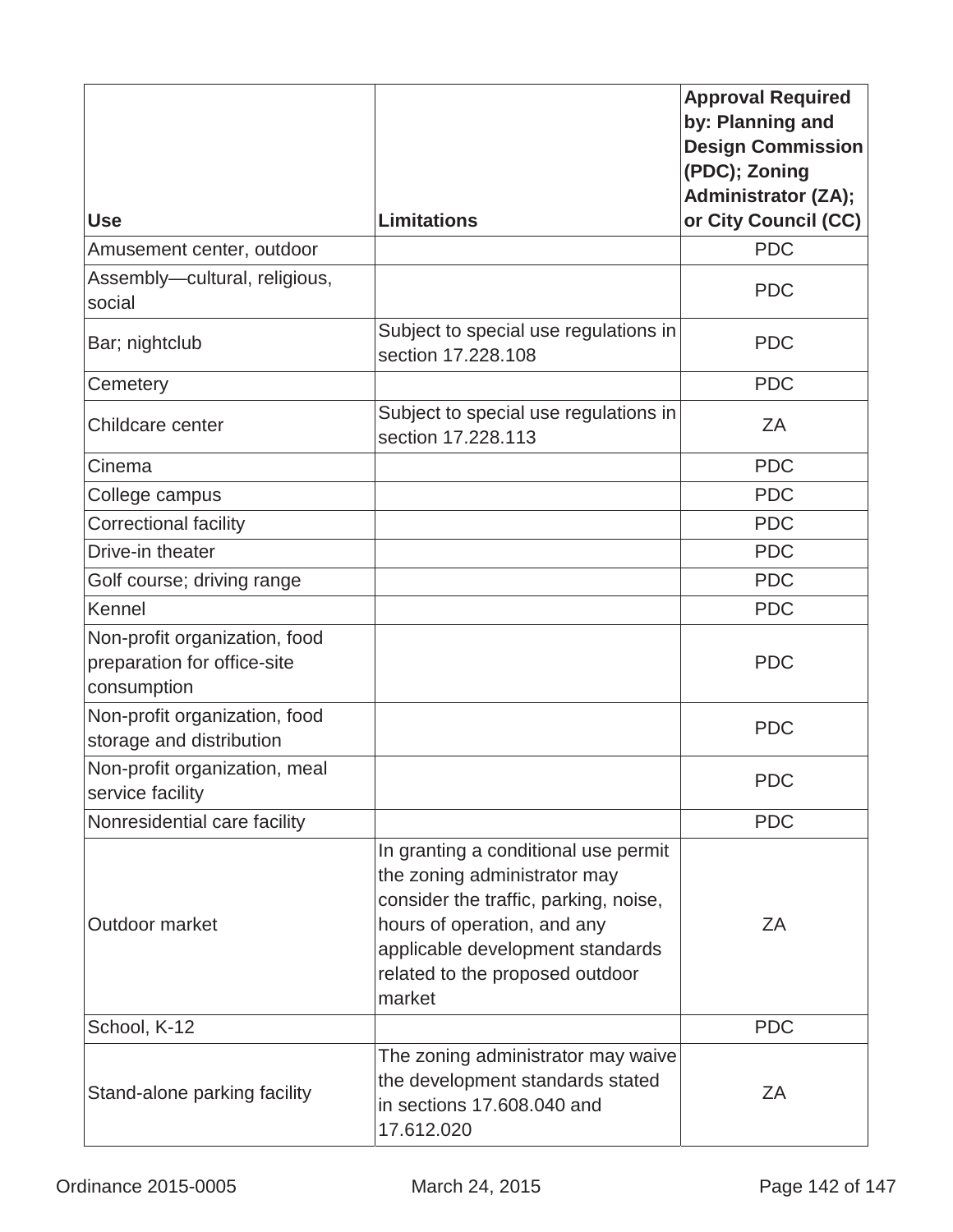| <b>Use</b>                                         | <b>Limitations</b>                                                  | <b>Approval Required</b><br>by: Planning and<br><b>Design Commission</b><br>(PDC); Zoning<br><b>Administrator (ZA);</b><br>or City Council (CC) |
|----------------------------------------------------|---------------------------------------------------------------------|-------------------------------------------------------------------------------------------------------------------------------------------------|
| Transit vehicle-service, repair,<br>storage        |                                                                     | <b>PDC</b>                                                                                                                                      |
| Veterinary clinic; veterinary<br>hospital          |                                                                     | <b>PDC</b>                                                                                                                                      |
| 3. Industrial and Agricultural Uses                |                                                                     |                                                                                                                                                 |
| Airport                                            |                                                                     | <b>PDC</b>                                                                                                                                      |
| Antenna; telecommunications<br>facility            | Subject to special use regulations in<br>section 17.228.300 et seq. | <b>PDC</b>                                                                                                                                      |
| Boat dock, marina                                  |                                                                     | <b>PDC</b>                                                                                                                                      |
| Community garden, private<br>(exceeding 3.0 acres) | Subject to special use regulations in<br>section 17.228.810 et seq. | ZA                                                                                                                                              |
| Heliport; helistop                                 | Subject to special use regulations in<br>section 17.228.114         | <b>PDC</b>                                                                                                                                      |
| High voltage transmission facility                 | Subject to special use regulations in<br>section 17.228.500 et seq. | <b>CC</b>                                                                                                                                       |
| Market garden (exceeding 3.0<br>acres)             | Subject to special use regulations in<br>section 17.228.810 et seq. | ZA                                                                                                                                              |
| Passenger terminal                                 |                                                                     | <b>PDC</b>                                                                                                                                      |
| Solid waste landfill                               |                                                                     | <b>PDC</b>                                                                                                                                      |
| Solid waste transfer station                       |                                                                     | <b>PDC</b>                                                                                                                                      |
| Surface mining operation                           | Subject to provisions of chapter<br>17.720                          | <b>PDC</b>                                                                                                                                      |
| Well-gas, oil                                      |                                                                     | <b>PDC</b>                                                                                                                                      |

C. Accessory uses. The following uses in the HC zone are permitted when accessory to a permitted or conditional use, subject to the limitations specified:

| <b>Use</b>                                    | <b>Limitations</b>                                          |
|-----------------------------------------------|-------------------------------------------------------------|
| Accessory antenna                             |                                                             |
| Accessory drive-through facility              | Subject to special use regulations in section<br>17.228.110 |
| Child care, in-home (family day care<br>home) |                                                             |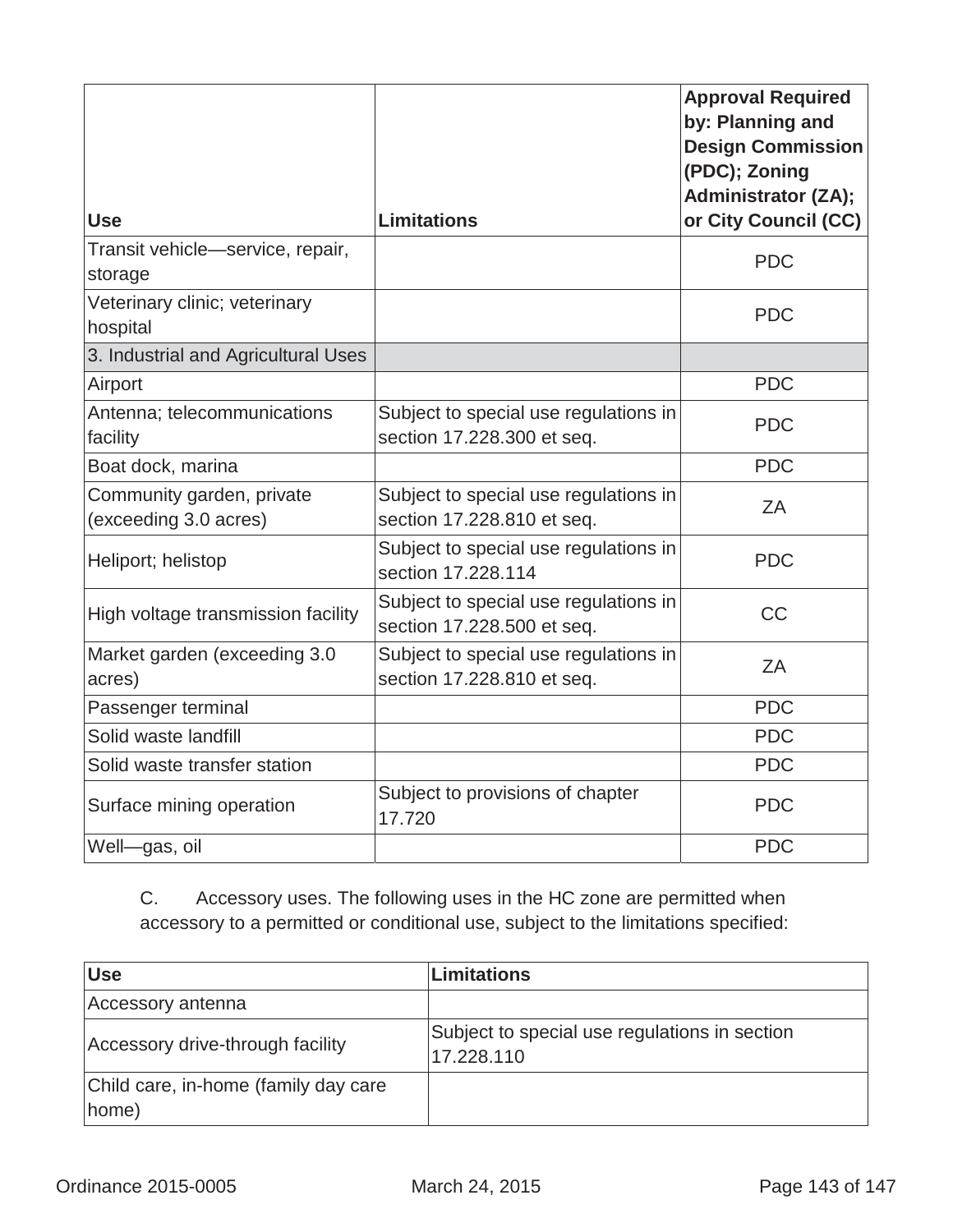| Common area                     |                                                                     |
|---------------------------------|---------------------------------------------------------------------|
| <b>Family care facility</b>     |                                                                     |
| <b>Family day care facility</b> |                                                                     |
| Private garden                  | Subject to special use regulations in section<br>17.228.810 et seq. |
| Urban beekeeping                | Subject to special use regulations in section<br>17.228.810 et seq. |
| Watchperson's quarters          | The structure shall be limited to 1,000 square feet                 |

D. Prohibited uses. All uses not listed as permitted, conditional, or accessory uses are prohibited in the HC zone.

# **SECTION 41.**

A.Section 17.228.122 of the Sacramento City Code is repealed and reserved to read as follows:

17.228.122 [Reserved]

# **SECTION 42.**

A**.** Subsection A.2 of section 17.706.050 of the Sacramento City Code is amended to read as follows:

2. The development incorporates a green roof or rooftop farm. A height bonus of 10% of the otherwise allowable height may be granted for a green roof or rooftop farm, subject to the following standards.

a. The green roof or rooftop farm must cover more than 50% of the net roof area (i.e., the total gross area of the roof minus any roof area covered by mechanical equipment) or 2,000 square feet of contiguous roof area, whichever is greater.

b. Documentation must be submitted demonstrating that the roof can support the additional load of plants, soil, and retained water, and that an adequate soil depth will be provided for plants to thrive.

c. The roof area must contain sufficient space for future installations (e.g., mechanical equipment) that will prevent adverse impacts (e.g., removal of or damage to plants or reduction in area) on the green roof or rooftop farm.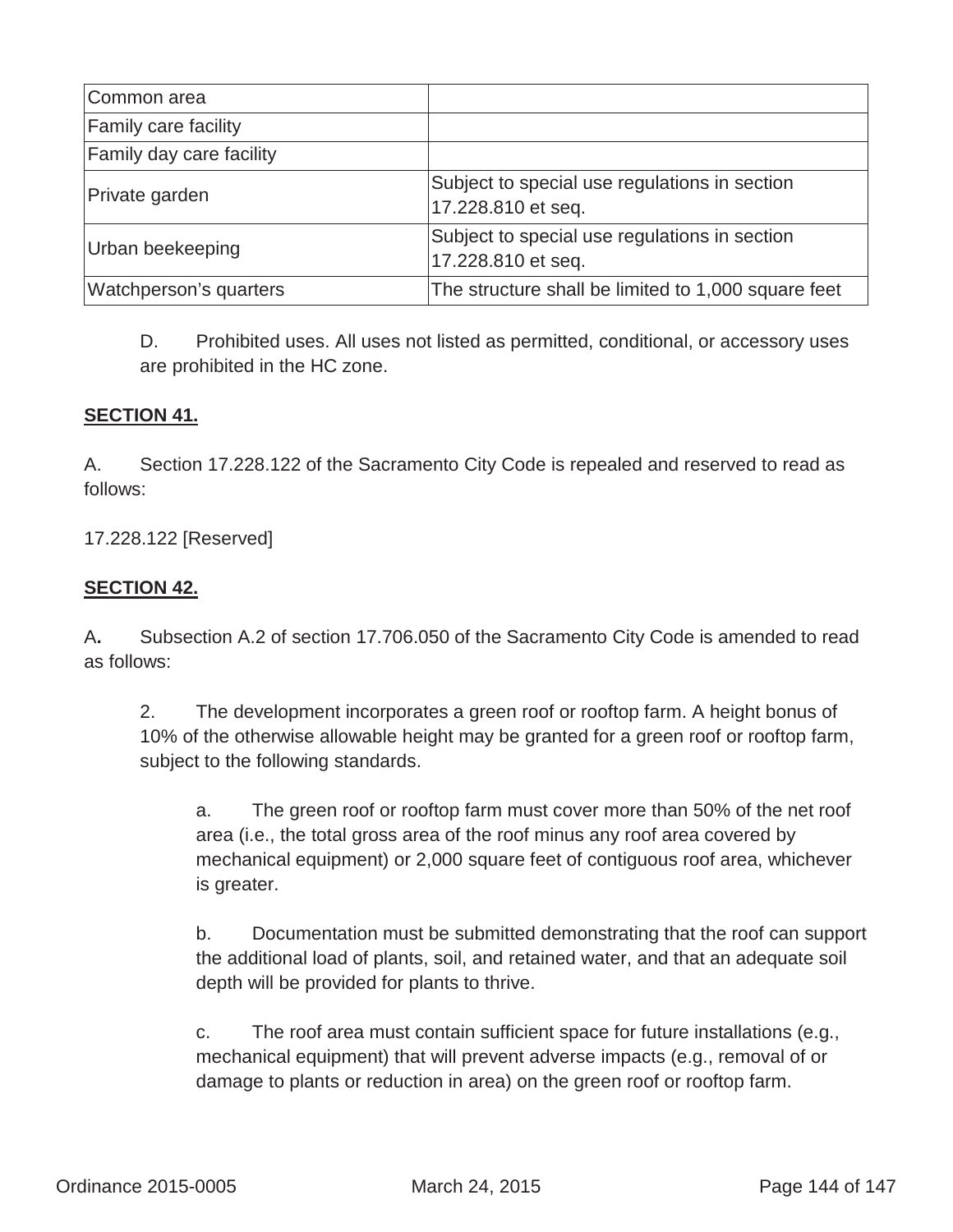d. The green roof shall comply with the City's water efficient landscape requirements in chapter 15.92. The rooftop farm is exempt from the requirements of chapter 15.92, but must be irrigated with low volume drip irrigation and must use weather-based irrigation controllers.

e. The green roof or rooftop farm must be maintained for the life of the building.

B.Except as specifically amended by subsection A, above, all provisions of section 17.706.050 of the Sacramento City Code remain unchanged and in full effect.

## **SECTION 43.**

A. Article VIII is added to chapter 17.228 of the Sacramento City Code to read as follows:

Article VIII. Urban Agriculture

17.228.810 Development standards.

Urban agriculture in residential and non-residential zones shall comply with the development standards in this section.

A. Maintenance. Urban agriculture uses shall be maintained in an orderly manner, including litter removal, irrigation, weeding, pruning, pest control and removal of dead or diseased plant materials.

B. Equipment.

1. Use of mechanized farm equipment is prohibited in residential districts.

2. Exceptions.

a. Heavy equipment may be used initially to prepare the land for agriculture use.

b. Landscaping equipment designed for household use is permitted.

c. Equipment when not in use must be enclosed or otherwise screened from sight.

C. Structures. Structures to support urban agriculture, such as storage sheds, hoophouses, and greenhouses, are permitted, subject to the regulations of the underlying zone.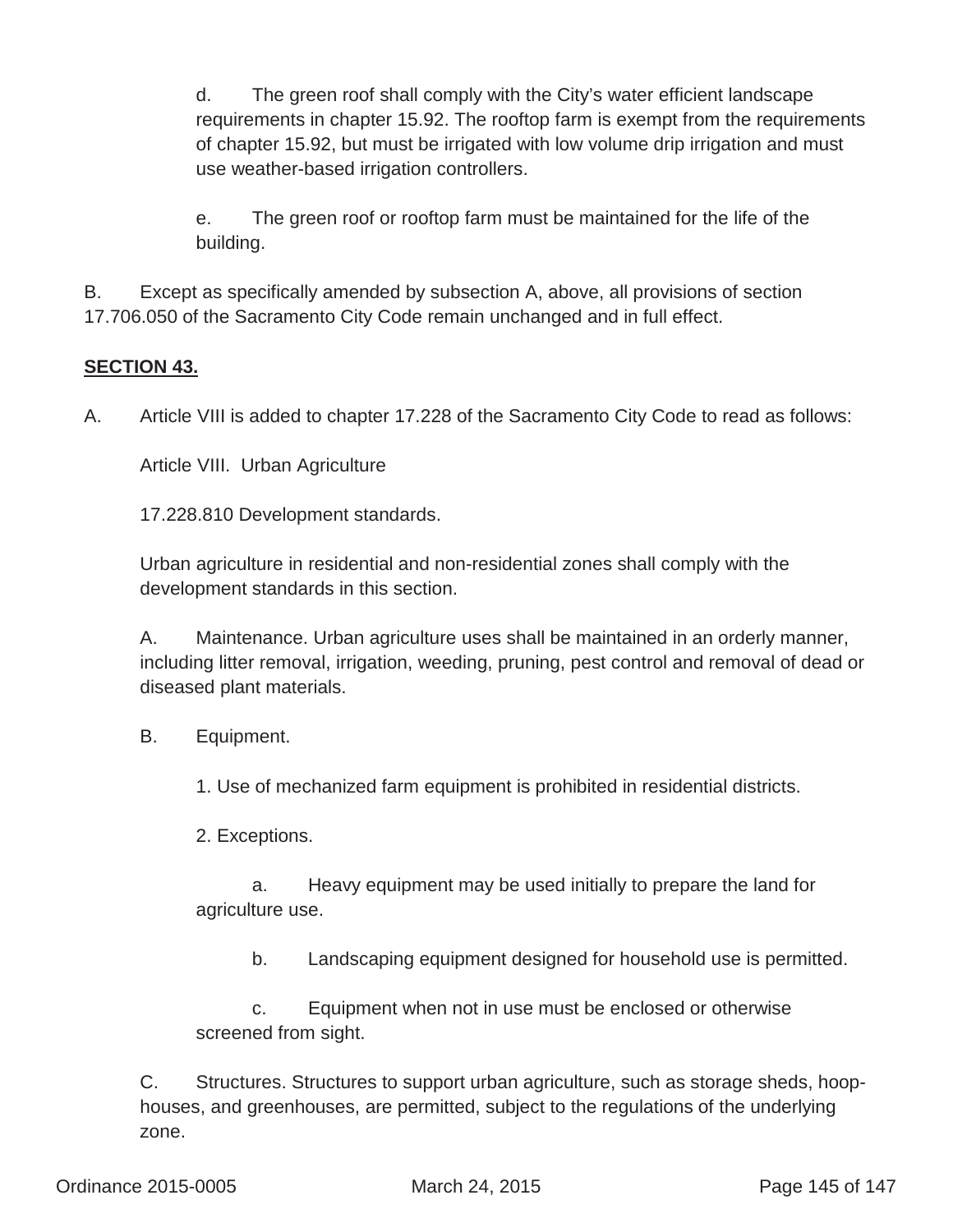D. Aquaculture operations.

1. Are allowed as an accessory use in residential and residential mixed use zones (R-1, R-1A, R-1B, R-2, R-2A, R-2B, R-3, R-3A, R-4, R-4A, R-5, RMX, and RO). The operation shall be contained entirely within an enclosed structure that meets the requirements of chapter 17.624, or in a yard that is screened from view of adjacent streets by fencing or landscaping.

2. Aquaculture operations in non-residential zones are allowed, subject to the regulations of the underlying zone.

E. Urban agriculture stands are permitted on the site of an urban agriculture use subject to the following regulations:

1. Urban agriculture stands up to 120 square feet are allowed by right.

2. Urban agriculture stands larger than 120 square feet shall be subject to the approval of a Zoning Administrator Conditional Use Permit.

3. Urban agriculture stands must be temporary, and must be dismantled and removed during non-operating hours.

4. Product sales are limited to produce and value-added products grown and produced on-site.

5. Operating hours for an urban agriculture stand are limited to 8:00 a.m. to 7:00 p.m. In R-zones, operations shall be further limited to Tuesdays and Saturdays, and a private garden shall be prohibited in the front yard of a lot where an urban agriculture stand is operated. The limitation on the days of operation does not apply to vacant sites in R-zones.

6. Parking for two cars shall be available either on-street or provided in an off-street parking facility accessed by an approved driveway.

F. Urban agriculture activities shall include best practices to prevent pollutants from entering the stormwater conveyance system and shall comply with all applicable federal, state, and local laws, ordinances, or regulations, including, but not limited to, the stormwater management and discharge control code in chapter 13.16 and the grading, erosion and sediment control ordinance in chapter 15.88.

17.228.820 Development standards for market gardens and private community gardens.